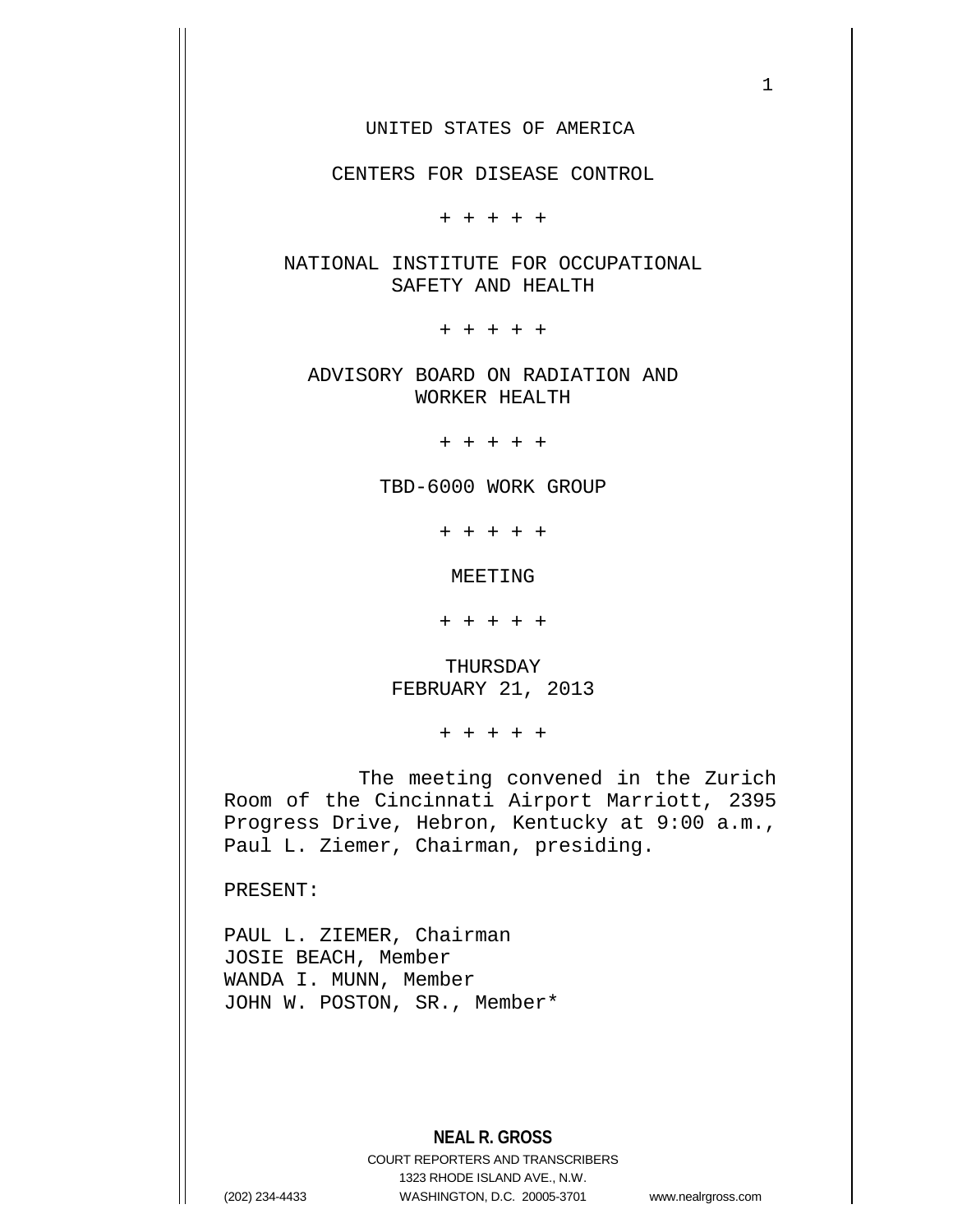ALSO PRESENT:

TED KATZ, Designated Federal Official DAVE ALLEN, DCAS BOB ANIGSTEIN, SC&A\* TERRIE BARRIE\* BOB BARTON, SC&A PATRICIA JESKE\* JENNY LIN, HHS\* ARJUN MAKHIJANI, SC&A\* JOHN MAURO, SC&A\* DAN McKEEL\* JIM NETON, DCAS JOHN RAMSPOTT\* LaVON RUTHERFORD, DCAS\* JOHN STIVER, SC&A\* TOM TOMES, DCAS

\*Participating via telephone

# **NEAL R. GROSS**

COURT REPORTERS AND TRANSCRIBERS 1323 RHODE ISLAND AVE., N.W. (202) 234-4433 WASHINGTON, D.C. 20005-3701 www.nealrgross.com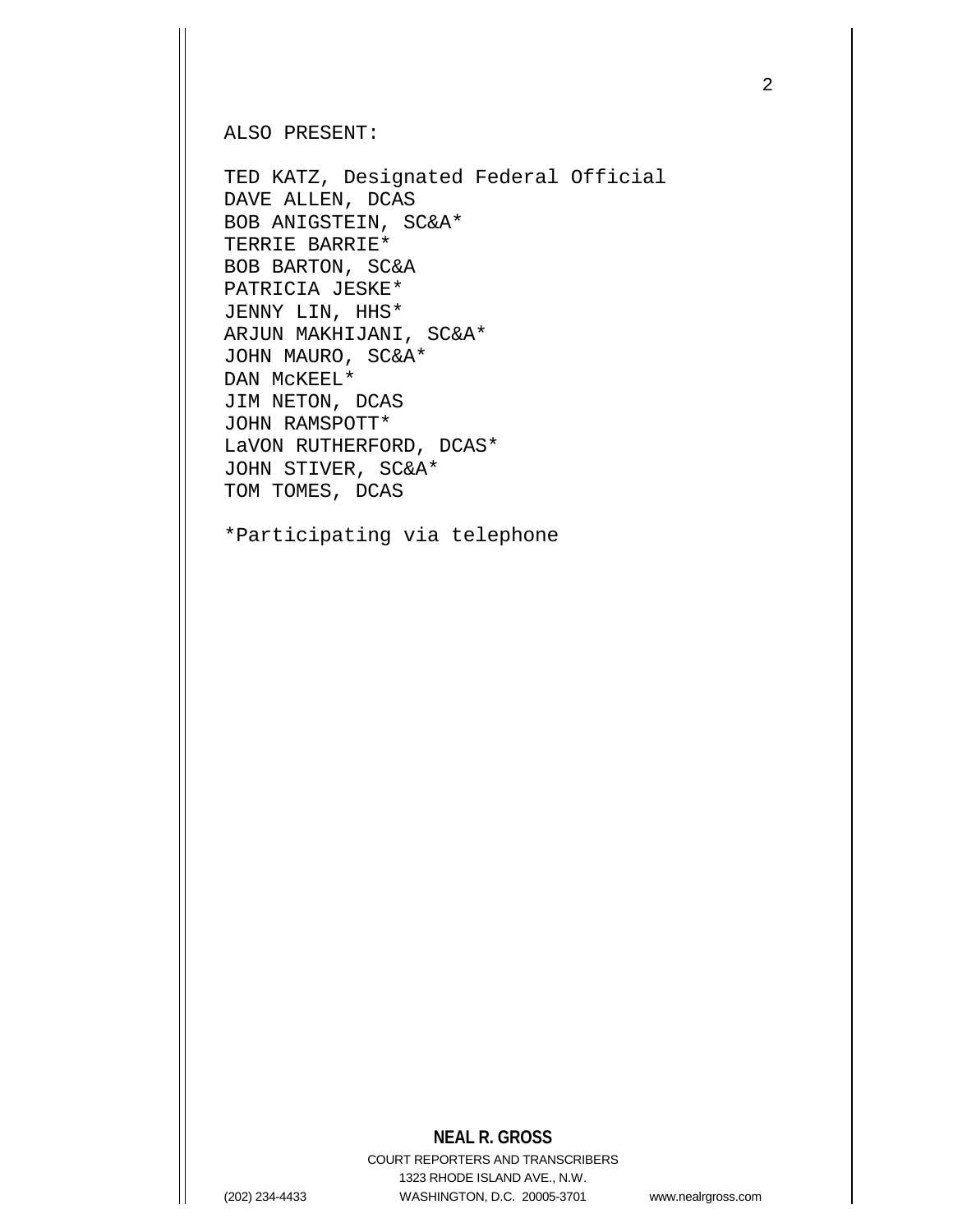T-A-B-L-E O-F C-O-N-T-E-N-T-S Roll Call by Mr. Ted Katz ...................... 4 Welcome by Chairman Ziemer ................... 5 Summary of NIOSH Approaches for Final DR Dose Estimates by Mr. Dave Allen ........................... 9 SC&A Comments by Dr. Bob Anigstein ................ 38 Petitioner Comments by Dr. Dan McKeel ................... 75 Matrix Issues and Actions by Chairman Ziemer ................. 111 Baker Brothers by Dr. Mauro.............. 254 Simonds Saw and Steel by Chairman Ziemer ................. 274 Next steps by Chairman Ziemer ................. 277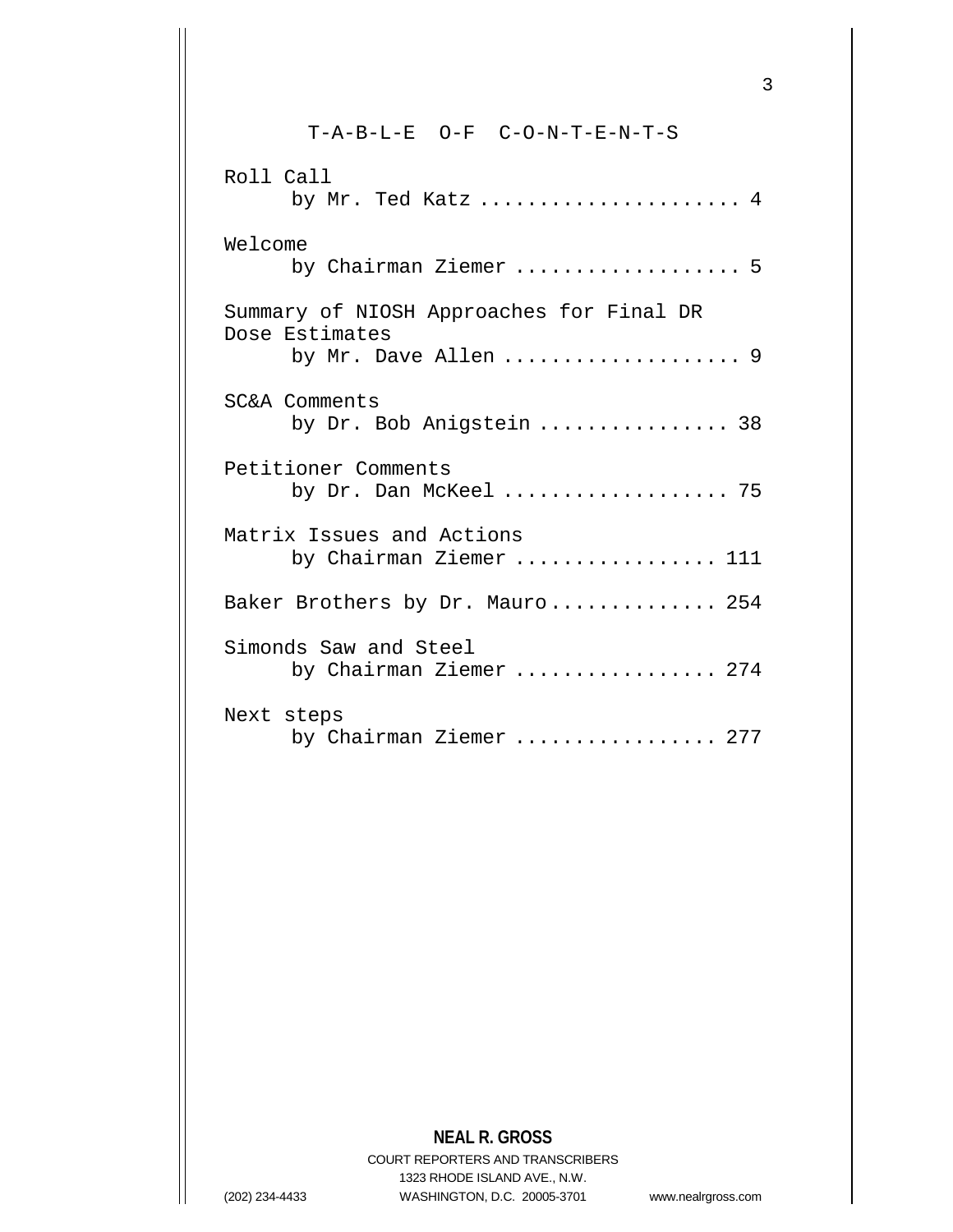|    | 4                                                                                                                                                               |
|----|-----------------------------------------------------------------------------------------------------------------------------------------------------------------|
| 1  | $P-R-O-C-E-E-D-I-N-G-S$                                                                                                                                         |
| 2  | 9:00 a.m.                                                                                                                                                       |
| 3  | MR. KATZ: Good morning, everyone                                                                                                                                |
| 4  | in the room and on the line. This is the                                                                                                                        |
| 5  | Advisory Board of Radiation Worker Health,                                                                                                                      |
| 6  | TBD-6000 Work Group. And we are going to get                                                                                                                    |
| 7  | started. Let's begin with roll call,                                                                                                                            |
| 8  | beginning with Board Members with folks in the                                                                                                                  |
| 9  | room and let me remind everyone of agency-                                                                                                                      |
| 10 | related, to speak to conflict of interest too.                                                                                                                  |
| 11 | We're speaking about three sites                                                                                                                                |
| 12 | today, GSI, Baker Brothers and Simonds Saw and                                                                                                                  |
| 13 | Steel. Thank you.                                                                                                                                               |
| 14 | (Roll Call)                                                                                                                                                     |
| 15 | MR. KATZ: Okay, then. There are                                                                                                                                 |
| 16 | materials, an agenda and materials for this                                                                                                                     |
| 17 | meeting, posted on the NIOSH website under the                                                                                                                  |
| 18 | Board section, under the schedules, meeting                                                                                                                     |
| 19 | schedules section, for today's date. And let                                                                                                                    |
| 20 | me just remind everyone on the line to please                                                                                                                   |
| 21 | mute your phones except when you're addressing                                                                                                                  |
| 22 | the group. If you don't have a mute button,                                                                                                                     |
|    | <b>NEAL R. GROSS</b><br>COURT REPORTERS AND TRANSCRIBERS<br>1323 RHODE ISLAND AVE., N.W.<br>(202) 234-4433<br>WASHINGTON, D.C. 20005-3701<br>www.nealrgross.com |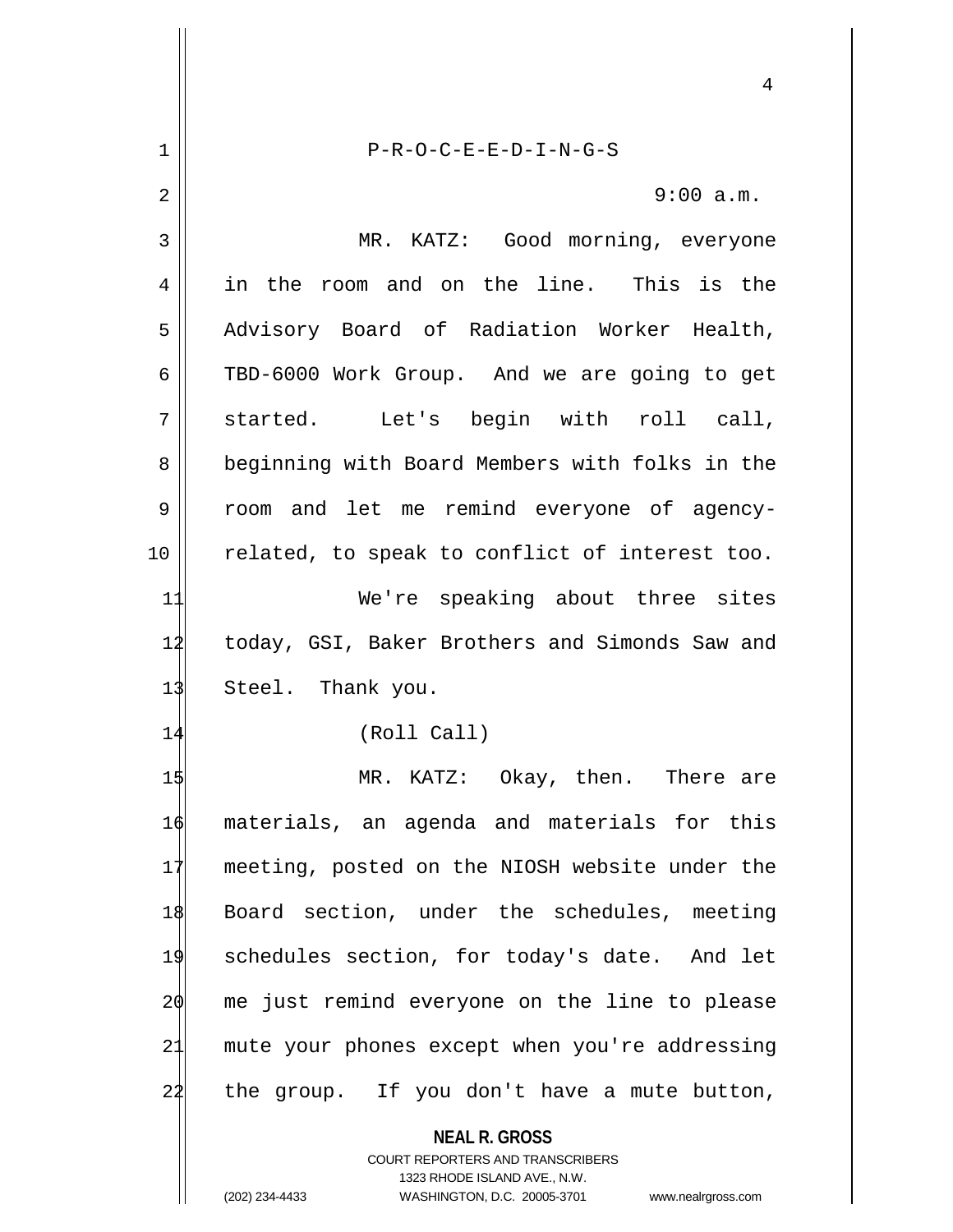please press \*6 to mute your phone. And pressing \*6 again will take your phone off of mute.

I can hear someone has a phone ringing in the background, so that phone should be muted. Thank you. And Paul, it's 7 your agenda.

 CHAIRMAN ZIEMER: Okay. I will officially call the meeting to order. Welcome everyone. We're pleased that all of you are here in the room and on by phone. We have three main categories on our agenda today really, sites to address. General Steel Industries is the first, then Baker Brothers, 15 then Simonds Saw and Steel.

16 And the GSI one is an ongoing 17 activity. Right now we're focused on the 18 final models for dose reconstruction since the 19 Board took action at the last meeting on the 20 petition. So we're now focused specifically 21 on the modeling of the doses for both the 22 active and the residual period.

**NEAL R. GROSS** COURT REPORTERS AND TRANSCRIBERS 1323 RHODE ISLAND AVE., N.W. (202) 234-4433 WASHINGTON, D.C. 20005-3701 www.nealrgross.com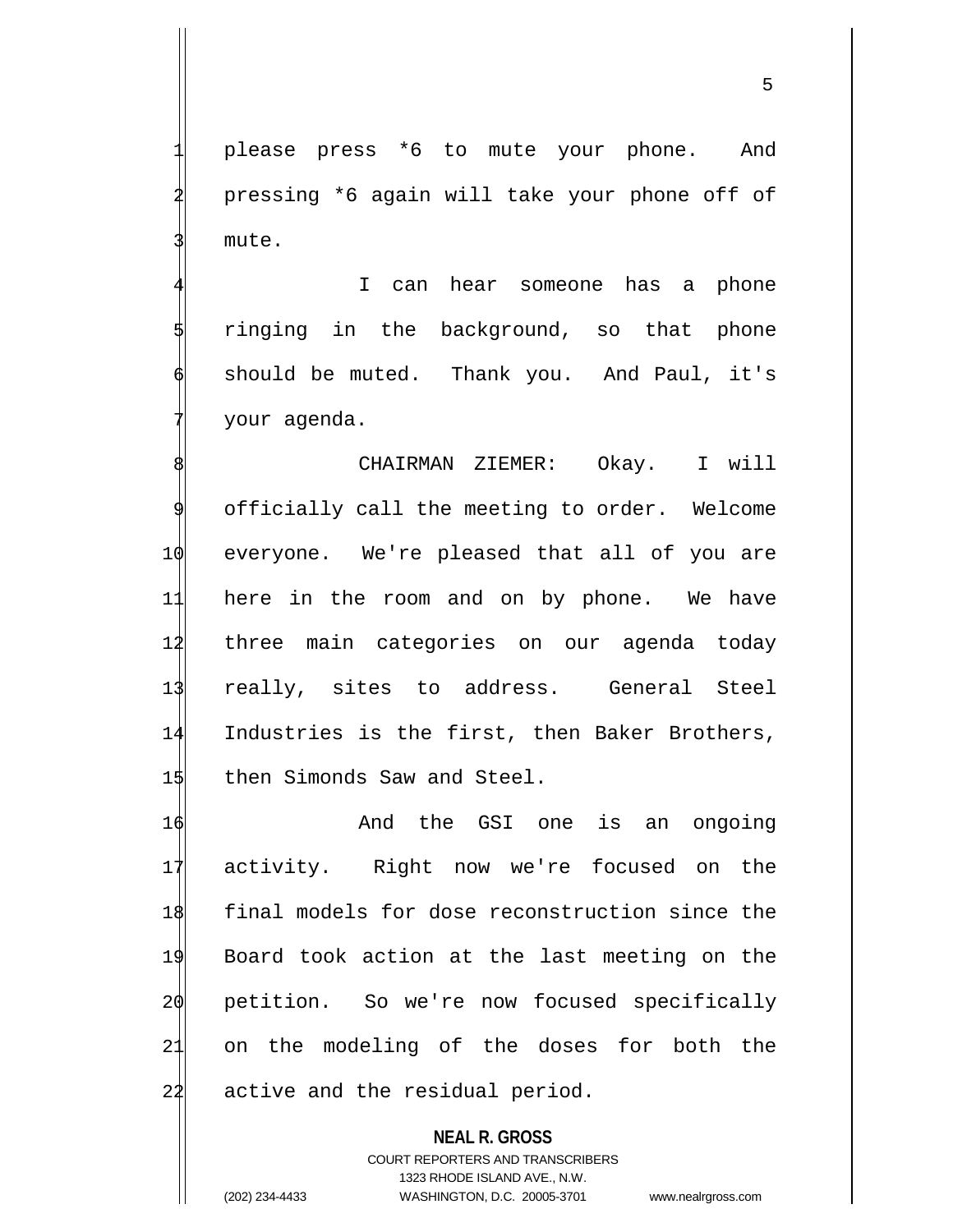And then we have on Baker Brothers a carryover item that the Board assigned to us at the last meeting, that is to review the residual period and make a recommendation. And then finally, Simonds Saw and Steel, we have the issues matrix to deal with.

We're going to probably spend most of the morning, if not all of the morning, on General Steel Industries. And we'll plan for 10 a lunch break at noon. We'll plan for a 11 comfort break about midmorning as well.

12 Now on General Steel Industries there are two documents that we're dealing with today. One is the document prepared by NIOSH OCAS, DCAS by Dave Allen which summarizes the dose reconstruction results from the NIOSH models and also compares them with the SC&A models because really one of the jobs we have here today now is to take these models and look at the assumptions and come to some agreements on what assumptions should be 22 best used to reach the final dose assignments

### **NEAL R. GROSS**

COURT REPORTERS AND TRANSCRIBERS 1323 RHODE ISLAND AVE., N.W. (202) 234-4433 WASHINGTON, D.C. 20005-3701 www.nealrgross.com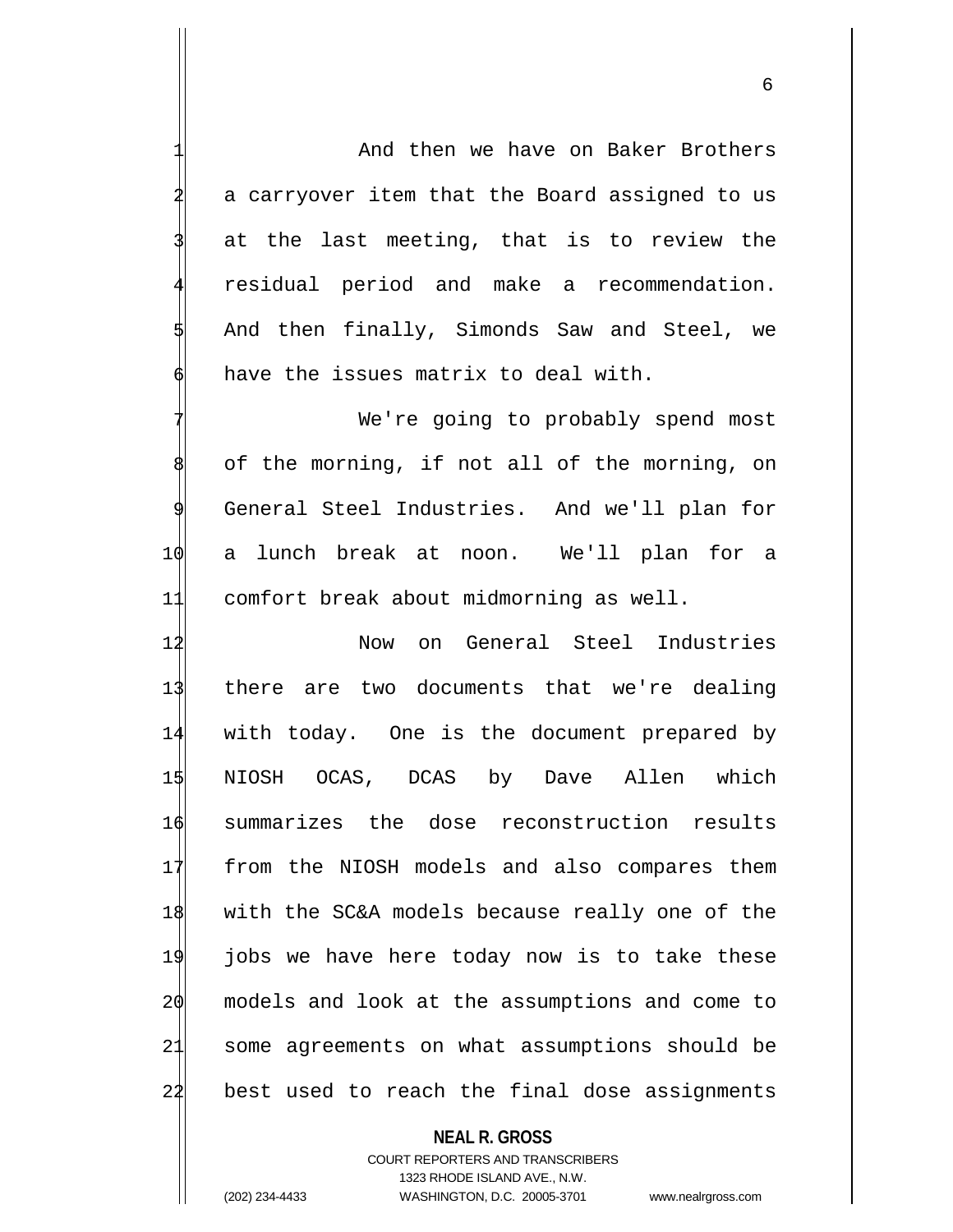for each of these models.

**NEAL R. GROSS** COURT REPORTERS AND TRANSCRIBERS And we also have a document from 3 SC&A, which was distributed. And theirs is basically a response to the NIOSH report. So 5 I thought it would be of value initially for Dave Allen to take a little time and highlight the items in his paper and any issues that he wants to raise with the Work Group. And then we'll have an opportunity for SC&A to give 1 $\phi$  their take on it. Also we'll have opportunity 11 for the petitioners to comment as well. 12 The SC&A material, I think there's 13 a presentation that Bob Anigstein was going to 14 make. Bob's been fighting some respiratory 15 illness this week and hopefully will be on the 16 phone. We have here in the room a projector 17 with a copy of his presentation and Bob Barton 18 is prepared to provide that for us. But is 19 Bob Anigstein on the call yet? 20 DR. MAURO: Paul, this is John 21 Mauro. I just called his home number and his 22 office number and no one's picking up.

1323 RHODE ISLAND AVE., N.W.

(202) 234-4433 WASHINGTON, D.C. 20005-3701 www.nealrgross.com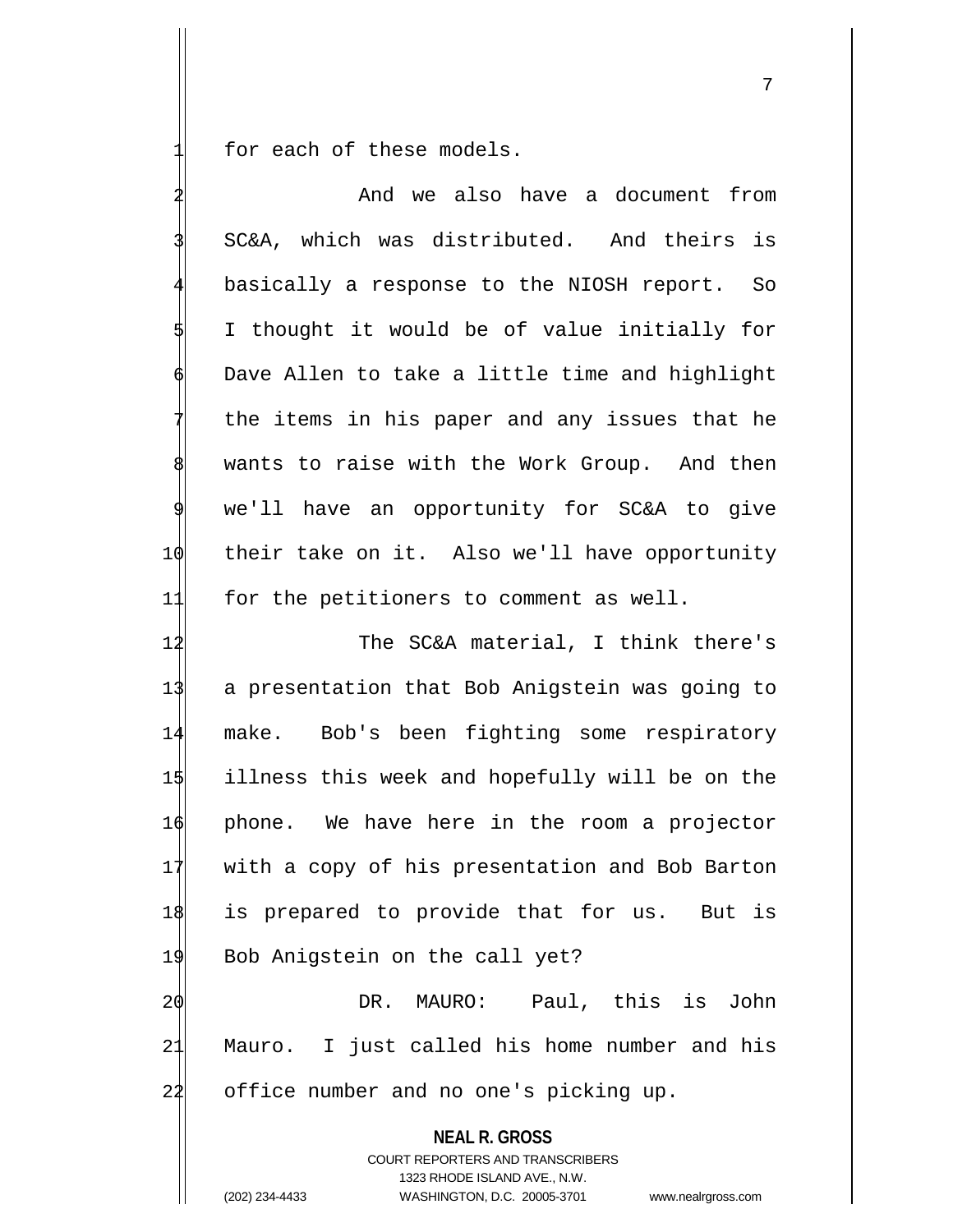**NEAL R. GROSS** COURT REPORTERS AND TRANSCRIBERS 1323 RHODE ISLAND AVE., N.W. DR. ANIGSTEIN: John, I was on mute. I didn't answer. DR. MAURO: Okay. CHAIRMAN ZIEMER: There's Bob. 5 Okay, Bob, thank you. DR. MAURO: Thanks, Bob. CHAIRMAN ZIEMER: Okay. So the record will show Bob now has joined the call as well. 10 MR. KATZ: Yes and for the record 11 Bob has no conflict with GSI. And Bob it's 12 correct, right, you have no conflict with 13 Baker Brothers or Simonds Saw as well? 14 DR. ANIGSTEIN: No conflict. 1\$ MR. KATZ: Thank you. 16 CHAIRMAN ZIEMER: Okay. So let's 17 begin. Dave, if you'll kick it off and make 18 whatever comments you wish to on your GSI dose 19 estimate comparison paper. 20 MR. ALLEN: Okay. When I started 21 writing this I just note that there was a lot 22 of models and a lot of tweaking that has gone

(202) 234-4433 WASHINGTON, D.C. 20005-3701 www.nealrgross.com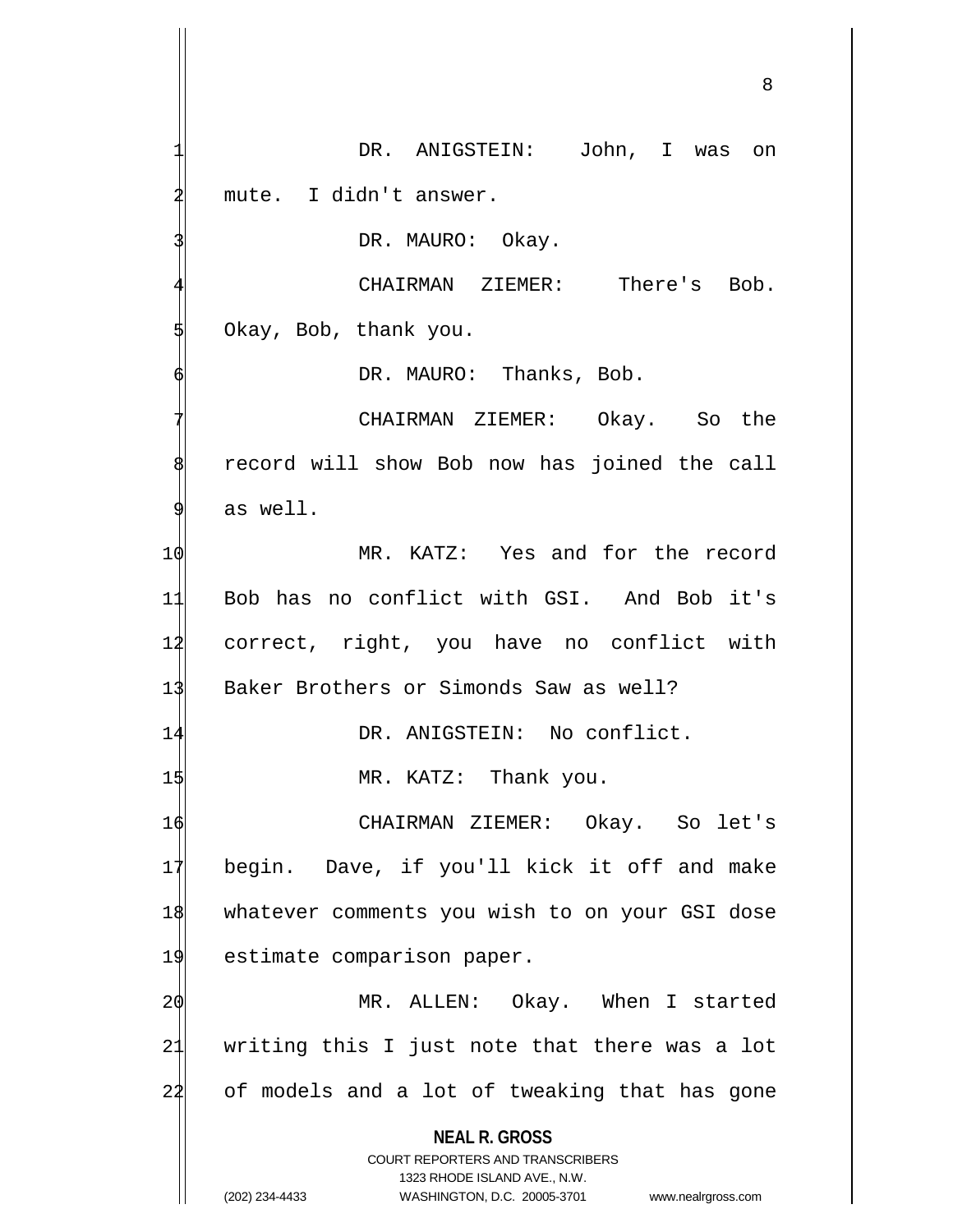9

on in the last several years. So I tried to summarize or actually look up and find and summarize where we stood the last iteration of models, SC&A and ours.

And I just tried to put this in a summary form where you can see I just made four tables for the photon dose and divided it 8 between radium era and the cobalt-60 era and also between radiographers and non-10 radiographers just to try to make a clear 11 picture of where these models all stand.

 I think that the last thing to do was see what the differences are in these models, see what the assumptions are, where there is disagreement and hopefully reach some sort of consensus on what assumptions we should use so we can then move forward, revise 18 the Appendix and move on.

 CHAIRMAN ZIEMER: Right. And as you get underway just for clarity, as I understand it would be NIOSH's intention to assign everybody into one of the categories,

**NEAL R. GROSS**

COURT REPORTERS AND TRANSCRIBERS 1323 RHODE ISLAND AVE., N.W. (202) 234-4433 WASHINGTON, D.C. 20005-3701 www.nealrgross.com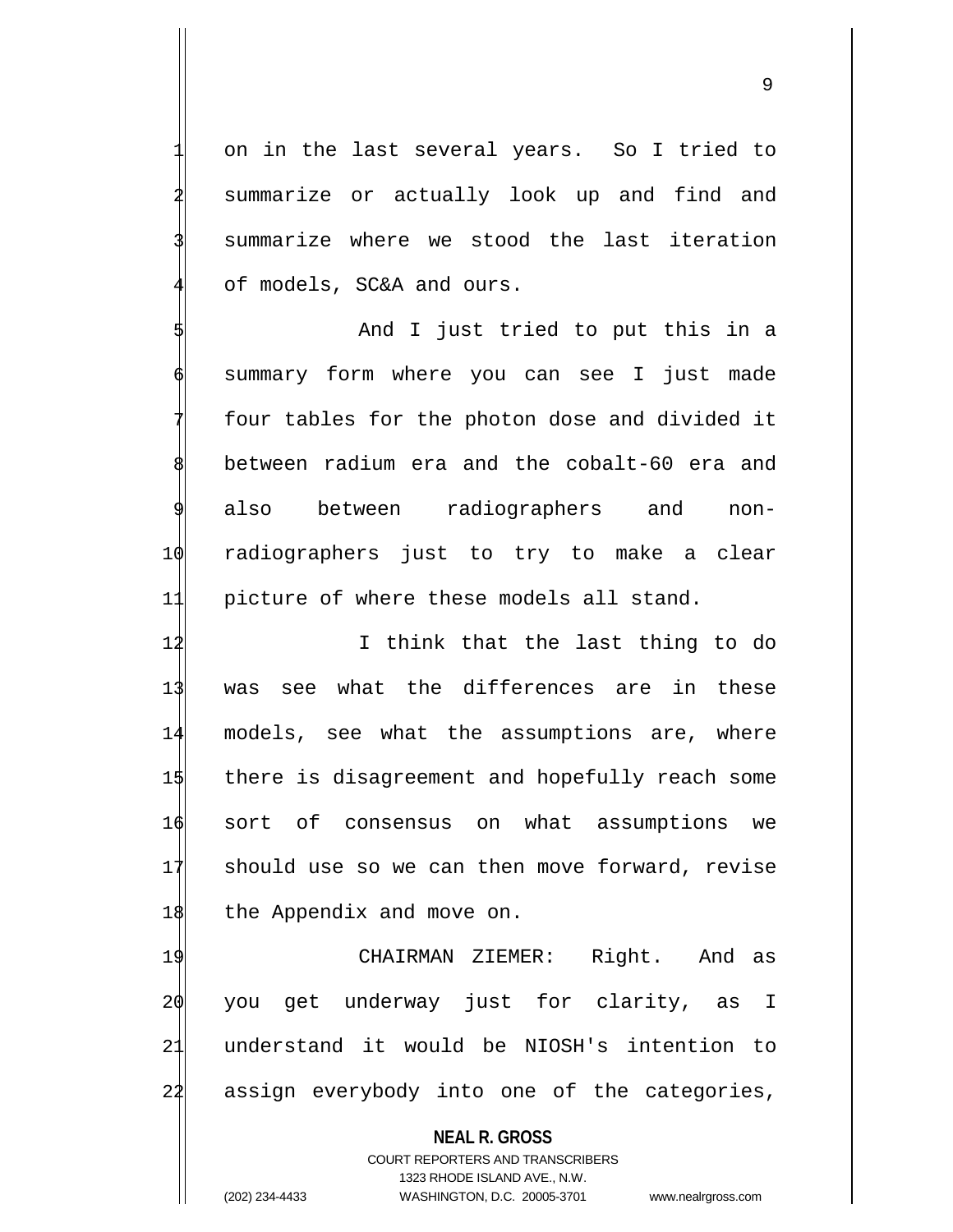either radiographers or what are we calling the others, others.

Everybody on the site would be in one of those two categories because we haven't separated out where people were working other than on those, we know who radiographers are but the others would be in the other category then.

MR. ALLEN: Yes and then as it 1 $\phi$  turned out in the cobalt era it didn't matter. 11 They all ended up with that layout worker 12 dose would be applicable to either category.

13 CHAIRMAN ZIEMER: Okay. Go ahead.

 MR. ALLEN: Okay. I'm not going 15 to read the whole thing. You have it here. But you can see the numbers category by category. Once I got through that I tried to summarize what we had to sort out. So I listed what I thought were the issues where we 20 agreed or models where we agreed and then unresolved issues. And I discussed those.

24 As it turned out I thought we were

**NEAL R. GROSS**

COURT REPORTERS AND TRANSCRIBERS 1323 RHODE ISLAND AVE., N.W. (202) 234-4433 WASHINGTON, D.C. 20005-3701 www.nealrgross.com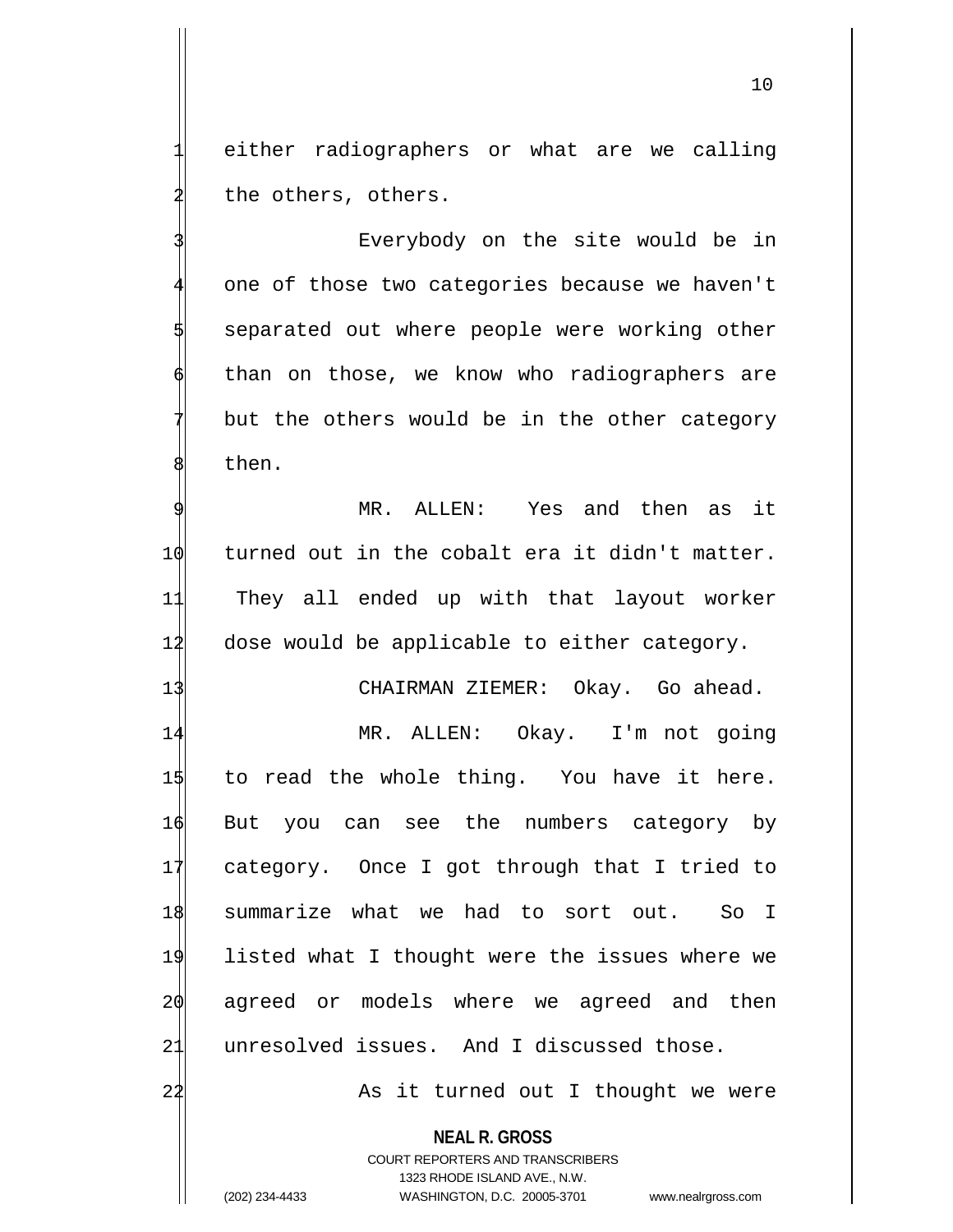to a point where it was essentially the radium source scenario and the layout man were the two models where there was any disagreements on the assumptions, et cetera. I think Bob 5 pointed out in his reply that I think we're going to have to toss time line in there also as far as there is the 1962 era where it's not a nice clean break in the era there.

Essentially we have, I think,  $\phi$  three areas where we need to discuss what the assumptions are and what we should use to proceed with revising the Appendix. Do you want me just  $-$ 

14 CHAIRMAN ZIEMER: Go ahead and 15 highlight those for the record. I think we 16 want to have that on the record.

 MR. ALLEN: Okay. The radium era is essentially, you know, the era from the beginning to that time frame in the 1962 type of era. And what we have right now is that for the radiographers NIOSH had an estimate 22 that used parameters that we were told for the

> **NEAL R. GROSS** COURT REPORTERS AND TRANSCRIBERS 1323 RHODE ISLAND AVE., N.W.

(202) 234-4433 WASHINGTON, D.C. 20005-3701 www.nealrgross.com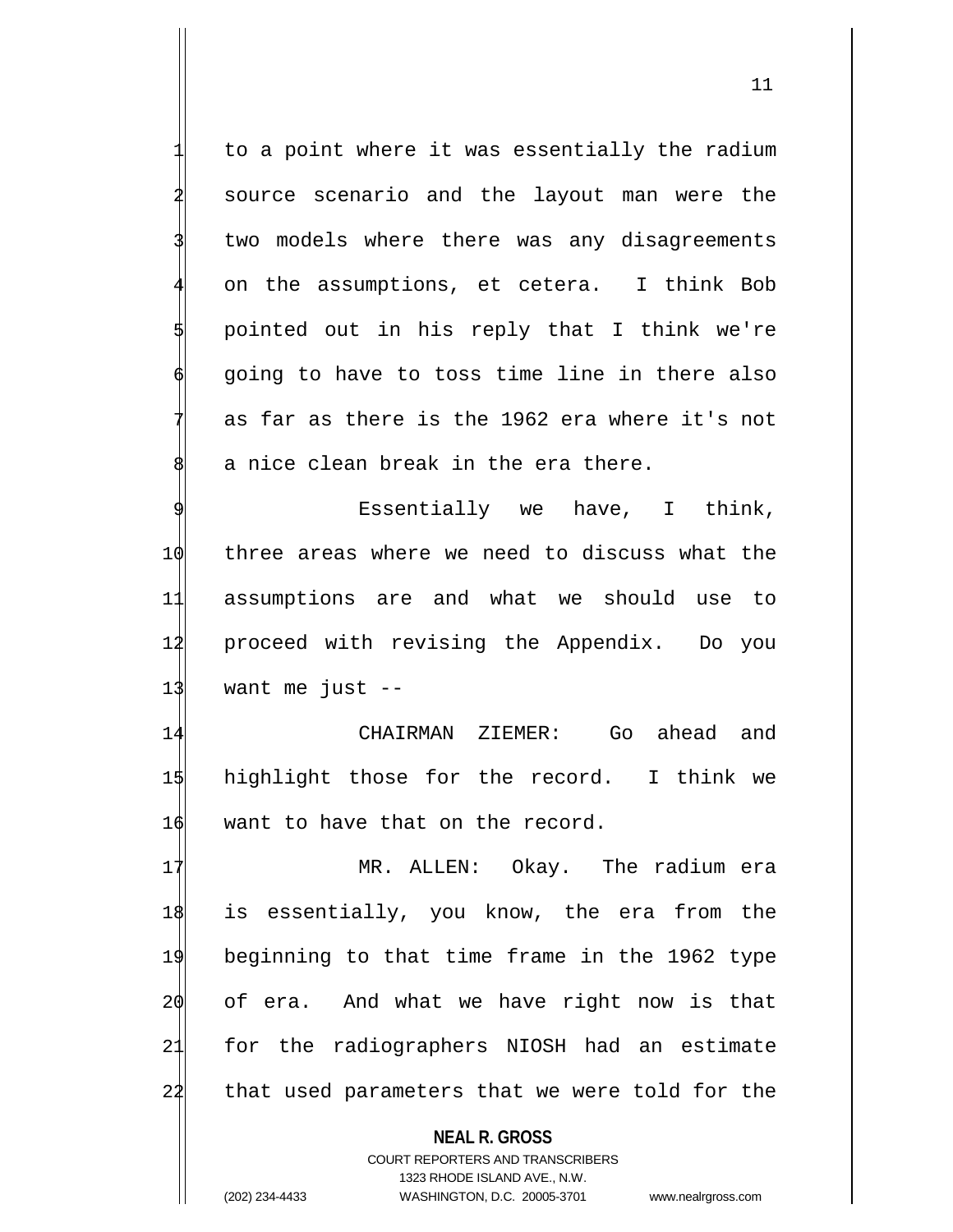fishing pole technique. And we used the 2 middle.

We had, there was a range of four to six foot pole and 12 to 15 seconds to move 5 the source. We used the middle at 13.5 seconds for an average and five feet for an average on the distance. SC&A used the one maximizing the short distance, the longer time frame to come up with their estimate.

10 And then probably the biggest difference is in our estimate we assumed that this wasn't all done by one person. There are a couple people doing radiography that would have traded off actually doing that. I think I am more than willing to pull back that assumption because it does look like, especially in these early years, it was maybe not a radiographer helper with the sources every time. Whereas we've been told something about radiographer helpers.

21 But there's really no information 22 that was always the case or frequent or

**NEAL R. GROSS** COURT REPORTERS AND TRANSCRIBERS 1323 RHODE ISLAND AVE., N.W. (202) 234-4433 WASHINGTON, D.C. 20005-3701 www.nealrgross.com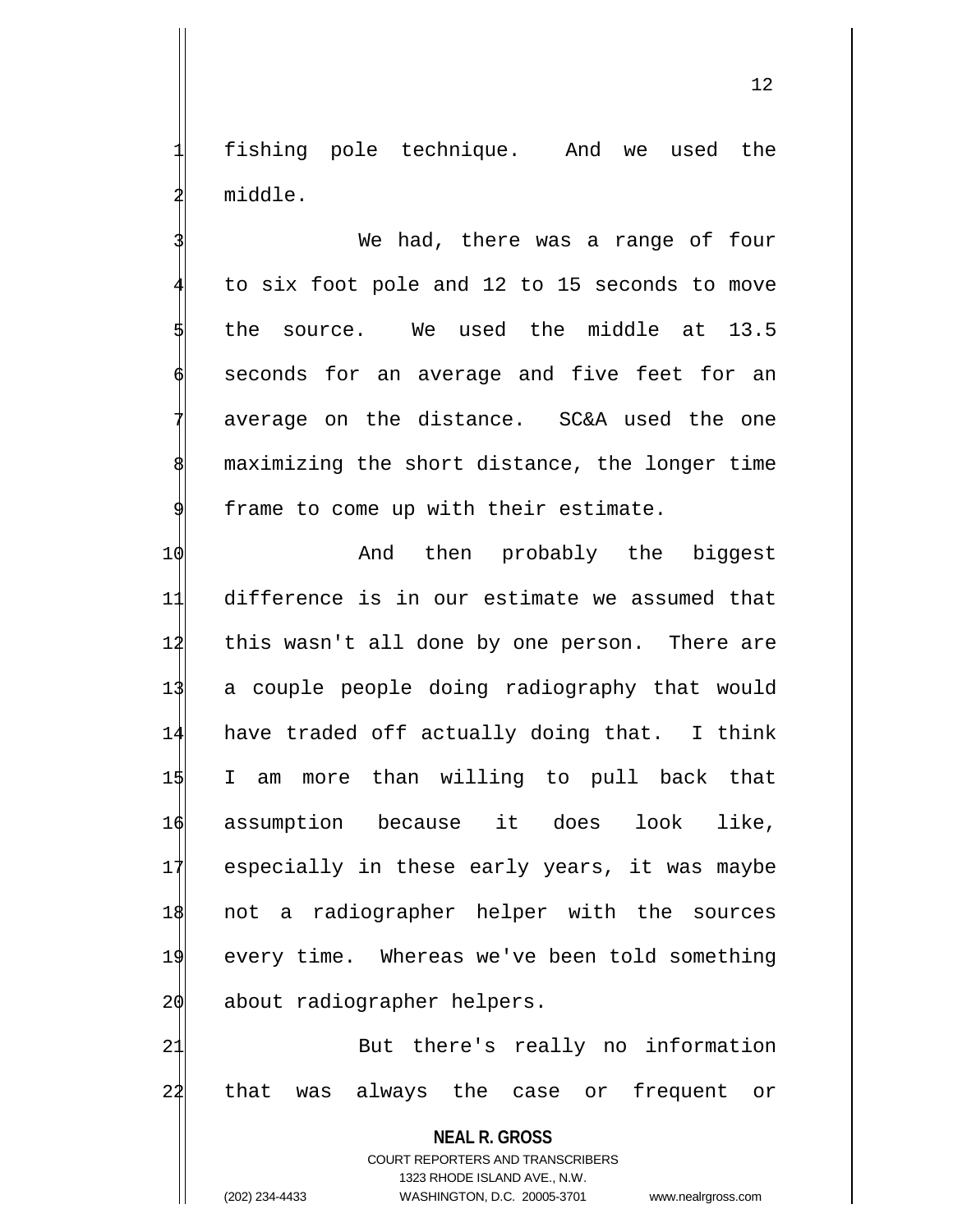anything else. So that particular assumption I'm more than willing to pull back. I don't have the number handy here but it raises our estimate to some five rem a year, five point 5 something as I recall. I'm trying to find it.

In any case, it raises it to somewhere around there. Meanwhile we have Bob 8 Anigstein at SC&A did a model estimate that resulted in a dose of 9.69 rem per year to the 10 radiographers. That dose primarily from 11 placing the source and removing the source 12 from the fishing pole technique.

13 Bob also, I'm trying to get this right, he used a summary of a dose record we had from a radiographer and a telephone conversation with him that gave ranges of how often he did radiography. And he was part- time on the weekend doing radiography. So Bob prorated it based on those ranges, you know, to get a bound, essentially a minimum and maximum which came out to. I can't find this.

22 MEMBER MUNN: 9.39?

**NEAL R. GROSS**

COURT REPORTERS AND TRANSCRIBERS 1323 RHODE ISLAND AVE., N.W. (202) 234-4433 WASHINGTON, D.C. 20005-3701 www.nealrgross.com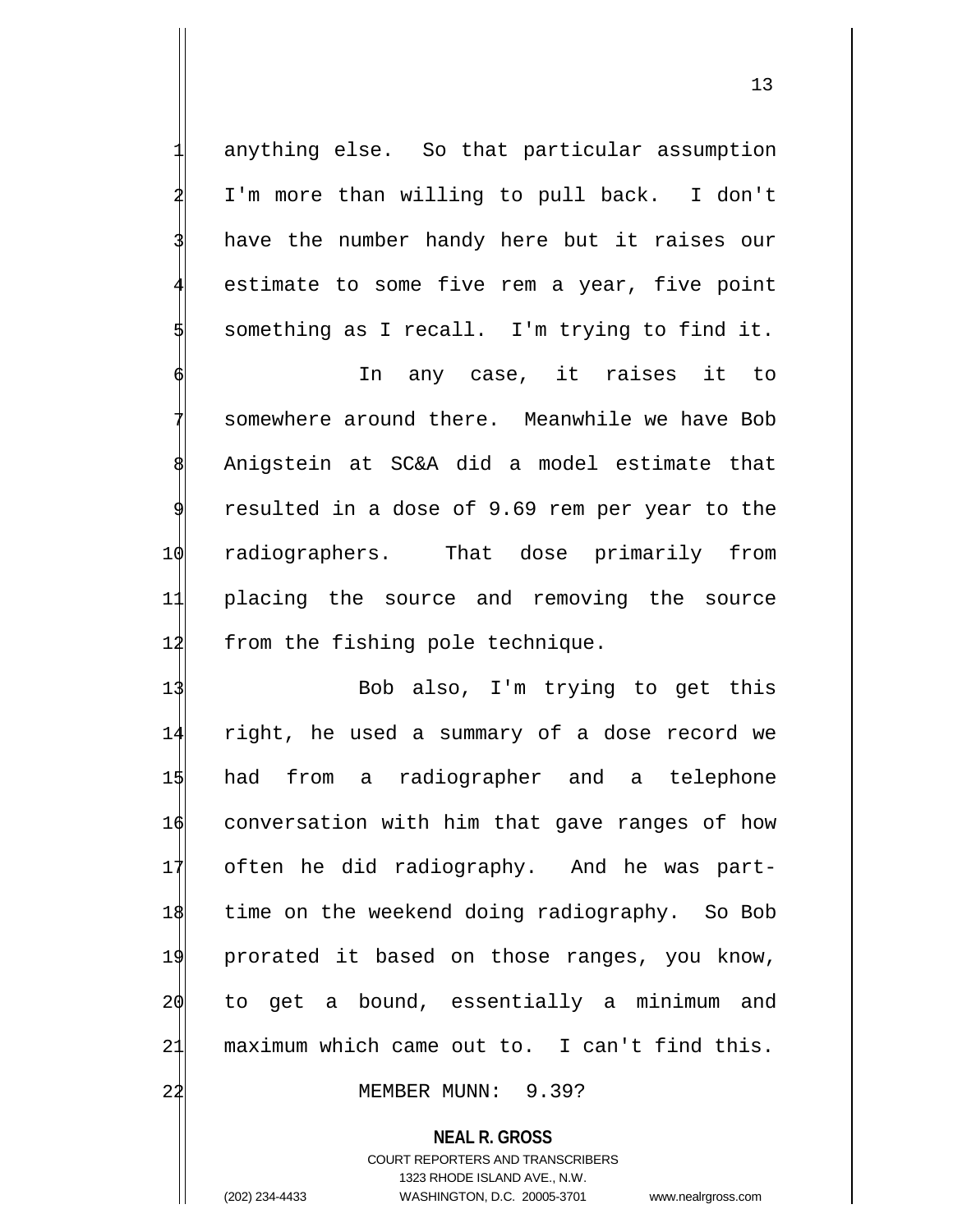MR. ALLEN: Yes, I think it was 9.1 rem per year to 20.5 rem per year. And lastly, there was a, one of the statements in the application for an AEC license indicated that while they were doing this technique they had averaged less than 25 percent of the limit and had always been below the limit. All of the radiographers have always been below the limit.

 $\phi$  10 The limit was essentially 15 rem for the first couple years, the first few 12 years through I think 1954, 55. And after that it was essentially 12 rem a year. In reality it's three rem per quarter and there's a lifetime limit. But as long as they weren't close to the quarterly the lifetime limit didn't, usually wasn't the limiting factor.

 So anyway, that's where we stand on that. My opinion on the 12 and 15 rem per year based on the limit, it's not really an estimate so much as we have a statement from GSI saying it was less than these numbers. So

**NEAL R. GROSS**

COURT REPORTERS AND TRANSCRIBERS 1323 RHODE ISLAND AVE., N.W. (202) 234-4433 WASHINGTON, D.C. 20005-3701 www.nealrgross.com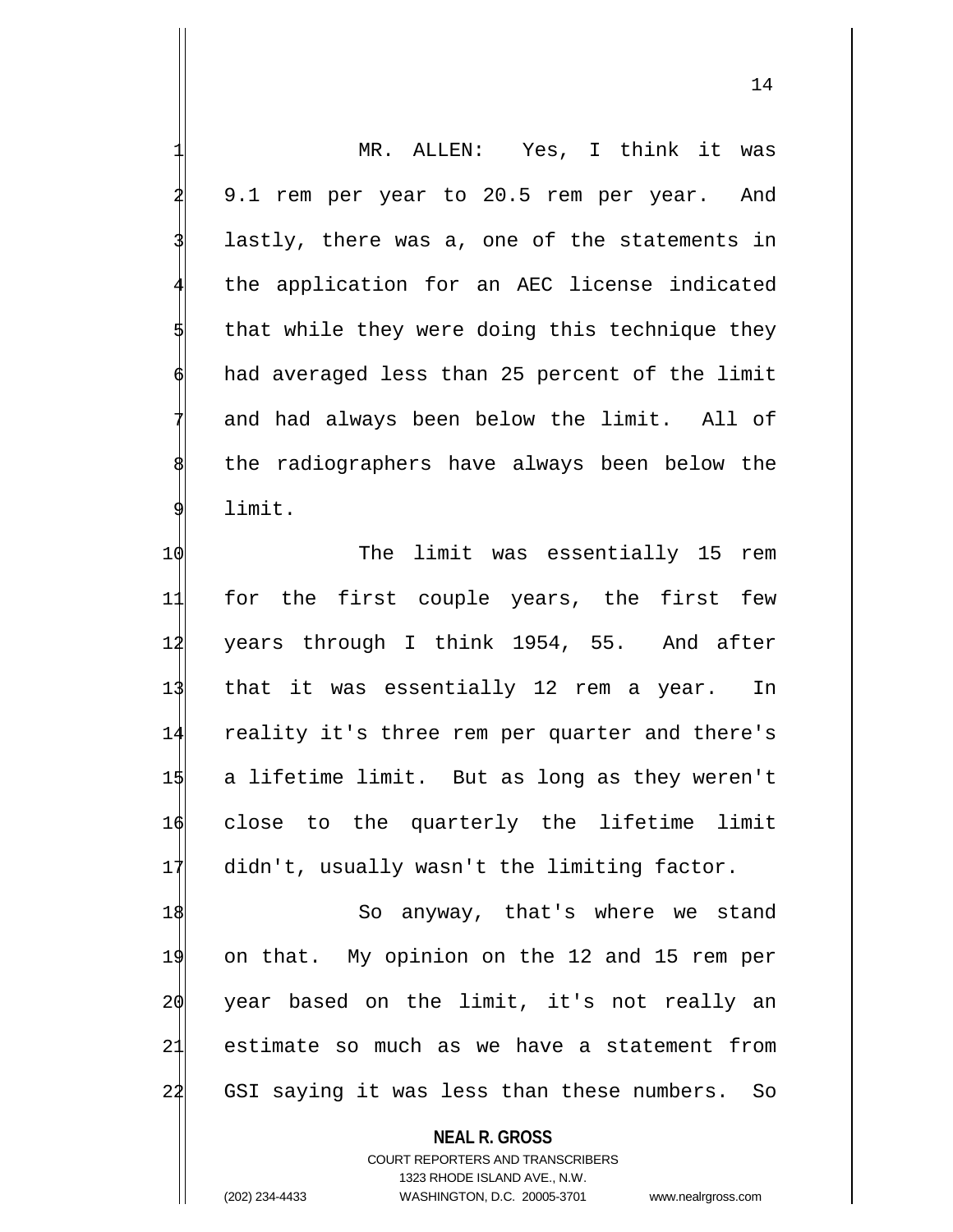I was looking at those as a less than 15 and a less than 12 rem per year.

The range, prorated range of 9.1 to 20.5 rem is an estimate. And then the 9.69 rem is for the model based on parameters given by, I believe, the same person, the same 7 radiographer. And I think Bob had stated a couple of times that was convincing to him that, you know, three different methods all  $10$  came up in a similar range.

11 For actually revising the TBD, like I said the 15 and the 12 rem I think are less than numbers and I can't really use those for doses that I put into an Appendix. The  $\frac{1}{3}$  range, the 9.1 to 20.5, I can't so much put that in an Appendix either. But both of those, all those values are something that the estimate should fall somewhere in that range 19 or that vicinity.

2 $\phi$  The 9.69 I consider to be a real 21 estimate or a model. It is a maximizing like 22 I said versus an average type of thing. But

**NEAL R. GROSS**

COURT REPORTERS AND TRANSCRIBERS 1323 RHODE ISLAND AVE., N.W. (202) 234-4433 WASHINGTON, D.C. 20005-3701 www.nealrgross.com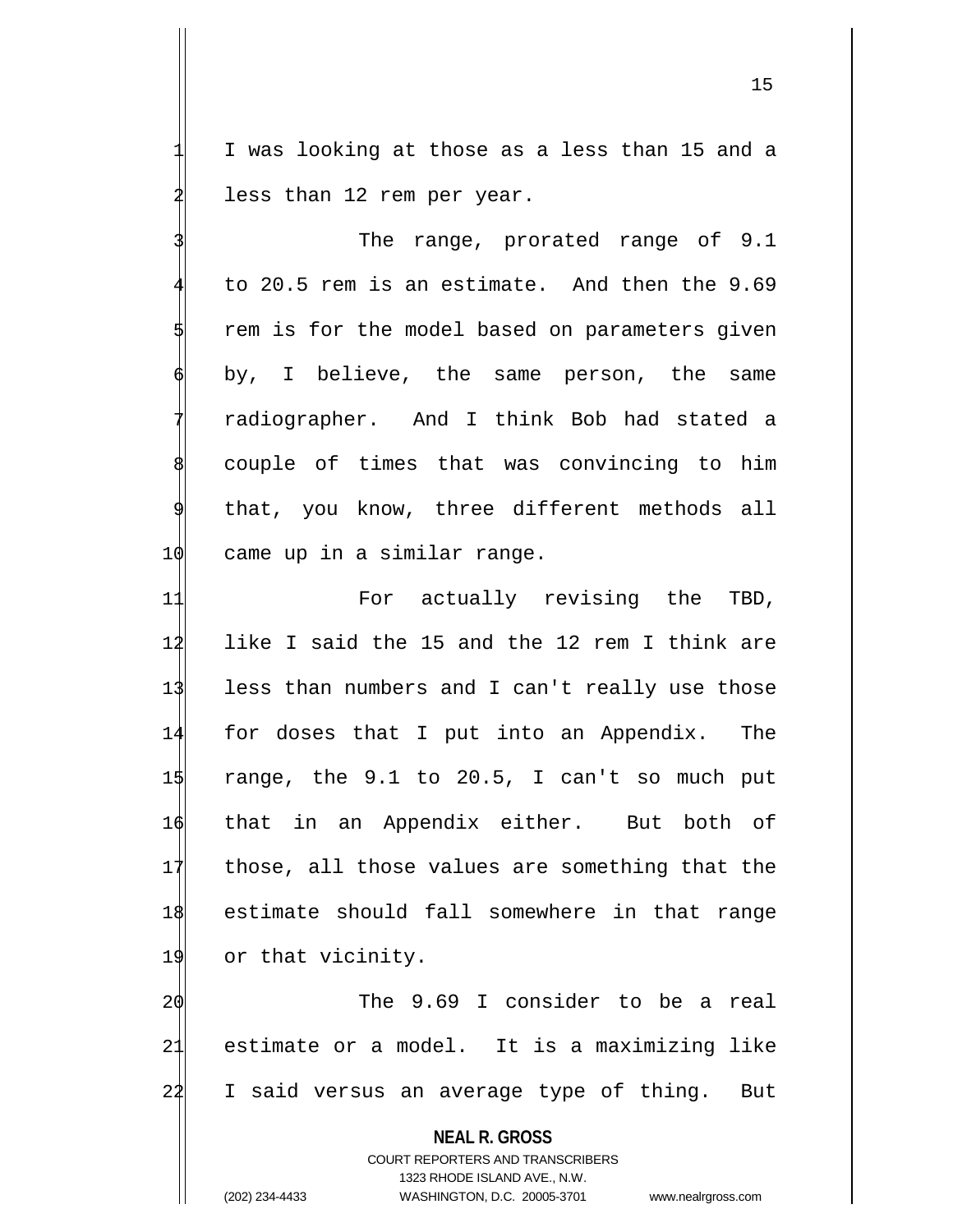it does fall into those ranges whereas ours 2 does not fall the range of the 9.1 to 20.5 prorated that Bob calculated from the summary dose record.

So I'm not sure, this is one thing I wanted to get the feel of the Work Group on was where they felt comfortable with, we could use the maximizing parameters that SC&A used, they used the 9.69 model dose. Like I said I 10 would not recommend using those prorated 11 values other than to, as a, similar to what 12 Bob did, to say this shows that these numbers 13 are reasonable or another piece of information 14 shows they're reasonable along with the less 15 than 12 and less than 15.

 CHAIRMAN ZIEMER: Well, let me make a comment here because this is a subset of a larger question that comes up under the issue of sufficient accuracy. And that is if one takes every assumption and uses the extreme value, not just here but in general, 22 you end up with something that, surely it

**NEAL R. GROSS** COURT REPORTERS AND TRANSCRIBERS 1323 RHODE ISLAND AVE., N.W. (202) 234-4433 WASHINGTON, D.C. 20005-3701 www.nealrgross.com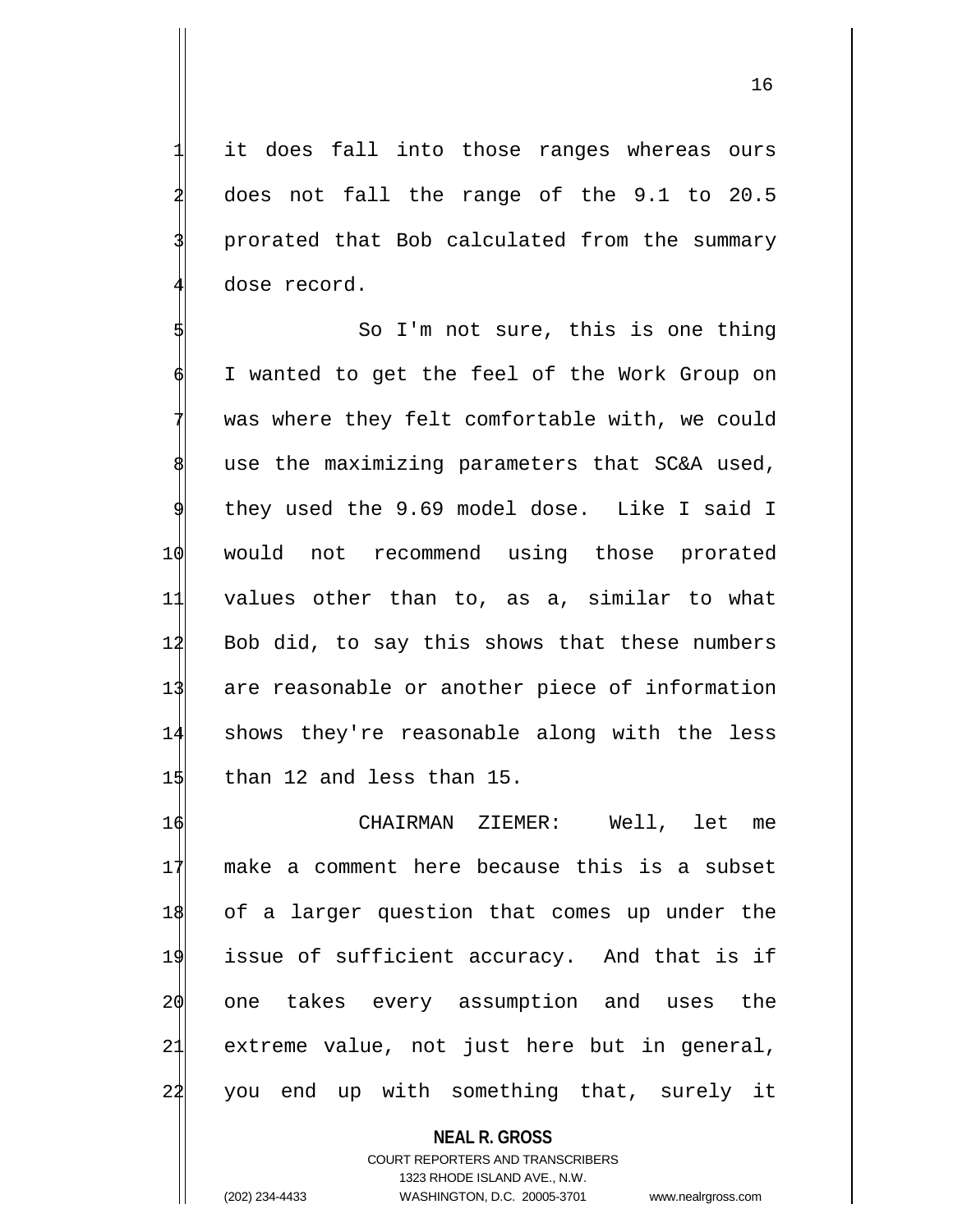bounds but it becomes non plausible.

I mean the SEC Work Group is dealing with this right now on the sufficient accuracy question because we have these cases where you have a whole series of assumptions and the claimant-favorable thing really comes in once you've made reasonable assumptions. And then you're taking the tail end of the distribution. You build in the claimant-10 favorability there.

 Sometimes if you maximize each of these you come up with a bounding number that really isn't plausible. So I don't know that you can necessarily justify taking that maximum in every one of these assumption cases. Like you're maximizing the dose from the distance, you're maximizing it from the time factors, you're doing all of those little subsets and then you end up with this really high number that is not plausible. MR. ALLEN: Yes, and that is a

22 concern I had too. I'm well aware of, you

**NEAL R. GROSS** COURT REPORTERS AND TRANSCRIBERS 1323 RHODE ISLAND AVE., N.W. (202) 234-4433 WASHINGTON, D.C. 20005-3701 www.nealrgross.com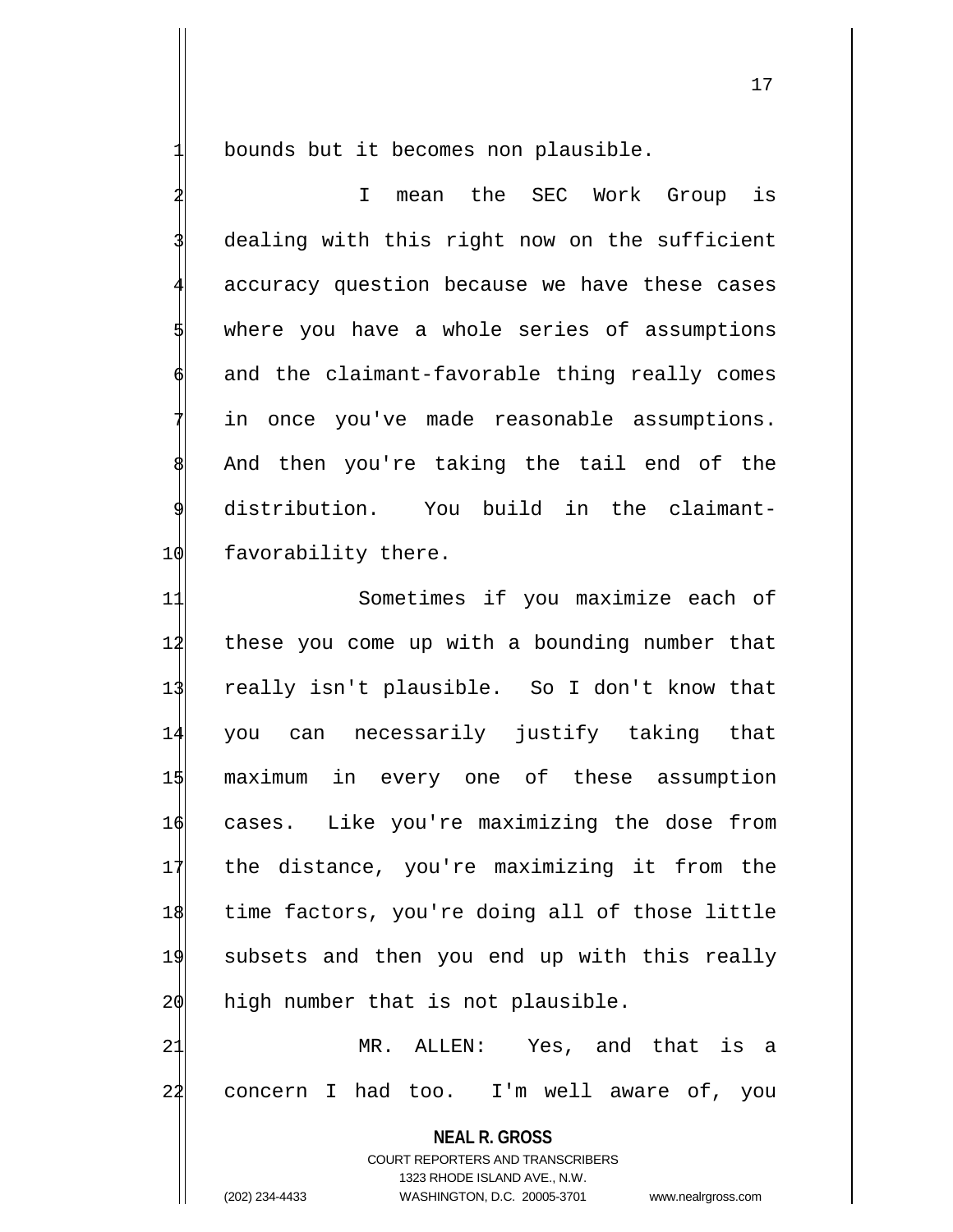know, 95th and 95th and 95th and you end up with an unrealistic estimate. But in this particular case we were actually talking about two parameters.

It's the amount of time and the distance the person was. And the part I can't get over is the lower limit of the prorated dose from the summary that he had came out to be 9.1 rem. Putting those two together, you 10 know, I'm willing to go with that estimate 11 that Bob had with the 9.69.

12 CHAIRMAN ZIEMER: It's just two 13 factors you mean.

14 MR. ALLEN: Yes, it's just the two 1\$ factors. But maybe we should, you know, hear  $16$  from Bob  $-$ 

17 CHAIRMAN ZIEMER: We're not going to decide that this minute. It's sort of an open question. Let me ask another one here while we have this chart here. So if you're a radiographer in the radium era under the NIOSH 24 scheme as it stands here, you would assign

**NEAL R. GROSS** COURT REPORTERS AND TRANSCRIBERS 1323 RHODE ISLAND AVE., N.W. (202) 234-4433 WASHINGTON, D.C. 20005-3701 www.nealrgross.com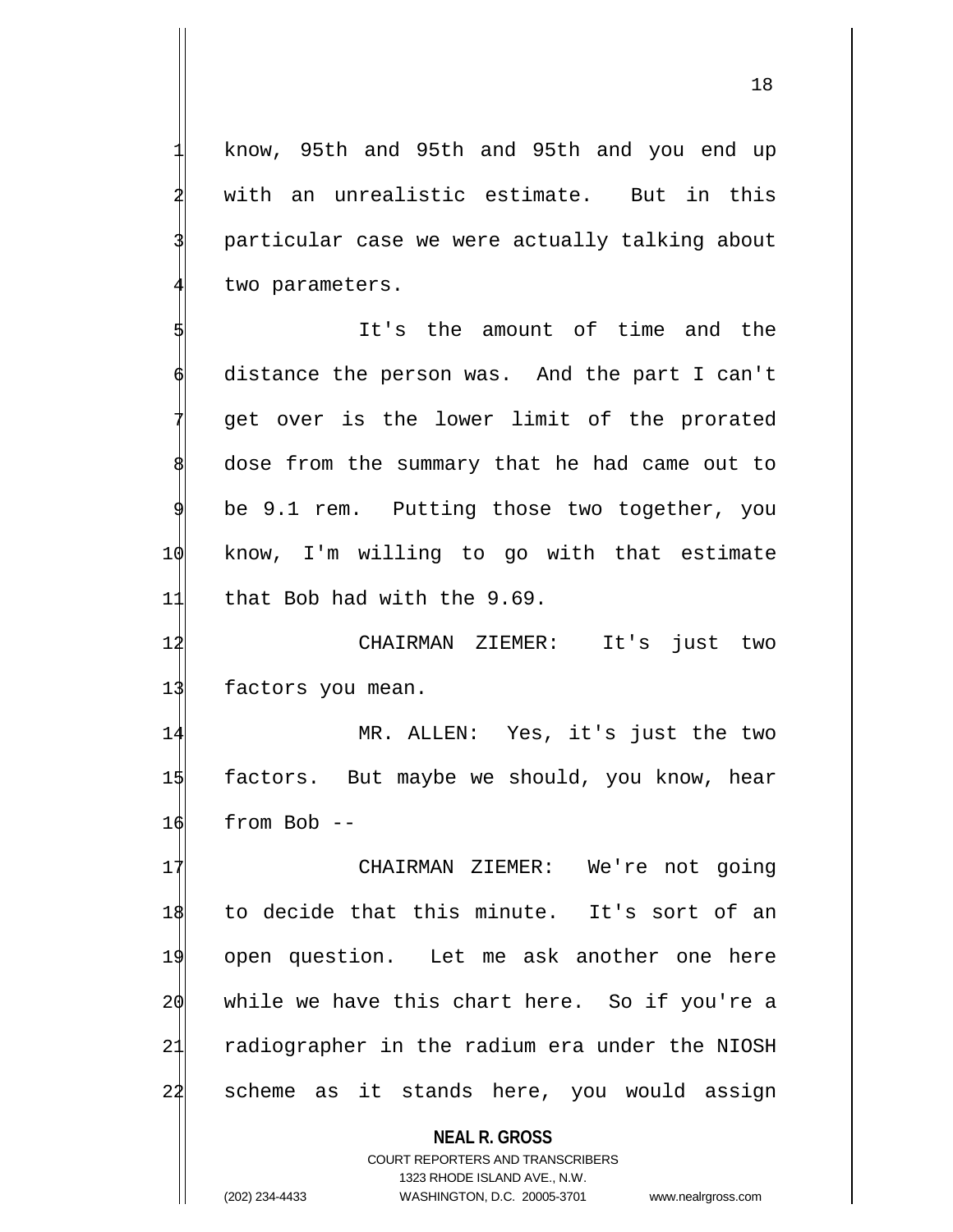2 radium work, plus you would assign the 2.6 for possible exposure to the St. Louis sources also? MR. ALLEN: No, and that gets into the time frame is the  $-$ -CHAIRMAN ZIEMER: One of the three things. Well all right. Well let me do it a different way. The betatron operator 10 sometimes serves as the layout man, right? 11 MR. ALLEN: Yes. 12 CHAIRMAN ZIEMER: You would give 13 him both of those numbers or not? 14 MR. ALLEN: We would not.

that person three and a half,  $3.573$  for the

1\$ DR. ANIGSTEIN: This is Bob.  $16$  These are mutually exclusive.

 CHAIRMAN ZIEMER: Well but we have 18 layout man -- DR. ANIGSTEIN: Because he can't spend all of his shifts as a layout man and 21 all of his shifts operating the betatron. CHAIRMAN ZIEMER: Well I

> **NEAL R. GROSS** COURT REPORTERS AND TRANSCRIBERS

> > 1323 RHODE ISLAND AVE., N.W.

(202) 234-4433 WASHINGTON, D.C. 20005-3701 www.nealrgross.com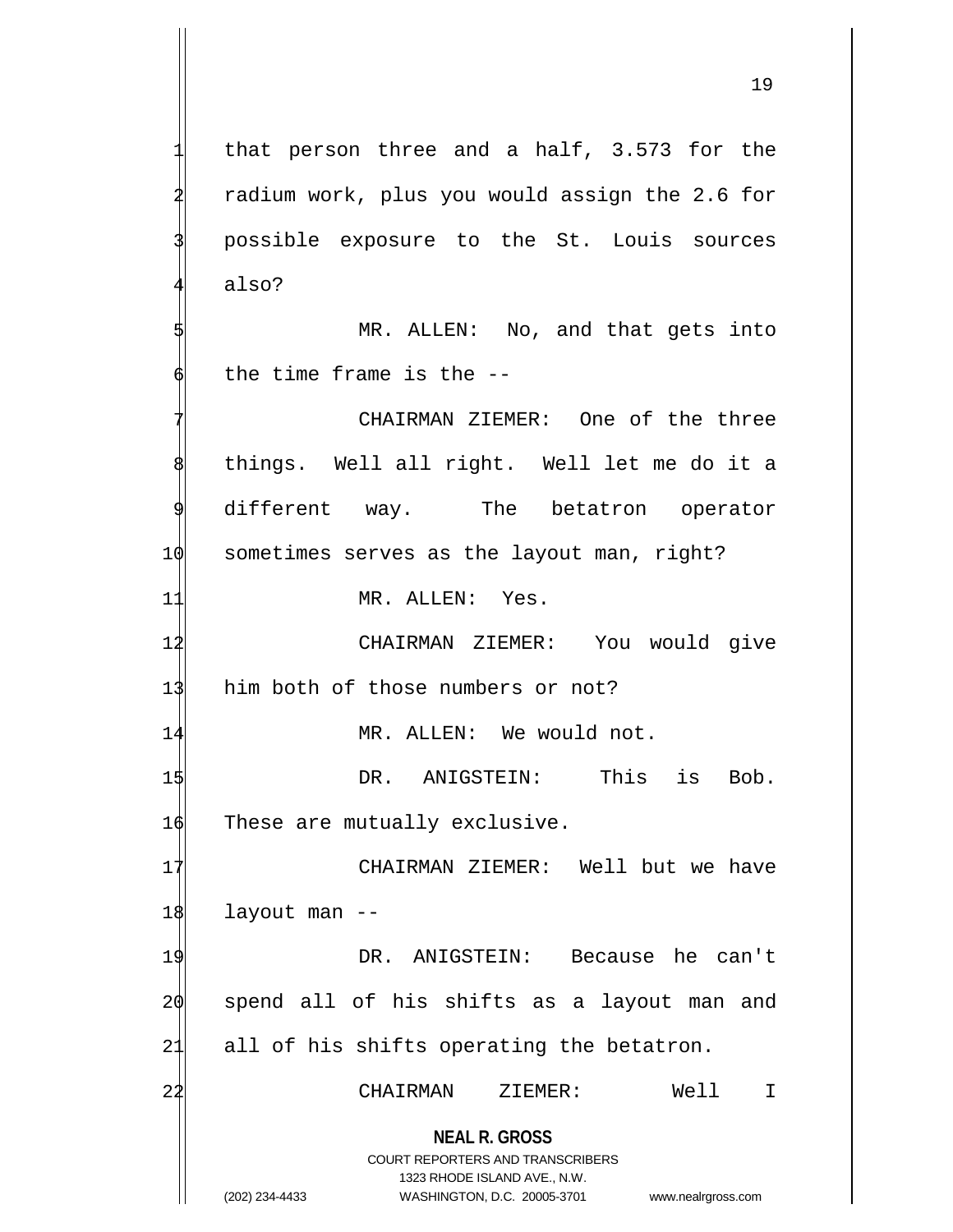understand that but we have a layout man on the radiographer chart. So --

MR. ALLEN: Yes, what I tried to 4 do with this chart was to say that somebody that is a radiographer in his early years, he could have been doing radiography.

CHAIRMAN ZIEMER: You're going to parse it out like 50/50 or something.

MR. ALLEN: He could have done 10 radiography there. He could have done 11 radiography out in the plant. He could been 12 working on the betatron. He could not be 13 doing them all at the same time.

14 And since we can't really place 15 him in one or the other it was list all these 16 scenarios, estimate the dose and then pick the 17 highest one, you know, what would be the worst 18 case.

19 CHAIRMAN ZIEMER: Okay. Whatever 20 the highest one is for him we give him that 21 100 percent of the time versus parsing it.

22 MR. ALLEN: Yes, so all of these

**NEAL R. GROSS**

COURT REPORTERS AND TRANSCRIBERS 1323 RHODE ISLAND AVE., N.W. (202) 234-4433 WASHINGTON, D.C. 20005-3701 www.nealrgross.com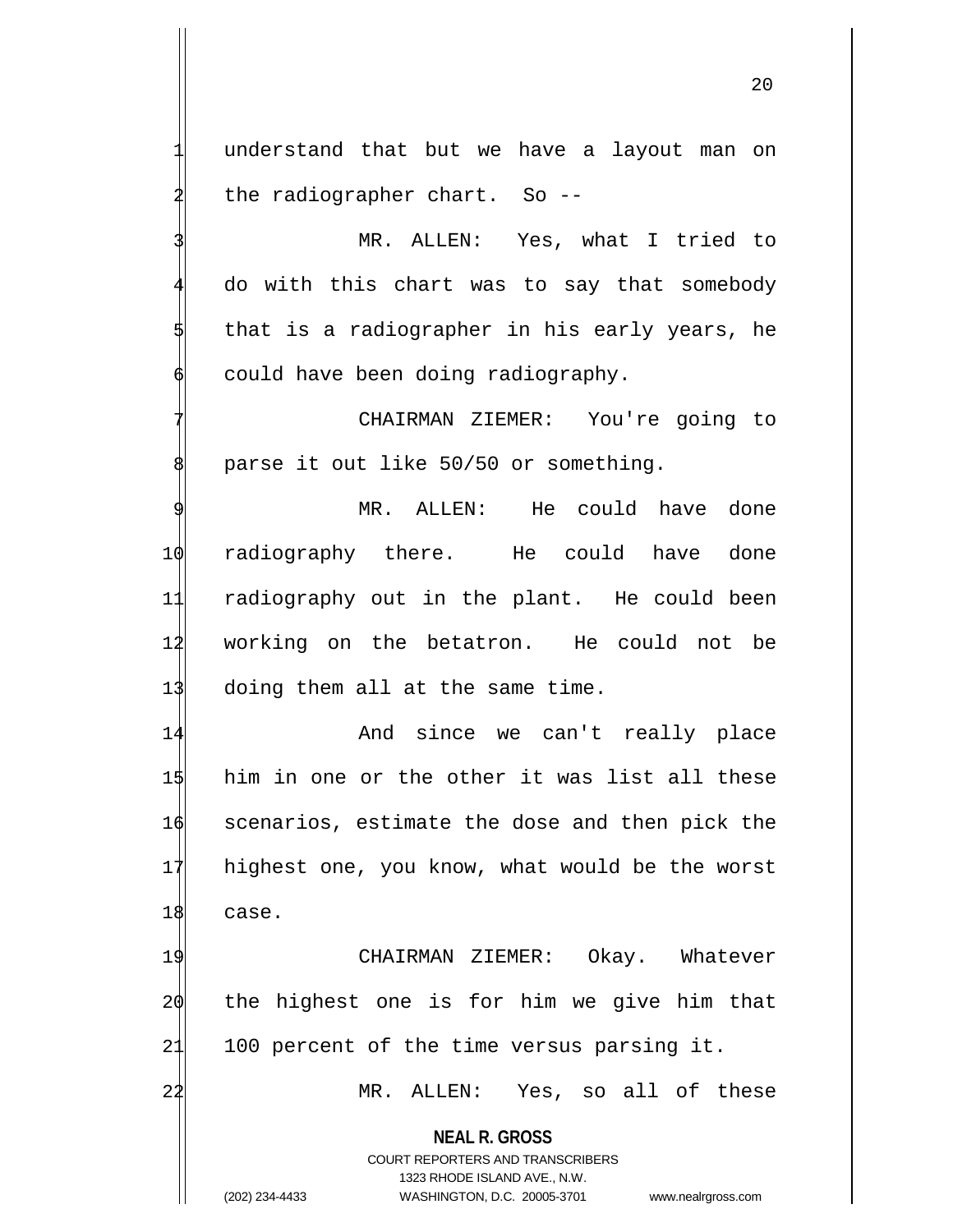doses you see here are assuming full-time doing that job.

CHAIRMAN ZIEMER: Doing that job, okay. If a person was a radiographer you would still call him a layout man if he was, if that number came out higher for him.

MR. ALLEN: Yes, that layout job was done by radiographers.

CHAIRMAN ZIEMER: Yes, I know 10 that. Okay. These are just the numbers your 11 model came up with and then --

12 MR. ALLEN: Right.

13 CHAIRMAN ZIEMER: Okay. I got 14 you. Other questions or comments for, do you  $1\frac{1}{9}$  want to go on to the next one or just --

16 MEMBER BEACH: This is Josie. I 17 was just wondering under the Ra-226 source 18 you've said that you didn't develop an 19 estimate in the radiograph room. Where was  $20$  that?

21 MR. ALLEN: At that time we 22 thought that the dose outside of the

**NEAL R. GROSS**

COURT REPORTERS AND TRANSCRIBERS 1323 RHODE ISLAND AVE., N.W. (202) 234-4433 WASHINGTON, D.C. 20005-3701 www.nealrgross.com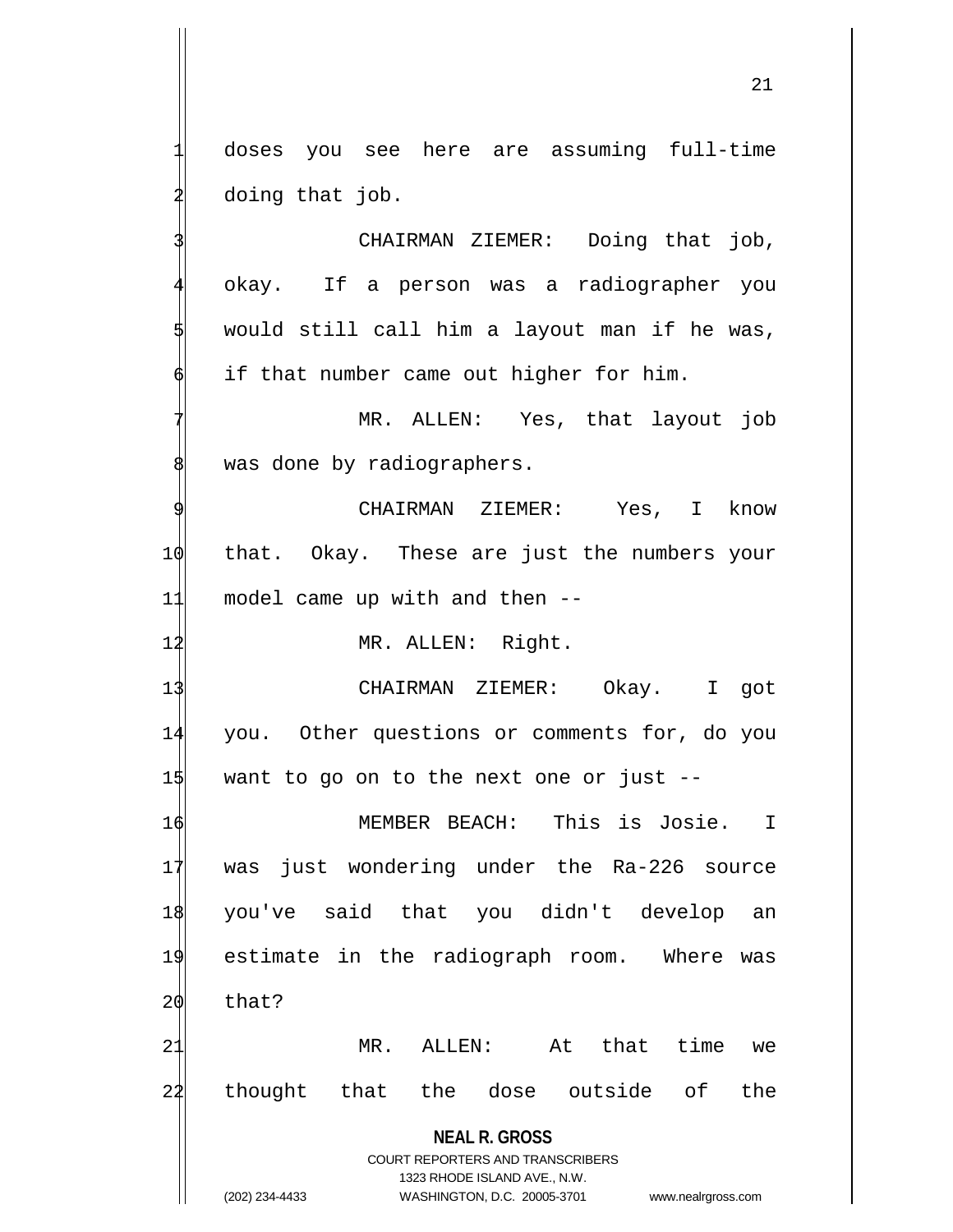radiography room would be limiting and it wasn't clear that room existed in those early years. We knew it was either built or 4 modified in '62. It's turned out we got better information now that it was modified, the shielding was modified in '62 and it actually did exist the whole time.

And I think Bob Anigstein, after talking to several of the former 1 $\phi$  radiographers, came to the conclusion it was 11 99 percent of the time or more the radiography 12 was in the radiography room. So essentially 13 that's the estimate we probably should be 14 using.

1\$ For the radiographers themselves, the vast majority of the dose comes from placing the source using the fishing pole technique. And that part of it ends up being the same whether it's in the radiography room or out. So there is a minor differences based 21 on the area where they're actually doing it.

22 DR. ANIGSTEIN: We talked about

**NEAL R. GROSS**

COURT REPORTERS AND TRANSCRIBERS 1323 RHODE ISLAND AVE., N.W. (202) 234-4433 WASHINGTON, D.C. 20005-3701 www.nealrgross.com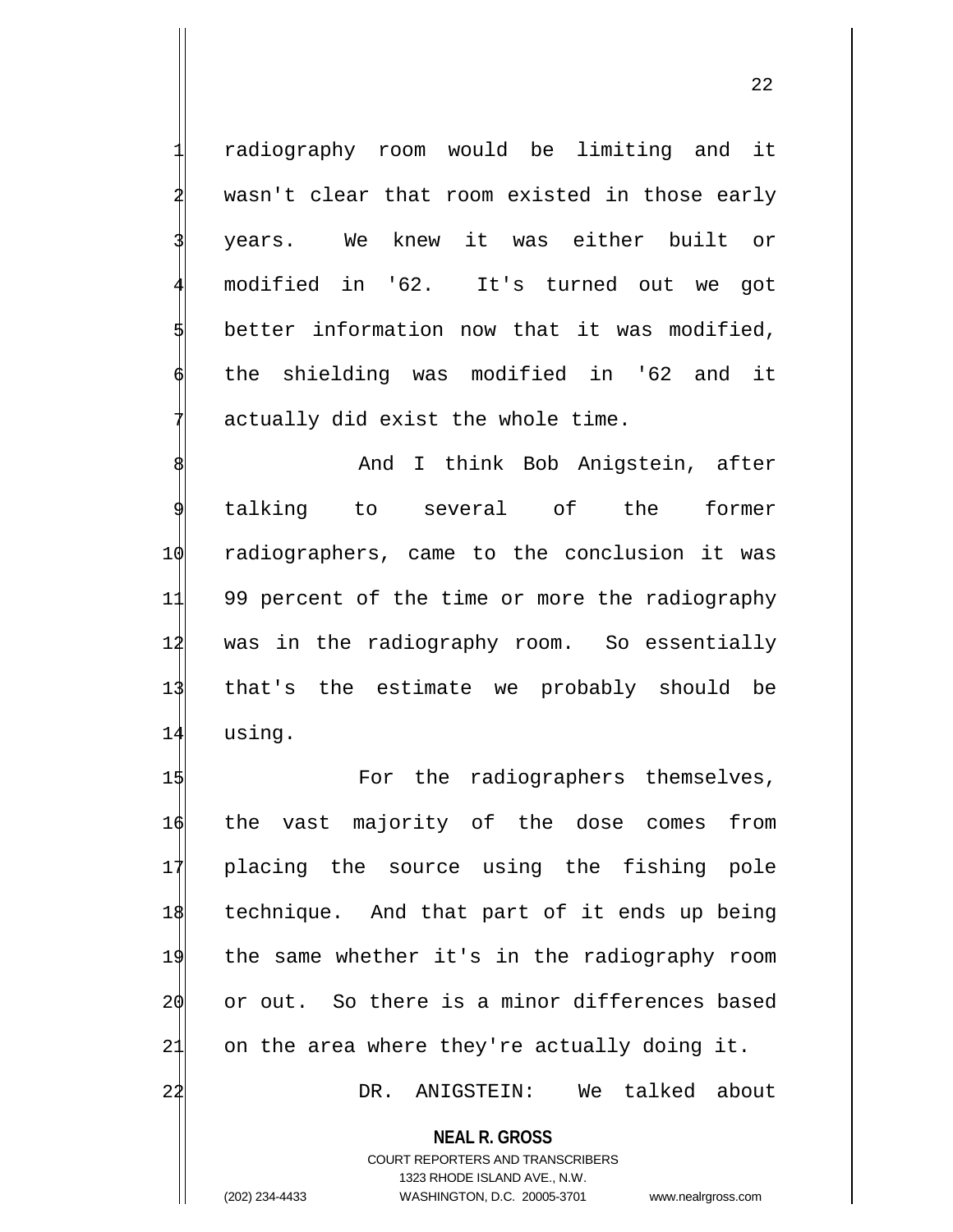the radiography room. At this point we're talking about that concrete block structure in the Number 6 Building.

CHAIRMAN ZIEMER: Building 6, 5 right.

DR. ANIGSTEIN: Not the betatron -7 -

CHAIRMAN ZIEMER: We understand.

MR. ALLEN: Yes, and it's probably 10 good to point out.

 CHAIRMAN ZIEMER: Okay, other questions? Are we on to the other tables or just general questions? No questions, Josie? 14 MEMBER BEACH: No.

15 MR. ALLEN: Okay, move on. Like I said that was one of the issues is the parameters for the radiography source scenario. Another one is the parameters for the layout man scenario and this is actually 20 associated with the new betatron attached to Building 10 through a, what I call an 22 equipment tunnel.

### **NEAL R. GROSS**

COURT REPORTERS AND TRANSCRIBERS 1323 RHODE ISLAND AVE., N.W. (202) 234-4433 WASHINGTON, D.C. 20005-3701 www.nealrgross.com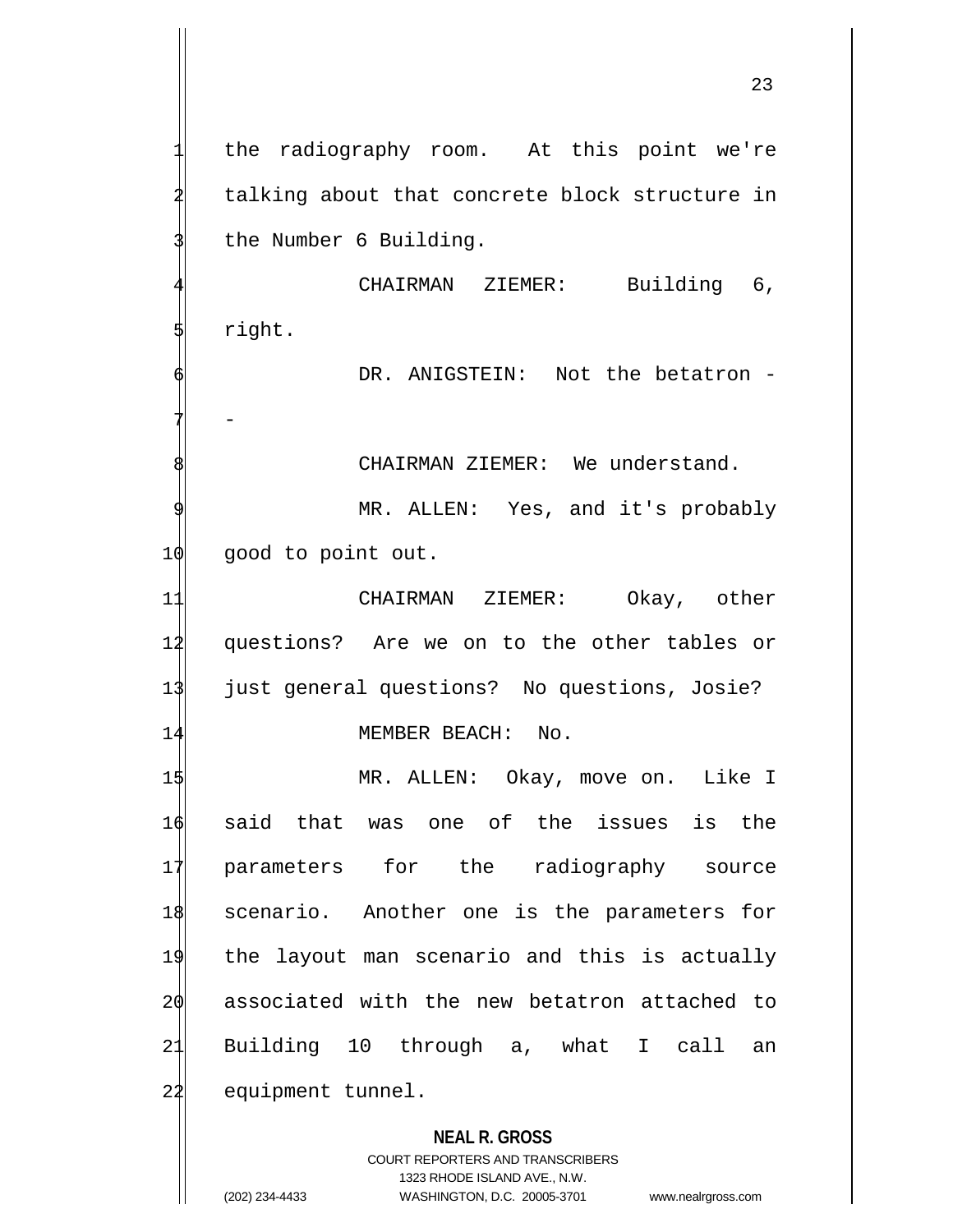**NEAL R. GROSS** COURT REPORTERS AND TRANSCRIBERS 1323 RHODE ISLAND AVE., N.W. And that's where the bulk of the dose for this scenario comes from scattered radiation coming down that equipment tunnel. If they're working in Building 10 near the 5 opening for that tunnel. It's called layout man scenario and it's based on the layout man, which is essentially just marking the castings for where to place film, et cetera for the next shots on a casting. 10 DR. ANIGSTEIN: Excuse me. Not to 11 be a nit picker, what he's marking is the 12 repair not for the next project. He's marking 13 up the casting to tell the chippers and 14 grinders and welders where there's a defect  $1\frac{1}{3}$  and where they should dig it out and repair. 16 MR. ALLEN: Okay. I was under the 17 impression it was both and actually laying out 18 a lot of those shots too. But either way it's 19 essentially -- 20 DR. ANIGSTEIN: The betatron 21 operator in the betatron room laid out the  $22$  shots.

(202) 234-4433 WASHINGTON, D.C. 20005-3701 www.nealrgross.com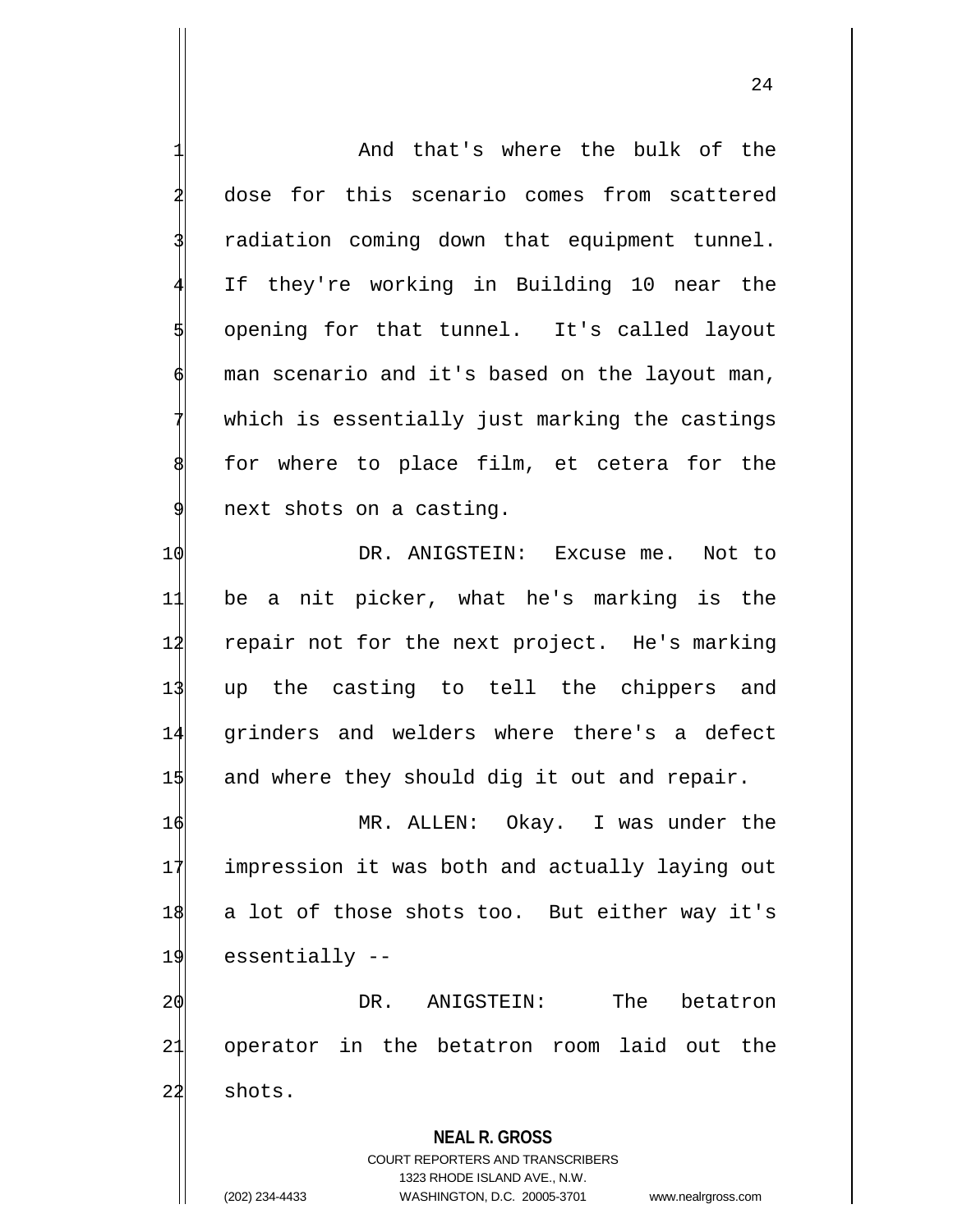25

MR. ALLEN: Yes, I thought we were told that sometimes they set those up ahead of time while they were shooting other castings to try to keep the betatron going. But in either case --DR. ANIGSTEIN: Actually you may be right there.

MR. ALLEN: But in either case we are, you know, talking about a person that is 1 $\phi$  working near that equipment door and there's a 11 lot of this dose of scattered radiation coming 12 down that equipment tunnel in some 13 configurations of the betatron.

 DR. ANIGSTEIN: The reason that's significant is if this was a fresh casting he would not be getting beta dose from the casting. And if it's been irradiated and he's marking it up for repair. My understanding is he held the film in one hand and a piece of chalk in the other hand and said here is a defect, let me mark it.

22 And therefore he was getting a

**NEAL R. GROSS** COURT REPORTERS AND TRANSCRIBERS 1323 RHODE ISLAND AVE., N.W. (202) 234-4433 WASHINGTON, D.C. 20005-3701 www.nealrgross.com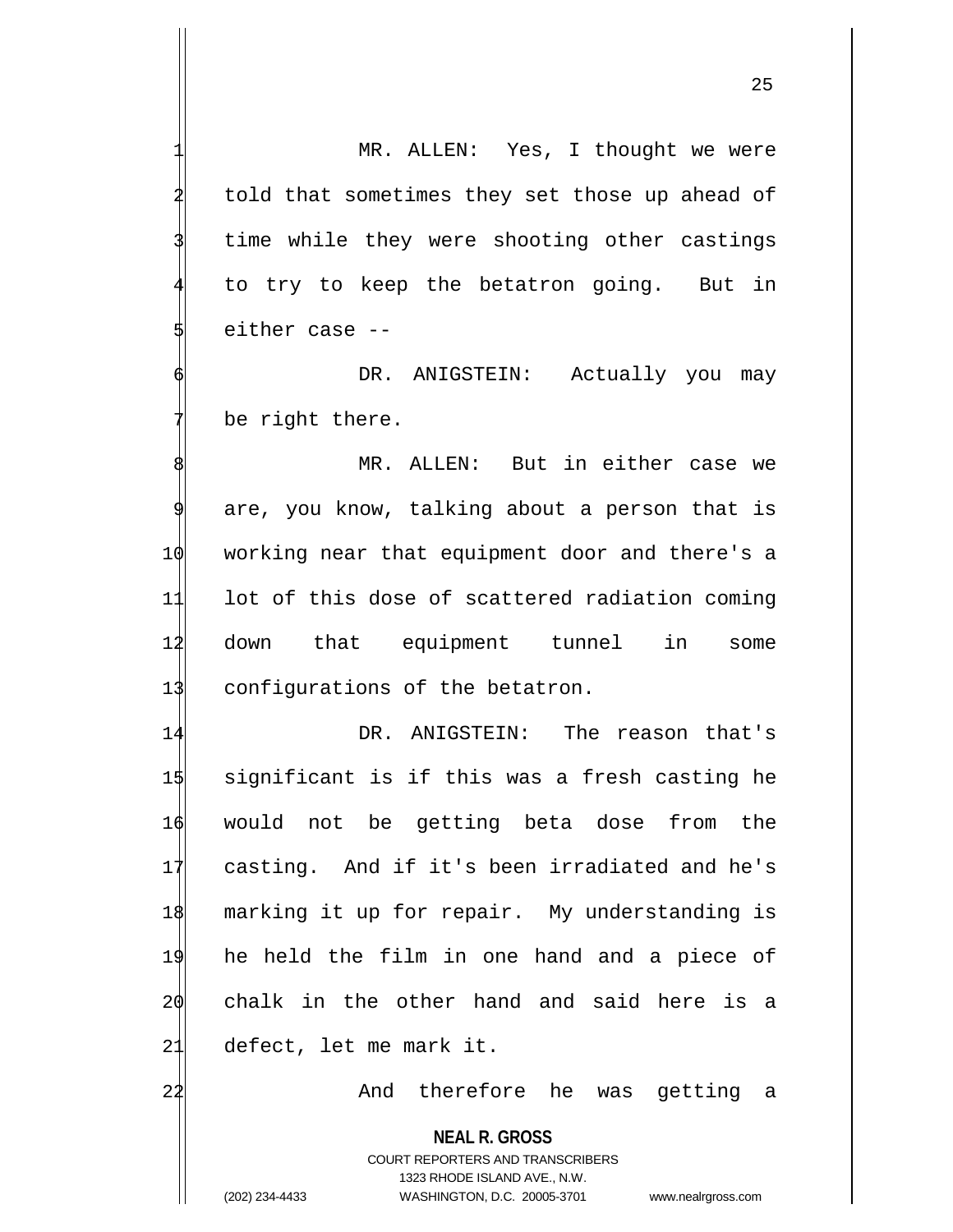very high exposure with any activation of steel you would be getting a lot of beta exposure from the steel, which of course would not be the case if this was a casting that hadn't been irradiated yet.

MR. ALLEN: Yes, he'd be getting beta exposure and some photon exposure. And in either case I think both SC&A and our model assumed it's a freshly irradiated casting that 10 he was working on.

11 DR. ANIGSTEIN: Okay, good.

12 MR. ALLEN: I think there is some marking up for the next shot even after the repair. Whether we call it the actual repair, or finding the repair, or marking for the shot after, it's very credible they're working on a freshly x-rayed casting. And so both models assume that and  $-$ 

19 DR. ANIGSTEIN: I agree. If it's had already been repaired they would need to confirm the repair so it would have to be marked. Okay, I'm just being technical now.

> **NEAL R. GROSS** COURT REPORTERS AND TRANSCRIBERS

> > 1323 RHODE ISLAND AVE., N.W.

(202) 234-4433 WASHINGTON, D.C. 20005-3701 www.nealrgross.com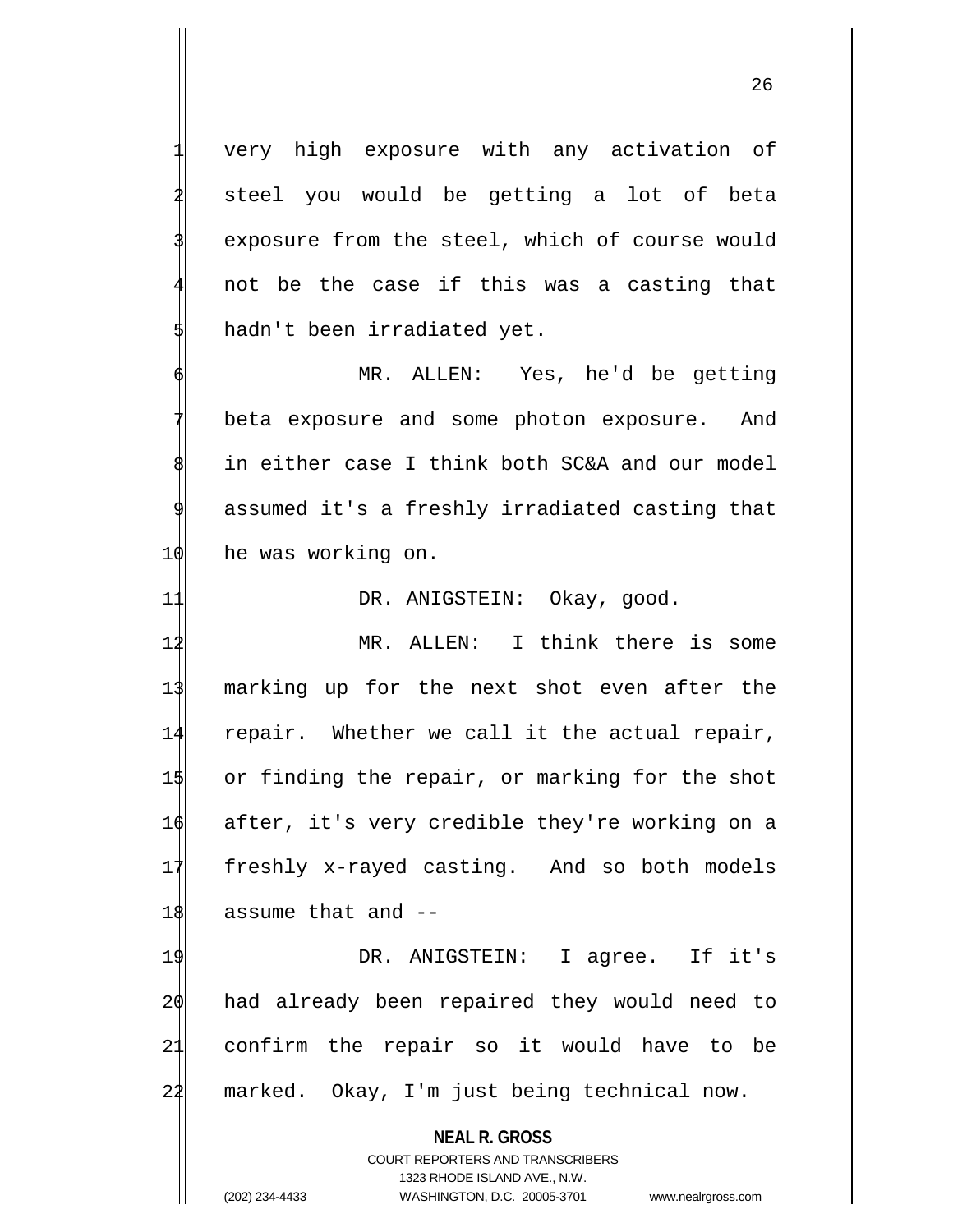MR. ALLEN: And, I lost my train of thought. Yes, I wanted to, we're talking about the layout man here doing this work on a casting but in reality, as Bob mentioned, it's also repair, et cetera. And those are not radiographers grinding out the defects of weld repairing or whatever.

So there is plenty of other nonradiographers that are in that same vicinity 10 working in close proximity to the casting. So 11 even though this is called layout man, it's 12 really a scenario for radiographers and non-13 radiographers, which is --

 DR. ANIGSTEIN: Right, I specified this was the layout man in the original report back in 2008. The layout man gets to the casting first so he gets the most of the activation product. By the time it gets to the grinders and chippers, it's already decayed a bit.

21 So he would be the most, the 22 highest exposure would be to the layout man

**NEAL R. GROSS** COURT REPORTERS AND TRANSCRIBERS 1323 RHODE ISLAND AVE., N.W. (202) 234-4433 WASHINGTON, D.C. 20005-3701 www.nealrgross.com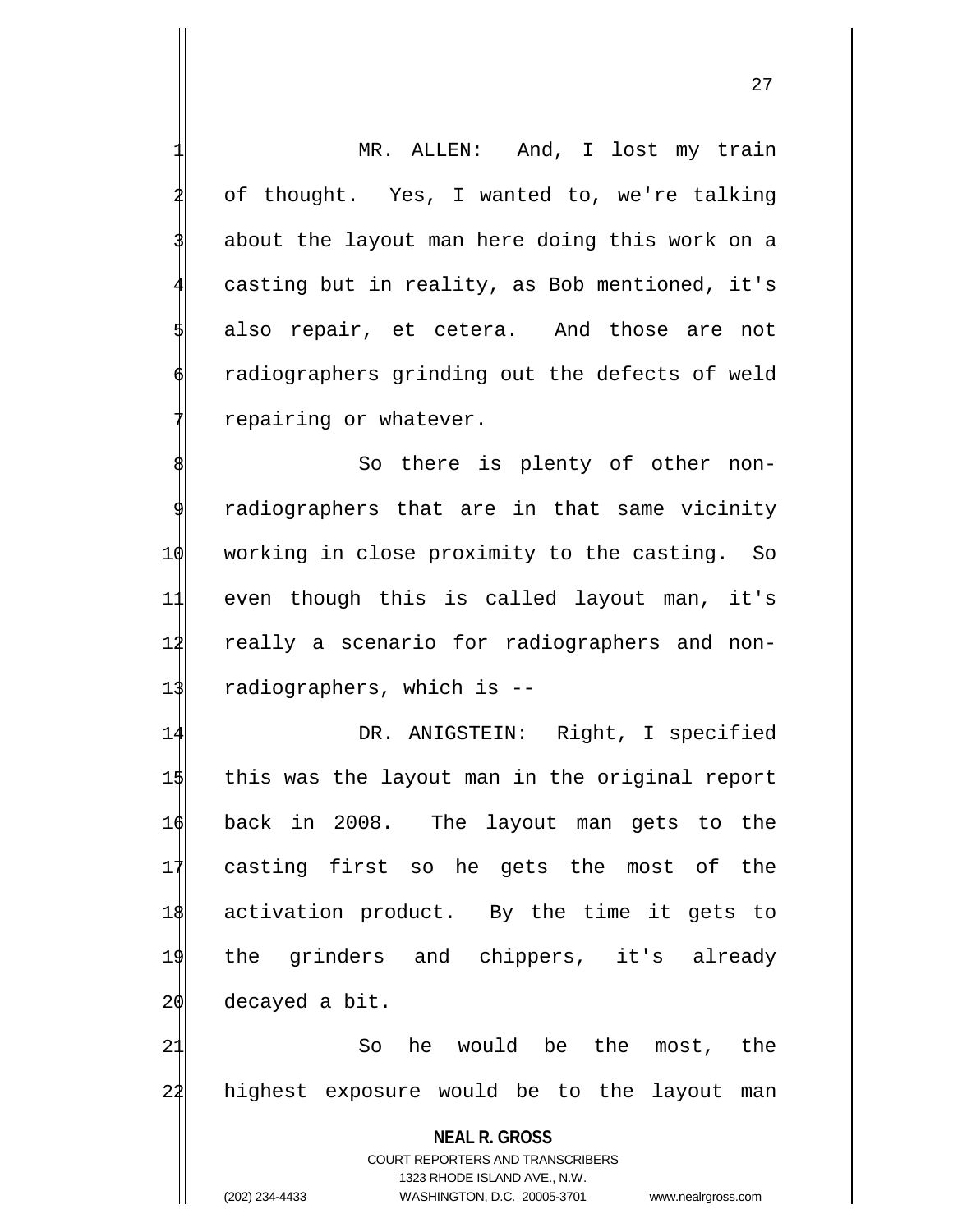because he has the freshest casting after the radiography and the others are ready maybe an hour later. That's the reason for that.

But that's not, the purpose was not to make light of the exposure to the other workers, it's just that the, if you take the layout man, his exposure will be bounding.

CHAIRMAN ZIEMER: Right, go ahead.

MR. ALLEN: Okay. The difference 10 that we need to discuss here is in the NIOSH 11 model we developed several shooting scenarios  $12$  for the betatron if you are shooting near the, 13 where the equipment is brought in on a 14 railroad track type of, there's essentially 15 some railroad tracks on a cart.

16 16 If it is shot while still sitting on that you get a considerable more amount of photon scatter down the equipment tunnel into where this layout man could be working. If it is put into the shooting room, casting is put further into the shooting room and shot there these numbers change quite a bit.

**NEAL R. GROSS** COURT REPORTERS AND TRANSCRIBERS 1323 RHODE ISLAND AVE., N.W. (202) 234-4433 WASHINGTON, D.C. 20005-3701 www.nealrgross.com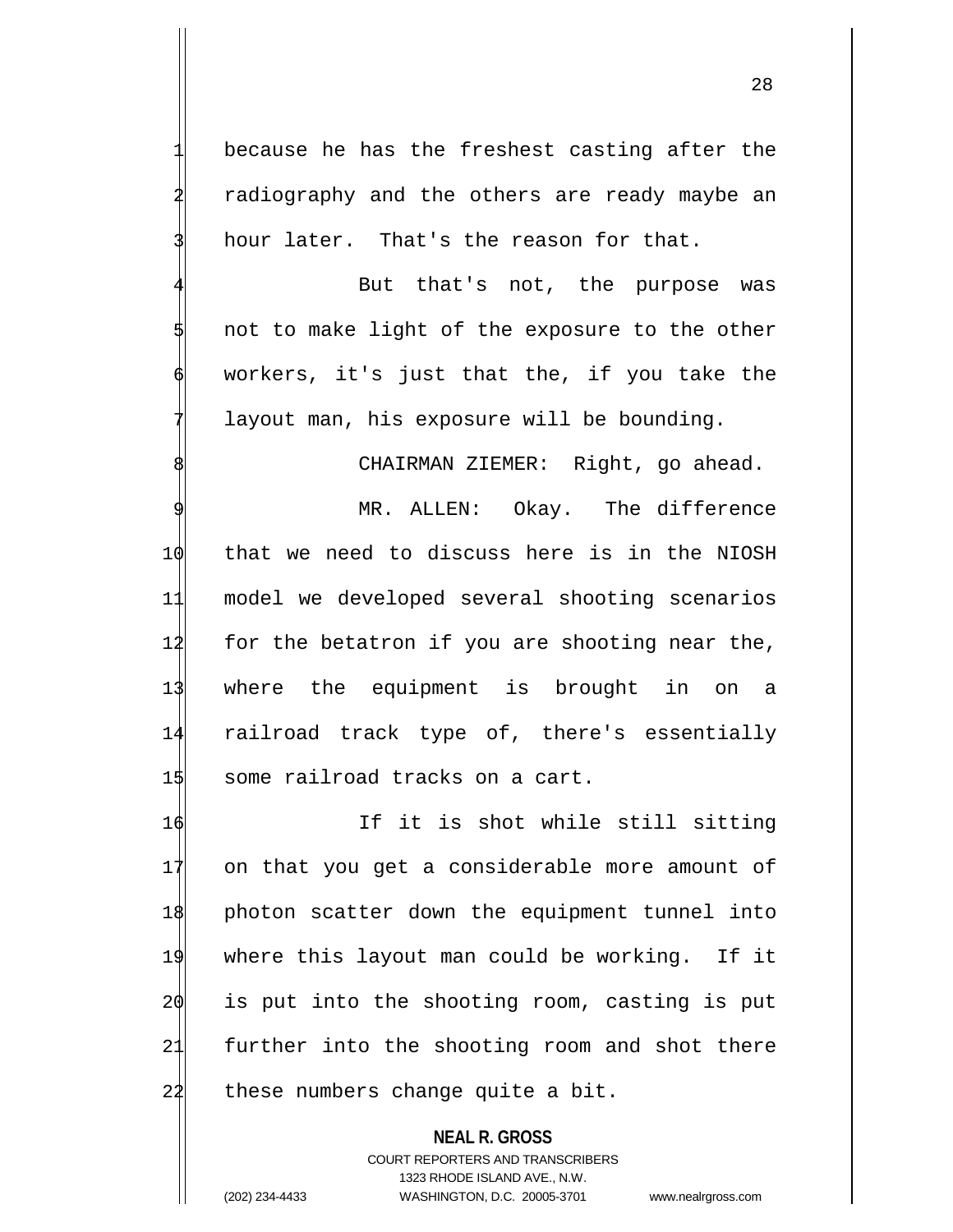What we did in our model was to come up with a number of different scenarios, various angles and various locations in the shooting room and estimated the dose at a number of locations for each shot including, I think there was three spots in the control 7 room and 10 Building where this layout man would be and several other places we explored. And we used the work schedules 10 that we had gotten from or actually SC&A had 11 gotten from the workers and developed a shot 12 scenario for the typical work environment. 13 And we used a solver in Excel to come up with 14 a combination of these scenarios that would 15 give us 10 millirem in the control room and 16 maximize the exposure in the Number 10 17 Building where this layout man would be. 18 And that's where we developed our 19 model. And Bob can confirm that SC&A used a,

20 they disagreed that all those shot scenarios 21 were realistic and they used one that they 22 considered to be realistic that maximized the

> **NEAL R. GROSS** COURT REPORTERS AND TRANSCRIBERS 1323 RHODE ISLAND AVE., N.W. (202) 234-4433 WASHINGTON, D.C. 20005-3701 www.nealrgross.com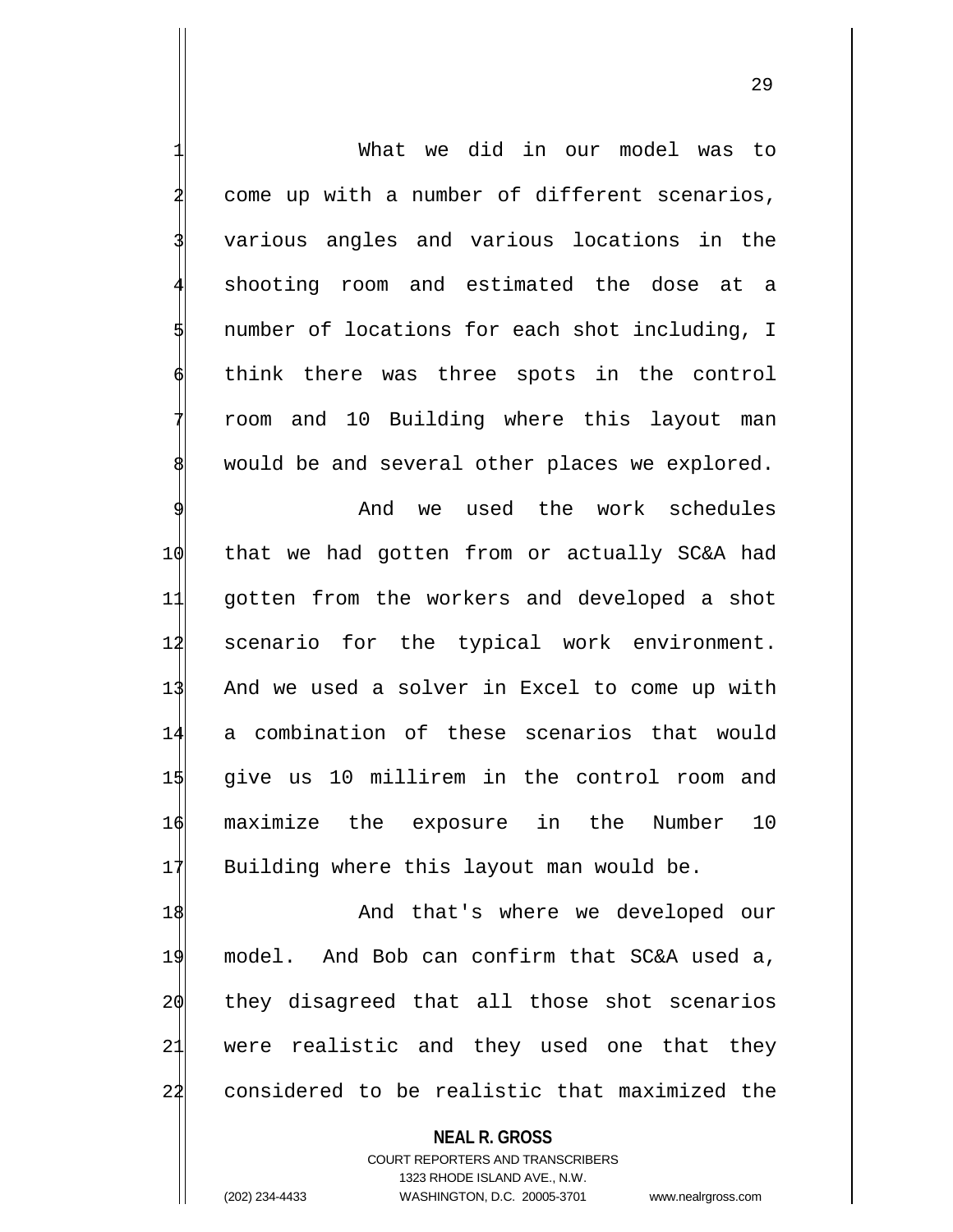dose in the Number 10 Building.

And I still say that would end up resulting in more than 10 millirem each week 4 on the film badges. And I think Bob had a disagreement based on what he has written in his response here recently. But I think that is explaining the issue or the layout man exposure model.

And then there's the one last issue I think or major category of issue here that I think we have to discuss. I did not discuss in this paper, my intentions and it is 13 not written in there, by any means. My intentions when I wrote this paper were that the dates, the exact dates when they shifted  $\phi$  from radium to cobalt and when they started up the new betatron we knew the year and approximately when it happened but not hard 19 and fast dates.

20 So my intentions were to use the 21 radium radiography as limiting through the end 22 of 1962 and then the new betatron as limiting

**NEAL R. GROSS** COURT REPORTERS AND TRANSCRIBERS 1323 RHODE ISLAND AVE., N.W. (202) 234-4433 WASHINGTON, D.C. 20005-3701 www.nealrgross.com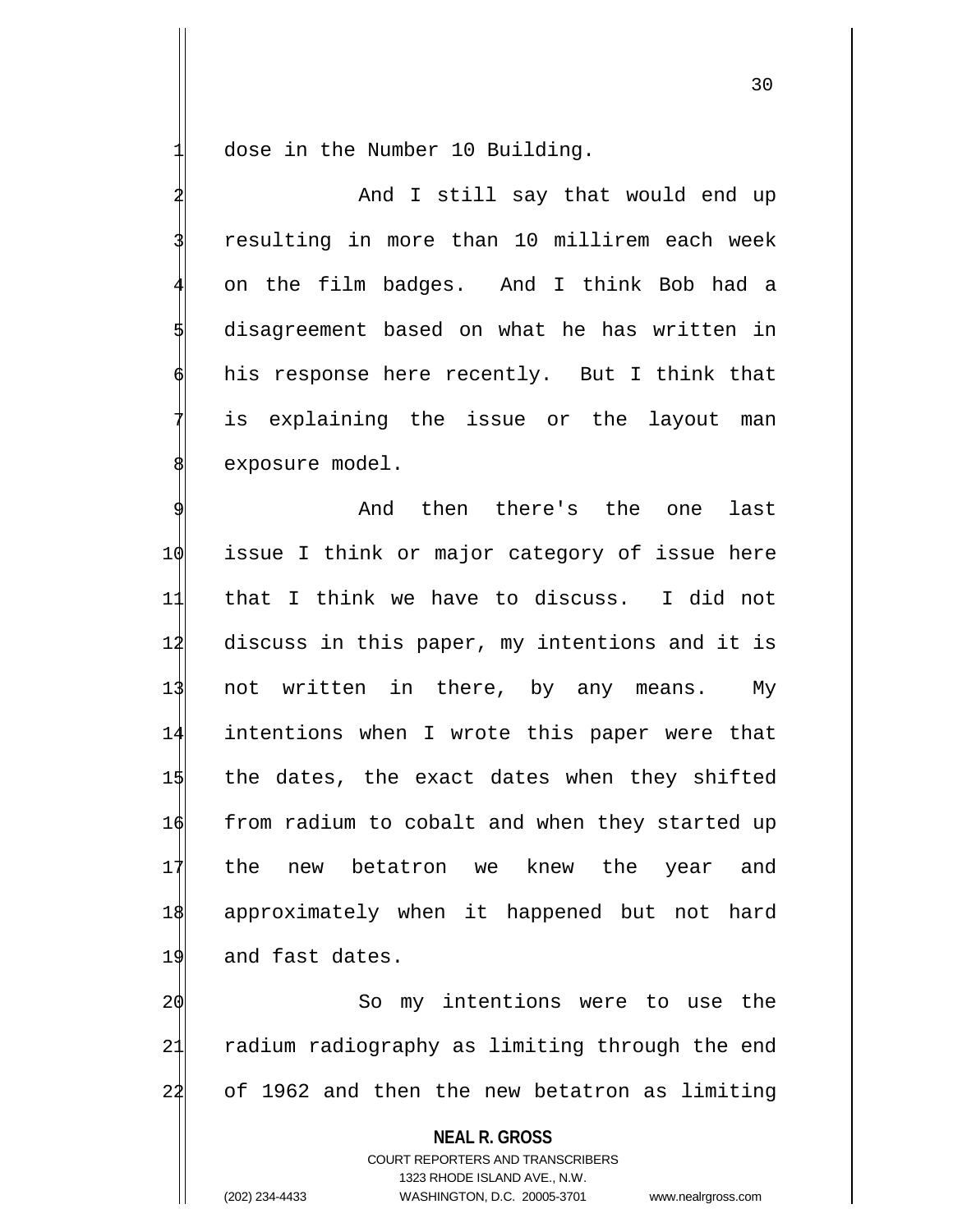starting in the beginning of '63 on. Bob in his reply, pointed out some other dates in there and broke it up into several, 1962 and in the 1963 time frame into several different categories.

And some of that I think he's got a good estimate there. I think there's, I take a little bit of issue with some of those dates. And I don't know if you want to start 10 discussing the details on those at this point 11 or?

 CHAIRMAN ZIEMER: Well we'll hear from Bob and also from the petitioners and then we can try to come to agreement on some of these issues. Just want to get the issues out here, see what they are. So those are 17 your main issues then, anything else that?

18 MR. ALLEN: No, I think everything 19 else the neutron dose, et cetera falls into 20 that, the scenarios that are used for the 21 layout man. And I think we have agreement on 22 the, how we go about the beta dose. It's just

**NEAL R. GROSS**

COURT REPORTERS AND TRANSCRIBERS 1323 RHODE ISLAND AVE., N.W. (202) 234-4433 WASHINGTON, D.C. 20005-3701 www.nealrgross.com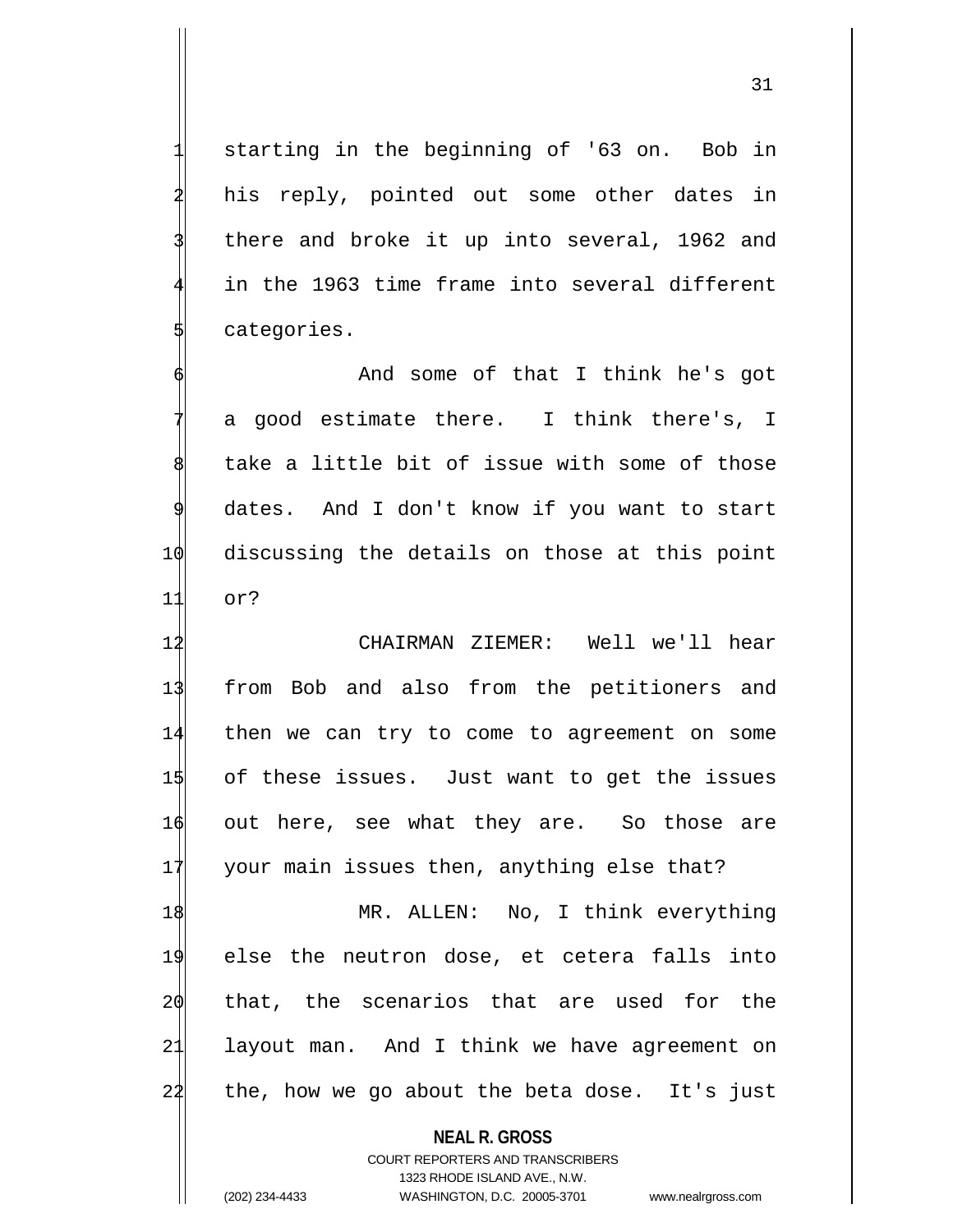32

2 I think those three categories we've settled on what assumptions we use for those. I think we can go ahead and calculate all the doses. 6 CHAIRMAN ZIEMER: Any other questions from the, okay, let's hear from Bob Anigstein then. And we have the slide presentation here. And can we email that out? 1 $\emptyset$  It hasn't been cleared yet. 11 MR. KATZ: It hasn't been cleared  $12$  yet because I just got it. 13 DR. ANIGSTEIN: This is based 14 entirely on cleared material. So we usually 15 don't bother getting the presentation cleared 1 $\phi$  because it's taken out of the cleared reports. 17 MS. LIN: Ted? 18 CHAIRMAN ZIEMER: Jenny, go ahead. 19 MS. LIN: This is Jenny with ODC.  $20$  We just cleared that without PA redaction. 21 MR. KATZ: Okay, great. I'm not 22 on my email so.

got to be reran based on scenarios, et cetera.

**NEAL R. GROSS** COURT REPORTERS AND TRANSCRIBERS

1323 RHODE ISLAND AVE., N.W.

(202) 234-4433 WASHINGTON, D.C. 20005-3701 www.nealrgross.com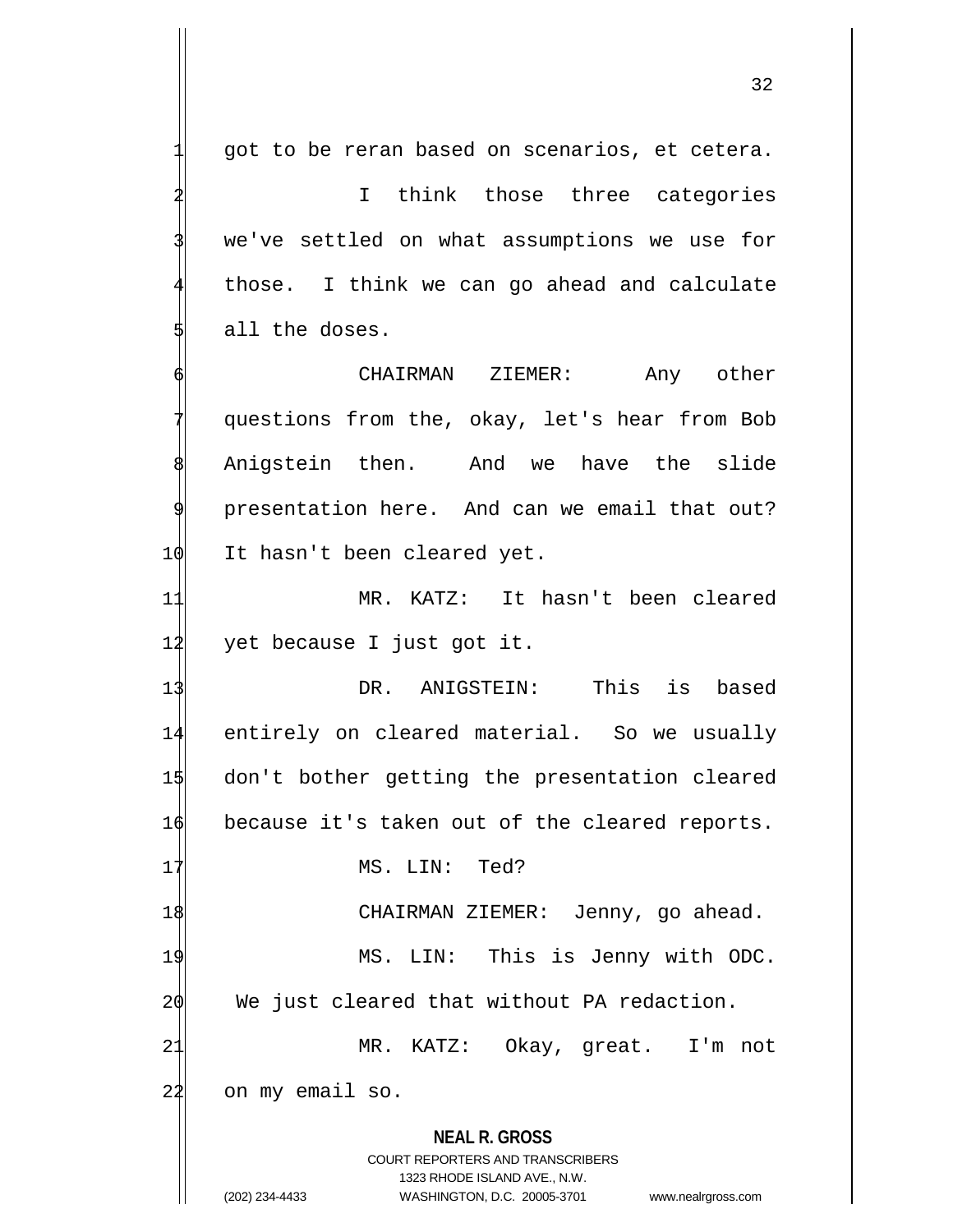**NEAL R. GROSS** COURT REPORTERS AND TRANSCRIBERS 1323 RHODE ISLAND AVE., N.W. 33 CHAIRMAN ZIEMER: Okay. So can we email that out to Dr. McKeel and to Mr. Ramspott? MR. KATZ: Yes, I don't know if I have everybody's. I certainly know I have Dan's email. 7 CHAIRMAN ZIEMER: You have John Ramspott's also. DR. ANIGSTEIN: I can email it 10 myself if you like. 11 MR. KATZ: Yes, if you have Dan 12 and John's emails and you do that, that's 13 fine. Thank you. 14 CHAIRMAN ZIEMER: And also --1\$ DR. ANIGSTEIN: Should I do it 16 right this moment? 17 MR. KATZ: Yes, please. 1\$ DR. ANIGSTEIN: Okay, then just --19 MR. RAMSPOTT: Could you send it  $20$  to me too because I don't have it? 21 DR. ANIGSTEIN: Who are you? 22 Simultaneous speaking.)

(202) 234-4433 WASHINGTON, D.C. 20005-3701 www.nealrgross.com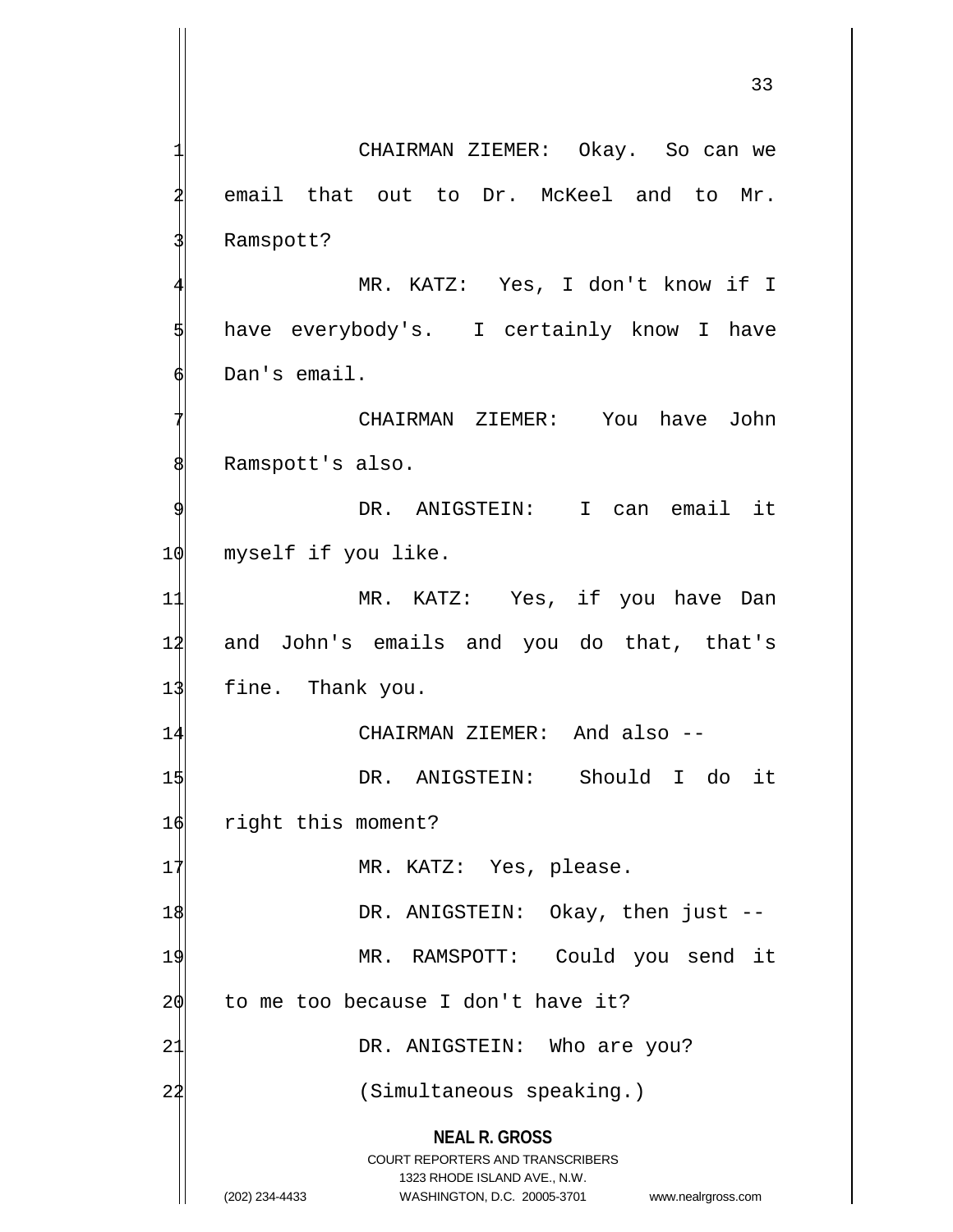34

**NEAL R. GROSS** COURT REPORTERS AND TRANSCRIBERS 1323 RHODE ISLAND AVE., N.W. (202) 234-4433 WASHINGTON, D.C. 20005-3701 www.nealrgross.com DR. ANIGSTEIN: Okay, sorry. Give me one minute. I'm going to put the phone down. CHAIRMAN ZIEMER: Does he have Ms. 5 Jeske's email also because she's on the -- MR. KATZ: Let me see if I can, while he's doing that let me see if I have  $-$ -CHAIRMAN ZIEMER: Okay. We're 9 going to try to get it out to you Dan and John 10 and Ms. Jeske. 11 MR. KATZ: I'll know in a second. 12 CHAIRMAN ZIEMER: Terrie Barrie, 13 do you want a copy of this also? 14 MS. BARRIE: If it's not too much  $1\frac{1}{3}$  trouble. If not I can try to follow along. 16 Thank you for asking. 17 CHAIRMAN ZIEMER: Terrie Barrie's  $18$ 19 MR. KATZ: I probably have 20 Terrie's. I do have Terrie's so that's easy. 21 I don't have Patricia's, I don't think. But 22 Dan will have it and Dan can forward it on.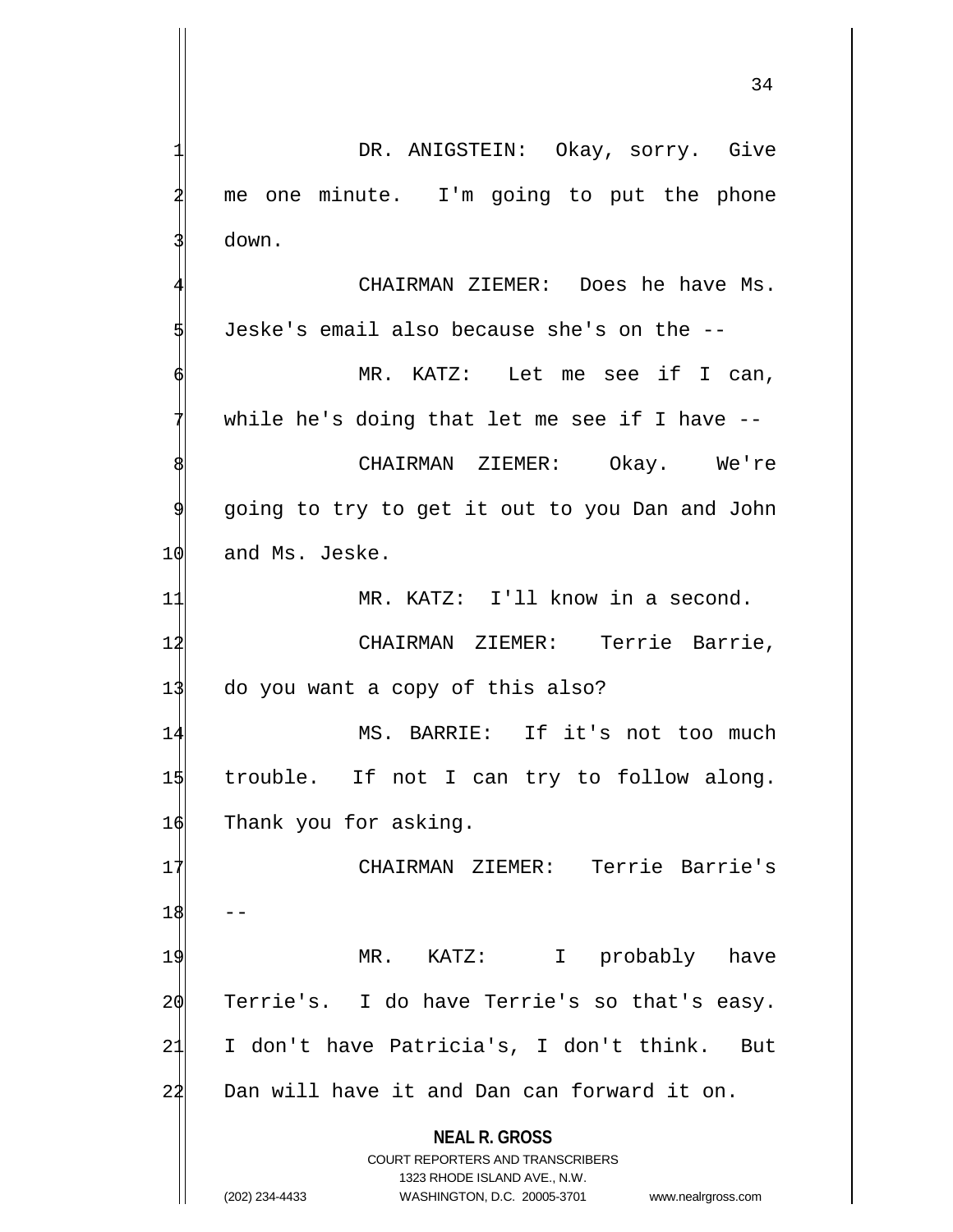**NEAL R. GROSS** COURT REPORTERS AND TRANSCRIBERS 1323 RHODE ISLAND AVE., N.W. DR. ANIGSTEIN: I have John Ramspott's. MR. KATZ: No, I know. And Dan has Patricia's. So Dan can forward it on. DR. MCKEEL: Josh Kinman has Patricia's. MR. KATZ: Yes, but Josh isn't on this call. DR. MCKEEL: Well then maybe you 10 can just get him to do that little task. 11 Thank you. 1 $\sharp$  MR. KATZ: Well I mean he's not, I 13 can't reach him right now is what I'm saying. 14 So you can forward it if you want her to have  $15$  it now. 16 DR. MCKEEL: I'm really not at a 17 computer where I can do that. 1\$ MR. KATZ: Okay. Well if you 19 can't view it then there's no rush to get it 20 anyone. 21 DR. MCKEEL: No, there's a rush to 22 get it to us. I just can't view it. It's too

<sup>(202) 234-4433</sup> WASHINGTON, D.C. 20005-3701 www.nealrgross.com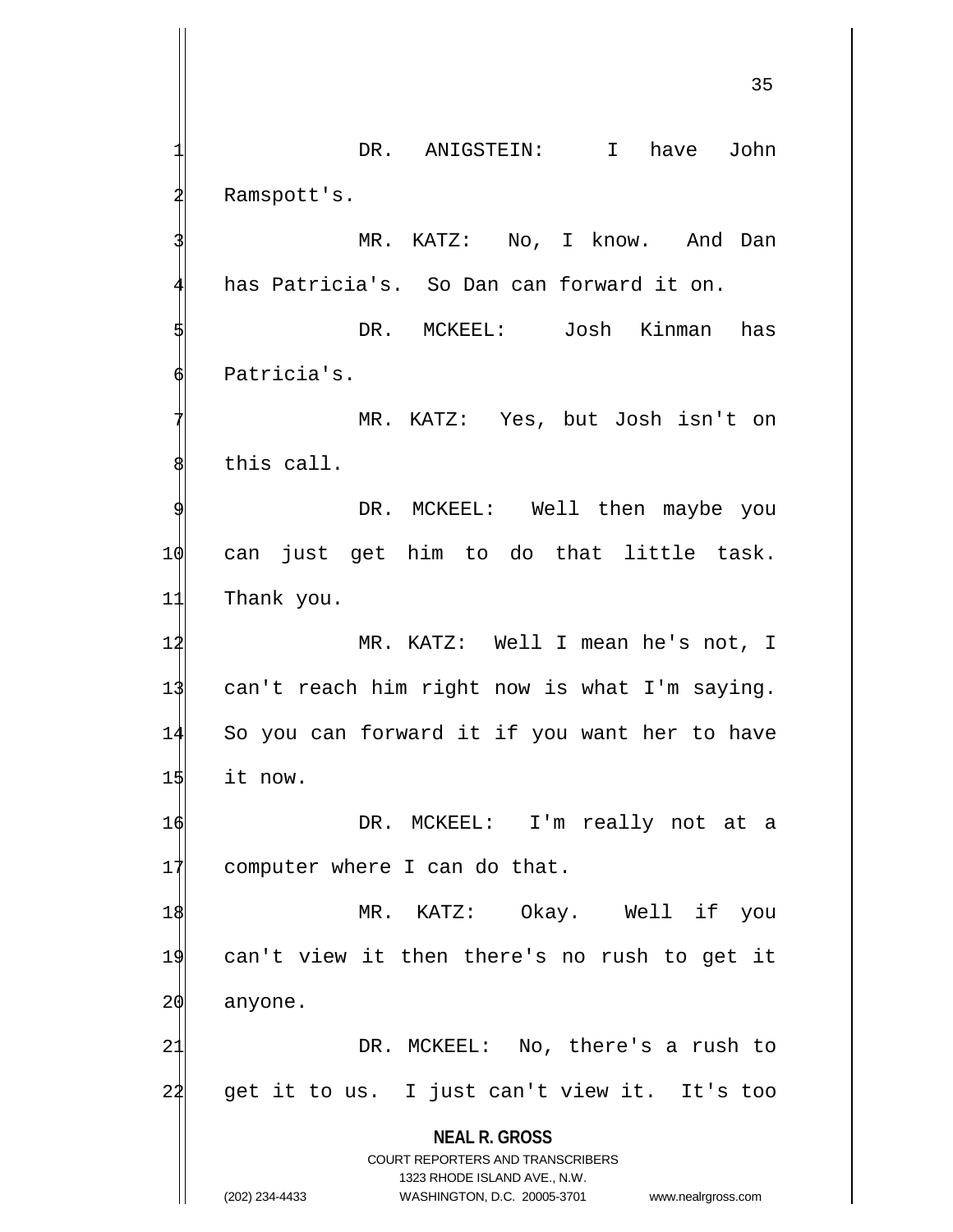late.

CHAIRMAN ZIEMER: Okay, why don't you go ahead.

4 Bob, you can go ahead and start and as we proceed here. Bob Barton can advance it as he accepts cues from you.

MR. KATZ: And Terrie, I'll forward this to you.

DR. ANIGSTEIN: Sorry about that. Okay. So, Bob, you want to put on the, well put on the second slide. The first was just the title.

13 MEMBER MUNN: It's up.

14 MR. BARTON: All set, Bob, go 15 ahead. 1 $\phi$  DR. ANIGSTEIN: You have the slide

17 two up?

18 CHAIRMAN ZIEMER: Yes, the slides 19 are up, Bob. Go ahead.

20 DR. ANIGSTEIN: Okay. So this is 21 getting to the dates. Now I have to confess 24 initially I thought we were just going to go

**NEAL R. GROSS**

COURT REPORTERS AND TRANSCRIBERS 1323 RHODE ISLAND AVE., N.W. (202) 234-4433 WASHINGTON, D.C. 20005-3701 www.nealrgross.com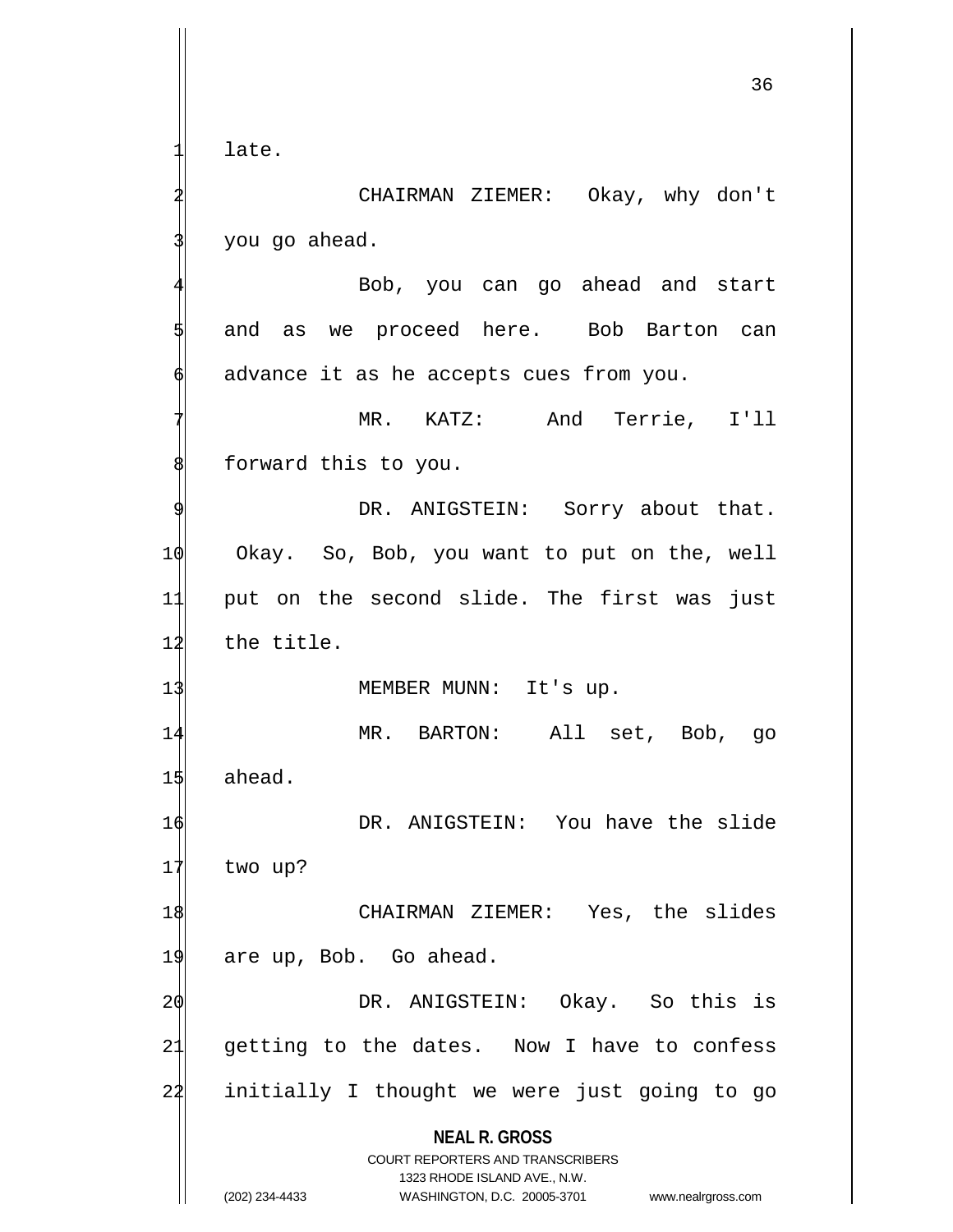by calendar year. But I had the impression as it was developing this that NIOSH was subdividing into data.

And particularly the Work Group 5 specified the date, I remember at the meeting back in November, they specified the date of the beginning of the radium operation. I'm sorry the end of the radium operation, the beginning of the cobalt. So I just put it 10 down that the January 1st was the beginning of 11 the cobalt operations.

 There's a possibility now it's going to get moved back into '52. And according to the records, May 21st is when they acquired the cobalt sources. So presumably, that's the date on which they started to use them because they were under  $1\frac{1}{8}$  pressure to get rid of the radium.

19 And then sometime in '63, we don't know when so I just arbitrarily just to be on the conservative side, assumed it to be January 1st '63 was when St. Louis Testing

**NEAL R. GROSS** COURT REPORTERS AND TRANSCRIBERS 1323 RHODE ISLAND AVE., N.W. (202) 234-4433 WASHINGTON, D.C. 20005-3701 www.nealrgross.com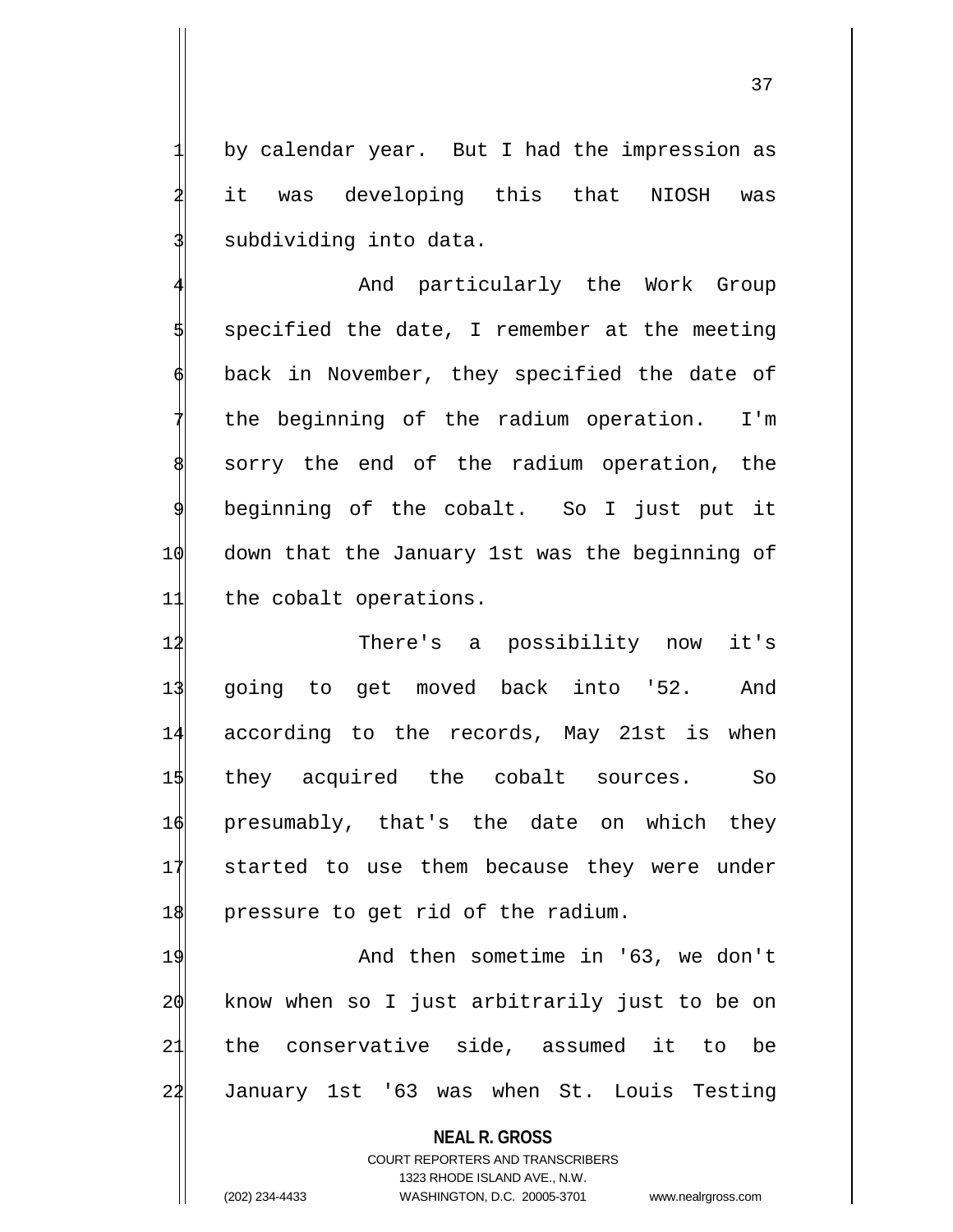1 began radiography at GSI. The administrator that we talked to simply said he couldn't remember the dates but he remembers it's when they were working, they were simultaneously working on the Gateway Arch in St. Louis. And that began, construction on that began in '63.

Again, we don't know exactly when the new betatron went into operation. But we do have a photograph in the, one of the issues, the September issue of the magazine that John Ramspott very kindly furnished to me, which showed a photograph of this building being sort of like halfway built. The foundation was laid, the walls were going up.

1\$ So it would not have been before October 1st if they published this in September, the half-finished building. So it's just an estimate. Again, a conservative estimate because that's where the higher doses started. And then of course June 30 of '66 is 21 the end of the AEC-covered period.

22 And then just summarizing them

**NEAL R. GROSS** COURT REPORTERS AND TRANSCRIBERS 1323 RHODE ISLAND AVE., N.W. (202) 234-4433 WASHINGTON, D.C. 20005-3701 www.nealrgross.com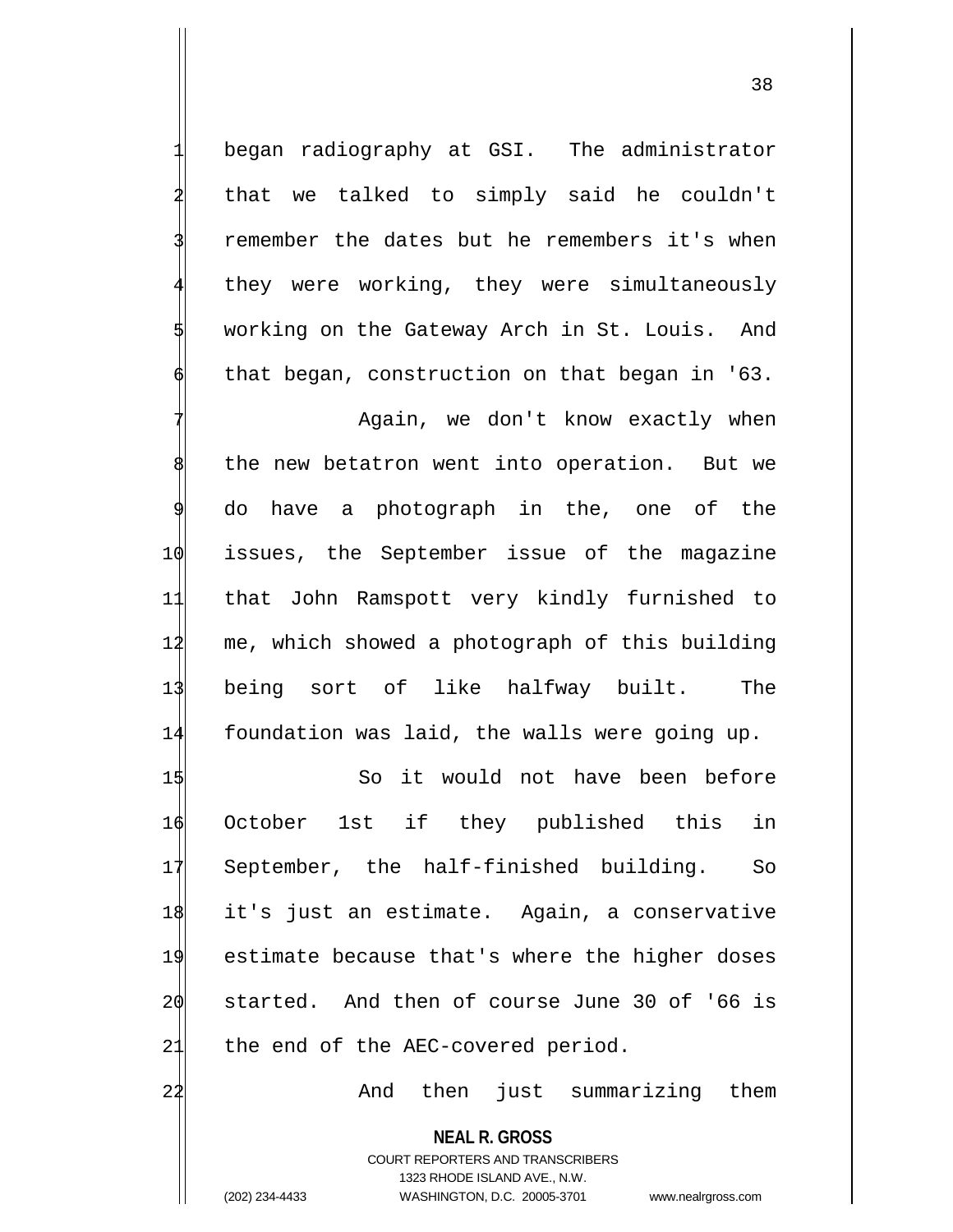1 going onto slide three, summarizing the sources of exposure, the direct penetrating radiation, photon radiation would be stray radiation during betatron operation and delayed radiation from activated metal. This means that the, so called, the technical term that comes out of the MCNP program, they call it delayed neutrons and delayed gammas.

Then the second category is the exposure to the sealed sources. So you have the two 500-millicurie radium sources starting 12 from way back when, until presumably May 21, 1962. The two cobalt-60 sources were assayed some time in the spring at 260 and they requested 300 millicurie sources and they got slightly less. They got 260 and 280.

17 And these were used again until the end of operations. Of course they decayed a little bit during this time. Then you have this 10-curie cobalt-60 source employed by St. Louis Testing, presumably starting in January '63. And then there was a 50 curie iridium

**NEAL R. GROSS** COURT REPORTERS AND TRANSCRIBERS 1323 RHODE ISLAND AVE., N.W. (202) 234-4433 WASHINGTON, D.C. 20005-3701 www.nealrgross.com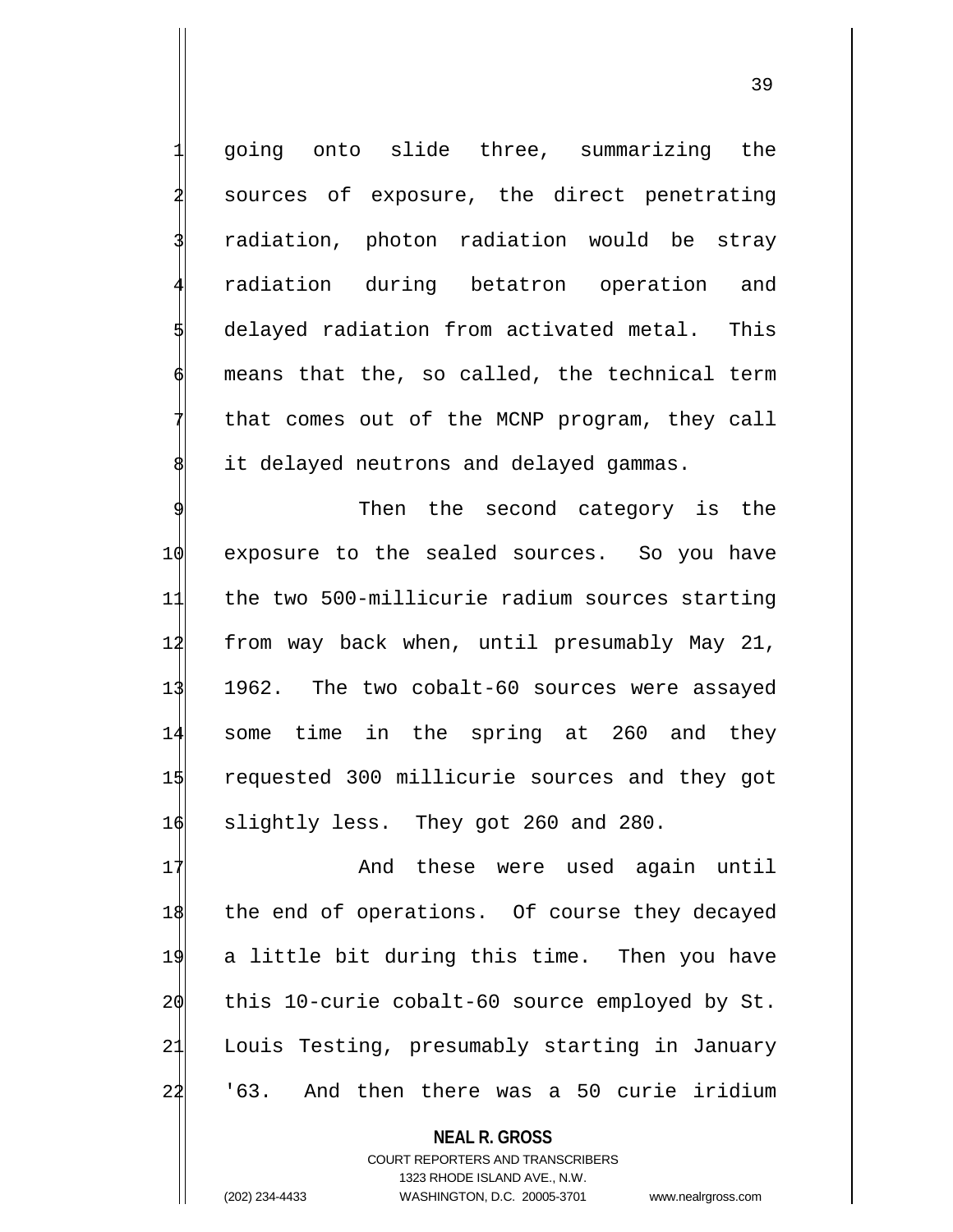source that they used occasionally.

They didn't use it too often because it, the radiographs were too good. They showed defects that they would just as 5 soon not highlight. So they didn't use it very much. Then there was the exposure of skin to non-penetrating beta radiation. And this would be from the natural uranium, from handling the uranium.

10 And it turns out there were two short-lived isotopes of uranium which were created through photoactivation which were very strong beta emitters. They have half- lives only for a few minutes. But if they were handled immediately after radiography 16 there would be some significant skin dose.

17 And then there was activated steel with a whole bunch of nuclides some of which are long-lived, some of them are very short- lived. The thing with activation is the stronger the intensity, it sort of works inversely. The stronger the intensity of the

**NEAL R. GROSS** COURT REPORTERS AND TRANSCRIBERS 1323 RHODE ISLAND AVE., N.W. (202) 234-4433 WASHINGTON, D.C. 20005-3701 www.nealrgross.com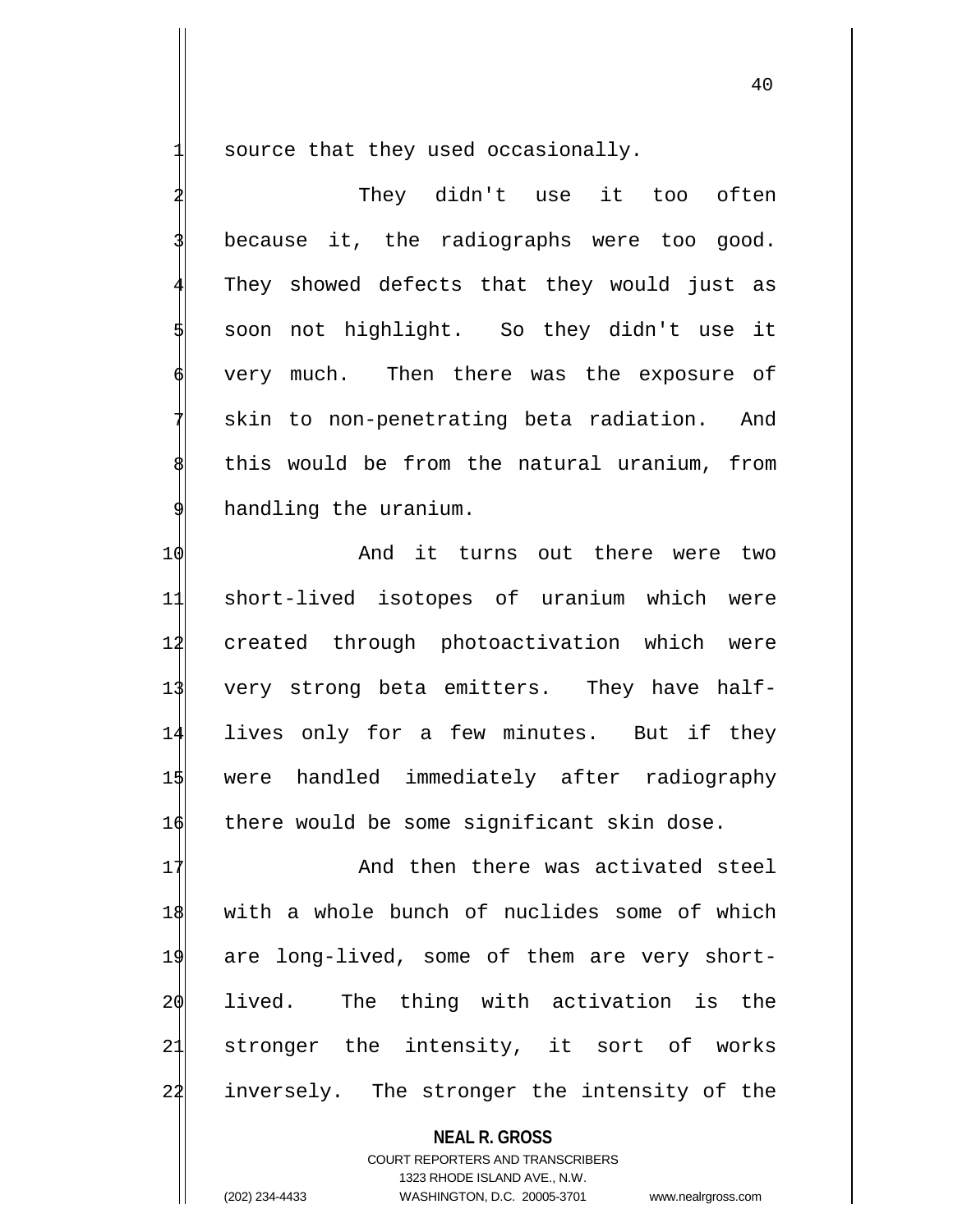radiation, the shorter the half-life.

So if someone comes out of the wash he could be exposed for a long time to a low activity or a short time to a high activity, depending on the isotope. But the doses tend to balance out in that respect.

And then getting down to where the rubber hits the road, pardon that expression. SC&A's position, I would disagree with Dave 10 Allen. SC&A's position is that these 12 and 11 15 rem units are actually hard numbers. These 12 men were badged, even though we don't have the 13 badge records any longer.

14 They were badged, we know they were badged. We have good evidence they were badged as early as '53 and probably before both according to a photograph, which I know was called into question, I think most likely it's a photograph of a film badge and the 20 testimony.

21 The one radiographer who goes back 22 to '57 says he always wore a film badge and we

**NEAL R. GROSS** COURT REPORTERS AND TRANSCRIBERS 1323 RHODE ISLAND AVE., N.W. (202) 234-4433 WASHINGTON, D.C. 20005-3701 www.nealrgross.com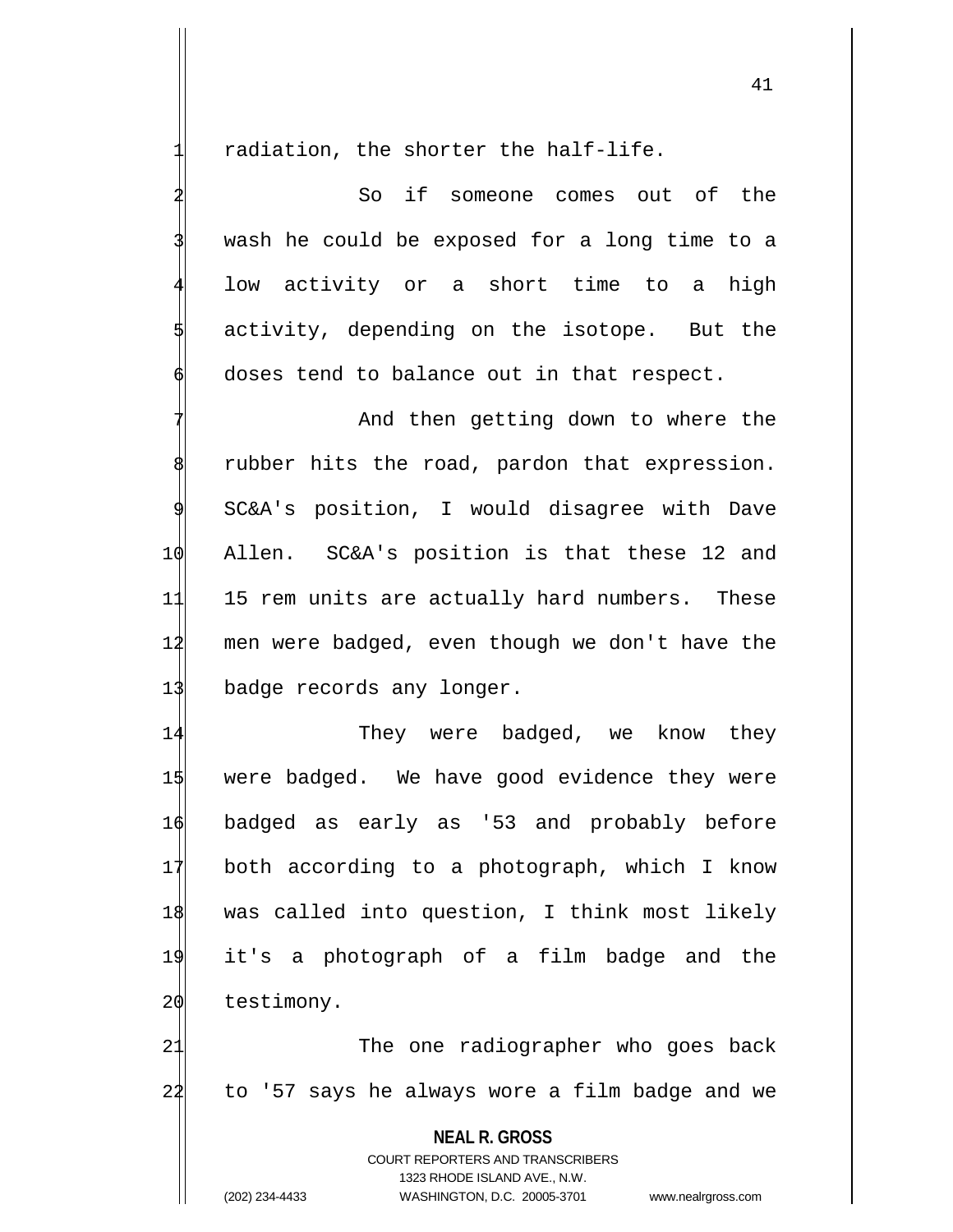have his exposure records, which indicate that he was monitored or how else could they have assigned him an exposure of 9.2 rem over a 4 period of 18 quarters. That was a part-time radiographer. A full-time employee but a 6 part-time radiographer.

So we considered that these were records that they reported to the AEC that no 9 one ever exceeded the dose. And it would seem 10 reasonable to think well if no one ever 11 exceeded half the dose they would say so. We 12 are here with the limit. But, you know, the 13 limit is 15, but nobody got more than 10 or 14 nobody got more than five.

1\$ They didn't say that. And they didn't say that, probably it wouldn't have been true. So they did say no one exceeded the dose. Yes, it's true that the average was 25 percent. But we're not interested in  $2\phi$  compensating the average worker, we're just compensating the real worker who may have 22 gotten that maximum dose. Since you don't

## **NEAL R. GROSS** COURT REPORTERS AND TRANSCRIBERS 1323 RHODE ISLAND AVE., N.W. (202) 234-4433 WASHINGTON, D.C. 20005-3701 www.nealrgross.com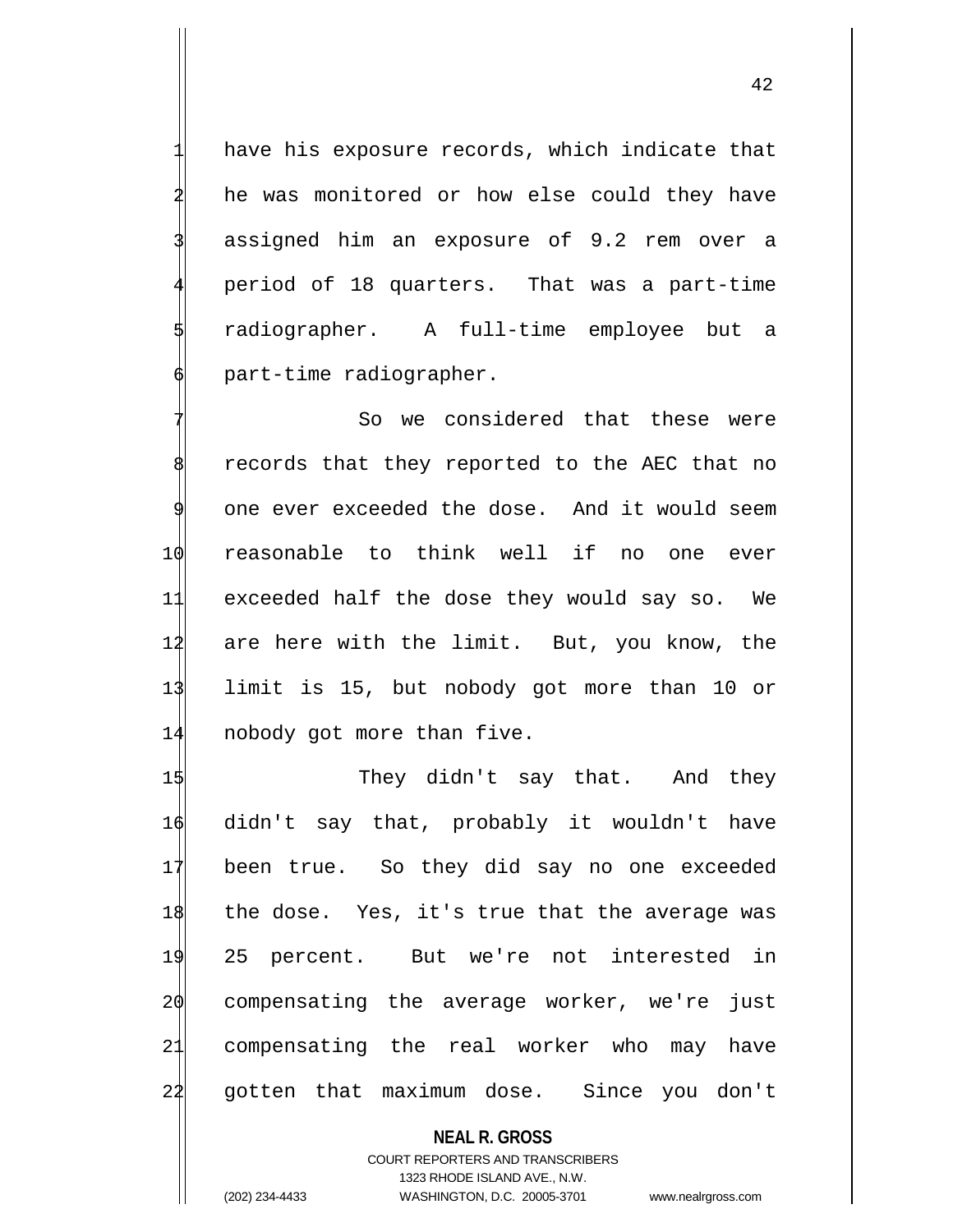know who it is, somebody got that dose and you don't know who.

So our opinion is you assign this to everyone. And it's a number that you can nail down. It's not based on assumptions. It is limiting. It is on the high side. And furthermore, my impression and this is from being at the meeting in Knoxville and going over the transcripts of the meeting, this is 10 what some of the Board Members assumed was 11 going to be assigned to everyone.

12 Because they were talking about these are very high doses. I believe that they assumed and actually at that meeting Dave did not present this. His presentation was limited to the uranium dust scenarios. And this seemed to be the basis, the comments that I was asked to get up and make, seemed to be 19 the basis of the Board's actions.

20 So I know that doesn't make it 21 binding. But that's the impression that I 22 had. Whereas the other, the model which I

**NEAL R. GROSS**

COURT REPORTERS AND TRANSCRIBERS 1323 RHODE ISLAND AVE., N.W. (202) 234-4433 WASHINGTON, D.C. 20005-3701 www.nealrgross.com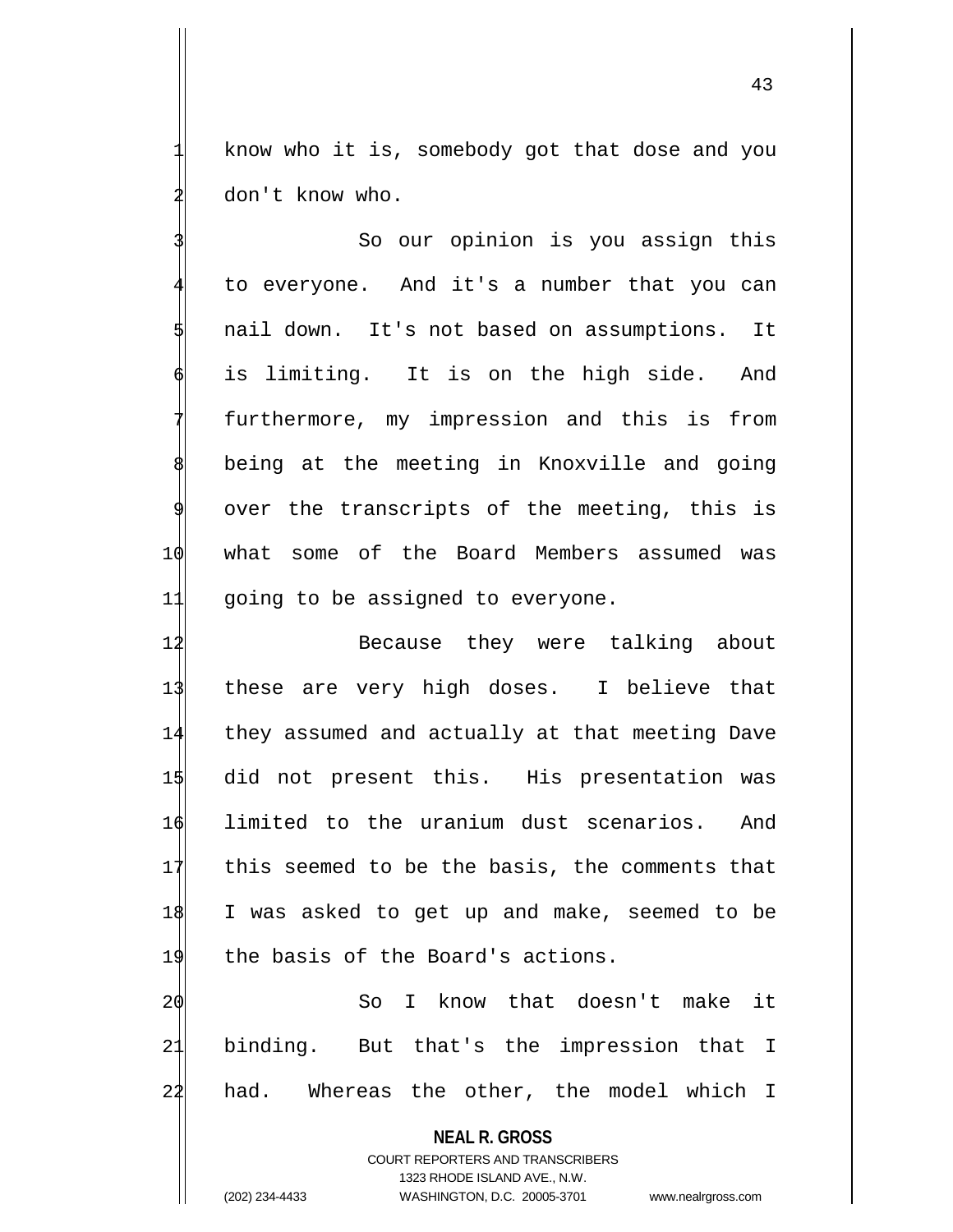don't agree that the model is necessarily bad. This is just based on this one person's 3 recollections 50 years later, we have to remember. These are, this is a 50-year old memory and not many of us remember distinctly after 50 years or even five years.

And I think this gentleman was, did his best to give me an accurate recollection. But I would put more credence 10 to the exposure limits or the dose limits in 11 this case, the doses, then to the model. And 12 my purpose, our purpose, SC&A purpose was to 13 approach it from three different standpoints, 14 the three things that we could find.

 One was the actual recorded doses  $\phi$  for a four and a half year period through this one part-time, this one man who did the radiography on weekends. And I was not like, I mean he said the 9.2 lower limit is simply, that's assuming that he worked the maximum 21 number of shifts.

22 According to his recollection, I

**NEAL R. GROSS**

COURT REPORTERS AND TRANSCRIBERS 1323 RHODE ISLAND AVE., N.W. (202) 234-4433 WASHINGTON, D.C. 20005-3701 www.nealrgross.com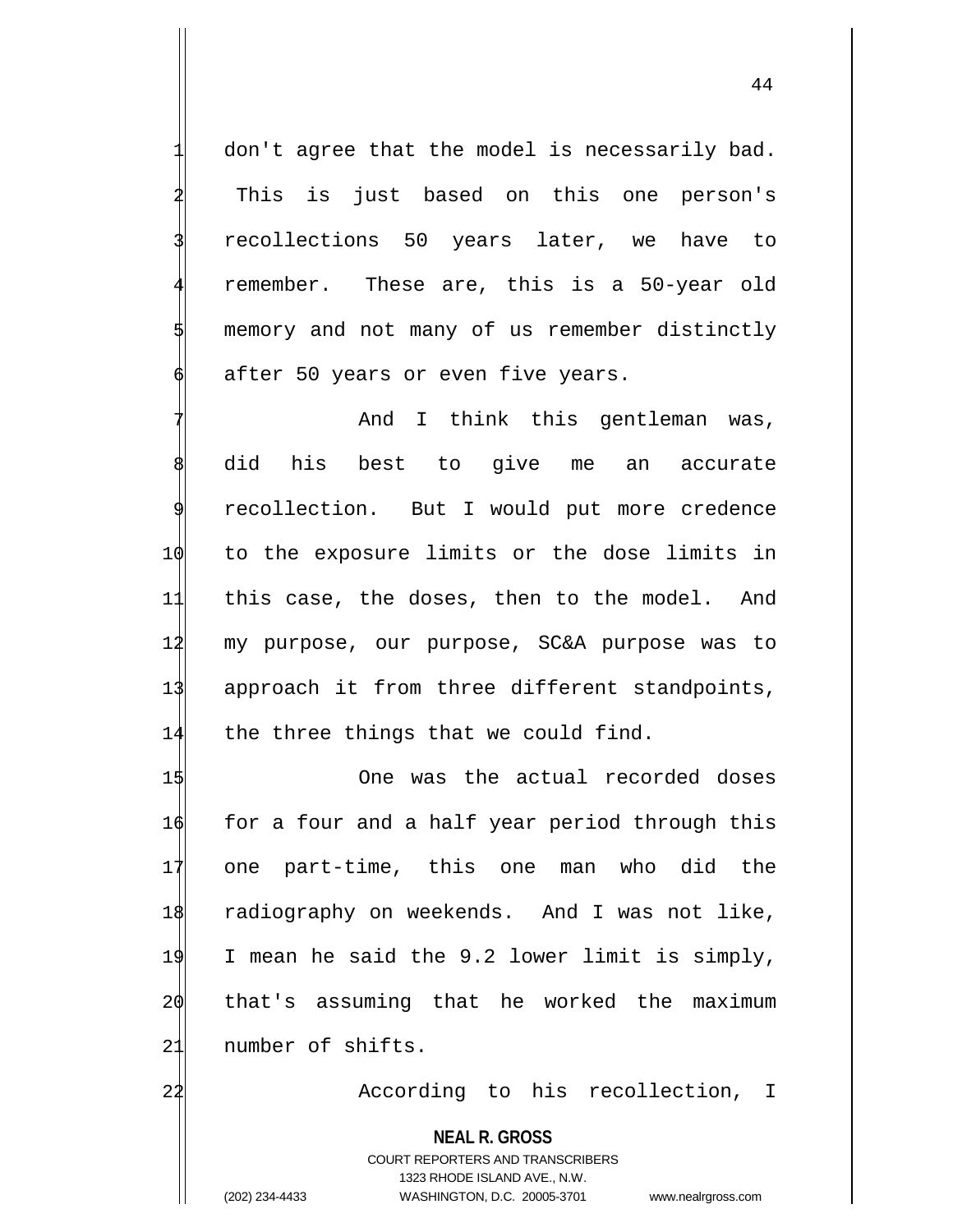asked him if he was there. He said, yes, he worked whenever he could. He needed the 3 money. But he worked on most weekends 80 to 4 90 percent of the time, 80 to 90 percent of the weekends. But I said is it Saturday and Sunday or just one day? And he was not clear about that. He wasn't certain. Could have been both days, could have been one day.

So that nine point, that prorated 10 9.2 would mean that he worked 90 percent. So 11 that he worked 45 weekends, full days, so 90 14 days, that's an extreme upper end. And the 20 13 rem would be that he worked the minimum.

14 He only worked 80 percent of the 15 weekends or 40 weekends and only one day. So 16 he works, so the range is he worked from 90, 17 from 40 days to 90 days and that's how those 18 got prorated.

19 So these are just, these are useful numbers. I wouldn't call them good numbers. They are useful numbers. And they're useful because they show the range.

**NEAL R. GROSS**

COURT REPORTERS AND TRANSCRIBERS 1323 RHODE ISLAND AVE., N.W. (202) 234-4433 WASHINGTON, D.C. 20005-3701 www.nealrgross.com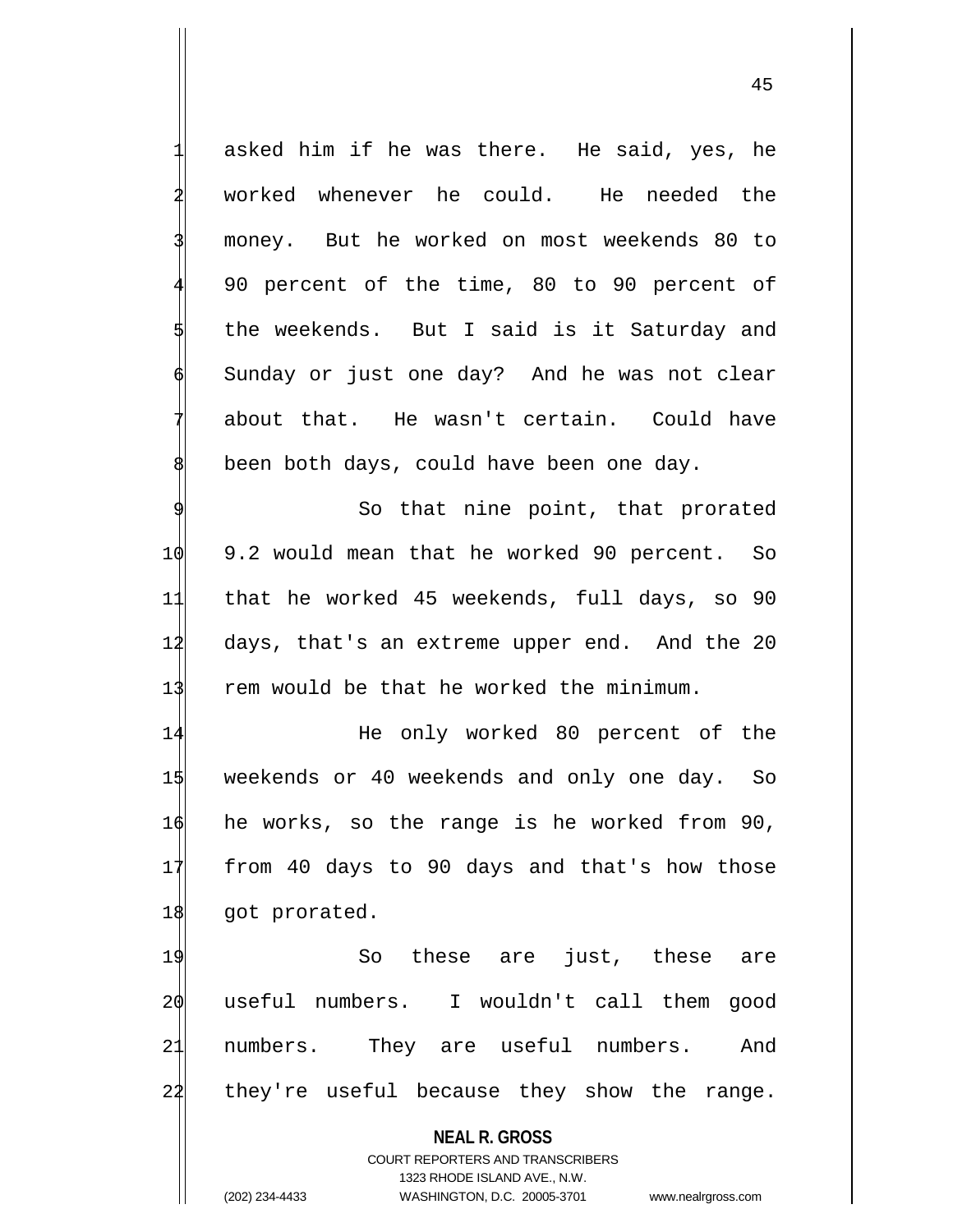The 9.2 to 20 exactly brackets this 12 rem and 15 rem.

And the 15 rem of course was earlier then this man's employment with the '53 to '54 period and he didn't start doing radiography until '57, in the middle of '57 according to my back, you know, counting his exposure records.

 So and we also believe and that's a, it came as a little bit of a surprise to me because it was my impression and perhaps it was an incorrect one, incorrect conclusion, 13 that based on the discussion of the betatron operator and the layout man, it was my impression that NIOSH had decided to give the 16 highest doses to all workers.

17 Just like they did there I assumed that their position would be the same would apply to the radiographers during the radium period. And I was a little surprised to discover, no, that's not what they had in  $22$  mind.

> **NEAL R. GROSS** COURT REPORTERS AND TRANSCRIBERS 1323 RHODE ISLAND AVE., N.W.

(202) 234-4433 WASHINGTON, D.C. 20005-3701 www.nealrgross.com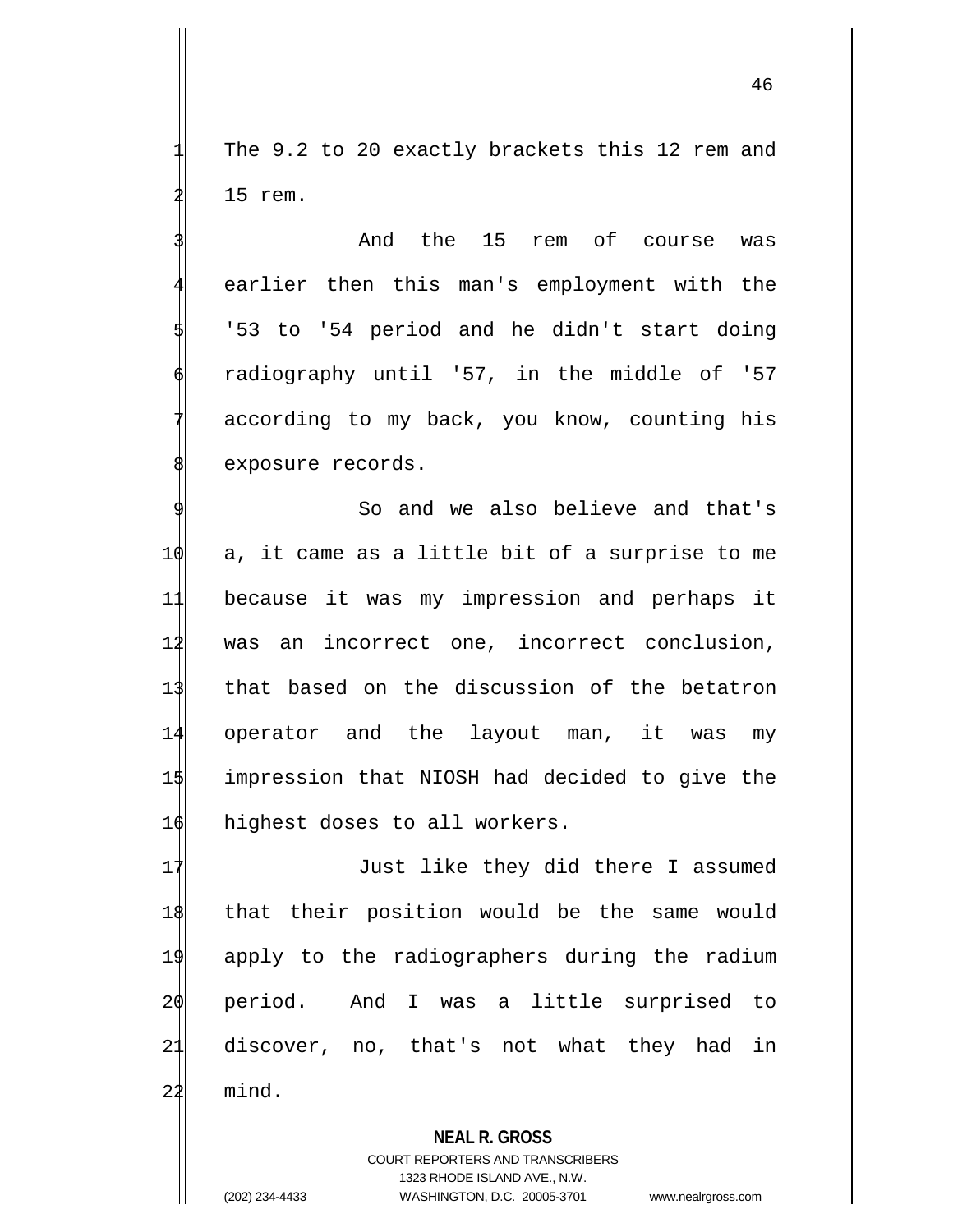So again, these 12 and 15 rem are limiting, are bounding and given that you don't know who the radiographers were, for instance if this, if somebody like the person who I interviewed did radiography on weekends or did it part-time or did it who knows when he may have had another job this person was a laboratory technician or laboratory worker in his normal Monday through Friday shift. 1 $\phi$  I could very well see a claim 11 coming in for a deceased worker or the family 12 members, yes, Grandpa was, had such and such a 13 job and they didn't know that he also did 14 radiography. And I would say therefore it 15 makes, it's reasonable, it's claimant-16 favorable to give them the maximum. Again, 17 that's a decision I would assume the Work 18 Group would have to intervene at this point. 19 Then the scenarios that are lesser 20 issues the neutron and beta exposures are, the 21 layout here by which my scheme is to first 22 give you the overview and then a deeper

> **NEAL R. GROSS** COURT REPORTERS AND TRANSCRIBERS 1323 RHODE ISLAND AVE., N.W.

(202) 234-4433 WASHINGTON, D.C. 20005-3701 www.nealrgross.com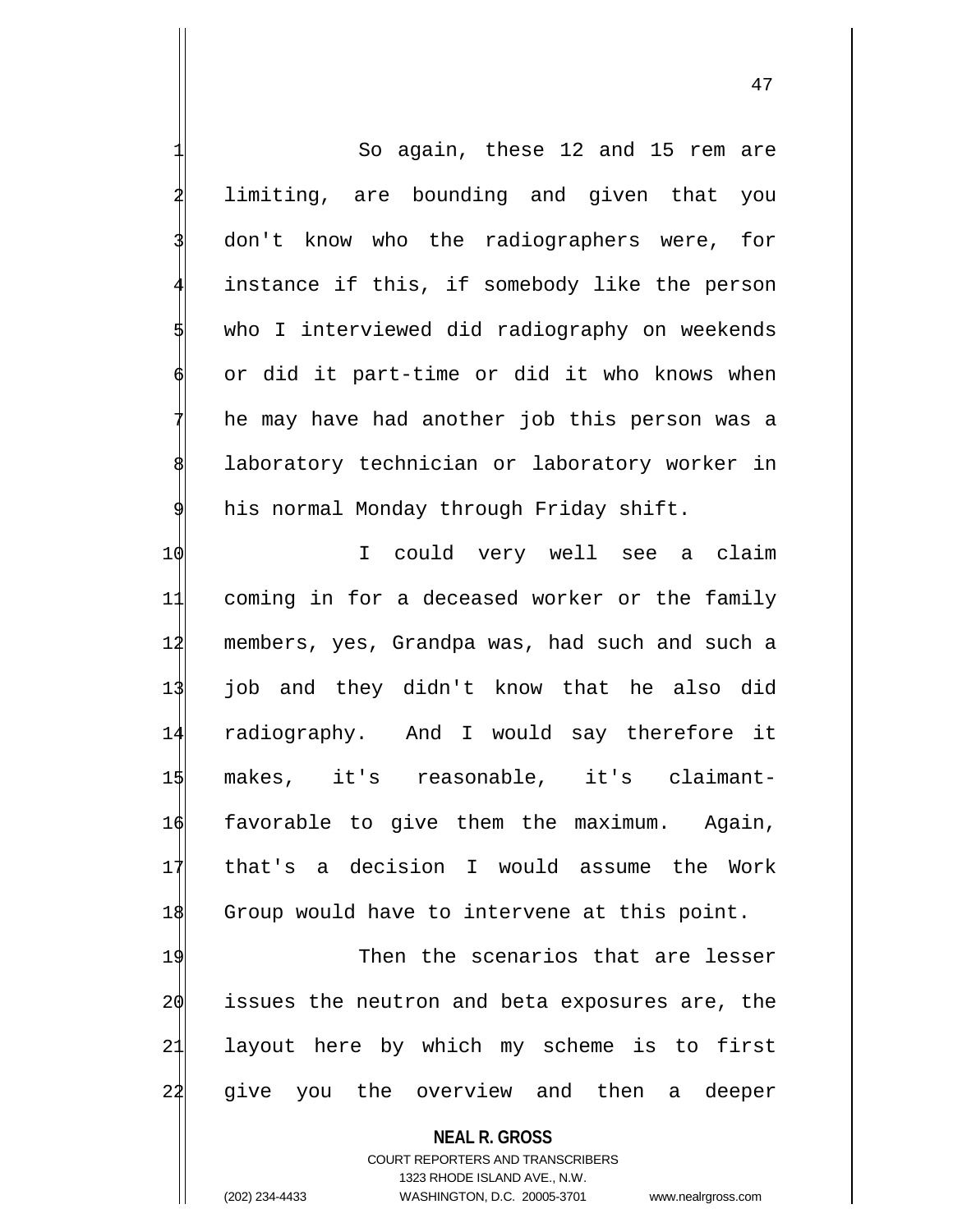discussion of some of the detail, that we have the neutron dose, the limiting dose as to the betatron operator during all periods even though given that the betatron in the earlier days was slightly less energetic.

We had a 24 MeV betatron. Then is 7 '63 they got the 25 MeV betatron that's, the so-called new betatron actually was older than the old betatron. That's a minor point. And 10 then the old betatron was at the same time 11 upgraded to 25 MeVs. So we ended up with two 12 25 MeV betatrons for this period.

13 And so we had the same without 14 making allowances for this difference in 15 energy, 480 millirem per year of neutron dose. 16 Whereas NIOSH had the limiting dose to the 17 layout man and so only a third as much. And 18 similarly the beta dose, ours is higher. I 19 think we were using, I think the difference  $2\phi$  was we were using a newer version of MCNP. 21 This was a new capability they had 22 introduced into MCNP being able to do these

**NEAL R. GROSS** COURT REPORTERS AND TRANSCRIBERS 1323 RHODE ISLAND AVE., N.W. (202) 234-4433 WASHINGTON, D.C. 20005-3701 www.nealrgross.com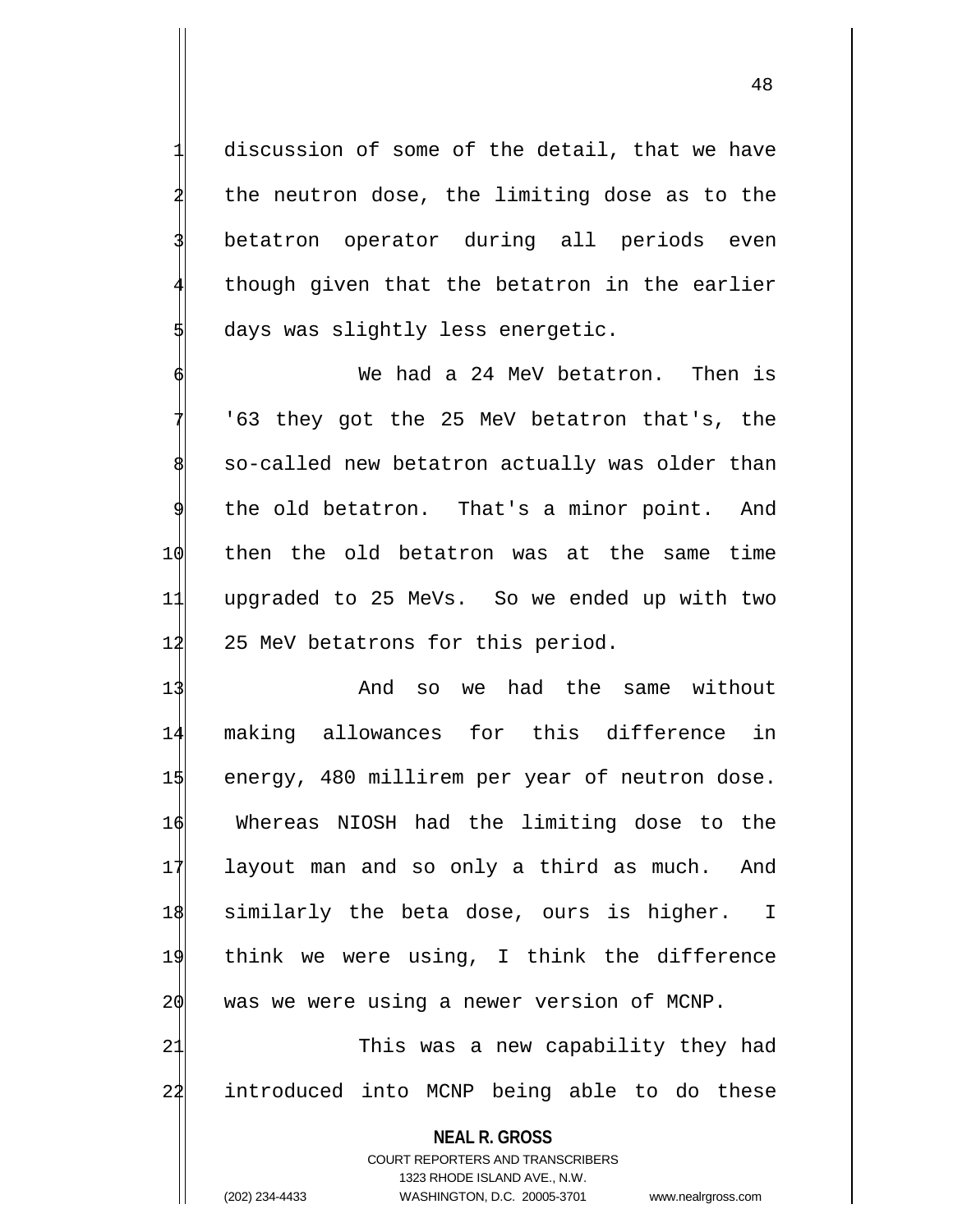activation projects. And then over a period of several years from 2007 when we first started using it to 2012, the capabilities have gotten much more refined. So the newer model is a more precise implementation of the, the science hasn't changed but the programmers implemented it.

So that's the reason for the 9 difference in the beta dose in SC&A and NIOSH. 10 Then the, I kind of stole my own thunder 11 because going on to the radiographers.

12 The 18 quarters for what we have that would be his record, Form 4. And so 18 quarters total, there's no breakdown because this was, this form was prepared when this new company, I mean new, by new meaning new to the GSI site, Nuclear Consulting Corporation was brought in to assist them in getting in the AEC license.

20 So they did a survey and they 21 started furnishing the film batches. We never 22 did find out, we could never find out, they

**NEAL R. GROSS** COURT REPORTERS AND TRANSCRIBERS 1323 RHODE ISLAND AVE., N.W. (202) 234-4433 WASHINGTON, D.C. 20005-3701 www.nealrgross.com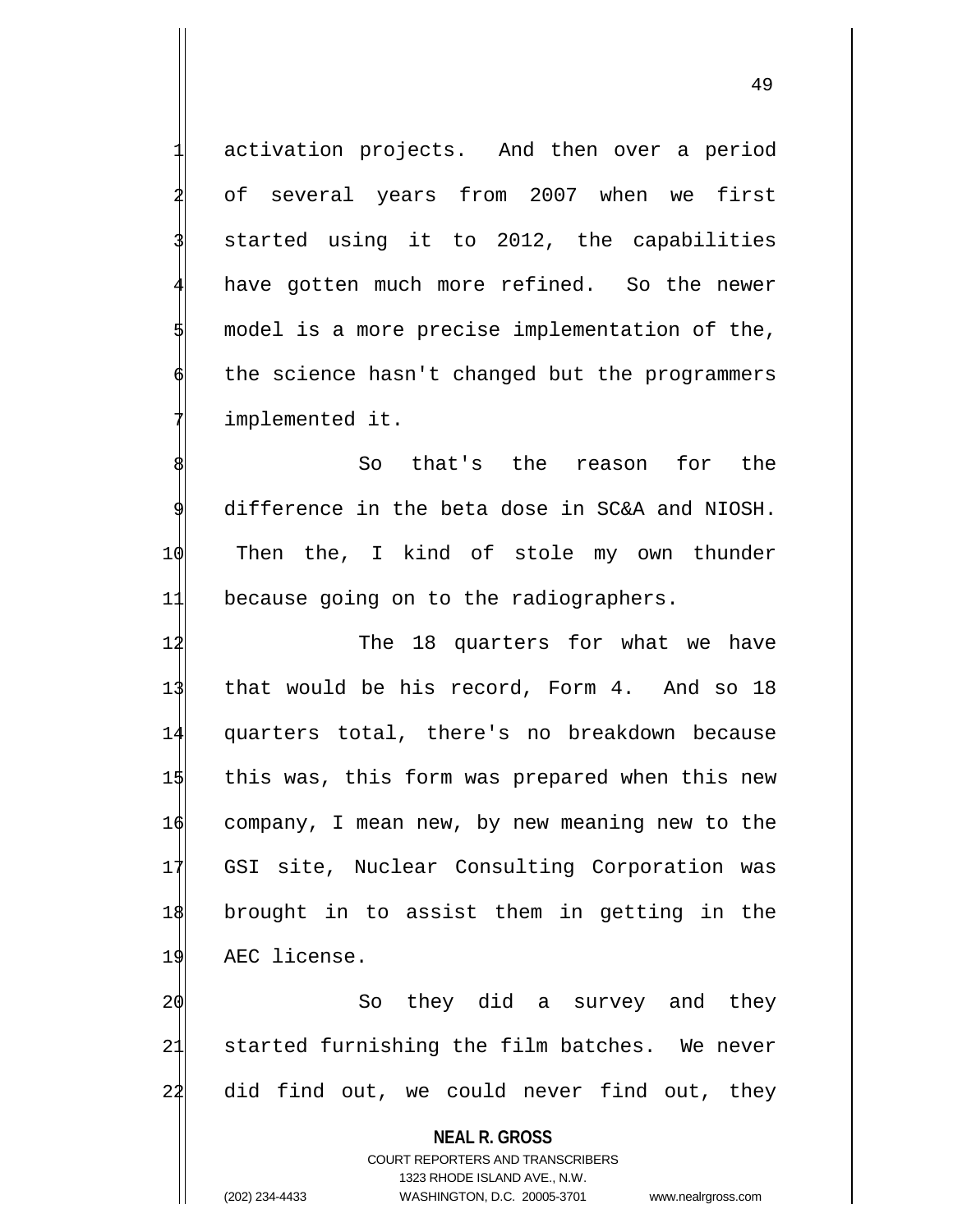didn't manufacture the film badges. We could never find out where they procured them. It wasn't Landauer as far as we could tell. So that's why there were no records of those film 5 badges.

But based on supplying the film badges in May, you know, April, May through 1962, and they simply gave each worker a record of his prior exposure. And the basis 10 was simply said records. They don't say how 11 the measurement was made. They just say 12 records. And they just recorded total dose 13 for 18 quarters at 9.1 rem.

14 So that's the basis of that 15 prorated over, you know, depending on how many 16 days a year he actually spent doing the 17 radiography. And I list it here on, we should  $1\frac{1}{8}$  be on slide 6, is that correct?

## 19 CHAIRMAN ZIEMER: Yes.

20 DR. ANIGSTEIN: So that is listed 21 here. And then there is the exposure rate 22 analysis. And I would just say that's a mix

**NEAL R. GROSS**

COURT REPORTERS AND TRANSCRIBERS 1323 RHODE ISLAND AVE., N.W. (202) 234-4433 WASHINGTON, D.C. 20005-3701 www.nealrgross.com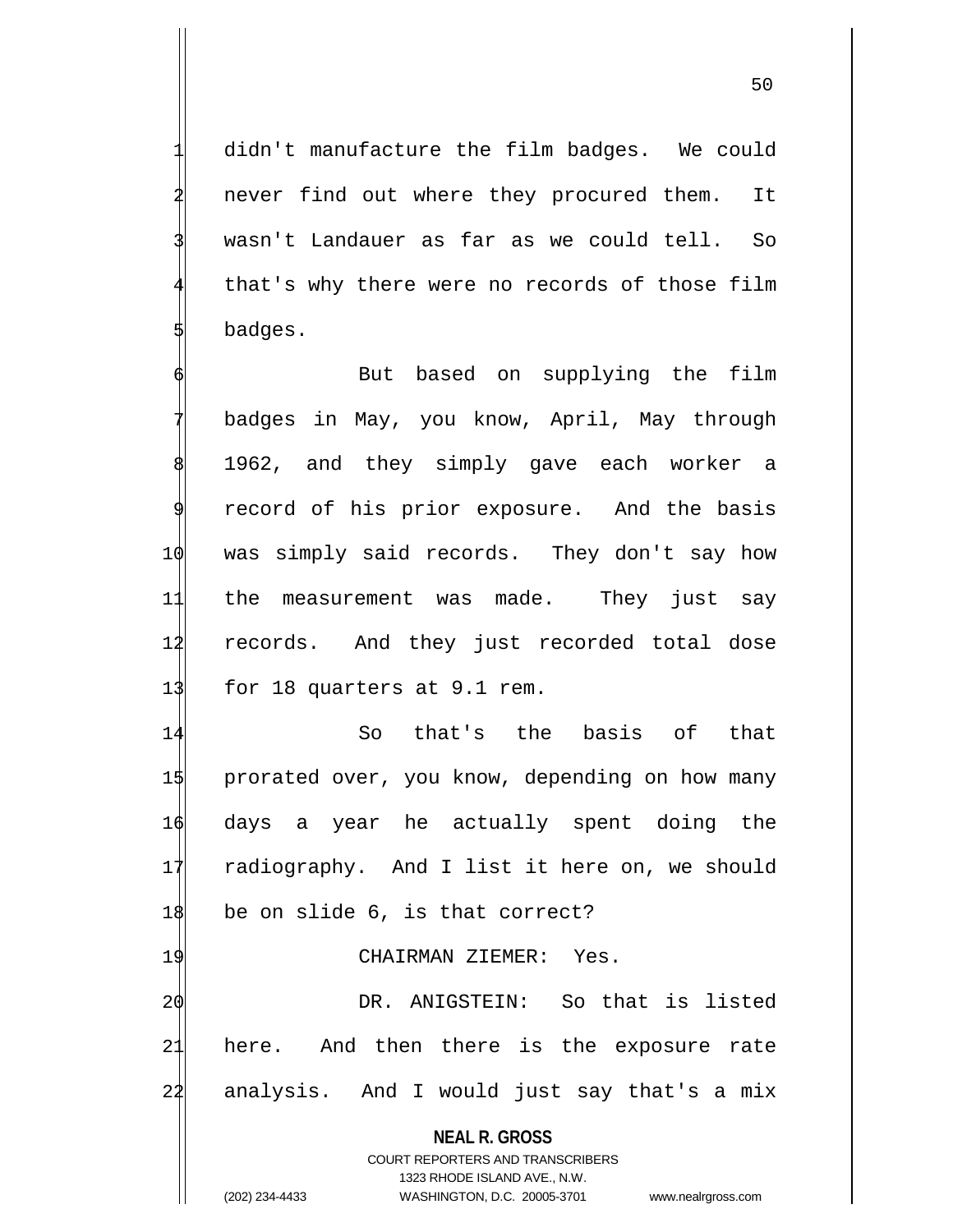actually. We, the R, most of that I simply calculated by simply taking the distance and using the gamma factor, it was 8.25 or for 4 radium-226.

And the exposure rate and the particular point where, the nearest point on the worker's body. But this is not really a dose of the whole body. This is from a point source. That's why it's not really an 10 accurate determination. The one where he's 11 sitting in the office in between shots, that 12 was done with MCNP and that's reasonably 13 accurate.

14 But that's a very small component 15 of the dose. Then the betatron operator, I won't go into all the details of this, we assumed that it would be, on Slide 7, the maximum dose would be 26 millirem per week. That's because it is theoretically possible that there was 30 keV of radiation coming from 21 the betatron aimed at the back the workers.

22 This is residual radiation which

**NEAL R. GROSS** COURT REPORTERS AND TRANSCRIBERS 1323 RHODE ISLAND AVE., N.W.

(202) 234-4433 WASHINGTON, D.C. 20005-3701 www.nealrgross.com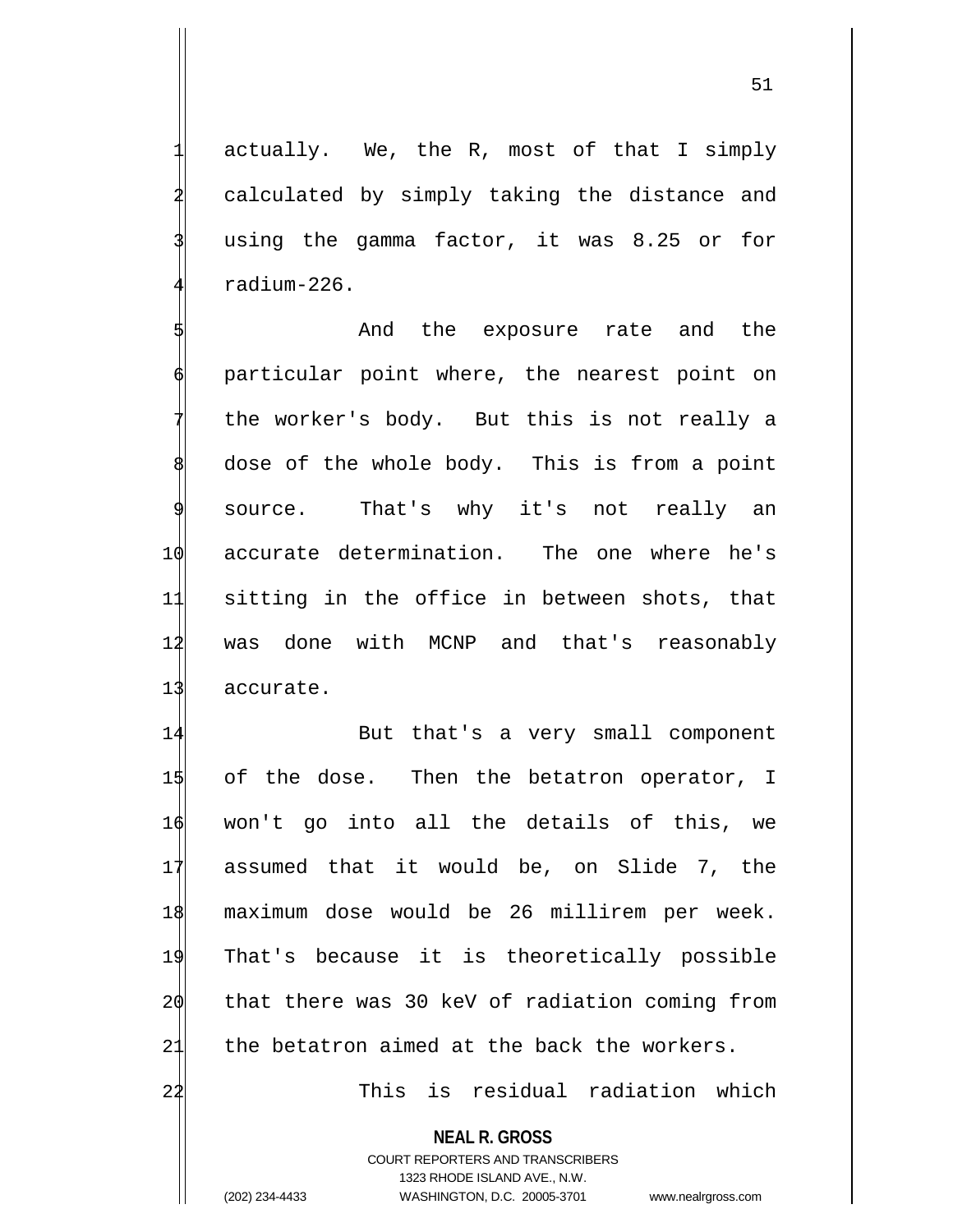was reported by this former Allis-Chalmers 2 engineer. And we've never been able to explain this. But just saying for the, giving the workers the benefit of the doubt, let's say there was 30 keV.

Then this would amount to a dose of, for 10, you could be getting 26 millirem and only 10 millirem would register on the film badge because the radiation was coming 10 from behind. So this is limiting, again, I'm 11 not saying it's accurate but it's limiting.

 It doesn't really matter because the layout man is a limiting scenario. So this is not actually used. Then the exposure to the, I put it here because the time sequence, because this is from the beginning. 17 There was always the betatron, depending on 18 whether it was one betatron or two betatron.

19 The exposure to the St. Louis 20 Testing sources, SLTL, the St. Louis Testing 21 Laboratories, was based on the fact that they 22 reported that the longest shot was 180 hours.

> **NEAL R. GROSS** COURT REPORTERS AND TRANSCRIBERS 1323 RHODE ISLAND AVE., N.W.

(202) 234-4433 WASHINGTON, D.C. 20005-3701 www.nealrgross.com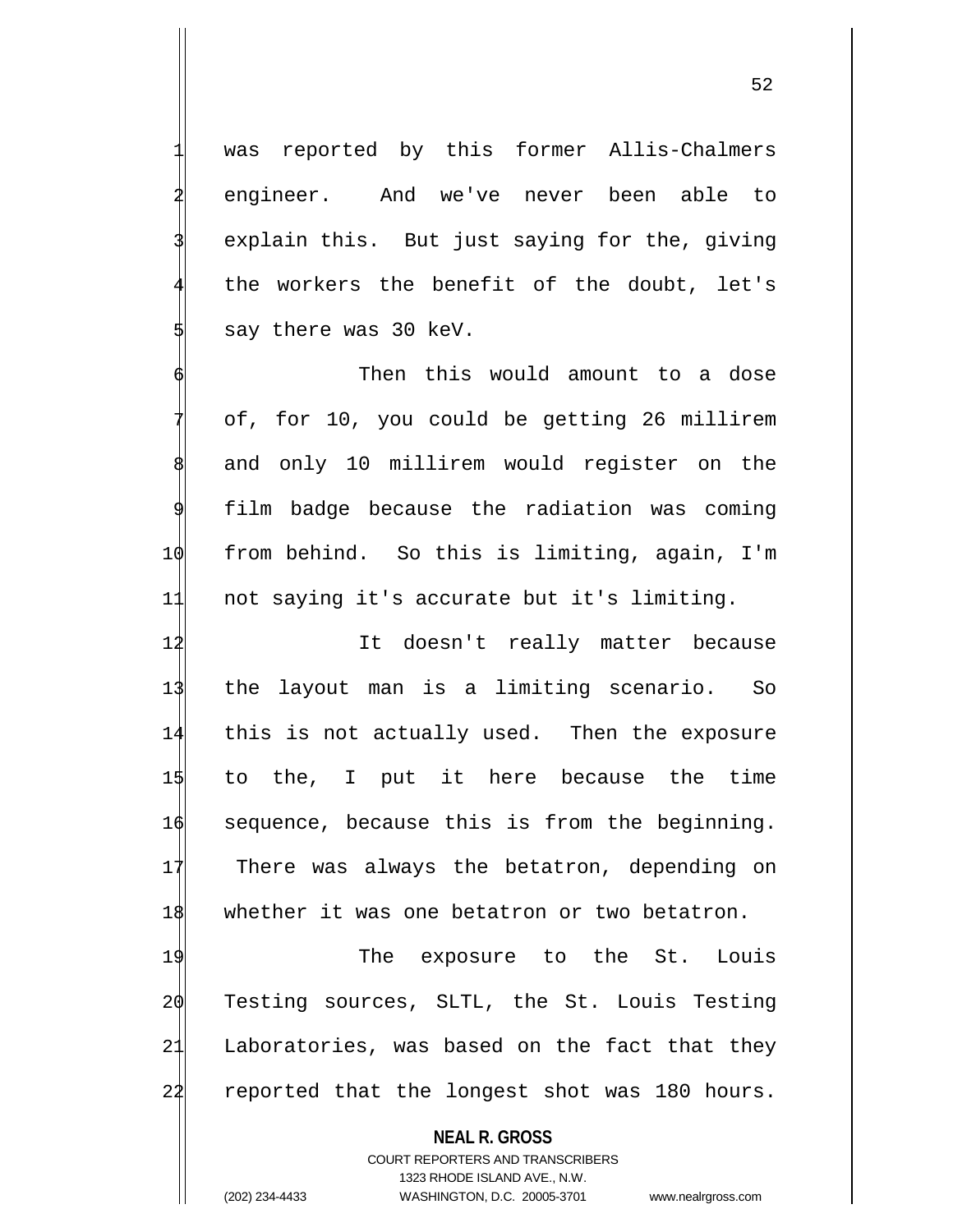I believe they put it was one week and a half a day. And they said there were 10 shots during a six month period.

So the maximum fraction at the time they had been shooting over would be 41 percent. Interesting enough that's the same as the duty cycle for the betatron, based on the workers' accounts. And so if you go with the accounts as I said we had an exclusion 1 $\phi$  area boundary of two mR per hour.

11 The first thing they do is they set up the shot and then the St. Louis Testing radiographer, not a GSI employee, so he's not covered, he's not a covered employee, would come out and lay out this rope. It's a familiar yellow/magenta rope marking off this 17 two mR per hour. And contrary to an earlier assumption whether the guy takes a break, it 19 says, he doesn't take breaks.

20 If he has to go, he retracts his 21 source and stops the exposure and the source 22 is retracted, like a lead shield so that he

**NEAL R. GROSS** COURT REPORTERS AND TRANSCRIBERS 1323 RHODE ISLAND AVE., N.W. (202) 234-4433 WASHINGTON, D.C. 20005-3701 www.nealrgross.com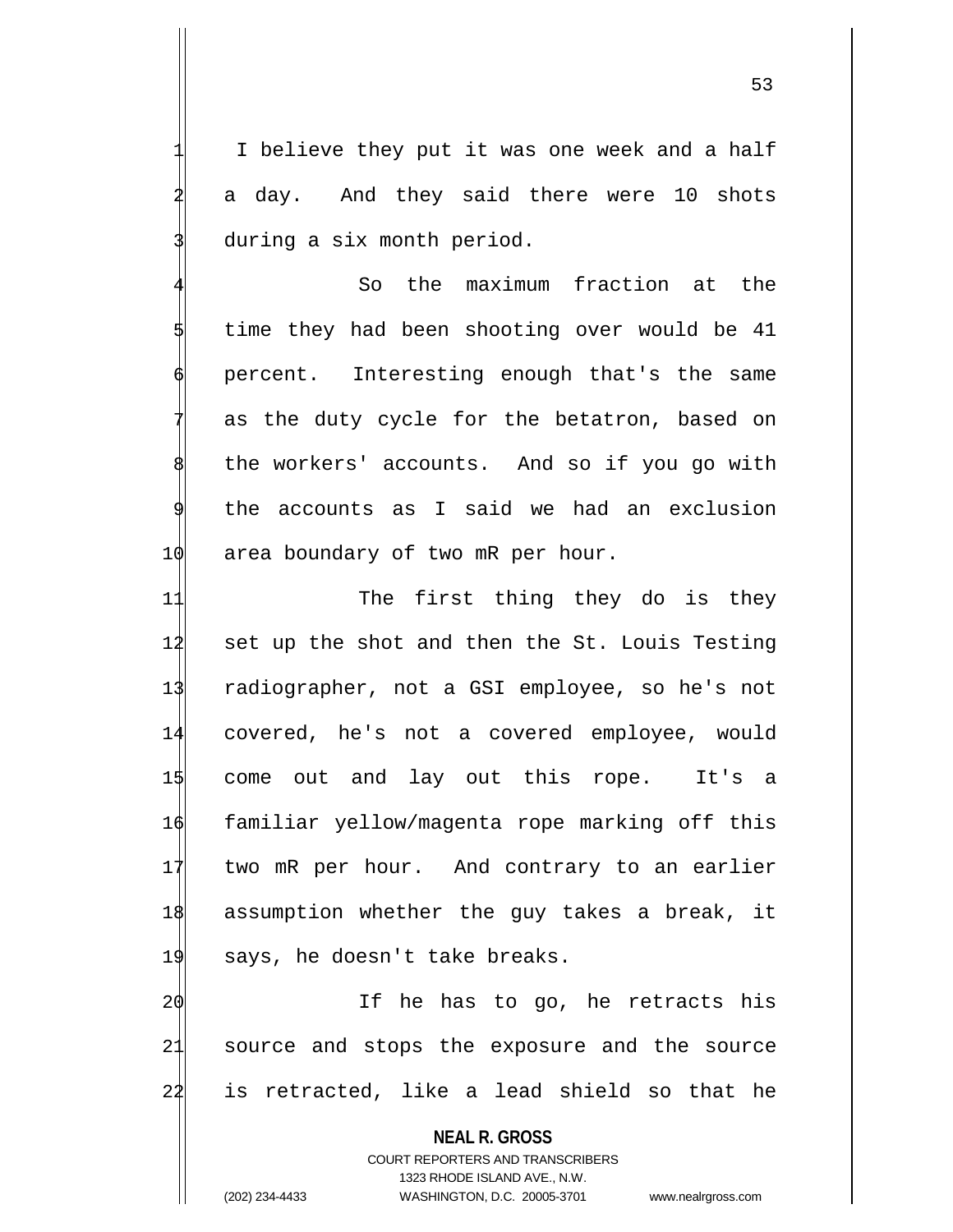said the exposed source was never left unattended. That's why he could have only one worker instead of having to have two workers that would of course double his labor costs.

So we assume that there is no reason to distinguish between GSI radiographers because GSI radiographers probably have no reason to be involved with this. If anybody it would be people in production who would say this is the casting we need to be radiographed, here's where I'd like you to take the shot. And they might be the ones who will be standing around waiting for the shots and waiting for the films to come back.

 So this limiting dose would be to some GSI worker not clearly identified, not, most likely not a radiographer. So again during this short period of time of say early '63, January '63 until the time the new betatron came in, this would be the limiting 22 dose would be the 2.67 R per year limiting

**NEAL R. GROSS** COURT REPORTERS AND TRANSCRIBERS 1323 RHODE ISLAND AVE., N.W. (202) 234-4433 WASHINGTON, D.C. 20005-3701 www.nealrgross.com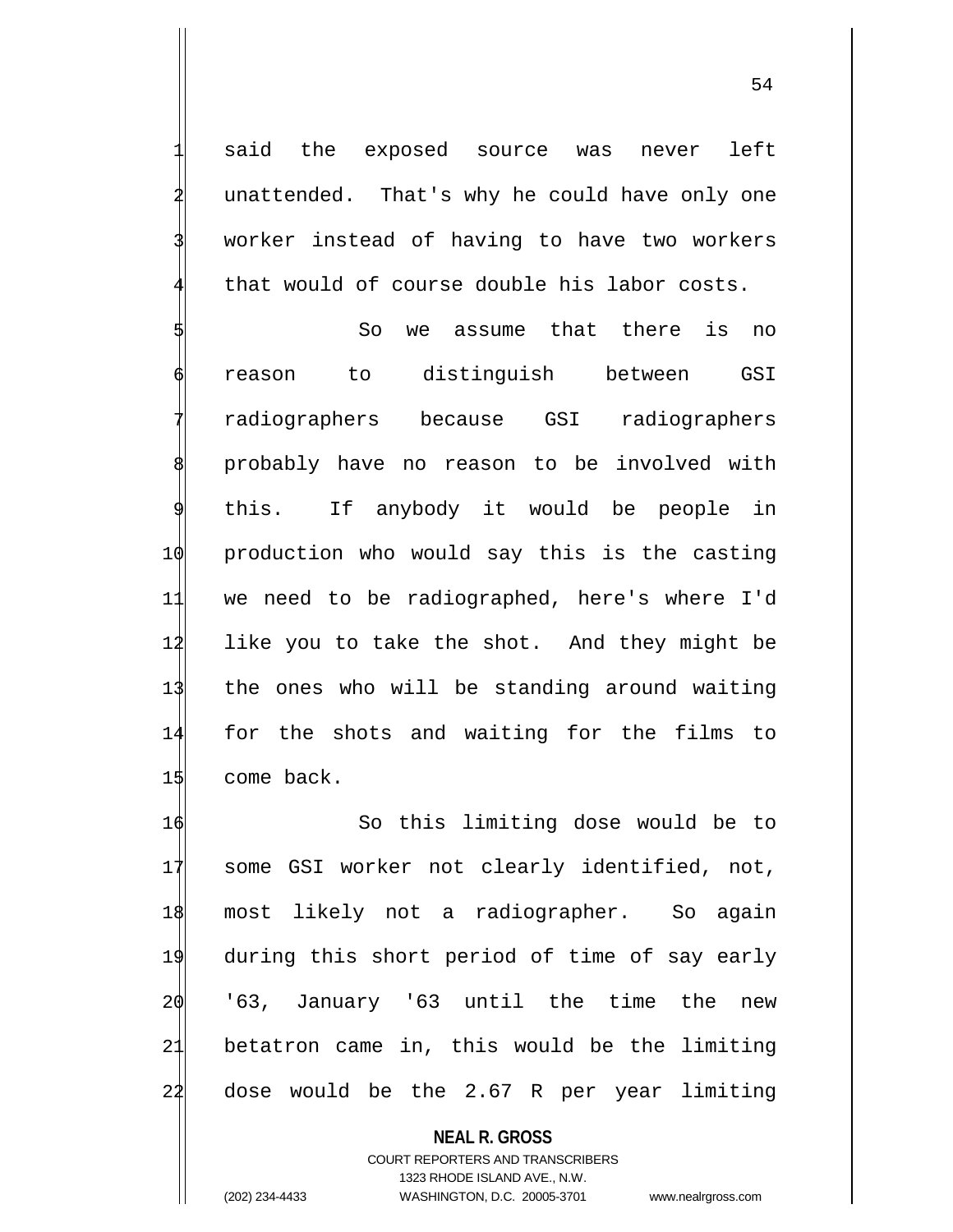exposure.

And then finally I want to get into the modeling of the layout man. We're on Slide 8 now. And this is a drawing that's taken from the AEC records. And right in the center you see, the center of the slide you see the control room. There was a desk, presumably that's where the radiographer would sit some of the time.

 $\phi$  Now the reason that there is not a 10 millirem limit for the control room is not viable because initially there was an assumption made by NIOSH that this was the total dose through the film and also that there was a control batch. We don't, we really have no information for part of the time, not all the time, but for part of the time the Landauer records have a badge that's called betatron control one.

20 The serial number of the badge is 21 one, and it's abbreviated betatron CTL. We 22 really don't know anything about that. One

> **NEAL R. GROSS** COURT REPORTERS AND TRANSCRIBERS 1323 RHODE ISLAND AVE., N.W.

(202) 234-4433 WASHINGTON, D.C. 20005-3701 www.nealrgross.com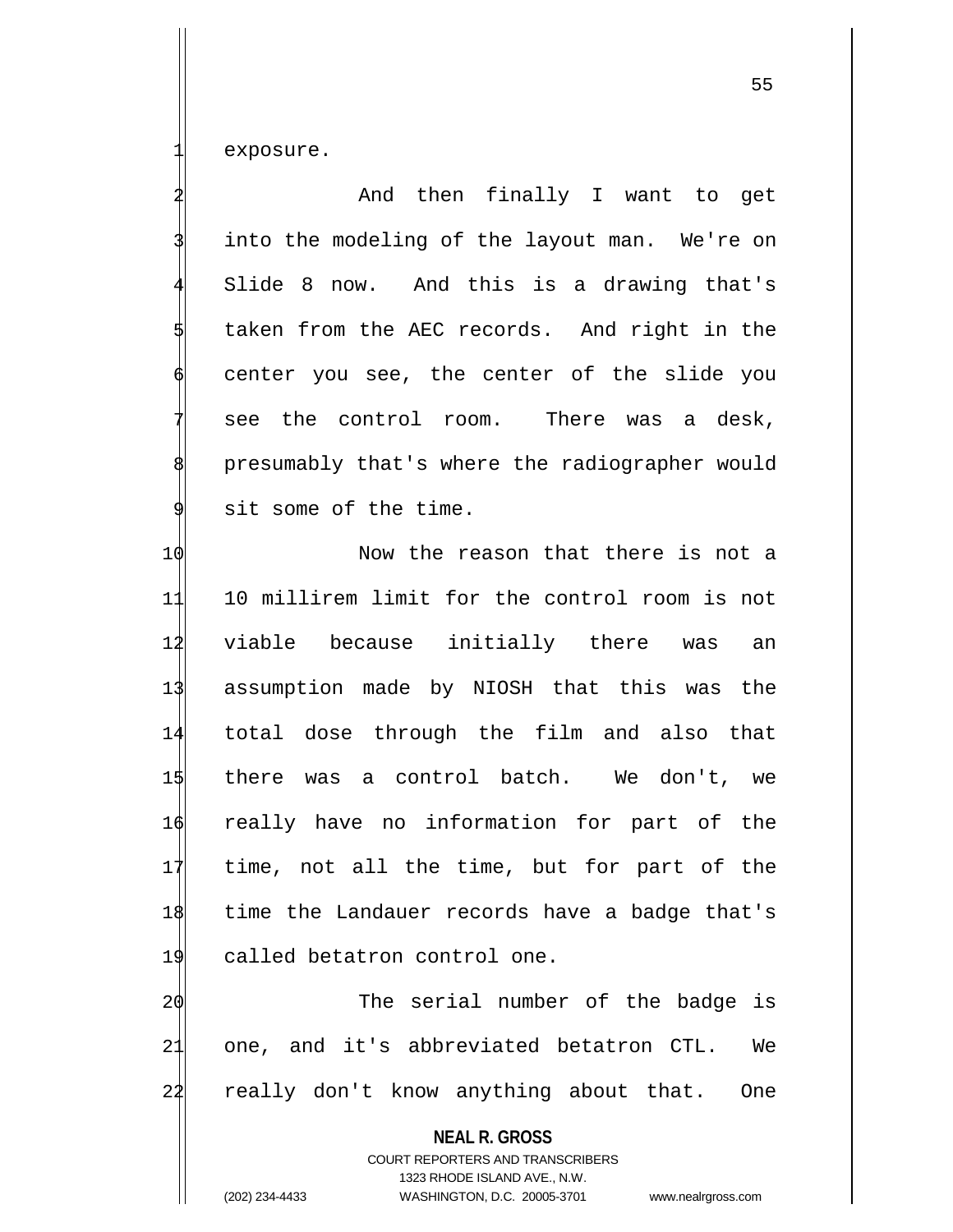former worker that was, I got second hand information, I didn't speak to him directly, but got second hand information was, who said he handled the badges at one time, he 5 distributed them. He doesn't remember anything about such a batch.

So I'm not saying it didn't exist, but I'm saying you cannot use that as a source. And then, as explained in my report, 10 the doses reported were not the absolute 11 readings on the film badge. They were 12 differential readings.

 You would first have an unnumbered badge that was stored in the same rack where all the other badges were, so whether it was near the shooting area or far from the shooting area, it really did not matter because the first thing they would do when Landauer would get the badges they would develop them all in a single batch so there would be no variation like the developer 22 changes strength from day to day, which it

## **NEAL R. GROSS**

COURT REPORTERS AND TRANSCRIBERS 1323 RHODE ISLAND AVE., N.W. (202) 234-4433 WASHINGTON, D.C. 20005-3701 www.nealrgross.com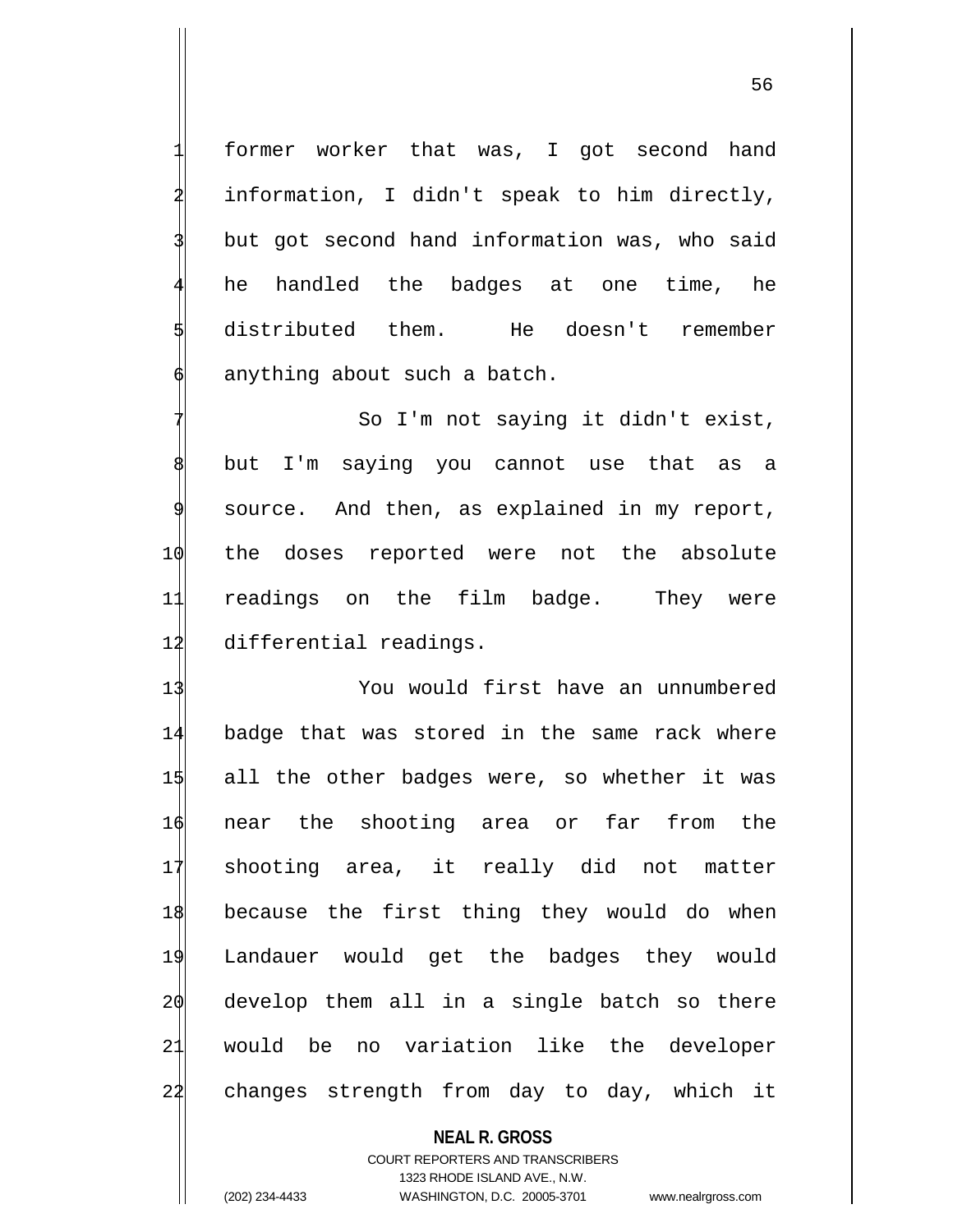does, temperature changes.

And they would take the betatron, the control badge, not the betatron control, but the real control, their control badge and they would measure the density. Everything has some density or some, the film was never totally clear. There was some background fogging. And they would measure the density.

And they would take that number and subtract it from all the other badge readings. It's analogous like if you took a 12 urine sample that would have a blank. And they would subtract whatever came up off the blank from all the other readings. So you could actually sometimes end up with a negative reading because for some reason the real badge has a lower density then the control badge, but it's just variation.

19 So the fact that no, and then 20 secondly, as it's shown where it says A in a 21 circle in the center, there is a doorway from 22 the control room back into the processing

**NEAL R. GROSS** COURT REPORTERS AND TRANSCRIBERS 1323 RHODE ISLAND AVE., N.W. (202) 234-4433 WASHINGTON, D.C. 20005-3701 www.nealrgross.com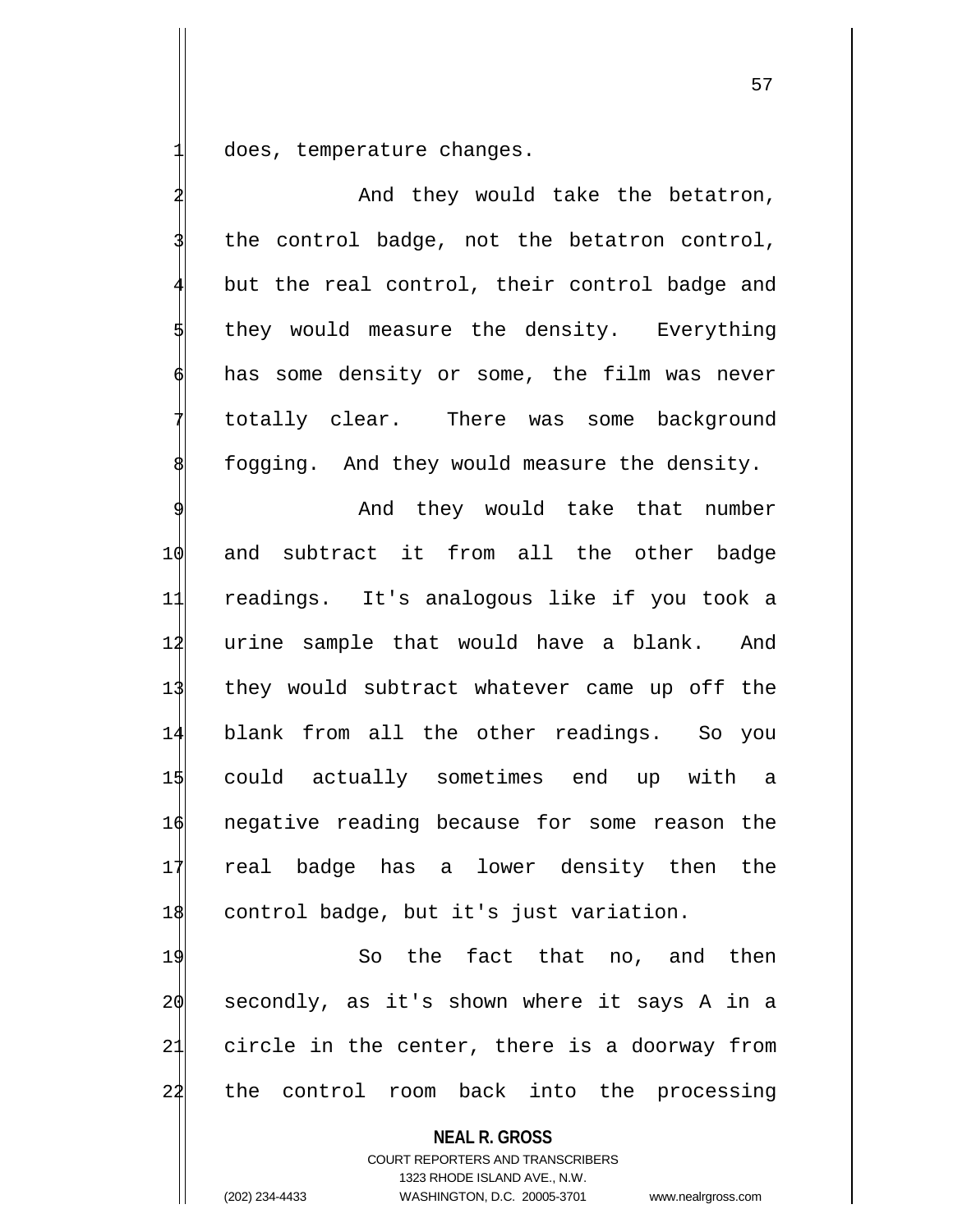area. The radiographer may have been going out, he had a one-hour shot. Once he sees that the betatron is steady and operating, there's really no real need that he has to just sit there for an hour and stare at the dials.

He may take a rest room break. He may go out into the processing area and help with the film development or do many other things. So it's not necessarily true that he was always in the control room when the betatron was operating. We can't make that assumption. It may be the case, may not be the case.

 So I don't consider that to be the limit. And furthermore that aside, by our MCNP model we ran, we looked at this and we tracked the results. The same exposures, several exposure scenarios that give 9.2 to the layout man, the 9.2 is combined betatron radiation and radiation from the casting. But 22 it's almost all betatron. It's about 8.9

> **NEAL R. GROSS** COURT REPORTERS AND TRANSCRIBERS 1323 RHODE ISLAND AVE., N.W.

(202) 234-4433 WASHINGTON, D.C. 20005-3701 www.nealrgross.com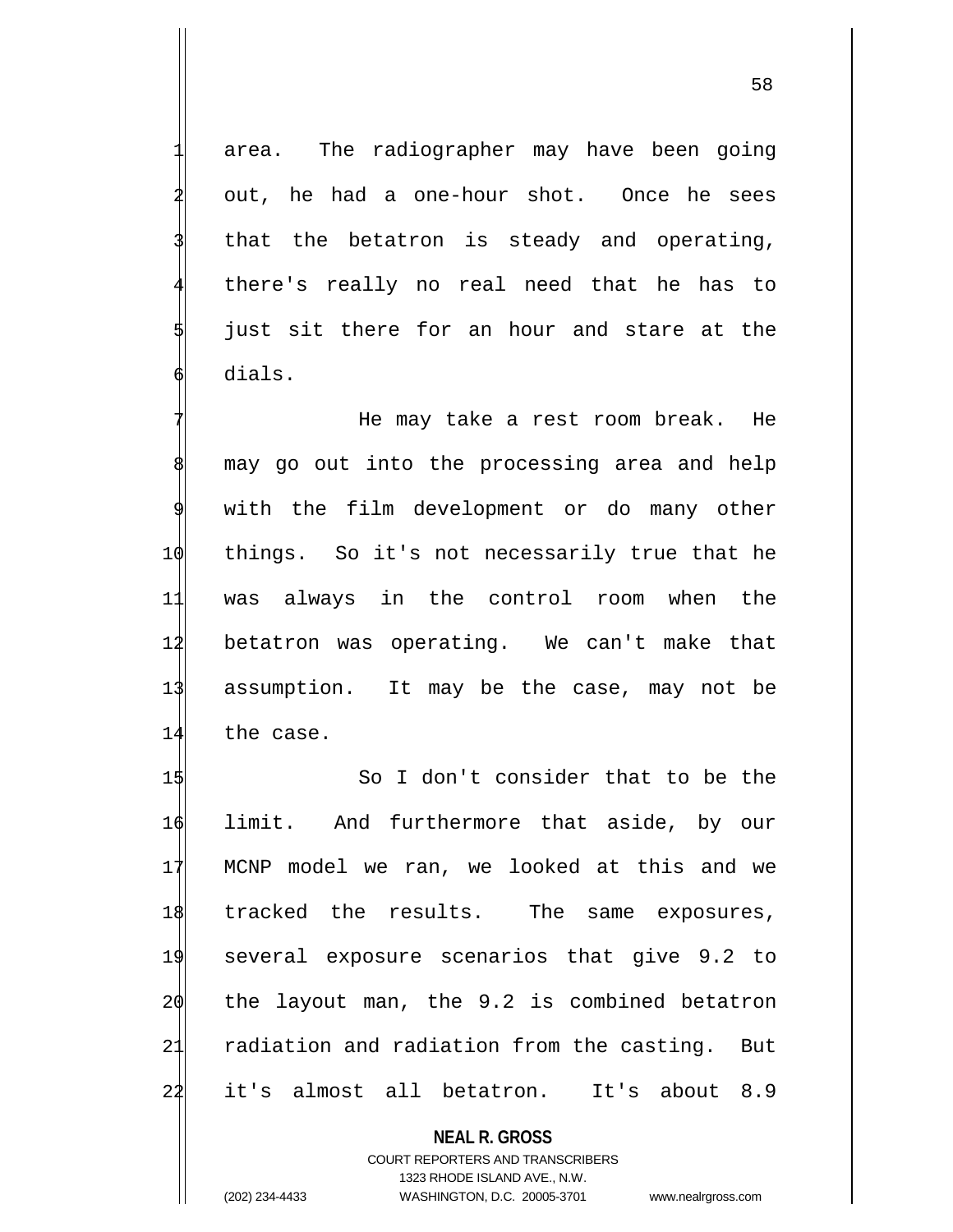something from the betatron.

Actually corresponds to 9.4 millirem per week at the control room desk. So it is within that limit, within that 10 mR ever if you wanted to argue that the worker did stay there the whole time. So that's basically it.

The next slide, the last slide, Number 9, is simply the same picture as the previous one. But here is the actual, here's how we coded it into MCNP. It doesn't show the control room. It just shows, but it does show the position of the layout man who -- he's obviously in the center. If you flip back, Bob, if you can flip back to the previous one you see the railroad track going into the Number 10 Building.

18 Obviously he's not going to be 19 spending his time on the railroad track 20 because you can't get the casting cars in and 21 out. So this is assuming that, the two models 22 and it had the casting like a few feet to

**NEAL R. GROSS**

COURT REPORTERS AND TRANSCRIBERS 1323 RHODE ISLAND AVE., N.W. (202) 234-4433 WASHINGTON, D.C. 20005-3701 www.nealrgross.com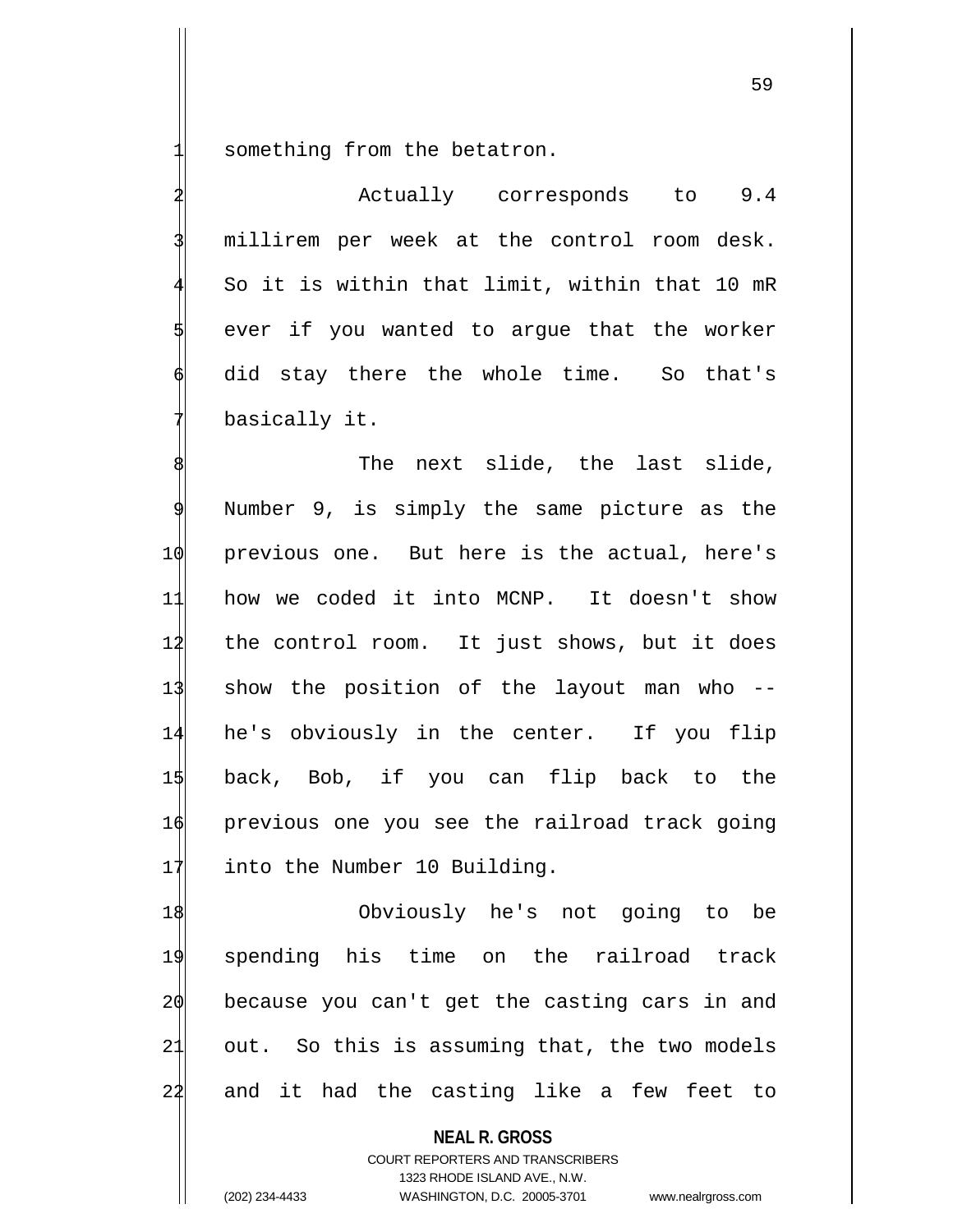either, the way this is oriented above or below the railroad track. And it turns out here with the limiting exposure scenario.

At this point, actually within line of sight of the betatron, so it's not actually scattered radiation, he's getting the 7 penumbra of the betatron beam. It's very strongly focused forward. There isn't much 9 going off at such a steep angle, but there 10 still is some.

 So that's the source of this radiation. And again, I'm not saying that this particular scenario was 100 percent of the time. But we don't know, so rather than having this assortment based on a number of exposure scenarios which were not consistent that NIOSH did, a number of those are simply 18 not consistent with radiography shooting.

19 Shooting the casting at an angle,  $20$  the purpose of it is to get through the 21 casting at the thinnest point and not to put 22 in more material and have it at an angle it

## **NEAL R. GROSS**

COURT REPORTERS AND TRANSCRIBERS 1323 RHODE ISLAND AVE., N.W. (202) 234-4433 WASHINGTON, D.C. 20005-3701 www.nealrgross.com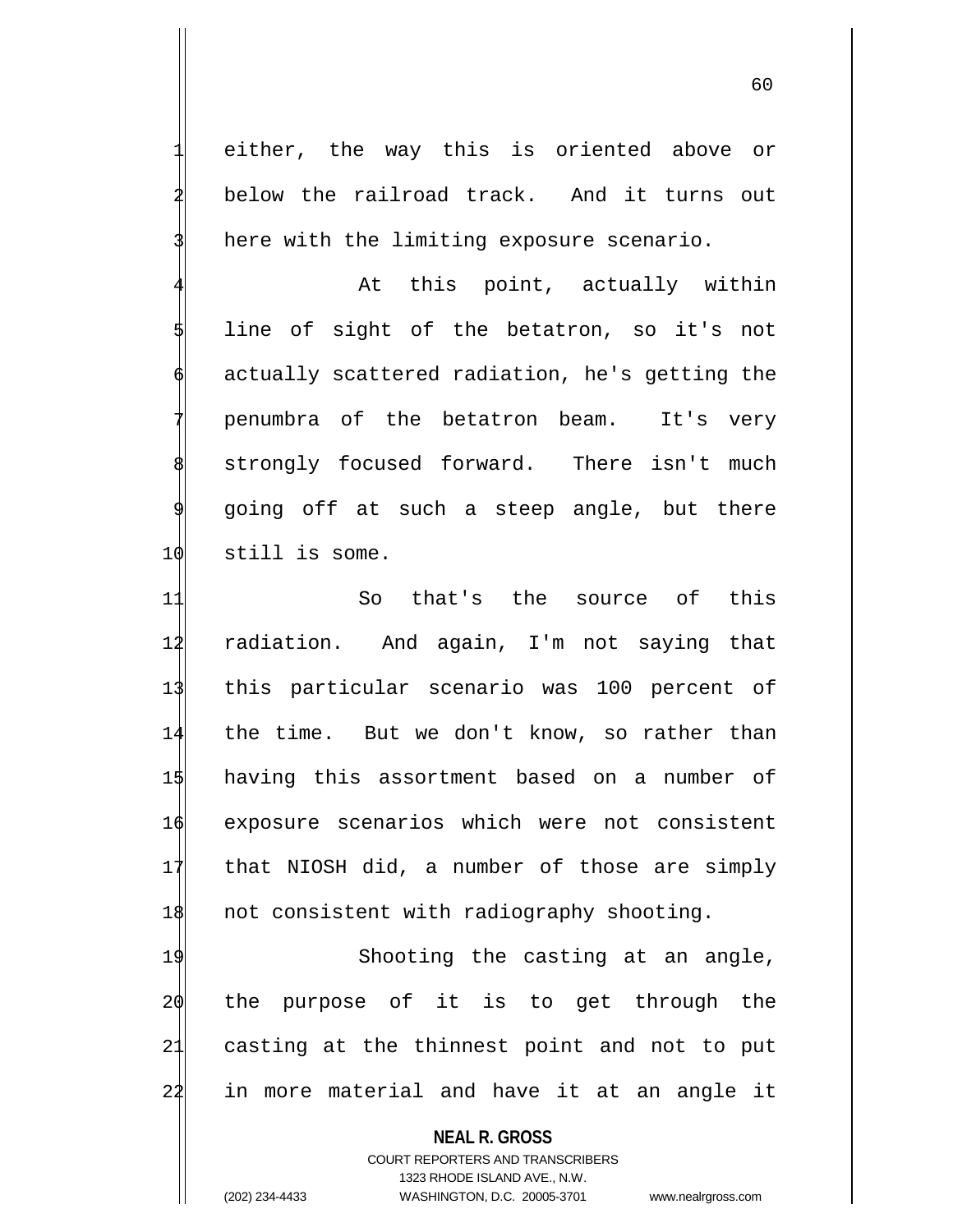would take longer to shoot. So these are just not real. I don't think that those are valid. I mean, it's an ingenious approach. But I don't think it works in this instance. So that's basically our position.

CHAIRMAN ZIEMER: Okay. Thank 7 you, Bob. We'll have some questions here. And let me start.

It appears to me now that your argument or approach, which I didn't gather from your initial paper, but now from your presentation, is that, since your model values are all below those existing limits of 15 and then 12 rem per year for the early years, that you're advocating that those upper limits, those sort of regulatory limits be used in assigning the --

18 DR. ANIGSTEIN: One of the model 19 values is actually higher --

2 $\phi$  CHAIRMAN ZIEMER: -- bounding 21 values.

22 DR. ANIGSTEIN: Excuse me. One of

**NEAL R. GROSS**

COURT REPORTERS AND TRANSCRIBERS 1323 RHODE ISLAND AVE., N.W. (202) 234-4433 WASHINGTON, D.C. 20005-3701 www.nealrgross.com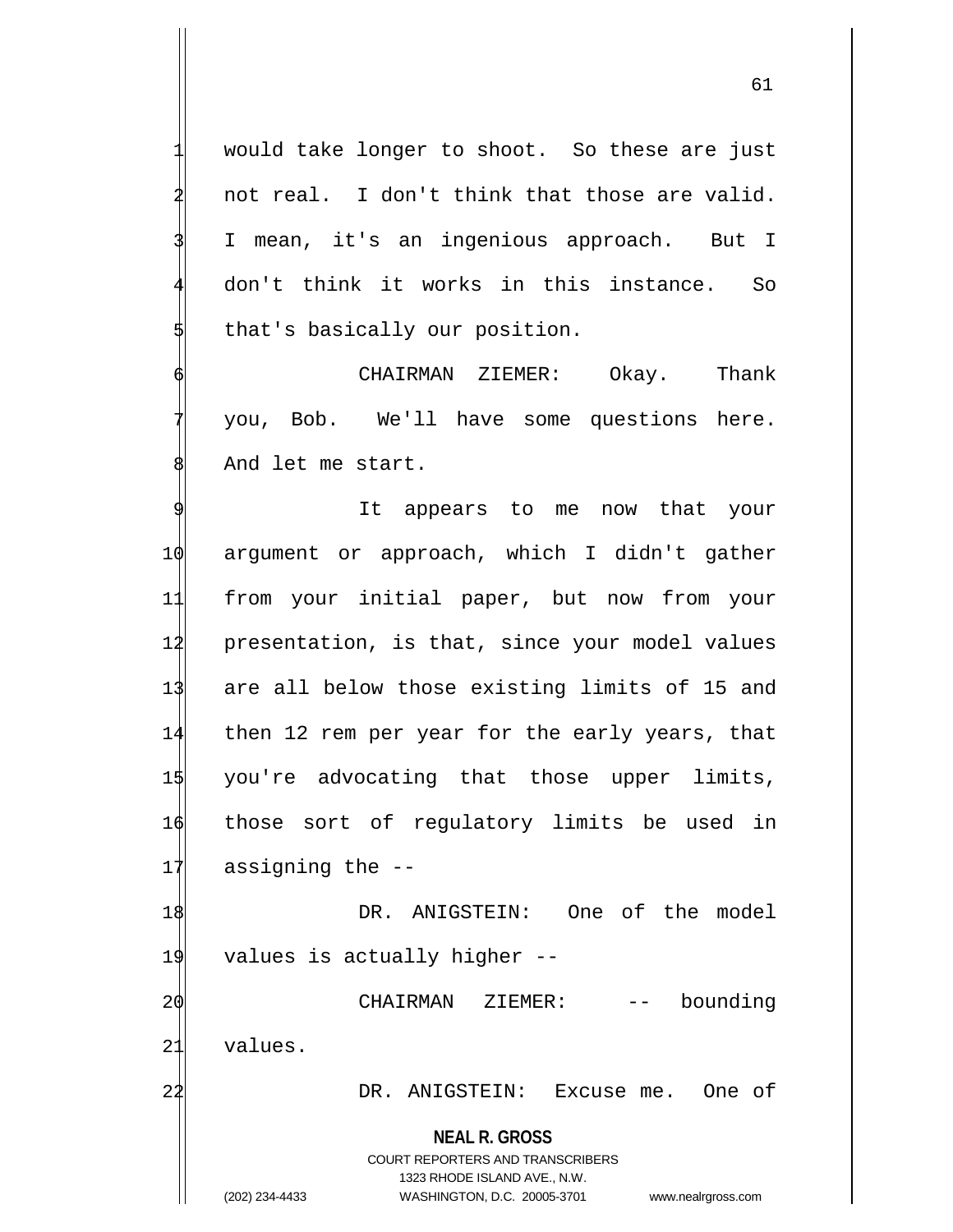the model values is actually higher. You can call it a model, not the MCNP model but the extrapolation from the badge readings, it could be as high as 20.

5 But we're settling -- but that's an extreme and therefore the way, I think the most telling is that the nine -- just rounding off the numbers -- the range of nine to 20 brackets the range of 12 to 15, and therefore 10 confirms the 12 to 15 as a plausible upper 11 bound.

12 CHAIRMAN ZIEMER: You are arguing, 13 rather than use for example the 9.2 for the 14 layout man, you would --

 DR. ANIGSTEIN: No, no, that's a different period. This is during the radium era from '53 to May '62. The layout man scenario could not have happened until they installed the new betatron late in 1963.

20 CHAIRMAN ZIEMER: Let's say the 21 radium value of 9.39 during the radium era, 22 you would say instead of using that, which

**NEAL R. GROSS** COURT REPORTERS AND TRANSCRIBERS 1323 RHODE ISLAND AVE., N.W. (202) 234-4433 WASHINGTON, D.C. 20005-3701 www.nealrgross.com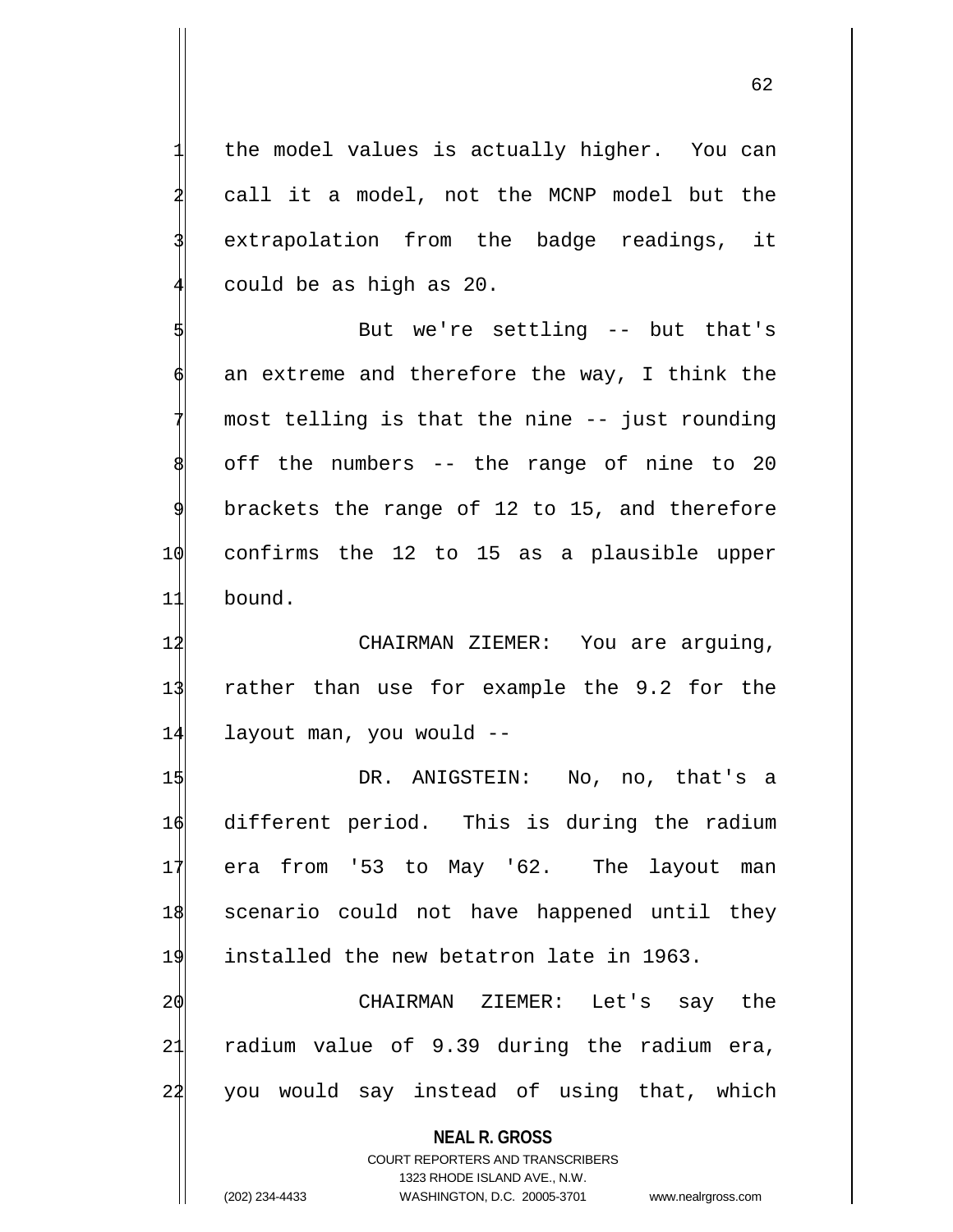**NEAL R. GROSS** COURT REPORTERS AND TRANSCRIBERS comes out of your calculation you would 2 recommend using either the 12 or the -- DR. ANIGSTEIN: That's right, that's right. CHAIRMAN ZIEMER: -- or the 15? DR. ANIGSTEIN: I'm actually more comfortable with that. CHAIRMAN ZIEMER: Yes, thank you. I didn't gather that from your write-up. But 10 that's what you appear to be saying in your 11 presentation. 12 DR. ANIGSTEIN: And this is, by 13 the way, this presentation is similar to the 14 one from the Santa Fe meeting, if we can 15 remember that far back. 16 CHAIRMAN ZIEMER: Let me see if 17 there are some other questions here, Wanda? 18 MEMBER MUNN: No, I don't, I 19 haven't been able to formulate a real 20 question. I guess I am a little skeptical 21 about using those upper regulatory limits 22 based on the information that we have with

1323 RHODE ISLAND AVE., N.W.

(202) 234-4433 WASHINGTON, D.C. 20005-3701 www.nealrgross.com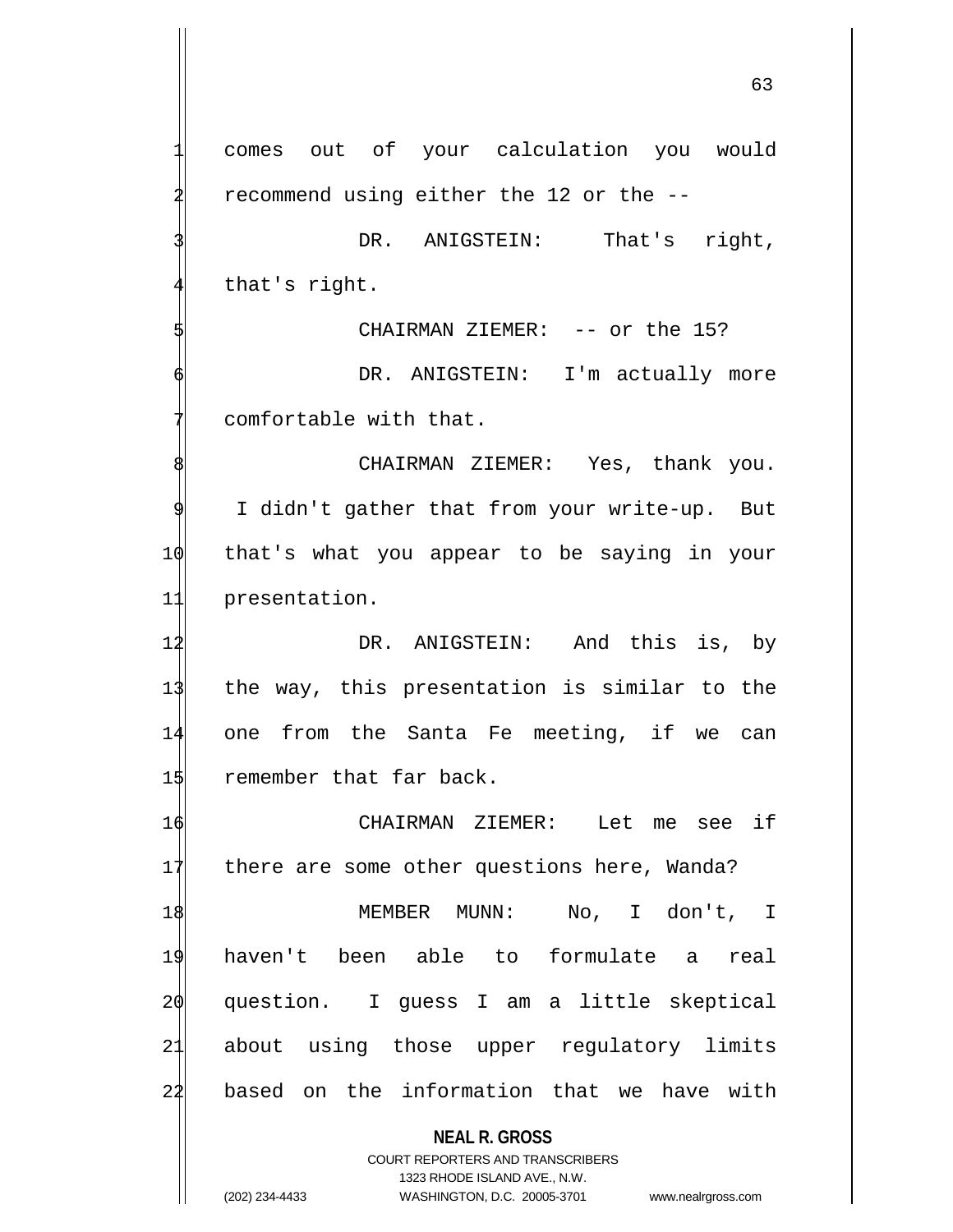respect to actual exposure.

DR. ANIGSTEIN: Wanda, I am having trouble hearing you. Could you speak into the microphone?

MEMBER MUNN: I guess I'm a little segregated from a microphone.

DR. ANIGSTEIN: That's better.

MEMBER MUNN: We are looking for the right microphone. Bob, I just said that although I haven't been able to articulate very well why I'm uncomfortable with it, I remain a little uncomfortable about using the regulatory limits, the upper regulatory limits as a reasonable bounding dose. It just seems to me the information that I believe I've read consistently says nobody came close to those 17 limits.

18 DR. ANIGSTEIN: That's not 19 correct. It simply said nobody exceeded the  $20$  limit.

21 MEMBER MUNN: Yes.

22 DR. NETON: Bob, this is Jim. I'm

**NEAL R. GROSS** COURT REPORTERS AND TRANSCRIBERS 1323 RHODE ISLAND AVE., N.W.

(202) 234-4433 WASHINGTON, D.C. 20005-3701 www.nealrgross.com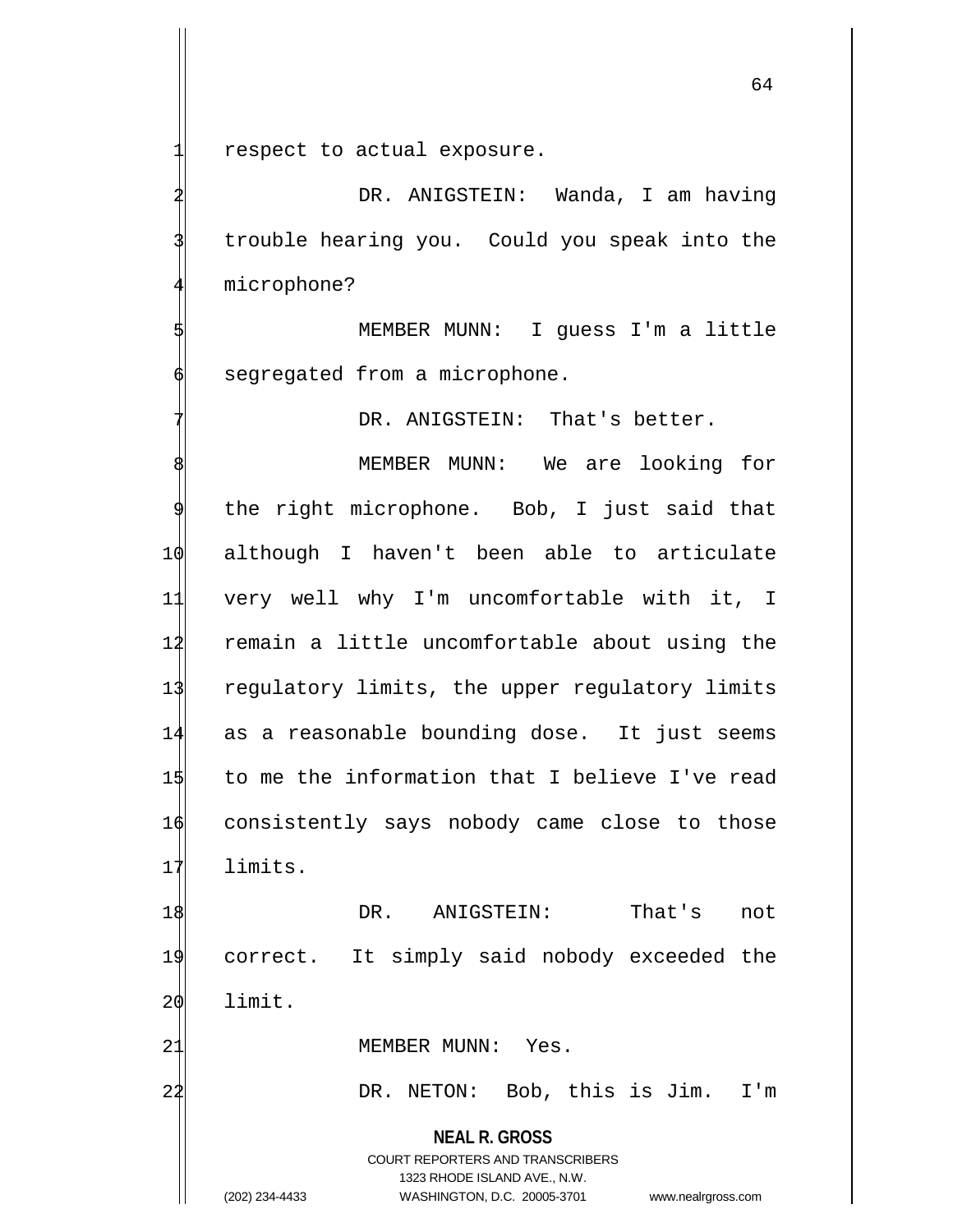65

reading from your bullet on Slide 6 that says, part of the quote from the facility in their license applications. They were never exceeding an average under 25 percent.

DR. ANIGSTEIN: They were never exceeded, right. So that nobody exceeded --

7 PR. NETON: Right, but they averaged under 25 percent.

DR. ANIGSTEIN: That's right. But 10 again, my, our position is we're not 11 compensating the average worker. We're making 12 a compensation decision on an individual 13 worker who might have been at the high end.

 MR. ALLEN: This is Dave Allen.  $1\frac{1}{3}$  And I took that, I am not trying to compensate the average worker or whatever at about the same. But the document itself says the average is less than 25 percent, which to me implies someone may have exceeded 25 percent. It says no one ever exceeded the maximum.

21 So I'm really looking at that 22 entire statement as a range. And the range is

**NEAL R. GROSS**

COURT REPORTERS AND TRANSCRIBERS 1323 RHODE ISLAND AVE., N.W. (202) 234-4433 WASHINGTON, D.C. 20005-3701 www.nealrgross.com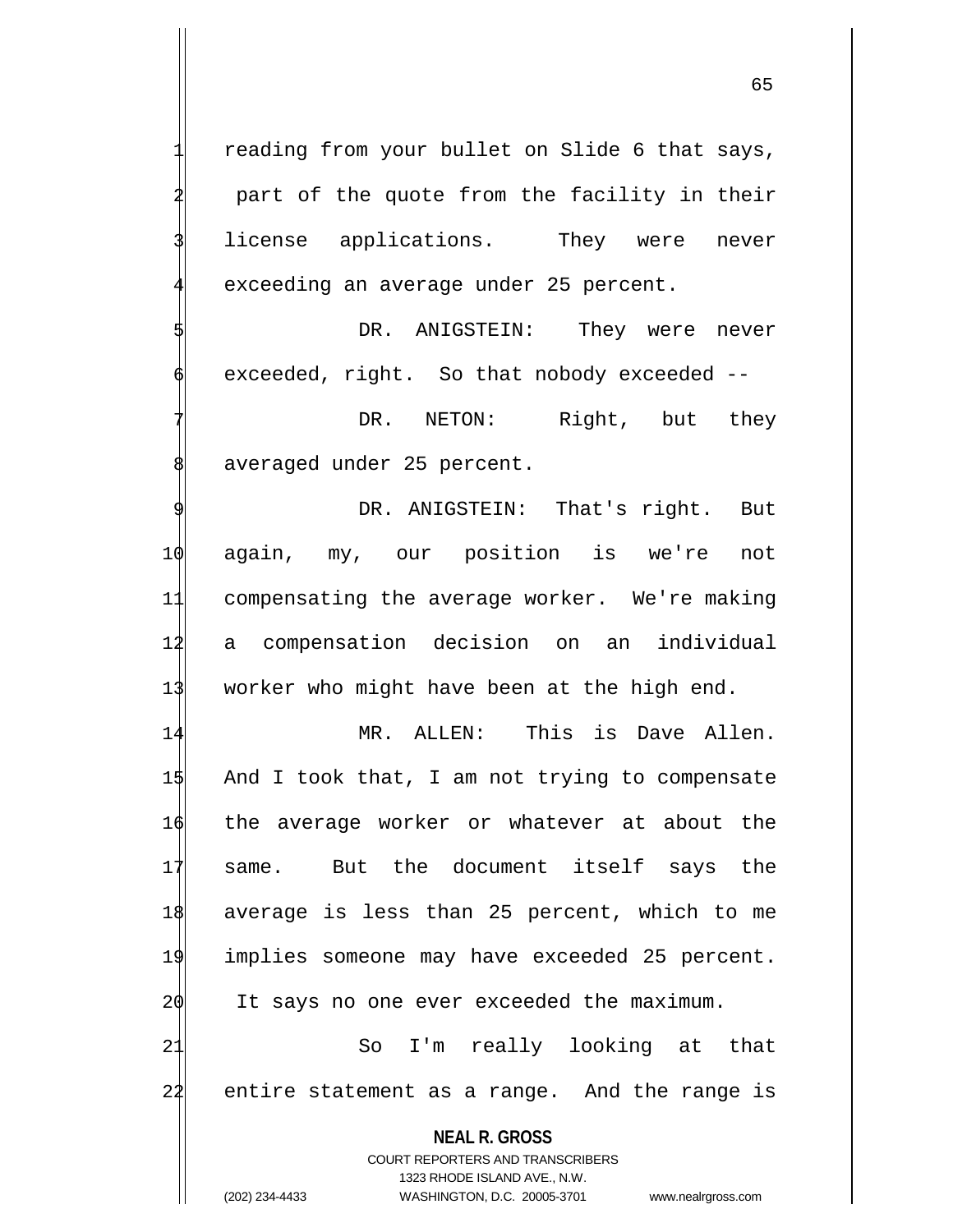three to 12.

|                | DR. ANIGSTEIN: I disagree with                                                                                                                                         |
|----------------|------------------------------------------------------------------------------------------------------------------------------------------------------------------------|
|                | that. I mean, that's a matter of                                                                                                                                       |
|                | interpretation. It says, let's just look at                                                                                                                            |
|                | the whole, the previous sentence. The                                                                                                                                  |
|                | exposure limits published by AEC were                                                                                                                                  |
|                | followed. Limits mean that you can't get more                                                                                                                          |
|                | than 12 or 15. Those are the limits that were                                                                                                                          |
|                | followed. They were never exceeded, period.                                                                                                                            |
| 10             | And then this is a second                                                                                                                                              |
| 11             | statement and by the way, I'm throwing that                                                                                                                            |
| 12             | in, they averaged under 25 percent. But that                                                                                                                           |
| 13             | doesn't mean that everyone got 25 percent or                                                                                                                           |
| 14             | less.                                                                                                                                                                  |
| 15             | MR. ALLEN: Right, so I think that                                                                                                                                      |
| 16             | means the maximum exposed guy you could say                                                                                                                            |
| 17             | got more than 25 percent, but less than 100                                                                                                                            |
| 18             | percent.                                                                                                                                                               |
| 1 <sup>1</sup> | DR.<br>Well,<br>ANIGSTEIN:<br>never                                                                                                                                    |
| 20             | exceeded<br>they could<br>have equaled.<br>means                                                                                                                       |
| 2.             | That's<br>the<br>interpret<br>this.<br>$\mathbf{I}$<br>way                                                                                                             |
| 22             | Mathematically that's how I interpret it.                                                                                                                              |
|                | <b>NEAL R. GROSS</b><br><b>COURT REPORTERS AND TRANSCRIBERS</b><br>1323 RHODE ISLAND AVE., N.W.<br>WASHINGTON, D.C. 20005-3701<br>(202) 234-4433<br>www.nealrgross.com |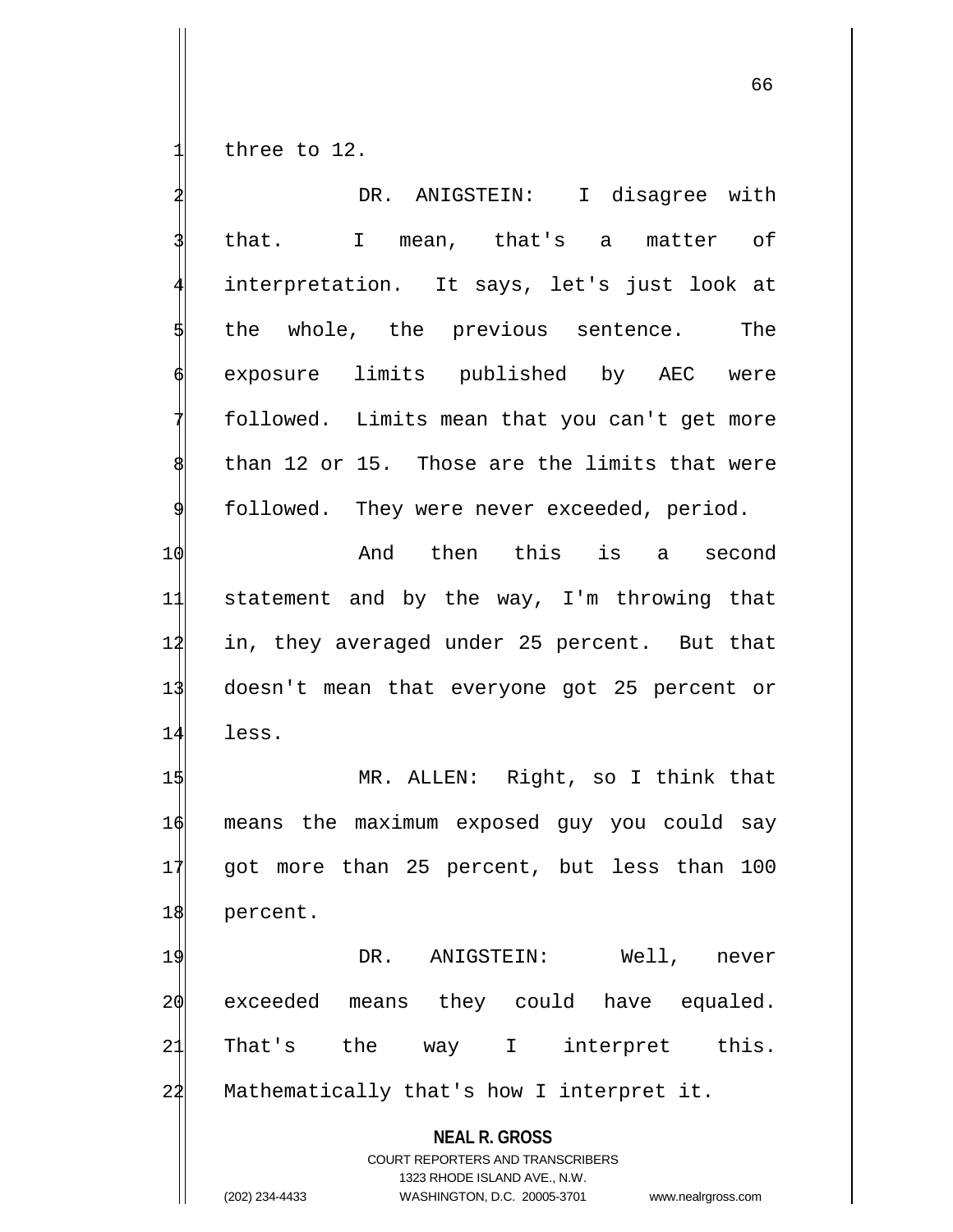**NEAL R. GROSS** COURT REPORTERS AND TRANSCRIBERS 1323 RHODE ISLAND AVE., N.W. (202) 234-4433 WASHINGTON, D.C. 20005-3701 www.nealrgross.com MR. ALLEN: Okay. So three to 12 rem inclusive. DR. ANIGSTEIN: I say that never exceeded means it could have been as high as 12 or 15. 6 CHAIRMAN ZIEMER: Dave was asking you if the range then is three to 12. DR. ANIGSTEIN: Well, there's a range. 10 CHAIRMAN ZIEMER: Yes. 11 DR. ANIGSTEIN: But again, it's 12 the, I mean our position is that it should be 13 the maximum. 14 CHAIRMAN ZIEMER: Okay, 1\$ understood. Other questions here or comments? 16 Now, so on the radium era where your  $17$  calculational value, the 9.69 --18 DR. ANIGSTEIN: Right. 19 CHAIRMAN ZIEMER: -- you would say  $20$  well, rather than that you would use either 12 21 or 15 depending on which year it was? 22 DR. ANIGSTEIN: Correct.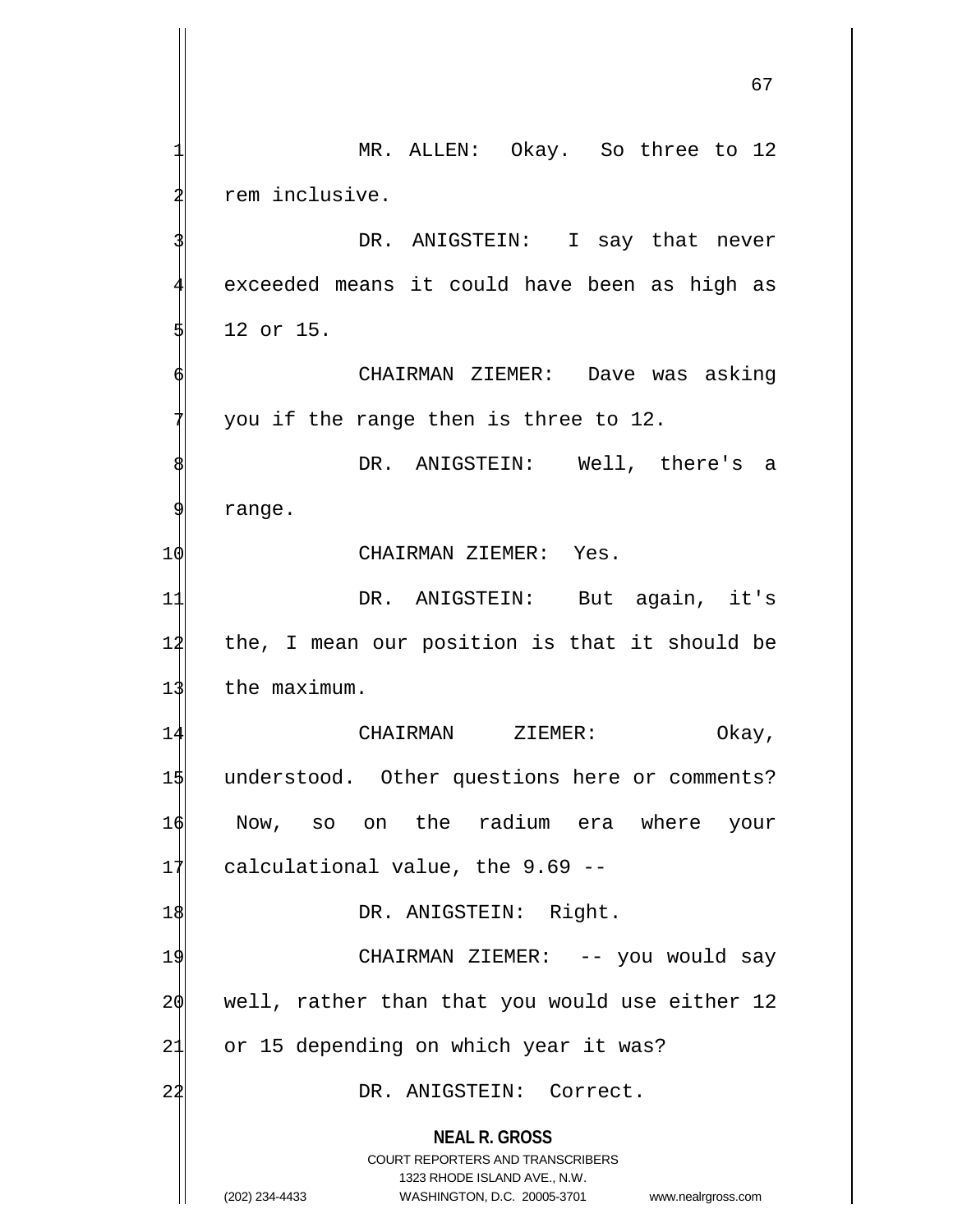**NEAL R. GROSS** COURT REPORTERS AND TRANSCRIBERS CHAIRMAN ZIEMER: I'm just trying to understand this. And then for the cobalt era you would actually use the model values. DR. ANIGSTEIN: Because that's all we have, yes. That's  $-$ 6 CHAIRMAN ZIEMER: And so in the 7 cobalt era your maximum is a 9.2 for the layout man. Is that right? DR. ANIGSTEIN: Yes. 10 CHAIRMAN ZIEMER: Okay. 11 DR. ANIGSTEIN: That's the layout 12 man era. So there was a slight -- I don't 13 know. I have no problem if NIOSH wants to keep 14 it simple. 15 CHAIRMAN ZIEMER: No, I 16 understand. I just wanted to see what your 17 bottom line was here. And then for example, 18 if it were a skin cancer, then you would 19 assign the whole body dose value to the skin  $20$  and you add in the beta, I guess, right? 21 DR. ANIGSTEIN: Yes. 22 CHAIRMAN ZIEMER: Right. And then

1323 RHODE ISLAND AVE., N.W. (202) 234-4433 WASHINGTON, D.C. 20005-3701 www.nealrgross.com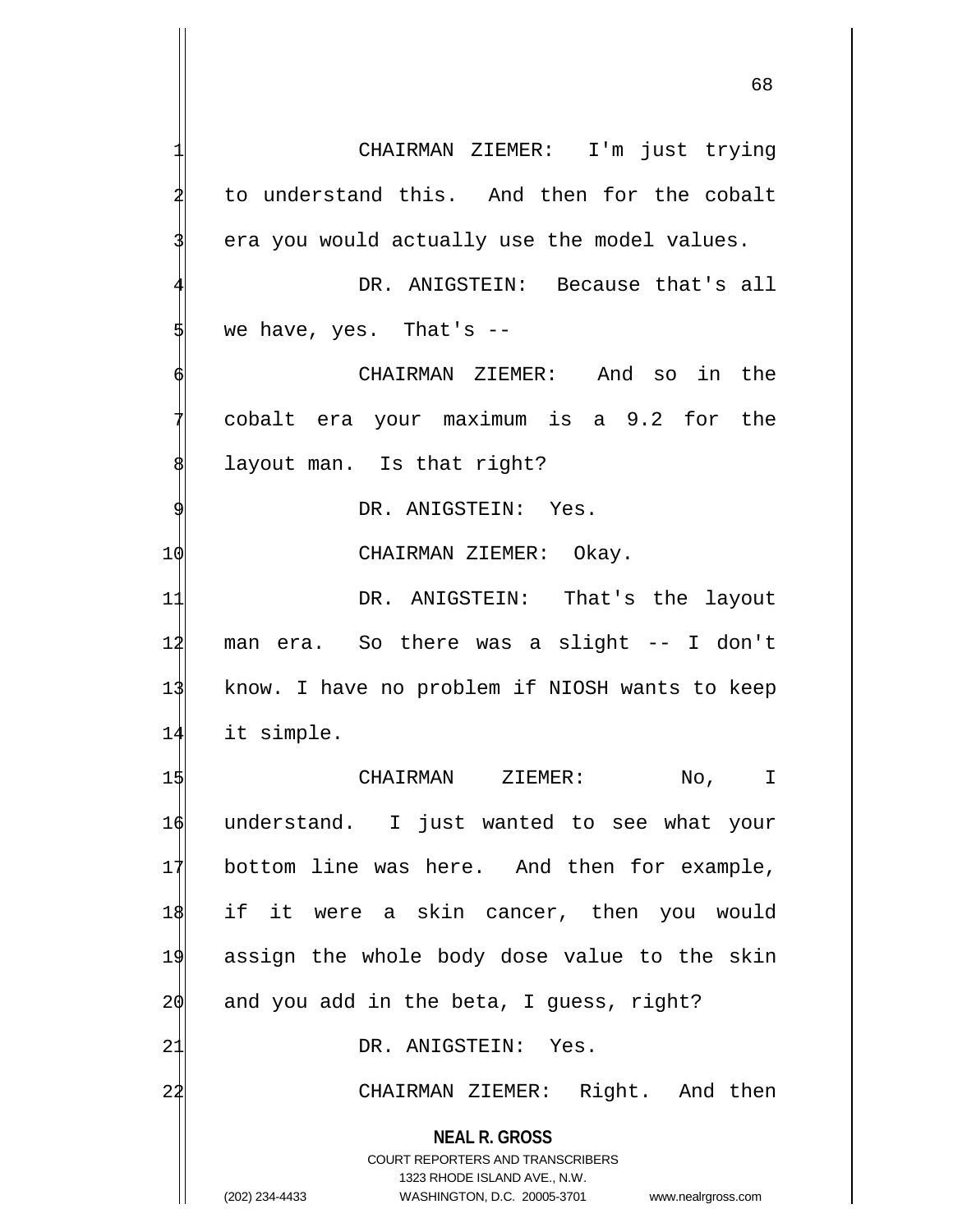**NEAL R. GROSS** COURT REPORTERS AND TRANSCRIBERS 1323 RHODE ISLAND AVE., N.W. in all of these you would add in the neutron, although it's pretty small, but technically would be added in, I think, right? MEMBER MUNN: But it's essentially 5 non-existent. CHAIRMAN ZIEMER: No, they have some numbers. MEMBER MUNN: It's there. Yes, I 9 know. 10 CHAIRMAN ZIEMER: NIOSH would add 11 it in. 12 MR. ALLEN: It's in the three 13 digits to millirem. 14 CHAIRMAN ZIEMER: Yes, but it 15 still gets added in. 16 DR. ANIGSTEIN: Well, the neutron 17 -- well, you don't just add the highest 18 neutron. It was, if the betatron, if for some 19 reason the dose reconstruction was such that 20 the neutron dose was important, and I can't 21 imagine that would be the case. But then 24 again, I'm not deeply involved in that, there

(202) 234-4433 WASHINGTON, D.C. 20005-3701 www.nealrgross.com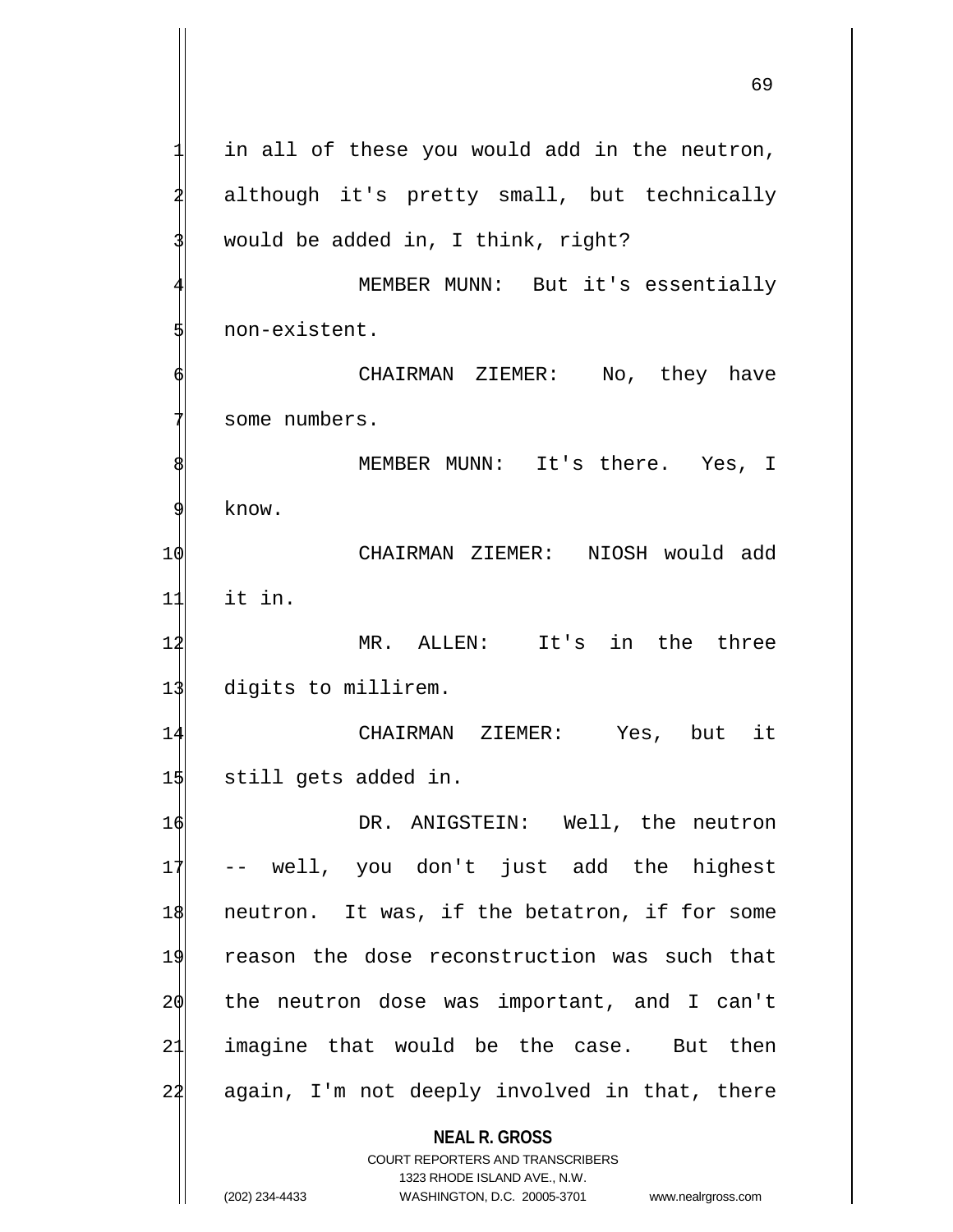should be added a dose of the betatron operator.

**NEAL R. GROSS** COURT REPORTERS AND TRANSCRIBERS 1323 RHODE ISLAND AVE., N.W. However, there is a different neutron dose to the betatron operator and to the layout man. So whichever, again, is the more limiting for an individual dose reconstruction should be used. My guess is it would be the layout man. Even though the neutron dose is lower, the photon dose is much 10 higher. 11 MEMBER POSTON: Paul? 12 CHAIRMAN ZIEMER: Yes. 13 MEMBER POSTON: This is John 14 Poston. 15 CHAIRMAN ZIEMER: Hi, John. 16 MEMBER POSTON: I was waiting for 17 a time to break in. Just got back from class. 1\$ CHAIRMAN ZIEMER: Okay, welcome. 19 MR. KATZ: Welcome back, John. 20 CHAIRMAN ZIEMER: Did you have 21 some comments at this point? I don't know 24 when you came in on this, John.

(202) 234-4433 WASHINGTON, D.C. 20005-3701 www.nealrgross.com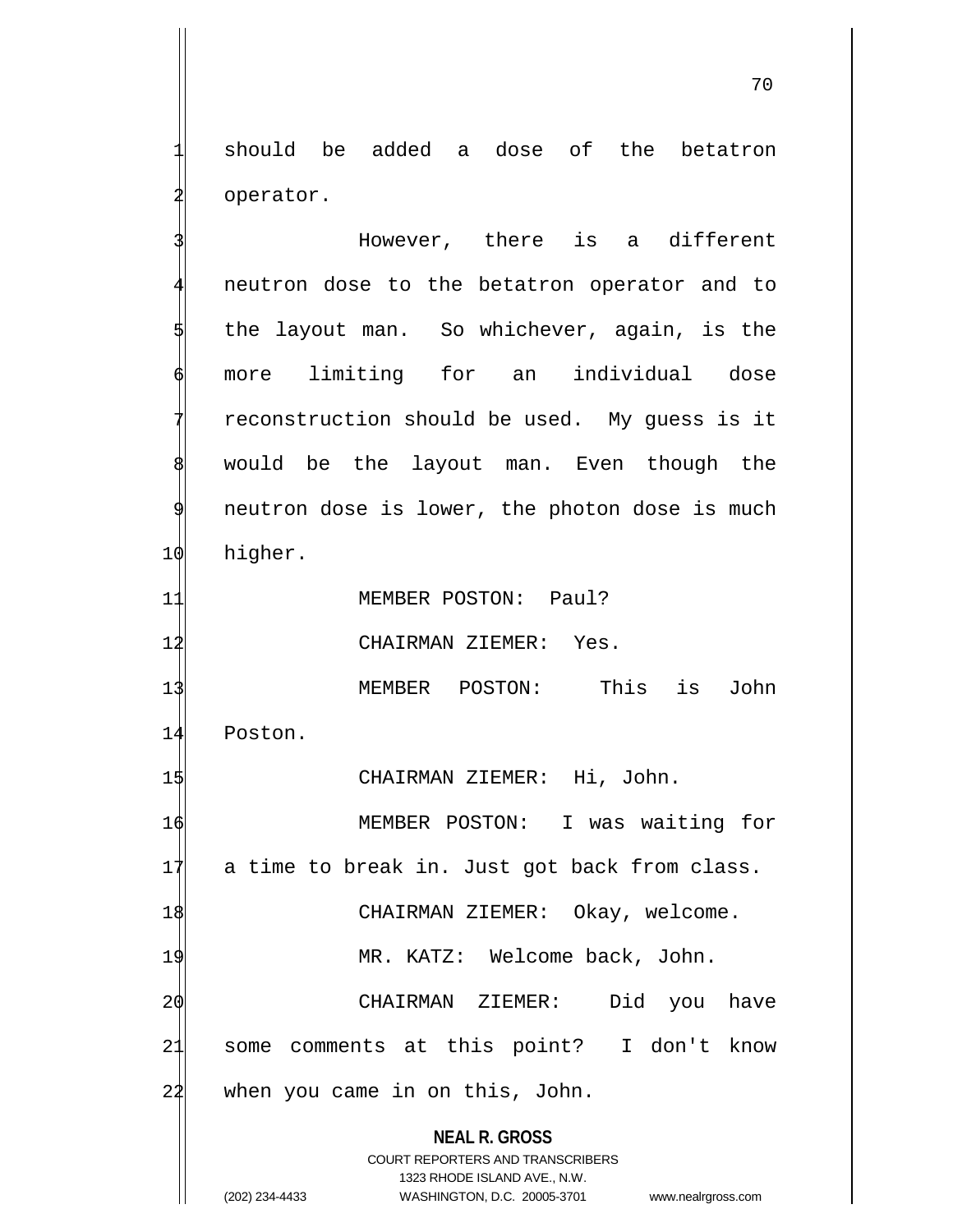71

MEMBER POSTON: No, I've only heard the last five minutes. I just got out of class. And I wanted to let you know I was on the line. CHAIRMAN ZIEMER: Thank you. Okay. DR. MAKHIJANI: Hi, this is Arjun. Since Dr. Poston introduced himself, I 9 remembered that I am conflicted for Simonds 1 $\phi$  Saw, and I'll be signing off at that time. 11 CHAIRMAN ZIEMER: Yes, thank you. 12 Okay. Any other comments here or questions

13 in the room? Okay. I want to give the petitioners a chance to comment and ask questions as well. Dan, let me ask you if you wanted to start with any comments or questions at this point. And I'm not -- you may be on 18 mute. I'm not hearing any.

19 DR. MCKEEL: Can you hear me now? 20 CHAIRMAN ZIEMER: Yes, there you

 $21$  go.

22 DR. MCKEEL: Okay. Well, I thank

**NEAL R. GROSS** COURT REPORTERS AND TRANSCRIBERS

1323 RHODE ISLAND AVE., N.W.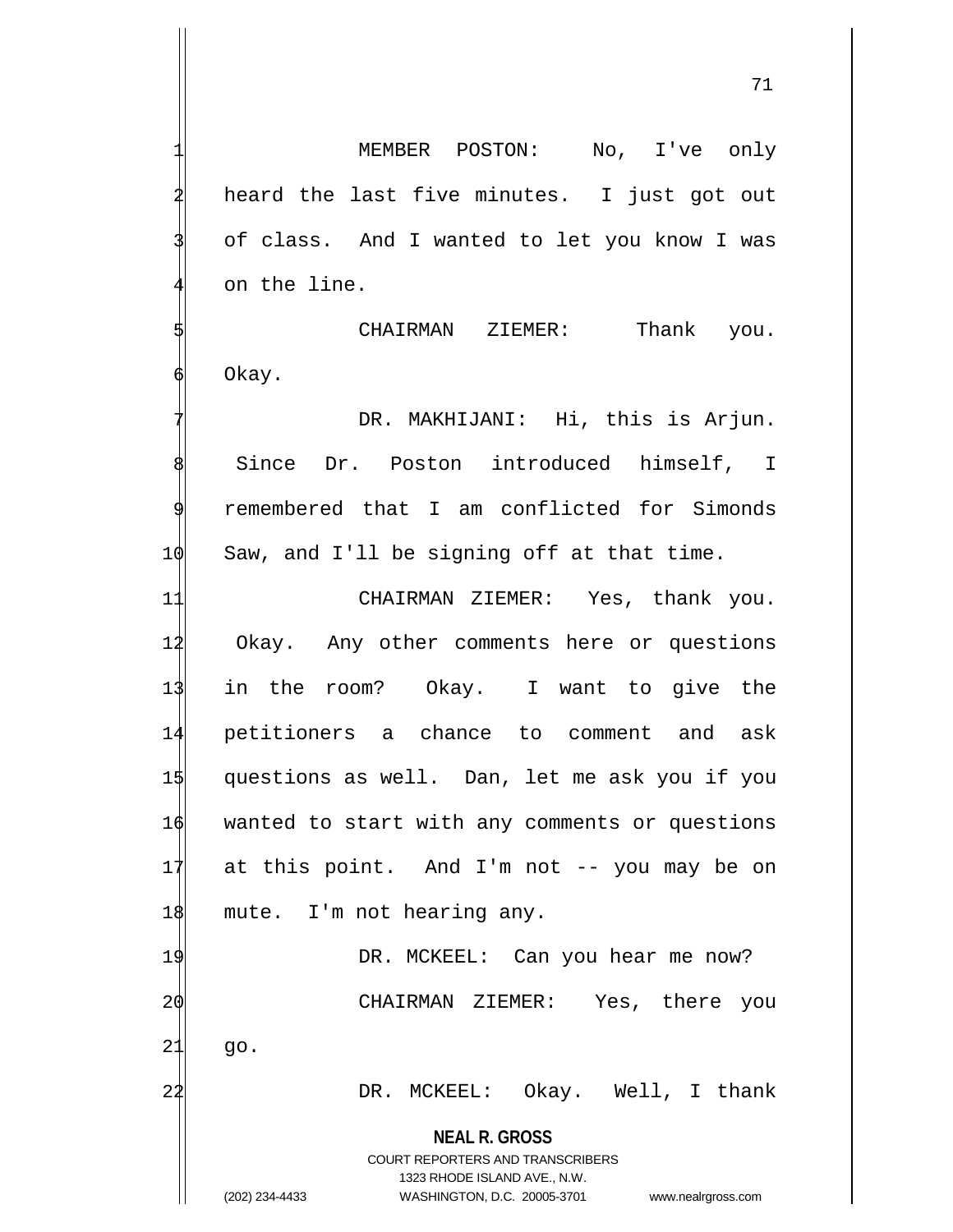1 you very much for giving me an opportunity to comment this morning. I'm going to try to cover a few things that were just said during the meeting. My general comment is that in my opinion, the full Board needed to have both of these papers by Allen and SC&A which were delivered in February before they voted on December the 11th to deny the GSI SEC.

It seems to me that these two 10 papers show that both DCAS and SC&A are still far apart in their dose estimates and the dose estimates that they give in the tables differ by two to tenfold. And it seems to me that although there has been some attempt at resolving those differences, that really 16 hasn't happened so far in the meeting.

17 The SEC 105 deliberations are over, except for the administrative appeal and now the main Work Group task is to resolve all the TBD-6000 Appendix BB remaining issues. And I guess that ought to be related back to the latest Appendix BB issues matrix which  $-$ 

**NEAL R. GROSS** COURT REPORTERS AND TRANSCRIBERS 1323 RHODE ISLAND AVE., N.W. (202) 234-4433 WASHINGTON, D.C. 20005-3701 www.nealrgross.com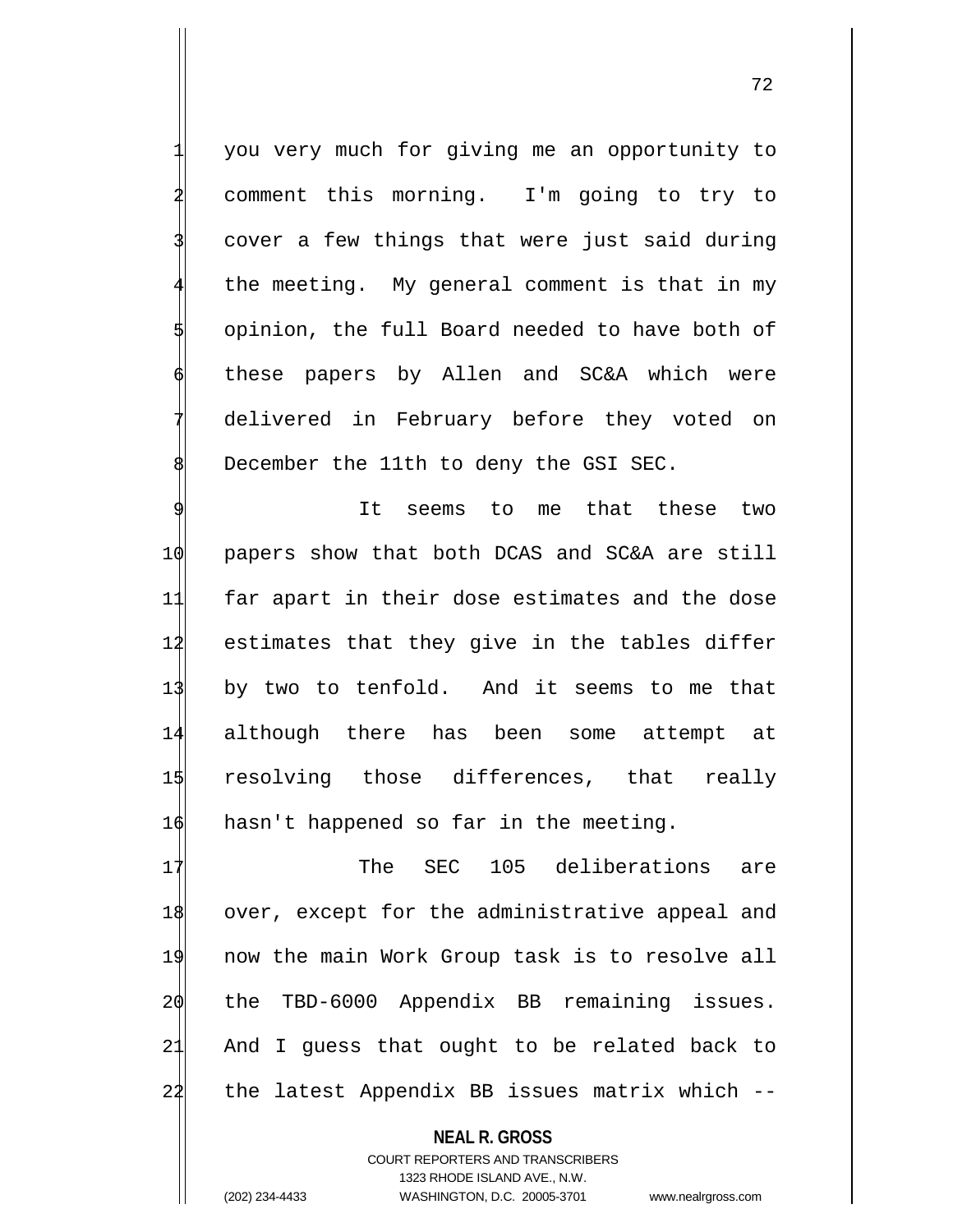the one I have is from November the 26th. And 2 on that basis then, and this discussion I 3 presume, Rev 0 of Appendix BB from June of 2007 can be revised.

One thing that has never been mentioned in this Work Group or by the full Board, by anybody, and is very important apropos today's Appendix B revision discussion, is that NIOSH needs to acknowledge 10 that the GSI operational period has now been 11 extended by both DOE and DOL to include the 12 October 1 through December 31, 1952, period. 13 And that has happened.

 I don't know exactly when it happened. But I believe it happened some time during January because the DOE facilities database is so modified to indicate that fact. I will say about the two papers that we're talking about today, neither one of them directly address the assigned doses in 21 Appendix B, Rev 0.

22 And neither one of them really

**NEAL R. GROSS** COURT REPORTERS AND TRANSCRIBERS 1323 RHODE ISLAND AVE., N.W. (202) 234-4433 WASHINGTON, D.C. 20005-3701 www.nealrgross.com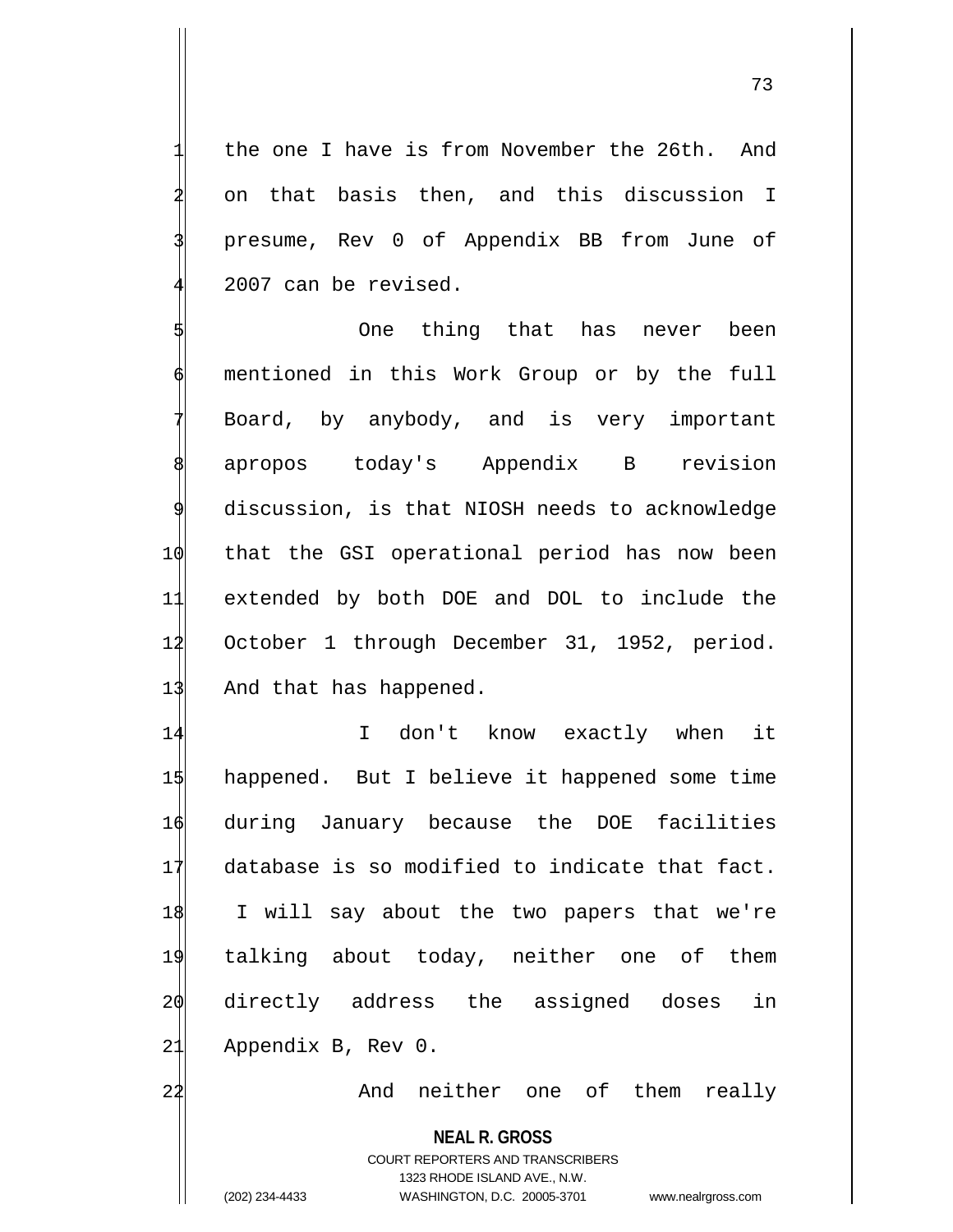mention anything about the SC&A 2008 2 calculations and compare them with the 2012, 3 2013 doses. And it seems to me this is a huge oversight and really is irresponsible. The two latest 2013 papers do not reflect the fact that earlier estimates gave radiographers a tenfold higher dose then other workers, whereas the reverse ratio was a result of calculations four years later.

 That's what we're talking about today. The layout men, the layout workers, all other workers in the plant are now assigned a higher dose then the betatron, the radiographers. The full Board on 12/11 was not told how this magical reversal of betatron non radiographer doses ratio took place between Appendix BB and the 2008 computer models and the 2012/2013 dose calculations and 19 models.

20 Mr. Allen's 12/11 assertion that 21 GSI non radiographers routinely got credit for 22 the highest dose scenario was inaccurate.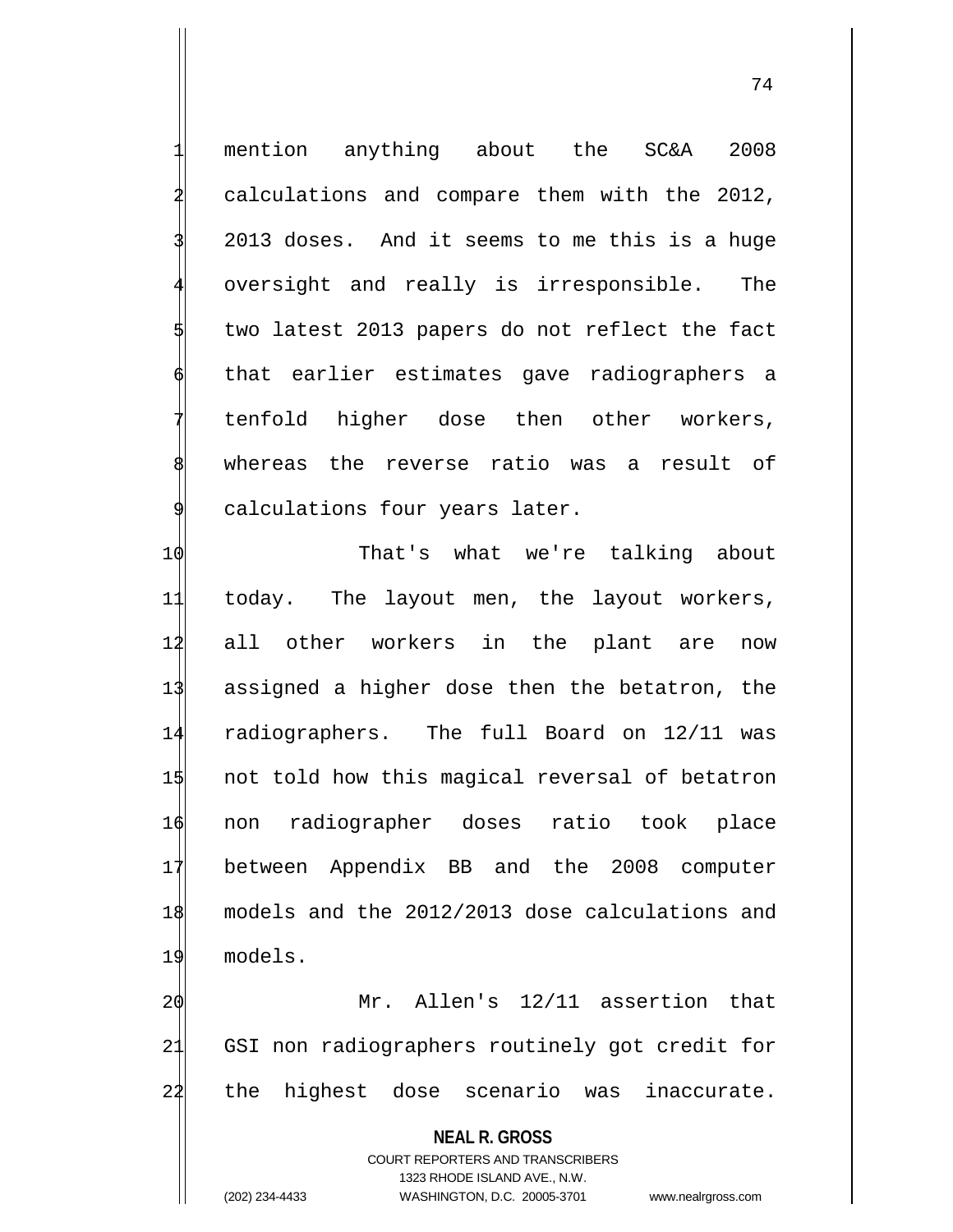Under Appendix BB, Rev 0, which all but four early GSI dose reconstructions have relied upon, radiographers got the highest dose whereas now both NIOSH and SC&A have flip flopped and conclude the reverse is true.

So layout men are assigned a much higher dose and betatron isotope radiographers using exactly the same computer models, but this time they factored in an occult film 10 badge normalization process that really 11 neither Dave Allen nor SC&A has described 12 adequately enough to be properly evaluated by 13 anyone, including me.

 What precisely was the process of film badge normalization? I hope that could be discussed. We know that non-radiographers often get assigned the Appendix BB, Rev 0 18 lower dose level, contradicting what Mr. Allen 19 told the full Board in December.

20 Anyway, Dave Allen points out in 21 his latest paper that NIOSH did not estimate 22 the radium-226 doses in the radiography room

**NEAL R. GROSS** COURT REPORTERS AND TRANSCRIBERS 1323 RHODE ISLAND AVE., N.W. (202) 234-4433 WASHINGTON, D.C. 20005-3701 www.nealrgross.com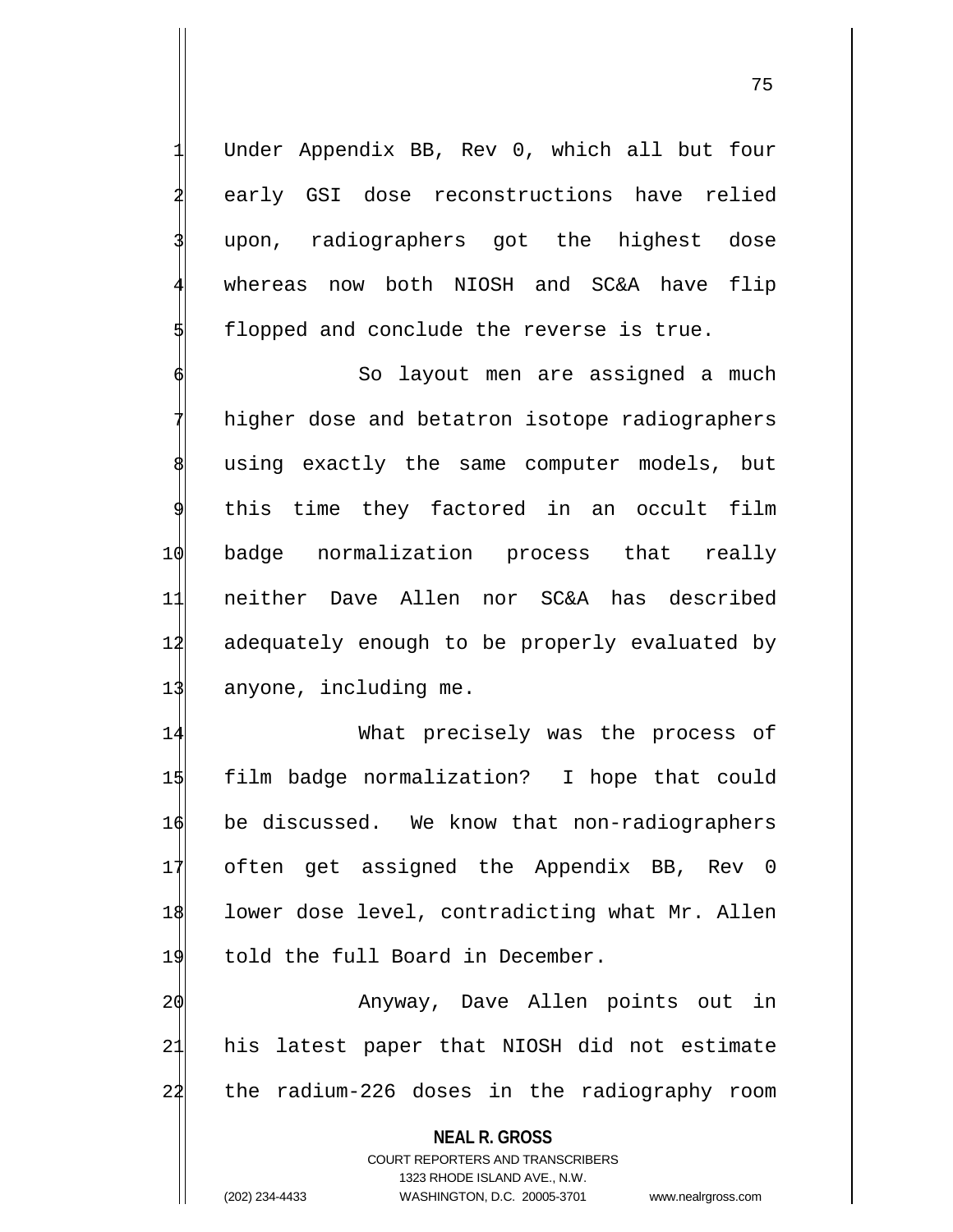in Building 6, relying instead on SC&A's dose estimates. And he explained why. And we have said all along that the block building used for radiography in Building 6 had existed well 5 before 1962.

And I think we finally convinced the Work Group that was true. My problem when only SC&A calculates a dose in the radiography room, then who will perform the validity check 10 on SC&A's methods? Would DCAS be evaluating 11 SC&A science? Conversely, SC&A did not 12 estimate doses for radium-226 and check DCAS' 13 dose estimates outside the Building 6 14 radiography facility.

 Both cobalt-60, radium-226 sources, both the cobalt-60 and the radium-226 sources, were used outside the Building 6 block building used for radiography according to one worker, [identifying information  $\phi$  redacted]. And sometimes those exposures were unattended, according to the same GSI worker 22 supervisor.

## **NEAL R. GROSS**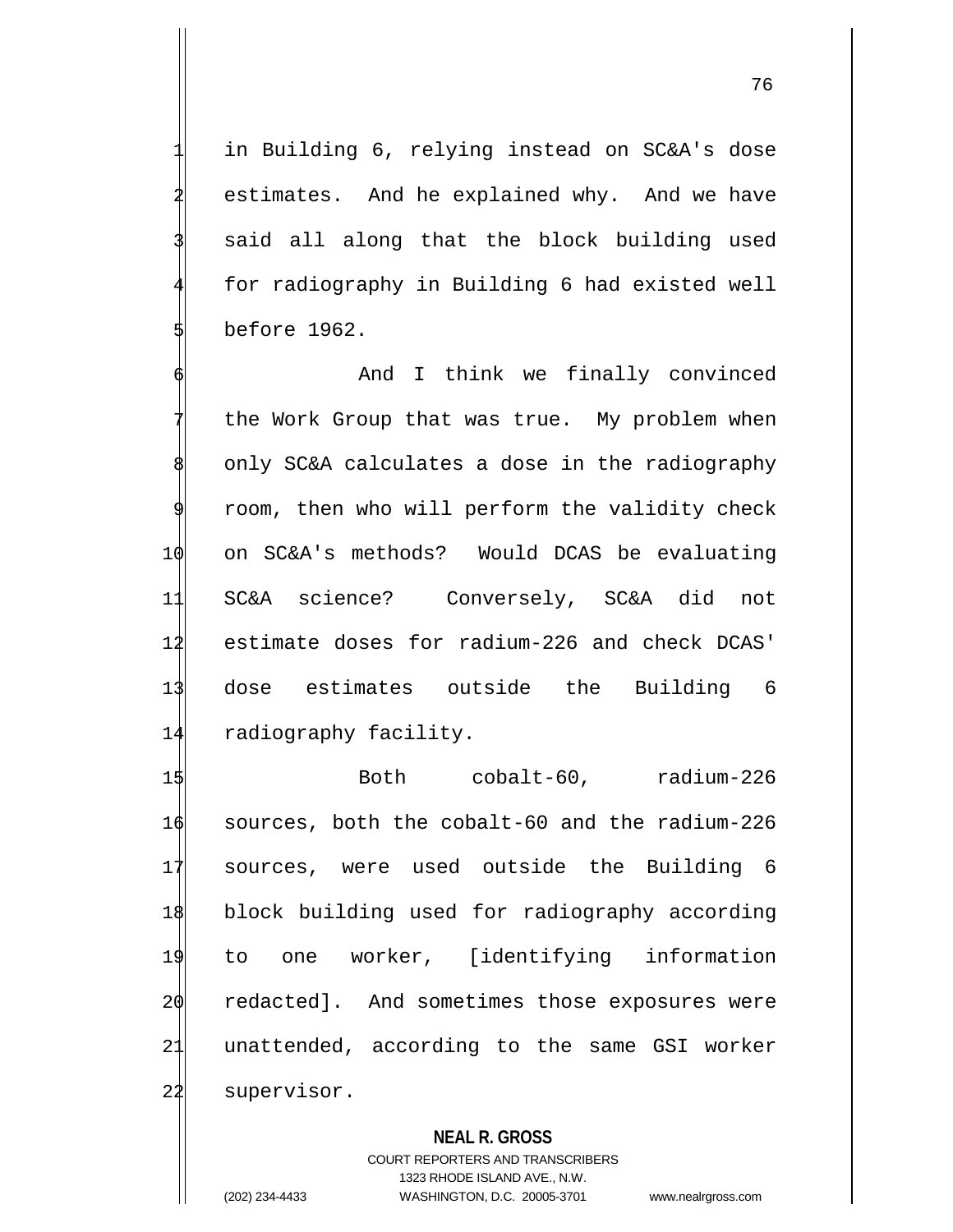|    | I believe that it was very                                              |
|----|-------------------------------------------------------------------------|
|    | misleading of Mr. Allen to imply on 12/11 to                            |
|    | the Board that being awarded an SEC would be a                          |
|    | bad thing for GSI claimants. That statement                             |
|    | is false. And I will transmit after this                                |
|    | meeting to the Board a brief analysis that                              |
|    | I've done comparing 11 sites that shows quite                           |
|    | clearly that if you have an SEC, these are all                          |
|    | AWE sites, and that if you have an SEC you get                          |
| 10 | paid higher percentages under Part B.                                   |
| 11 | My analysis shows that at the SEC                                       |
| 12 | sites, 52.43 percent of the claims were paid.                           |
| 13 | Those other than SEC, 26.43 percent of the                              |
| 14 | claims were paid, that is, compensated. And                             |
| 15 | even when you look at the completed dose                                |
| 16 | reconstructions for the non-SEC sites they                              |
| 17 | lower, 26.2 percent then<br>were the<br>were                            |
| 18 | percentage of dose reconstructions paid at the                          |
| 19 | SEC sites, which were 39.3 percent.                                     |
| 20 | I also want to comment that there                                       |
| 21 | has been much made of tying the present dose                            |
| 22 | bounds to the AEC regulatory limits in 1954                             |
|    | <b>NEAL R. GROSS</b>                                                    |
|    | <b>COURT REPORTERS AND TRANSCRIBERS</b><br>1323 RHODE ISLAND AVE., N.W. |
|    | (202) 234-4433<br>WASHINGTON, D.C. 20005-3701<br>www.nealrgross.com     |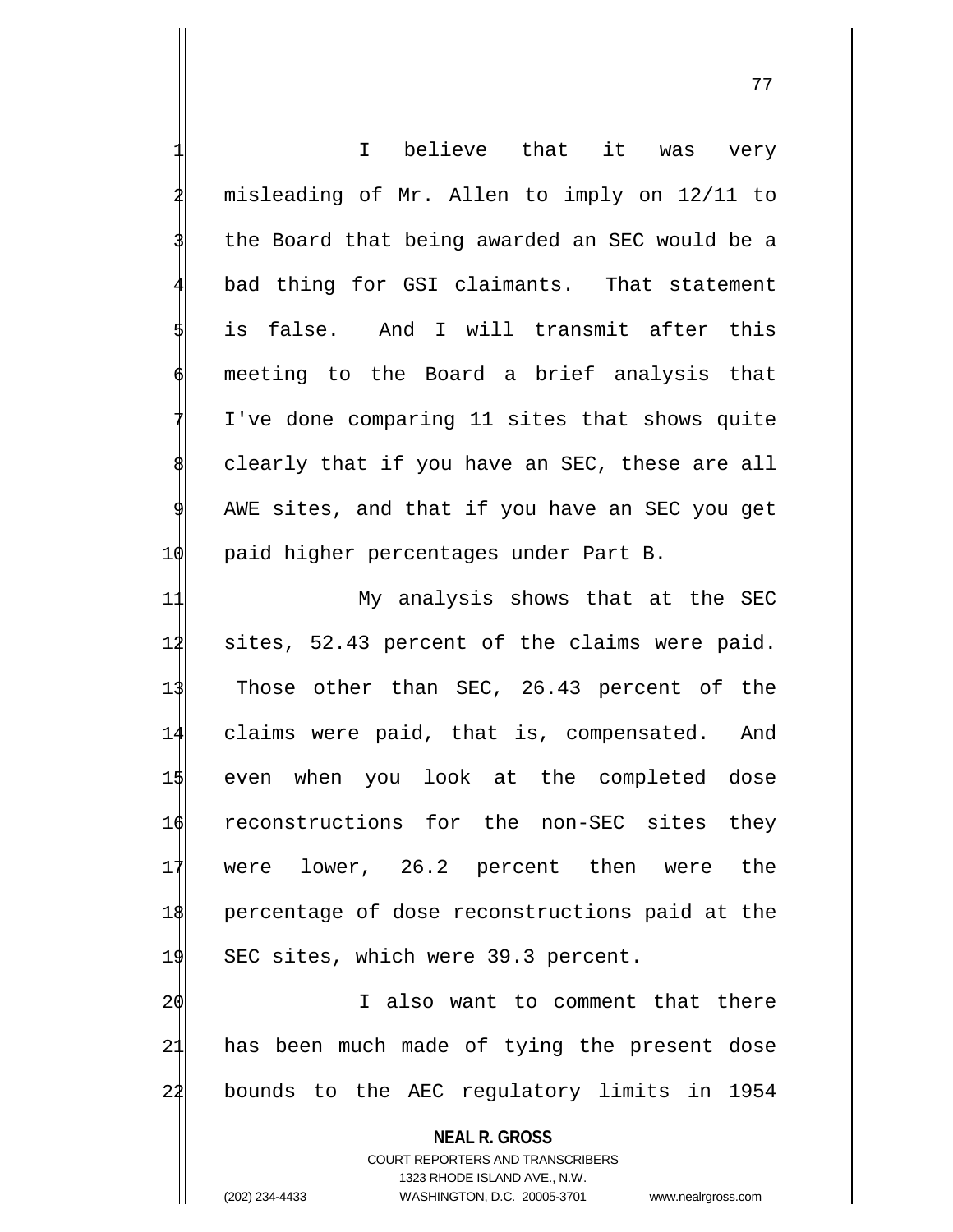78

and 1955. But I have not seen the source citation for that information. And I think that ought to be put into the record. And it certainly ought to be documented clearly in Appendix BB, Rev 1.

Early in the process of getting GSI film badges, the folks at Landauer kindly sent me, Emily Quirke and Chris Passmore, kindly sent me their version of what the regulatory limits were during the period that Landauer was issuing their film badges to GSI. And as I remember that data it was somewhat different from the regulatory limits we're mentioning right now. So I think that point ought to be made very, very clear in the revised Appendix BB.

17 Also although Paul mentioned that there would be discussion about the residual period doses, there was absolutely no discussion, has been no discussion in the two latest papers or today that TIB-70 does not 22 include the cyclical pattern of usage that GSI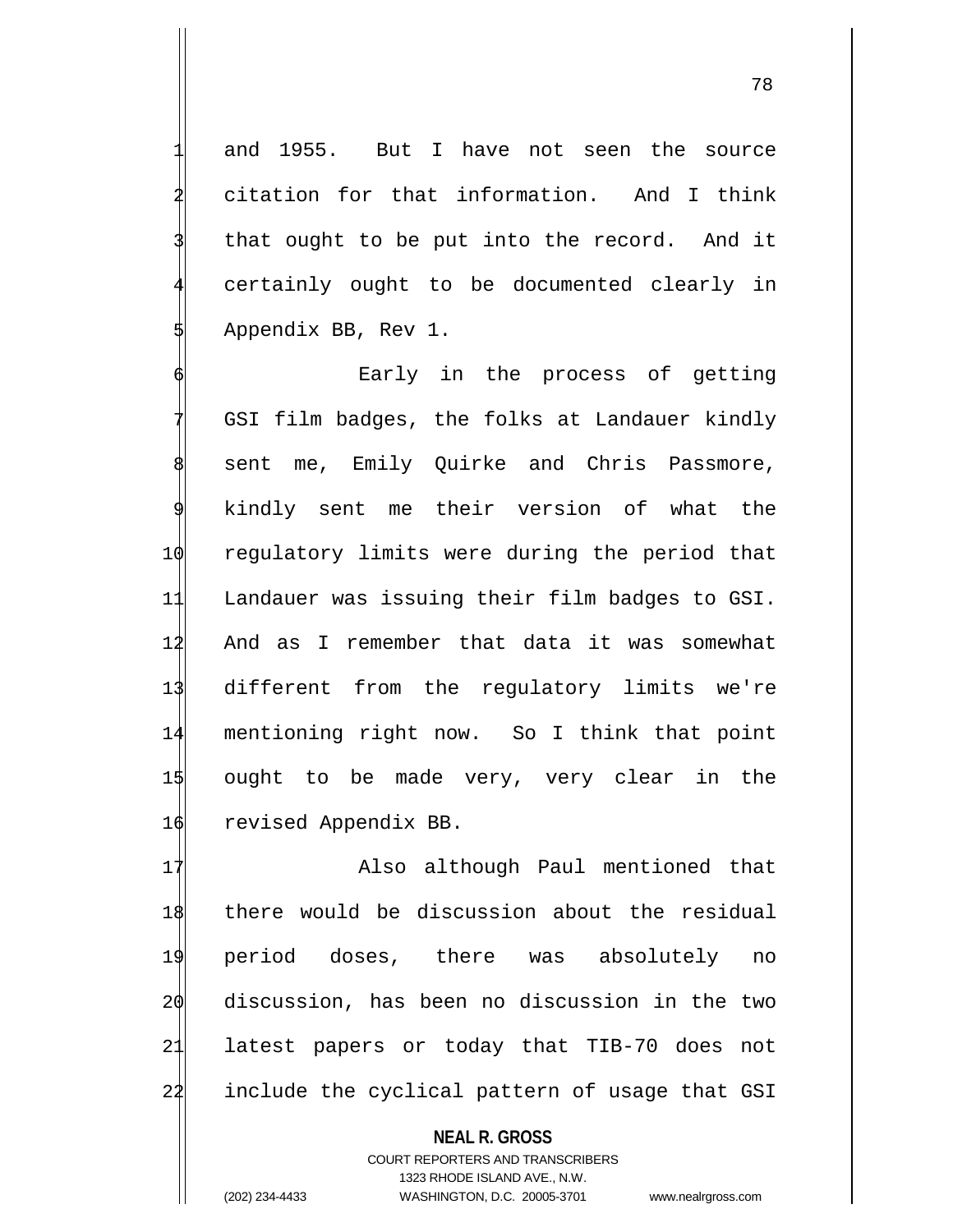buildings in the uranium path got because there was numerous resurfacing of those facilities by multiple commercial entities 4 during the residual period from mid-1966 5 through 1992.

So I think that NIOSH plans to use 7 TIB-70. But the exact intake model that NIOSH will use for dose reconstructions has not been spelled out clearly. Also, doses in neither 10 of these papers, bounding doses I'm talking 11 about, have been assigned for the two GSI 250 12 kVp portable X-ray machines or for the GSI-13 owned iridium-192 source that six workers say 14 that GSI owned in either of the latest two 15 papers.

 Then I wanted to mention that two emails, which I will soon put into the record in the administrative appeal, that are very disturbing to me. And they've both been 20 posted in recent ANWAG blogs on the ECAP Board 21 website.

22 One of those was an email exchange

**NEAL R. GROSS**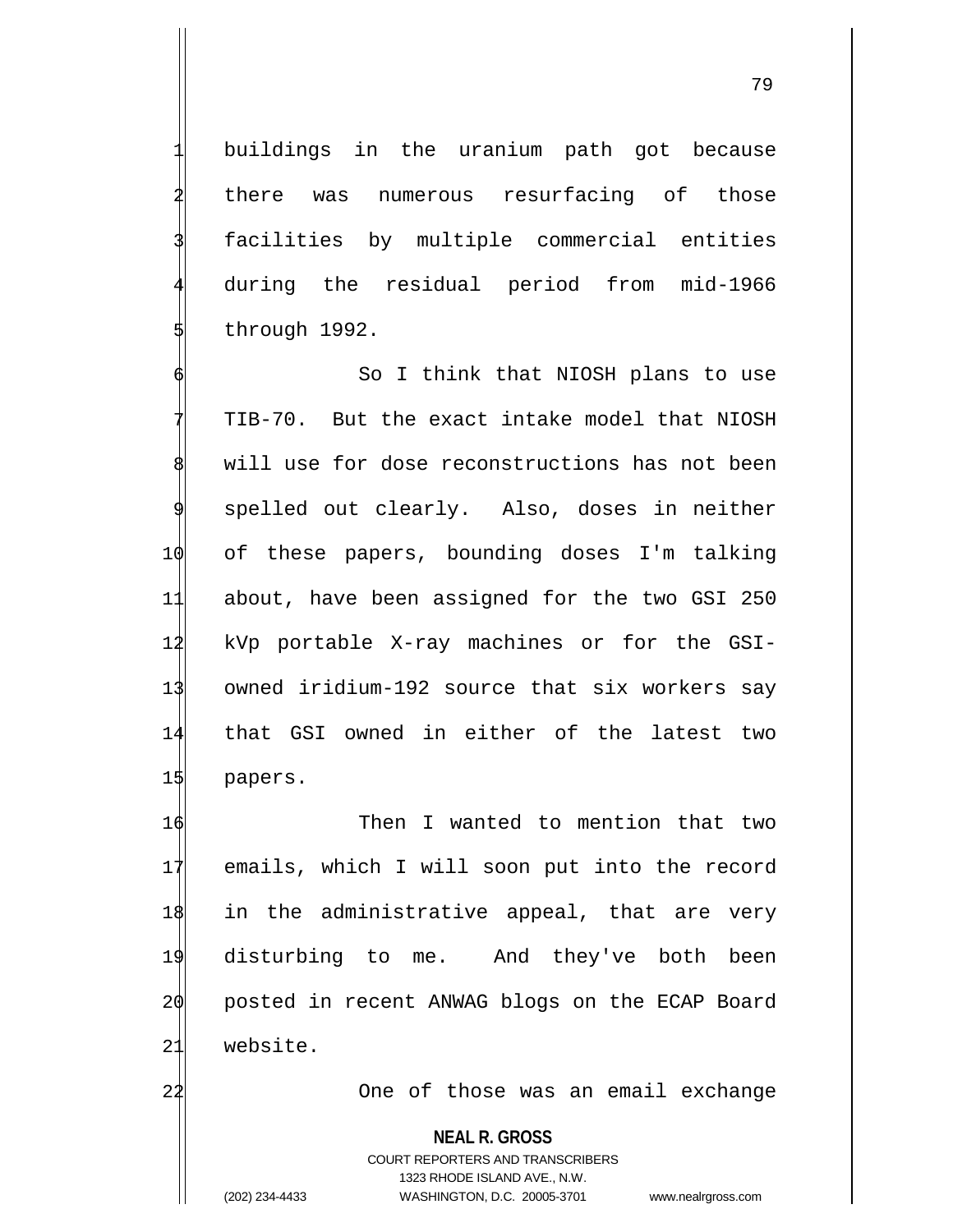in 2010, in which, at DCAS' request, the DFO 2 rank-ordered various sites with pending SECs based on the degree of -- the term used was, "political heat" that might be brought to bear on SEC decisions. And for example, in that email, both Los Alamos and Linde Ceramics received high political heat ratings, whereas GSI received a low rating.

And another SEC that I've been involved with, Texas City Chemicals, and several other sites received a quote, "never mind" political heat rating by the DFO. I personally believe this is one reason that GSI SEC 105 has taken so long to adjudicate.

 The other email thread was even more disturbing. It was related to the issue of using surrogate data at the Hooker Electrochemical site and occurred during late 2009. In that email Dave Allen outlined his  $2\phi$  quote, "throw them a bone" strategy this way. I quote from his e-mail dated 12/19/09, found 22 on Page 4 of the FOIA file that was obtained

**NEAL R. GROSS** COURT REPORTERS AND TRANSCRIBERS 1323 RHODE ISLAND AVE., N.W. (202) 234-4433 WASHINGTON, D.C. 20005-3701 www.nealrgross.com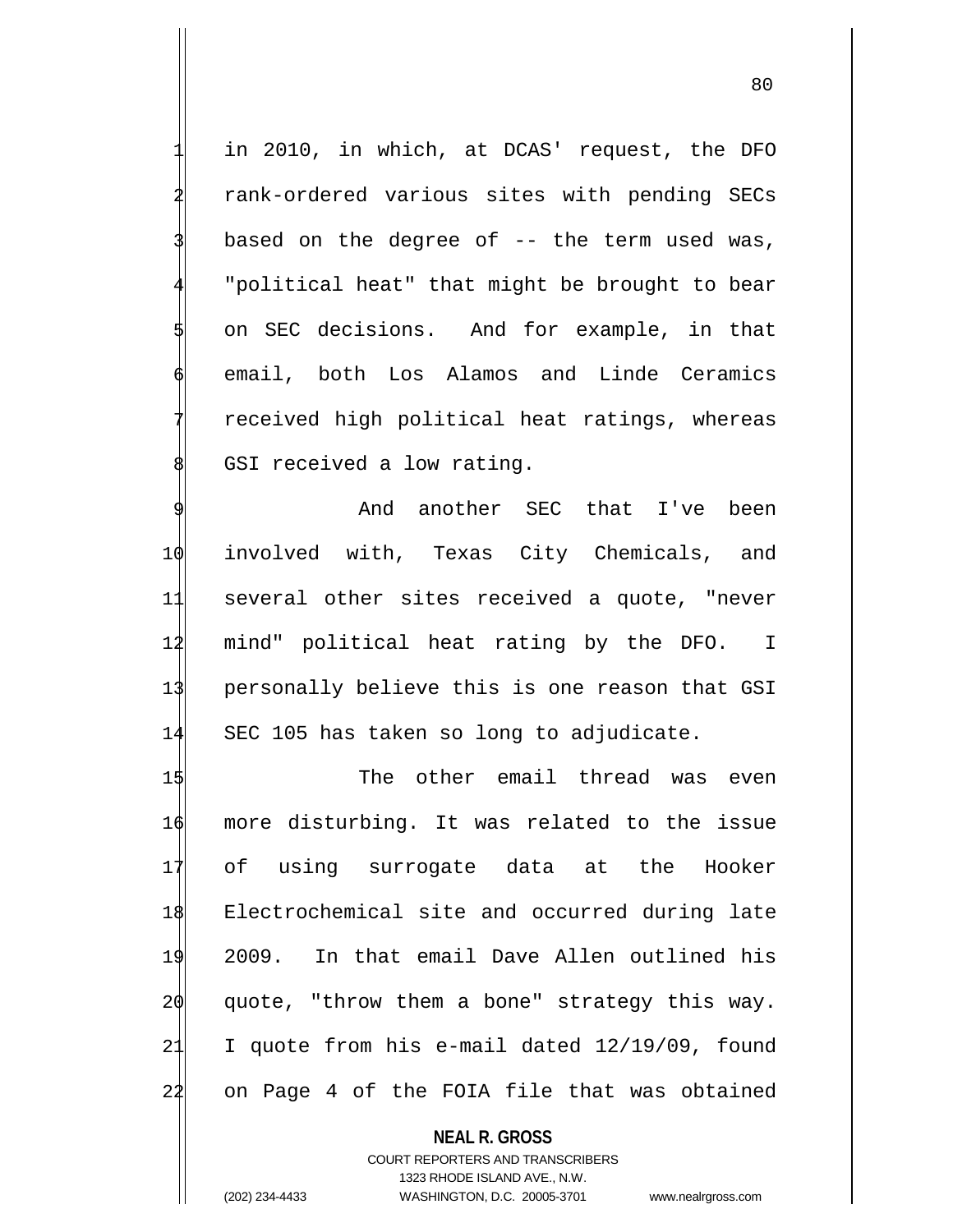by the Hooker petitioner and forwarded to ANWAG to be distributed to me.

The email is to Timothy Adler. It's from David Allen. The subject is good 5 Hooker reading. And the body of the message is as follows. Quote: "The truth is", this is Dave Allen speaking. "The truth is my intent is to, quote, 'throw-them-a-bone strategy.' Basically give SC&A an obvious point to pick 1 $\phi$  on, so they will. Often they stop once they 11 find one. At that point I walk into a Work 12 Group meeting and agree 100 percent with all 13 their hits and let Work Group Members try to 14 figure out how they're going to make it an SEC 15 when there is total agreement." End quote.

16 16 I certainly plan to include this information in my SEC 105 appeal. For I believe the same deplorable tactic has been used repeatedly during the deliberations on GSI Appendix BB, the TBD-6000 and during the decision process on SEC 105.

22 Finally, I need to make two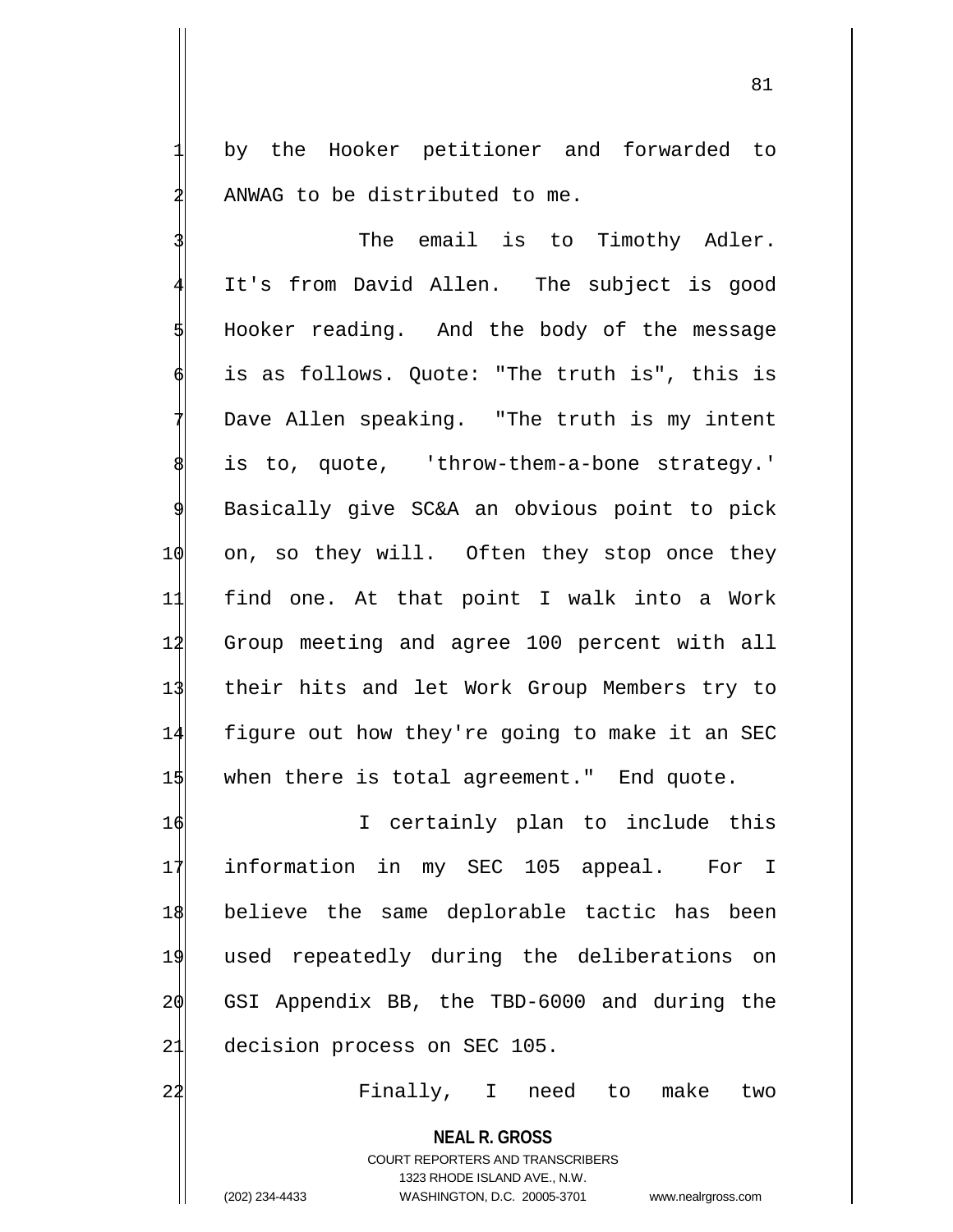comments about things said today, which are: Dr. Anigstein described correctly that St. Louis Testing used two sources, one cobalt and one iridium-192. And yet, in the Allen paper the dose assigned for St. Louis Testing is just a single dose.

They're not separately bounded in 8 Allen or by St. Louis Testing. I don't think we have good separate doses for the St. Louis 1 $\phi$  Testing cobalt and iridium sources. And they 11 need to be entered as separate doses and 12 decided upon actually.

 And then the final comment is about an illogical set of assumptions that apparently the Work Group, SC&A and Mr. Allen  $\phi$  are ready to accept. And that is as follows. A lot of credence has been placed on a statement in a GSI license application to the SEC. This is not a statement by the AEC. This is a statement by GSI management. 21 And it was made in 1963, actually

22 by Gordon McMillan who was the vice president

**NEAL R. GROSS**

COURT REPORTERS AND TRANSCRIBERS 1323 RHODE ISLAND AVE., N.W. (202) 234-4433 WASHINGTON, D.C. 20005-3701 www.nealrgross.com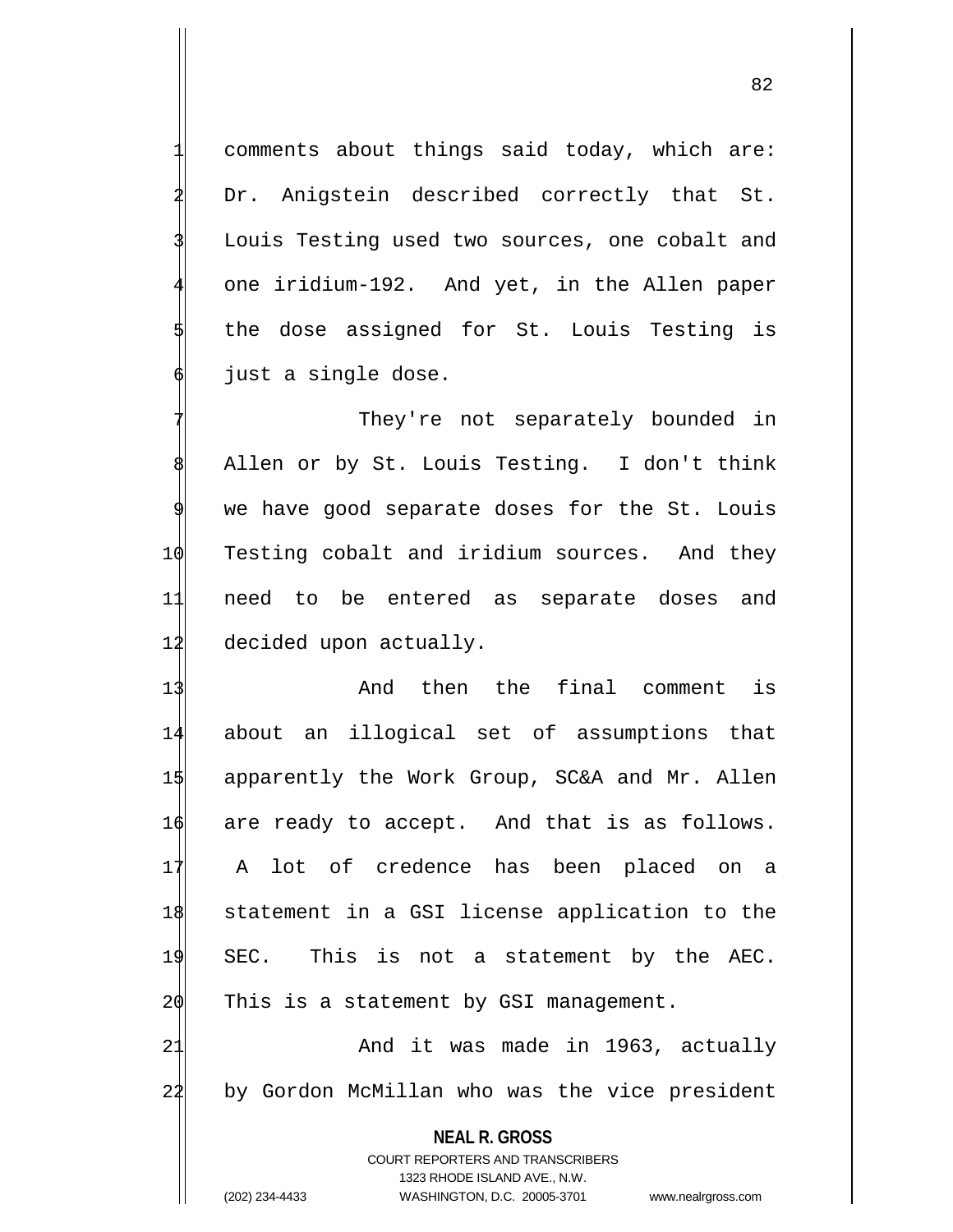and general manager at GSI. And it was Gordon McMillan's application to the AEC that said that people had always been badged for the preceding 20 years and that the dose limits were never exceeded and that the average was around 25 percent.

But I need to put on the record again, I think it's ridiculous to accept such a statement, despite what Dr. Anigstein has said about why would GSI management lie. The reason they would lie is because, in fact, there's voluminous testimony that there was essentially no radiation safety program that was effective at GSI up until 1963. It really didn't exist.

 But here's the illogic that you all seem to accept. Dr. Anigstein says that Nuclear Consulting Corporation, Dr. Connaker's organization, who came in and helped GSI prepare their license exam in 1962, Dr. Anigstein says that in May of 1962, NCC 22 furnished film badges to GSI.

**NEAL R. GROSS** COURT REPORTERS AND TRANSCRIBERS 1323 RHODE ISLAND AVE., N.W. (202) 234-4433 WASHINGTON, D.C. 20005-3701 www.nealrgross.com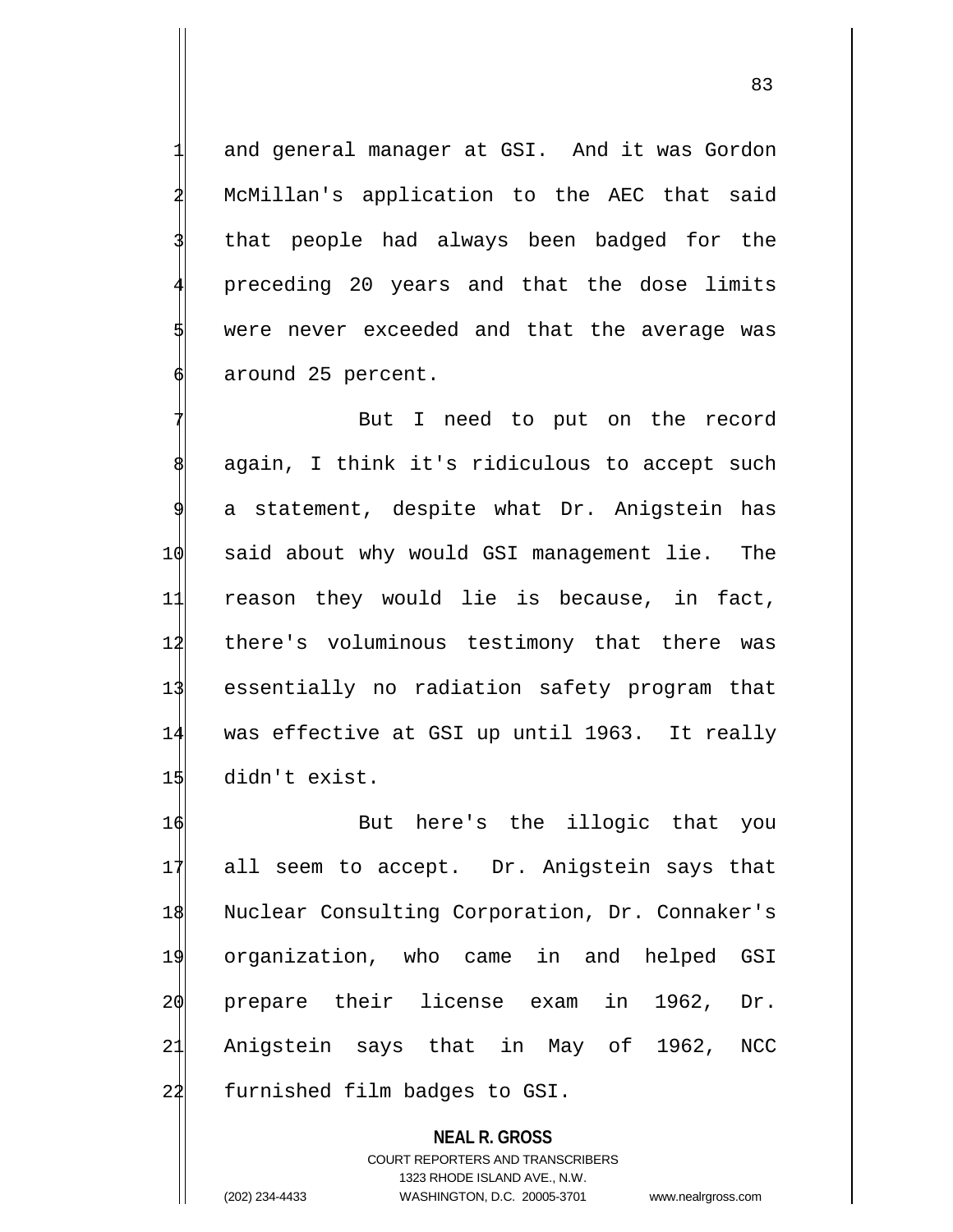Now why would they have to do that if in fact, as Gordon McMillan said, people had always been badged at GSI for the last 20 years? The other illogic that I think you all have really, I don't know a better word but accepted sort of uncritically, is the fact that nobody has ever produced the actual film badge records. Nobody has ever produced whose badges they actually were.

10 Dr. Anigstein admitted this morning, I think he's correct, that nobody's ever actually identified where NCC badges presumably given to GSI workers, where they came from. So I'm suggesting that unless and until those actual film badge records are obtained, that you have nothing in that but a statement from a GSI management person who has a clear-cut financial interest and business interest in having this license approved, who 20 had essentially no safety program that anyone 21 has documented, radiation safety program.

22 Now GSI had safety programs for

**NEAL R. GROSS** COURT REPORTERS AND TRANSCRIBERS 1323 RHODE ISLAND AVE., N.W.

(202) 234-4433 WASHINGTON, D.C. 20005-3701 www.nealrgross.com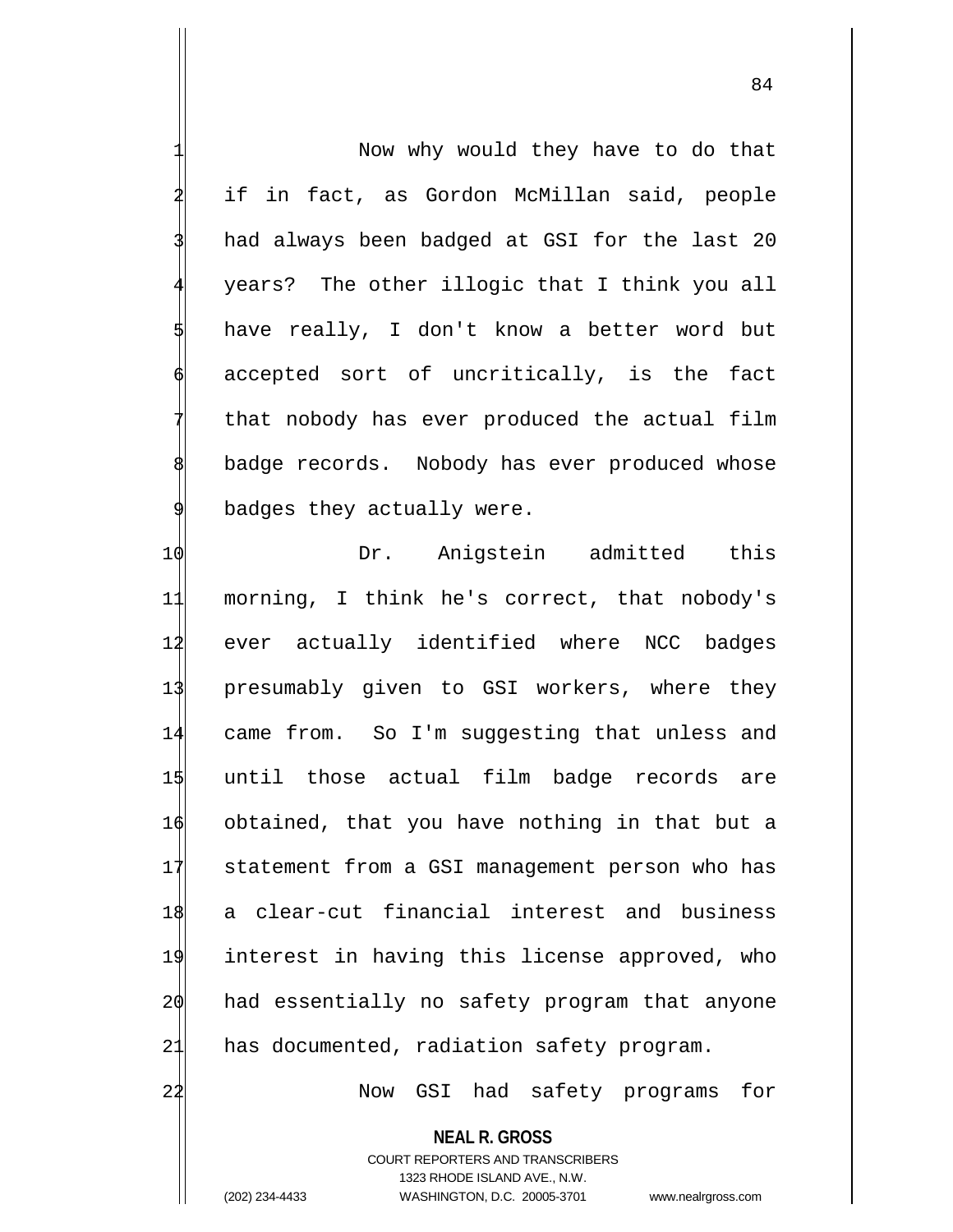other aspects, like who got hit in the eye by hot particles from the molten steel and so forth. But I'm talking about a radiation safety program. It really didn't exist 5 effectively before 1963.

And I think that information on which a lot has been based is really too bad. And the final comment I have is: I want to underscore what Dr. Anigstein said. Not only 1 $\phi$  he, but the petitioners were strongly under 11 the impression that David Allen was saying to 12 the Board on December 11, 2012, that all 13 workers at GSI would be assigned the high 14 doses of, you know, 15 rem per year.

 And I didn't think that was true that day. I don't think it's true now. And I think that's a very, very serious thing that's happened. And the final comment is: this will be a major element of my appeal. I think that was a mistake for the Board to allow that sort of a statement to be made knowing that it was 22 inaccurate.

## **NEAL R. GROSS**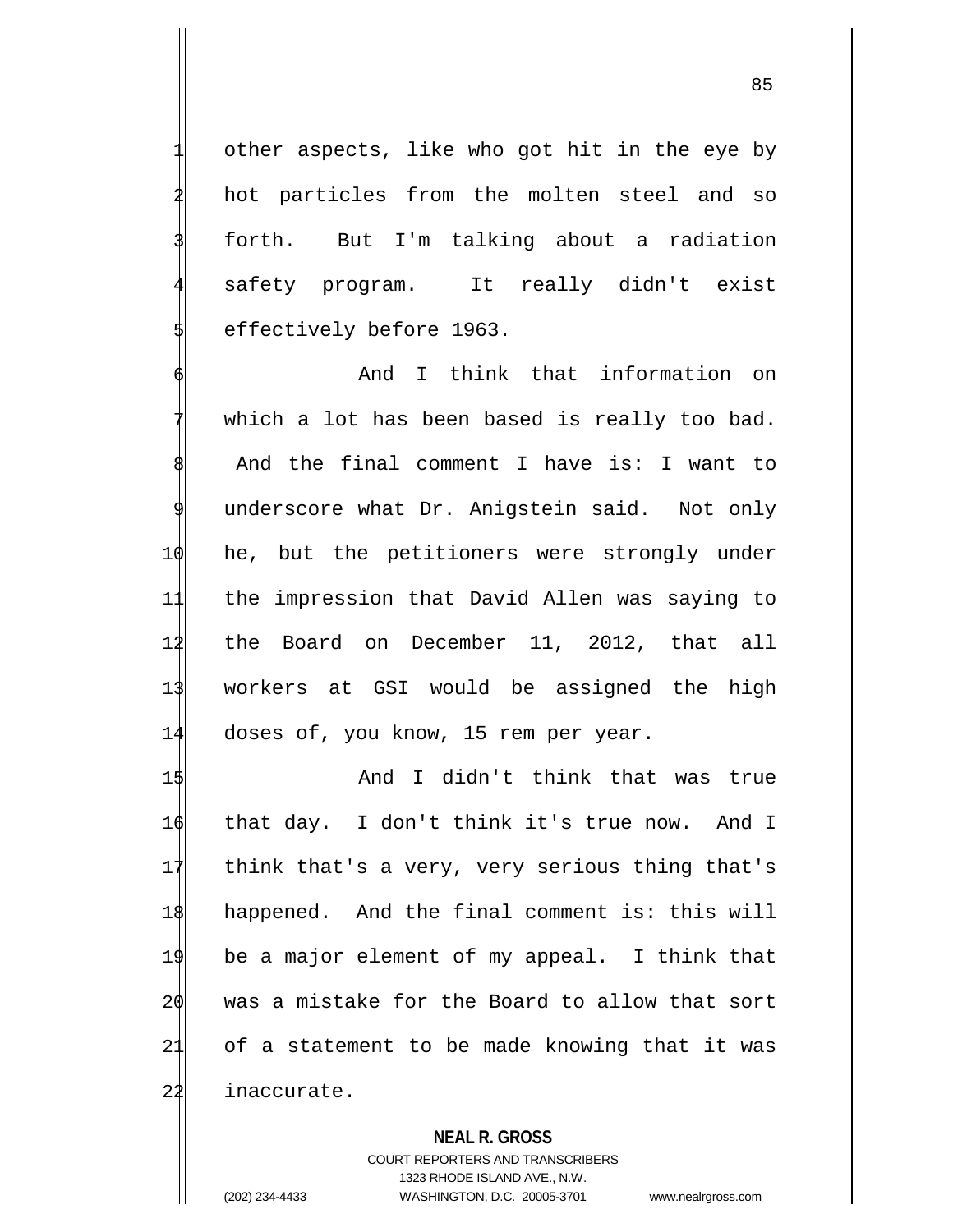And I think it was very wrong of Mr. Allen to even imply that to the full Board. I think it was very misleading. So that's my comment for today. Thank you very much.

And I hope the Appendix BB matrix issues are not glossed through but are considered in detail apart from this discussion and resolved and closed. And I 10 hope it happens today. Thank you very much.

 CHAIRMAN ZIEMER: Okay, thank you, Dan, for those comments. I want to give also Ms. Jeske an opportunity to comment or add to 14 this discussion if she wishes.

 MS. JESKE: Yes, I agree with Dan on -- the voters were looking for a clarification that day, and Mr. Allen misleading them with the 12 to 15 rem was crucial, I would think, in the vote. I may be wrong, but I think it may have swayed some of them, the Board Members, and of course that 22 will be part of our appeal when that time

**NEAL R. GROSS** COURT REPORTERS AND TRANSCRIBERS 1323 RHODE ISLAND AVE., N.W. (202) 234-4433 WASHINGTON, D.C. 20005-3701 www.nealrgross.com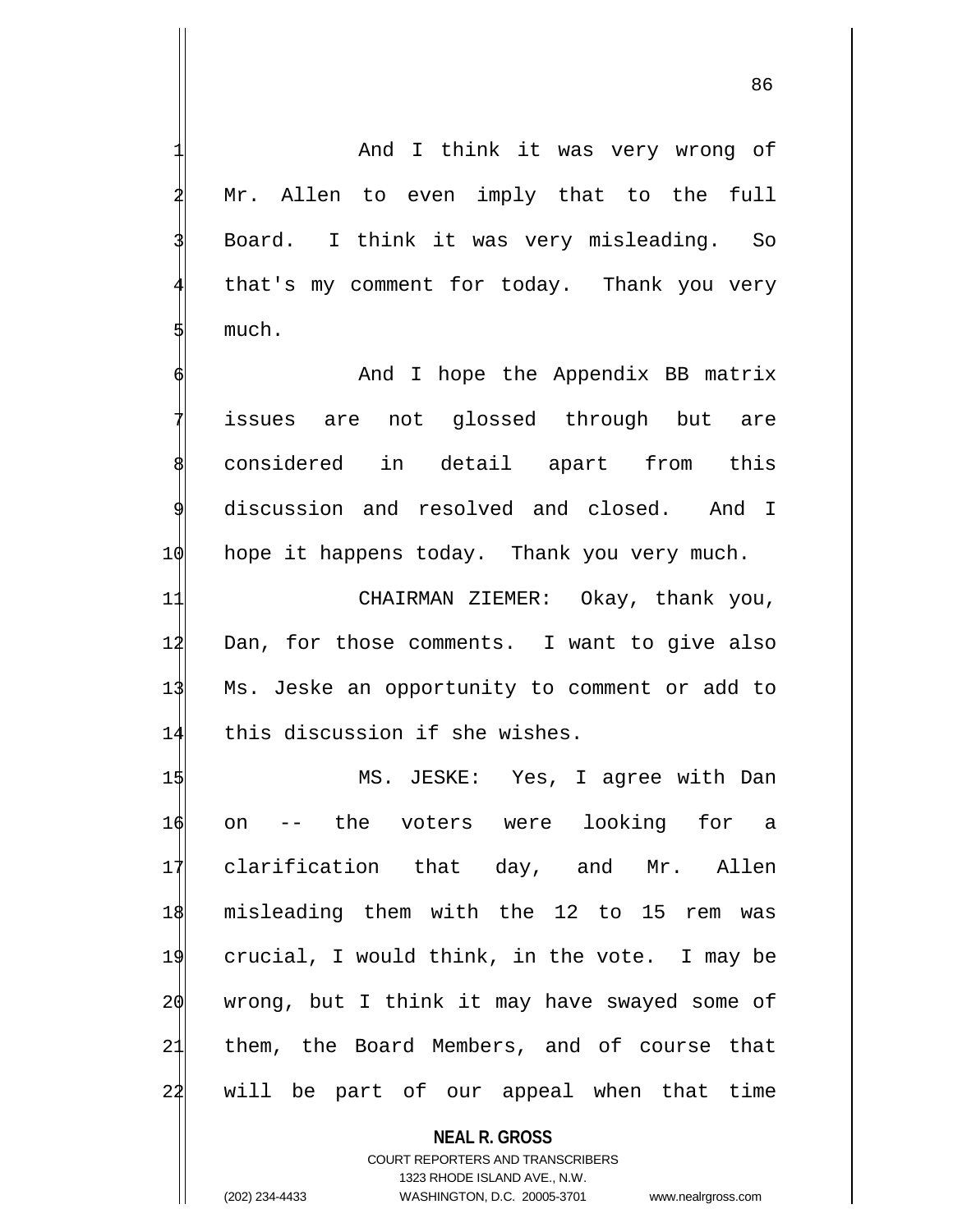1 comes.

2 I would like some clarification on this. And I'm a little concerned too, I guess, about so much emphasis being put on one part-time radiographer, how accurate maybe that would be for the Appendix BB revision. Just concerns that I have and of course we'll attach those to the appeal when the time 9 comes.

 $\phi$  And the overtime for the part-time radiographer, just a little clarification 12 there. Is that supposed to be in the revision given to all the employees, that assumption that they all worked that same amount of overtime or is -- I mean, how is that going to 16 apply?

17 CHAIRMAN ZIEMER: I'll answer that in part, and maybe Dr. Anigstein can add to it. But I think he was using that to estimate his number for that particular worker, which I think he ended up saying he used something 22 like 80 percent of that. But we already have

> **NEAL R. GROSS** COURT REPORTERS AND TRANSCRIBERS 1323 RHODE ISLAND AVE., N.W.

(202) 234-4433 WASHINGTON, D.C. 20005-3701 www.nealrgross.com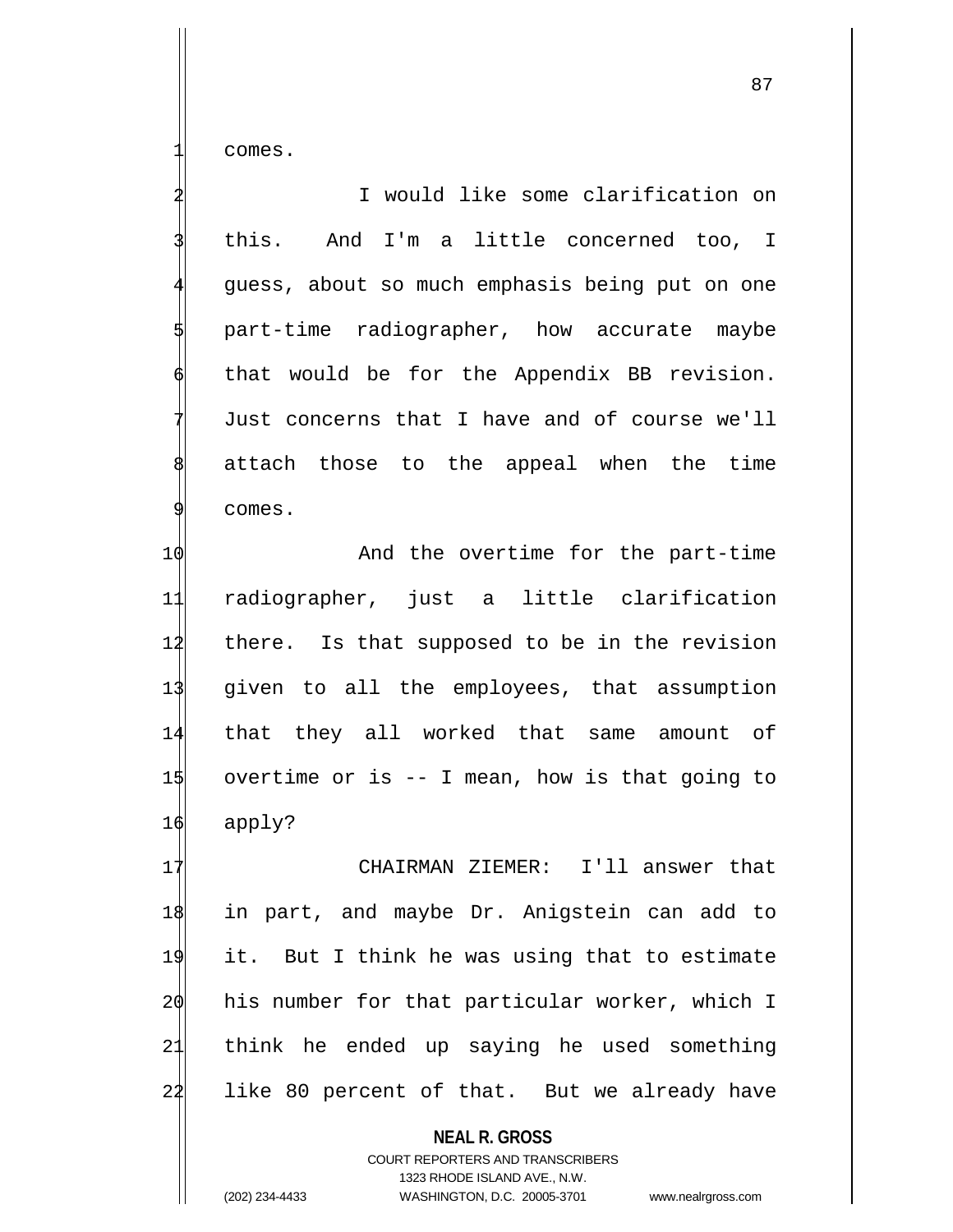**NEAL R. GROSS** COURT REPORTERS AND TRANSCRIBERS 1323 RHODE ISLAND AVE., N.W. a change in Appendix BB which has to show up yet, which will affect everybody, and that is that rather than the 40-hour work week there is a higher number, which -- I forget what it is right off the top of my head. That was agreed to some time ago, but it hasn't shown up because Appendix B's revision has not yet occurred. But all past dose reconstructions will include that, as far  $10$  as I know, a higher work week value. 11 MR. ALLEN: Sixty-five hours a 12 week. 13 CHAIRMAN ZIEMER: Sixty-five hours 14 a week. So everyone, I believe, will get that 15 benefit. That will be the value that will be 16 in Appendix BB. 17 MS. JESKE: Okay. 18 CHAIRMAN ZIEMER: Okay. Thank you 19 very much. I think we're going to take a 20 comfort break right now for 15 minutes and 21 then we'll return. 22 MR. RAMSPOTT: Dr. Ziemer?

(202) 234-4433 WASHINGTON, D.C. 20005-3701 www.nealrgross.com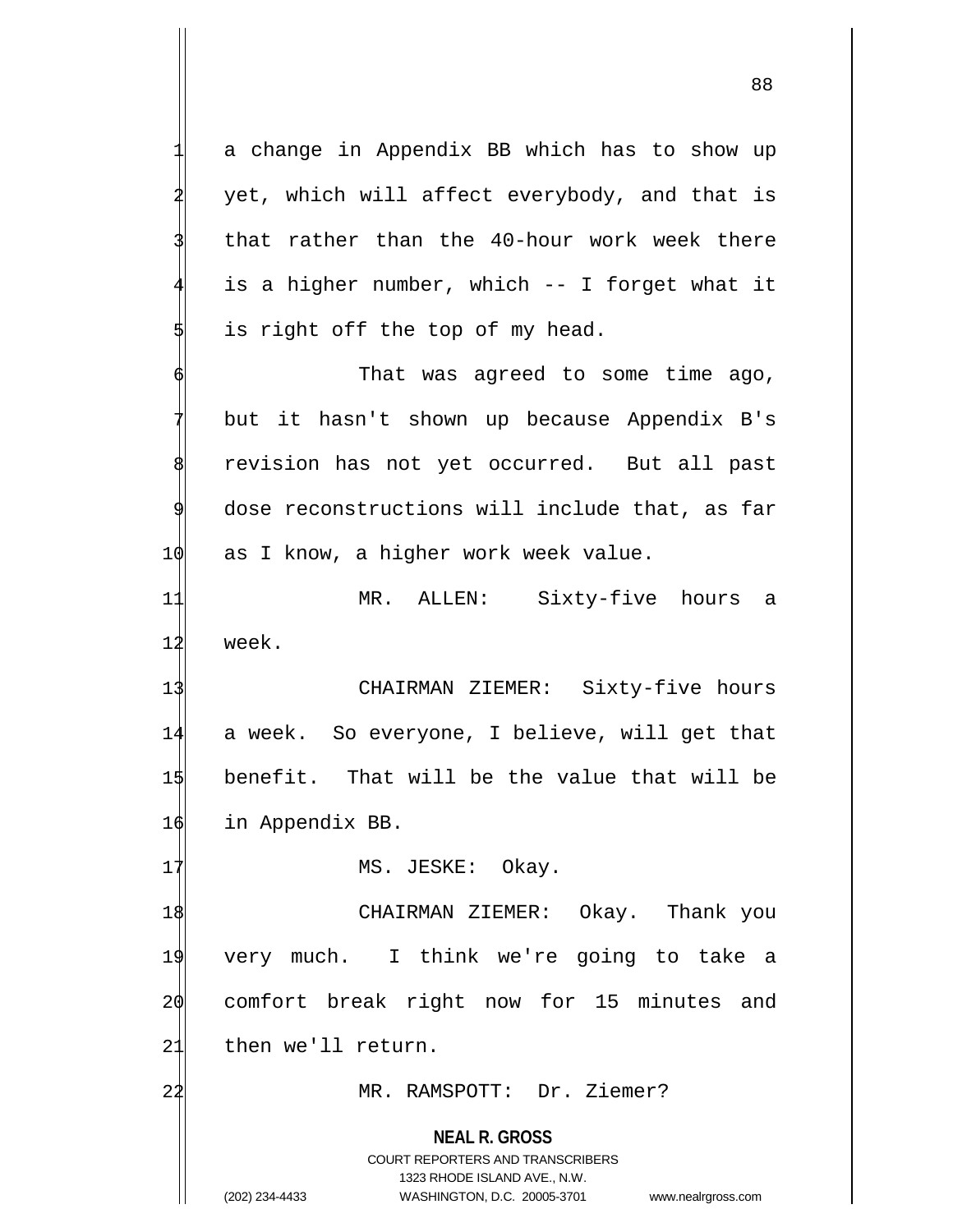**NEAL R. GROSS** COURT REPORTERS AND TRANSCRIBERS 1323 RHODE ISLAND AVE., N.W. (202) 234-4433 WASHINGTON, D.C. 20005-3701 www.nealrgross.com CHAIRMAN ZIEMER: Yes. MR. RAMSPOTT: John Ramspott. CHAIRMAN ZIEMER: Hi, John. MR. RAMSPOTT: Could I make a comment after your comfort break? CHAIRMAN ZIEMER: Oh, you bet. MR. RAMSPOTT: Thank you. MR. KATZ: Okay. So 15 minutes. Five of we'll resume. 10 (Whereupon, the above-entitled 11 matter went off the record at 10:41 a.m. and  $12$  resumed at  $10:56$  a.m.) 13 MR. KATZ: Okay, we are ready to 14 reconvene. 1\$ CHAIRMAN ZIEMER: We're back in 16 session. We're going to hear from Mr. 17 Ramspott next. 1\$ MR. RAMSPOTT: Dr. Ziemer, can you 19 hear me clearly? 2 $\phi$  CHAIRMAN ZIEMER: Yes, go ahead, 21 John. 2<sup>1</sup> MR. RAMSPOTT: I appreciate the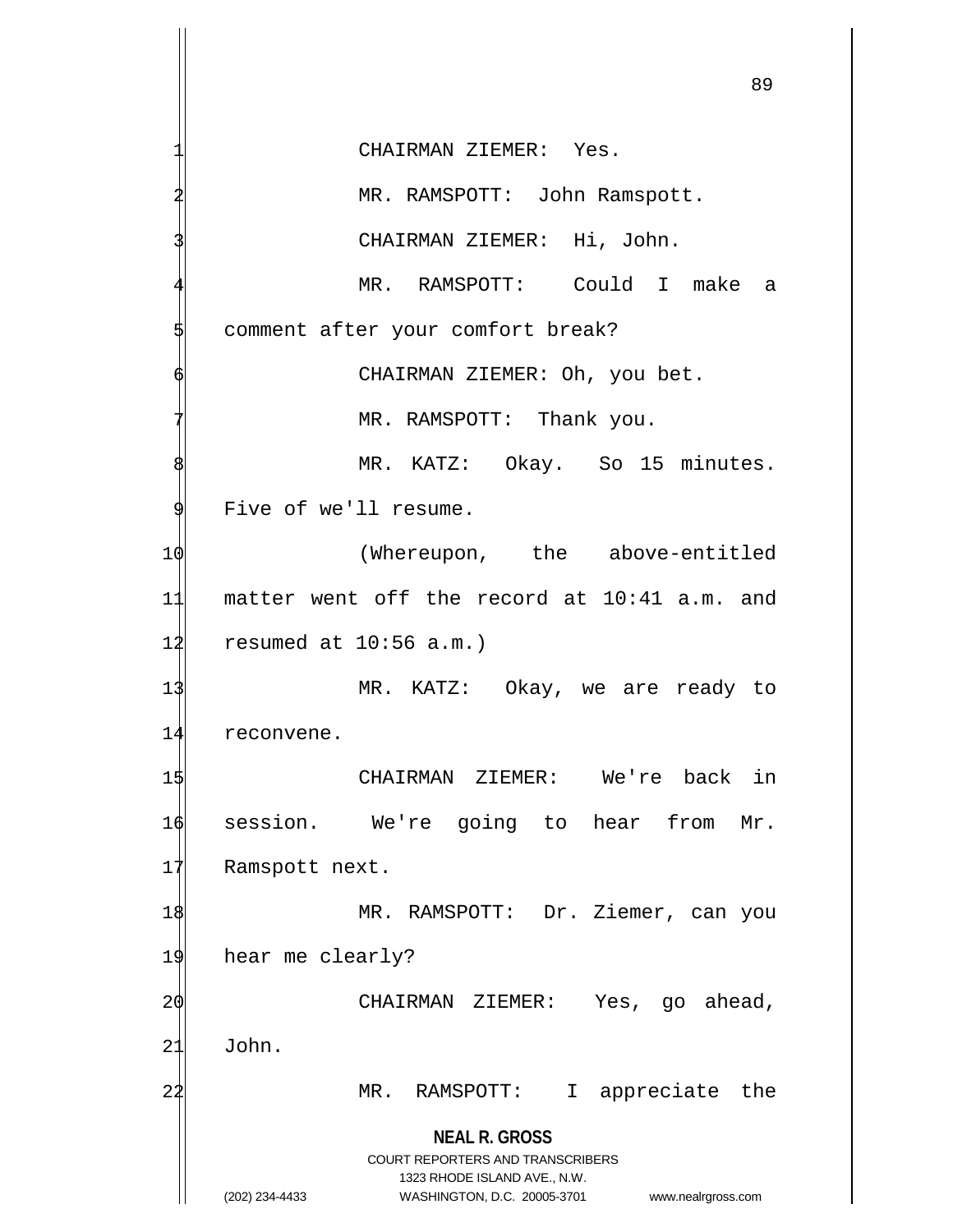1 opportunity as well. And Dr. McKeel has touched on a number of the items I was going to talk about, so I won't beat a dead horse.

90

But I'd like to bring to attention just a couple things here.

First off, I wanted to thank the entire Board for taking the vote and making the vote as close as it was. And I thank those who I feel did the right thing. But I 1 $\phi$  too, one of the first things I looked at were 11 these two reports from SC&A and NIOSH. And 12 it's really, really unexplainable why the full 13 Board was not given privy to these two reports 14 before they took a vote because, like others, 15 I also felt very misled.

 And I can't speak for the Board Members as the information that Dave Allen had given to the Board about the doses that were going to be granted. I thought maybe it was just my own personal opinion.

21 But I went back and I've reread 22 the transcript of the meeting about ten times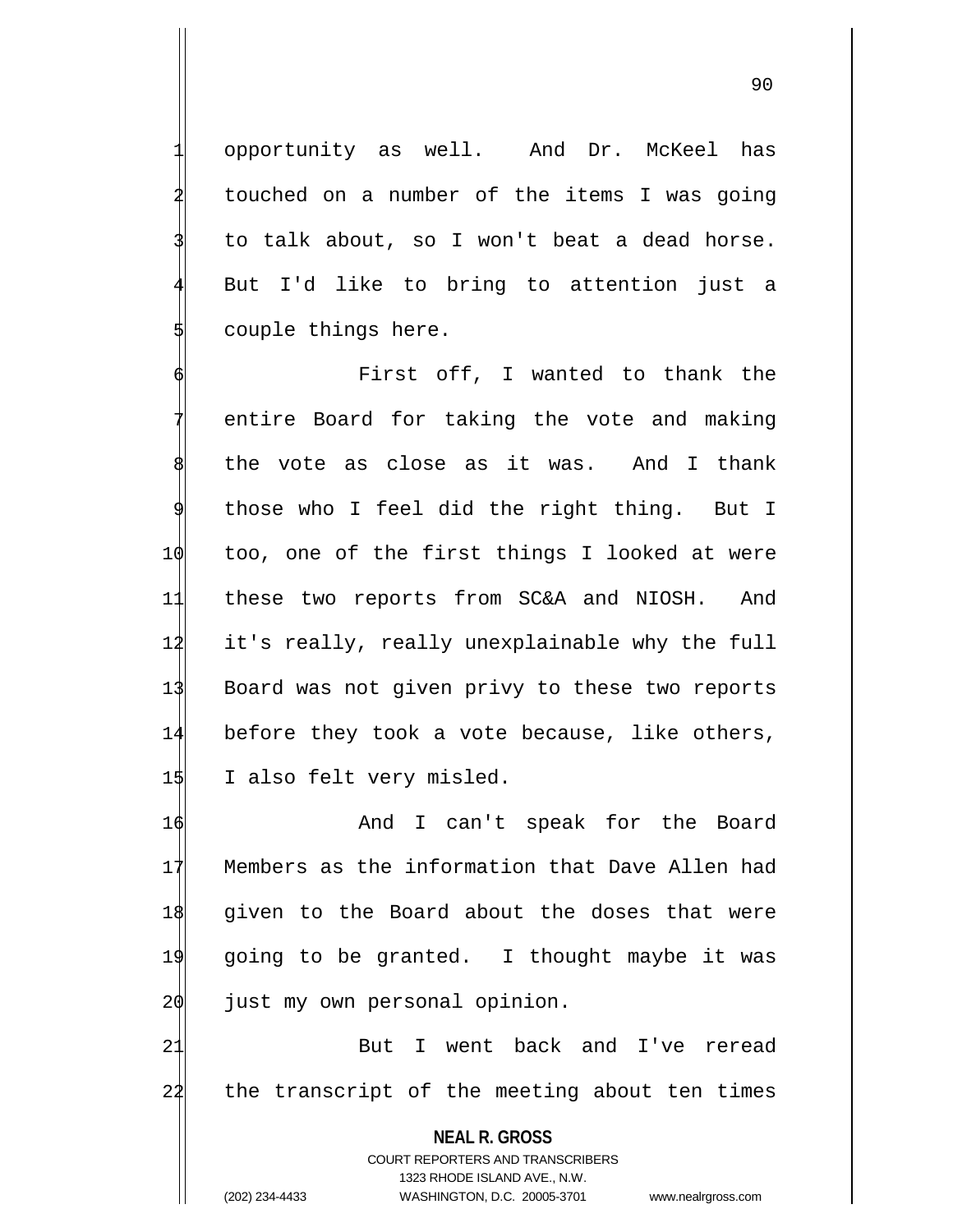now. And I clearly see exactly what was trying to be sold at the time to the Board and it's not what's in the current White Paper.

I'm going to come to something everybody seems to be basing a lot of information on today. And a lot of the SEC issues really are dose reconstruction issues, they're the same thing.

And one of them is there appears, 10 and maybe you guys can tell me I'm wrong, but 11 it appears the layout man is the one that got 12 the highest dose according to everybody's 13 current models. Is that correct?

14 MR. ALLEN: I think what it is, is 15 the layout man is the limiting case once the 16 new betatron building is built.

17 MR. RAMSPOTT: Okay. Thanks, Dave, because that's one of the things I wanted to point out. Everybody seems to be missing the point. There were a lot of workers outside that old betatron building. I mean, we've had workers tell you that,

**NEAL R. GROSS** COURT REPORTERS AND TRANSCRIBERS 1323 RHODE ISLAND AVE., N.W. (202) 234-4433 WASHINGTON, D.C. 20005-3701 www.nealrgross.com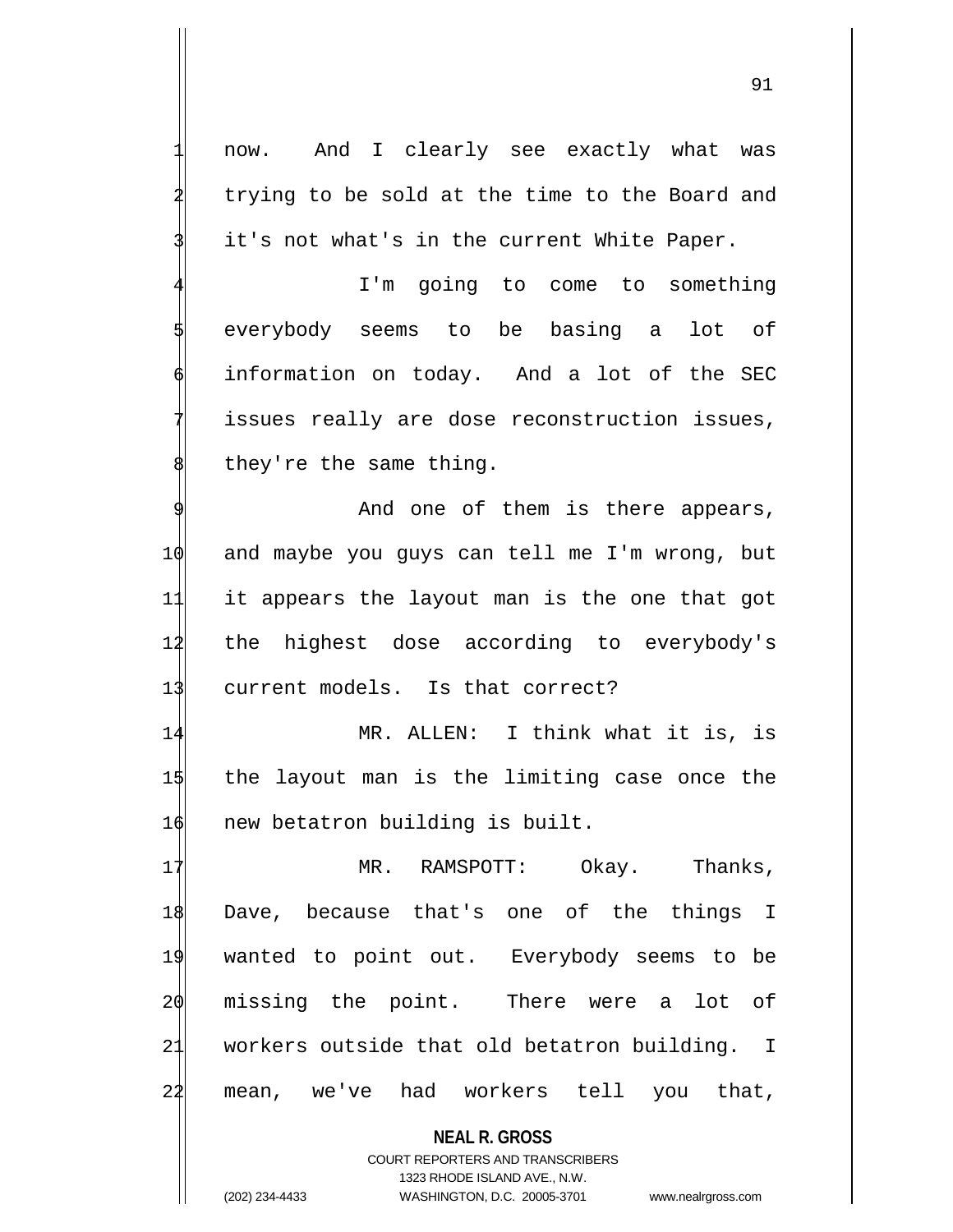railroad guys, chainmen, yard guys.

That old betatron had activity outside it too, inspectors, people had to go there, wait to get in when the shots were done and there was just current, everyday activity. There were people replacing railroad ties. We've presented pictures that clearly show that old betatron is not way out by itself. If you look you see all kinds of activity 1 $\phi$  going right outside that door.

 CHAIRMAN ZIEMER: John, you understand that although they're labeled layout men here that those doses would be assigned to everybody.

 MR. RAMSPOTT: You know, I do and that's the next fault. Thank you, because that's my next point. We're basing, we're saying a layout guy apparently got the greatest dose and we've got a GSI letter to the Atomic Energy Commission with their application and Dr. McKeel's totally correct, 22 that's not from the AEC saying they never

## **NEAL R. GROSS**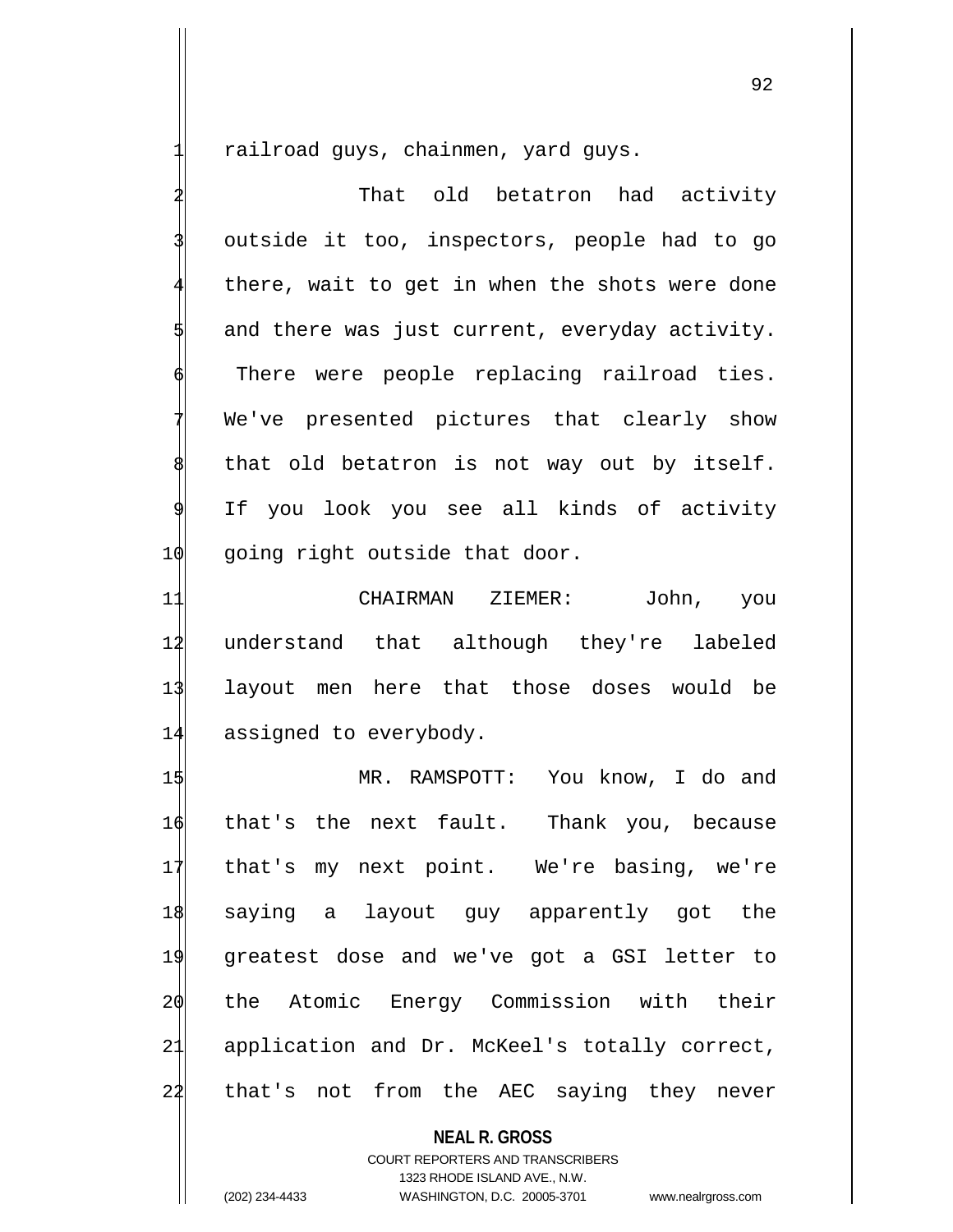exceeded.

It's GSI management saying they never exceeded, actually from an individual that was there for a pretty short period of time. He's not one of the guys that was right on the betatrons all those years. But I think everybody's missing the point.

If those people -- now everybody agrees the layout people got the most dose and 1 $\phi$  no one ever exceeded, those layout people 11 never wore a badge in their entire time. So 12 how can anybody at GSI know whether those 13 people ever exceeded an AEC limit? They 14 can't. That whole theory is fallacious.

 You're basing something on a GSI letter on something that's totally implausible and unscientific. They never took a badge reading from a layout man ever. The only readings they got over that whole period of time, the 13 years of the contract, were from 21 a few betatron people.

22 And yet you're using that "never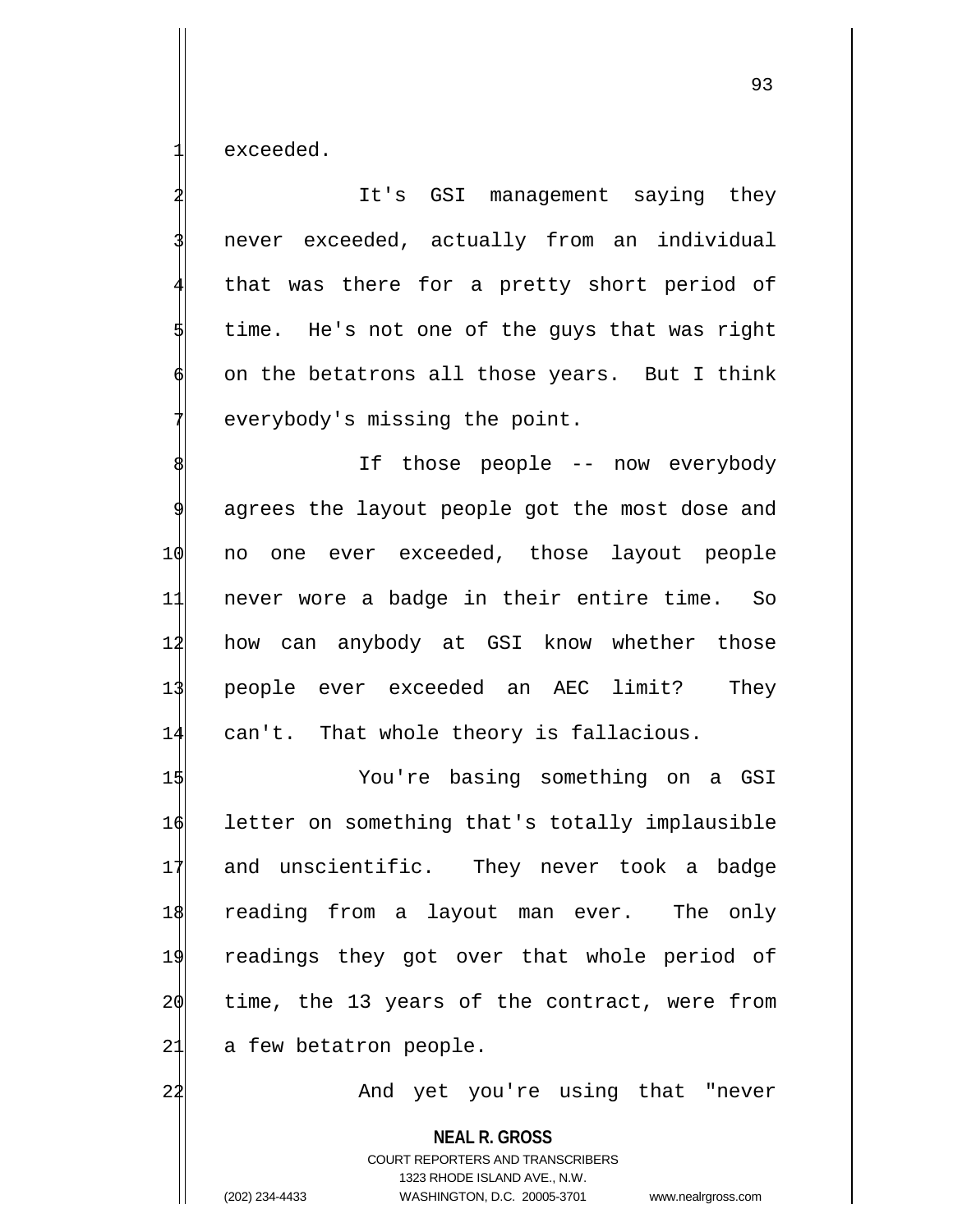exceeded" as your quideline. How can you say they never exceeded when you don't know what the layout guy ever got? There never was a badge. There never was a control badge. Everything, all the badges were held in the betatron buildings. They were never worn out there.

We've heard that testimony from people over and over and over. That whole 10 theory which it seems like both these reports 11 are based on, doesn't work. It's not valid. 12 Now, you know, somebody could correct me on 13 that and say, well, the guy out there wore a 14 badge.

1\$ I may have missed the boat, but I don't think so. I've talked to too many people. I mean, is there a comment on that, because I seem to say things, but I never get comments back? CHAIRMAN ZIEMER: Okay, here is a

21 comment. Here's Dave Allen with a comment.

22 MR. RAMSPOTT: Okay.

**NEAL R. GROSS**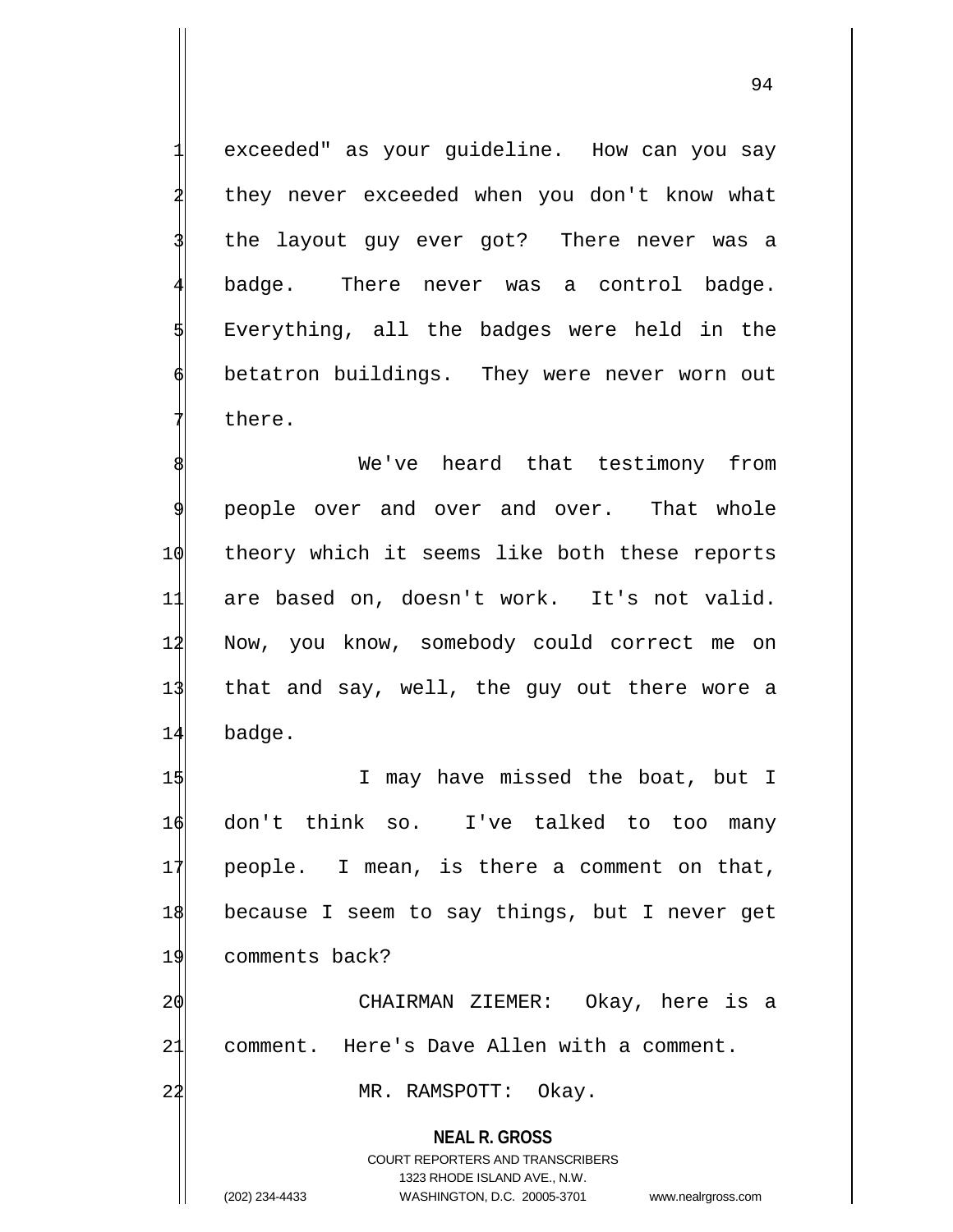**NEAL R. GROSS** COURT REPORTERS AND TRANSCRIBERS 1323 RHODE ISLAND AVE., N.W. (202) 234-4433 WASHINGTON, D.C. 20005-3701 www.nealrgross.com MR. ALLEN: John, this is Dave Allen. That whole statement about the AEC limits was only used as a check or, well, I'd call it a debate. But I think Bob wants to use that as our dose estimate and we want to use that as a check on the model. But it's only for the radiographers in the radium era. It wasn't, it didn't affect the layout man dose at all. 10 It wasn't part of that argument or that 11 discussion. 12 MR. RAMSPOTT: Yes, but the whole 13 thing, it sounds like the whole thing -- no, 14 Dave, I disagree. It sounds like the entire 15 program is being based on never going over 16 that limit. 17 MR. ALLEN: No, that was just a 18 statement in the application for the license 19 in 1962 that the radiographers used radium 20 prior to that and none of them ever exceeded 21 the limit. 24 MR. RAMSPOTT: Well how can you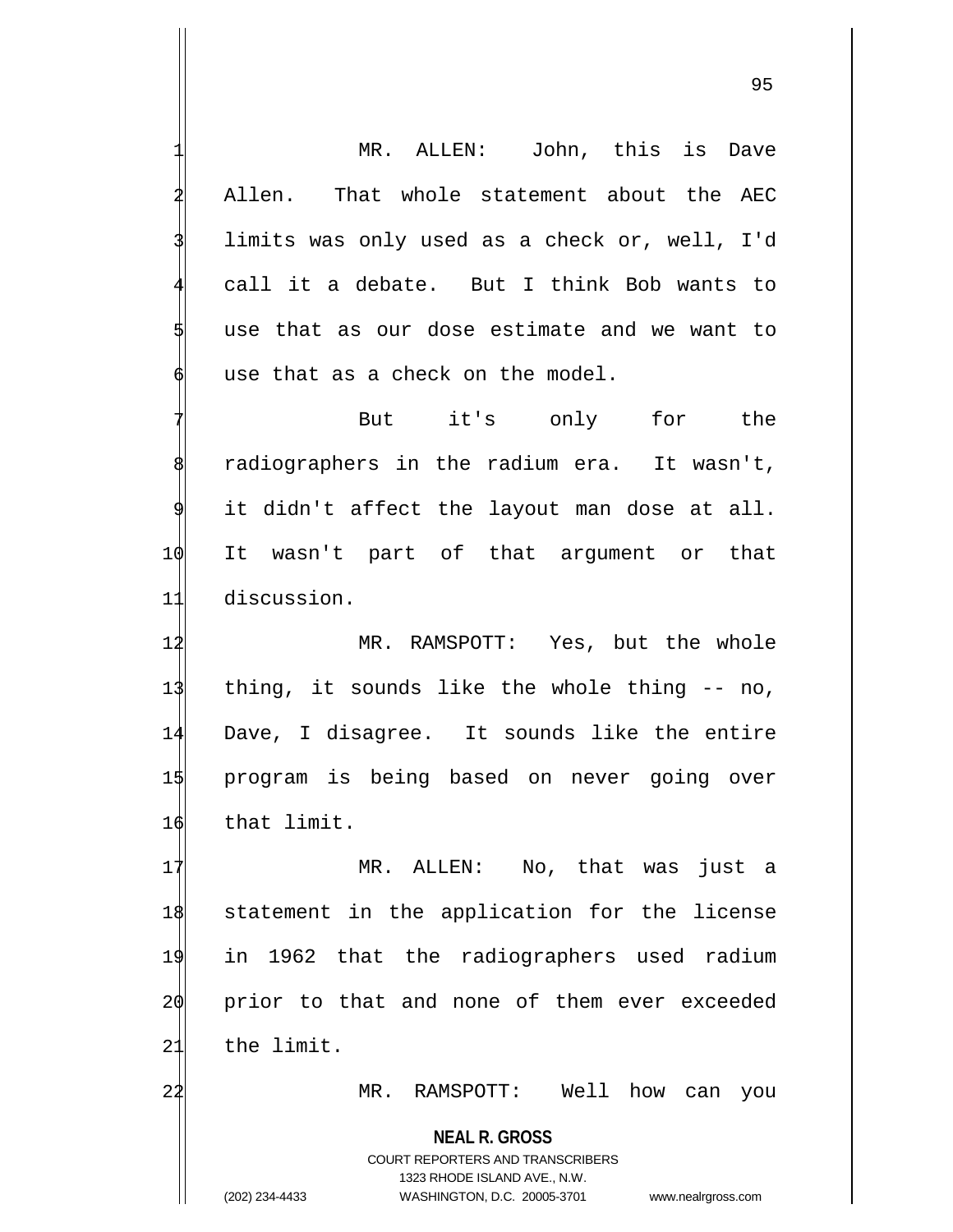say that?

DR. ANIGSTEIN: The radium -- this is Bob. The radium, all of the radiographers wore badges whether they were in the betatron 5 room or whether they were the so-called isotope, what they called isotope operators who might have been in Building 6, they still wore badges.

I agree that the layout man did 10 not wear a badge. The workers in the 11 finishing buildings didn't wear badges because 12 they were doing repair work on the castings 13 and there were -- the management was afraid 14 that the badges might get damaged with the  $1\frac{1}{3}$  sparks flying from the steel.

 However, there is consensus that 17 the worker whom I interviewed said he always, with the radium radiography said he always wore a badge.

2 $\phi$  MR. RAMSPOTT: The radiographer 21 may have worn a badge. But you're also 22 ignoring the fact that the radiographer

> **NEAL R. GROSS** COURT REPORTERS AND TRANSCRIBERS 1323 RHODE ISLAND AVE., N.W. (202) 234-4433 WASHINGTON, D.C. 20005-3701 www.nealrgross.com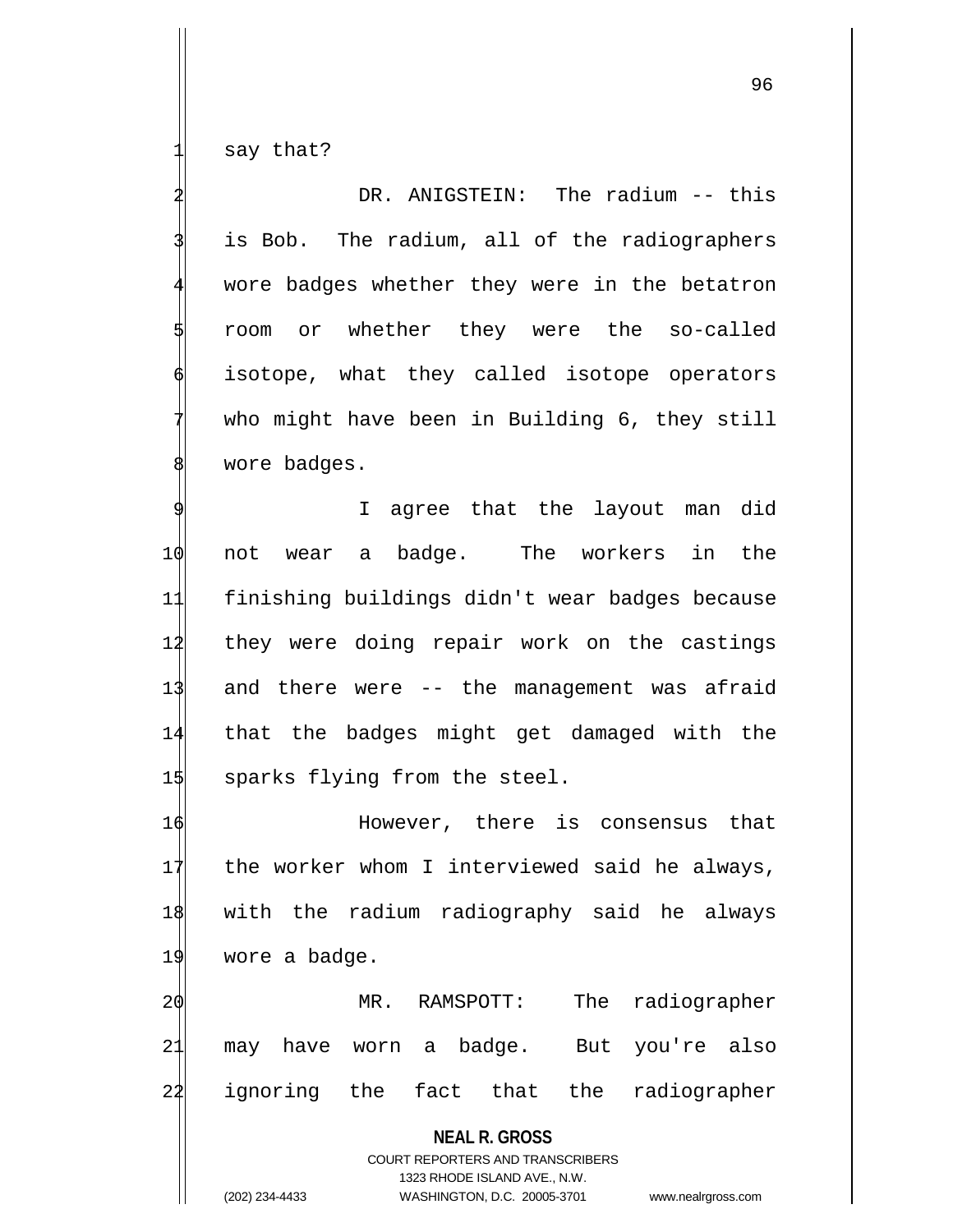everybody seems to want to talk about is the 2 guy that's in the little 6 Building. Everybody seems to ignore [identifying information redacted] who did both radium, cobalt and betatron work from time to time.

He said those sources and both sources, not just cobalt but radium, were used out in the plant. If everybody recalls, a 9 plumb-bob which contained radium was stolen in 1 $\phi$  10 Building, which brings me to another point.

11 DR. ANIGSTEIN: I hate to say that 14 there is no consistency on that plumb-bob. The stories including the gentleman whom you just mentioned, his story is completely inconsistent with that of other people that I interviewed.

 MR. RAMSPOTT: I've talked to ten different guys that maybe they weren't there, but they've heard that exact story, one of them being the manager of the betatron building who said they thought the source actually got ground up and went into the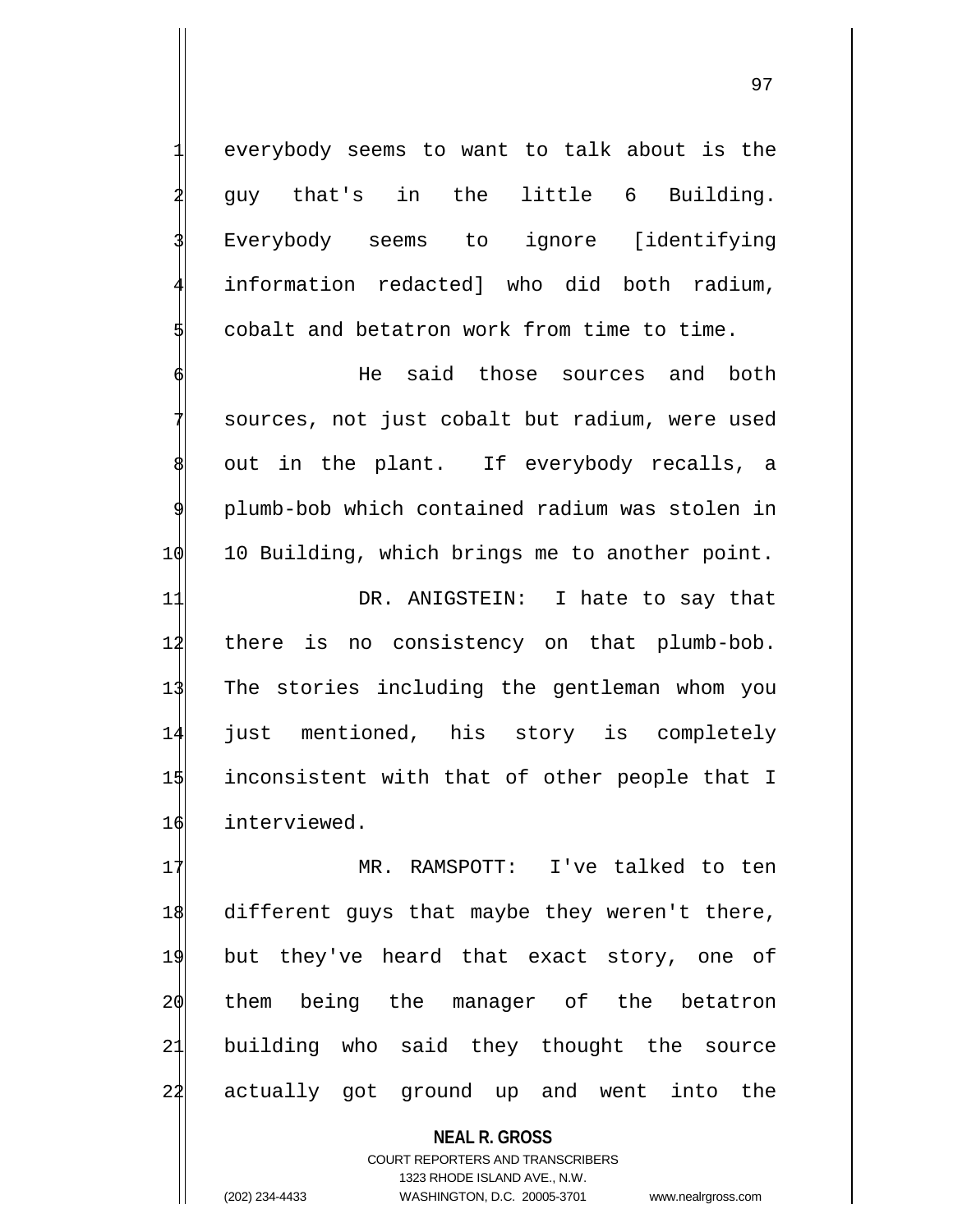silica sand.

DR. ANIGSTEIN: I was there when he said that.

MR. RAMSPOTT: Okay. So there's another source.

DR. ANIGSTEIN: That was, I'm just saying [identifying information redacted] account was at variance with the others. He 9 told me that somebody walked off with the  $10$  source, threw it in the back of his car, threw 11 it over by the railroad tracks, completely 12 different story.

 CHAIRMAN ZIEMER: Look, guys, I am going to interrupt this discussion. We've talked about that incident over and over again. And we've agreed that if somebody made, if a claimant says I was the one who took that, that would be reconstructed specifically for that individual. We've done 20 this before on incidents. That's not part of this dose reconstruction.

22 MR. RAMSPOTT: Okay, Paul, I'll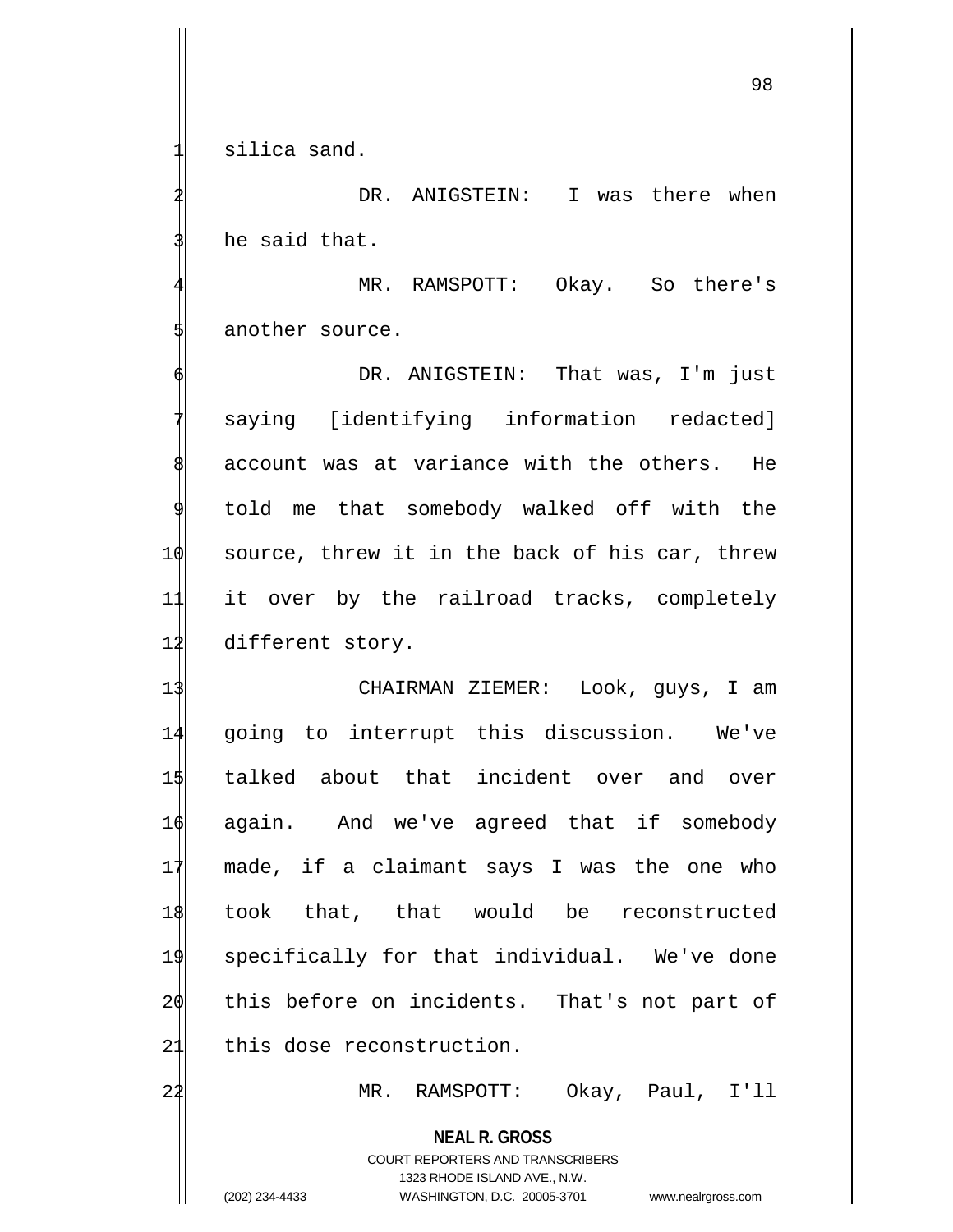back off of that. I guess I'll go back to my main subject.

CHAIRMAN ZIEMER: Yes, if there was a person who said you know what, when I was there, I'm the guy that took the source that would be handled differently. So that's not part of this.

MR. RAMSPOTT: Okay. My main point is: we're basing everything on people  $\phi$  who never wore badges. And I find that kind of unusual. The other topic that I think was being missed for dose reconstruction, which is what we're after today, let's talk about the layout man.

 He's working on an activated casting. He's also getting hit with what's coming down that tunnel from the betatron and we know radiography was done in 10 Building from other people, you know, with the -- whether it was a plumb-bob or it was a cobalt device camera, there's three sources that 22 layout man really should be subject to.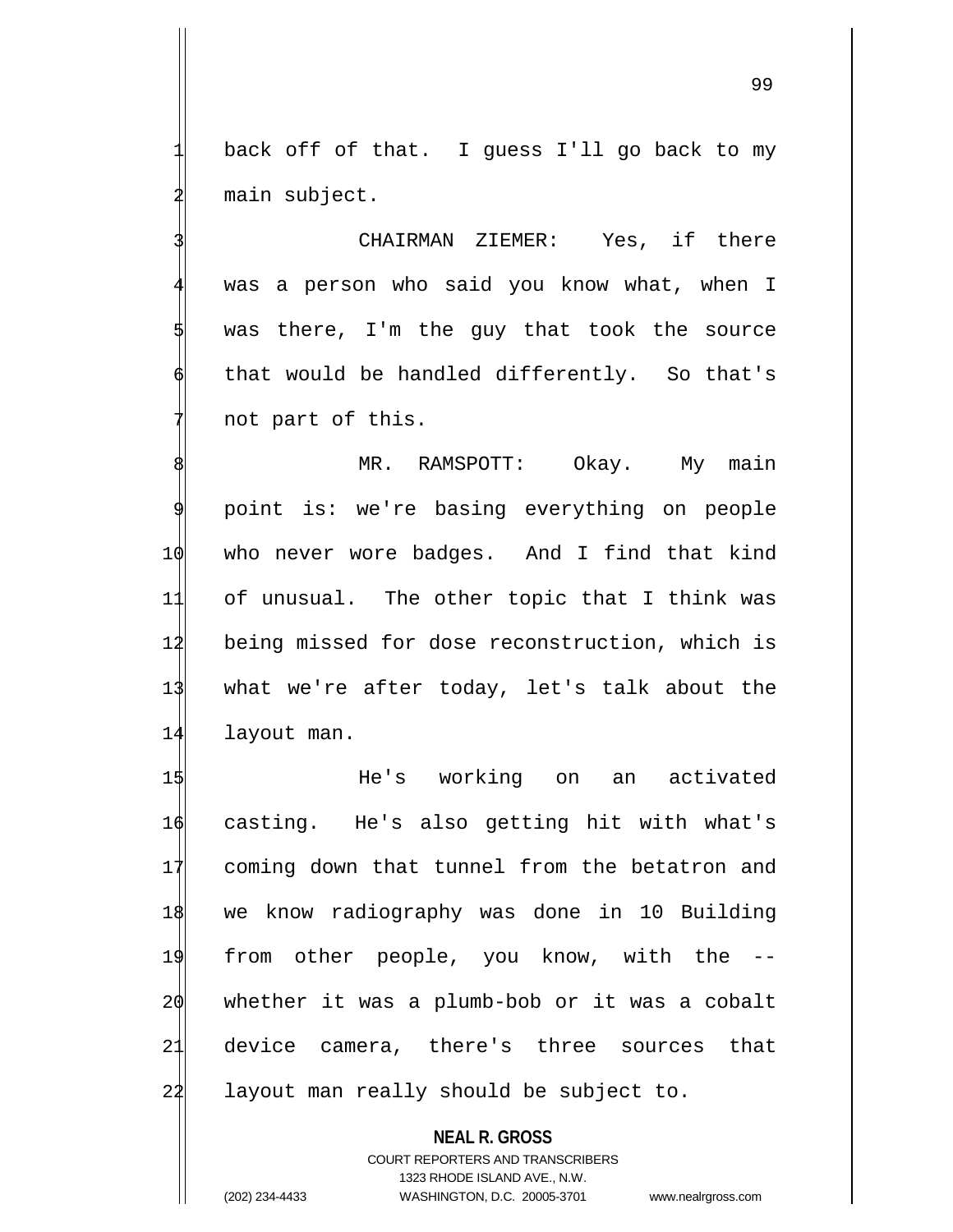At the same time, everybody says he can't get -- actually I heard Bob say this morning correctly, he had an activated casting and he was catching something coming down the tracks. But there was also a radioactive source out there besides those two, according to all other accounts.

DR. ANIGSTEIN: We are already, John, already doing the absolute maximum exposure he could have had. To say that he was in the worst possible position, I'll admit this is highly limiting to say that he was in the worst possible position with the betatron being operated in the worst possible position,  $1\frac{1}{1}$  this is already an extreme limit.

 To say then, oh, and by the way someone was right next to him using radium. That's just not plausible. That's just too much, you know, I mean, you can just pile one implausible scenario on top of another implausible scenario and it gets to the point where it just, it passes the credulity.

**NEAL R. GROSS** COURT REPORTERS AND TRANSCRIBERS 1323 RHODE ISLAND AVE., N.W. (202) 234-4433 WASHINGTON, D.C. 20005-3701 www.nealrgross.com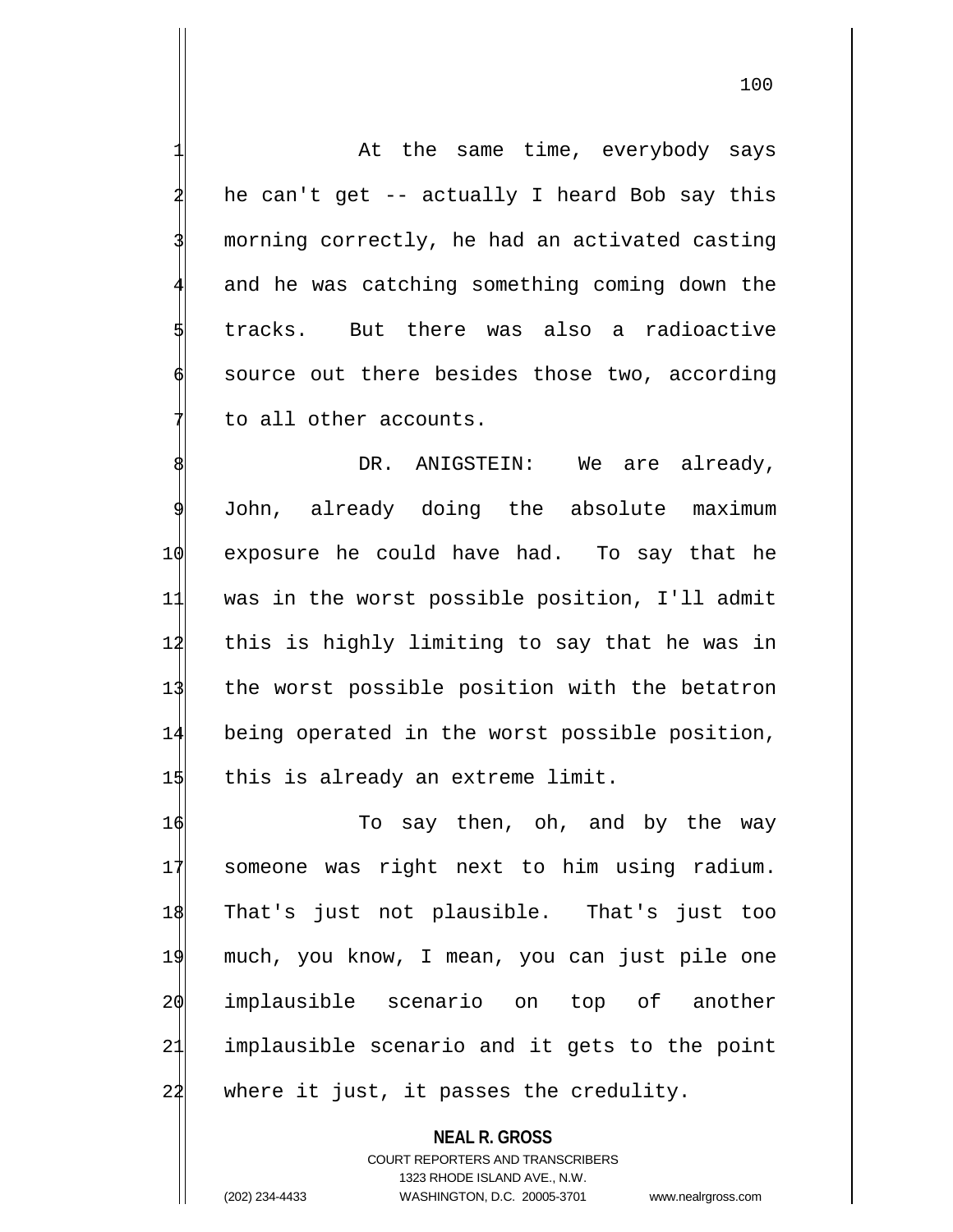**NEAL R. GROSS** COURT REPORTERS AND TRANSCRIBERS 1323 RHODE ISLAND AVE., N.W. (202) 234-4433 WASHINGTON, D.C. 20005-3701 www.nealrgross.com MR. RAMSPOTT: If you say all three add up to that, I take your word, sir. DR. ANIGSTEIN: I mean, he may have had one or the other. To say all at once is just too unlikely. MR. RAMSPOTT: At least two anyway are very likely. CHAIRMAN ZIEMER: Any other comments, John? 1 $\phi$  MR. RAMSPOTT: No, I think for 11 right now that's it. I appreciate your time. 12 CHAIRMAN ZIEMER: Okay. Thank 13 you. Okay. 14 DR. ANIGSTEIN: And I would like  $1\frac{4}{15}$  to make a couple of responses. 16 CHAIRMAN ZIEMER: Okay. Go ahead,  $17$  Bob. 1\$ DR. ANIGSTEIN: As far as John's  $19$  comment  $-$ 20 CHAIRMAN ZIEMER: Speak into your 21 phone, or your mic. 22 DR. ANIGSTEIN: The presentation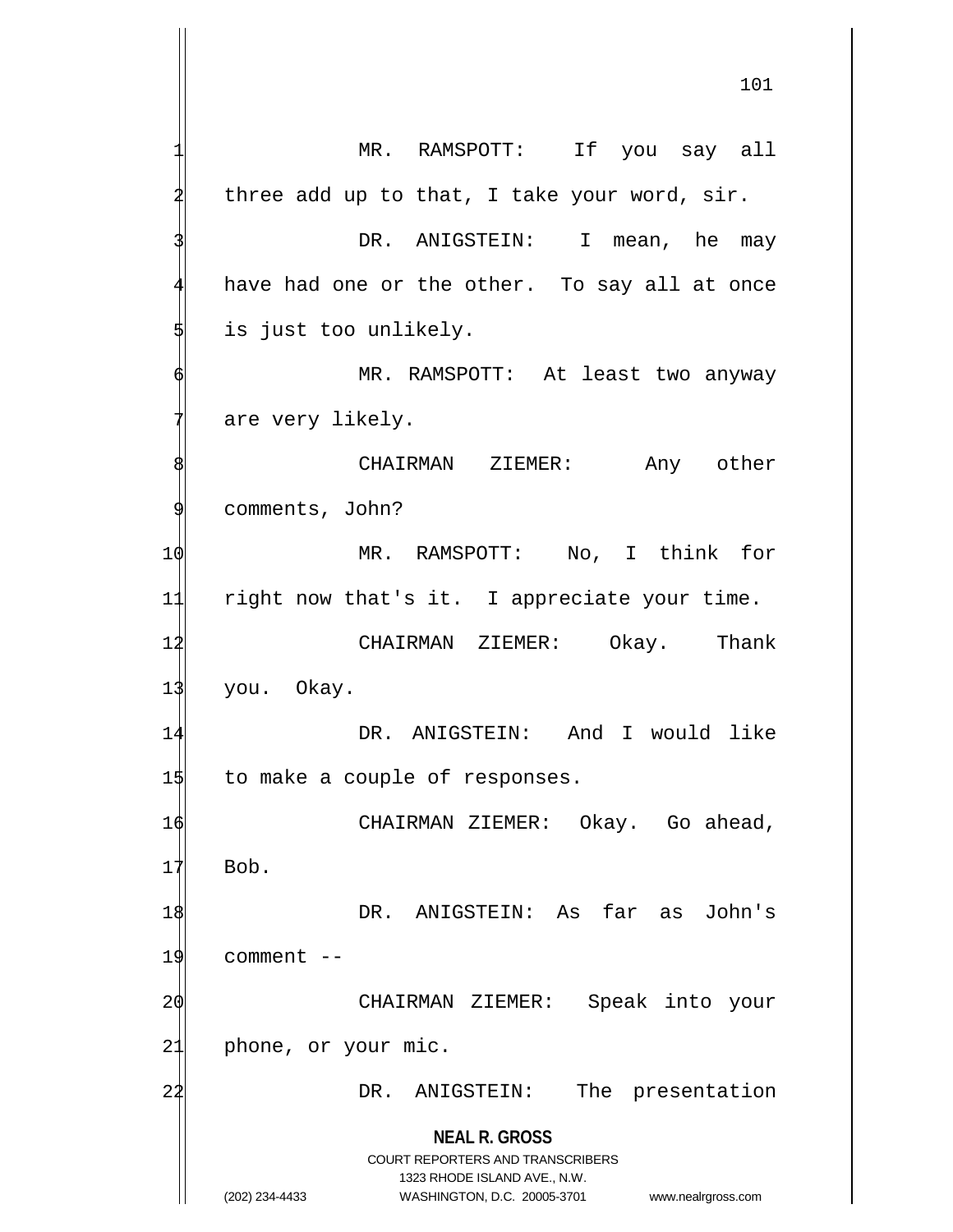that was just done on my behalf by Bob Barton was basically, I took -- that briefing was essentially copied, not exactly because I made some changes, from the briefing that was presented to the Board at the meeting in Santa Fe back in June. So the Board had certainly gotten this information.

From the SC&A standpoint, this last report is just -- there's nothing really 10 new. It just confirms and affirms our 11 position and what we did before. But all of 12 this had been presented to the Work Group and 13 was presumably available to the Board at 14 earlier times. So it's not, this is not brand 15 new information that is just being brought out 16 now after the SEC vote. That's one thing.

17 And I also have some rather strong 18 objections to comments made by Dr. McKeel. I 19 don't think Dr. McKeel, I don't think it's 20 appropriate him for to be using the term 21 irresponsible. That's completely out of line. 22 And I don't want to get into who's being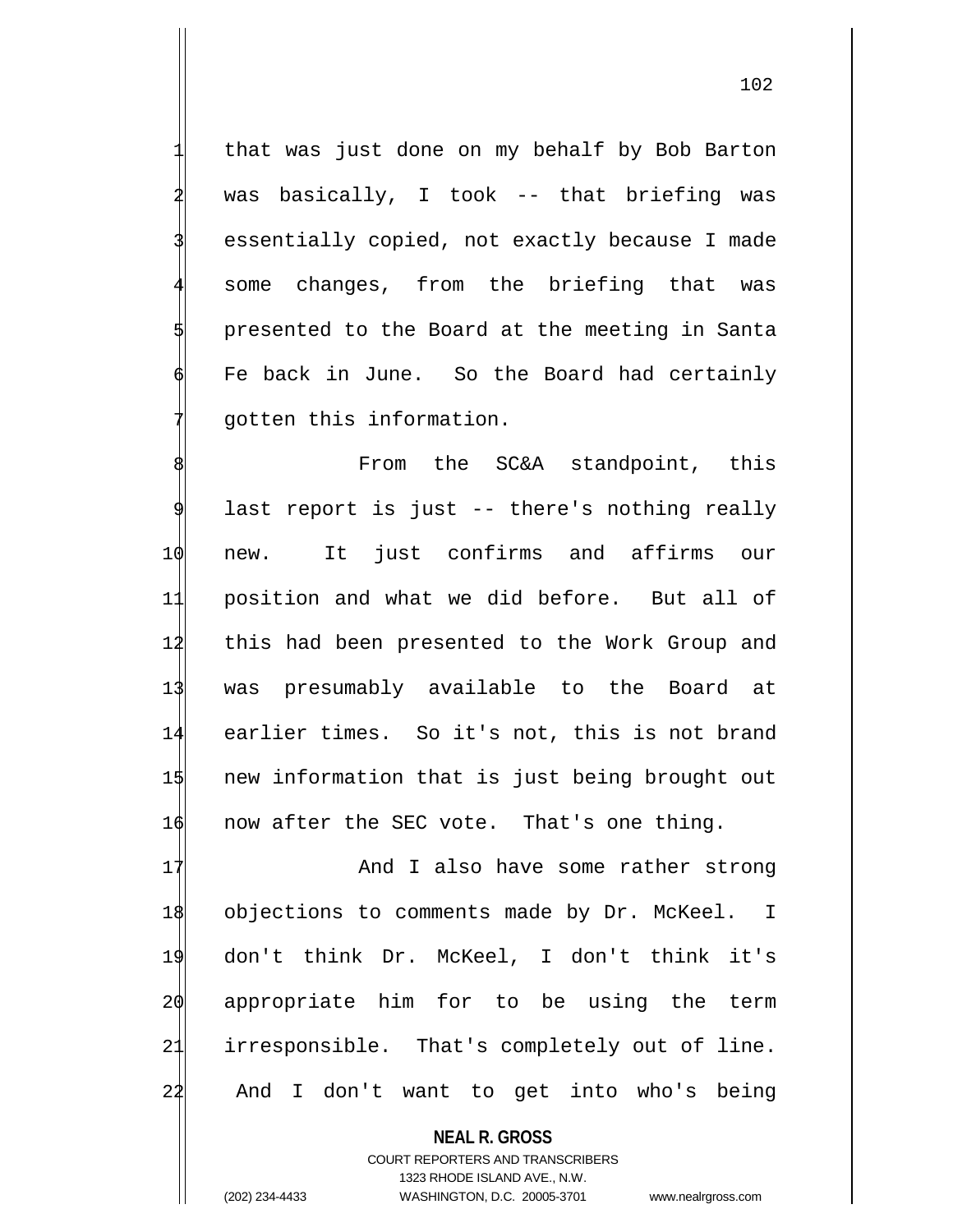irresponsible here.

As far as saying it's irresponsible that we did not explain the difference, yes, in 2008, we did the initial analysis. We had limited information on the betatron building. The only information that we had was from the FUSRAP report, which was not designed to give you an accurate drawing of it. Their only interest was looking for 10 uranium contamination. And they gave an 11 outline drawing to show where they sampled for 12 uranium.

13 The most important thing is why did the dose to the betatron operator change drastically? Because we got the film badges since then, thanks to Dr. McKeel who helped track them down. As he knows very well, he got, we got the film badges subsequent to that 2008 analysis, whether it was started in 2007,  $\phi$  our report came out in 2008.

21 We got that, those film badges 22 subsequent to that. He knows perfectly well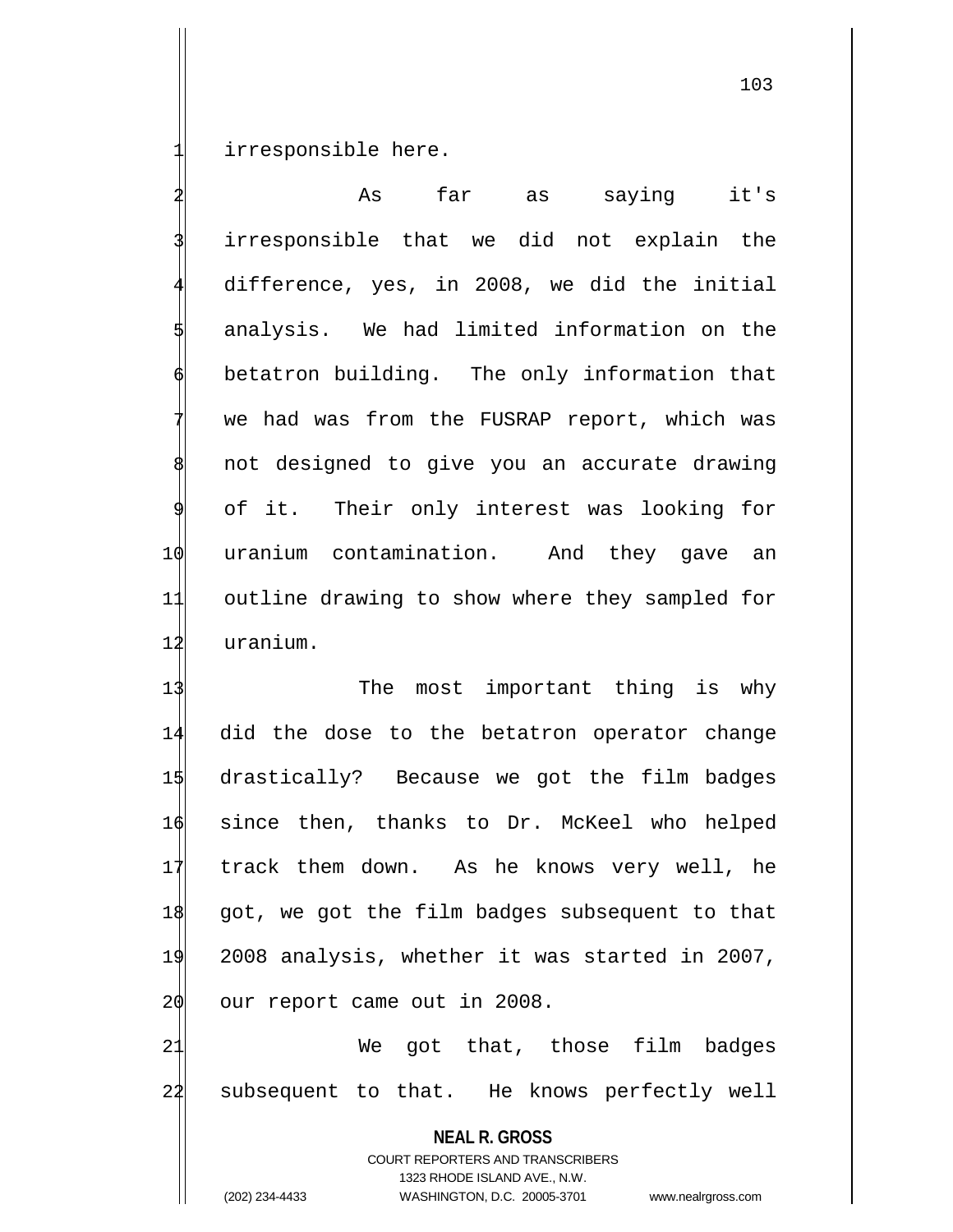that that happened. And it's totally reckless 2 to say we were irresponsible for not explaining the difference. I take great offense at that.

And as far as the normalization to the film badges, that was something that was done by NIOSH. This is not something that was done by SC&A. We don't accept that. So I don't have to explain that because we didn't 10 do that.

11 As far as the -- minor points --12 as far as the sources, the fact that St. Louis Testing used both cobalt-60 and iridium-192, first of all they used the iridium-192 rather infrequently. And second of all, it makes no difference what the source is because the 17 exposure assessment, the exposure estimate was simply based on someone standing at the boundary which was laid out at 2 mR per hour. So 2 mR is 2mR whether it's from cobalt or from iridium. The conversion from the photon flux and the exposure to actual

## **NEAL R. GROSS**

COURT REPORTERS AND TRANSCRIBERS 1323 RHODE ISLAND AVE., N.W. (202) 234-4433 WASHINGTON, D.C. 20005-3701 www.nealrgross.com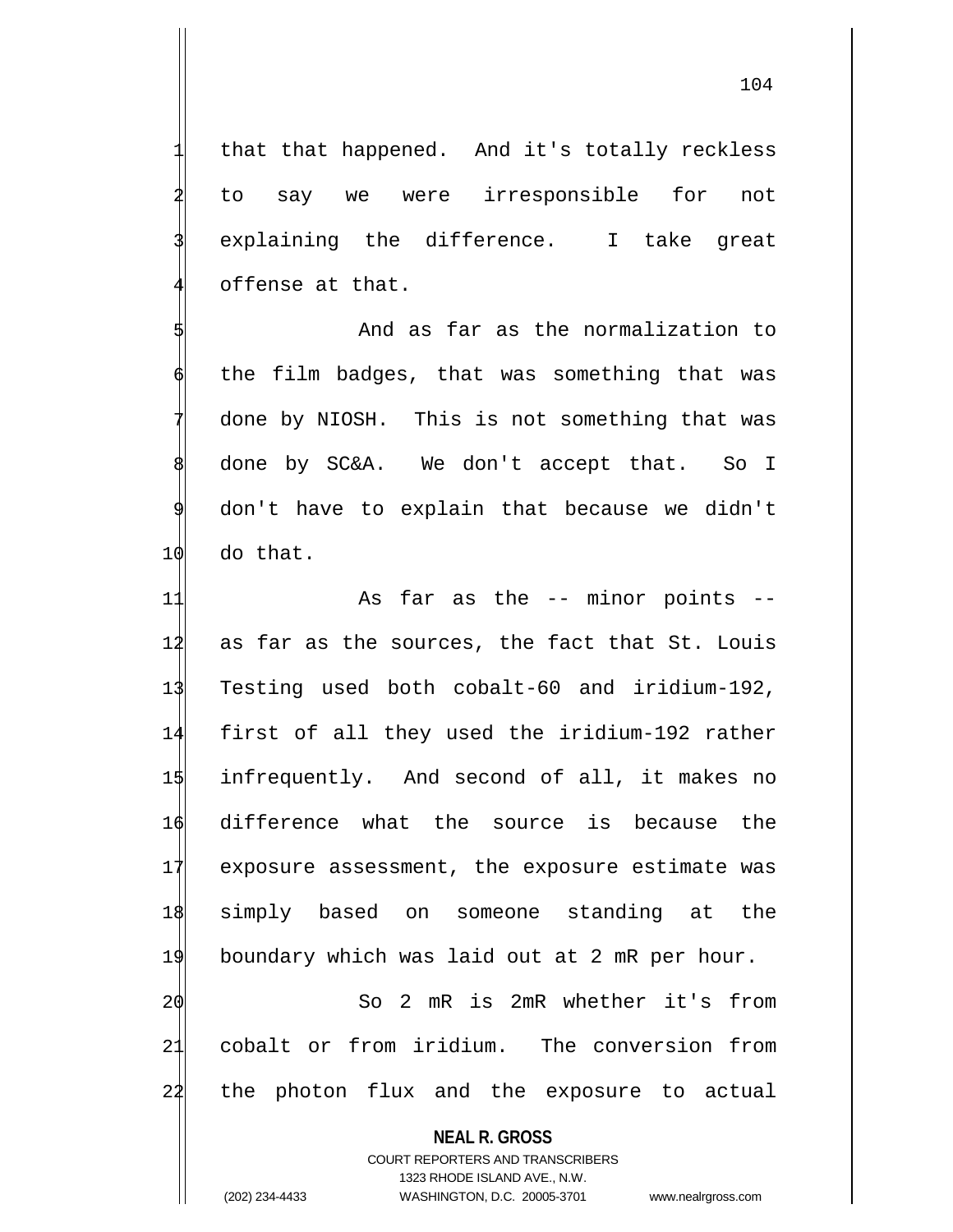dose is slightly different. But we weren't talking about it. We were just talking about the exposure rate. So that is not a valid point whatsoever.

And as far as the film badges being supplied by the Nuclear Consulting Corporation, I believe it is, there's nothing illogical about that. They were brought in as their radiation safety consultant. Here was a 10 highly reputable, highly recognized, unusual 11 credentials at that time certainly, of 12 somebody with a PhD in nuclear physics who was 13 also a certified health physicist. And he was 14 brought in.

1\$ And so it's not illogical that he 16 would be asked to supply the film badges as 17 opposed to whoever had supplied the film 18 badges before. Previously, they had film 19 badges. It seems to be quite clear. They 20 would simply be sent in by some outside vendor 21 and distributed among the workers.

22 And here Dr. Connaker became the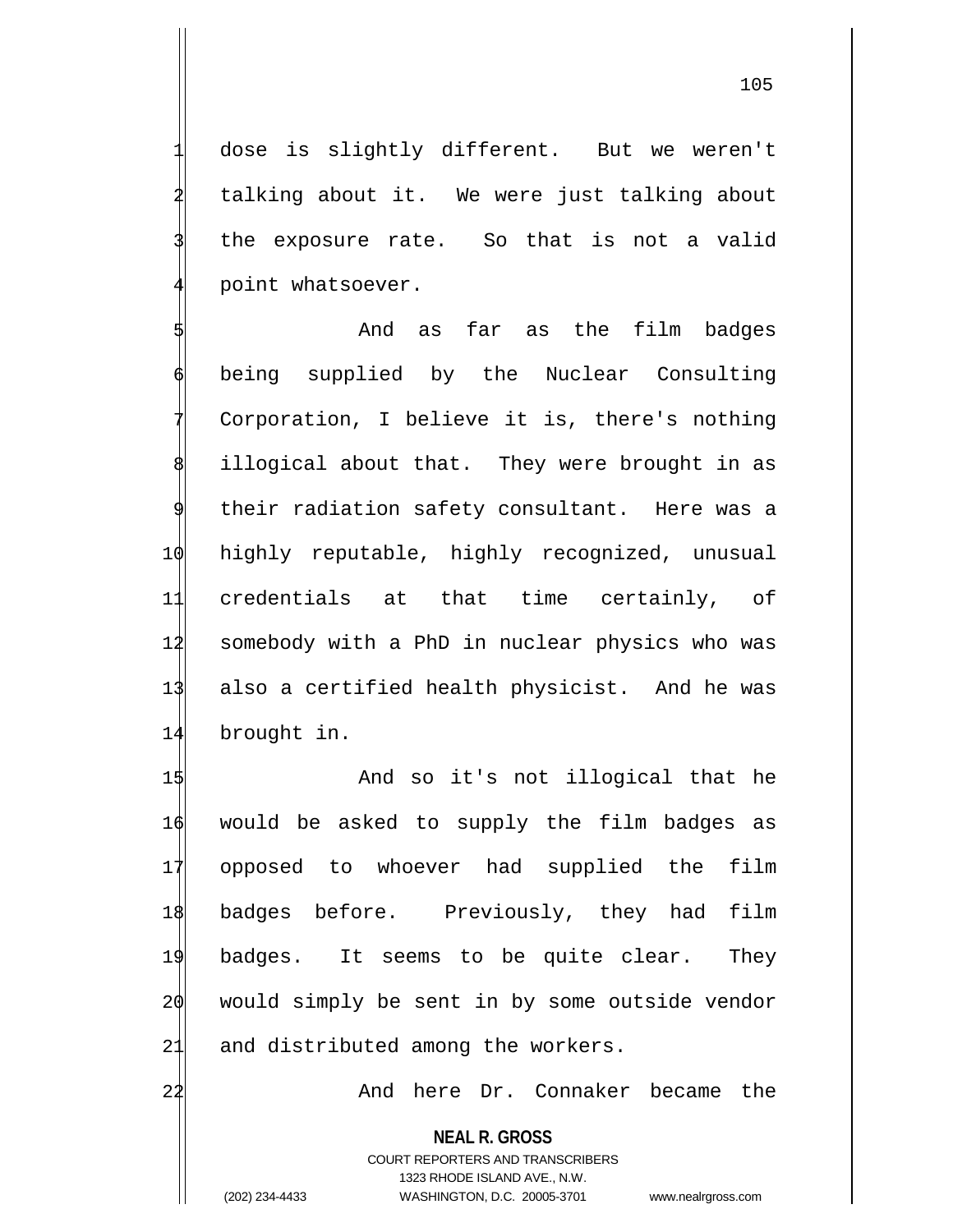middle man and handled the badges and reviewed the results. So that was simply, I'm sure he's probably a package deal where he did, they did the radiation protection survey to see whether there was adequate shielding. They handled the film badges.

They calibrated, they even calibrated the sources, those 260, 280 millicurie cobalt-60 sources were purchased  $\phi$  from a purveyor of the sources. But they were calibrated and certified by Dr. Connaker, who  $12$  also  $-$ 

13 CHAIRMAN ZIEMER: I'm going to 14 interrupt, Bob. I think we're rehashing old 15 ground that we've gone over many times.

16 DR. ANIGSTEIN: All right.

 CHAIRMAN ZIEMER: What we need now is to focus on these two, we have the NIOSH summaries where they've compared what they did and what SC&A did and tried to identify some areas where we haven't come to total agreement on what assumptions should be made. I think

**NEAL R. GROSS**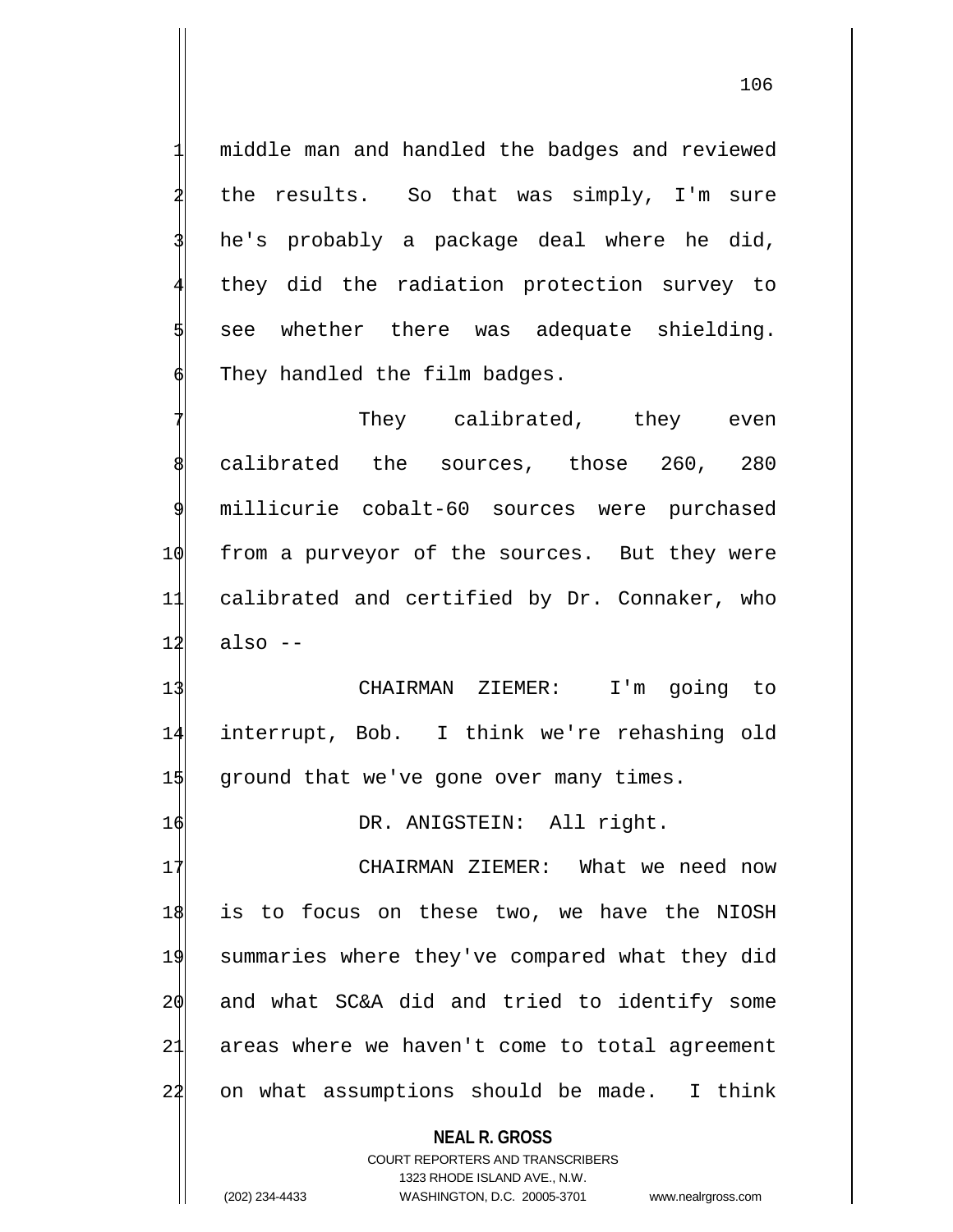what we'd like to do now is try to close some of these uncertainties to the extent that it's 3 possible.

And so let me go back, Dave, I'd like -- Dave Allen, I'd like you to kind of take the lead on this and let's go through the issues individually that we need to, where there's a difference in what you are recommending versus what SC&A is recommending. 10 And let's see if we can get some consensus 11 with the Work Group here on those so.

 MR. ALLEN: Okay. I've got it in essentially three categories here. And the first one is not on that White Paper, it came up after. And that is the time line. And I'm gathering Bob doesn't have much difficulty with what I was proposing earlier in the 18 meeting.

19 And I'd like to get the Work 20 Group's take on that. But my opinion the 21 cobalt-60 sources were purchased in May 21, 22 1962, and that was what Bob was using as a

> **NEAL R. GROSS** COURT REPORTERS AND TRANSCRIBERS 1323 RHODE ISLAND AVE., N.W.

(202) 234-4433 WASHINGTON, D.C. 20005-3701 www.nealrgross.com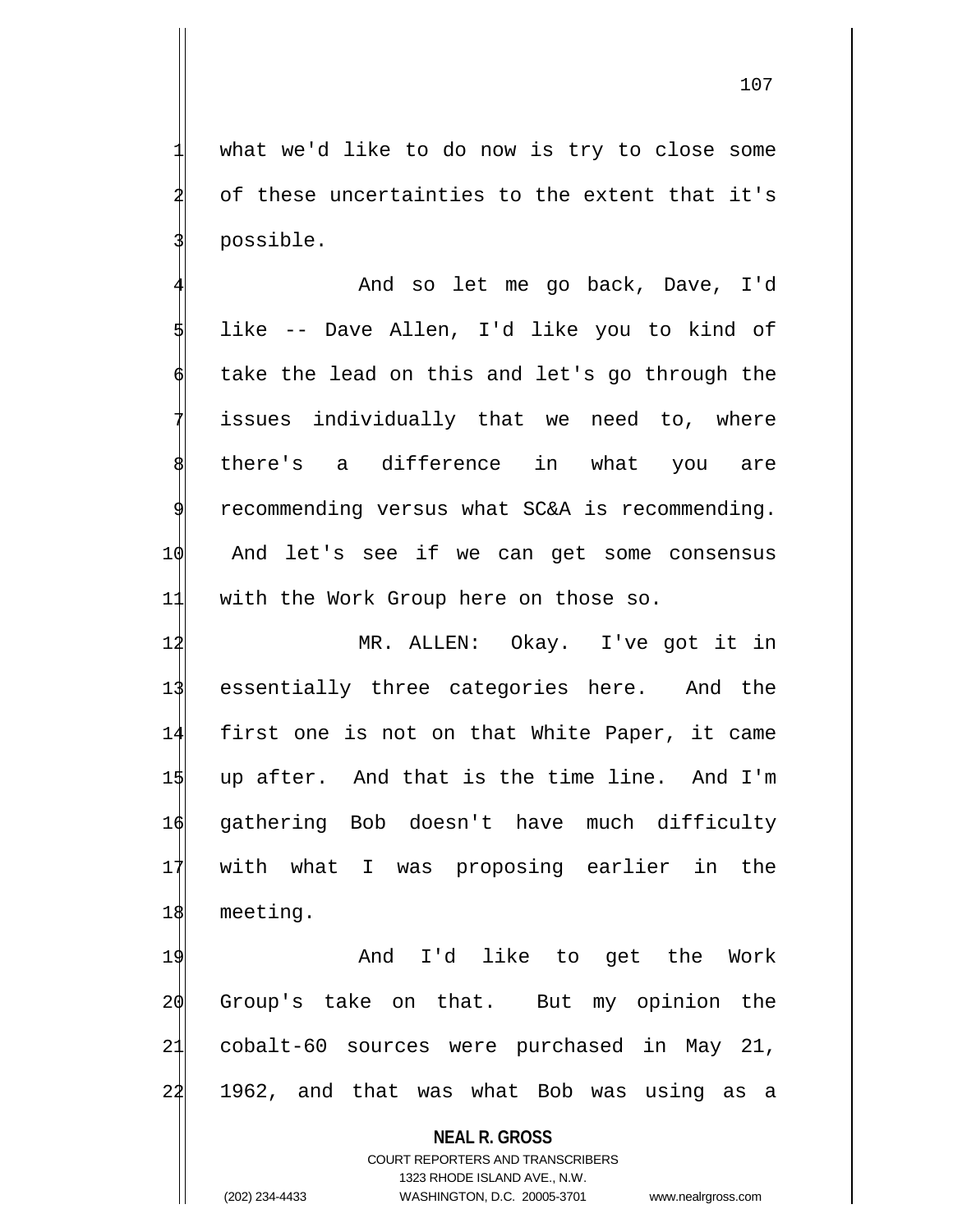start of a different era when cobalt sources were used. I think they were  $-$ - the time line I had they were purchased in. But I don't think I can actually guarantee they were put into service at that point.

CHAIRMAN ZIEMER: Actually, I think we found a purchase order dated May 5th in the original documents that Dr. McKeel had. But I think the 21st was possibly a shipping 10 date. I don't recall. Maybe Bob Anigstein -- 11 DR. ANIGSTEIN: I believe that 12 there was a statement in one of the AEC 13 documents that said that's when they were 14 acquired. I mean that's when they actually -- 15 CHAIRMAN ZIEMER: Actually came on 16 site. 17 DR. ANIGSTEIN: -- came, you know, 18 arrived on site. So whether -- now I have by 19 the way, I meant to, I didn't get a chance to 20 break in with this comment earlier. I had no 21 problem if NIOSH wants to use round numbers 24 and say, okay, all of '62 is the radium era

> **NEAL R. GROSS** COURT REPORTERS AND TRANSCRIBERS 1323 RHODE ISLAND AVE., N.W.

(202) 234-4433 WASHINGTON, D.C. 20005-3701 www.nealrgross.com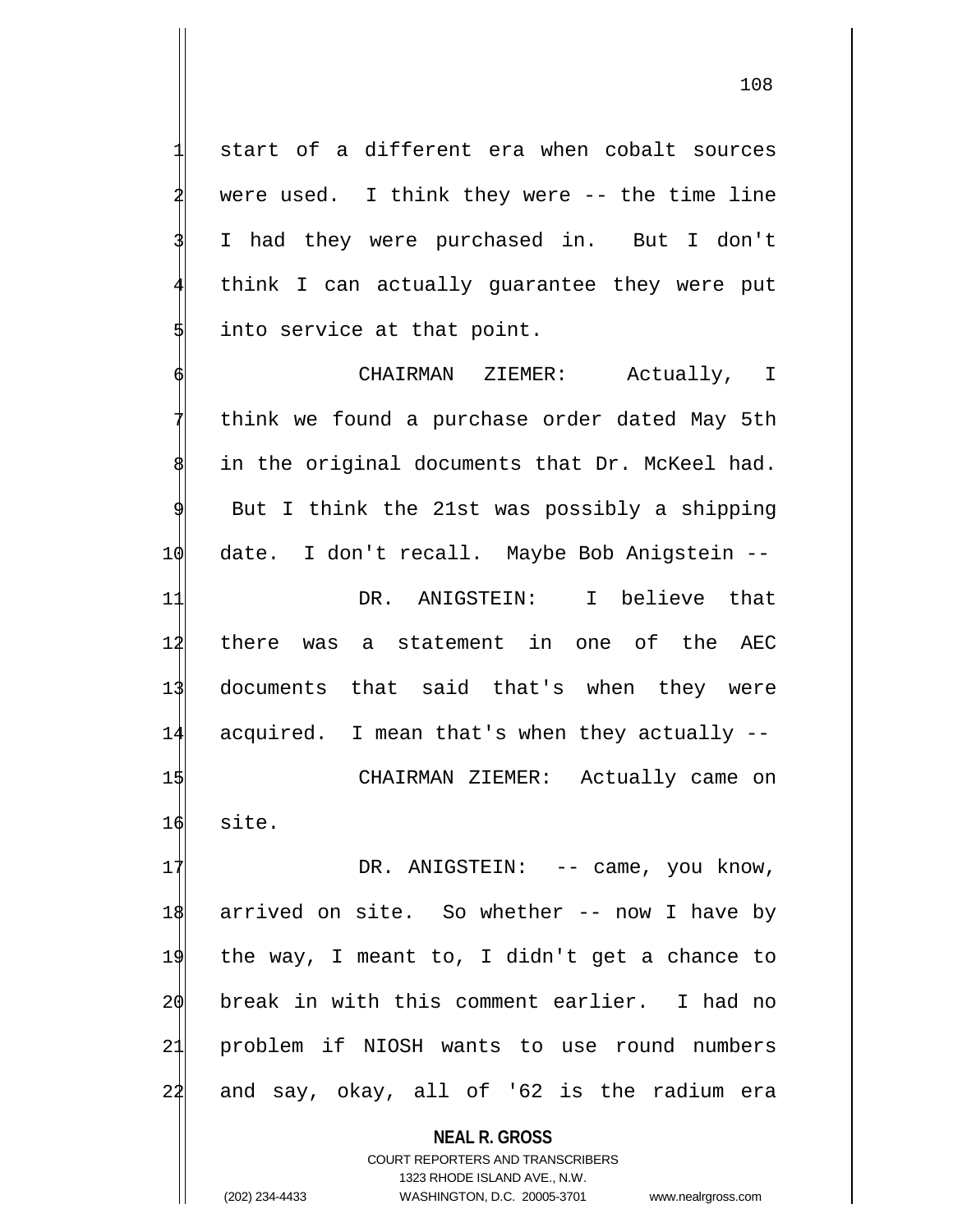and '63 on is the new betatron era. That's fine.

Earlier, I had assumed they were 4 doing that and then later on I got the impression they were going to get down to precise dates. So either way is fine. If they want to just make it simple and make it a whole year, everybody working there gets a 9 limiting dose for that year, I have no 10 problems with that. It's simple, it's somewhat 11 claimant-favorable. It's not terribly 12 exaggerated. So either way is fine.

 CHAIRMAN ZIEMER: It's a little more claimant-favorable to assume that the radium continued through the end of the year even though  $-$ 

17 DR. ANIGSTEIN: Yes.

18 CHAIRMAN ZIEMER: -- a little 19 transition period.

20 MR. ALLEN: I mean, the other 21 piece of information there was the radiography 22 room with the cobalt sources exposed was

**NEAL R. GROSS**

COURT REPORTERS AND TRANSCRIBERS 1323 RHODE ISLAND AVE., N.W. (202) 234-4433 WASHINGTON, D.C. 20005-3701 www.nealrgross.com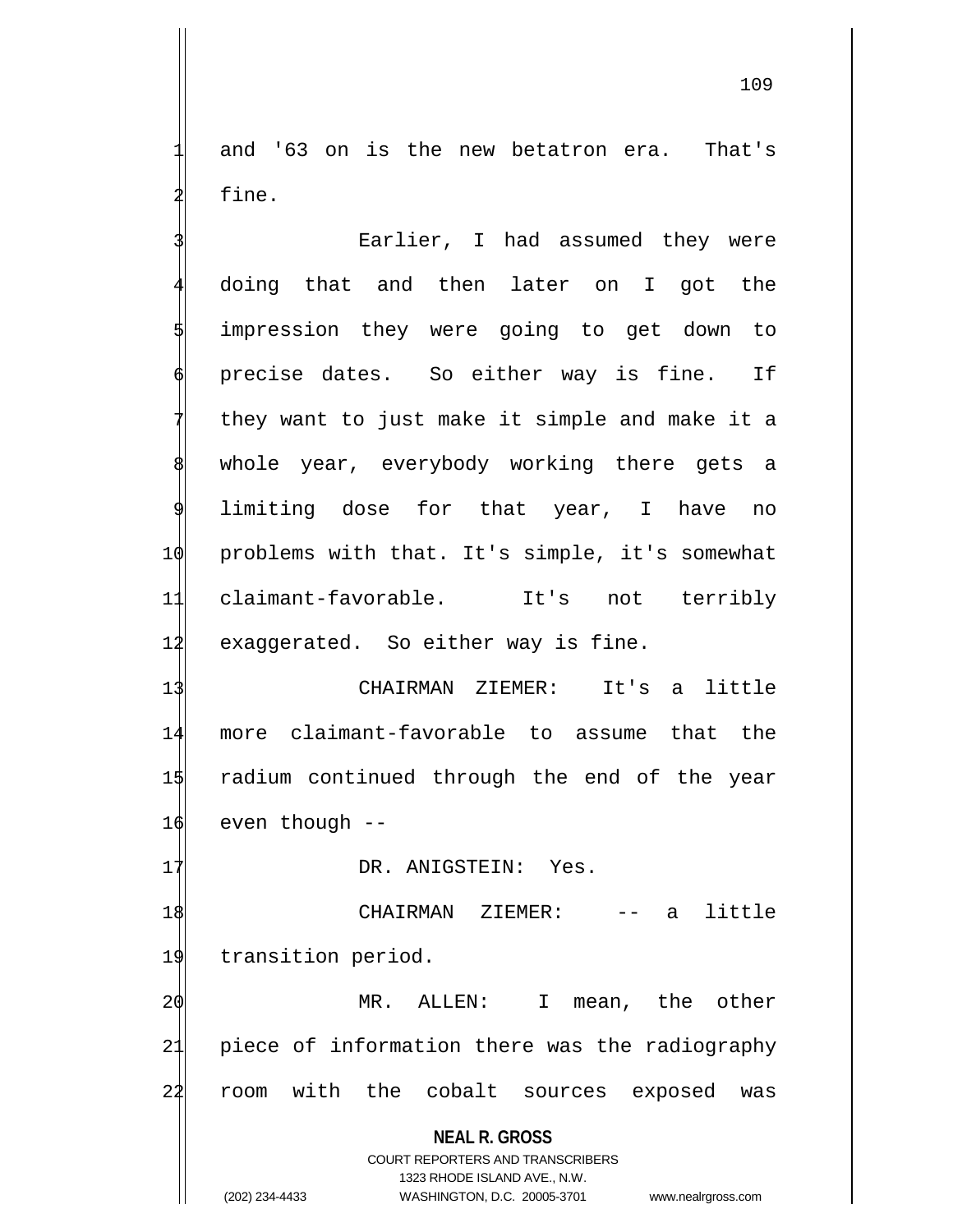surveyed June 24th of '62. But then in June and July, they modified the shielding and resurveyed it again August 1st. There's a real chance they were modifying things, getting everything in position before they actually started utilizing them routinely.

So I would like, as Bob said, round it off to the end of '62 for the radium era. That is slightly favorable and I don't 10 know if we have a really good, solid date on 11 exactly when they started using.

 CHAIRMAN ZIEMER: The stop and start. Other Members of the Work Group, can we agree to identify the radium period as 15 going through to the end of '62?

 MEMBER MUNN: Yes, if you give the situation a little reality check. What do we really know about how things really operate in production facilities? To my knowledge, nothing just comes in and is immediately done. 21 So there's always an enormous and 24 usually fairly long changeover period. It

**NEAL R. GROSS** COURT REPORTERS AND TRANSCRIBERS 1323 RHODE ISLAND AVE., N.W. (202) 234-4433 WASHINGTON, D.C. 20005-3701 www.nealrgross.com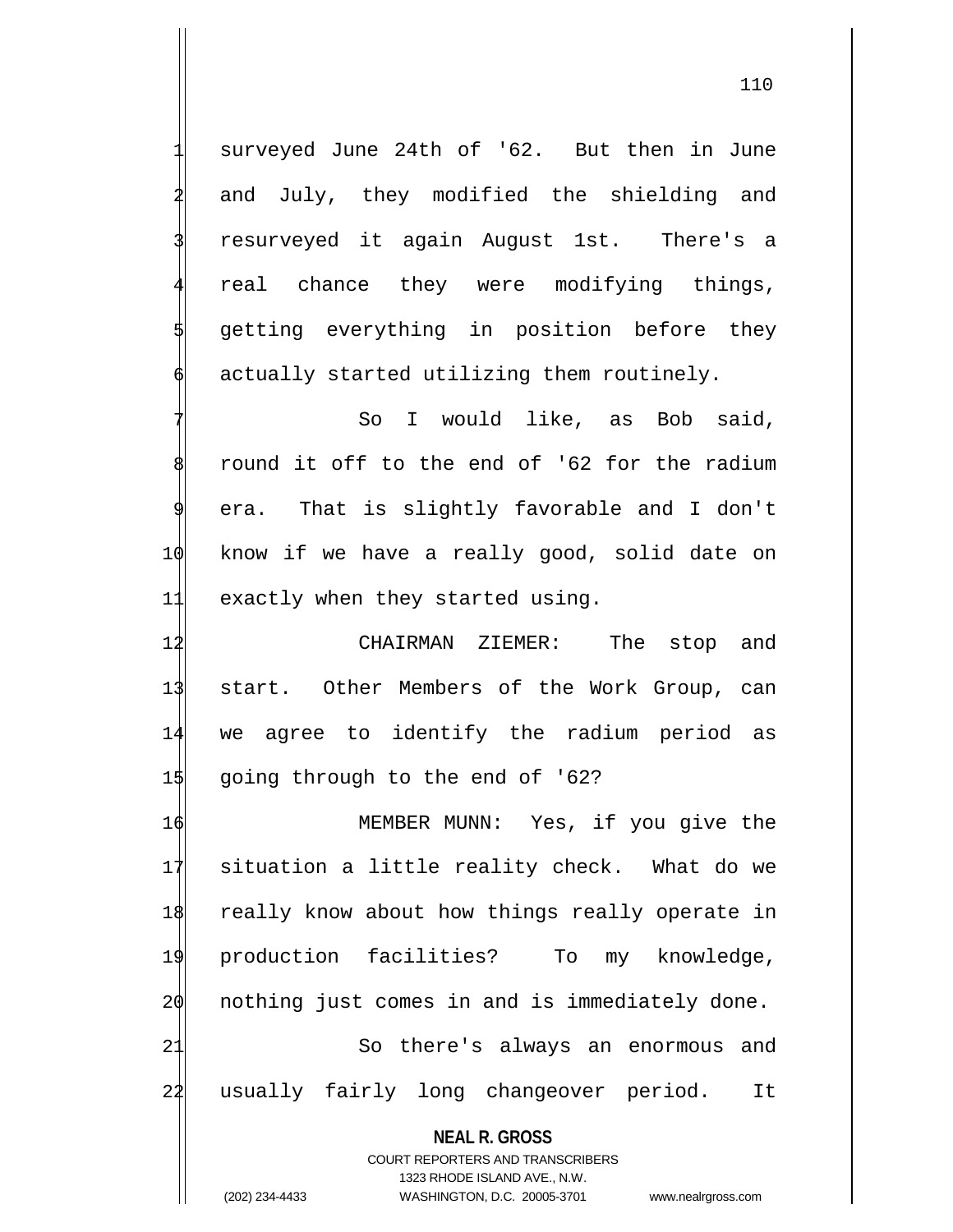appears to me that from May to the end of the year for 1962 would be a reasonable time to assume that you still had the original exposure.

CHAIRMAN ZIEMER: Okay. John Poston, are you on the line?

MEMBER POSTON: Yes, I'm here.

CHAIRMAN ZIEMER: Are you okay with that also?

1 $\phi$  MEMBER POSTON: Yes, sir.

11 CHAIRMAN ZIEMER: Okay. Then 12 we'll agree that would be the transition date 13 then that you would, in terms of your dose 14 reconstruction, you would continue the radium 15 assignments through the end of the year, 1962.

16 MR. ALLEN: And I was going to 17 pick up the limiting of the later years, 18 January 1st of '63, which would end up being 19 the layout man. Again, we know that's a 20 little early on that. But as Bob called it 21 rounding off to the full year. As long as 24 nobody has any objection to that, that's the

## **NEAL R. GROSS**

COURT REPORTERS AND TRANSCRIBERS 1323 RHODE ISLAND AVE., N.W. (202) 234-4433 WASHINGTON, D.C. 20005-3701 www.nealrgross.com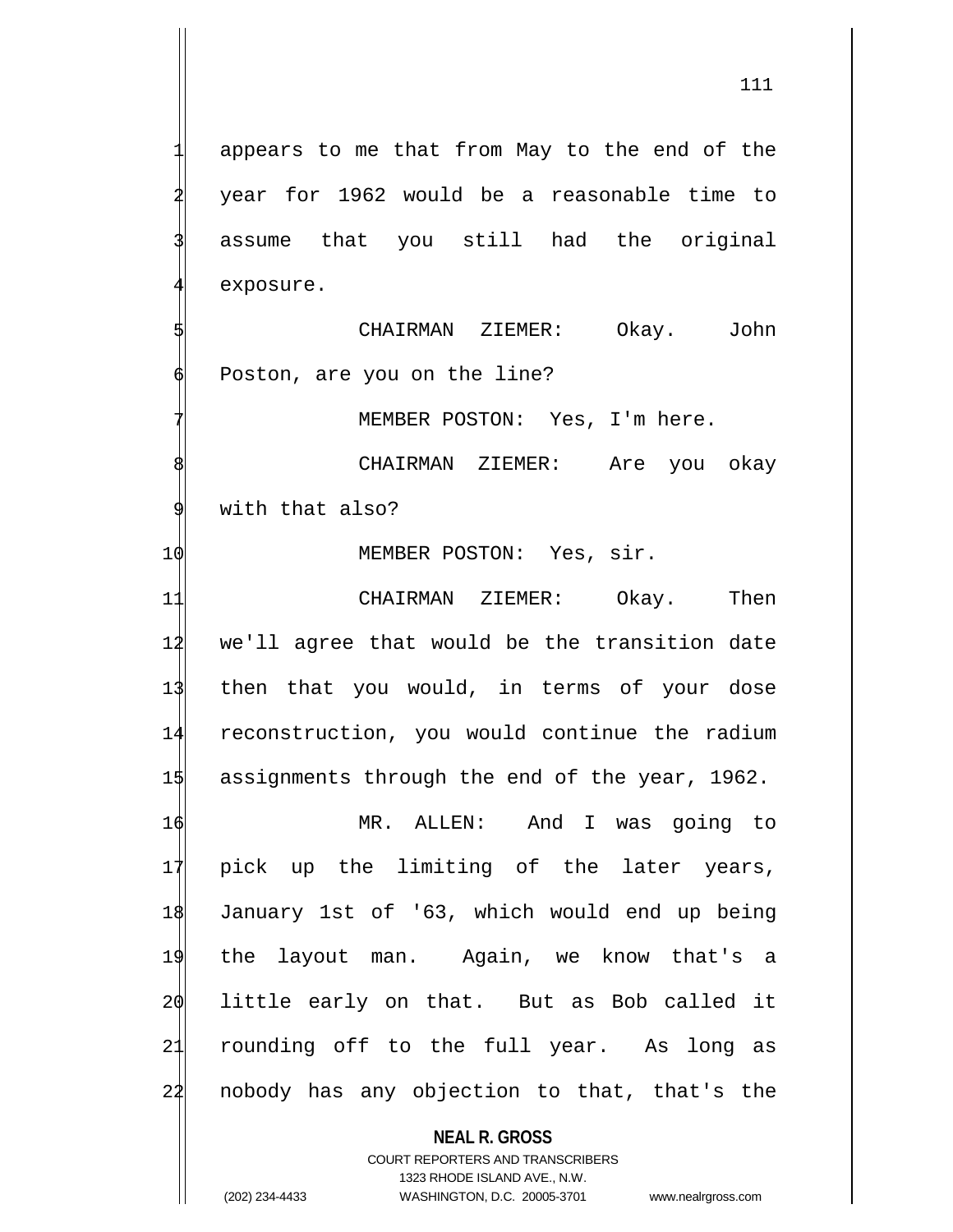way I would like to do it.

MEMBER MUNN: None here.

**NEAL R. GROSS** COURT REPORTERS AND TRANSCRIBERS 1323 RHODE ISLAND AVE., N.W. CHAIRMAN ZIEMER: Let me just raise this question. I wasn't aware until the 5 petitioner identified, I guess the Department of Labor has added the early year to this whole thing. That has apparently occurred in the last few weeks, I gather. DR. NETON: I don't recall when. 1 $\phi$  MR. ALLEN: It's been more than 11 that. It's been the last few months I think. 12 CHAIRMAN ZIEMER: Does that 13 automatically get added in and does that get  $14$  added to the  $-$ 15 MR. ALLEN: Yes, they extended the 16 start date from the beginning, from January  $17$  1st '53 to October 1st of '52. 18 CHAIRMAN ZIEMER: Has that wording 19 automatically been put into the -- 2 $\phi$  MEMBER MUNN: Petition? 21 CHAIRMAN ZIEMER: -- petition? 22 MR. ALLEN: The petition, I don't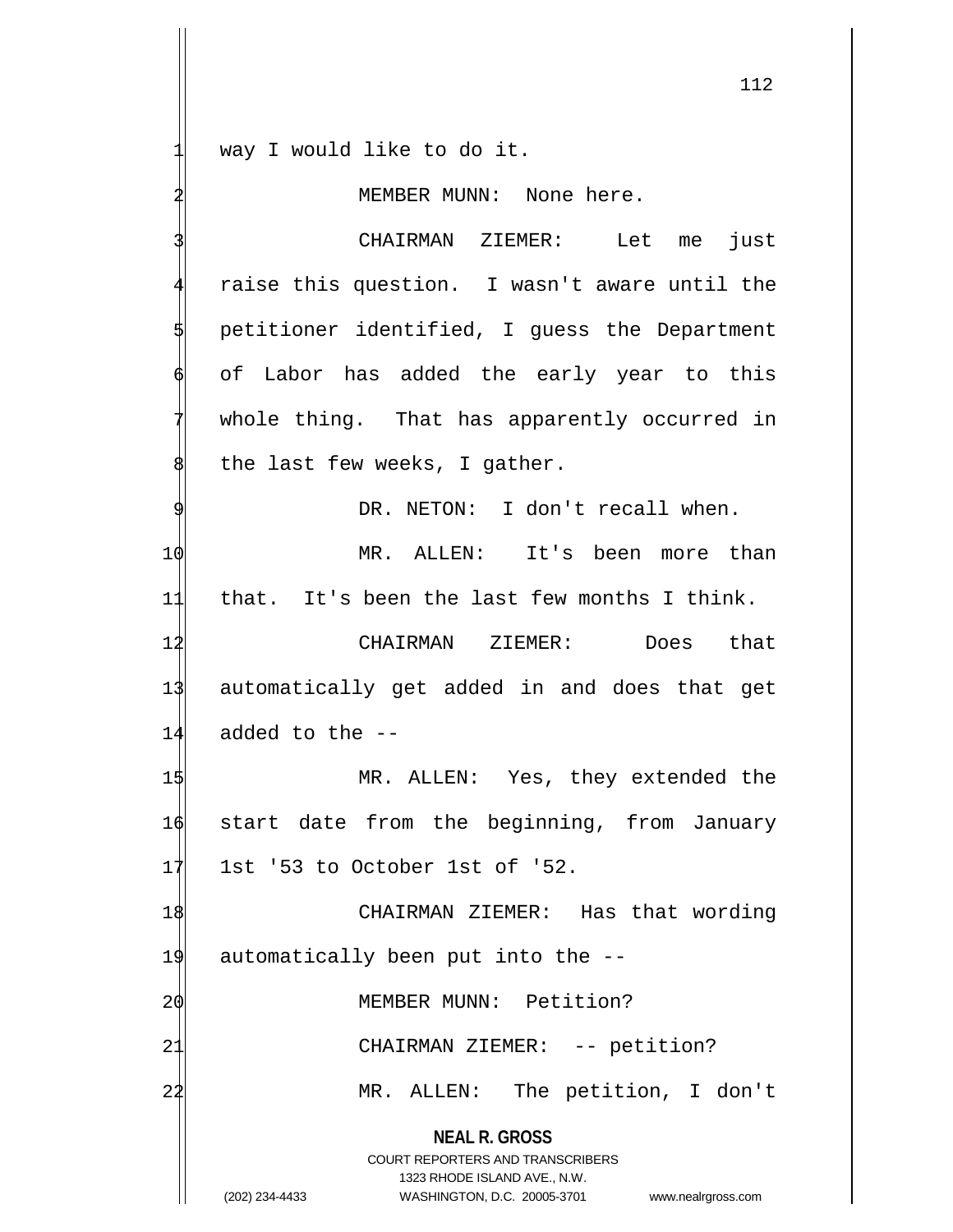113

know. But it's going to go into the Appendix. The revision of the Appendix will  $-$ -

CHAIRMAN ZIEMER: But there's a 4 petition that because of -- the petition originally started in --

DR. NETON: At the start of the covered period.

CHAIRMAN ZIEMER: Right. And does that get changed? The material, I assume, is 10 somewhere --

11 DR. NETON: Well, the petition has 12 already been dealt with on the definition that 13 was in place at the time.

 CHAIRMAN ZIEMER: Right, but we acted in December, and I assume by the time it got to the Secretary the change might have occurred. Well, we can't handle anything like 18 that here.

19 DR. NETON: We will certainly add 20 that extra time frame for the three months or  $21$  so at the beginning of  $-$ - prior to '53.

22 MR. ALLEN: It's certainly going

**NEAL R. GROSS**

COURT REPORTERS AND TRANSCRIBERS 1323 RHODE ISLAND AVE., N.W. (202) 234-4433 WASHINGTON, D.C. 20005-3701 www.nealrgross.com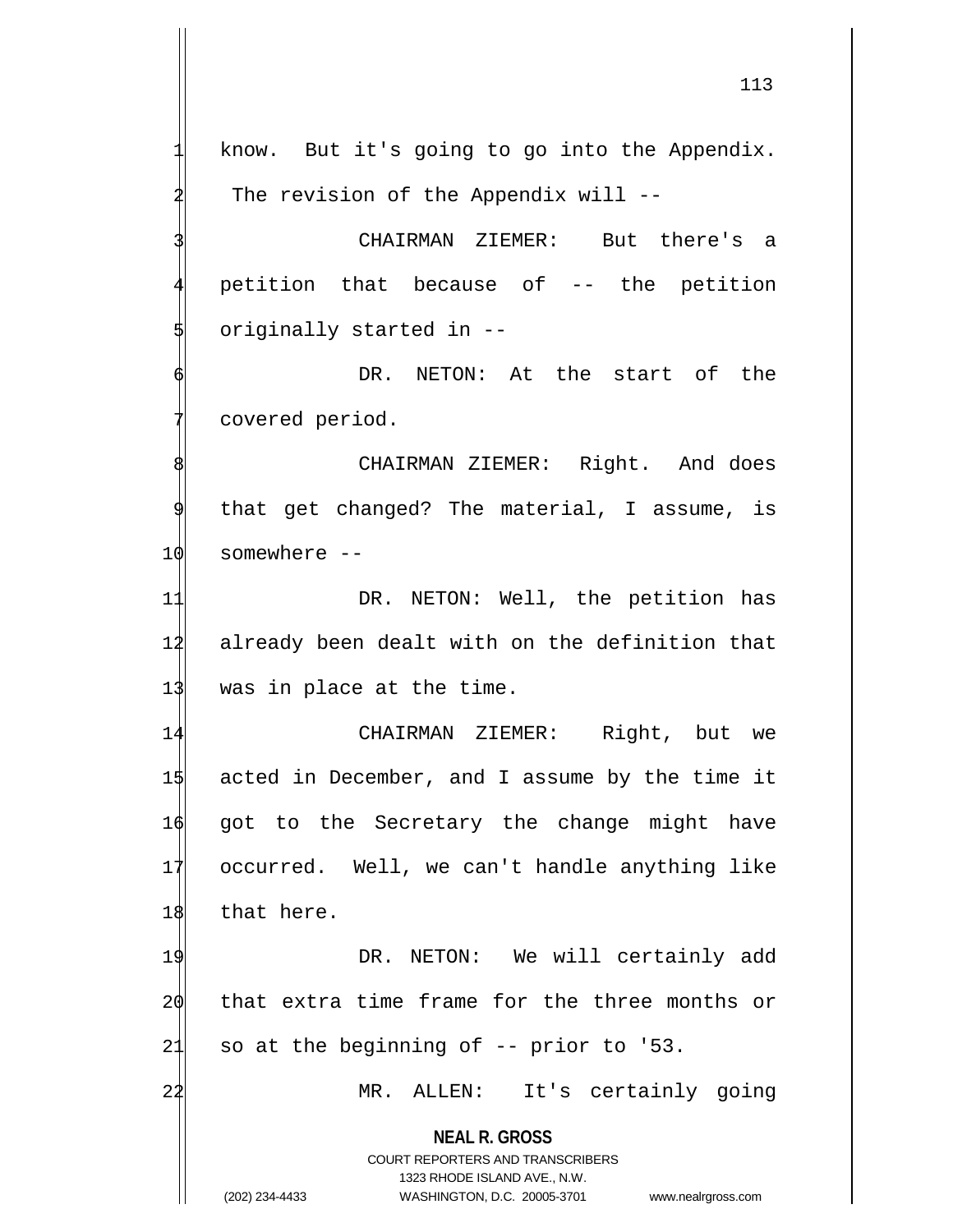114

to be added to dose reconstruction, et cetera.

CHAIRMAN ZIEMER: So the starting 3 period here is --

DR. NETON: The main difference is 5 Department of Labor can start sending cases for people that have employment prior to '53.

MEMBER MUNN: Right, earlier.

DR. NETON: That's the main difference. And we will reconstruct the doses, 10 because we'll have to go back and look at the 11 dose reconstructions.

12 CHAIRMAN ZIEMER: And there are 13 some that will get some additional assignment.

 MR. ALLEN: But I think in those situations, if DOL goes back and looks to verify -- because sometimes they will verify employment only from the start of the covered period when there's actually reason to verify 19 earlier.

20 CHAIRMAN ZIEMER: Okay. Thank 21 you. We have agreement on that point. Let's  $24$  go to the next one.

**NEAL R. GROSS** COURT REPORTERS AND TRANSCRIBERS 1323 RHODE ISLAND AVE., N.W. (202) 234-4433 WASHINGTON, D.C. 20005-3701 www.nealrgross.com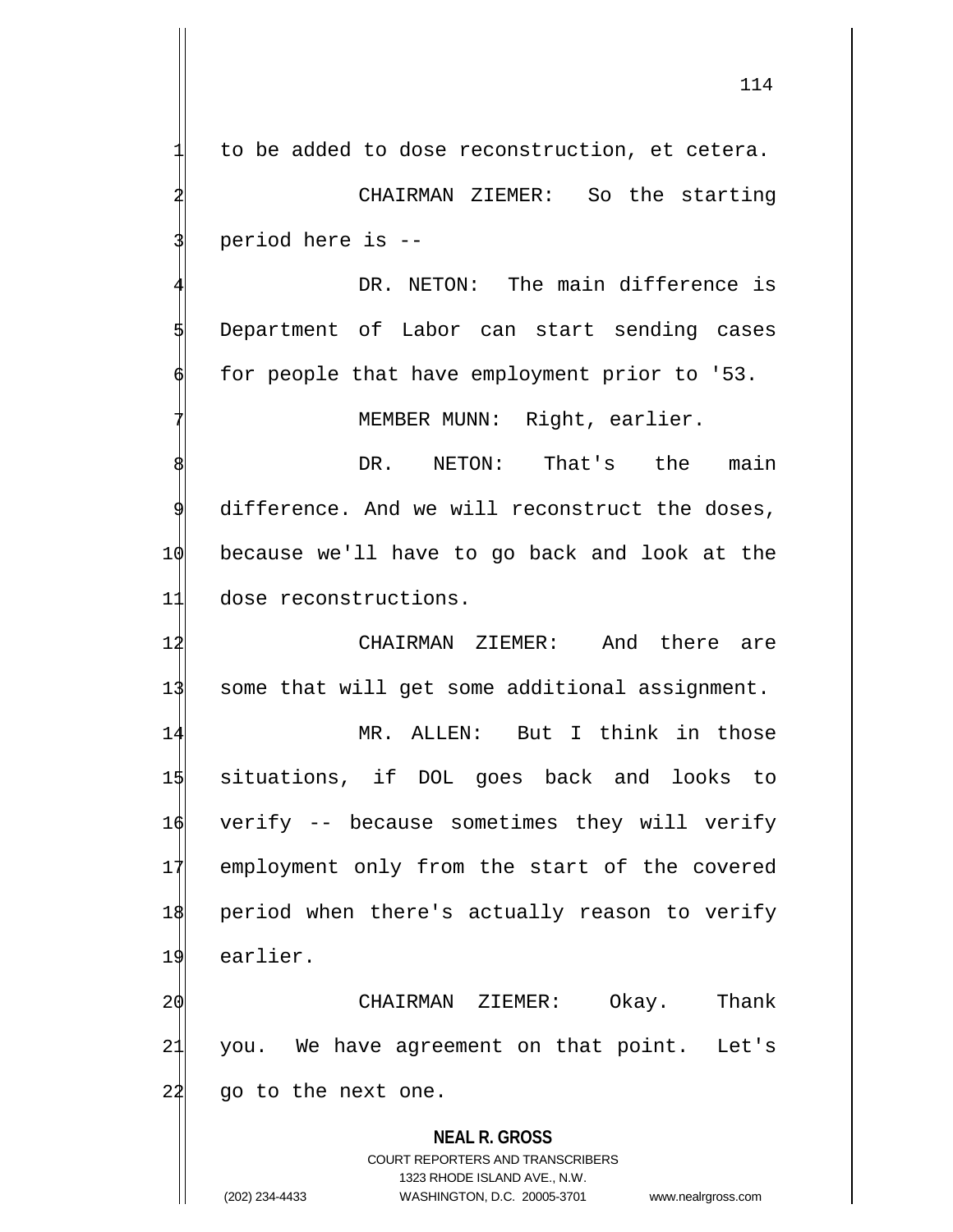MR. ALLEN: Okay. The next one is the radium era, then, as far as radiographers. Again, I don't think we have agreement with SC&A on this. But I'm looking at the letter or the statement to the AEC from GSI, the 25 percent versus 100 percent, saying the maximum 7 person was exposed to between 3 and 12 rem. Then looking at Bob's prorated full year estimate for the part-time 10 radiographer falling between 9 and 20 rem. 11 And then the SC&A model of the radiographer 12 was 9.69 rem. And I know in his statements, I

 think he made the same statement during the Board meeting. I know he has during the Work Group more than once, that these three independent analyses all kind of point to the same range. And that's been convincing some people for sure. And I don't believe we ought to be using the 12 or the 15 as Bob is recommending. I'm thinking more that 9.69 seems to fall right there and be consistent 22 with all three of these.

**NEAL R. GROSS**

COURT REPORTERS AND TRANSCRIBERS 1323 RHODE ISLAND AVE., N.W. (202) 234-4433 WASHINGTON, D.C. 20005-3701 www.nealrgross.com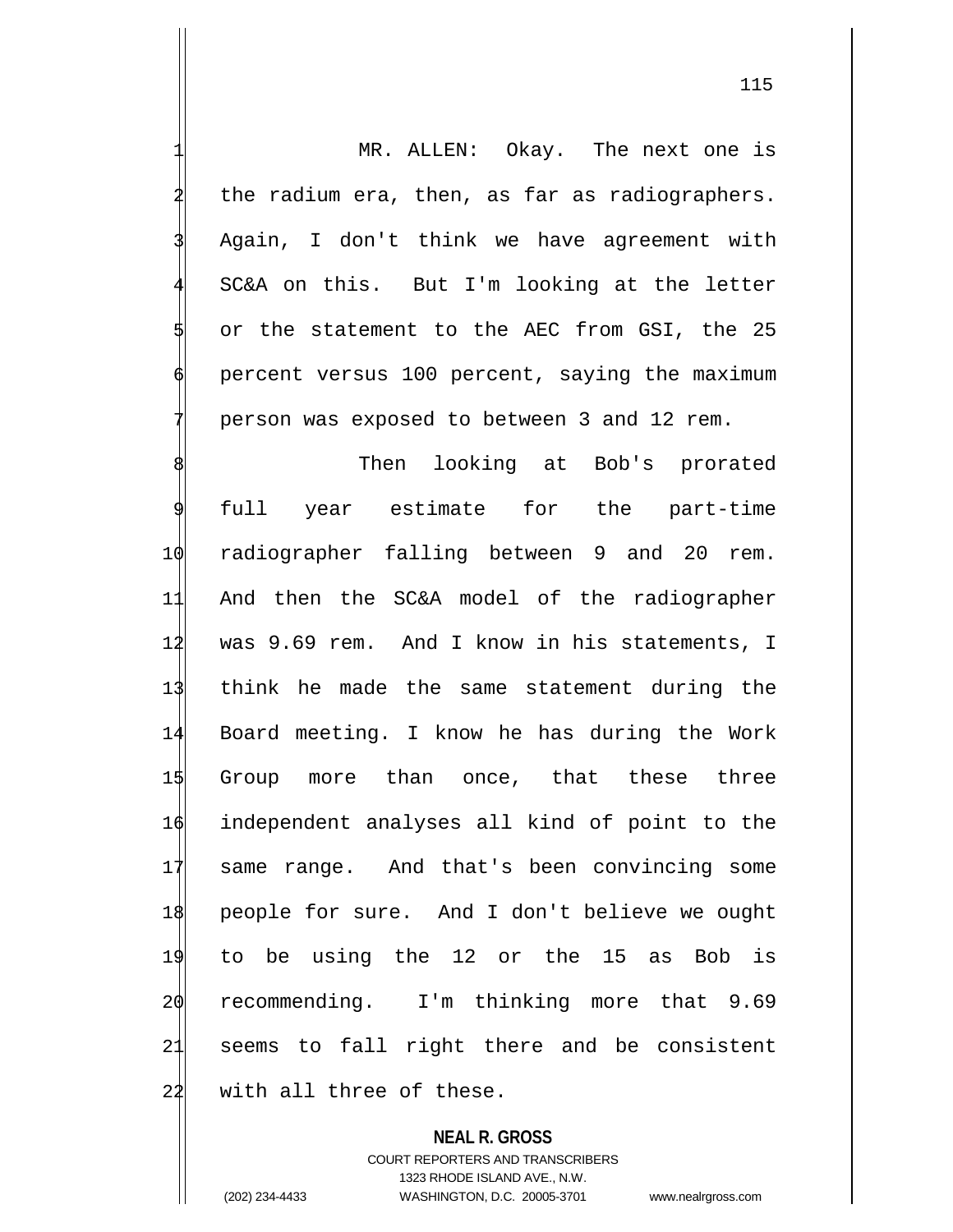**NEAL R. GROSS** COURT REPORTERS AND TRANSCRIBERS CHAIRMAN ZIEMER: You previously had the  $3.573$  as your  $-$  or no. MR. ALLEN: Yes. CHAIRMAN ZIEMER: Yes, 3.573 as 5 your maximum based on a longer distance, or a longer fish pole, and what else? MR. ALLEN: It was the median point of the range that he said the fish pole -- he would be four to six feet, we used five. 10 CHAIRMAN ZIEMER: He was using 11 four. 12 MR. ALLEN: Bob used four. And it  $13$  was a  $-$ 14 CHAIRMAN ZIEMER: And you used 15 five? 16 MR. ALLEN: Yes. 17 DR. ANIGSTEIN: My objection to 18 that is that I thought of that model based on 19 the radiographer's recollection as sort of a 20 reality check. Once again, we're dealing 21 with, I was talking to one person, a 50-year 24 old recollection. And also perhaps, I'm just

1323 RHODE ISLAND AVE., N.W.

(202) 234-4433 WASHINGTON, D.C. 20005-3701 www.nealrgross.com

116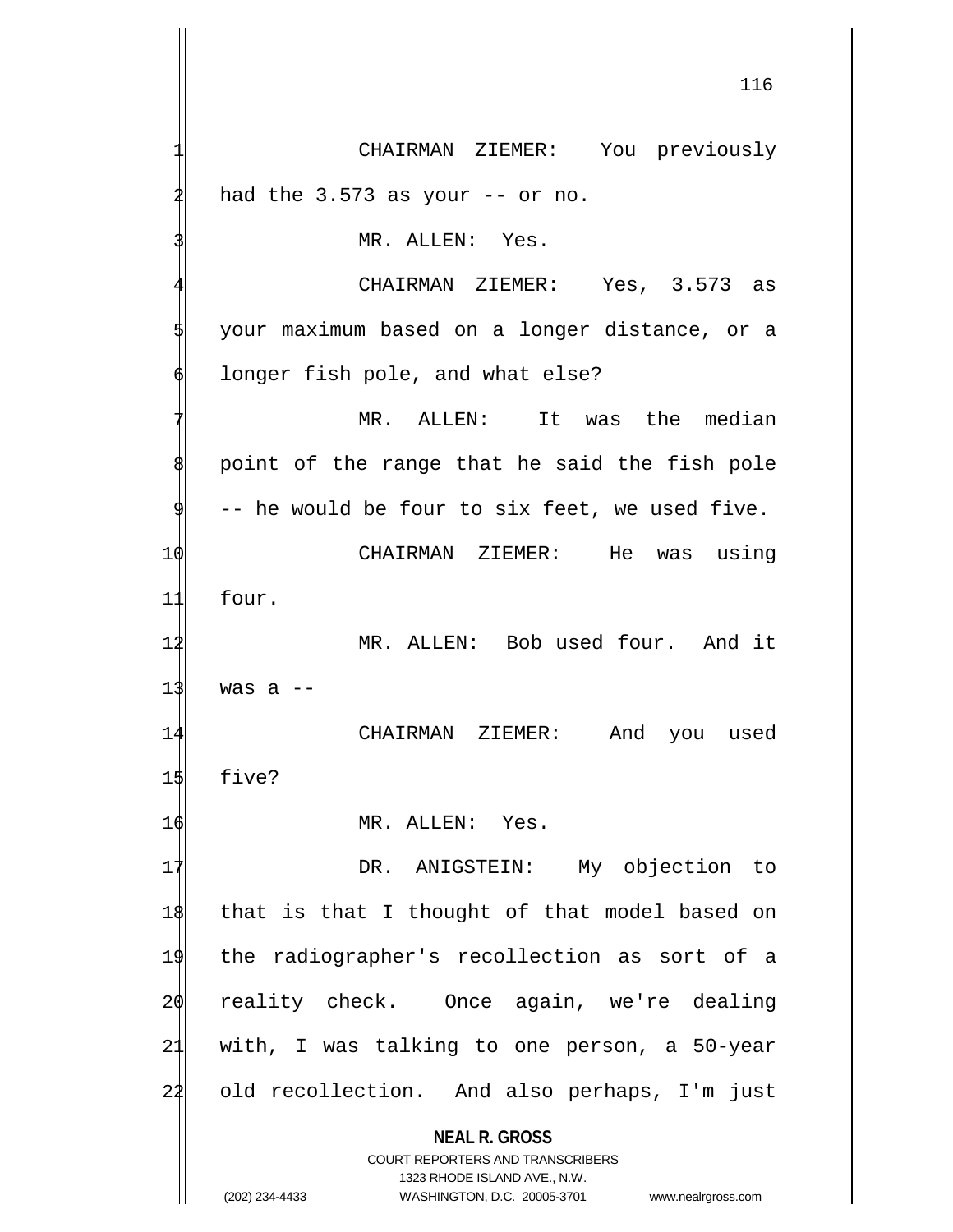saying, when you said 12 to 15 seconds, that was his recollection. It could have been longer.

Maybe he was very spry and really, you know, was trying to minimize his radiation exposure. Other workers might have been a little less efficient. Maybe they spent, you know, maybe they weren't quite as quick at moving the sources.

 CHAIRMAN ZIEMER: Yes, understood. 11 DR. ANIGSTEIN: That's why I think this is just a single point, a single data point as a reality check. But I would not rest the dose limit on that. And I know I'm beginning to sound redundant. Whereas the 12 and 15, again, these were records which we don't have today. But they did exist at the 18 time.

19 The AEC inspectors could have very easily said, let me see those records that you've been maintaining. They went to the site. This was based -- the statement was

## **NEAL R. GROSS**

COURT REPORTERS AND TRANSCRIBERS 1323 RHODE ISLAND AVE., N.W. (202) 234-4433 WASHINGTON, D.C. 20005-3701 www.nealrgross.com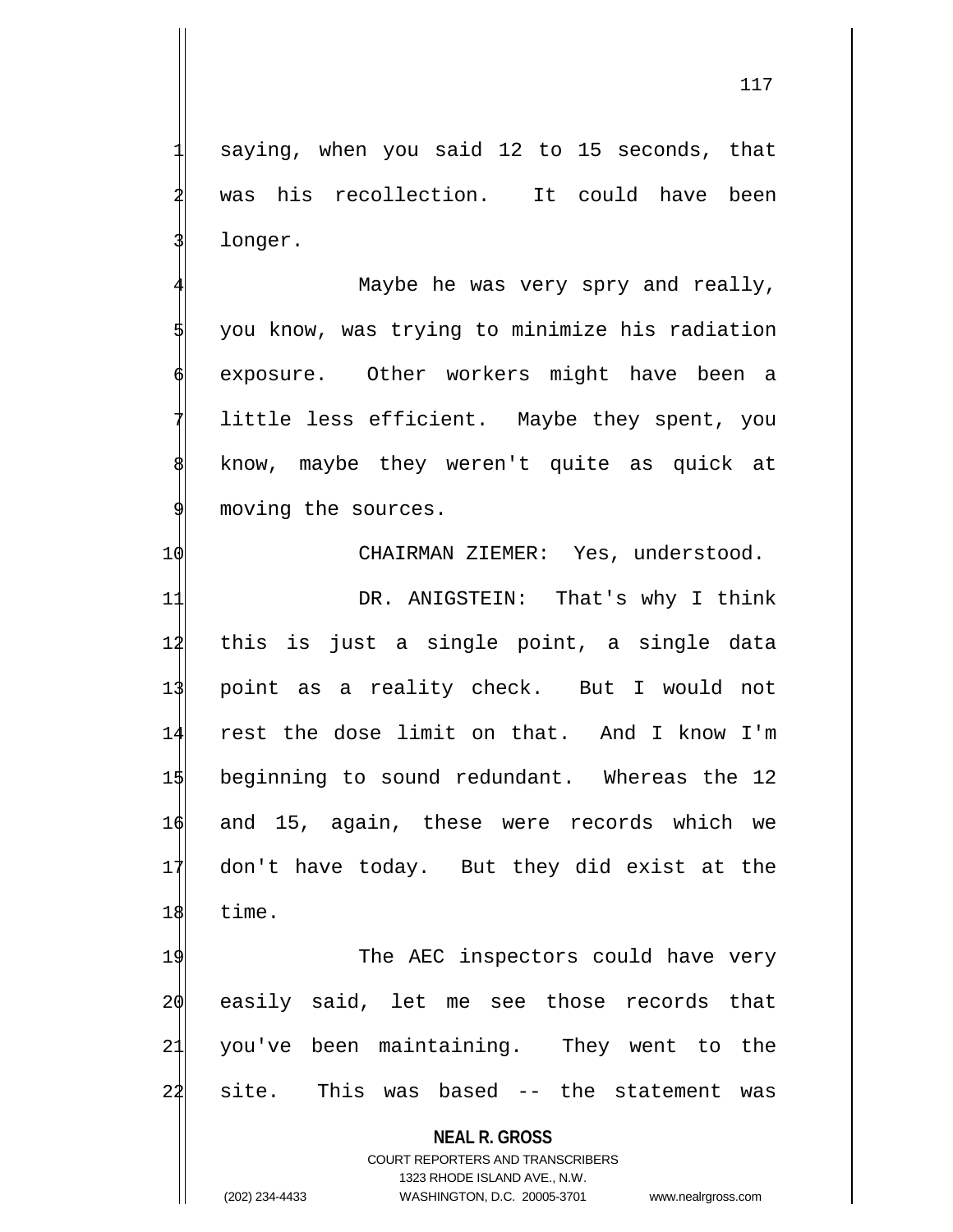**NEAL R. GROSS** COURT REPORTERS AND TRANSCRIBERS 1323 RHODE ISLAND AVE., N.W. (202) 234-4433 WASHINGTON, D.C. 20005-3701 www.nealrgross.com based  $-$  it was made a couple of times. It was also made by the radiation -- not by the vice president, but by the radiation safety supervisor who had been there as it happened. He started at GSI just about the beginning of the period of covered AEC operations. CHAIRMAN ZIEMER: Bob, we understand that --1 $\phi$  DR. ANIGSTEIN: More or less, 11 given a year -- 12 CHAIRMAN ZIEMER: Bob, we've gone 13 through this. We don't have to repeat this. 14 DR. ANIGSTEIN: All right. It 15 seems like it's not --16 CHAIRMAN ZIEMER: It's the issue  $17$  of whether or not to use the model that  $-$ 18 DR. ANIGSTEIN: I'm saying there's 19 more than one place that this statement was 20 made. And, okay. I'm sorry if I'm beating a 21 dead horse. 22 CHAIRMAN ZIEMER: No, but the

118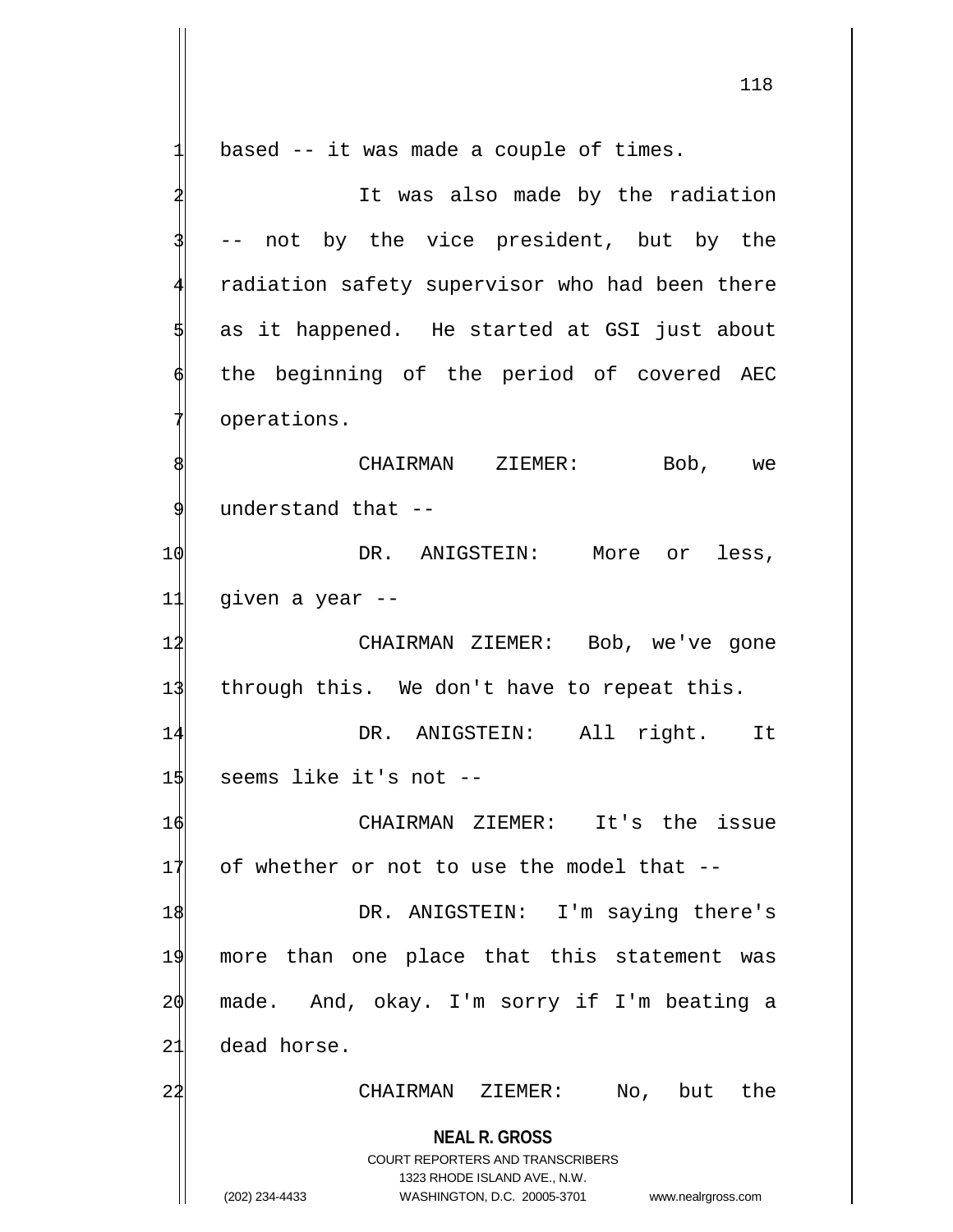issue, it's kind of a conceptual issue of whether to use the  $-$ -

DR. ANIGSTEIN: The maximum.

CHAIRMAN ZIEMER: -- the dose limits, which I don't think we've done before ever.

DR. NETON: I don't recall --

CHAIRMAN ZIEMER: -- versus a model, I mean every place, a lot of places 1 $\phi$  that had dose limits, but we don't necessarily 11 use those as the bounds.

12 MEMBER MUNN: No, there is no 13 evidence to support using those as the bounds.

 CHAIRMAN ZIEMER: Well, but these numbers are very close to that. You're talking about something that's close to 10 R 17 per year versus 12 in some cases.

 MEMBER BEACH: I have a question for Dave. Dave, are you talking about using that 9.69 for the entire period, the '52 through end of '62?

2 $\sharp$  MR. ALLEN: Through end of '62,

**NEAL R. GROSS** COURT REPORTERS AND TRANSCRIBERS

1323 RHODE ISLAND AVE., N.W.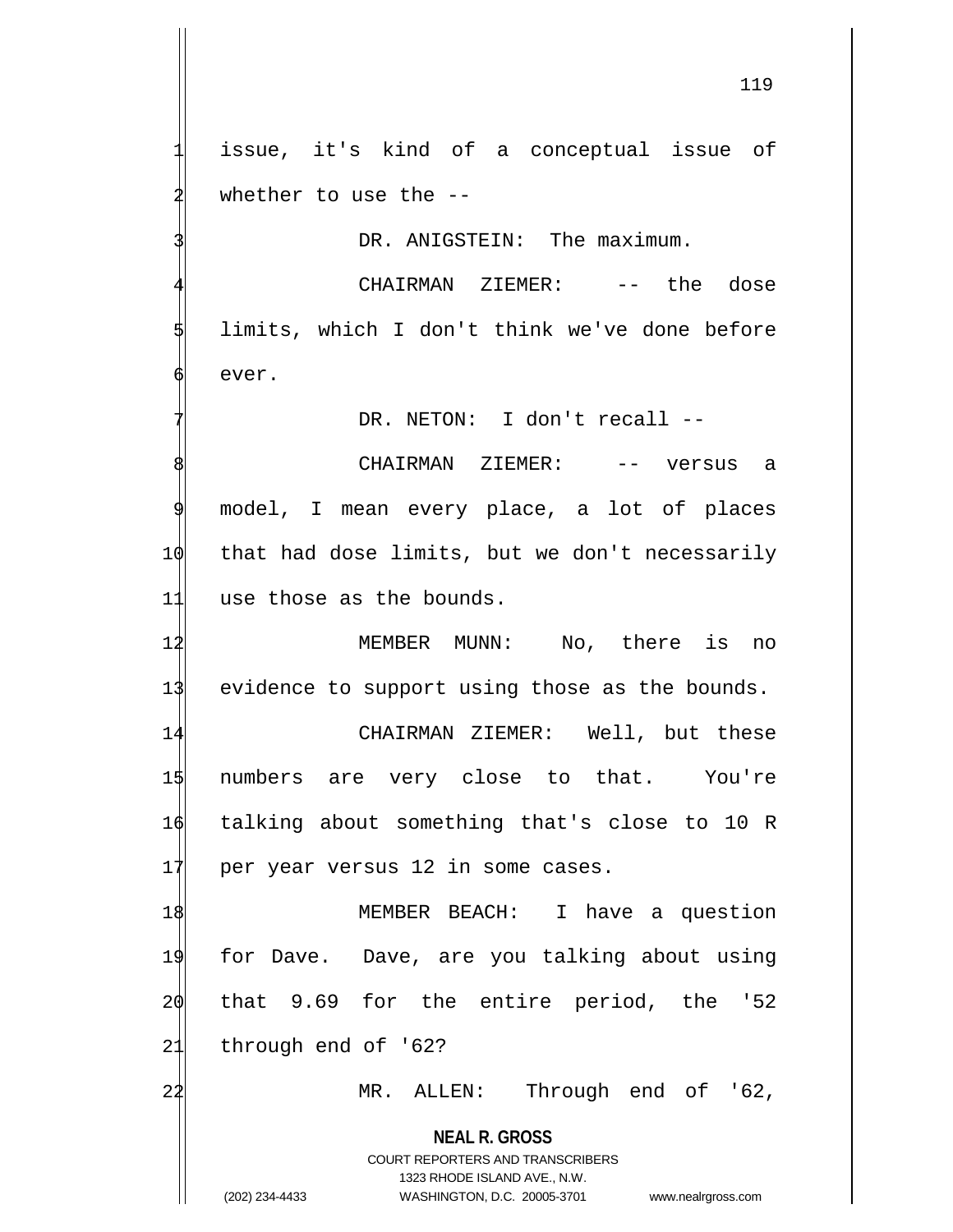yes.

MEMBER BEACH: Okay. Because SCA has thought the dose would be higher in the early couple of years versus --

MR. ALLEN: They were basing that on the limit being higher. So the AEC statement was really, when it said no one exceeded a limit, it could have been as high as 15 rem up and through 54 --

10 DR. ANIGSTEIN: Through 54. They 11 changed it to 55.

12 MR. ALLEN: Through 54, and then the limit was three rem per quarter after that, so they changed it to 12 rem per year was the maximum. But there's no information or evidence that anything actually changed as far as procedures or processes or anything like that. So I was -- this is kind of a less than limit is how I was looking it, hitting the twelve.

21 DR. ANIGSTEIN: I thought it was 22 significant that this statement was made, that

**NEAL R. GROSS** COURT REPORTERS AND TRANSCRIBERS 1323 RHODE ISLAND AVE., N.W. (202) 234-4433 WASHINGTON, D.C. 20005-3701 www.nealrgross.com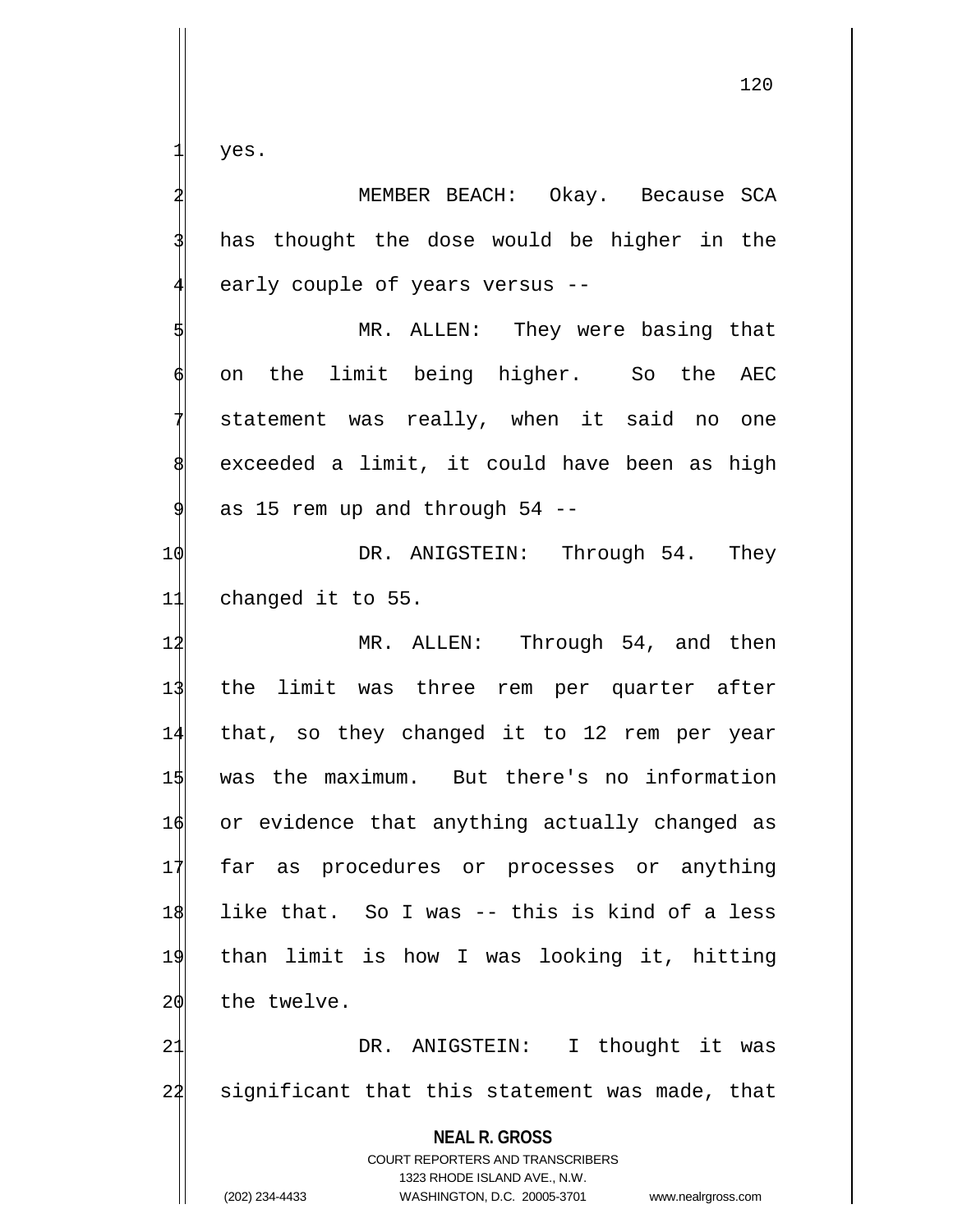they said, specifically didn't say, well we've never exceeded the current AEC limit. That would have been slightly more favorable.

4 He very carefully hedged it by saying we never exceeded the then-applicable, the limits applicable for each period. So they were aware that the limits changed. And they very carefully hedged their statement.

DR. NETON: Well Bob, that's sort 10 of a general statement. I mean the guy, you 11 know, he didn't maybe have the numbers at his 12 fingertips. He wasn't going to say we've 13 never exceeded nine rem or 10 rem or --

14 DR. ANIGSTEIN: I know. But it  $15$  seems to me  $-$ 

16 DR. NETON: You're reading more 17 into it, I think, than is there, to be honest 18 with you.

19 DR. ANIGSTEIN: I know, again, 20 there's more than one way of interpreting it. 21 But it seems like he was very carefully 24 hedging and saying we never exceeded the

**NEAL R. GROSS**

COURT REPORTERS AND TRANSCRIBERS 1323 RHODE ISLAND AVE., N.W. (202) 234-4433 WASHINGTON, D.C. 20005-3701 www.nealrgross.com

121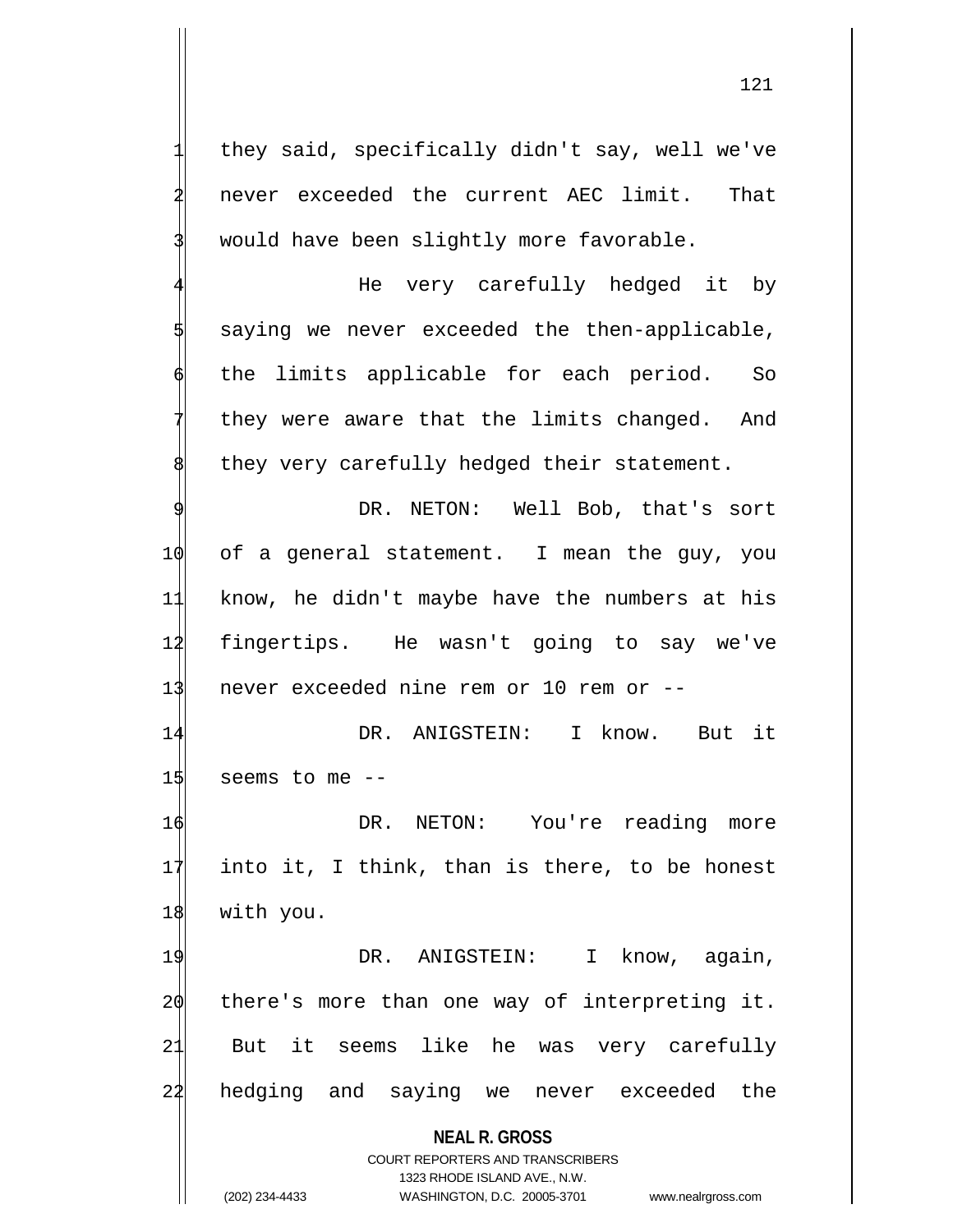limits applicable at that time.

So it would seem to me like they were taking advantage of the more permissive limit at the time and then said, whoops, now we're going down because if they were sending their film badges in to be read the, again, we don't have those records.

But the film badge company, such as the equivalent to Landauer in its time, 10 would be keeping the cumulative records and 11 would be sending back a report saying, hey, 12 this guy is close to the limit. But, you 13 know, and they would have warned them. So it 14 seems to be that there would have been some 15 logic behind that, okay. I'm probably going  $16$  on  $-$ 

 CHAIRMAN ZIEMER: Okay, well, I guess we need, I think we need input now from the Work Group as to what direction you want to go on this and what made this, hear what are your feelings on this. John Poston, let 22 me start with you. Since you're not here,

> **NEAL R. GROSS** COURT REPORTERS AND TRANSCRIBERS 1323 RHODE ISLAND AVE., N.W.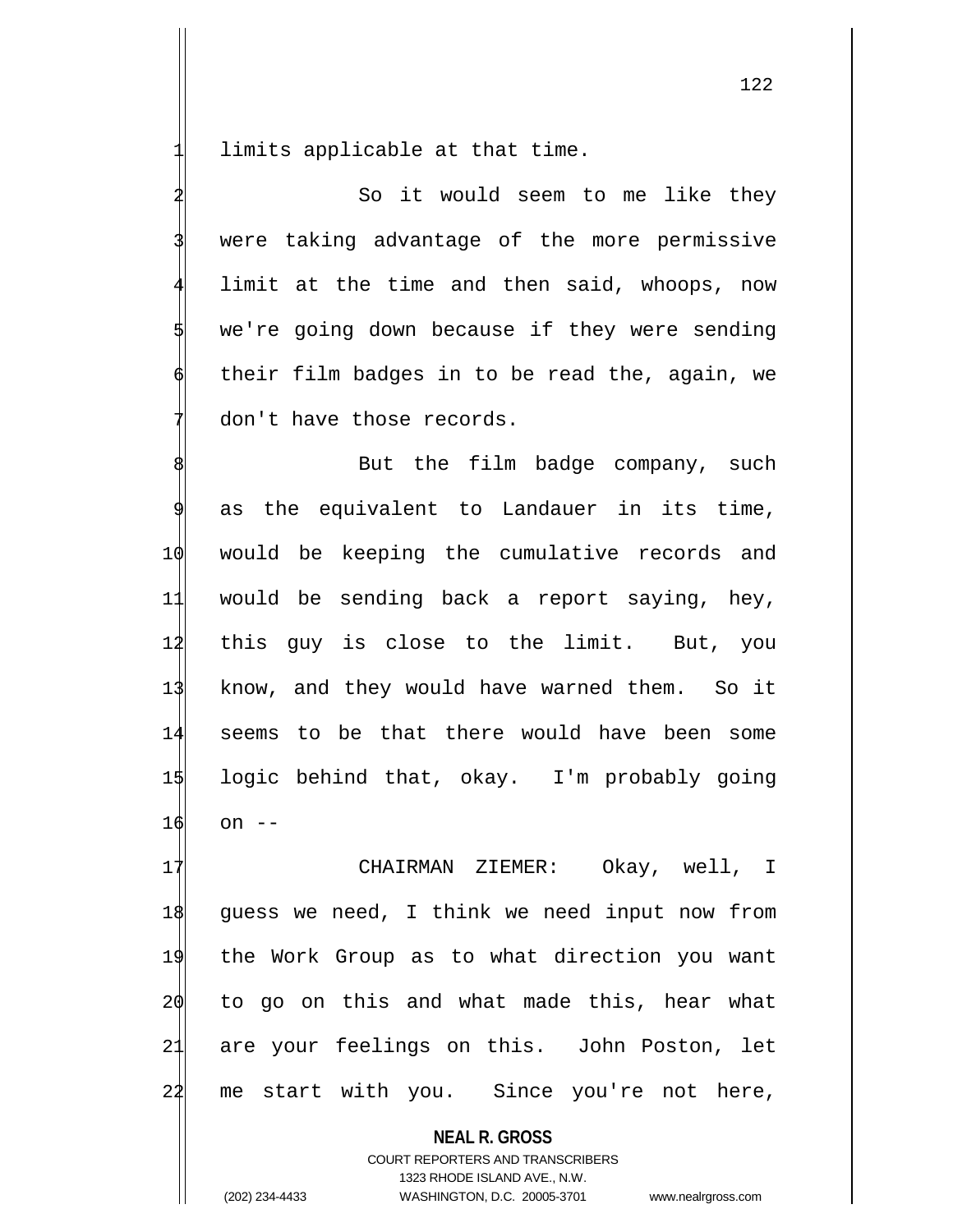1 I'll pick on you.

**NEAL R. GROSS** COURT REPORTERS AND TRANSCRIBERS 1323 RHODE ISLAND AVE., N.W. (202) 234-4433 WASHINGTON, D.C. 20005-3701 www.nealrgross.com We're talking about using the, what was then the legal limit versus the number that we come up with calculationally. And if you're responding, you're probably on mute. I'm not hearing --MR. KATZ: John Poston, are you on the line? 9 (No response.) 10 CHAIRMAN ZIEMER: Okay, Josie. 11 MEMBER BEACH: I'm going to have 12 to agree with SC&A on this one and go with the 13 higher limit since we don't know for sure. 14 That's my opinion. 15 CHAIRMAN ZIEMER: You are more 1 $\phi$  comfortable with the 12, the 15 and the 12? 17 MEMBER BEACH: Yes. 18 CHAIRMAN ZIEMER: Wanda? 19 MEMBER MUNN: No, as I stated 20 earlier, I can see no justification. There is 21 no evidence to support the assumption that a 24 limit that was established by regulation was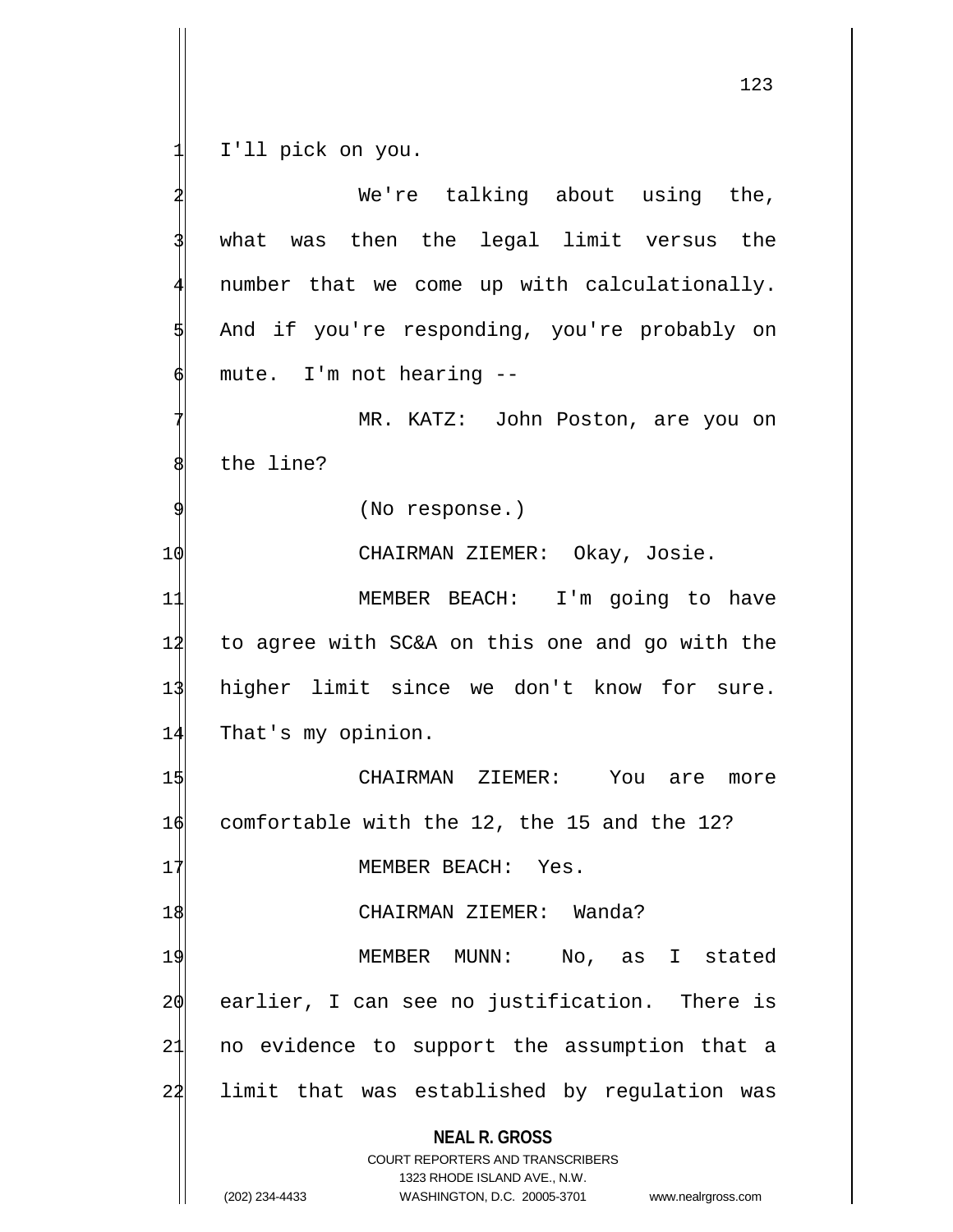actually the highest, was anywhere near the dosage that was actually being received by any of the people.

We have evidence to the contrary. We have evidence showing what some of the 6 doses were and we know what the source terms were. Therefore, it seems to me that the model has a basis in rational science.

And I'm not sure that one can say that for accepting a regulatory boundary as being a justification for assigning dose. That doesn't meet the criterion that we often talk about with respect to the science, in my 14 view.

15 MEMBER BEACH: Don't we also have 16 evidence in one case that was higher, up to 17 20?

18 MR. ALLEN: It's a range of values 19 that Bob calculated from a summary -- 2 $\phi$  (Simultaneous speaking.)

21 CHAIRMAN ZIEMER: Yes, it's not an 22 actual exposure. Remind me of the distances,

**NEAL R. GROSS** COURT REPORTERS AND TRANSCRIBERS 1323 RHODE ISLAND AVE., N.W. (202) 234-4433 WASHINGTON, D.C. 20005-3701 www.nealrgross.com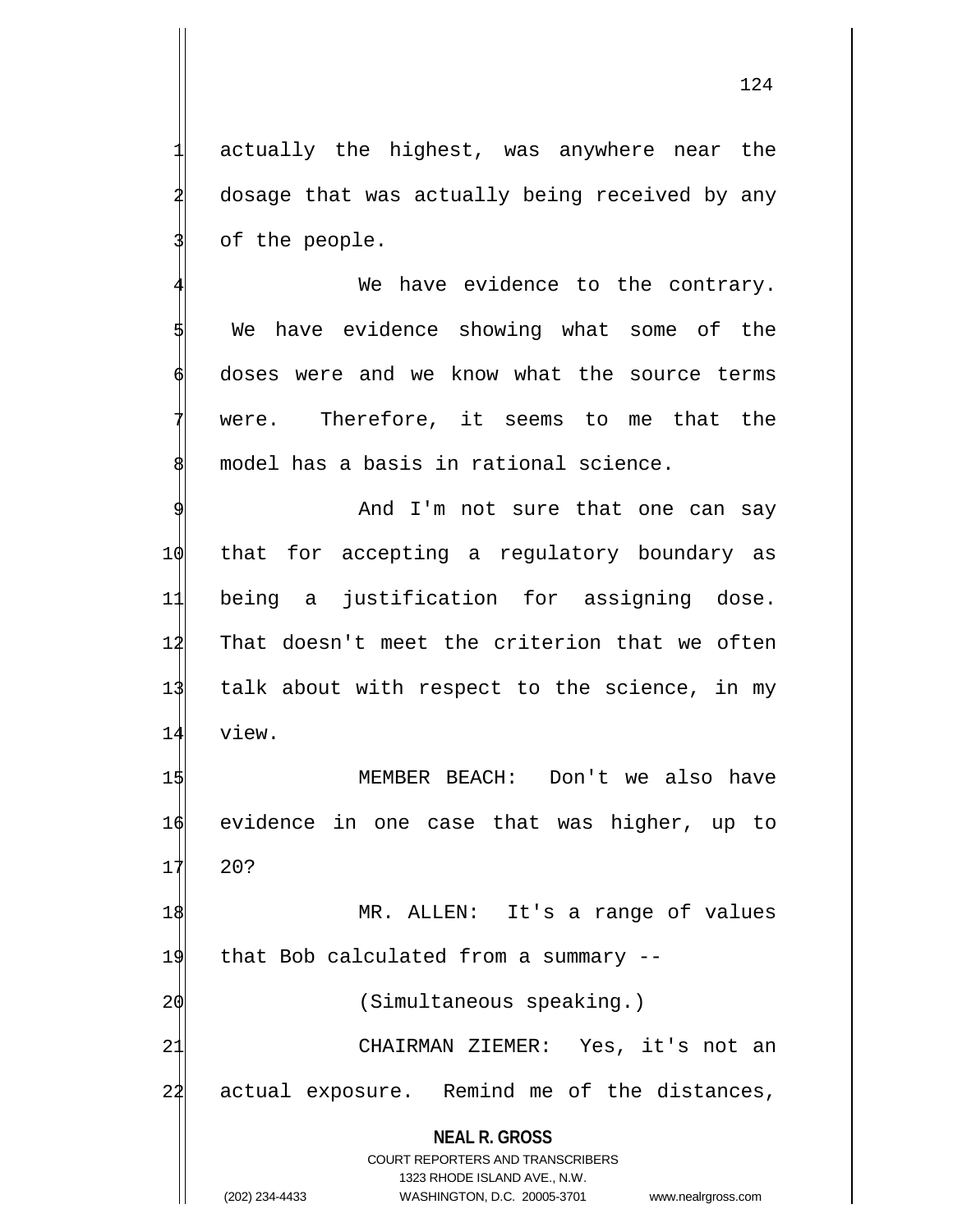1 no, not the distances, the amount of time that you used for --

MR. ALLEN: The individuals, that was the fishing pole technique it took them 12 to 15 seconds to place the source and the same amount to remove it.

CHAIRMAN ZIEMER: And Bob used --DR. ANIGSTEIN: I used the 15. MR. ALLEN: He used --10 CHAIRMAN ZIEMER: And you used. 11 MR. ALLEN: I used 13 and a half, 12 the midpoint. 13 CHAIRMAN ZIEMER: Thirteen and a 14 half. 1\$ MR. ALLEN: And the same story 16 with the distances. It was four to six feet. 17 I used five and Bob used four. 18 CHAIRMAN ZIEMER: The biggest 19 difference comes from the distance thing than  $20$  the few seconds. 21 MR. ALLEN: I think so, yes. 22 MEMBER MUNN: Four feet is not

> **NEAL R. GROSS** COURT REPORTERS AND TRANSCRIBERS 1323 RHODE ISLAND AVE., N.W.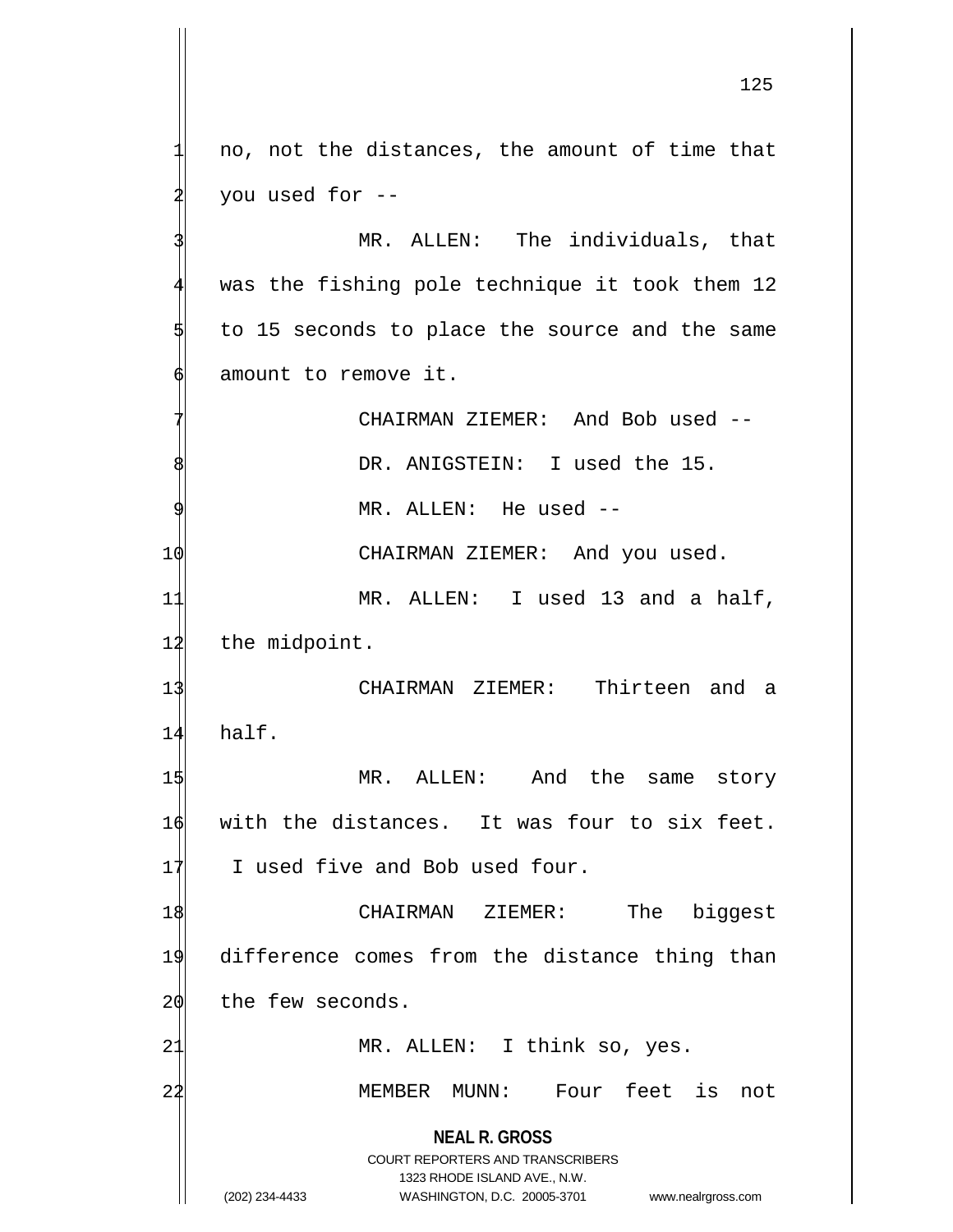much of a pole. Those of us who've used poles.

DR. NETON: I might propose something here that might help. I don't know if it will or not. But we've got some differences of opinions about what the range of the doses are and Dave's original analysis was around three. SC&A, using the same scenario, being more conservative, came up 10 with around nine.

11 There is no possibility that the 14 person could have been exposed at the 13 regulatory limit. So perhaps maybe a 14 distribution could be used of these doses as 15 input in the program.

16 CHAIRMAN ZIEMER: And then you 17 would take the tail end?

1\$ DR. NETON: No, it would sample. 19 But I'm just, I'm not saying this would be the 20 ultimate one. But say a triangular 21 distribution with three as the low, nine as 24 the central estimate and upper regulatory

## **NEAL R. GROSS**

COURT REPORTERS AND TRANSCRIBERS 1323 RHODE ISLAND AVE., N.W. (202) 234-4433 WASHINGTON, D.C. 20005-3701 www.nealrgross.com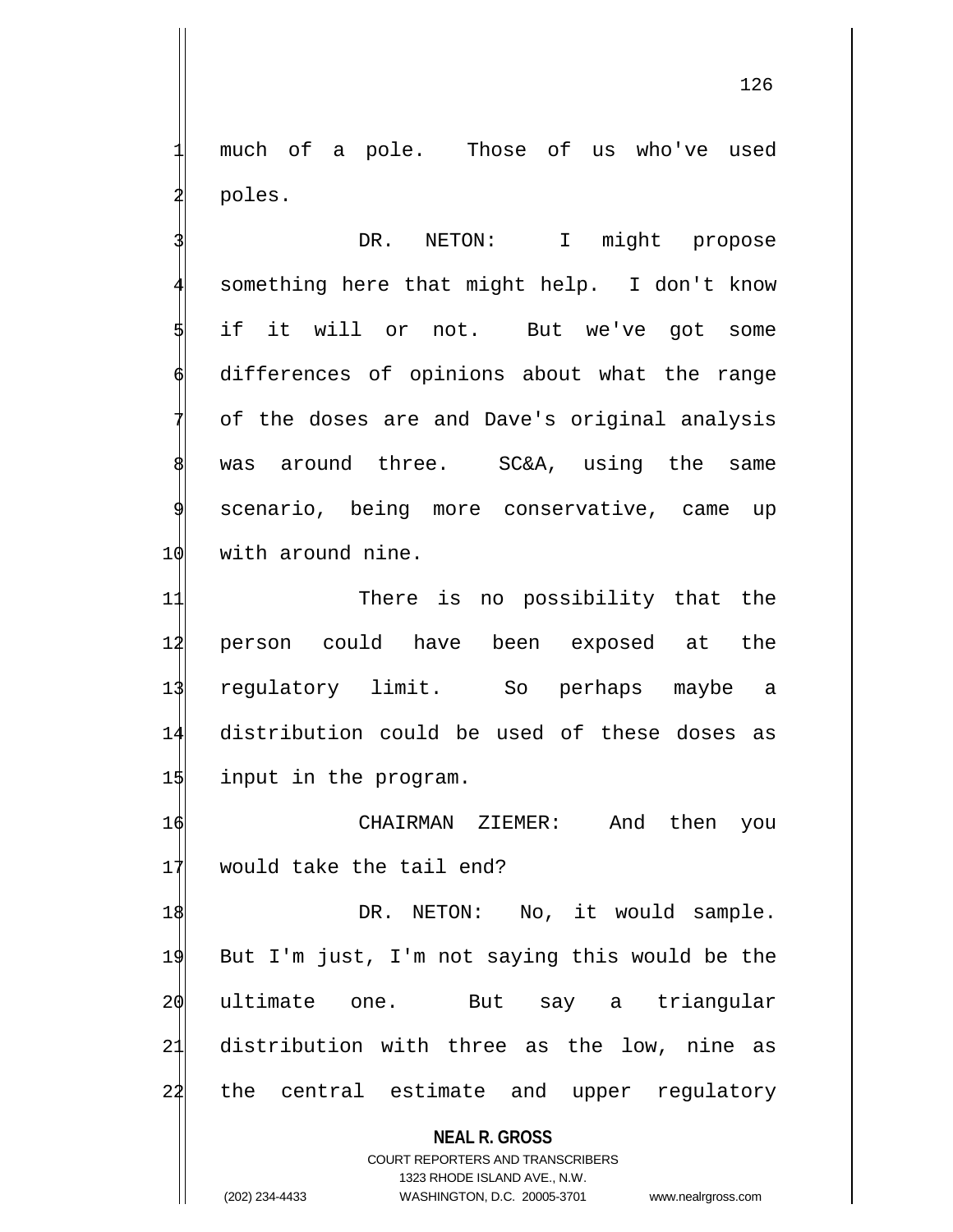**NEAL R. GROSS** COURT REPORTERS AND TRANSCRIBERS 1323 RHODE ISLAND AVE., N.W. (202) 234-4433 WASHINGTON, D.C. 20005-3701 www.nealrgross.com 1 limit as the high end. And that would be the input term as the person's dose for that year. CHAIRMAN ZIEMER: And then what would happen? The computer would --DR. NETON: Sample it. CHAIRMAN ZIEMER: -- come up with a, is this a Monte Carlo type sampling? MR. ALLEN: We can, I mean we can put a triangular distribution into IREP and 1 $\phi$  then IREP does a Monte Carlo type of --11 DR. NETON: Because that allows 12 for all possibilities. It allows for, I 13 personally don't believe that it's appropriate 14 to assign everybody that ever worked at that 15 plant the regulatory limit for every year they 16 worked there. That just seems to be, this 17 allows for that possibility at the upper 18 limit. 19 IREP, you know, is picked, the PoC  $20$  is picked at the 95 percentile. How much that 21 contributes overall is hard to determine 22 because the uncertainty and all the other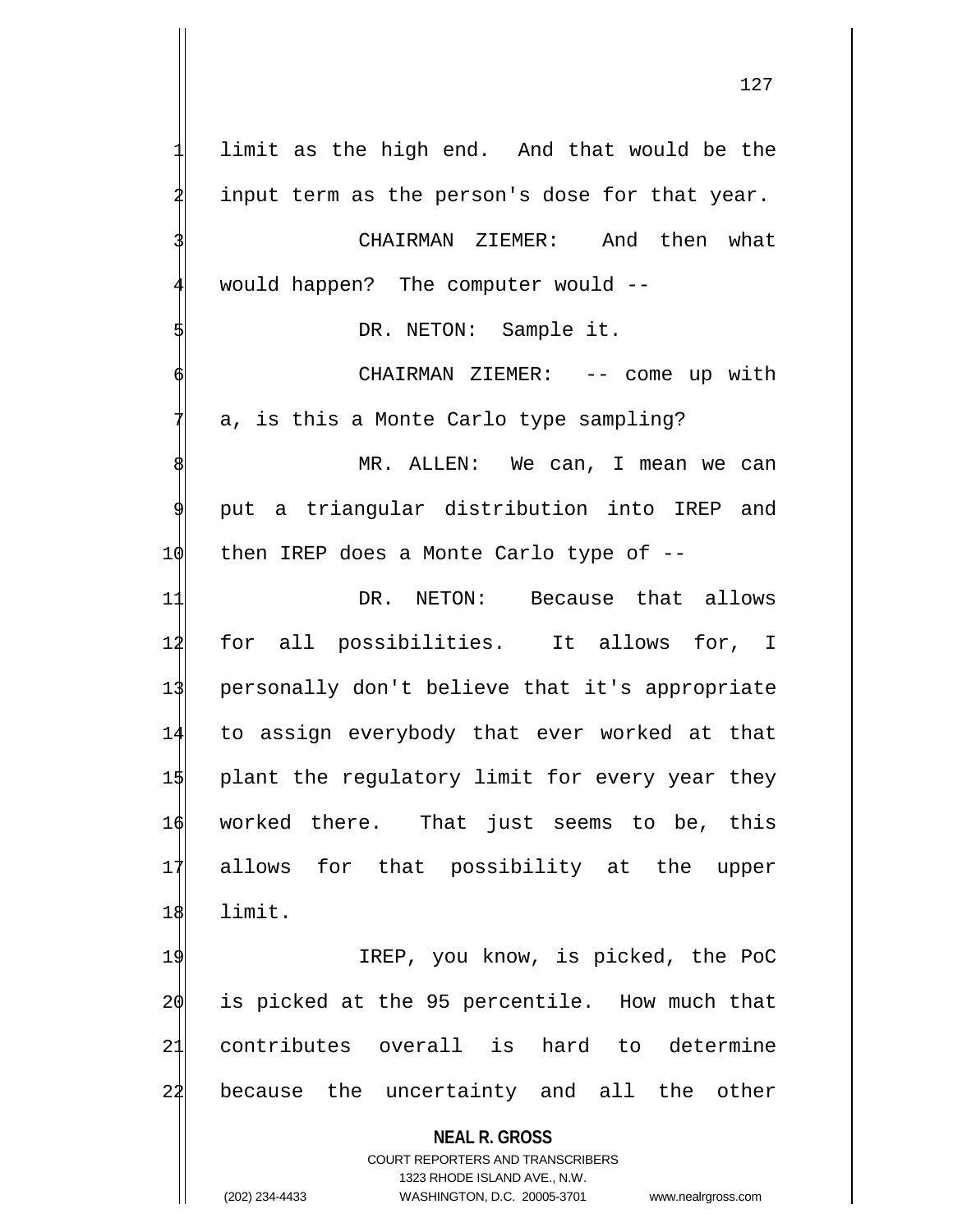parameters are factored in there.

**NEAL R. GROSS** COURT REPORTERS AND TRANSCRIBERS 1323 RHODE ISLAND AVE., N.W. (202) 234-4433 WASHINGTON, D.C. 20005-3701 www.nealrgross.com But at least they would sample a certain percentage of the time the fact that it could have been as high as the regulatory limit. Just an option. CHAIRMAN ZIEMER: Yes. MEMBER MUNN: It's a good option. MEMBER BEACH: Yes, I agree. I'd like to see what that would look like. 10 CHAIRMAN ZIEMER: If you do that -  $11$ 1<sup>2</sup> 12 DR. NETON: It would not be the 13 same as assigning everybody the maximum. 14 MEMBER MUNN: No. 1\$ DR. NETON: I'm not saying that 16 because it would -- 17 CHAIRMAN ZIEMER: For a given 18 individual, you would get a little different 19 value for each of the years of work. How does  $20$  that  $-$ 21 DR. NETON: No, each input year  $22$  would be the distribution  $-$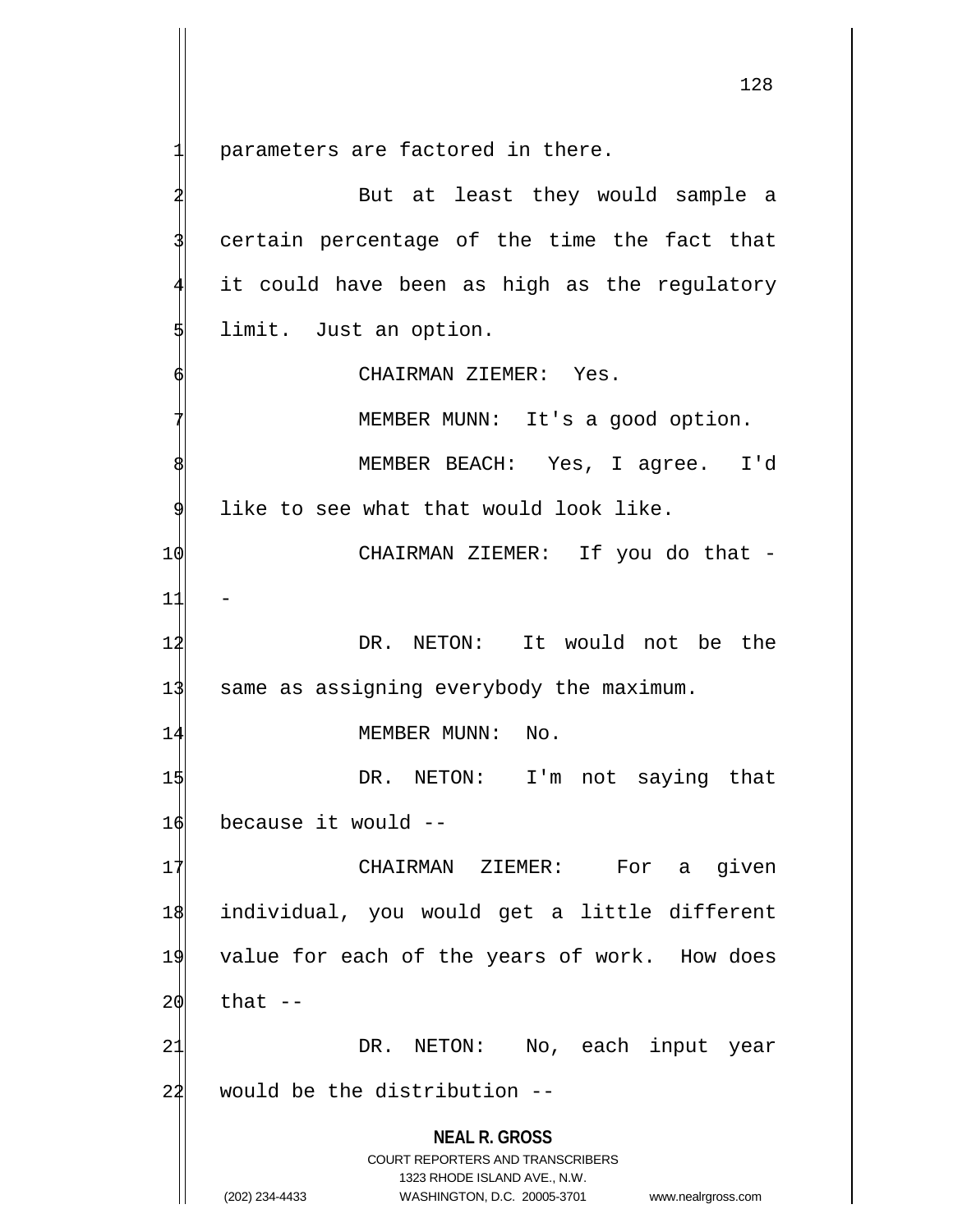CHAIRMAN ZIEMER: You input the year.

DR. NETON: That year, each year would have that input distribution and the upper limit would either be 12 or 15 depending on the year. The lower and the middle values would be the same. And it would sample that distribution --

DR. ANIGSTEIN: What would be your 1 $\phi$  mode in the triangular distribution?

11 DR. NETON: I think it would be 9, 9.6, whatever the one, the model dose that Dave was agreeing to earlier in the day. And three would be a lower value, which would be the lower end of the estimate based on the  $\phi$  fishing pole, you know, technique.

17 DR. ANIGSTEIN: I can't, wait a 18 second. The lower value would be three? 19 DR. NETON: Yes or whatever --20 MR. ALLEN: Well it's, the value 21 in the White Paper I put out was three point - $22$ 

**NEAL R. GROSS**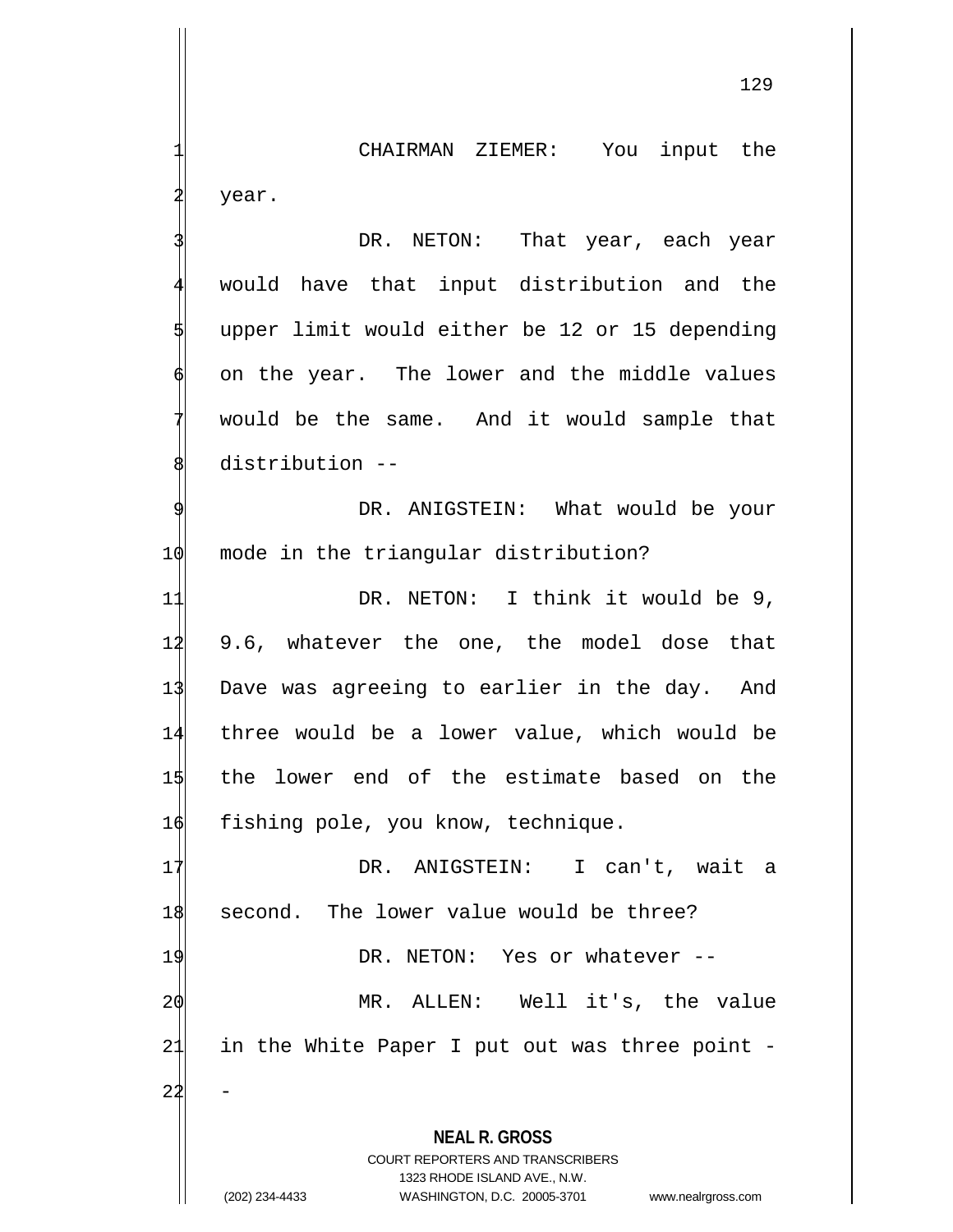**NEAL R. GROSS** COURT REPORTERS AND TRANSCRIBERS 1323 RHODE ISLAND AVE., N.W. 130 MEMBER MUNN: 3.5. DR. ANIGSTEIN: But that's based on two radiographers. MR. ALLEN: That's based on two radiographers and I was going to --DR. ANIGSTEIN: And that's not consistent with the --MR. ALLEN: I think it comes out around five and half or so. 1 $\phi$  DR. NETON: I'm just proposing, 11 I'm not suggesting the final distribution  $12$  here. But I think  $-$ 13 DR. ANIGSTEIN: I can't agree with 14 that lower bound. 15 CHAIRMAN ZIEMER: I think it's his 16 footnote D is 5.411, if you said it's a single 17 radiographer which --1\$ DR. NETON: If it's a single, then 19 it's five. 2 $\phi$  CHAIRMAN ZIEMER: So you've got 21 five, nine and 12. 22 DR. NETON: Twelve or 15 depending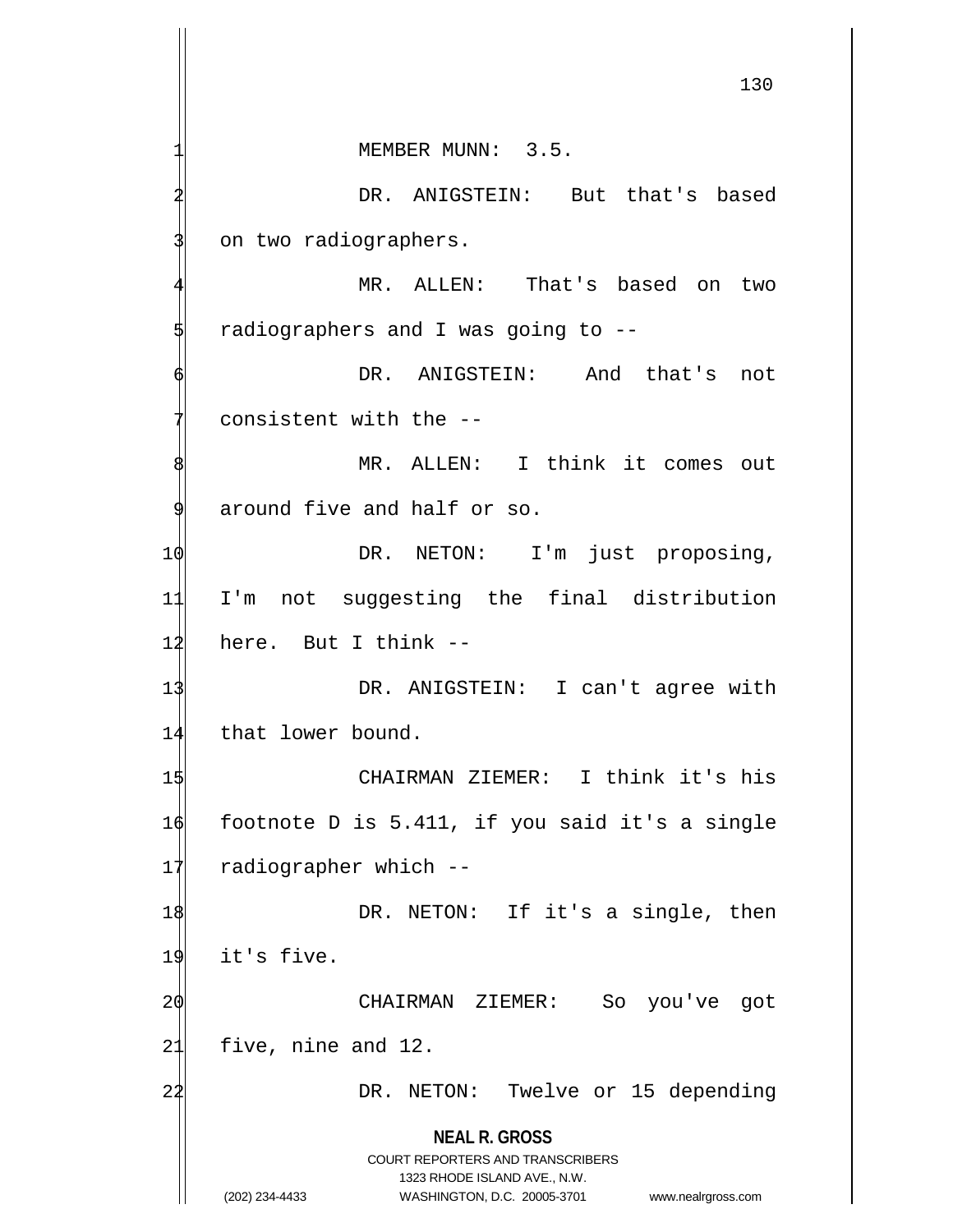on the year.

CHAIRMAN ZIEMER: Twelve or 15. MR. ALLEN: The lower end would be modeled with the --

DR. ANIGSTEIN: But this is inconsistent with the range of nine to 20 which is based on a real person and his real records extrapolated to a full-time worker.

DR. NETON: But I thought you just 1 $\phi$  agreed that no one had exceeded the limit, 11 though.

12 DR. ANIGSTEIN: No, I know, but 13 the point is the lower limit should be no 14 lower than about nine.

15 DR. NETON: Why?

16 MEMBER MUNN: Why?

**NEAL R. GROSS** 17 DR. ANIGSTEIN: Because that's 18 the, that is taking the 18 quarters of records  $19$  --20 CHAIRMAN ZIEMER: But of one 21 worker. 22 DR. NETON: Bob, they said 25

> COURT REPORTERS AND TRANSCRIBERS 1323 RHODE ISLAND AVE., N.W.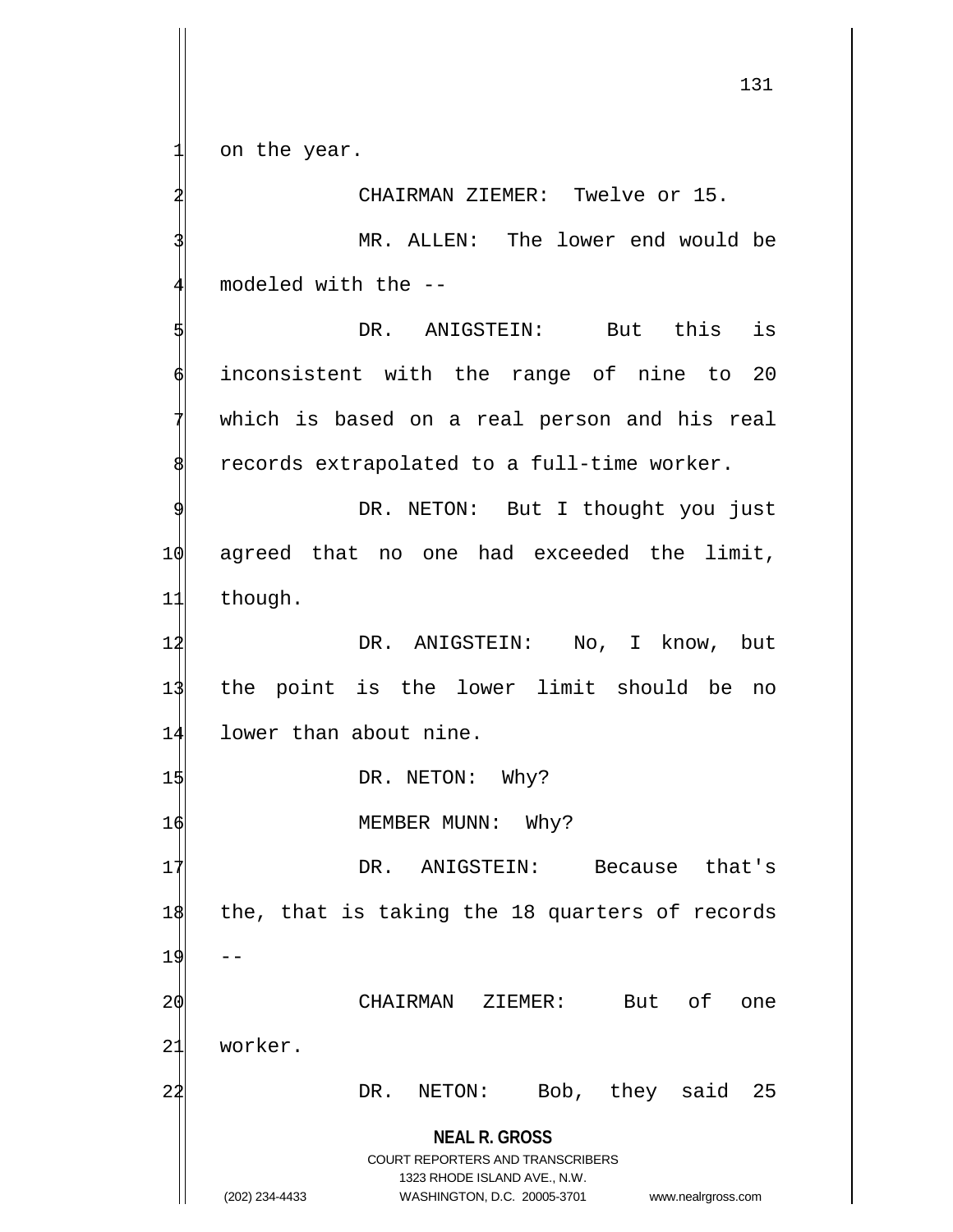**NEAL R. GROSS** COURT REPORTERS AND TRANSCRIBERS percent, no one, most of the workers didn't exceed 25 percent of the limit in their own statement. DR. ANIGSTEIN: Right. DR. NETON: So I don't know why the low should be nine then. DR. ANIGSTEIN: Well that's just based on this one worker. CHAIRMAN ZIEMER: Yes, that was my 10 point. 11 DR. NETON: But I am saying that 12 in statements, AEC said --13 DR. ANIGSTEIN: Yes, right. So 14 somebody, I mean some workers got nothing. 15 MEMBER MUNN: Absolutely. 16 DR. ANIGSTEIN: And you know, you 17 can go, you can say some people got zero 18 because they were never near the sources. 19 They had other jobs. The whole point is -- 20 DR. NETON: Three, I don't think 21 zero is an appropriate level --22 DR. ANIGSTEIN: I didn't say it

1323 RHODE ISLAND AVE., N.W.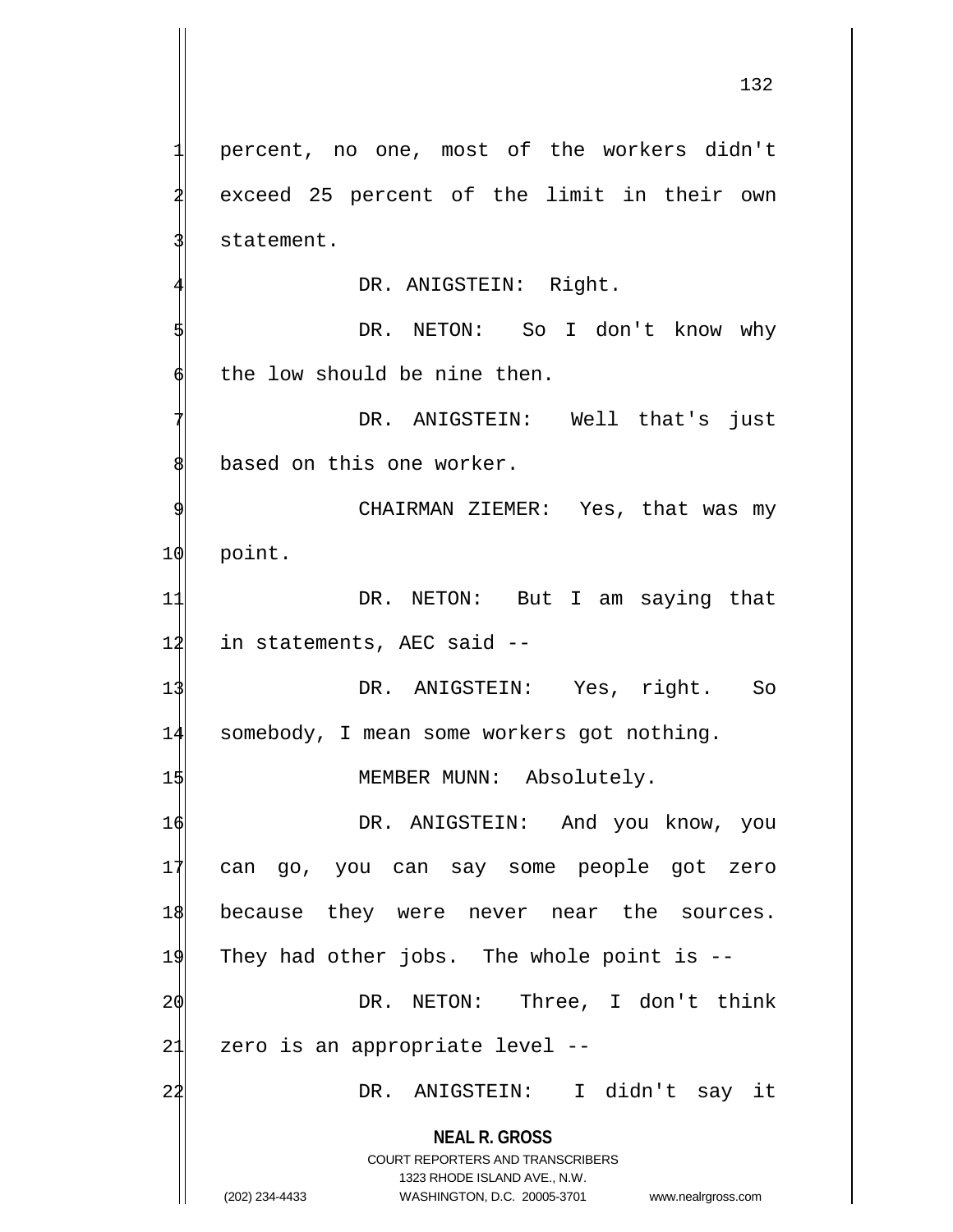is. But I'm simply saying, by the same logic, the three I don't think should be included. I think it should be somewhere between nine and 12, I wouldn't disagree strongly.

CHAIRMAN ZIEMER: Bob, we're talking about 5.4 as the lower part of this, which in itself is still above the 25 percent average.

MEMBER MUNN: And 3 R is not 10 negligible. If you're talking 3 mR that's one 11 thing. But 3 R is not negligible, for 12 goodness' sake. That's a dose.

13 DR. NETON: I don't know if we can 14 flesh out the exact details here. But is  $1\frac{1}{3}$  there, I think --

 CHAIRMAN ZIEMER: Well, I certainly would be comfortable in principle with using the triangular distribution that included the 5.4, whatever that turns out to be or exactly with the 9.69 as the central. 21 DR. ANIGSTEIN: I'm sorry. Where

22 did the 5.4 come from?

**NEAL R. GROSS** COURT REPORTERS AND TRANSCRIBERS

1323 RHODE ISLAND AVE., N.W.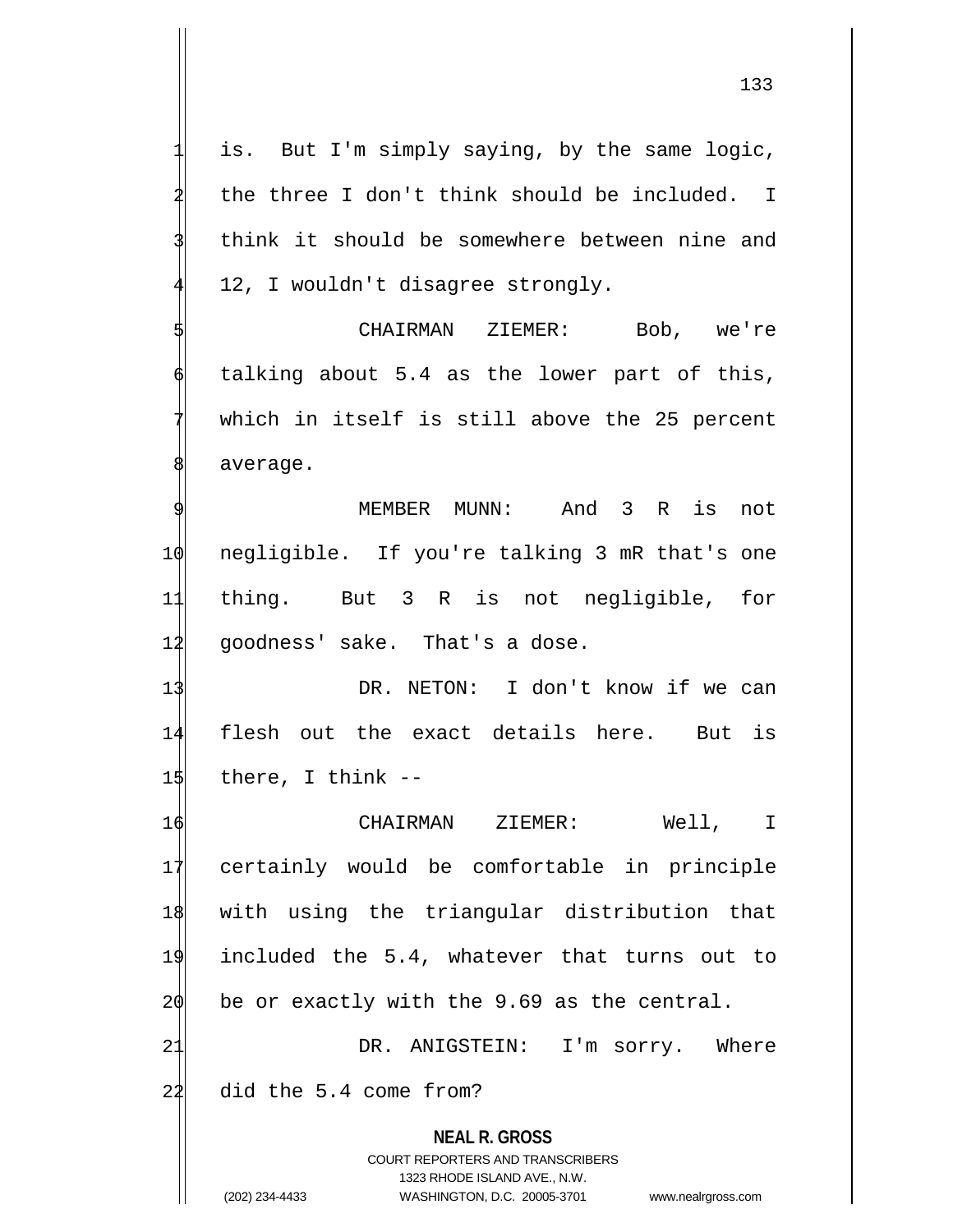CHAIRMAN ZIEMER: That's by having one radiographer instead of two. Remember the  $3.5 - -$ 

DR. ANIGSTEIN: But if you had, right here, I see the two radiographers -- you had, I'm just looking at Dave's chart. It's, I see, no, 5.4 is the fishing pole -according to the footnote D as in dog,  $5.4$  is for the fishing pole technique divided between 10 two radiographers plus 8.68, .868 at the 11 boundary. 12 (Simultaneous speaking.)

13 DR. ANIGSTEIN: It's still 14 assuming that the work was divided and I don't  $15$  think we can  $-$ 

16 CHAIRMAN ZIEMER: No.

17 DR. ANIGSTEIN: That's what the 18 5.4 is. 19 MR. ALLEN: No, it's a footnote to  $20$  the 3.573 in the table. 21 DR. ANIGSTEIN: That's exactly

 $22$  what I'm looking at.

**NEAL R. GROSS** COURT REPORTERS AND TRANSCRIBERS 1323 RHODE ISLAND AVE., N.W.

<sup>(202) 234-4433</sup> WASHINGTON, D.C. 20005-3701 www.nealrgross.com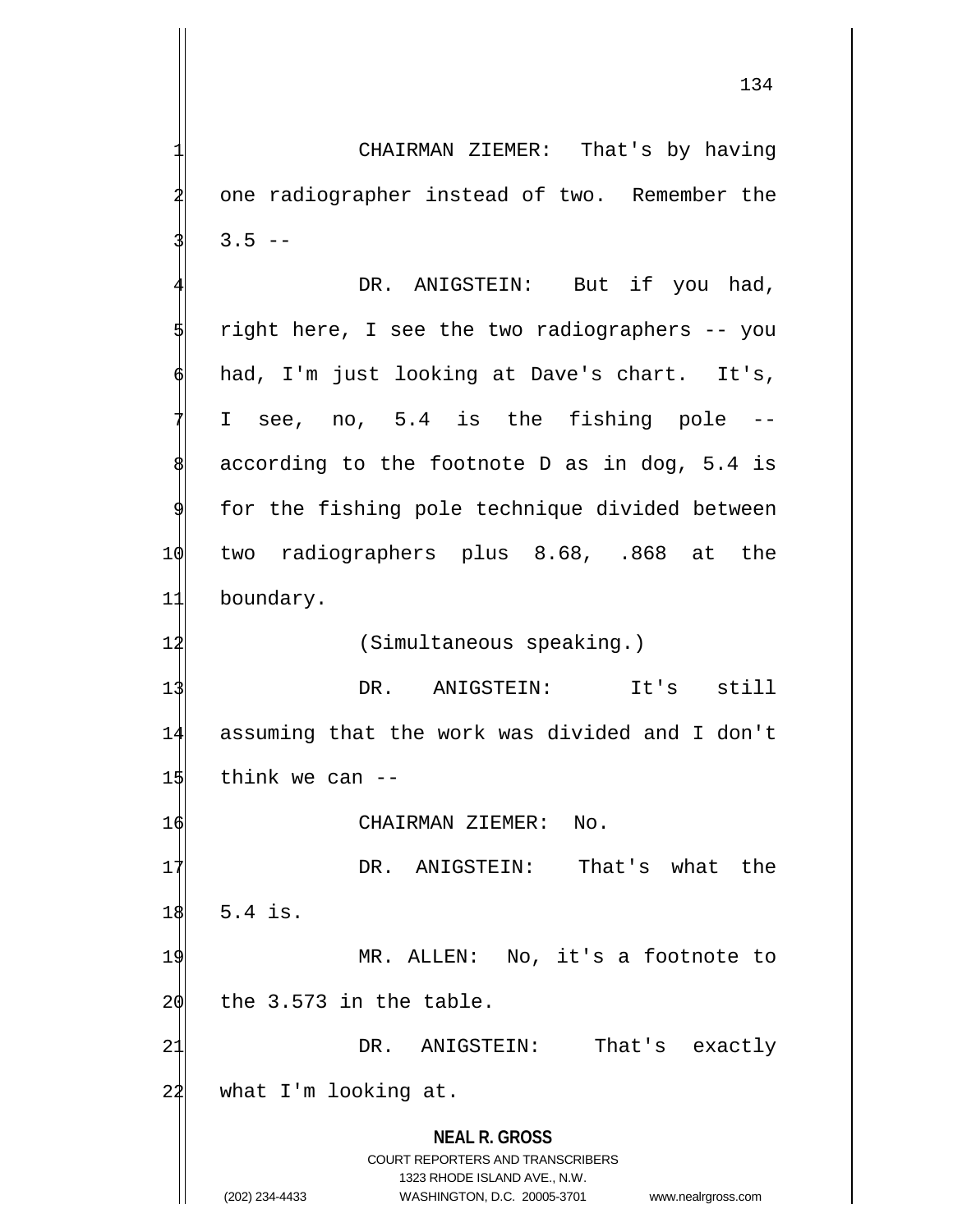MR. ALLEN: Yes, so the footnote says that 3.573 came from 5.411 divided by two 3 radiographers plus the .868. DR. ANIGSTEIN: Sorry, thank you. Thank you. I got it the other way around. 6 So 5.4 is what you modeled. But you did not include the, anything at the -- at the

MR. ALLEN: That is true. It's 10 actually 5.41 plus the .868 is what the low 11 limit would be.

12 DR. ANIGSTEIN: So it should be 13 about 6.3?

14 CHAIRMAN ZIEMER: Yes, so it's 6.3  $15$  and then  $-$ 

16 DR. ANIGSTEIN: Okay. If that's 17 the lower bound, sure I can go along with, I 18 think that's reasonable.

19 CHAIRMAN ZIEMER: And then a nine, 20 and then a 12 or 15. Josie, are you okay on 21 that?

2<sup>1</sup> MEMBER BEACH: I am comfortable.

**NEAL R. GROSS** COURT REPORTERS AND TRANSCRIBERS

1323 RHODE ISLAND AVE., N.W.

boundary.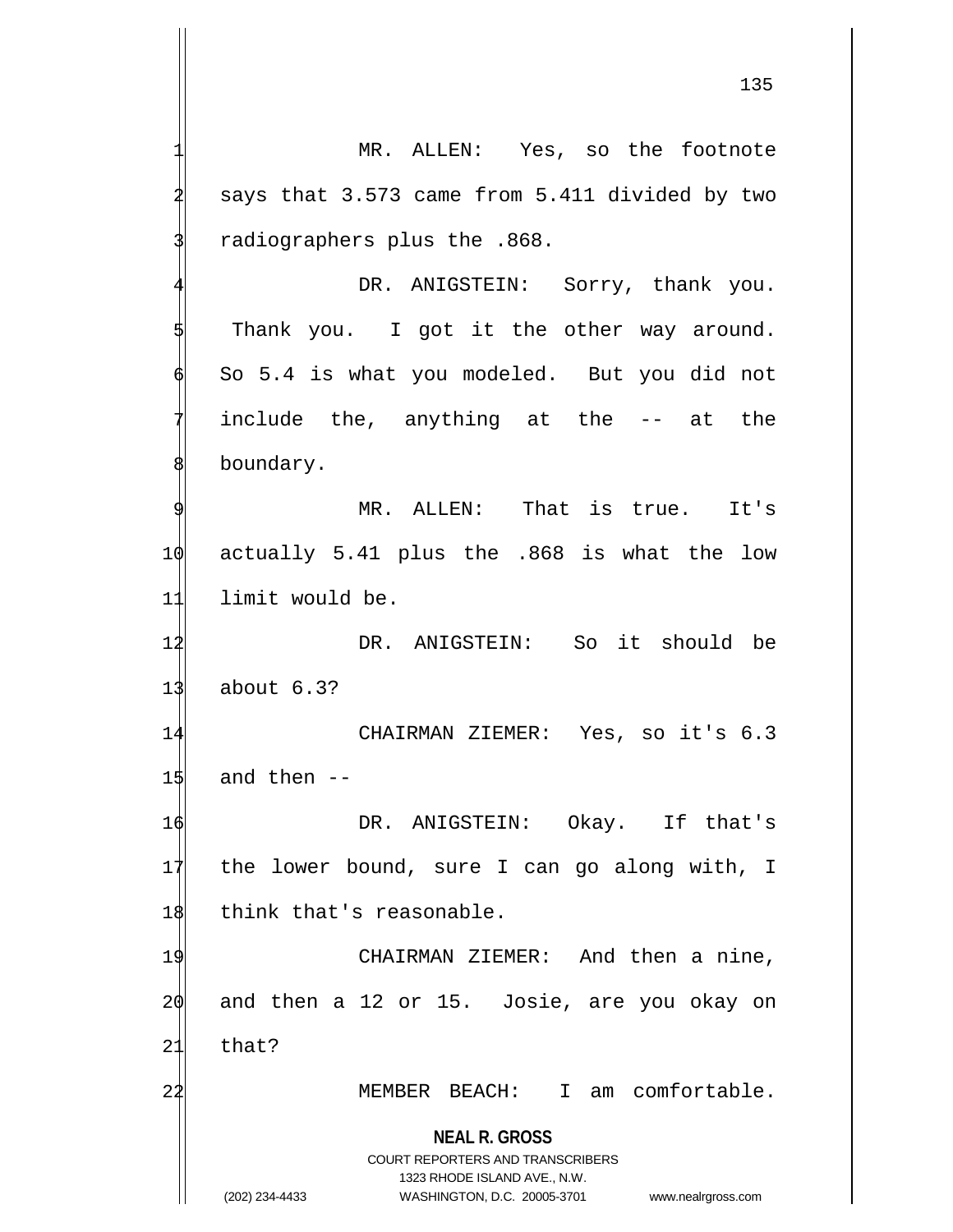1 I'd like to see that.

**NEAL R. GROSS** COURT REPORTERS AND TRANSCRIBERS 1323 RHODE ISLAND AVE., N.W. (202) 234-4433 WASHINGTON, D.C. 20005-3701 www.nealrgross.com MR. STIVER: Okay. Triangular distribution method? CHAIRMAN ZIEMER: Wanda? MEMBER MUNN: Yes. DR. NETON: You can't do anything other than triangular, I don't think. MR. ALLEN: Not with that. I don't think you could. 10 CHAIRMAN ZIEMER: Okay. That 11 certainly seems -- and I don't know if John 12 Poston got back on the line yet or not. John, 13 if you did, you can weigh in on this. 14 MEMBER MUNN: That is very 15 favorable. 16 CHAIRMAN ZIEMER: So that would be 17 assigned to all. 1\$ MR. KATZ: John, are you on the 19 line, John Poston? 20 CHAIRMAN ZIEMER: This would be 21 assigned to whom? 22 MR. ALLEN: Well, that's the next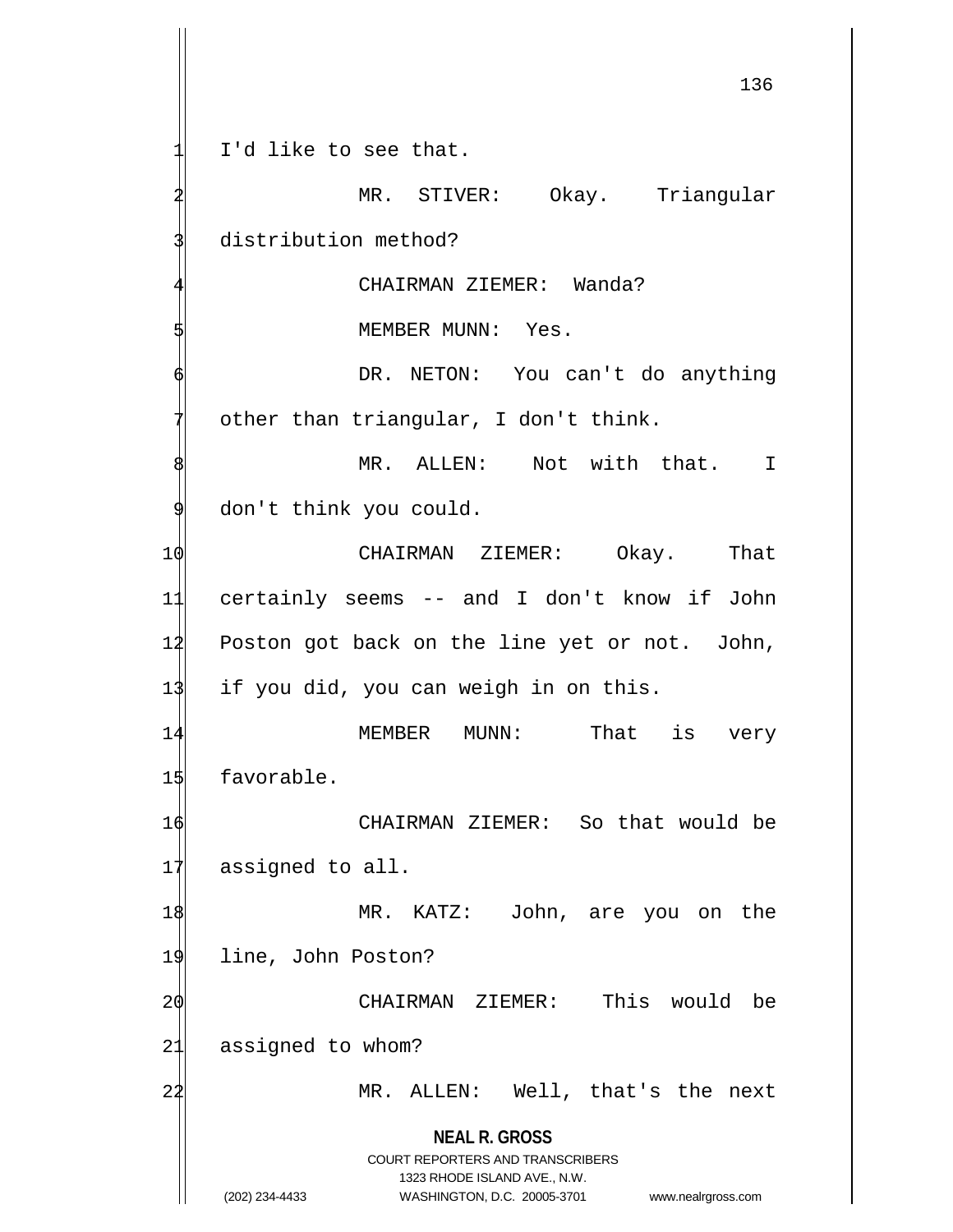**NEAL R. GROSS** COURT REPORTERS AND TRANSCRIBERS 1323 RHODE ISLAND AVE., N.W. (202) 234-4433 WASHINGTON, D.C. 20005-3701 www.nealrgross.com 137 question on this one. DR. NETON: If it was six point, the lower bound was --MEMBER BEACH: Five point --5 MR. ALLEN: It's 5.411 plus .868. Footnote D to my right. DR. NETON: Like 6.3 or something like that. MR. ALLEN: Yes, 6.2, almost 6.3. 10 CHAIRMAN ZIEMER: We don't need it 11 exactly. 1<sup>2</sup> MR. ALLEN: Almost 6.3. 13 MEMBER MUNN: At the millirem 14 levels. 15 CHAIRMAN ZIEMER: Who is this 16 assigned to? 17 MR. ALLEN: Okay, that's the next 18 question on there. And the model I had and 19 what's in the White Paper here would be that 20 would be, there's no doubt that's for the 21 radiographers in the radium era. 22 Then the question is for the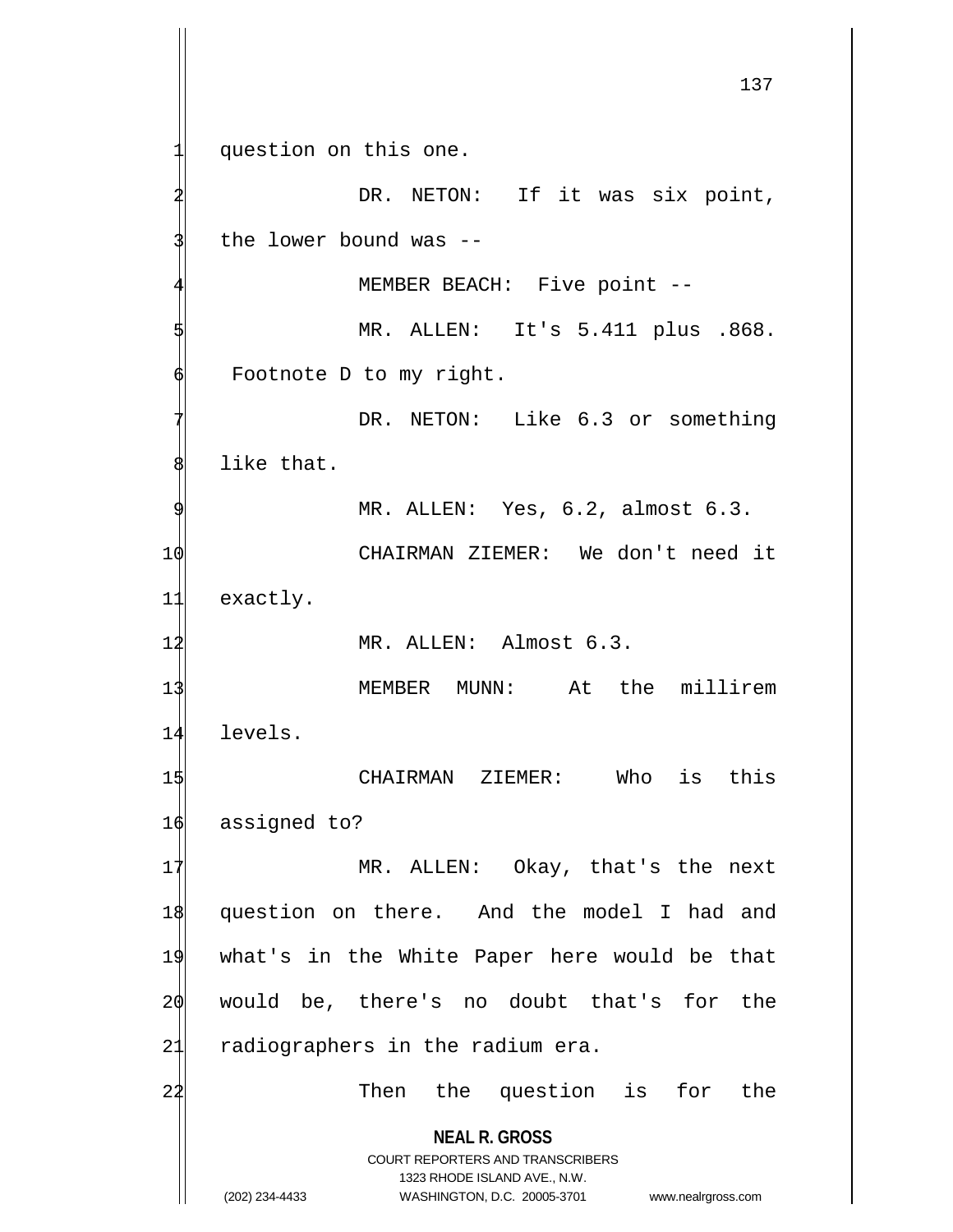others whether they should be assigned the radiographer dose or whether they should be assigned a different dose. And my opinion was with this era, it should be a different dose for non-radiographers because the vast majority of this dose from all models comes from the fishing pole technique and placing the source.

And that's not from working near the area or something that other workers would get. And currently SC&A had an argument or a model showing 2.087 for others from radiography in the building, in the radiography room of Building 6 and a blower 15 outside.

**NEAL R. GROSS** DR. ANIGSTEIN: That was based on a very arbitrary -- it was just like sort of in -- perhaps I didn't make it clear at the time, it was sort of an arbitrary, it was like an illustration with here's how we could model 21 this. 22 And this was based on an

> COURT REPORTERS AND TRANSCRIBERS 1323 RHODE ISLAND AVE., N.W.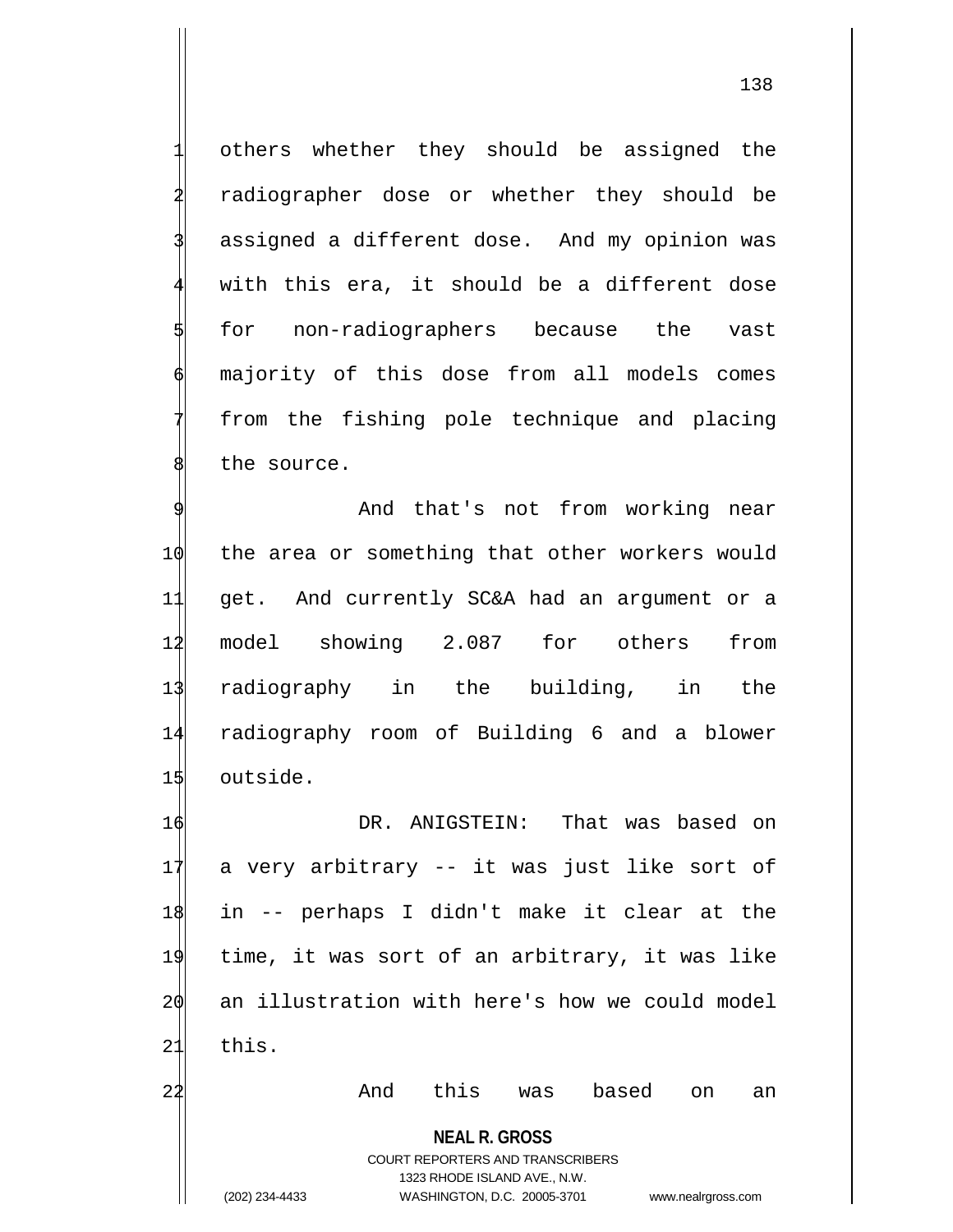assumption made in the Nuclear Consulting 2 Corporation's report saying if -- they didn't even make the statement like we believe -- if we assume there is a 25 percent occupancy factor, it just said if we assume that, then this is the dose rate that would be given at this location.

That was based on the cobalt. So I just said well if we assume the 25 percent 10 occupancy factor we get two, two point 11 something. But if we assume a 100 percent 14 occupancy factor then you get close to nine. 13 So I don't know how well based that occupancy 14 factor is.

1\$ It certainly was not based, I mean as someone who had done a limited amount of radiation surveys a very long time ago, it certainly was not based on someone staying there and taking a census of how many workers  $\phi$  spent how much time there. It was just some kind of, it was just an off-the-cuff estimate. So I don't think that's a very

**NEAL R. GROSS**

COURT REPORTERS AND TRANSCRIBERS 1323 RHODE ISLAND AVE., N.W. (202) 234-4433 WASHINGTON, D.C. 20005-3701 www.nealrgross.com

139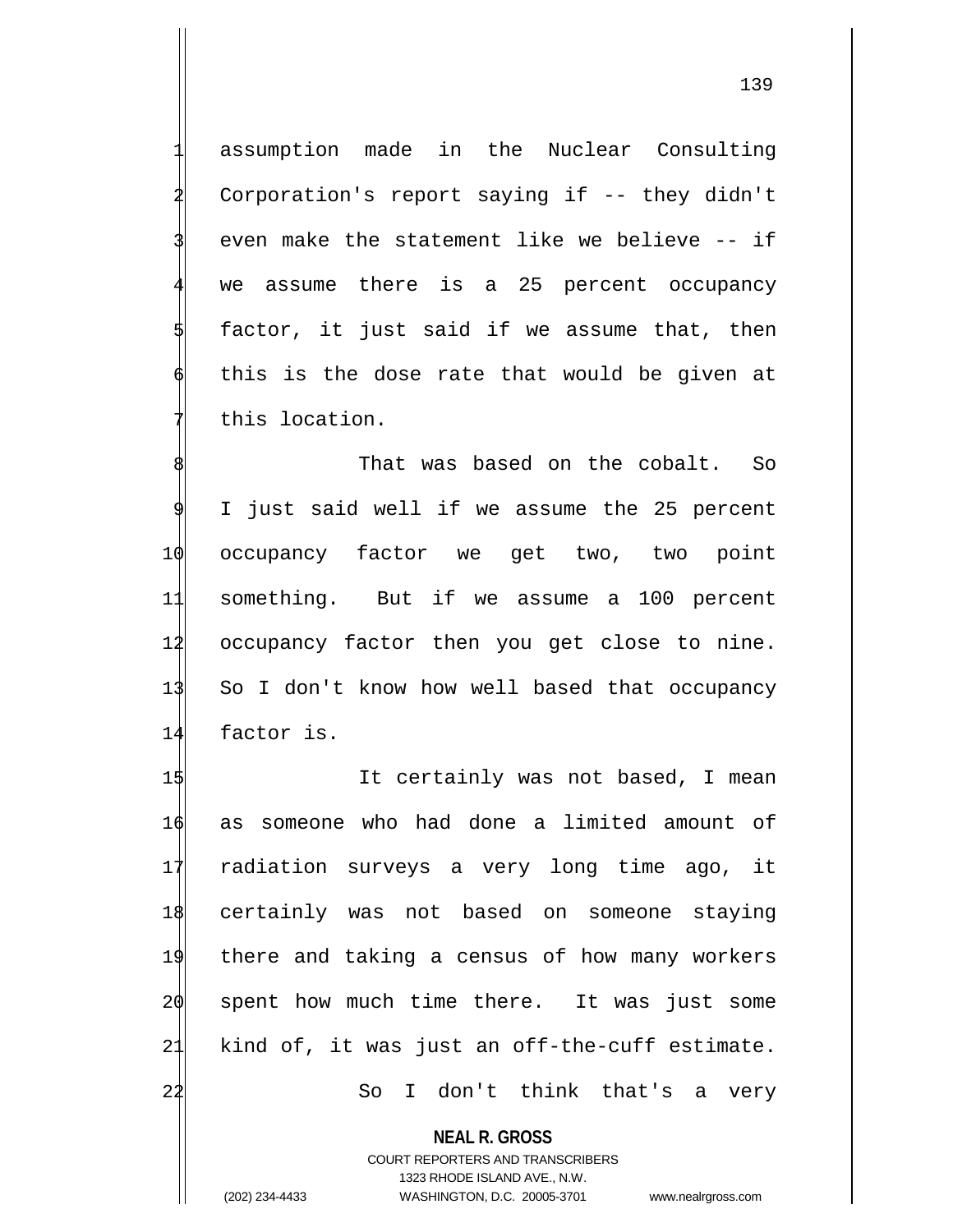strong number. And also there seems to be an inconsistency that if we're going to give the highest dose regardless of occupation in the betatron era, for the betatron exposures, then it would seem that the same and I think this is what the Board assumed based on a couple of comments of, gee, we're assigning some very high doses.

I don't think they were thinking just of radiographers because I don't know if this appropriate or not, but just out of curiosity, Bob Barton at John Mauro's request actually looked at all the pending, all the claims that had up to now, under the initial, there were a 100, whatever number there were that were that had a PoC of below 50 percent. 17 There was only one radiographer there.

18 So we're talking about who is 19 going to be affected by a new dose assignment,  $2\phi$  we're talking about one person. And it may be 21 four or six, Bob, correct me if I'm wrong, 22 that were, whose duties were unknown. So what

**NEAL R. GROSS** COURT REPORTERS AND TRANSCRIBERS 1323 RHODE ISLAND AVE., N.W. (202) 234-4433 WASHINGTON, D.C. 20005-3701 www.nealrgross.com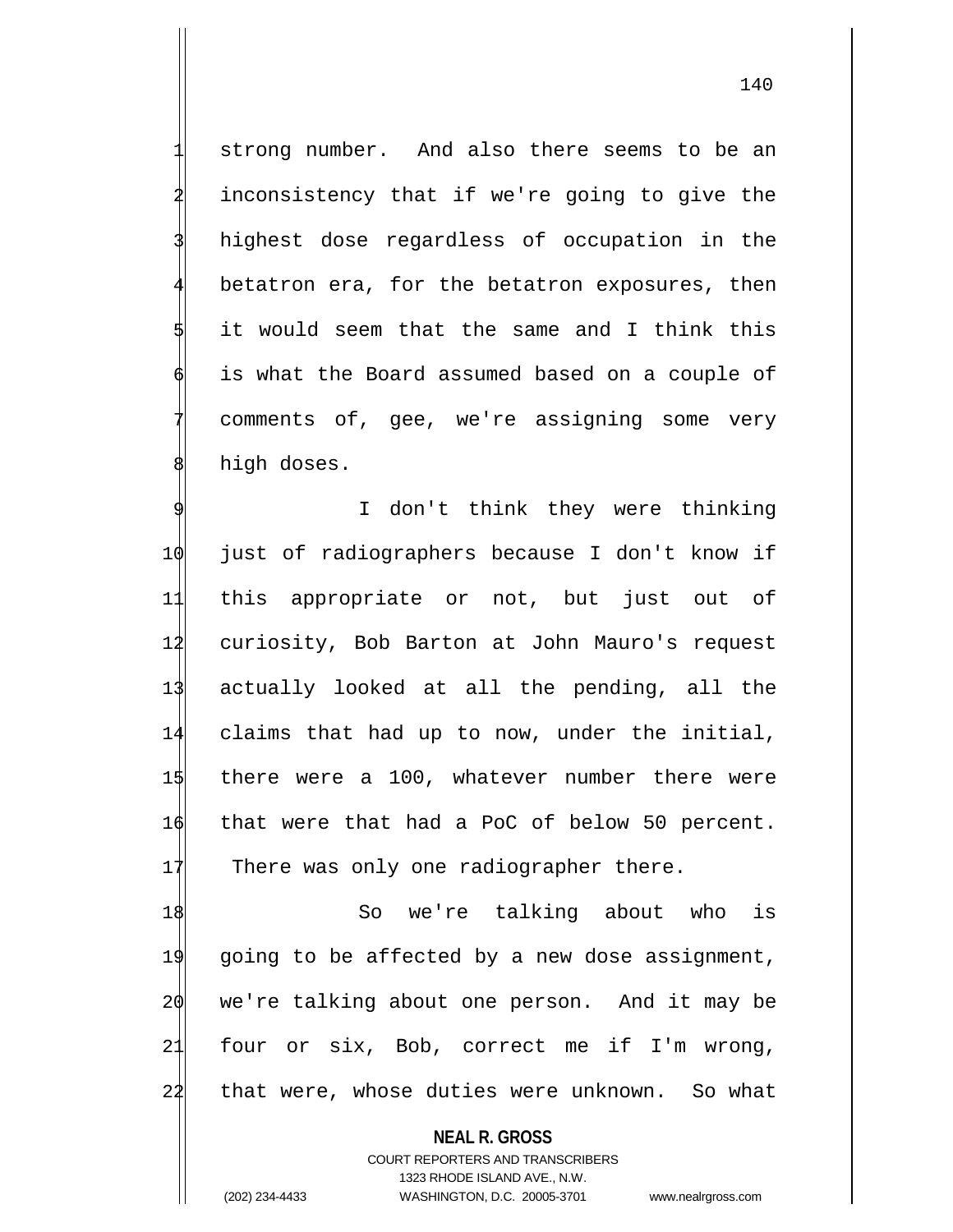1 do you, so basically there was 160-odd others who are not even being affected by any of this.

MR. ALLEN: Well that's not --

DR. ANIGSTEIN: And this dose of two point something is actually lower than the 7 initial skyshine dose that was assigned of .7, if you take .72 mR, it's not clear whether it was mR or millirem. It's stated differently 10 in different parts of Appendix B, Appendix BB.

11 But if you take the number of .72 12 and multiply it by the new work hours of 3250 13 a year, you end up with actually 2.3 R or rem, 14 whichever the correct unit is, per year, which 15 is actually, so the old numbers were actually 1 $\phi$  higher than what is now being proposed.

 CHAIRMAN ZIEMER: Well you have the possibility of, well you have betatron operators still in that early era, right? MR. ALLEN: Yes, there is no agreement there either, I mean  $-$ 

22 DR. ANIGSTEIN: But we're talking

**NEAL R. GROSS** COURT REPORTERS AND TRANSCRIBERS

1323 RHODE ISLAND AVE., N.W. (202) 234-4433 WASHINGTON, D.C. 20005-3701 www.nealrgross.com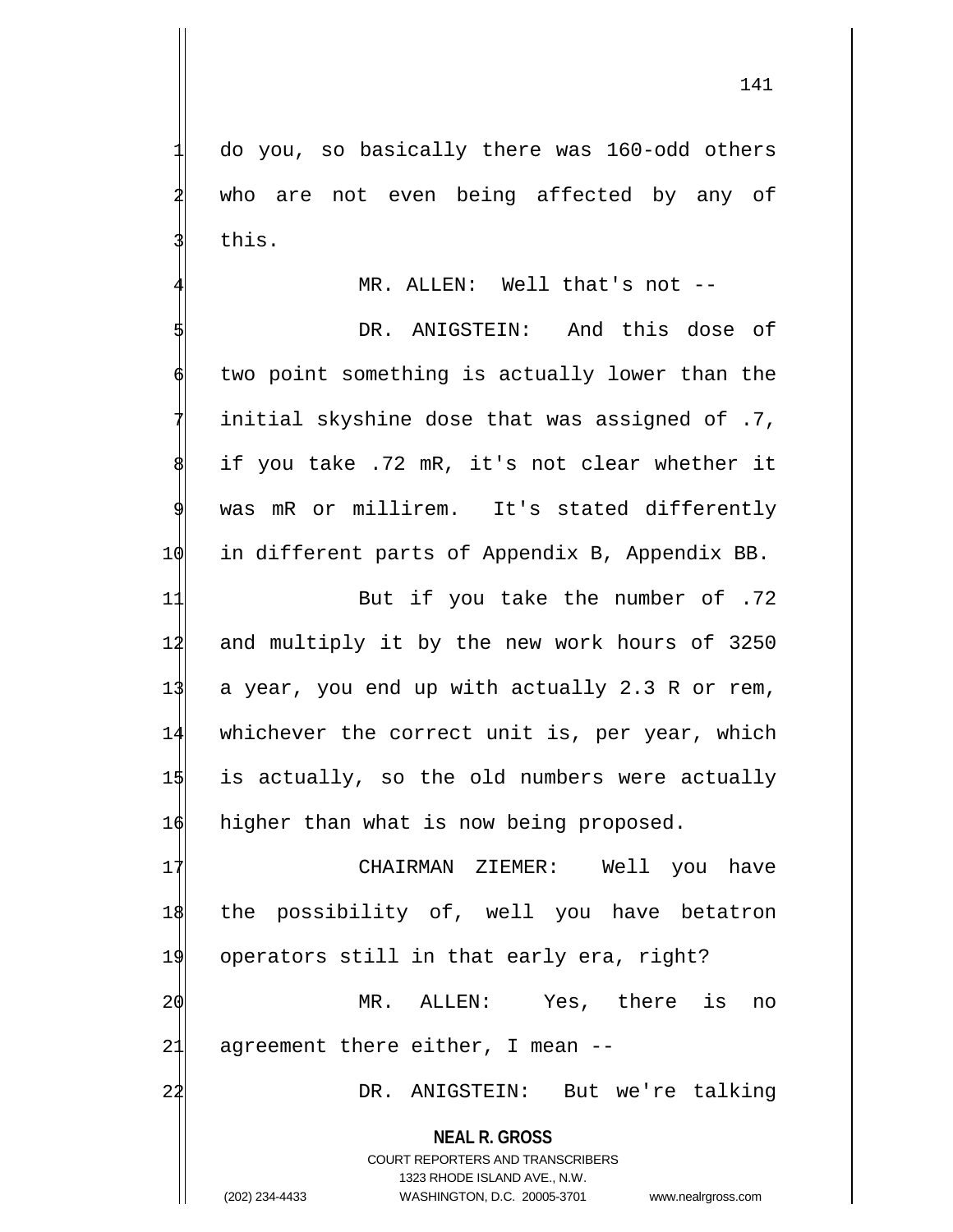and perhaps we should just restrict this to the radium era first.

CHAIRMAN ZIEMER: Well I'm talking about the radium era and we have, SC&A has or NIOSH has a table called radium era. And you have some values for betatron operators.

DR. ANIGSTEIN: Yes, that's in the old betatron.

CHAIRMAN ZIEMER: Right, right.

10 DR. ANIGSTEIN: Yes, you have the 11 betatron operator. But a radiographer can be 12 either --

13 CHAIRMAN ZIEMER: That's my point.

14 DR. ANIGSTEIN: -- and as a matter of fact the gentleman doing my interview who worked on weekends said he spent time, some of 17 the time he was in the betatron. Apparently he was qualified to operate a betatron. Sometimes he was in the betatron and some of the time he was in the Number 6 Building with 21 the radium sources.

22 CHAIRMAN ZIEMER: Right. So

**NEAL R. GROSS** COURT REPORTERS AND TRANSCRIBERS

1323 RHODE ISLAND AVE., N.W.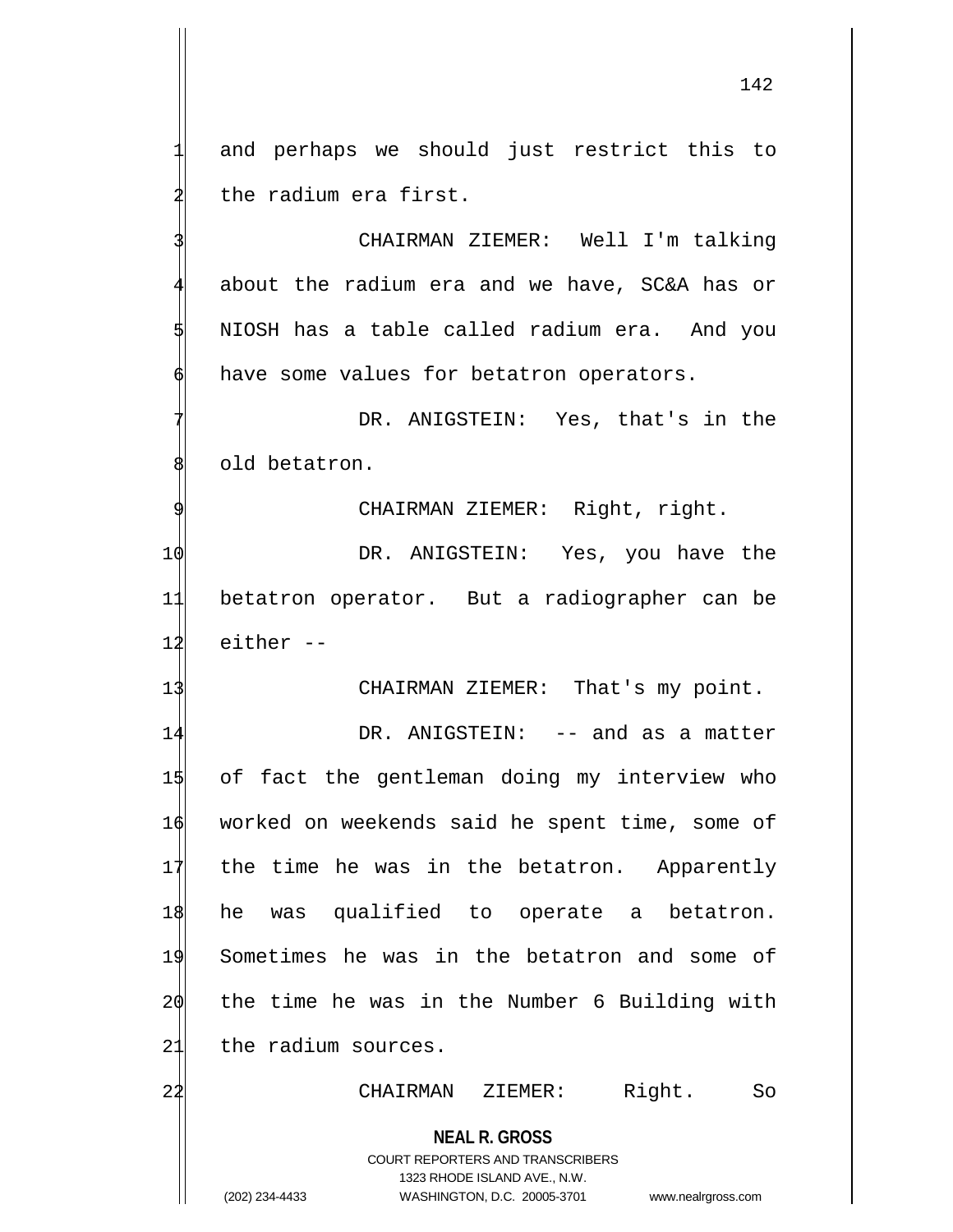you've got both those. And then you also have other people. I mean, so it's not clear to me how that's, how we're proposing to do that. I mean for example if you have the radiographer who is also a betatron operator, he can't be doing both at the same time. DR. ANIGSTEIN: A betatron, excuse

CHAIRMAN ZIEMER: I'm saying 10 though, he can't get 100 percent of the radium 11 source dose plus a 100 percent of the betatron 12 dose.

me, a betatron operator is a radiographer.

13 DR. ANIGSTEIN: Right, that is 14 correct. But we don't know who did what.

15 CHAIRMAN ZIEMER: So you either 16 parse it out or you give him the highest of 17 the two.

18 DR. ANIGSTEIN: Later, in the 19 later era, there actually were separate 20 licenses.

21 CHAIRMAN ZIEMER: I understand but

 $22$ 

**NEAL R. GROSS** COURT REPORTERS AND TRANSCRIBERS

1323 RHODE ISLAND AVE., N.W.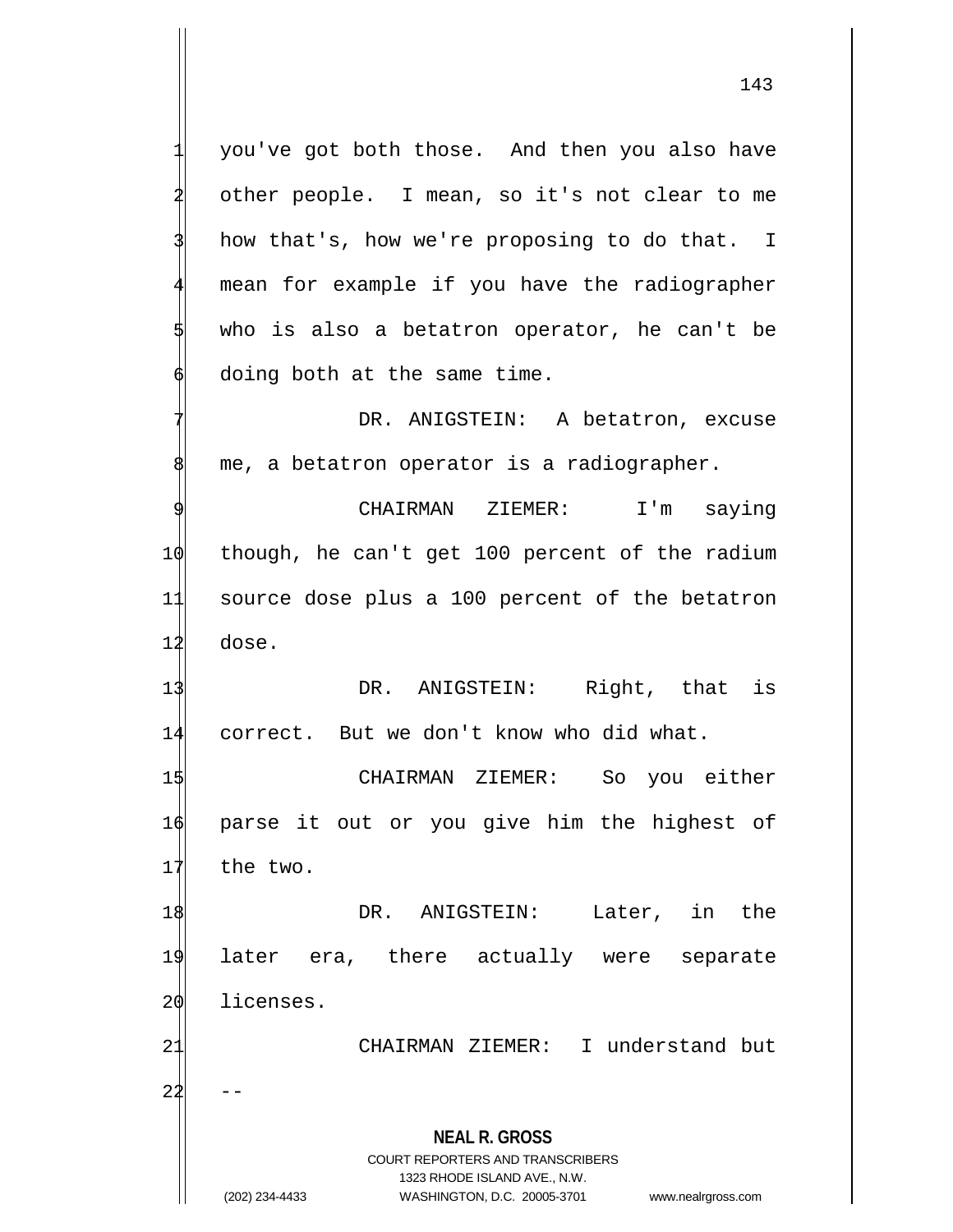DR. ANIGSTEIN: You had to be licensed to be an isotope operator but not to be a betatron operator.

CHAIRMAN ZIEMER: Right, so and then in addition we still have the rest of the 6 population. So that's what I want to get clear. It's not clear to me what's being proposed for the folks, the multiple duty. For example, if the person's a betatron 10 operator and we don't know that he wasn't a 11 radiographer as well, are we going to give him  $12$  the radiography dose as  $-$ 

13 MR. ALLEN: For those early years 14 he would get the triangular that we just 15 talked about.

16 CHAIRMAN ZIEMER: Okay. He would 17 get the higher one. Okay. What about the 18 rest of the folks there?

19 MR. ALLEN: That's the question we've been working on here. And I was proposing using SC&A's model at 2.087. Bob says that's based on a 25 percent occupancy

**NEAL R. GROSS**

COURT REPORTERS AND TRANSCRIBERS 1323 RHODE ISLAND AVE., N.W. (202) 234-4433 WASHINGTON, D.C. 20005-3701 www.nealrgross.com

144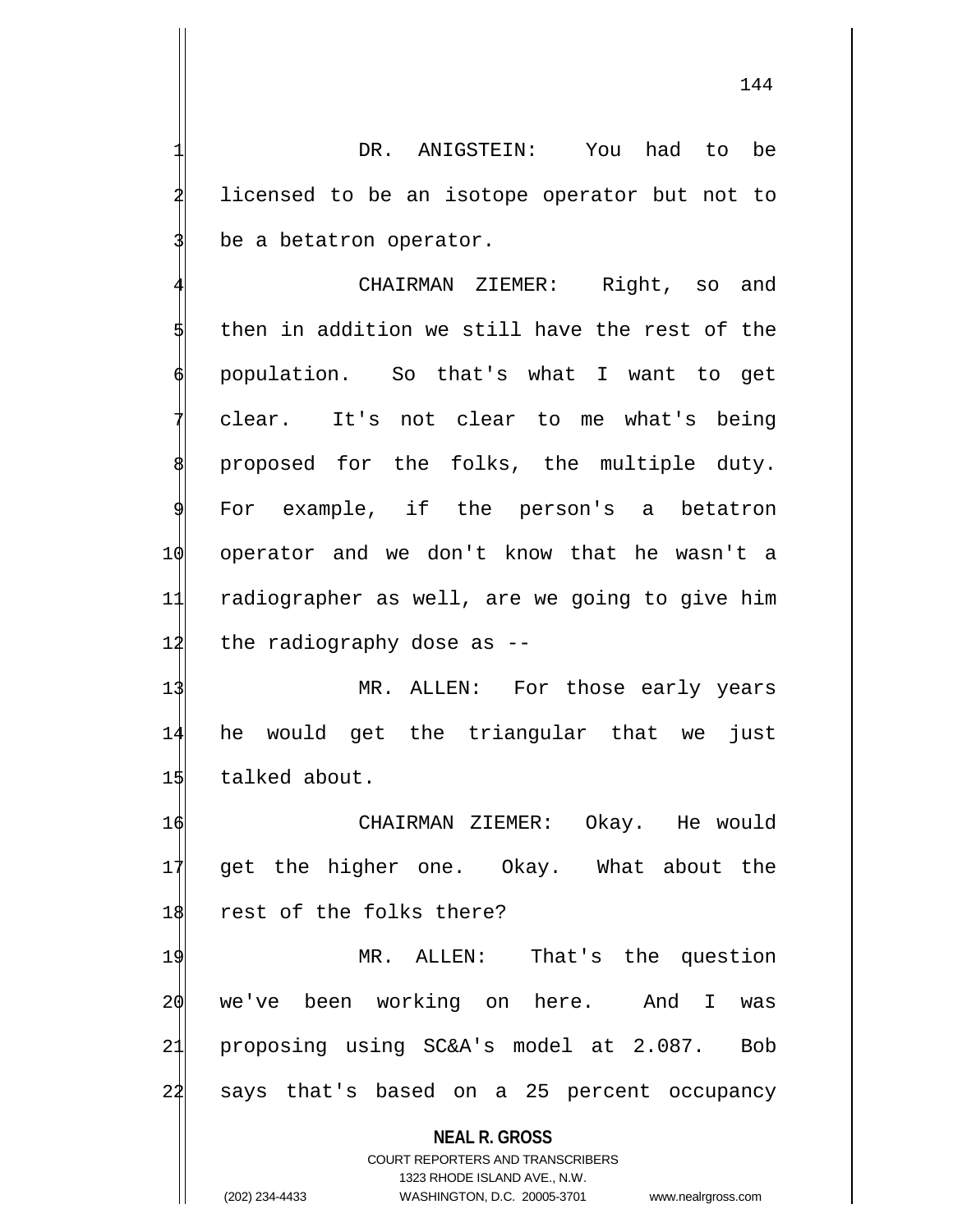that he considered arbitrary.

2 CHAIRMAN ZIEMER: That's other people going into the source room.

DR. ANIGSTEIN: That model was assuming that someone was standing one meter outside the thin, the hollow steel door.

CHAIRMAN ZIEMER: Which value are you talking about, the source?

MR. ALLEN: The 2.087.

 $\phi$  DR. ANIGSTEIN: Yes, that number, it assumes that somebody was standing outside the door with no connection necessarily with the radiographic operation, was standing outside the door. And while the, you could have two radium sources exposed at the same time because you could do it by putting a shield in between them. You could do two, you could radiograph two castings simultaneously.

19 CHAIRMAN ZIEMER: How did you end 20 up with a higher value for that where they 21 were outside the room versus those --

22 DR. ANIGSTEIN: Higher value for?

**NEAL R. GROSS**

COURT REPORTERS AND TRANSCRIBERS 1323 RHODE ISLAND AVE., N.W. (202) 234-4433 WASHINGTON, D.C. 20005-3701 www.nealrgross.com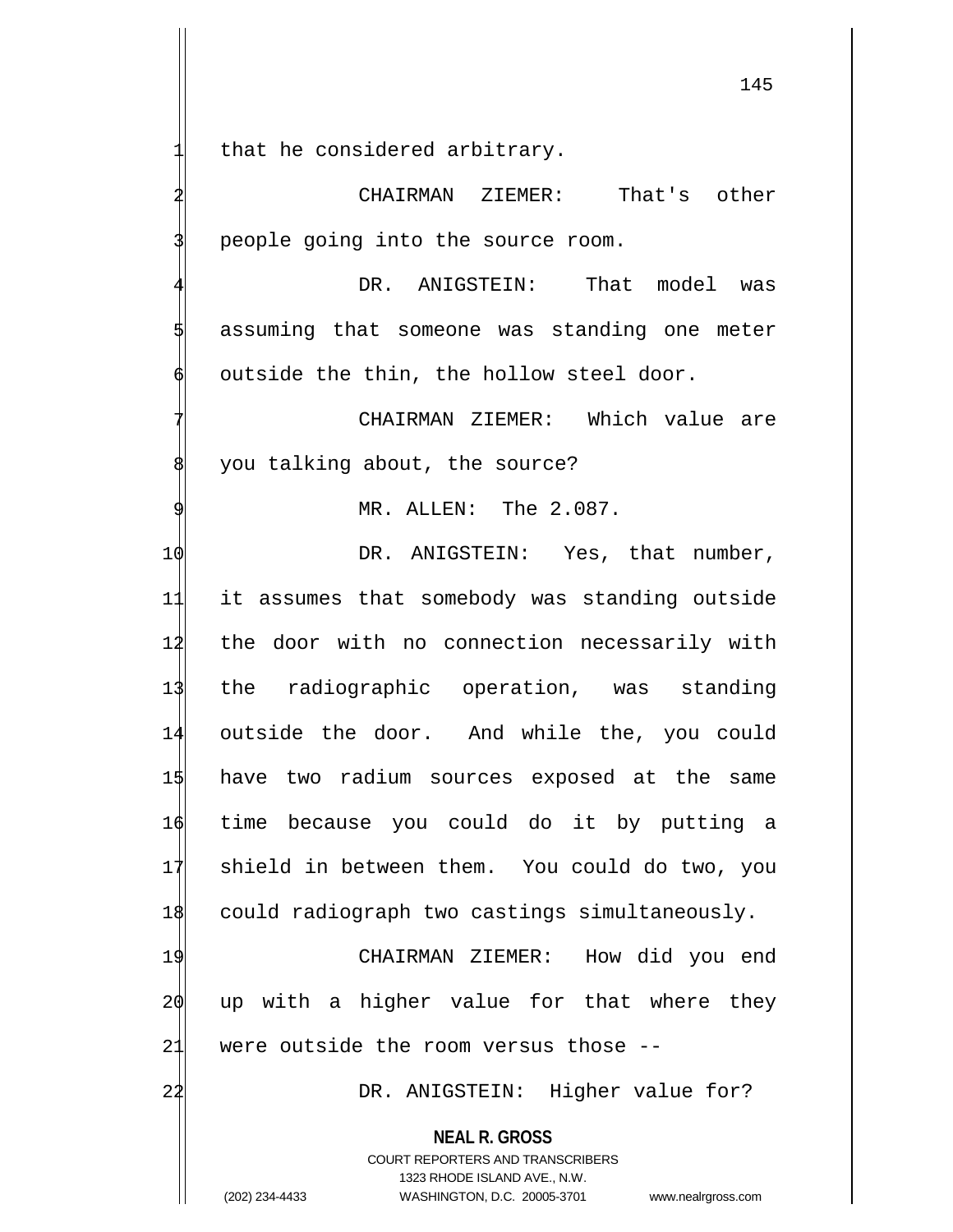**NEAL R. GROSS** COURT REPORTERS AND TRANSCRIBERS 1323 RHODE ISLAND AVE., N.W. (202) 234-4433 WASHINGTON, D.C. 20005-3701 www.nealrgross.com CHAIRMAN ZIEMER: Versus source outside the room. That was because you assumed a certain percent of the shots were inside versus outside? DR. ANIGSTEIN: No, I assumed that all of the shots were in the center of the radiography room. CHAIRMAN ZIEMER: Okay. But what about the second line, sources outside the 10 room? 11 DR. ANIGSTEIN: I did not believe 12 that was a credible scenario so we didn't 13 bother with that. It wouldn't have made any 14 difference. 15 CHAIRMAN ZIEMER: You have a 16 number. 17 MR. ALLEN: I put that in and said 18 I inferred it from --19 CHAIRMAN ZIEMER: I got you. 2 $\phi$  MR. ALLEN: But no, they did not 21 state that number. 22 CHAIRMAN ZIEMER: I got you,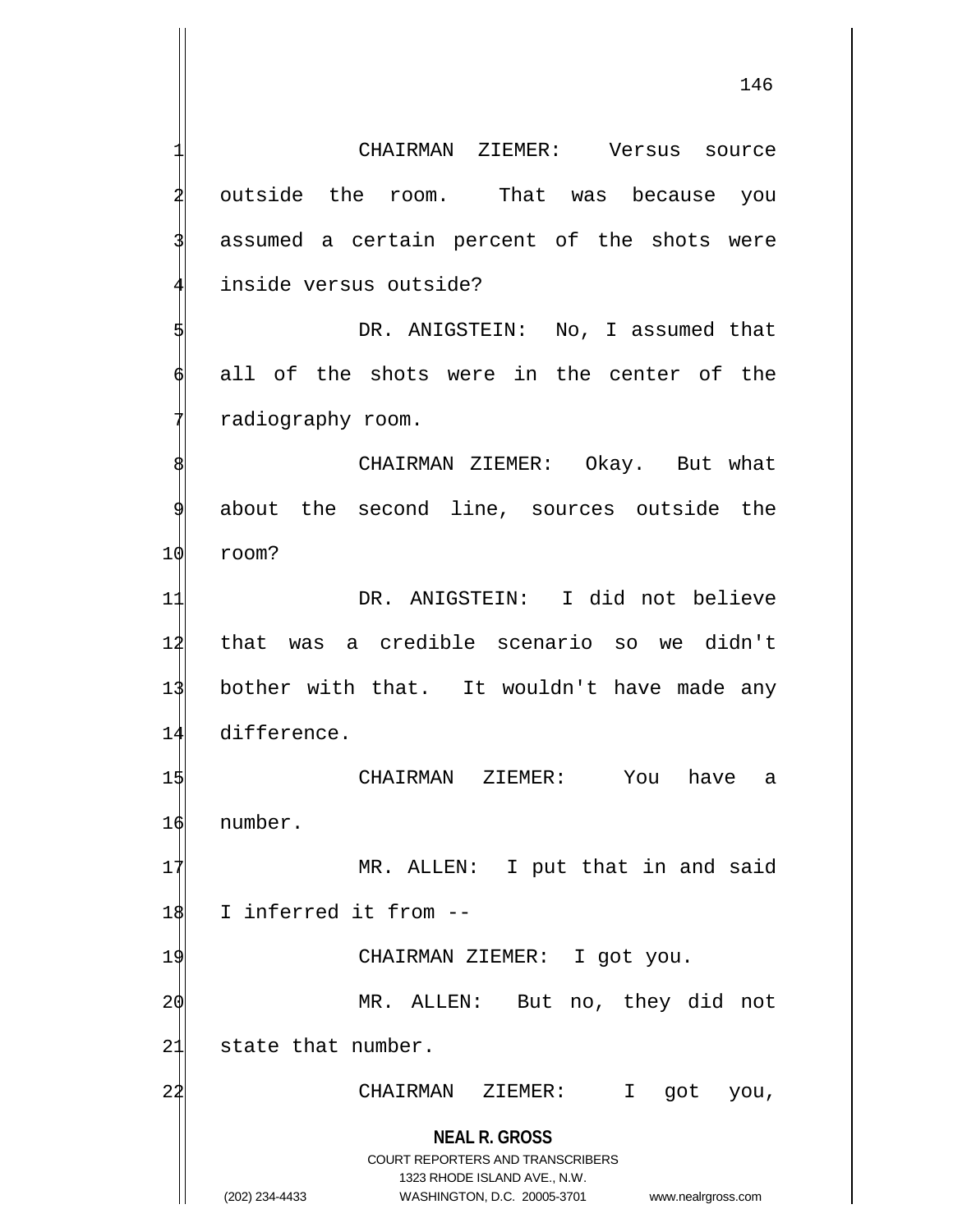**NEAL R. GROSS** COURT REPORTERS AND TRANSCRIBERS 1323 RHODE ISLAND AVE., N.W. because your footnote said inferred from that. Okay. So NIOSH is proposing that everybody else in the plant would be given the number for standing outside the source room. DR. ANIGSTEIN: Again, the 25 percent is just an assumption without firm, without any firm information. 8 CHAIRMAN ZIEMER: Let's see, is it any different if the source is out, if it's  $10$  out you have the two mR per hour mark off plus 11 walking through the thing. 12 MR. ALLEN: NIOSH's last model on 13 outside the radiography room is over and down 14 one. It's 1.353 -- 15 CHAIRMAN ZIEMER: That includes 16 people walking through it? 17 MR. ALLEN: Yes. 18 CHAIRMAN ZIEMER: So it's more 19 claimant-favorable to assume that, if the 20 source is inside then they're standing  $21$  adjacent  $-$ 22 MR. ALLEN: Near the door, yes.

<sup>(202) 234-4433</sup> WASHINGTON, D.C. 20005-3701 www.nealrgross.com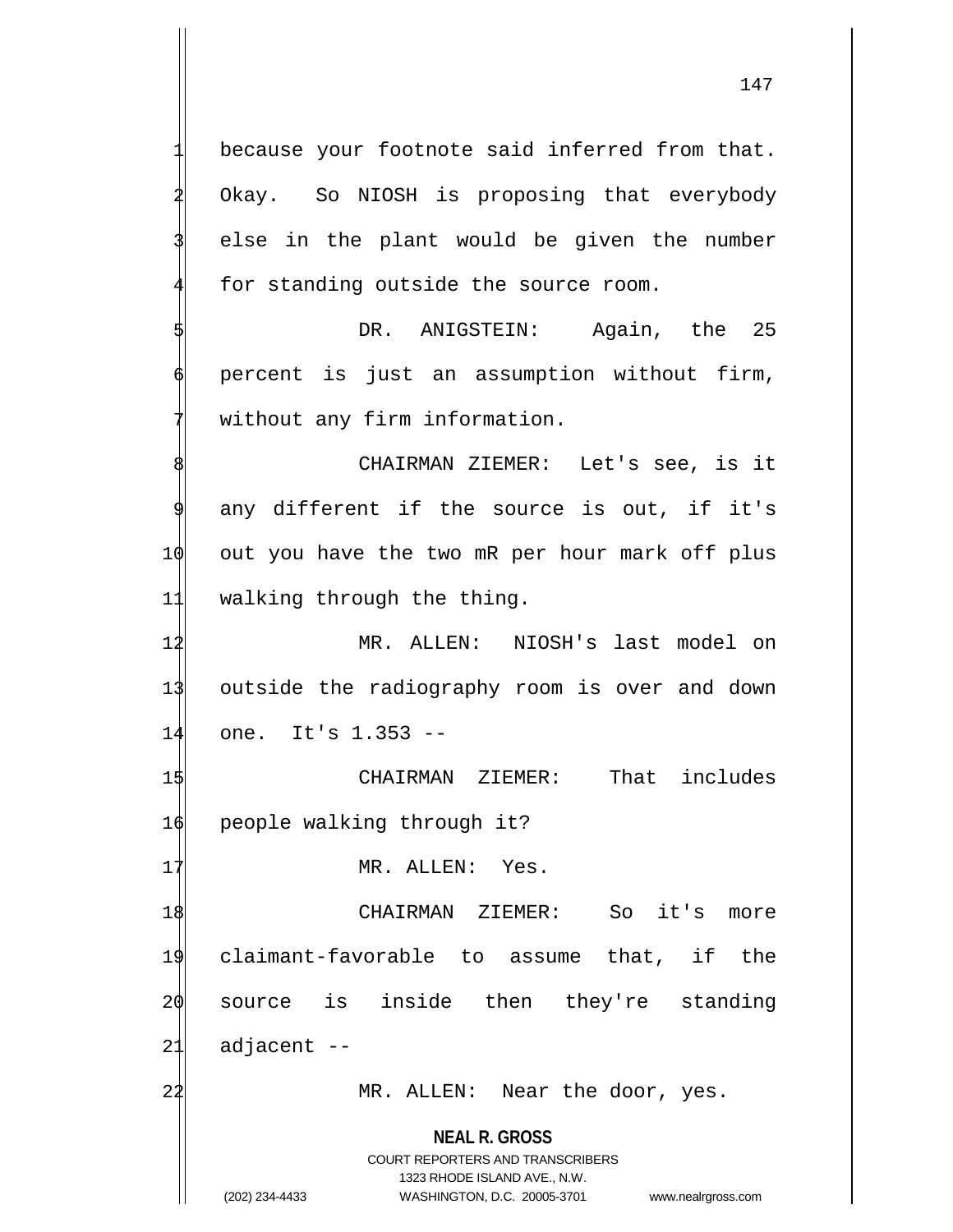148

**NEAL R. GROSS** COURT REPORTERS AND TRANSCRIBERS 1323 RHODE ISLAND AVE., N.W. (202) 234-4433 WASHINGTON, D.C. 20005-3701 www.nealrgross.com CHAIRMAN ZIEMER: -- near the door. Did that, what was the dose rate at the door? Was that above two mR, Bob? DR. ANIGSTEIN: I'm sorry, say this again. 6 CHAIRMAN ZIEMER: Well why would the radiography outside, for the source being in the room end up higher then when you had an outside --10 DR. ANIGSTEIN: I'm sorry. I 11 don't understand the question because -- 12 CHAIRMAN ZIEMER: Okay. If they 13 take the radium source -- 14 DR. ANIGSTEIN: We did not model, 15 we did not model radiography outside the --16 CHAIRMAN ZIEMER: Well I'm asking  $17$  what the dose rate was at the wall, then, 18 where the source is inside? What was it? 19 DR. ANIGSTEIN: The dose rate at 20 the wall? 21 CHAIRMAN ZIEMER: Yes or where a 22 person was standing to get the 2.087?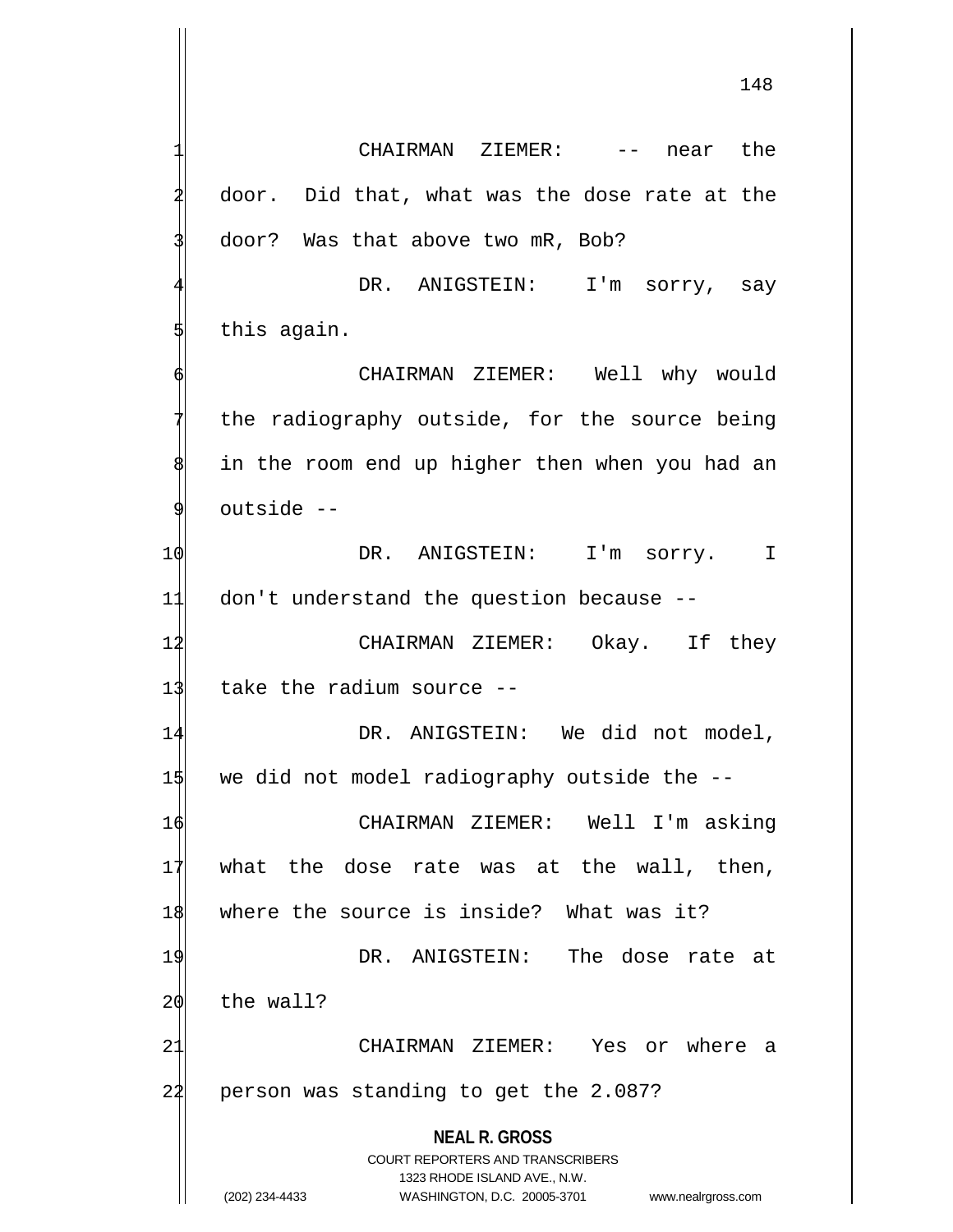**NEAL R. GROSS** COURT REPORTERS AND TRANSCRIBERS 1323 RHODE ISLAND AVE., N.W. (202) 234-4433 WASHINGTON, D.C. 20005-3701 www.nealrgross.com DR. ANIGSTEIN: That was based on our MCNP model. It was, we actually modeled the radiographic facility using MCNP. CHAIRMAN ZIEMER: Right, the implication is that they're getting more dose then if the source was out and roped off at two mR per hour. DR. ANIGSTEIN: It may very well have been more than two mR per hour. 10 CHAIRMAN ZIEMER: Okay. That's 11 what I was asking. 12 DR. ANIGSTEIN: Yes, it may have 13 been. Let's see, what I would have to do is -  $14$ 15 CHAIRMAN ZIEMER: That's all 16 right, okay. I just -- 17 DR. ANIGSTEIN: Just a second. 18 Take 2.08 --19 MR. ALLEN: Okay, I got it. It's 20 in, it says exposure mR per hour 8.56 outside 21 the door. That's in the October 2011 SC&A  $22$  write up, Page 7.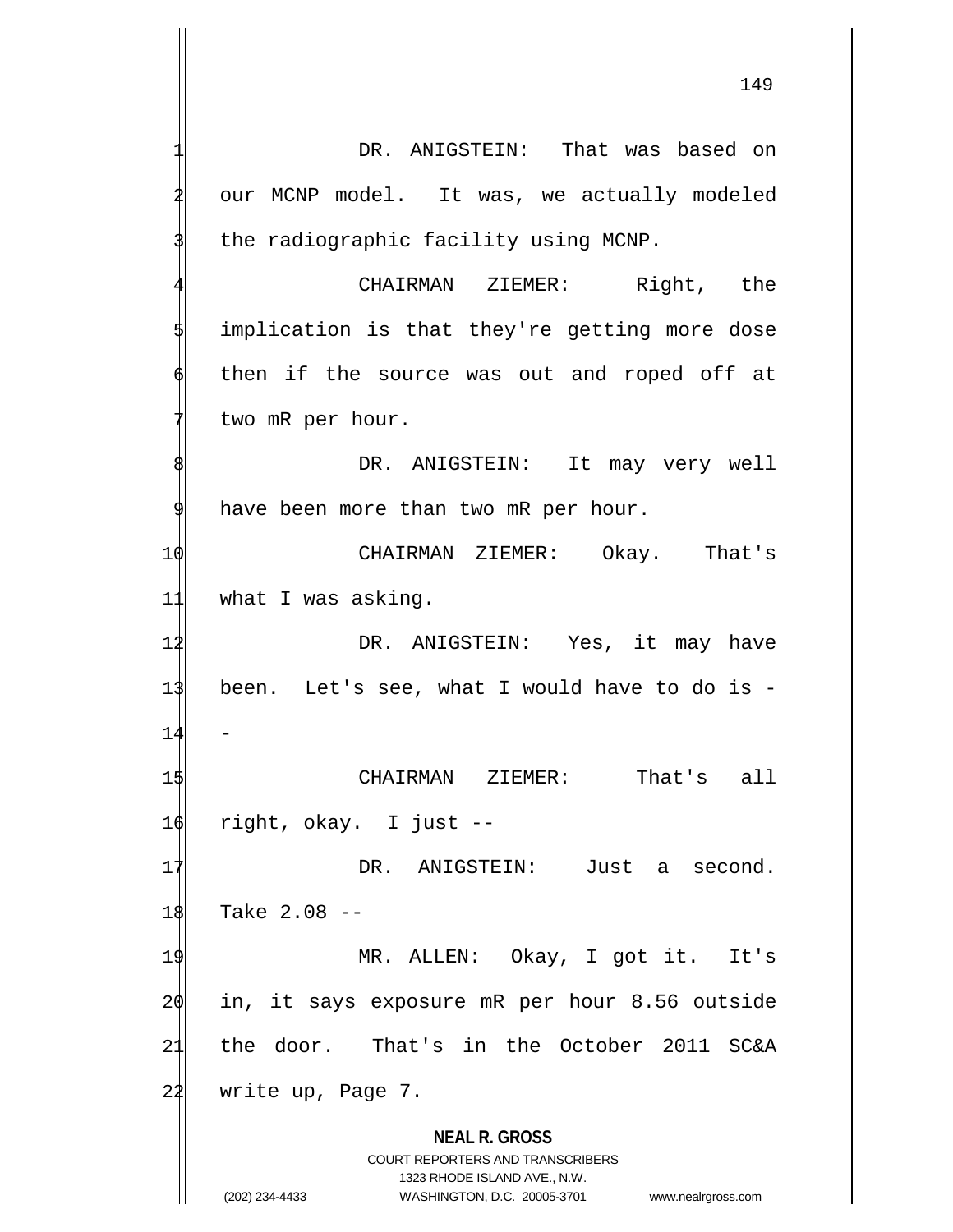MEMBER MUNN: 8.56 mR?

MR. ALLEN: 8.56 mR per hour while the sources were exposed, which is not 100 percent of the time, et cetera.

DR. ANIGSTEIN: Right. It's based on the ten exposures.

CHAIRMAN ZIEMER: It's actually worse than having the source out and roped off. It doesn't sound right.

10 DR. ANIGSTEIN: I think there was 11 a 30 percent duty cycle, was cited by the 12 supervisor and confirmed by the AEC inspector.

13 CHAIRMAN ZIEMER: Well this is 14 radium. This is radium.

1\$ MR. ALLEN: Yes, that was still --16 MEMBER MUNN: That sure seems 17 high.

 CHAIRMAN ZIEMER: That is a little puzzling. So the proposal then is that everybody gets assigned that value that's not 21 a radiographer or a betatron operator.

22 MR. ALLEN: Yes.

**NEAL R. GROSS**

COURT REPORTERS AND TRANSCRIBERS 1323 RHODE ISLAND AVE., N.W. (202) 234-4433 WASHINGTON, D.C. 20005-3701 www.nealrgross.com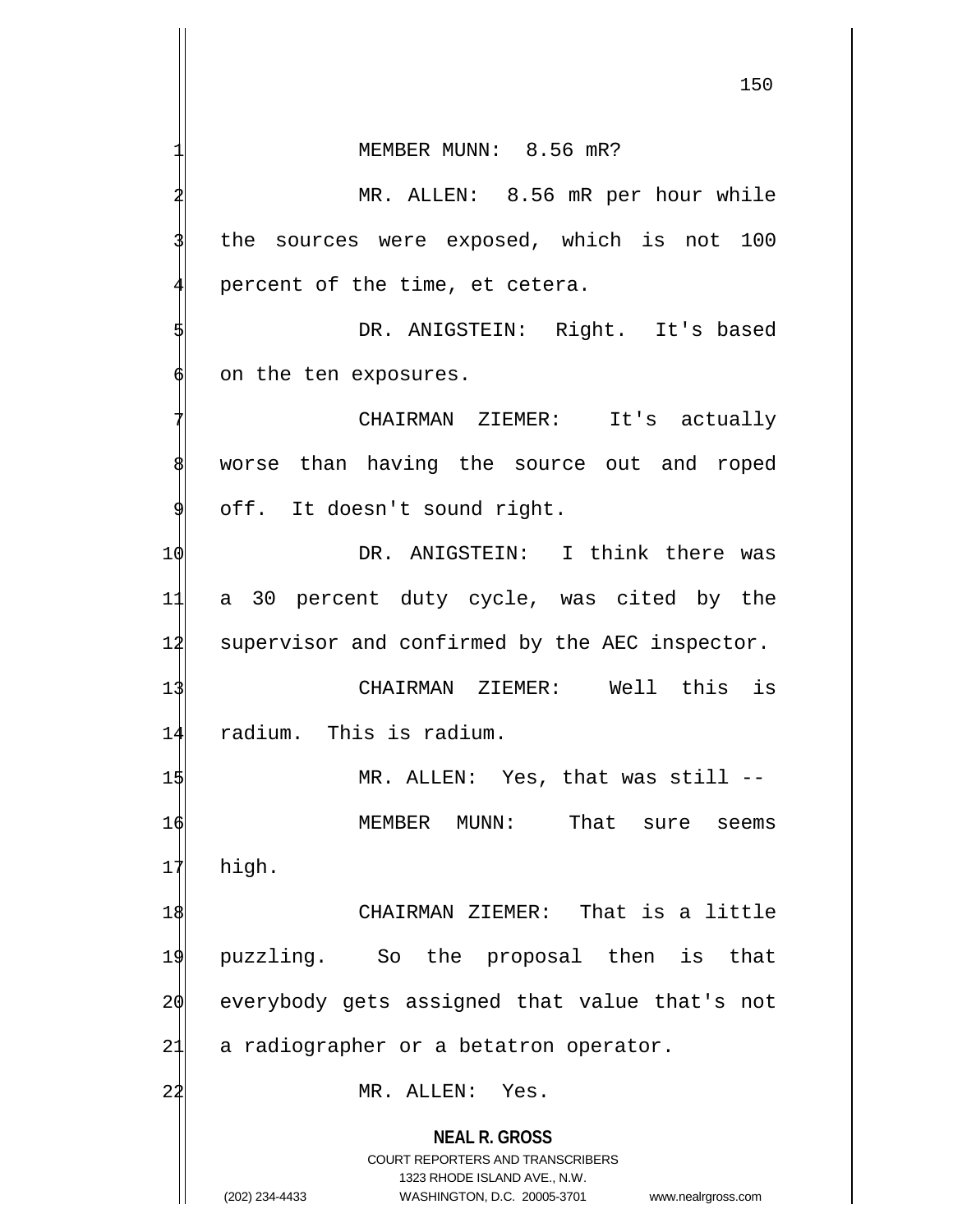CHAIRMAN ZIEMER: Okay. Work Group? MEMBER BEACH: Okay. So which value are we going to go with?

CHAIRMAN ZIEMER: He's talking about 2.087. Did you double check?

MR. ALLEN: I did not check the MCNP run. I checked the math from there and then starting with that 8.56.

10 CHAIRMAN ZIEMER: Right, you would 11 have to confirm that because that's SC&A's 12 value.

13 MR. ALLEN: I would have to --

 CHAIRMAN ZIEMER: If there was a question why the petitioner is, you would check their value and then you certainly wouldn't -- do that. But assuming that comes 18 out, let me hear input. Wanda? MEMBER MUNN: Well that's

20 certainly more claimant-favorable than I would 21 expect real life to be.

22 CHAIRMAN ZIEMER: Well sure,

**NEAL R. GROSS** COURT REPORTERS AND TRANSCRIBERS

1323 RHODE ISLAND AVE., N.W.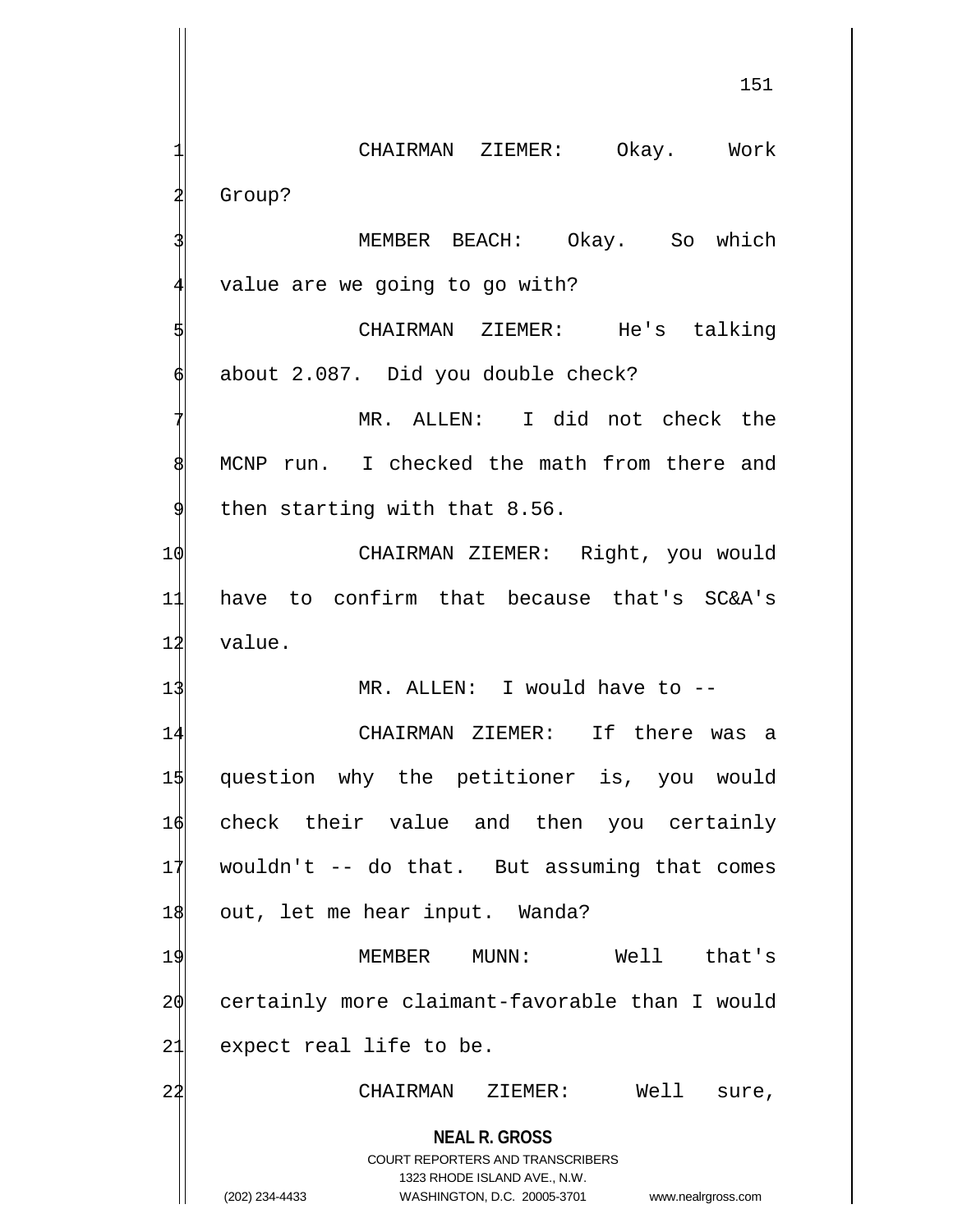**NEAL R. GROSS** COURT REPORTERS AND TRANSCRIBERS because you have, you know, the likelihood of everybody in the plant spending that much time at this location is so small. MEMBER MUNN: It's vanishingly small. CHAIRMAN ZIEMER: Right, it's extremely claimant-favorable. Josie, you're okay? MEMBER BEACH: Yes, I'm fine with 10 that. 11 CHAIRMAN ZIEMER: I certainly 12 agree it's very claimant-favorable. John, are 13 you on the line? 14 MR. KATZ: John, are you trying to 1\$ speak and just low volume, or? 1 $\phi$  MEMBER POSTON: I guess. I also 17 have a cold. Can you hear me? 18 MR. KATZ: Yes, we can hear you 19 fine now. 20 MEMBER POSTON: Okay. I got 21 closer to the phone. I was on mute so every  $24$  time you would call my name, I have to unmute.

1323 RHODE ISLAND AVE., N.W.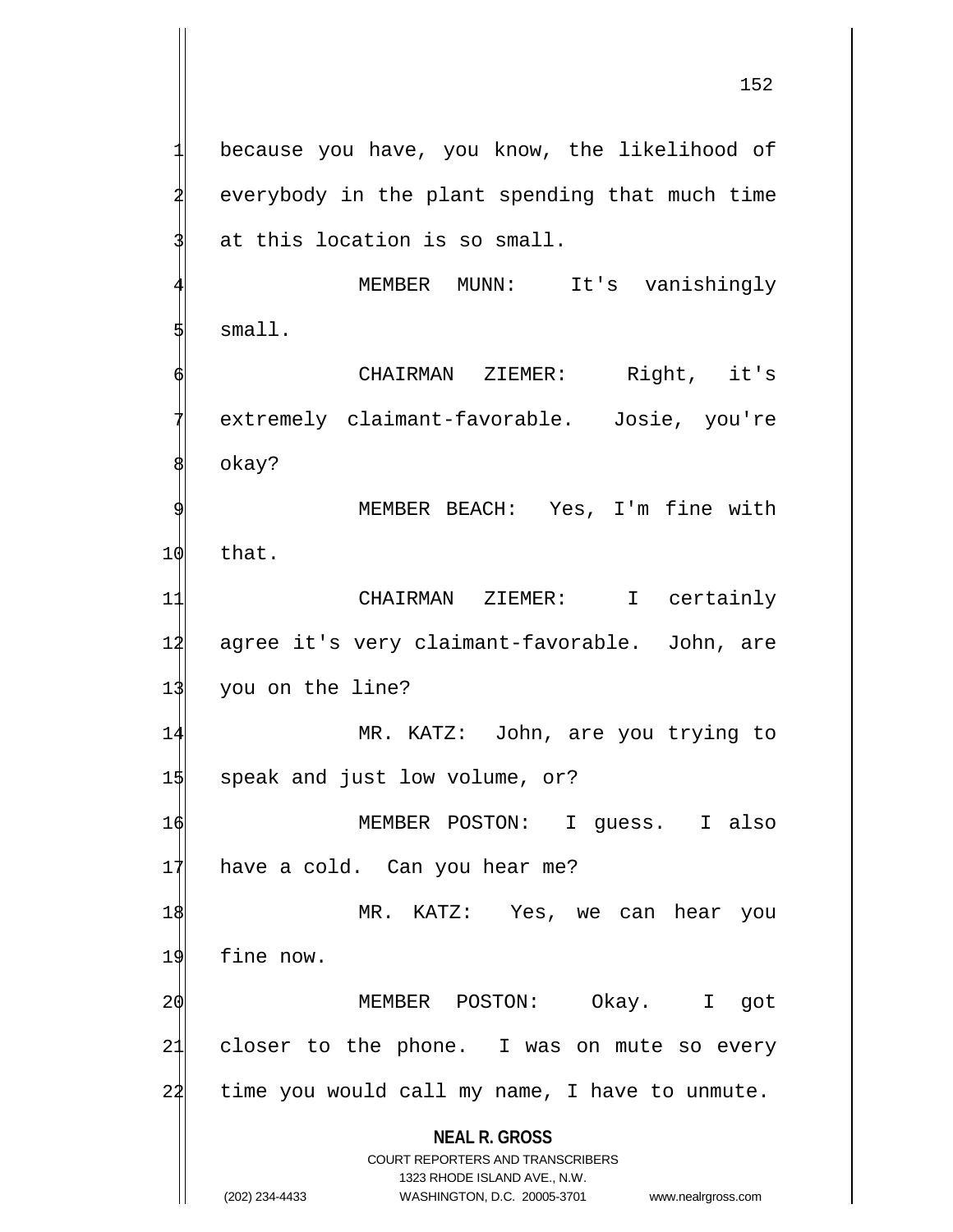MR. KATZ: So did you hear all of that discussion? MEMBER POSTON: Yes, I did.

**NEAL R. GROSS** COURT REPORTERS AND TRANSCRIBERS 1323 RHODE ISLAND AVE., N.W. CHAIRMAN ZIEMER: So are you okay with going ahead with this for the radium era for the rest of the population in the plant who are not radiographers or betatron people? MEMBER POSTON: Yes, I am. I think it's very claimant-favorable. It 1 $\phi$  appears to be. 11 CHAIRMAN ZIEMER: Okay. Thank  $12$  you. 13 MEMBER POSTON: Paul, I'm going 14 to, I have another class coming in 15 minutes. 15 So I will disappear here soon. 16 CHAIRMAN ZIEMER: We're going to 17 break in a couple minutes anyway for lunch. 18 Okay. 19 MEMBER POSTON: I'll be back on  $20$  the line after I get out of class. 21 CHAIRMAN ZIEMER: SC&A, are you 22 okay with this then?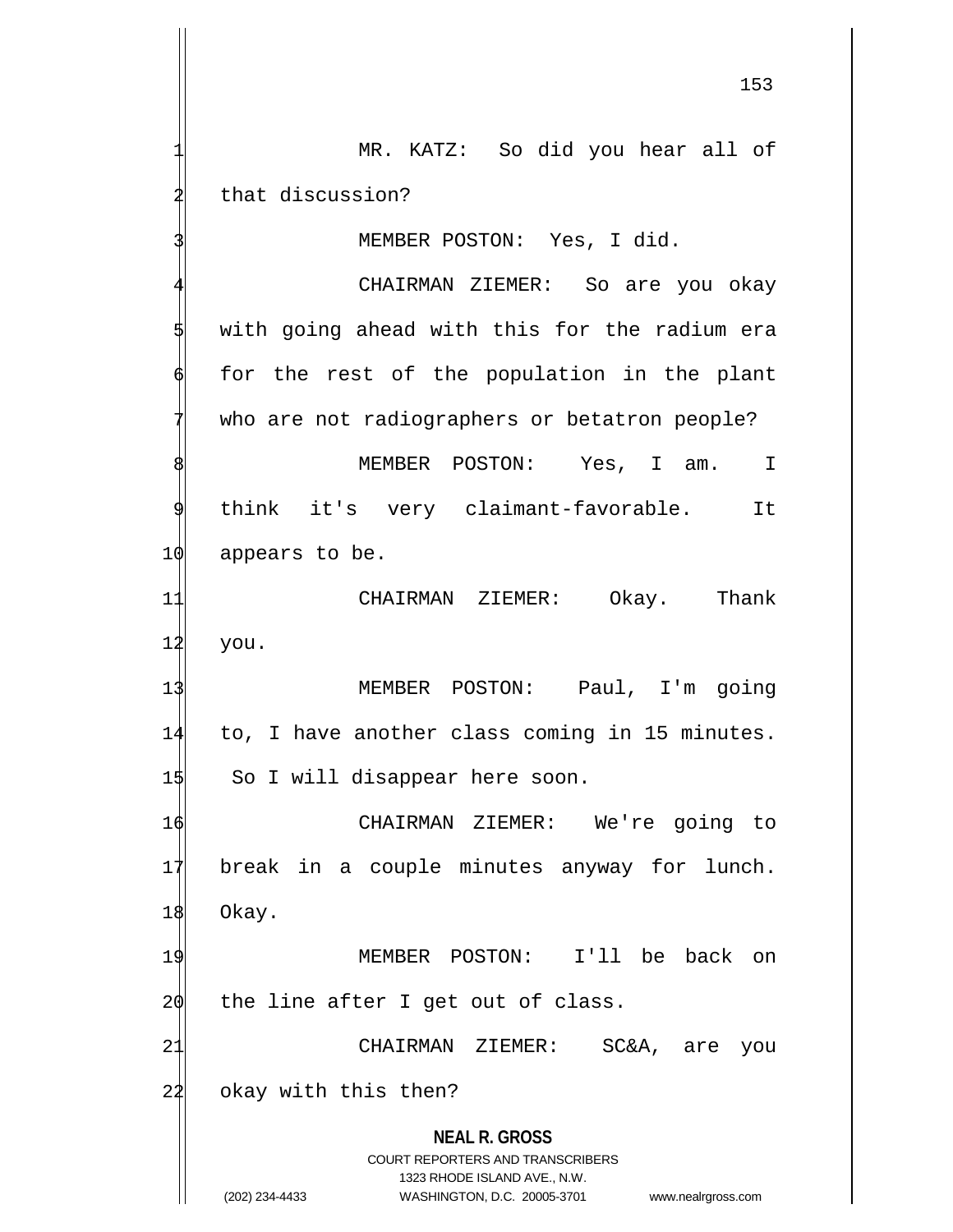**NEAL R. GROSS** COURT REPORTERS AND TRANSCRIBERS 1323 RHODE ISLAND AVE., N.W. DR. ANIGSTEIN: I'm not. DR. MAURO: And this is John Mauro. I am. So, Bob, you and I disagree. DR. ANIGSTEIN: This is a good time to come  $-$ DR. MAURO: I'm sorry --CHAIRMAN ZIEMER: Bob, we're using your value. DR. MAURO: This is John Mauro 10 again. I've been listening carefully. First 11 I want to compliment Jim on, Jim Neton on 12 coming up with a solution to a very difficult 13 problem. He should work in Congress. 14 (Laughter.) 15 DR. MAURO: So I know that Bob and 16 I do not always agree. And you're watching 17 the sausage being made. But I think this 18 compromise is elegant. 19 CHAIRMAN ZIEMER: We're talking  $20$  about the radium  $-$ 21 DR. MAURO: The radium period 22 range with the, that was just described

(202) 234-4433 WASHINGTON, D.C. 20005-3701 www.nealrgross.com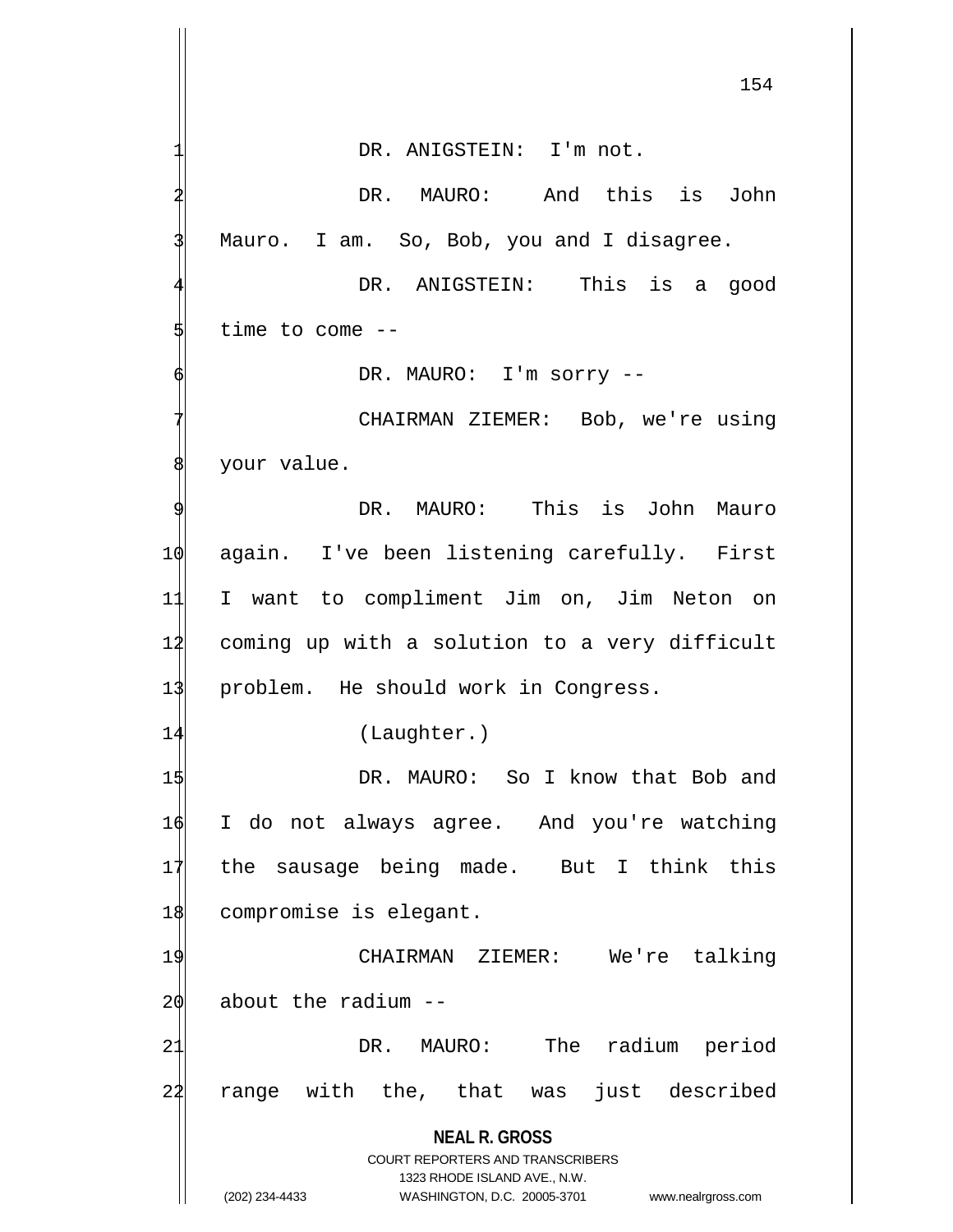applied to all workers. And I think if that's the way I understood  $-$ -

CHAIRMAN ZIEMER: We're not talking about the triangular distribution now. We're talking about the, yes, just the, it would be Bob's second table --

DR. ANIGSTEIN: The sticking point is the 25 percent occupancy. That is just an assumption. That's the problem, that's the 1 $\emptyset$  place I have a problem with.

11 MEMBER MUNN: But it's a generous 12 enough assumption for goodness' sake.

 DR. MAURO: Remember we are applying this to a person that's working there all the time, year in and year out. Not in a  $\phi$  given moment in time, not in a given month. 17 So when you think in terms of the aggregate, it falls in a place that gives me comfort, the whole idea --

20 DR. ANIGSTEIN: And it's also 21 averaged over the exposure. In other words, 22 if for some reason he was more likely to be

**NEAL R. GROSS**

COURT REPORTERS AND TRANSCRIBERS 1323 RHODE ISLAND AVE., N.W. (202) 234-4433 WASHINGTON, D.C. 20005-3701 www.nealrgross.com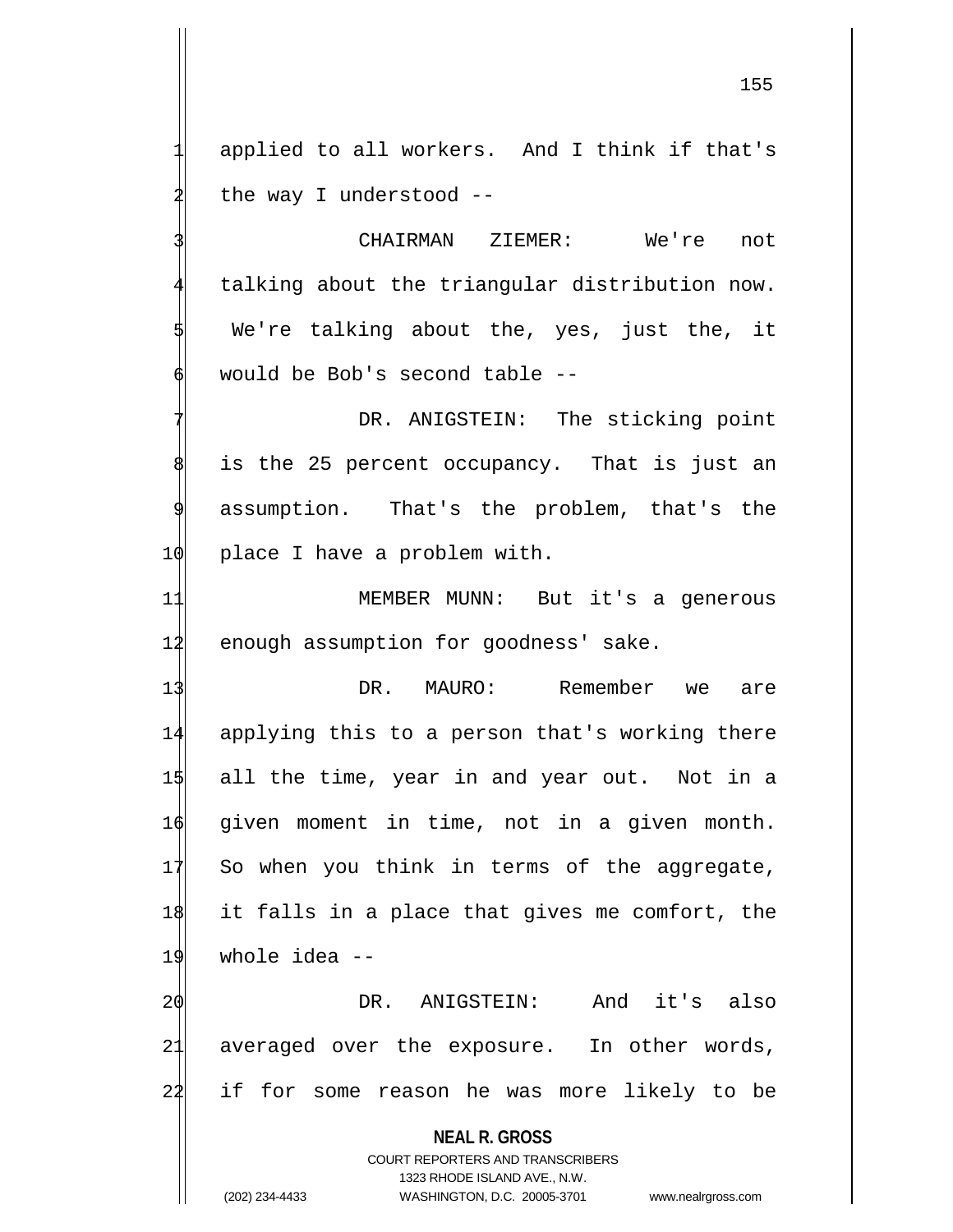there during the exposure, it's a 25 percent multiplied by a 30 percent. Thirty percent is the time spent on, that the radiography was actually taking place during any one shift.

And then you're throwing in another factor of 25 percent to say, well, the occupancy factor for that location. So we're actually talking about seven and a half 9 percent of the time that he's being exposed to 1 $\phi$  that radiation coming through the door.

11 MEMBER MUNN: Bob, I missed your 12 mathematics there somewhere.

13 DR. ANIGSTEIN: Well if the, this 14 is the table and Dave correctly cited --

15 MEMBER MUNN: I'm looking at the 16 table.

17 DR. ANIGSTEIN: No, if you're seeing the, this is a report entitled Update Sources Two. Unfortunately this is probably a slightly longer one when Nancy Johnson sent these out. She adds on PA-cleared not PA-22 cleared. But this was a report which was not,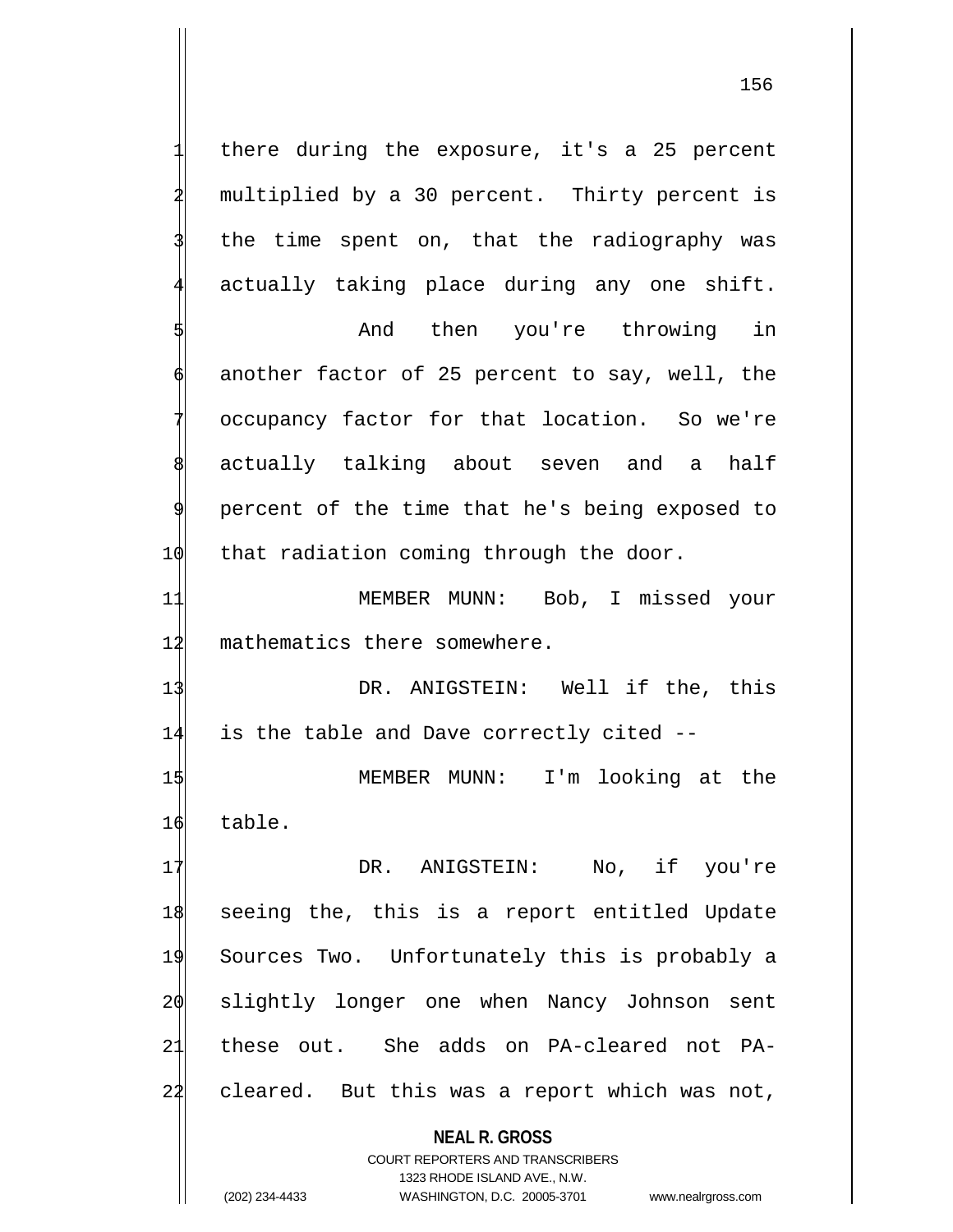**NEAL R. GROSS** COURT REPORTERS AND TRANSCRIBERS 1323 RHODE ISLAND AVE., N.W. you know, it's not something that was given, it's not something that's in today's report. MEMBER MUNN: Oh, so I don't have it. DR. ANIGSTEIN: Well you do have it somewhere. But not probably handy. MEMBER BEACH: Was it in your slides, Bob? DR. ANIGSTEIN: Pardon? 10 MEMBER BEACH: Was that one of 11 your tables in the slides that you presented 12 earlier? 13 DR. ANIGSTEIN: No, no, no. We 14 didn't present it because we're no longer, I 15 was no longer standing behind this. 16 CHAIRMAN ZIEMER: Well, Bob, the  $17$  value  $-$ 18 DR. ANIGSTEIN: I don't think 19 there's any quick way, unfortunately if I were 20 there, I could put it on the screen. But I 21 can't. 22 CHAIRMAN ZIEMER: Okay, the value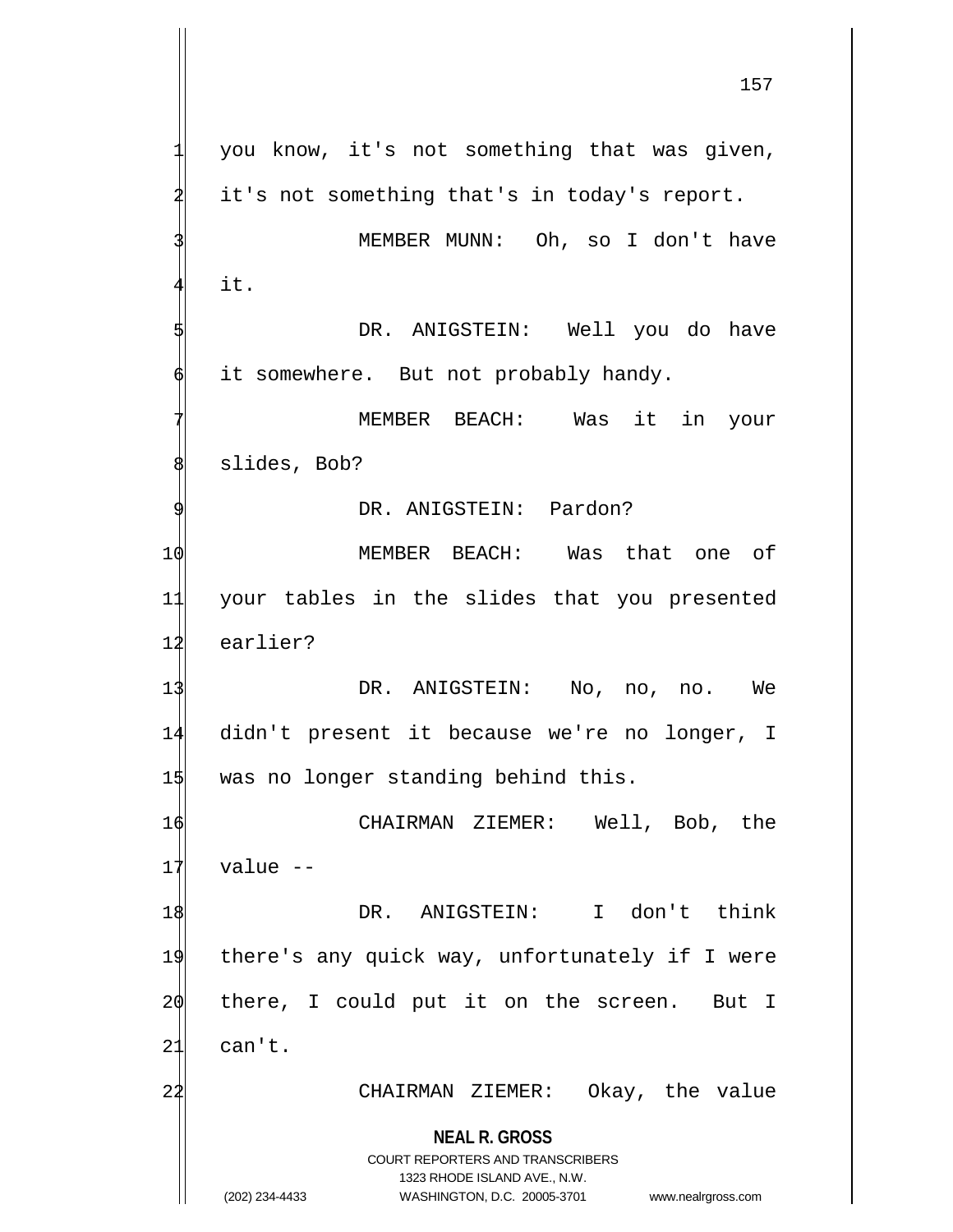of 2.087 for sources in the radiography room exposure to someone outside the room.

DR. ANIGSTEIN: Right.

CHAIRMAN ZIEMER: I understand the 5 25 percent occupancy.

DR. ANIGSTEIN: This is calculated by saying there's a 25 percent occupancy factor, so you multiply by 25 percent and then there's also a 30 percent duty cycle, let's 10 call it, I call it here exposure duration, 11 that there is only 30 percent of the time are 12 they using the radiography.

13 CHAIRMAN ZIEMER: Yes, I 14 understood.

 DR. ANIGSTEIN: So during any eight-hour shift. So you're taking a 25 percent, multiplying by 30 percent, multiplying by the exposure rate at that location.

20 CHAIRMAN ZIEMER: Right.

21 DR. ANIGSTEIN: So what you're 22 really getting is the exposure rate of .856

**NEAL R. GROSS**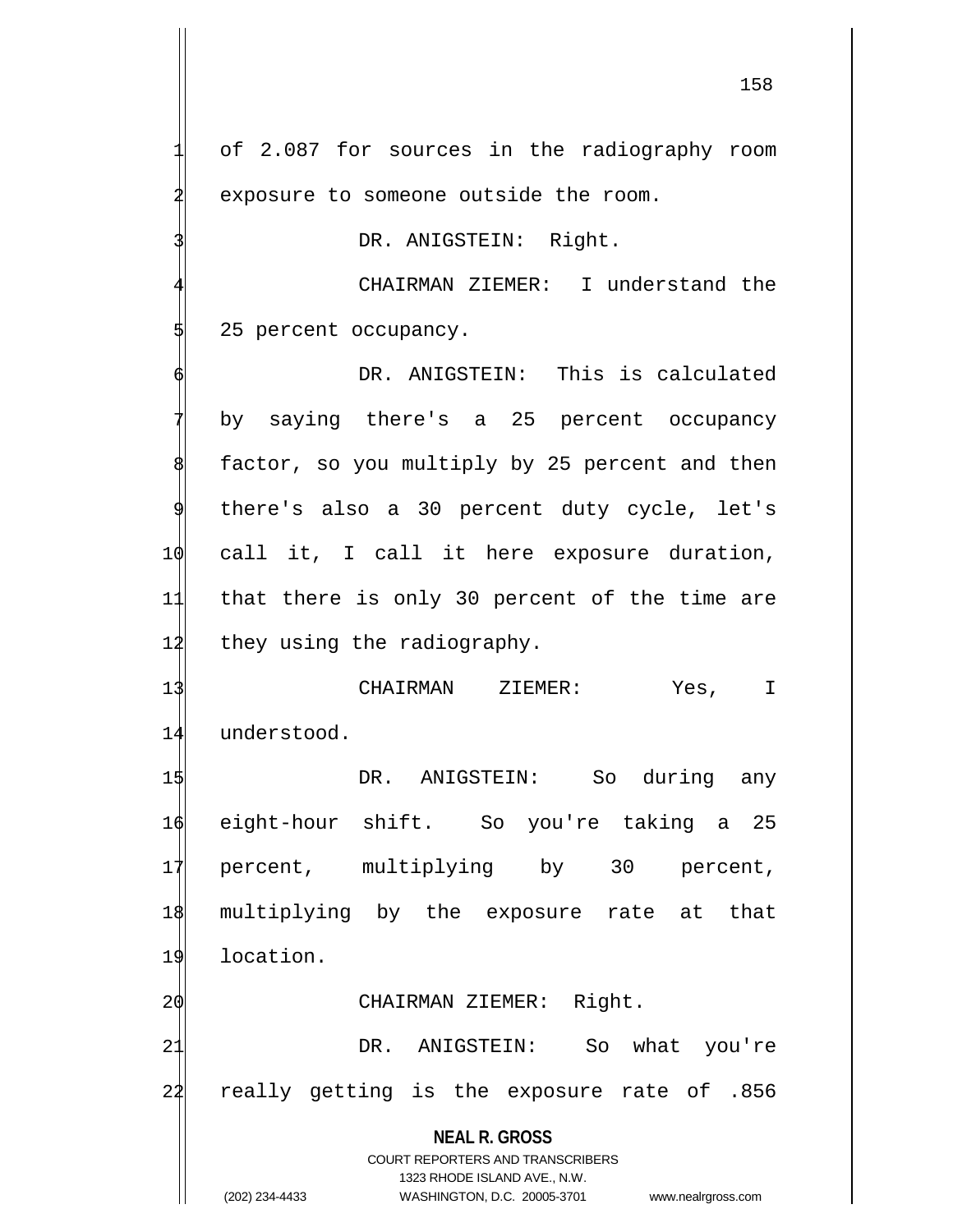but only assigned seven and a half percent total.

DR. NETON: Well what you're saying, Bob, is that 25 percent of the time the source is open, people could have been standing there.

DR. ANIGSTEIN: In other words, 30, right.

CHAIRMAN ZIEMER: It doesn't 10 matter if they're there the rest of the time 11 because the source is not out.

12 DR. ANIGSTEIN: I'm sorry. I 13 didn't follow that.

14 CHAIRMAN ZIEMER: Well you're only 15 concerned with the time when the source is 16 out.

17 DR. ANIGSTEIN: That is correct. 18 But you know --

19 CHAIRMAN ZIEMER: You're saying --2 $\phi$  DR. NETON: You're suggesting that  $21$  it would be  $-$ 

22 DR. ANIGSTEIN: -- a correlation -

**NEAL R. GROSS**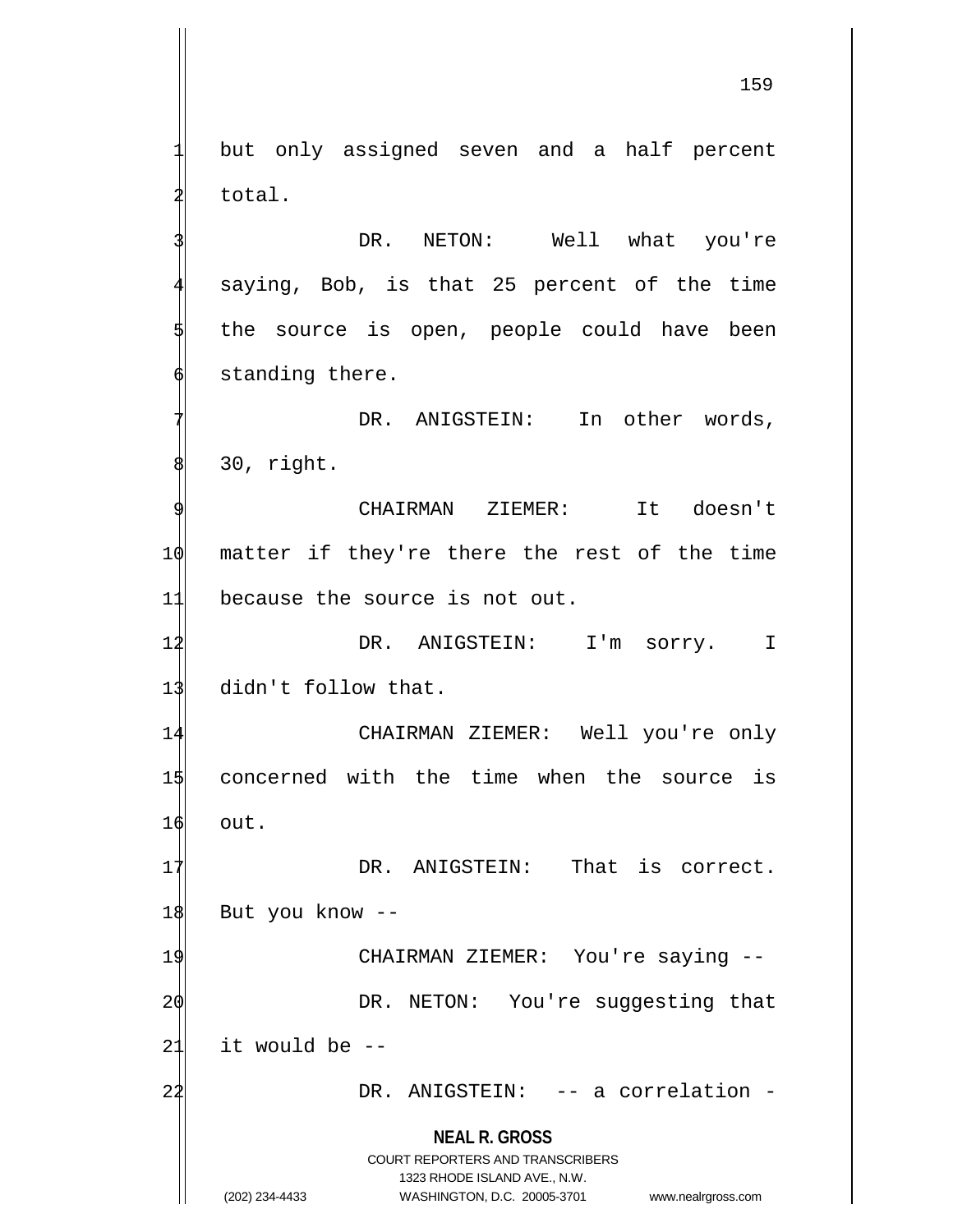**NEAL R. GROSS** COURT REPORTERS AND TRANSCRIBERS 1323 RHODE ISLAND AVE., N.W. 160  $1 -$ 2 CHAIRMAN ZIEMER: Well it sounds like you're arguing against your own number. DR. ANIGSTEIN: Yes, I am. I gave this as an example a year and a half ago. 6 CHAIRMAN ZIEMER: Are you thinking that the occupancy should be greater? DR. ANIGSTEIN: I'm not sure what the occupancy should be. The 25 percent was 10 just not even a number that was used by the 11 people making this assessment. 12 They just said if it's 25 percent 13 here this is for cobalt so it's the same 14 facility, if the occupancy is 25 percent, this 15 is what the dose would be outside the 16 radiography room. They didn't say, they 17 didn't give any justification of why it should 18 be 25 percent. It was just a hypothesis. 19 MEMBER MUNN: What did you say 20 about cobalt? We're talking about the radium 21 source, right? 22 DR. ANIGSTEIN: Well we're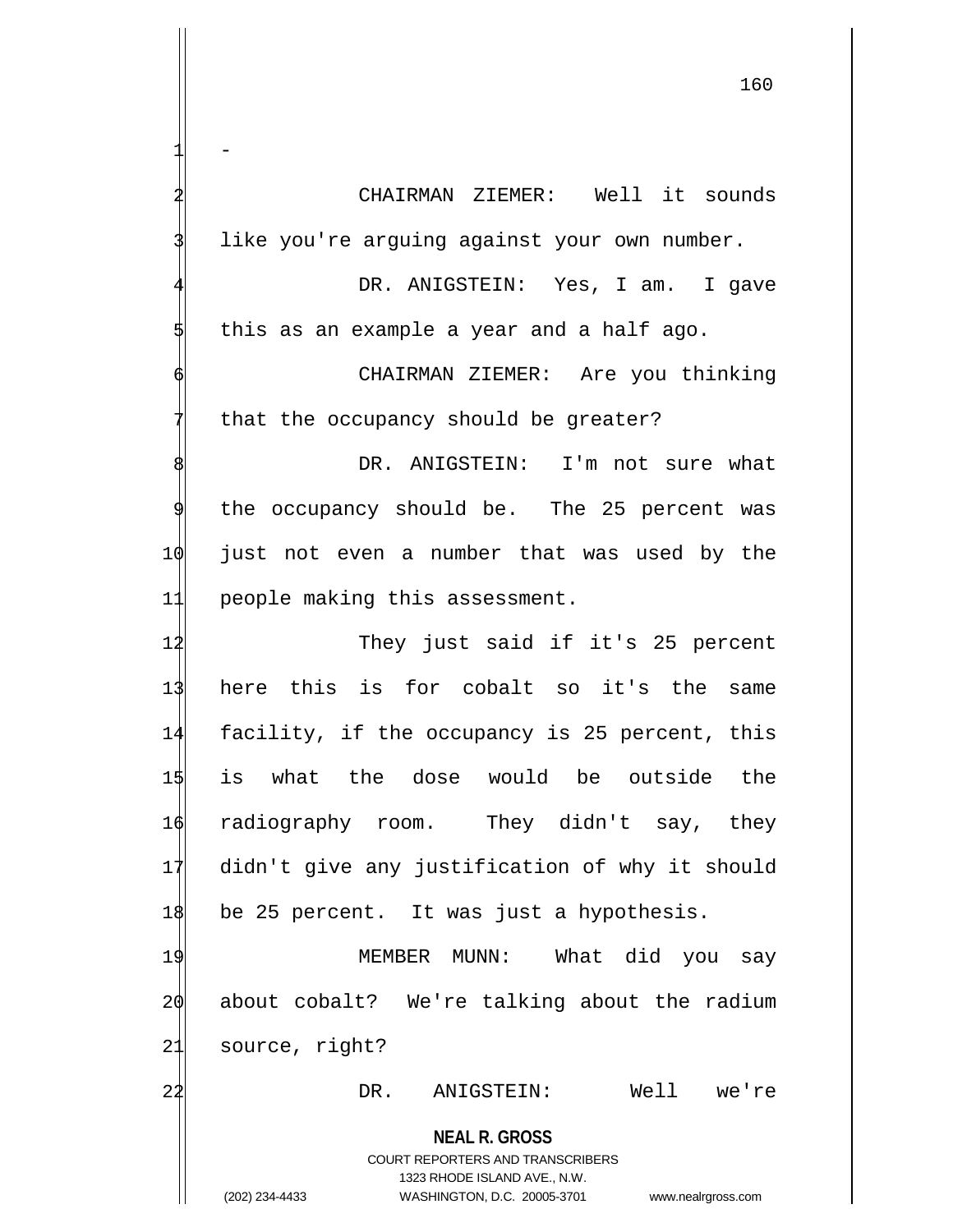assigning it, there was no survey done that we know of, of the radium facility during the 3 period of radium usage. So I got that 25 percent from the survey done for the cobalt-60 5 sources which were brought in later in that same room.

MEMBER MUNN: There would be no reason to assume that the source exposures were significantly  $-$ -

10 DR. ANIGSTEIN: I can't hear that. 11 MEMBER MUNN: That's okay. I was 12 just muttering to myself.

**NEAL R. GROSS** CHAIRMAN ZIEMER: Well the real question is whether or not really then is the 25 percent occupancy reasonable, unreasonable? Is it way high, way low? It's sort of what is the probability that someone in the plant is standing there for a year, more than 25 percent of the time when the source is out. MEMBER MUNN: It's a reasonable assertion. CHAIRMAN ZIEMER: It seems like a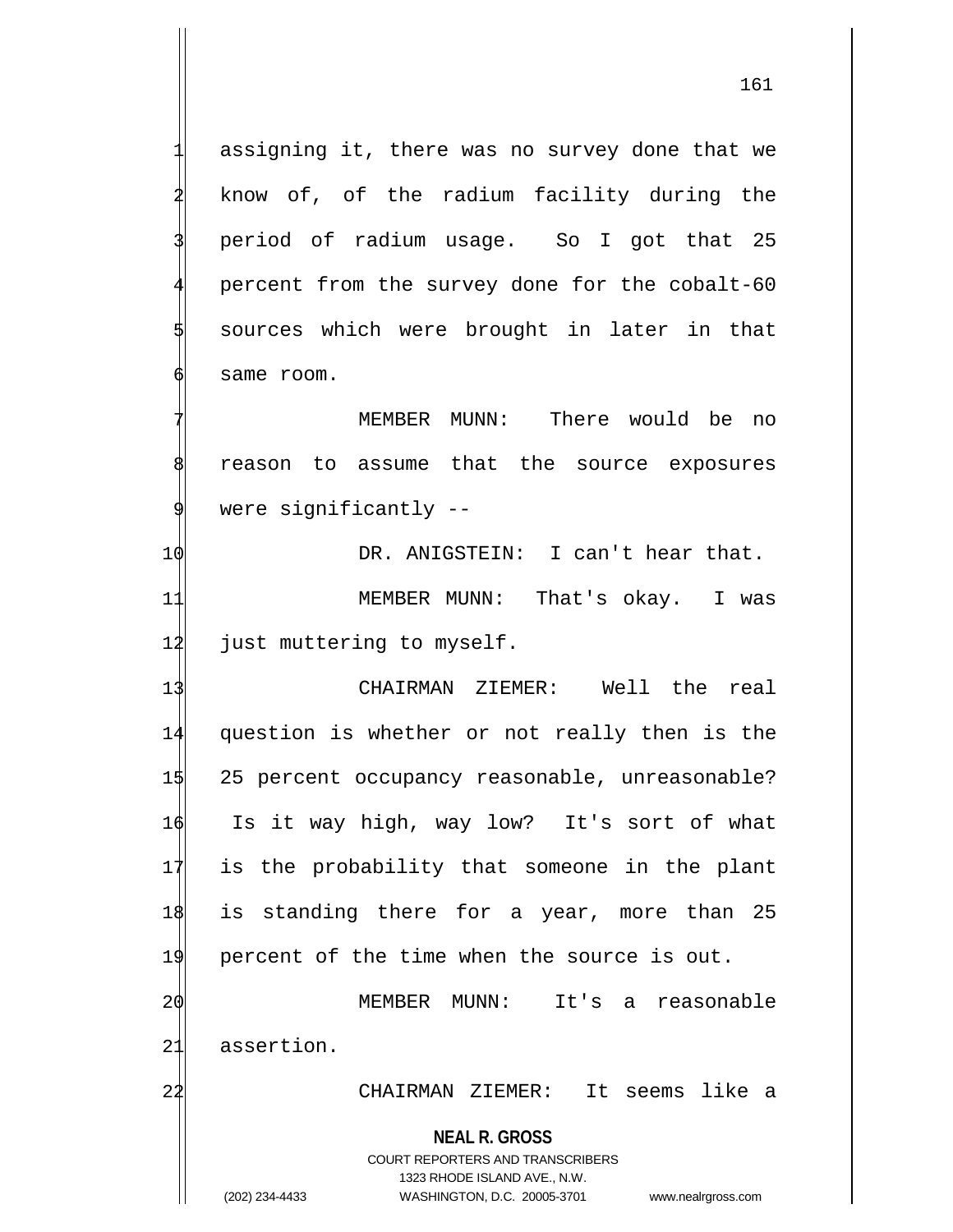**NEAL R. GROSS** COURT REPORTERS AND TRANSCRIBERS high number to me. I mean we're making judgments here. MEMBER MUNN: But it's certainly claimant-favorable in my view. 5 CHAIRMAN ZIEMER: I mean you could say 100 percent is claimant-favorable. But to me it's not plausible. MEMBER MUNN: But it's 9 unreasonable. 10 CHAIRMAN ZIEMER: Other workers 11 can't be standing there 100 percent of the  $12$  time. 13 MEMBER MUNN: No. No one is 14 standing there 100 percent of the time. 1\$ Twenty-five percent is reasonable. 16 CHAIRMAN ZIEMER: I would think 25 17 percent is pretty generous. But it's a 18 judgment. I don't know. 19 MR. RAMSPOTT: Dr. Ziemer. 20 CHAIRMAN ZIEMER: Yes, John. 21 MR. RAMSPOTT: May I just add one 22 thing. I will be very brief.

1323 RHODE ISLAND AVE., N.W. (202) 234-4433 WASHINGTON, D.C. 20005-3701 www.nealrgross.com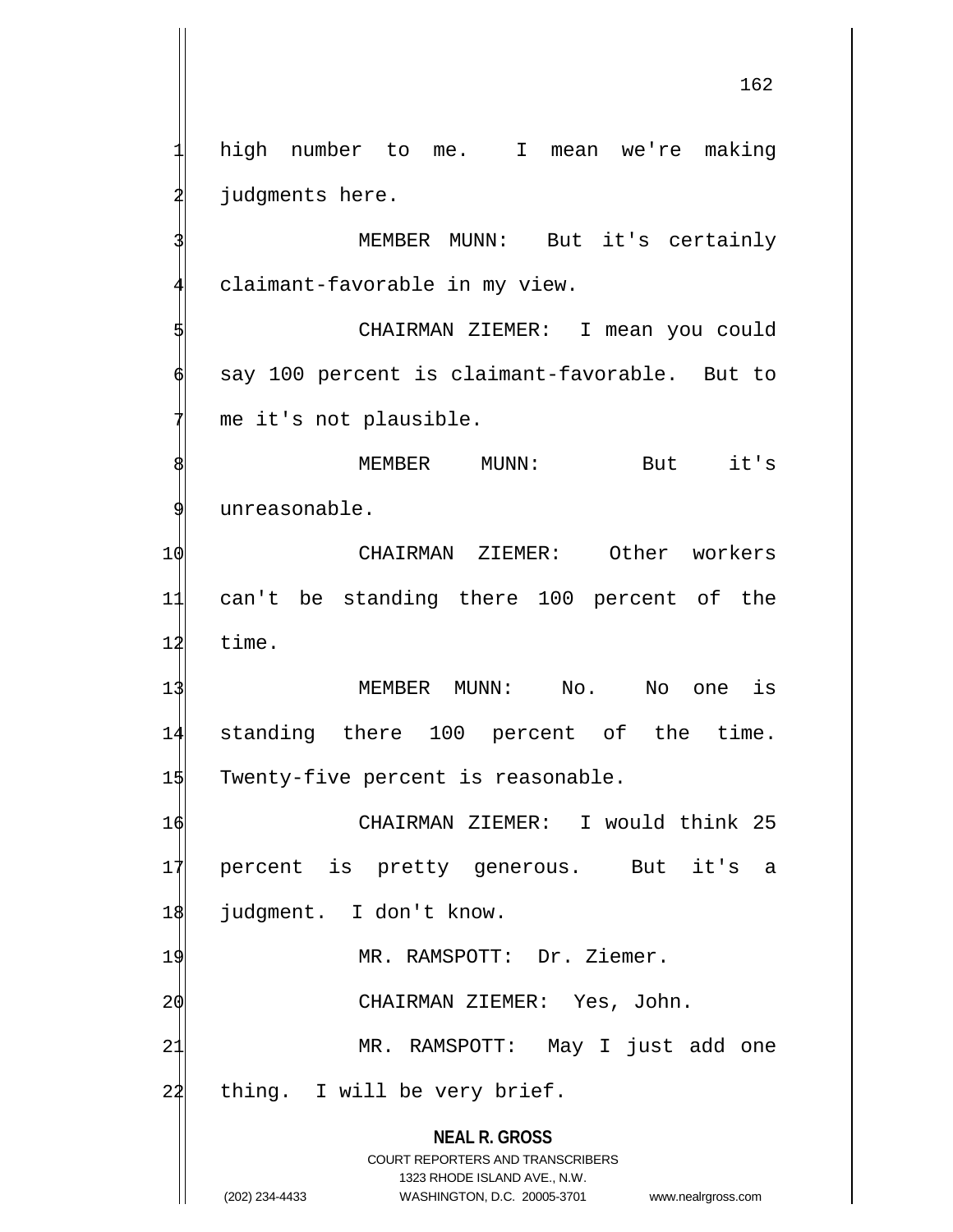MR. RAMSPOTT: Where they were 3 doing the radiography work in 6 Building was at the time one of the main finishing buildings. And there were workers in there 100 percent of the time. They actually have photographs of that room.

It's a very big building. And there definitely were and the workers have 10 said they were, you know, right near that 11 building and they've looked over the top of 12 it. But that definitely was a very heavily 13 occupied building.

14 CHAIRMAN ZIEMER: Yes, I think the 15 question is we're using a dose rate right at 16 the wall.

17 DR. ANIGSTEIN: He's using a dose 18 rate one meter from the door.

 CHAIRMAN ZIEMER: One meter from the wall. What would be the probability of somebody spending 25 percent of their time 22 that close?

**NEAL R. GROSS**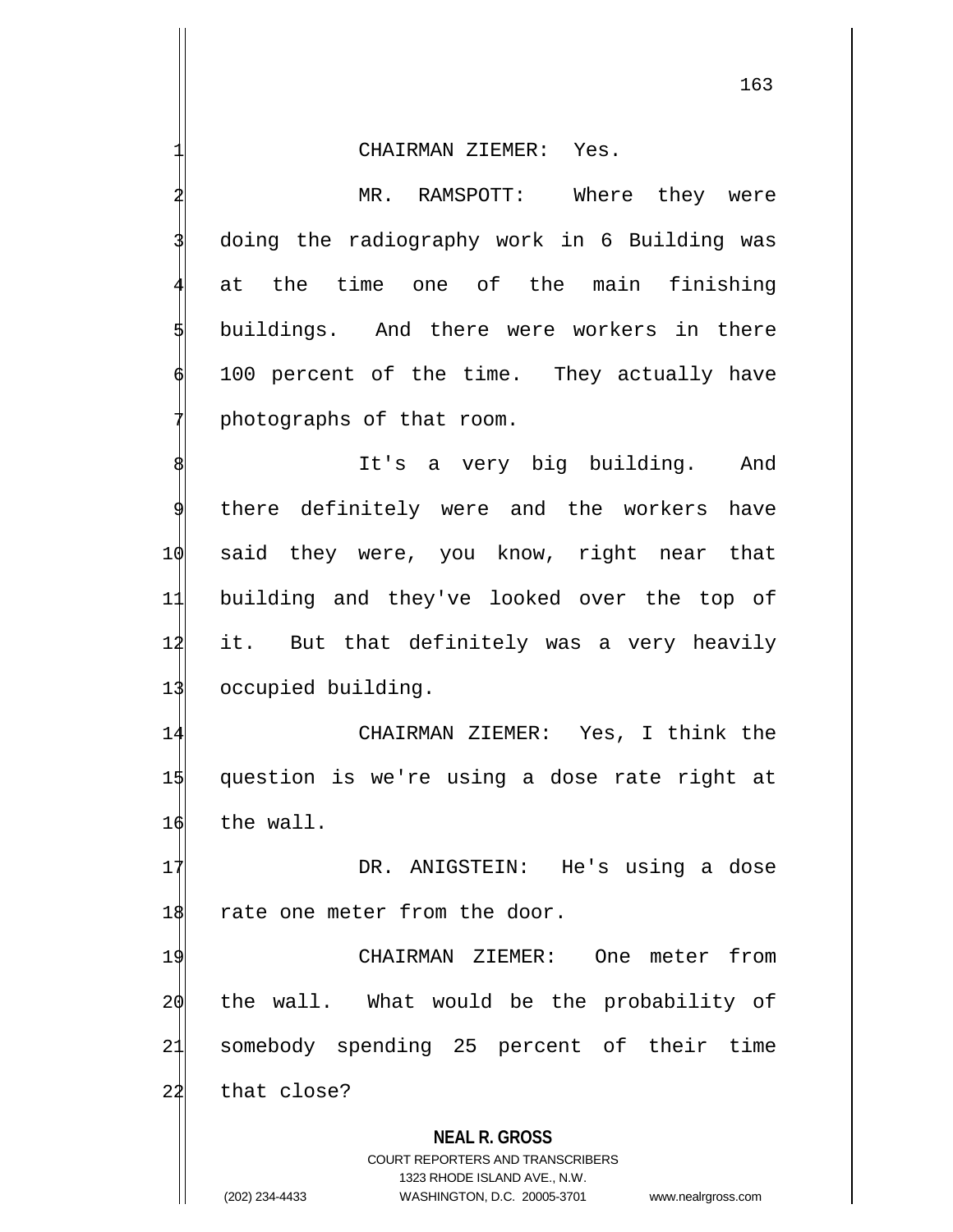**NEAL R. GROSS** COURT REPORTERS AND TRANSCRIBERS MR. RAMSPOTT: Very likely. They were working there. That was the finishing building. And due to factors, you just don't know who was right there next to that wall, 5 you know. CHAIRMAN ZIEMER: Yes, I understand. Were there workstations right at the, by the wall there? MR. RAMSPOTT: Absolutely, sir. 10 CHAIRMAN ZIEMER: Got you. 11 MR. RAMSPOTT: And we've got 12 workers that will definitely attest to that. 13 DR. NETON: Well, was there a 14 difference of the door and the wall? I mean  $1\frac{1}{3}$  the door was less shielding. 16 DR. ANIGSTEIN: I used the door 17 because that would be higher. The walls we  $1\frac{1}{8}$  found were thick and fairly --19 CHAIRMAN ZIEMER: So it's only at 20 the door. 21 DR. NETON: They would have to be 22 standing a meter from the door the entire time

1323 RHODE ISLAND AVE., N.W.

(202) 234-4433 WASHINGTON, D.C. 20005-3701 www.nealrgross.com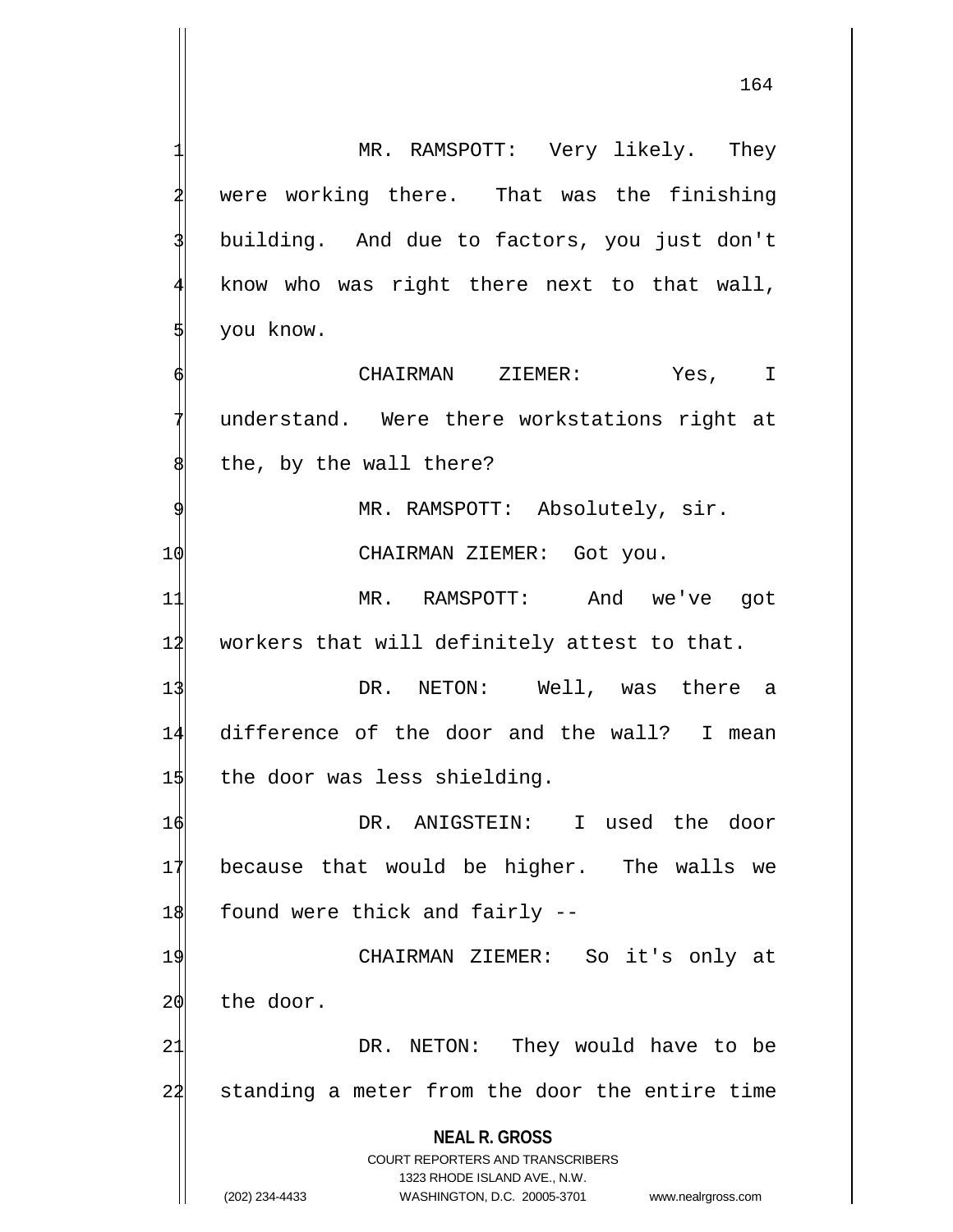or 25 percent of the time.

**NEAL R. GROSS** COURT REPORTERS AND TRANSCRIBERS 1323 RHODE ISLAND AVE., N.W. (202) 234-4433 WASHINGTON, D.C. 20005-3701 www.nealrgross.com MEMBER MUNN: And that's the point. It's not the level of occupancy of the room. We're talking about an individual here. And how long an individual would be there. CHAIRMAN ZIEMER: At that door. MEMBER MUNN: At that door, yes. And they're not going to be there 100 percent of the time. No one is. 10 MEMBER BEACH: Well what's the 11 difference between the door and the wall 12 because if there's work stations at the wall 1 $\frac{1}{3}$  they could be there 100 percent of --14 MEMBER MUNN: The wall shields. 15 MEMBER BEACH: Right, I understand 16 that. 17 OR. ANIGSTEIN: The wall was much 18 thicker than the door. It provided much more 19 shielding. 2 $\phi$  DR. NETON: Standing right at the,  $21$  a meter from the door was higher  $-$ -22 DR. ANIGSTEIN: The door is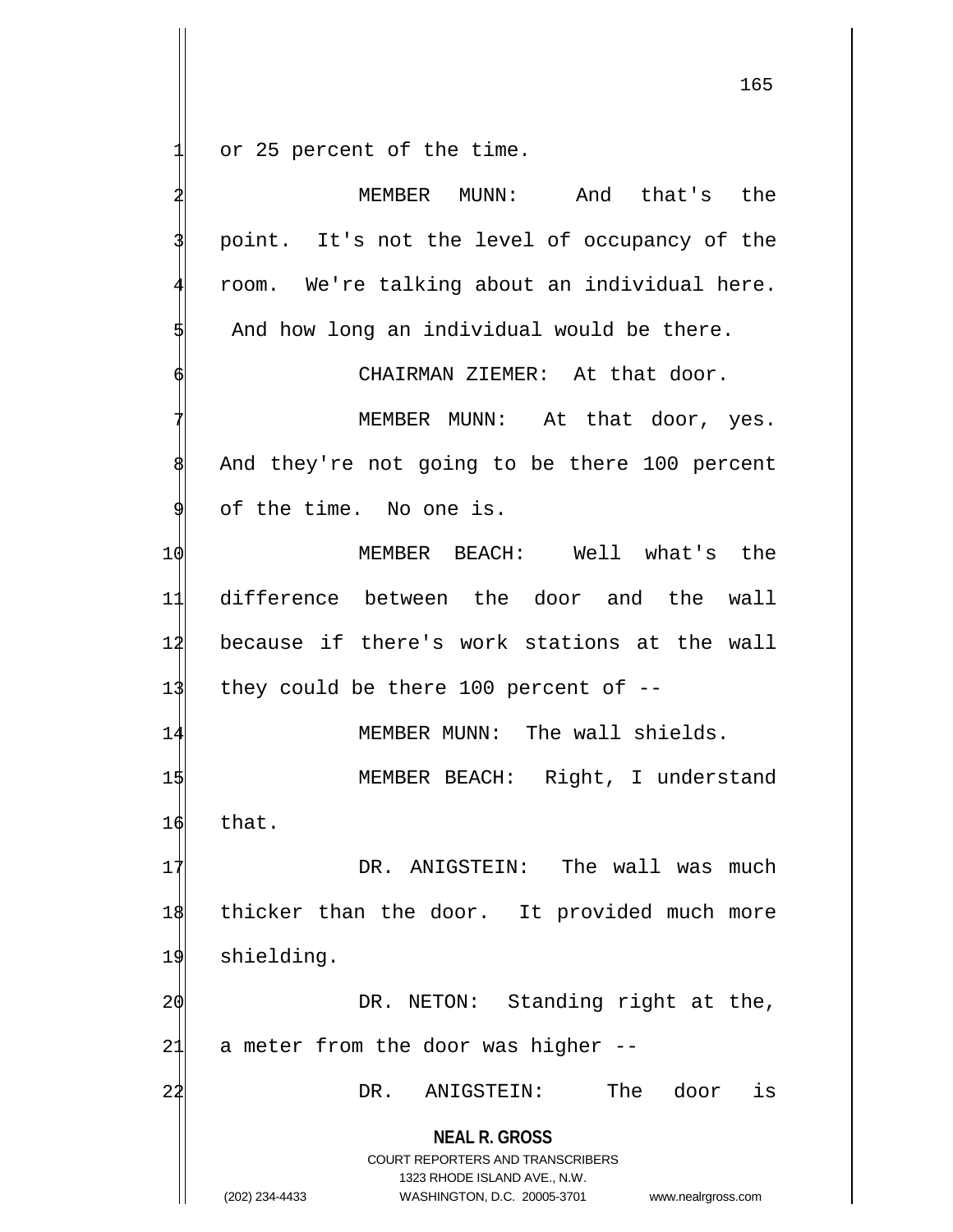essentially, the way we modeled it, essentially two sheets of steel an eighth of an inch thick, a hollow door. So there was very little --

CHAIRMAN ZIEMER: Very little shielding.

DR. ANIGSTEIN: -- very little 8 shielding whereas the walls are 16 to 24 inches thick and they're filled. They're 1 $\emptyset$  solid, they're not hollow.

 MEMBER MUNN: So to sum, as I 12 understand it, the individual who has given us the 2.087 R figure says he doesn't think it's applicable in this case. And his boss says he's, well, that we should accept it. Is that  $\phi$  essentially the bottom line here?

17 CHAIRMAN ZIEMER: I think that Dr. Anigstein was saying that he was using it more as an example than a firm assumption. But it's moved from that point to us saying is that a reasonable assumption, 25 percent, and is it claimant-favorable also? And John

> **NEAL R. GROSS** COURT REPORTERS AND TRANSCRIBERS 1323 RHODE ISLAND AVE., N.W.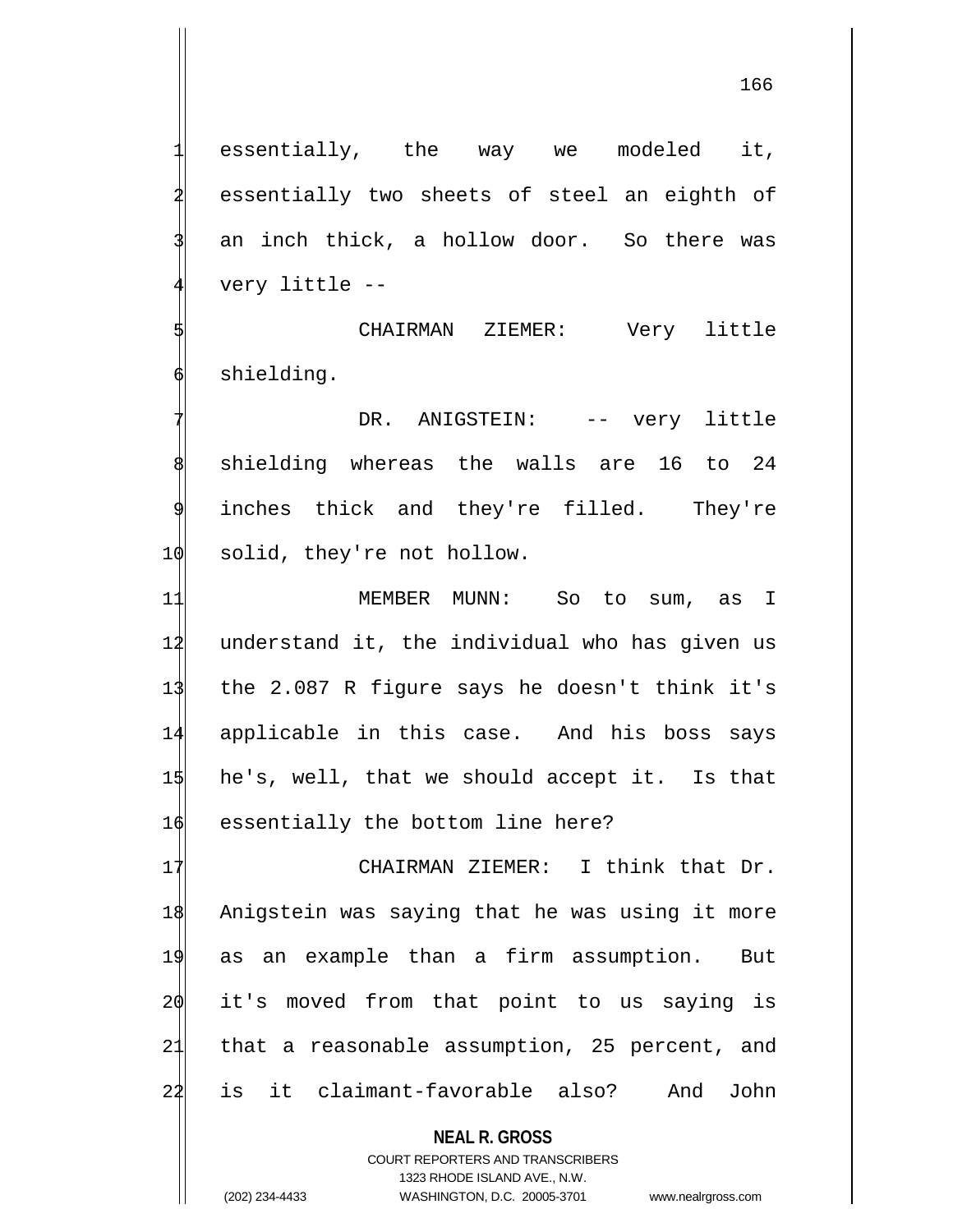Mauro, were you speaking to that point or were 2 you speaking to the previous point about the triangular distribution?

DR. MAURO: Yes, let me --

DR. ANIGSTEIN: Wait a minute, can I just, before John answers, I'd make this one 7 point. As I said before this 2.08 is lower than the current Appendix BB default value for non-radiographers, which if you escalate the 10 work hours -- don't change anything else -- 11 just escalate the work hours to 30 to 55 hours 12 a week, you end up with about 2.3 instead of 13 2.08. So you're already reducing it by about 14 15 percent.

 DR. MAURO: And let me help out a little. What I'm hearing, I don't operate at that level of granularity. What I'm saying is a strategy has been put forth that I think is bringing us to home plate.

2 $\phi$  20 One is that we could list the 15 21 at the upper end or 12, the nine as a mode  $-$ 22 CHAIRMAN ZIEMER: John, we're not

**NEAL R. GROSS**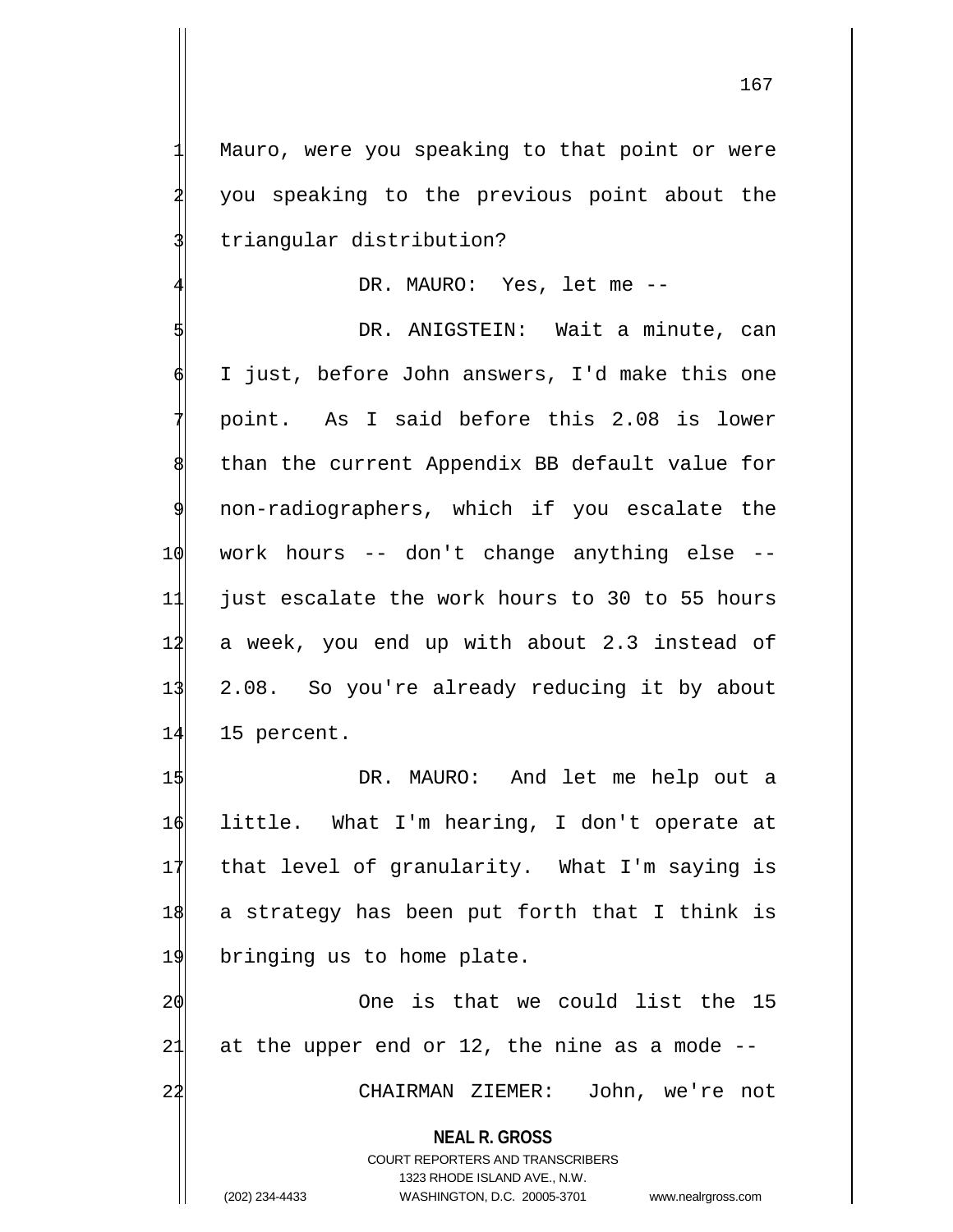talking about that right now.

DR. MAURO: Then I have to say I lost track of where we are. I thought we were talking about pegging the lower end of the distribution.

6 CHAIRMAN ZIEMER: No, no.

DR. MAURO: I'm sorry.

CHAIRMAN ZIEMER: We're on a different subject.

 DR. ANIGSTEIN: John, we're talking about going back and having a different dose reconstruction for non-13 radiographers and for radiographers.

14 DR. MAURO: Let me, then let me. 15 I didn't hear that. I have to apologize. I'm 16 -- a member of this group having a Working 17 Group where we're airing things out.

 So you have to understand where I am right now is all workers, triangular  $\phi$  distribution, and what I'm saying, what I heard and I guess my take-away is a place that I'm at right now is not parsed between

**NEAL R. GROSS**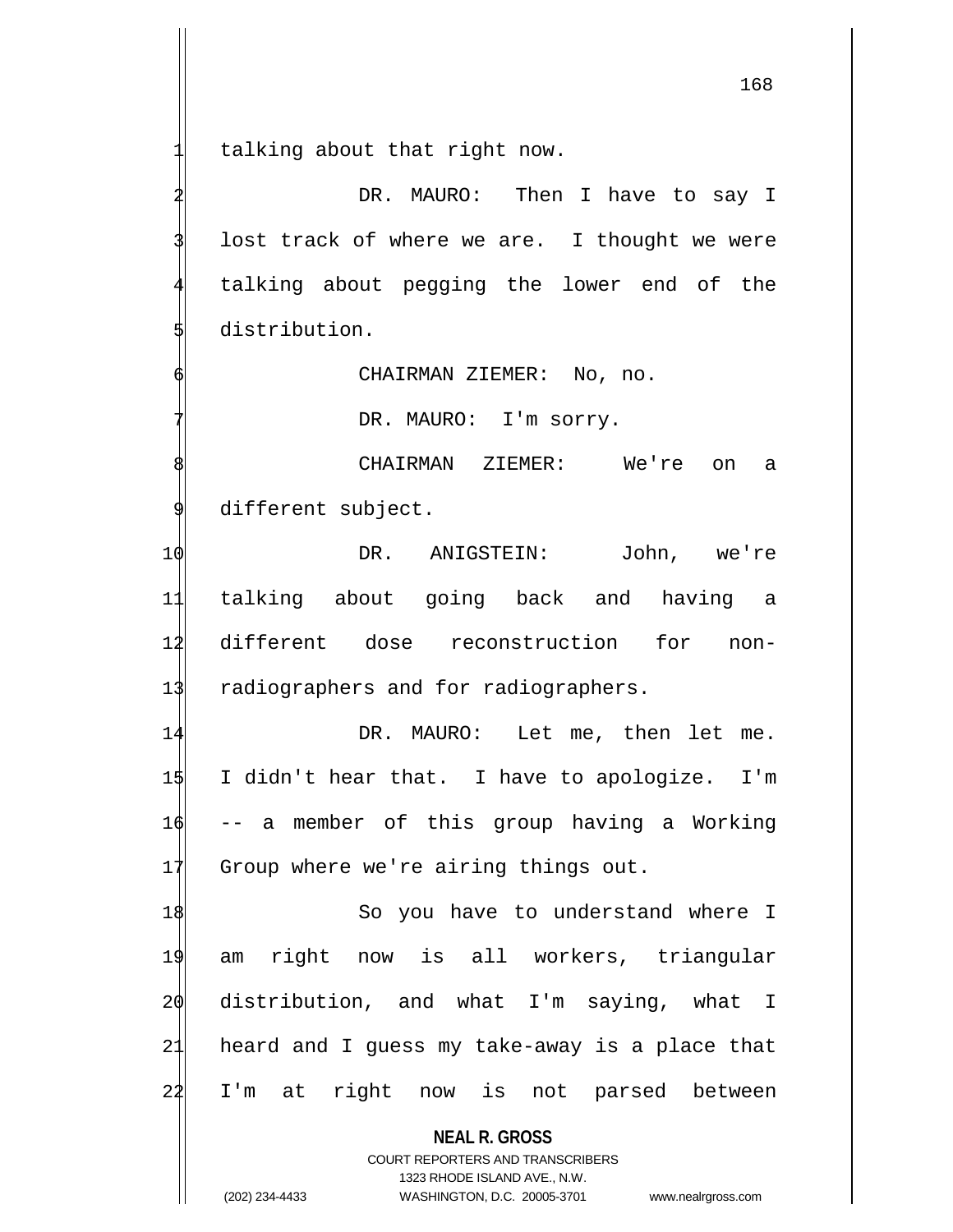different categories of workers. All workers would be getting this low end, which might be 3 two, 2.8 or 3.

DR. ANIGSTEIN: That's not at all what they were talking about, John. You're 6 mistaken.

DR. MAURO: Not just parse it between different workers.

DR. ANIGSTEIN: That's not at all 1 $\phi$  what they were talking about.

11 DR. MAURO: All right. Then my 12 apologies. I might have just misspoke. Get 13 me aligned please so I can get back into this. 14 I thought that's where we were.

 CHAIRMAN ZIEMER: We had been talking about radiographers before when we talked about radiographers and betatron operators and so on. That was that triangular distribution issue.

2 $\phi$  MEMBER MUNN: We're in a different 21 era now.

22 CHAIRMAN ZIEMER: Now, well, we're

**NEAL R. GROSS**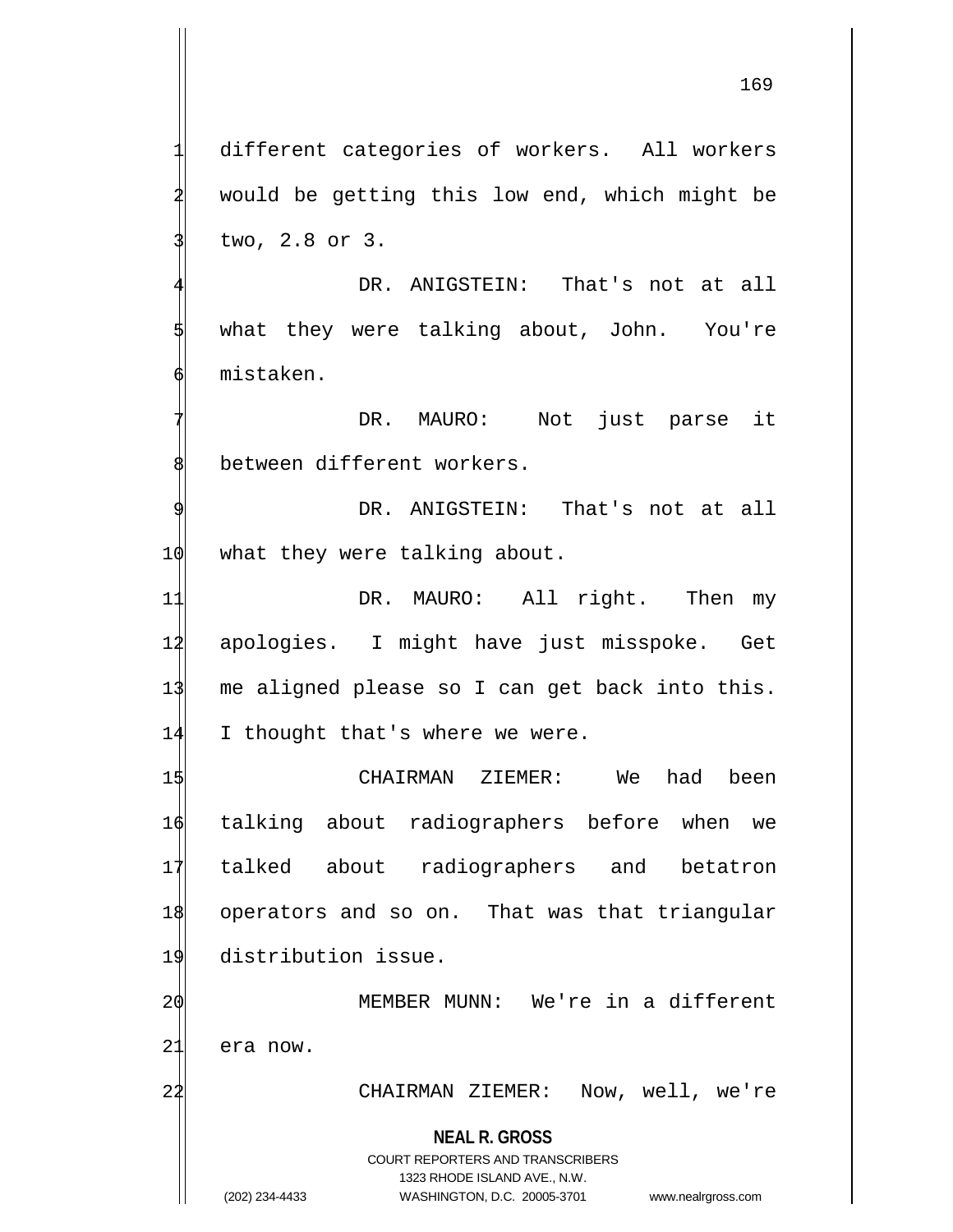still in the radium era. But now we're talking about others in the plant and their exposures to the radium source if they are outside of the radiography room when the 5 source is out.

And SC&A had a value which turns out to be 2.087 R per year and NIOSH has said that they would accept that. And it is based on people spending 25 percent of the time that 10 the source is out near the doorway to the 11 source room. It's nothing to do with the 12 triangular distribution. It's a different set 13 of information.

14 DR. MAURO: Are we still talking 15 though, there's a time period where we're 16 calling it the radiographer time period, that 17 from 19, October 1952, up to the, I guess the 18 end of October '52 up through --

19 (Simultaneous speaking.) 20 DR. ANIGSTEIN: We're going by 21 whole years now.

22 DR. MAURO: That's what I'm

**NEAL R. GROSS** COURT REPORTERS AND TRANSCRIBERS

1323 RHODE ISLAND AVE., N.W.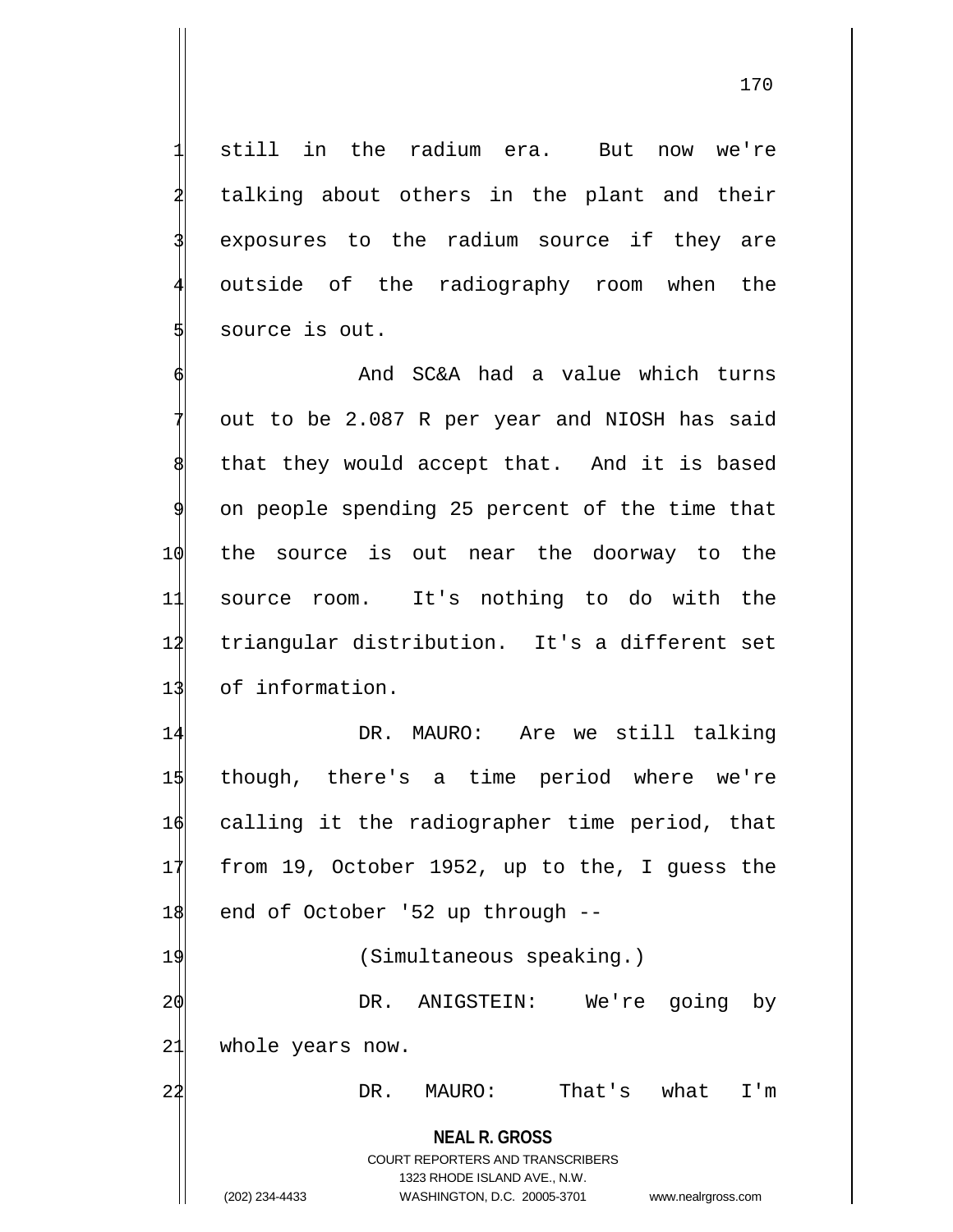getting at. I understand that.

2 CHAIRMAN ZIEMER: Yes, it's the radium era, John. The radium era, so we're still in the radium era. But we're not talking about the radiographers anymore. That was the triangular distribution.

DR. MAURO: Yes, that's where I do have a problem. Where we are parsing, when the dose reconstruction is done, some judgment 10 is going to be made whether a person is a 11 radiographer and gets this distribution or 12 dose and if he's or he's some other category 13 of worker which would be something different.

14 Based on everything that I've been 15 looking at, listening to and working with Bob 16 on, making that distinction during the 17 radiographer era should not be done.

18 CHAIRMAN ZIEMER: John, the main 19 reason it's done in this case is that the high 20 dose comes from the fish pole technique. And 21 you know who does the fish pole part. That's 22 what, that's the controlling dose on the

**NEAL R. GROSS**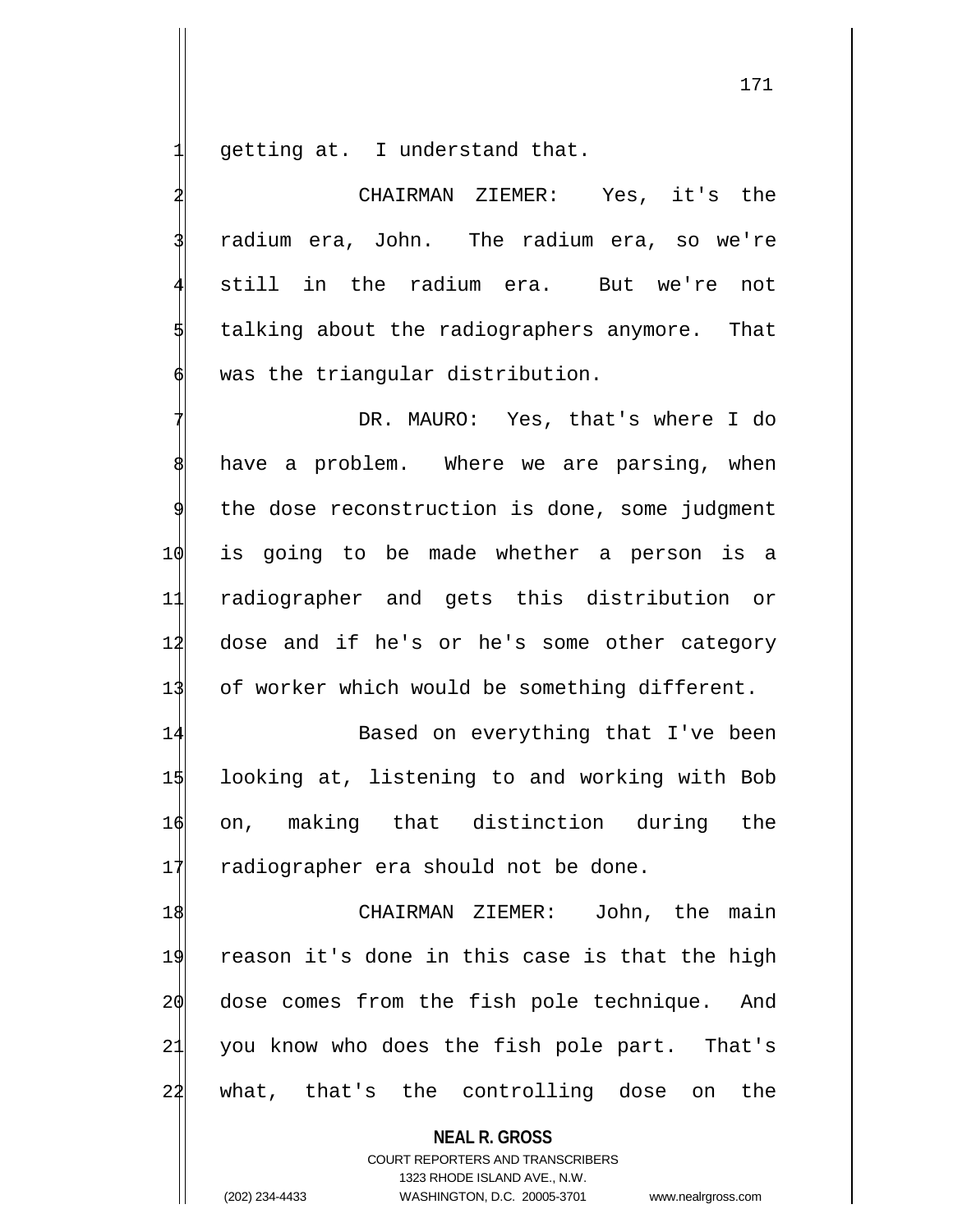radium sources for radiographers. It's the controlling dose whether they're a betatron operator or a radium source radiographer.

But the rest of the plant people, presumably, are not holding the fish pole. But they may be near the source. And that's the difference.

DR. ANIGSTEIN: In that case, which we also have to include what John Ramspott pointed out, is the old betatron building: we really don't have any detailed information of what was going on outside that building, whether there was any significant exposure or not, I cannot say. And it was not this 2.08, was not meant to be bounding for all other non-radiographer exposures in GSI 17 during that time period.

1\$ We simply did not look at them because we didn't have enough information. And also were not motivated to look at it because we assumed eventually that the radiographer dose would be assigned to all

**NEAL R. GROSS**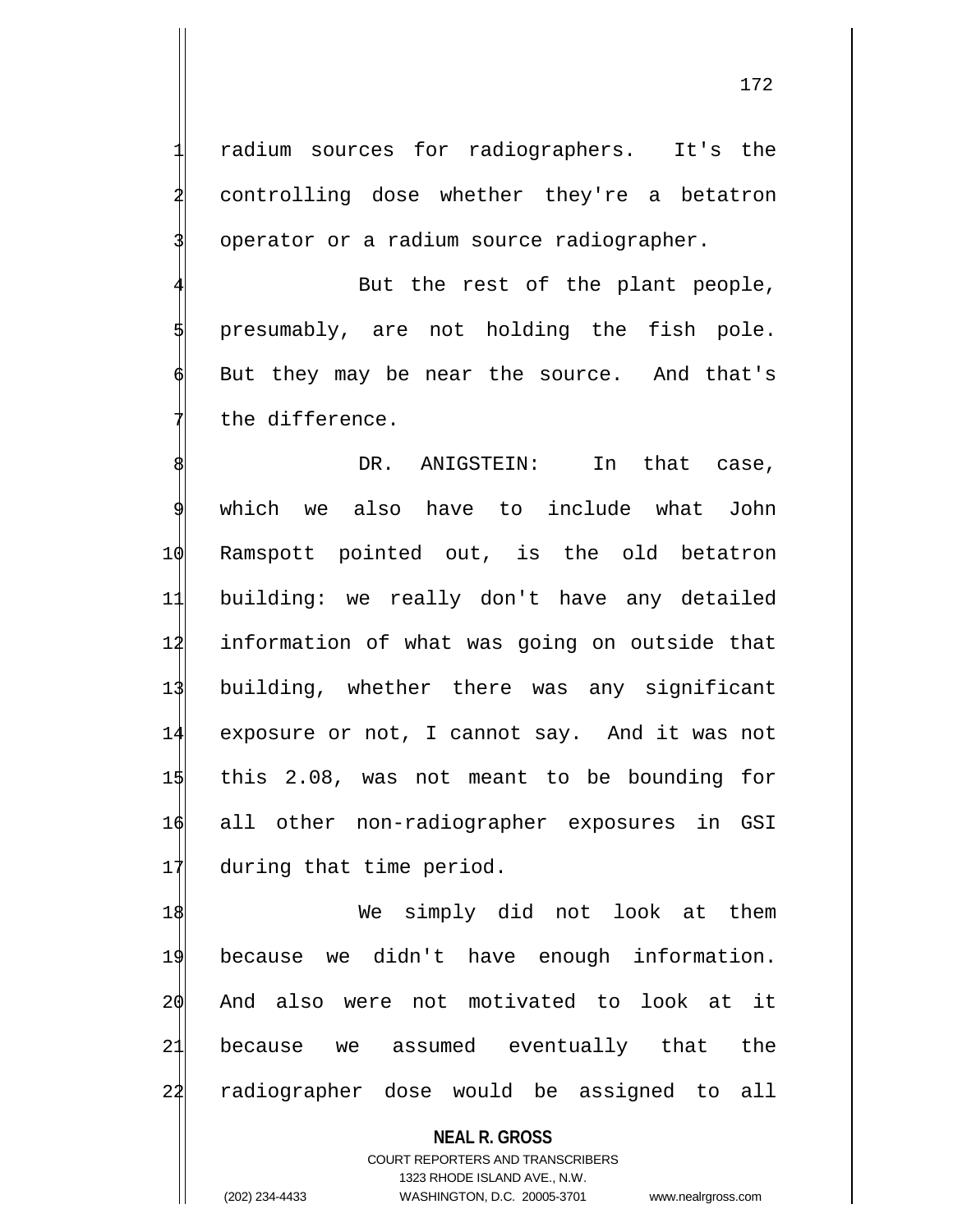workers and therefore, why bother looking at all these other scenarios where we don't have very detailed information.

CHAIRMAN ZIEMER: Well, that wasn't clear to me from your report.

DR. ANIGSTEIN: Well, the report in October 2011, was entitled "Update on Sealed Sources." We did not talk about this 9 specifically, because NIOSH had prepared a 10 report that summer on sealed sources. And we 11 responded with two reports, one in September 12 and a second one in October, dealing with 13 sealed sources alone.

 No mention was made of the betatron. NIOSH did not produce a report on  $\phi$  the betatron until the following January. And at that time, we discussed the betatron. So we were not at that point, we were doing just some scientific studies, some mathematical  $2\phi$  calculations, computer modeling of what if, what about this position, what about this location, without making a final

**NEAL R. GROSS**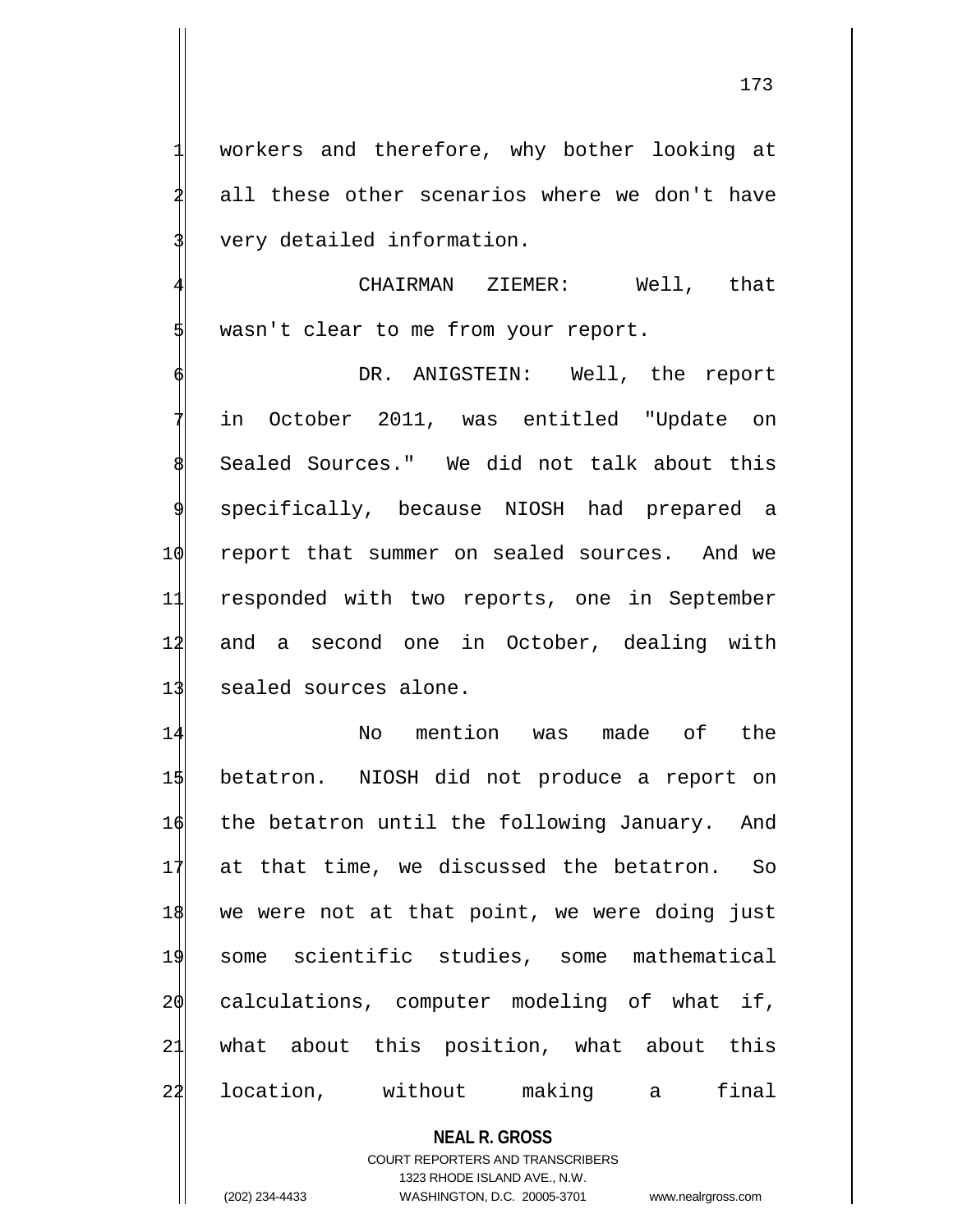1 recommendation as to what should be the bounding dose.

And again, we keep going back and I think John is in agreement with me -- there was a misunderstanding about what we were talking about -- that it's very difficult, I mean it's inconsistent, Dave Allen in the report on the betatron said, we really don't know what the various duties were. We assign 1 $\phi$  everyone the highest dose.

11 And suddenly we go back years 12 earlier and now we do know, NIOSH presumes to 13 know, what the duties are and is going to 14 assign different doses to different people. 15 And it seems to me to be inconsistent. And 16 without a really firm basis --

17 MR. ALLEN: Well, the difference -18 19 DR. ANIGSTEIN: -- the firm basis  $20$  that the radiographer dose was not likely  $-$ 21 for several reasons, the radiographer dose was 22 not likely to have been exceeded. One, only

> **NEAL R. GROSS** COURT REPORTERS AND TRANSCRIBERS 1323 RHODE ISLAND AVE., N.W.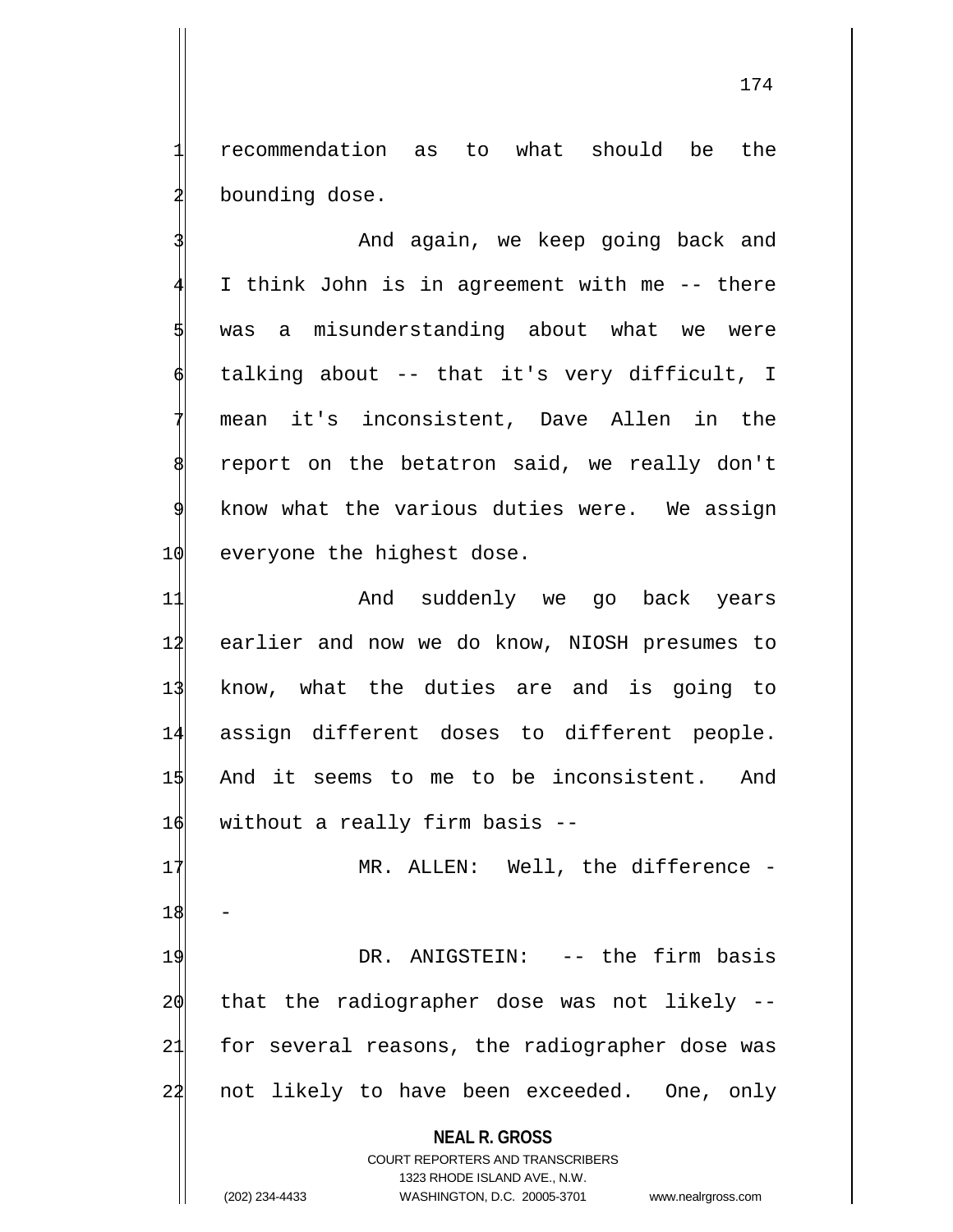one of the reasons is the fish pole model.

2 CHAIRMAN ZIEMER: So I'm understanding you to be saying then that SC&A would propose that the triangular distribution apply to others as well.

DR. ANIGSTEIN: Correct.

DR. MAURO: Correct.

CHAIRMAN ZIEMER: Okay. Now I understand. Dave, do you have a response to 10 that?

 MR. ALLEN: Yes, I mean, it's not inconsistent, even though Bob says that. The question is the credibility of exposure scenario for someone that's not a radiographer.

16 And as far as the layout man with 17 the new betatron building near the tunnel 18 there, it's very credible that somebody's 19 doing a weld repair or doing some other kind 20 of work with a casting right in that vicinity 21 that's not a radiographer, has nothing to do 22 with radiography.

## **NEAL R. GROSS**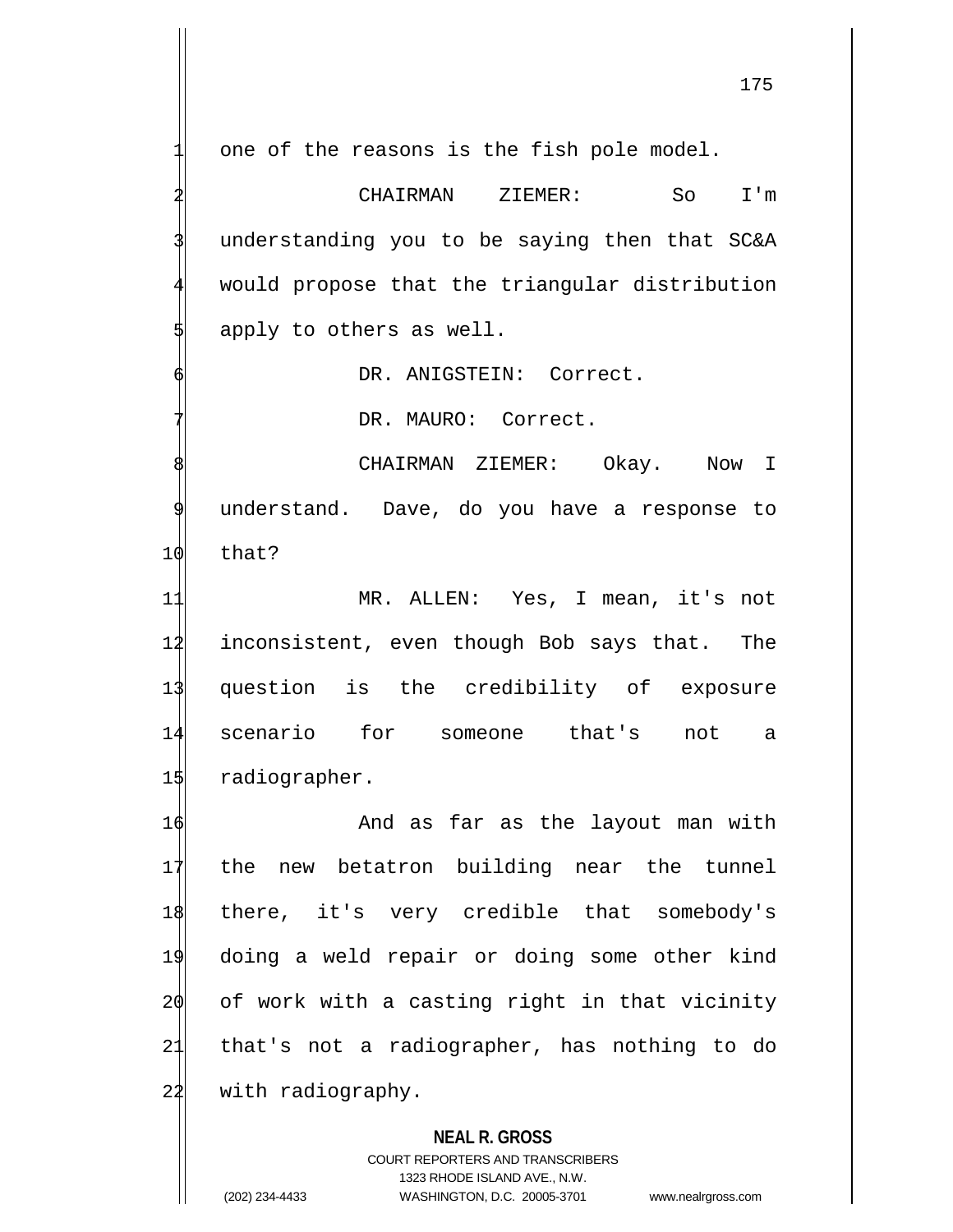1 On the other hand, the vast majority of the dose to the radiographer during the radium era is from handling the source and placing it next to the casting for a few seconds every shot. And that's where the vast majority of his dose comes from, and it's not credible that other people, a welder or an electrician or somebody else is going to be doing that on a routine basis. That's why 10 there's a difference in the radium era versus 11 the betatron era.

 DR. ANIGSTEIN: Actually, I agree in one part. In one sense, I agree with what Dave is saying. On the other hand, the problem there is: this is a limiting dose. And we can be very comfortable saying it's highly unlikely that anyone else would have exceeded it.

 When you start getting down to what is the limiting exposure scenario for the non-radiographer, it's very hard to define 22 that because it could be the person standing

**NEAL R. GROSS** COURT REPORTERS AND TRANSCRIBERS 1323 RHODE ISLAND AVE., N.W. (202) 234-4433 WASHINGTON, D.C. 20005-3701 www.nealrgross.com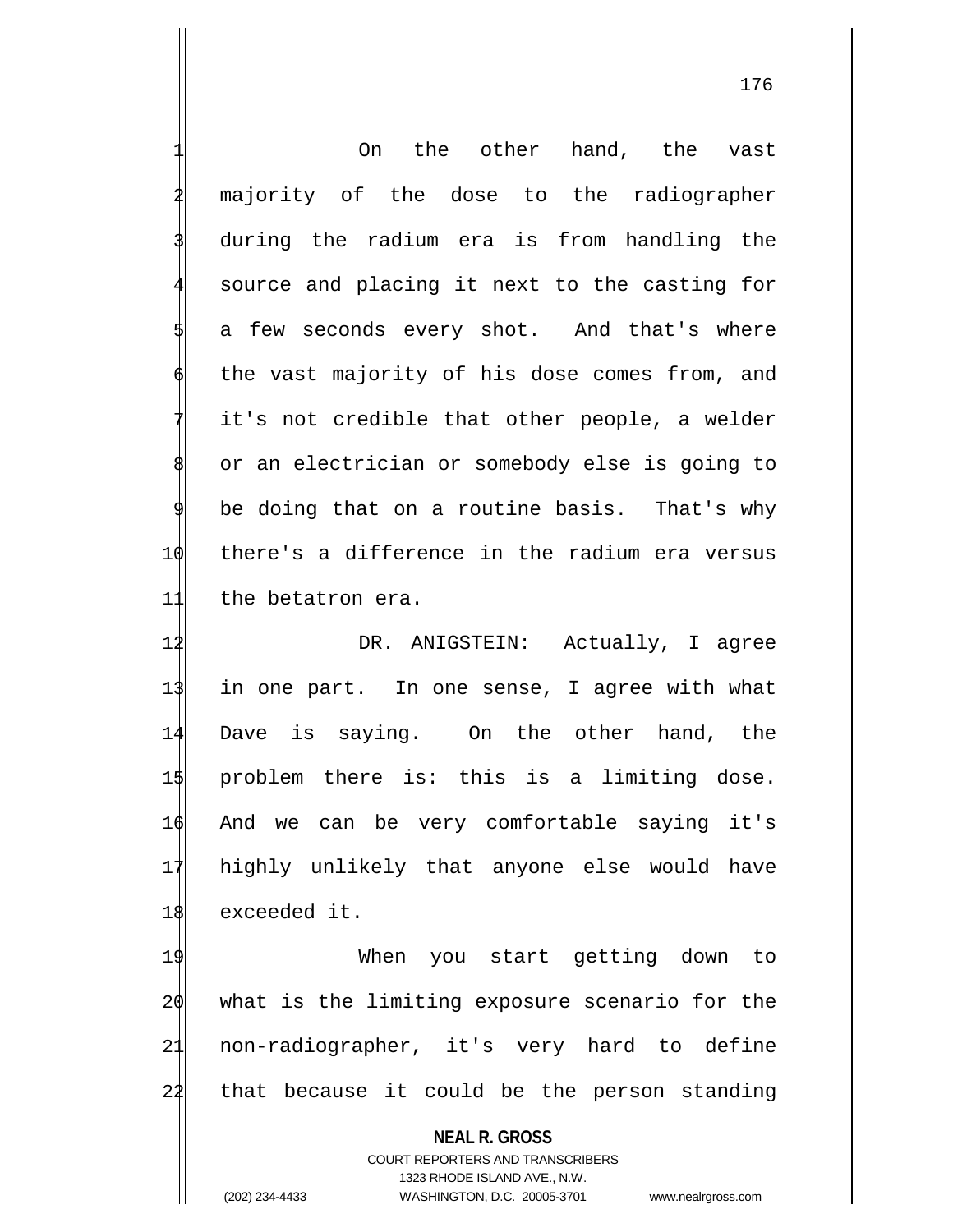outside the door. It could be the -- there were several accidental exposures.

**NEAL R. GROSS** COURT REPORTERS AND TRANSCRIBERS 1323 RHODE ISLAND AVE., N.W. There was a case of someone being inside the Army tank that was being radiographed by the betatron, and he went inside to take measurements and was oblivious to the alarm, and stayed inside the tank while the betatron was on. And you won't know who 9 that is. I mean, in that particular setting, 10 we have a name. But basically, you won't know 11 who that is because the dose -- 12 CHAIRMAN ZIEMER: We're not 13 modeling accidents in this. 14 DR. ANIGSTEIN: Pardon? 15 CHAIRMAN ZIEMER: We're not 16 modeling accidents in these things. If  $17$  someone has that in their claim  $-$ 1\$ DR. ANIGSTEIN: But the point is 19 the accidents happened. 2 $\phi$  CHAIRMAN ZIEMER: All right. 21 DR. ANIGSTEIN: And there is not 24 necessarily any record. Not every one of

(202) 234-4433 WASHINGTON, D.C. 20005-3701 www.nealrgross.com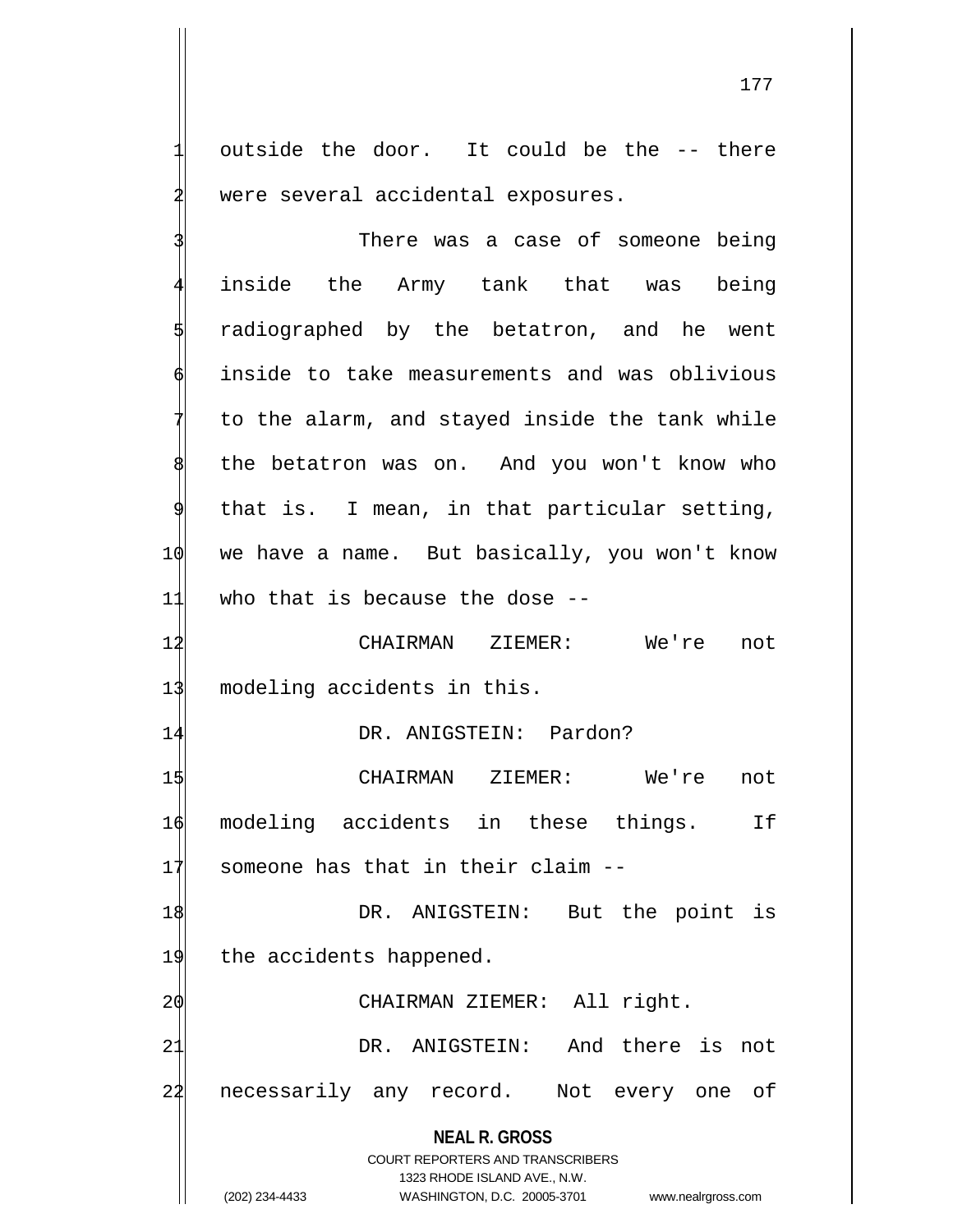these things has been documented. And these are only a couple of anecdotal accounts that we heard, whereas there could be others. And again, the person, the dose reconstructor would say, "Well, this is an engineer, a design engineer, so what on earth is he doing in the betatron room?" Well, he happened to have been there. But the dose reconstructor won't know that.

10 DR. MAURO: Yes, let me add, all along for the past five years I have been 12 struggling, and everyone knows, with this idea of unmonitored workers working with these sources. And so much work went into looking at these scenarios and off-normal conditions.

 $\phi$  I have to say that this is what when I started out, the idea that there could be off-normal conditions that occur, you know, quite often. And we looked at that. And Bob and David both came up with different approaches where people are walking by some type of on-site mishandling, some perhaps

**NEAL R. GROSS** COURT REPORTERS AND TRANSCRIBERS 1323 RHODE ISLAND AVE., N.W. (202) 234-4433 WASHINGTON, D.C. 20005-3701 www.nealrgross.com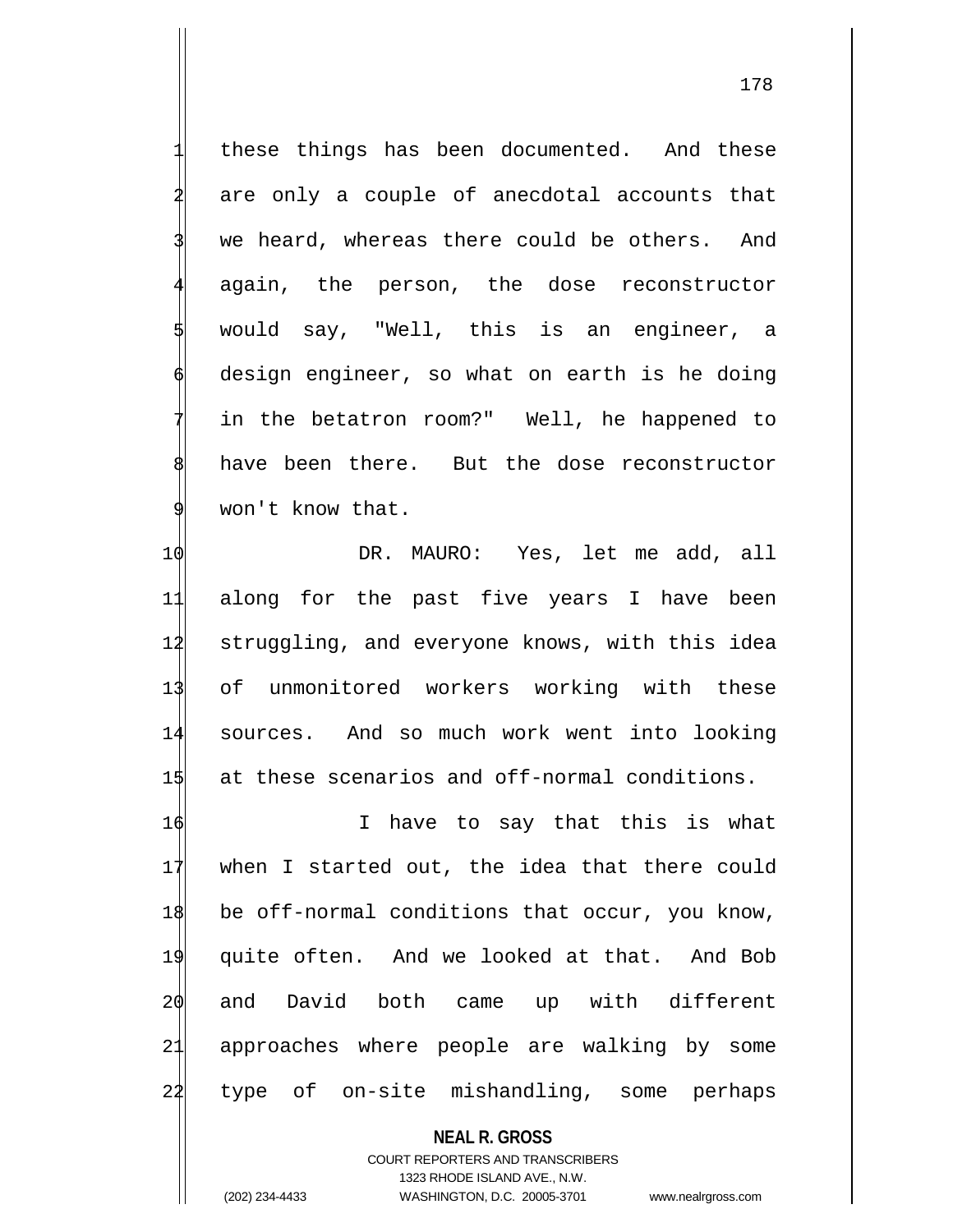short periods of a lack of adequate control over the source and training.

3 All of this is a collective 4 picture that emerged, which brought me to a place that said that, you know, we don't, it's very difficult to assign exposures to real people. But it is possible now.

And that's why we walked away with our recommendation that you could place a 10 plausible upper bound. And after a great deal 11 of soul-searching we did come, Bob and I, to a 12 place where we were comfortable with the 15 13 and the 12 as being the place to peg it as 14 being a plausible upper bound.

1\$ And so that's why we supported our position, as articulated related to the SEC decision. Now we're at another place. We're saying, okay, we agreed that we are able to place a plausible upper bound on the limiting individuals, whoever they may be.

21 But we don't know who those 22 individuals are. And the idea that we could

**NEAL R. GROSS** COURT REPORTERS AND TRANSCRIBERS 1323 RHODE ISLAND AVE., N.W. (202) 234-4433 WASHINGTON, D.C. 20005-3701 www.nealrgross.com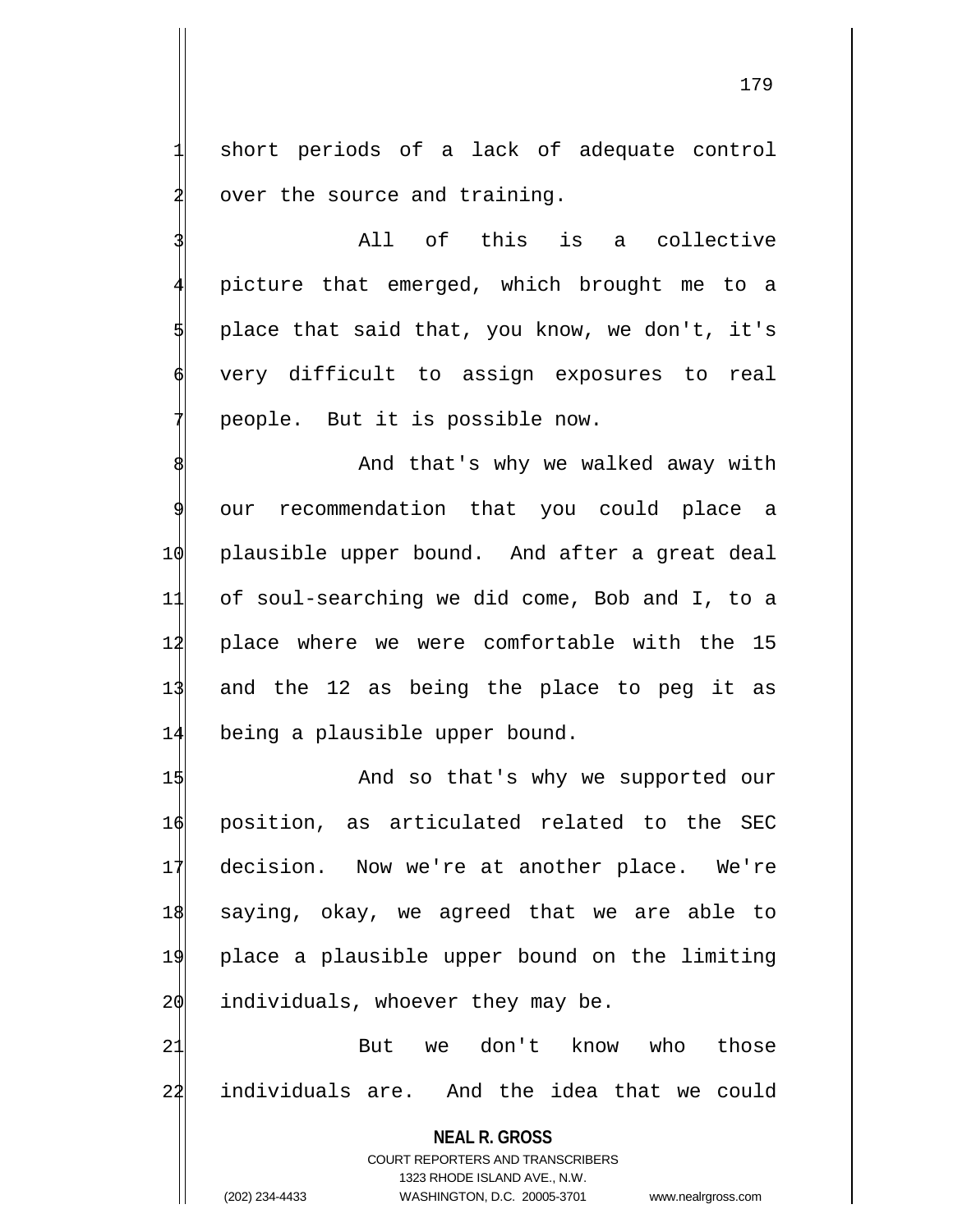operate at this next level of granularity where we could place a plausible upper bound 3 on different categories of individuals, to think that we actually could identify who those people are that fall into those categories and what their plausible upper bound is, I think that's carrying our ability 8 to reconstruct doses here at a level of granularity that we cannot achieve.

 $\phi$  and so SC&A's position -- and I'm sure Bob -- and we're working this out all of 12 us together at this time -- feels that we're having conversations about different jobs, different concepts of where a person might have been and how long. We cannot operate at 16 that granularity.

17 And Jim came up with a strategy that -- and this is something that you individually have to become comfortable with - - that for any given worker we're going to have one hard time saying we could place a plausible upper bound on different categories

**NEAL R. GROSS** COURT REPORTERS AND TRANSCRIBERS 1323 RHODE ISLAND AVE., N.W. (202) 234-4433 WASHINGTON, D.C. 20005-3701 www.nealrgross.com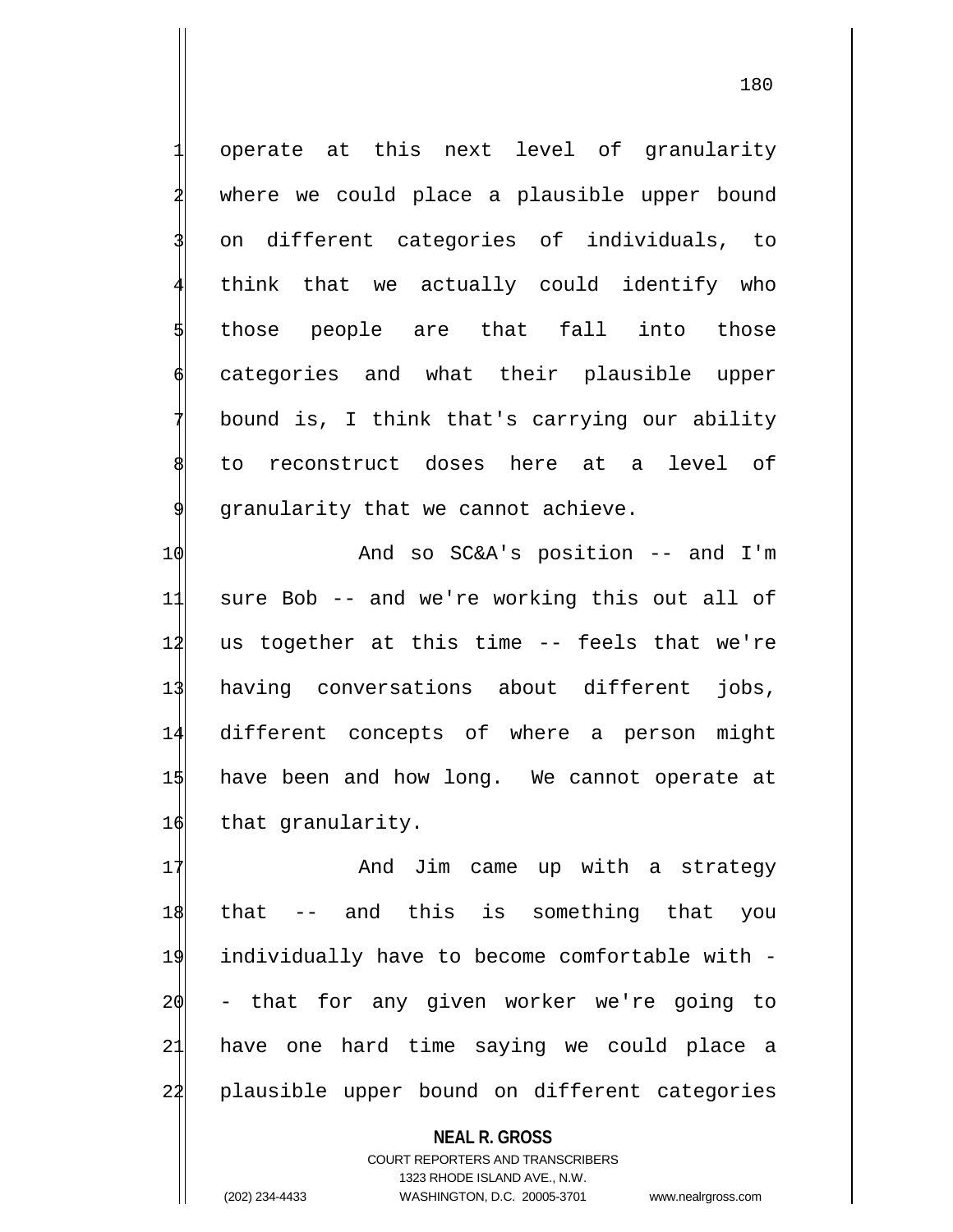of workers.

We're going to have a hard time just identifying different categories, what they did and their potential for exposure from all of these variations that we've been talking about. The people up in the rafters, and people might have been over here or there or doing this or in the bathroom. I mean, it goes on and on and on. 10 Why I became comfortable with the position 11 we're in is the idea that we would assign to 1<sup>1</sup> all of the claimants this idea of this 13 distribution is the solution. And the idea 14 that you would have different distributions or 15 doses for different categories of people that 16 you feel you can do that -- when it's time to 17 do the dose reconstruction, I don't think that 18 you could do that. 19 You know, this almost becomes an 20 implementation question. You know, when you 21 get a particular claimant, what I'm hearing  $24$  is: well, we have different ways of dealing

**NEAL R. GROSS**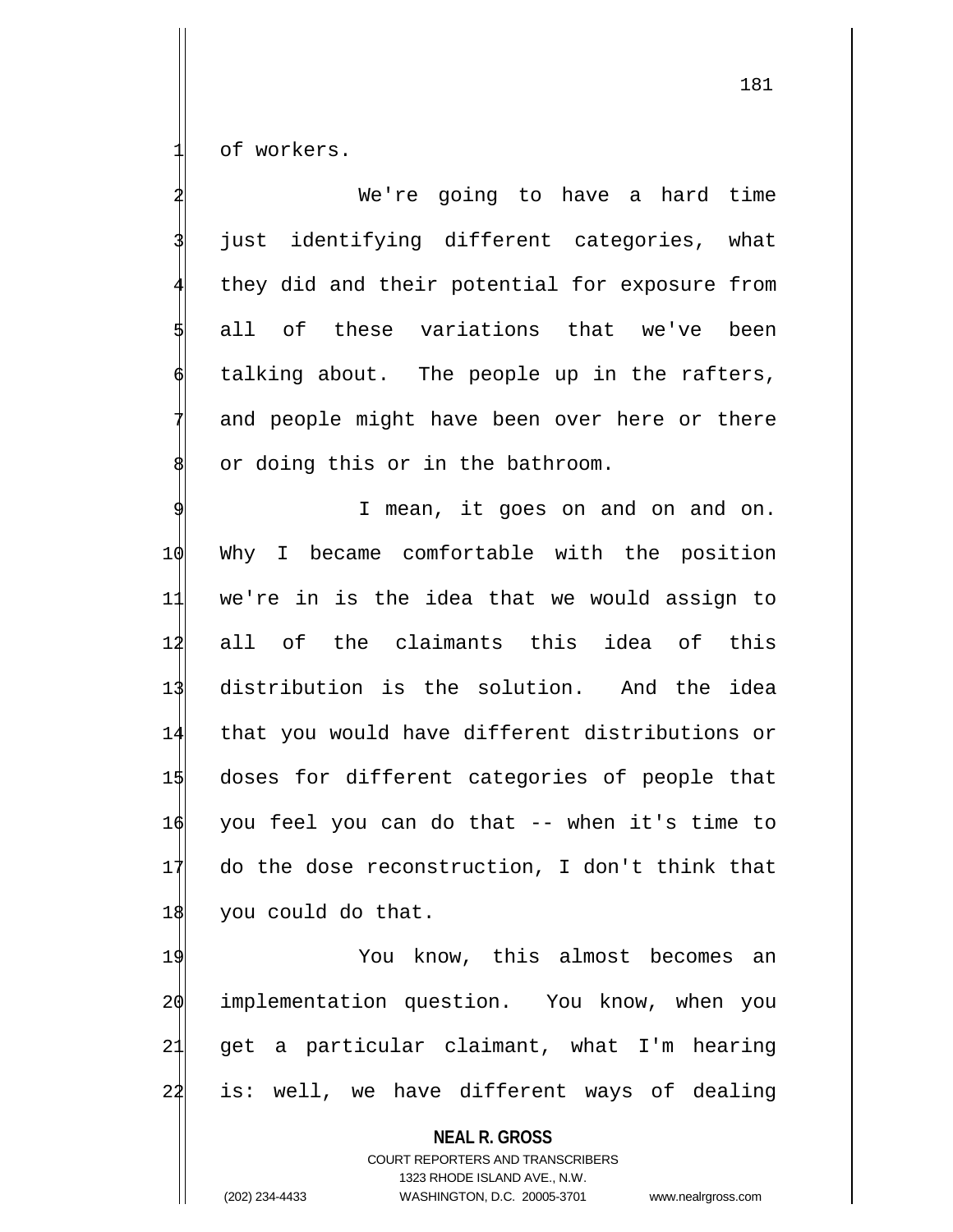with -- we're going to drop that claimant in a box. We're going to call them this, a layout man, we're going to call -- whatever it is you want to call them  $-$ -

5 CHAIRMAN ZIEMER: John, I'm going to interrupt you at this point. I understand your point. I think one of the things, one of the assumptions I was operating at was that we could in fact identify worker categories. If  $10$  we can't do that at this site, then exactly 11 what you say is true.

12 But I think I heard someone, maybe it was Bob earlier, say that you went back to the dose reconstructions that had been done and you separated out the radiographers from the others for some purpose. But if we can't 17 tell who's the radiographer, I agree with you.

18 This is what we do at other sites. 19 Am I wrong in the assumption that we can or 20 can't? Can we separate out? See, if we don't 21 know who is a radiographer you're exactly 22 right. If we do know, then there's the next

**NEAL R. GROSS**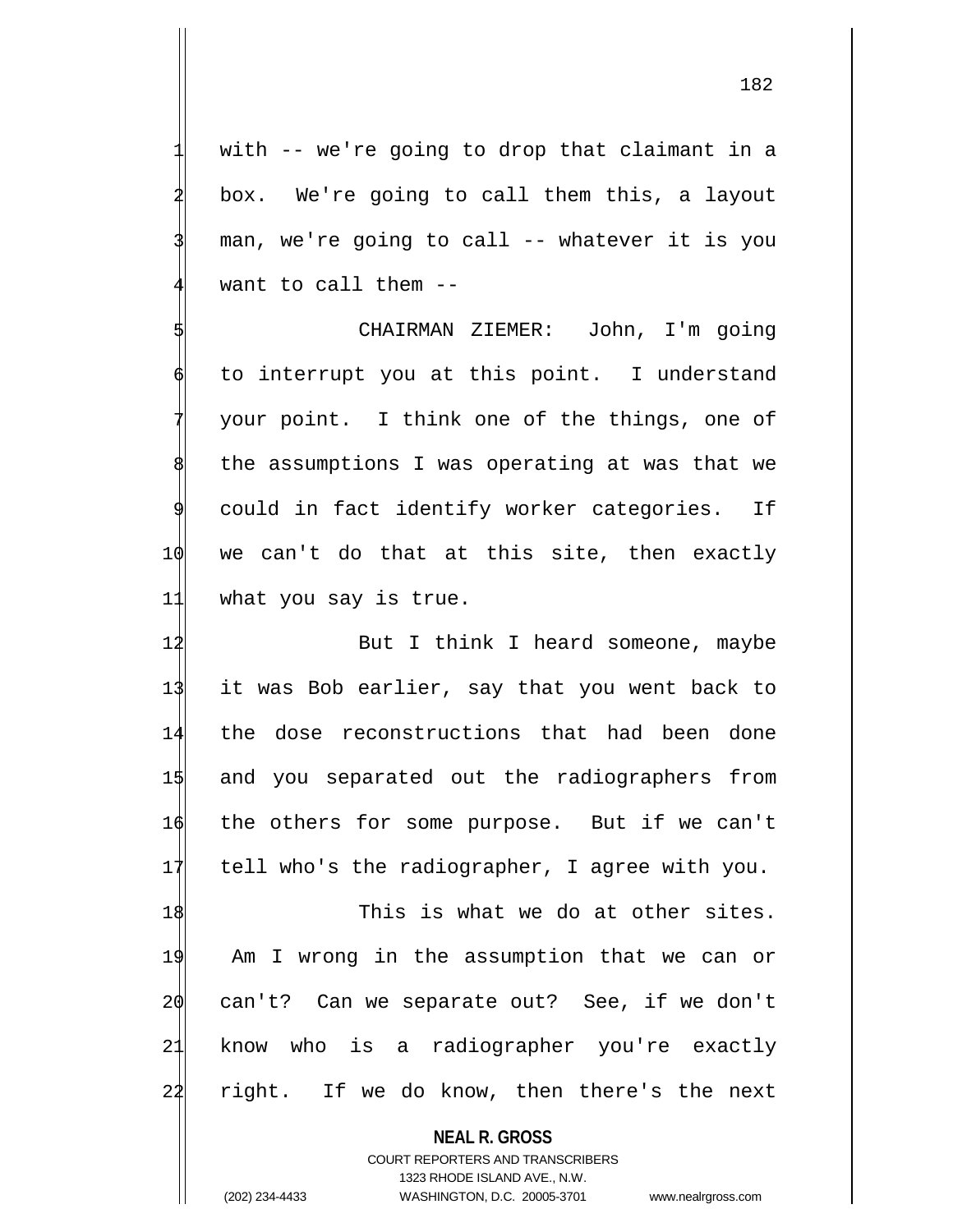level. This is what we had at many sites, 2 remember?

And we've had this at Savannah River, you know, we had all these different 5 coded jobs and so on. And it became a question of: do we really know where workers were or were they not based on their jobs? And many of these sites we don't.

And so the job category -- or we 10 don't even know the job categories. So I know 11 we know who had badges.

12 MR. ALLEN: Yes, that's a very 13 small number of people.

**NEAL R. GROSS** CHAIRMAN ZIEMER: The rest of the people, if we don't know whether they're radiographers or if we don't know whether they're betatron operators, then what you say 18 is exactly right. What do we know on this? MEMBER MUNN: Well, I've heard that also, that we knew who were radiographers. CHAIRMAN ZIEMER: Yes, I thought we  $22$  did.

> COURT REPORTERS AND TRANSCRIBERS 1323 RHODE ISLAND AVE., N.W.

(202) 234-4433 WASHINGTON, D.C. 20005-3701 www.nealrgross.com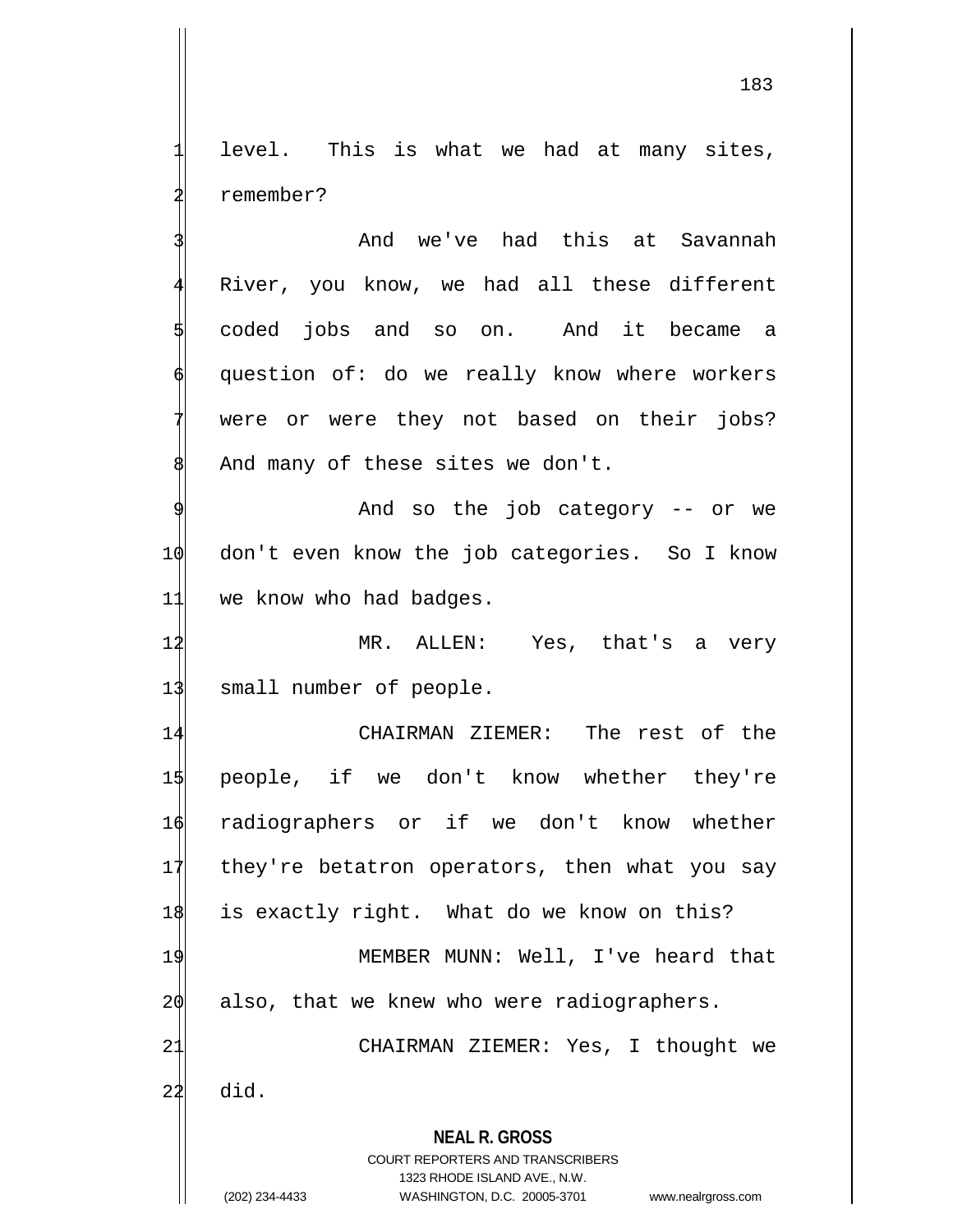|    | MR. ALLEN: Here's -- maybe this                                     |
|----|---------------------------------------------------------------------|
|    | will -- this is my quote, transcript from the                       |
|    | December Board meeting. It says, "If we don't                       |
|    | know, we go through the possible scenarios.                         |
|    | If we do not know for all the radiographers --                      |
|    | we do not know who all the radiographers were                       |
|    | in the early years. So we had no choice but to                      |
|    | assume the worst, unless we know something                          |
| 9  | else. A lot of times survivors don't know                           |
| 10 | exactly what their loved one did, but they                          |
| 11 | might know that he was a lawyer or accountant                       |
| 12 | or something. And generally, we won't give                          |
| 13 | the really high doses to someone like that."                        |
| 14 | That's from the Board meeting.                                      |
| 15 | That was the last discussion on whether we're                       |
| 16 | separating or not separating before the vote                        |
| 11 | came down.                                                          |
| 18 | CHAIRMAN ZIEMER:<br>Okay. I<br>am                                   |
| 19 | going to ask you all to ponder this. We need                        |
| 20 | to take our lunch break. And we'll reconvene                        |
| 21 | at $1:25$ , okay?                                                   |
| 22 | (Whereupon, the above-entitled                                      |
|    | <b>NEAL R. GROSS</b><br><b>COURT REPORTERS AND TRANSCRIBERS</b>     |
|    | 1323 RHODE ISLAND AVE., N.W.                                        |
|    | (202) 234-4433<br>WASHINGTON, D.C. 20005-3701<br>www.nealrgross.com |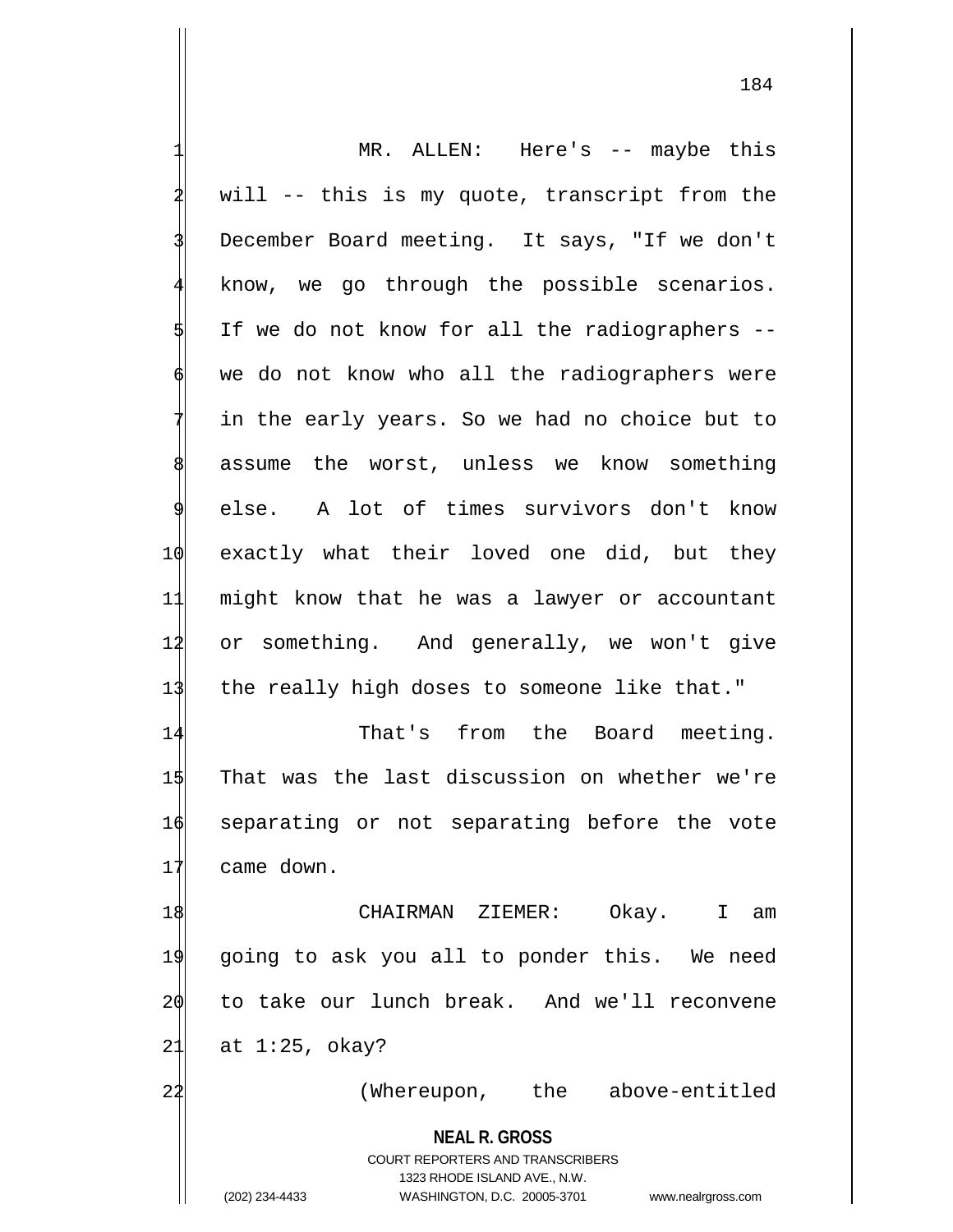matter went off the record at 12:23 p.m. and resumed at  $1:26$  p.m.)

CHAIRMAN ZIEMER: Okay, thank you. We're ready to resume. I want to check and 5 see if Dr. Poston is on the line. I know he had a class. He may not be back from that yet. John, if you're on the line just let us know.

MR. KATZ: John Poston, are you on 1 $\phi$  the line, maybe on mute?

 CHAIRMAN ZIEMER: Okay, I understand we got an email from Dr. McKeel; he wants to make a comment. Dr. McKeel, are you on the line?

1\$ DR. MAKHIJANI: The line is open. 16 This is Arjun.

17 CHAIRMAN ZIEMER: Okay. Dan 18 McKeel, are you back from lunch?

19 DR. MCKEEL: Yes, I'm back from 20 lunch.

21 CHAIRMAN ZIEMER: Oh, Dan, you 22 indicated you wanted to make a two-minute

> **NEAL R. GROSS** COURT REPORTERS AND TRANSCRIBERS

> > 1323 RHODE ISLAND AVE., N.W.

(202) 234-4433 WASHINGTON, D.C. 20005-3701 www.nealrgross.com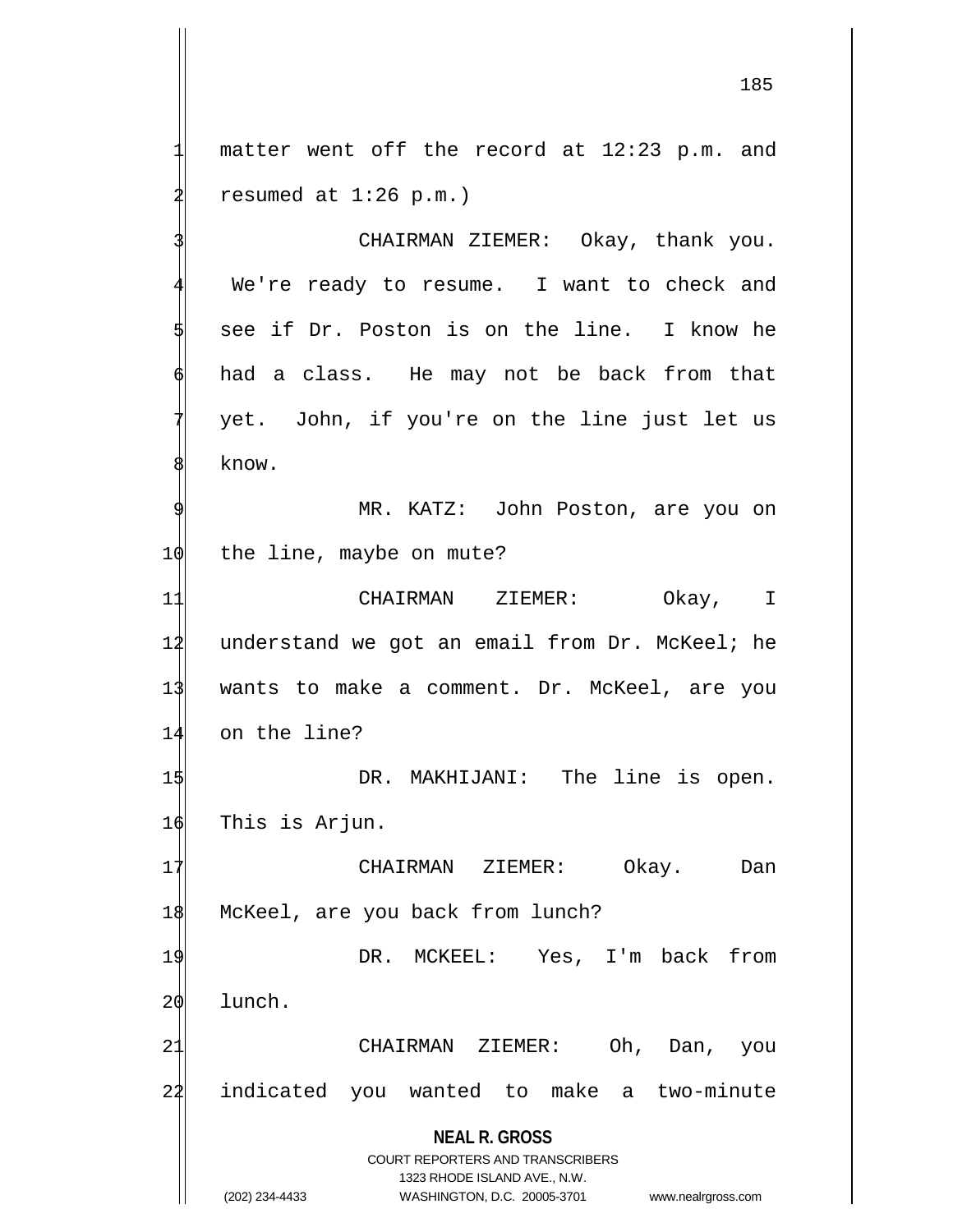statement. Should I start my stopwatch? Just kidding. Go ahead.

DR. MCKEEL: I'll hurry up.

CHAIRMAN ZIEMER: That's fine. Go ahead.

DR. MCKEEL: All right. I just wanted to make two small but important points, I think, and that is: we were talking about the GSI radiographers.

 $\phi$  and just to remind us all, there were Landauer film badges only for 89 individuals from 1963 to mid-1966 of the 13 operation period.

 So there was no Landauer film badge monitoring data for anyone at the GSI plant from October the 1st, 1952, through 17 1962, and that included radiographers and non- radiographers. There was that summary report 19 for 18 months from one radiographer.

20 So I've made this point many 21 times, but that means that at least 97 percent 22 of the GSI workforce was never badged, and in

**NEAL R. GROSS**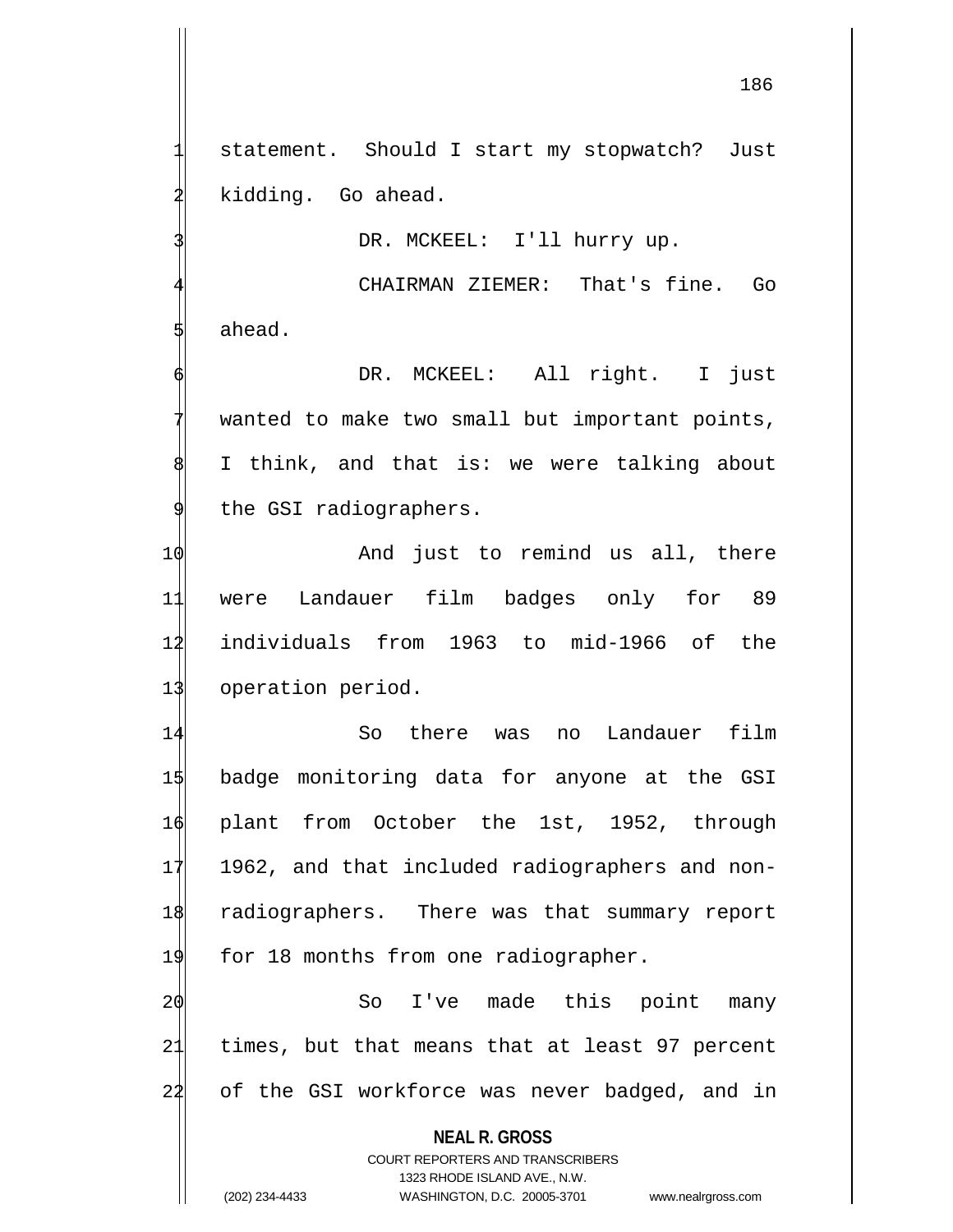our opinion, although obviously some badge information is valid and important, the film badge data we have doesn't span but a small portion of the operational period.

The second point I needed to make was that even though film badge data was available, that in no way invalidates the fact that when MCNPx and ATTILA were used to model 9 the betatron doses in Appendix BB and in 2008 10 by SC&A, the external doses for both codes 11 were far higher than in 2012/2013.

12 And the point is that they were 13 10- to 12-fold higher than the readings the 14 film badges show.

 And it seems to me that this discrepancy between the model data, when you use model data for the betatrons in the 2012 and 2013 doses, is a major problem that just can't be solved by simply ignoring the  $2\phi$  betatron early computing models.

21 So in other words, another way to 22 look at it is the 2007/2008 MCNPx and Attila

> **NEAL R. GROSS** COURT REPORTERS AND TRANSCRIBERS 1323 RHODE ISLAND AVE., N.W.

187

(202) 234-4433 WASHINGTON, D.C. 20005-3701 www.nealrgross.com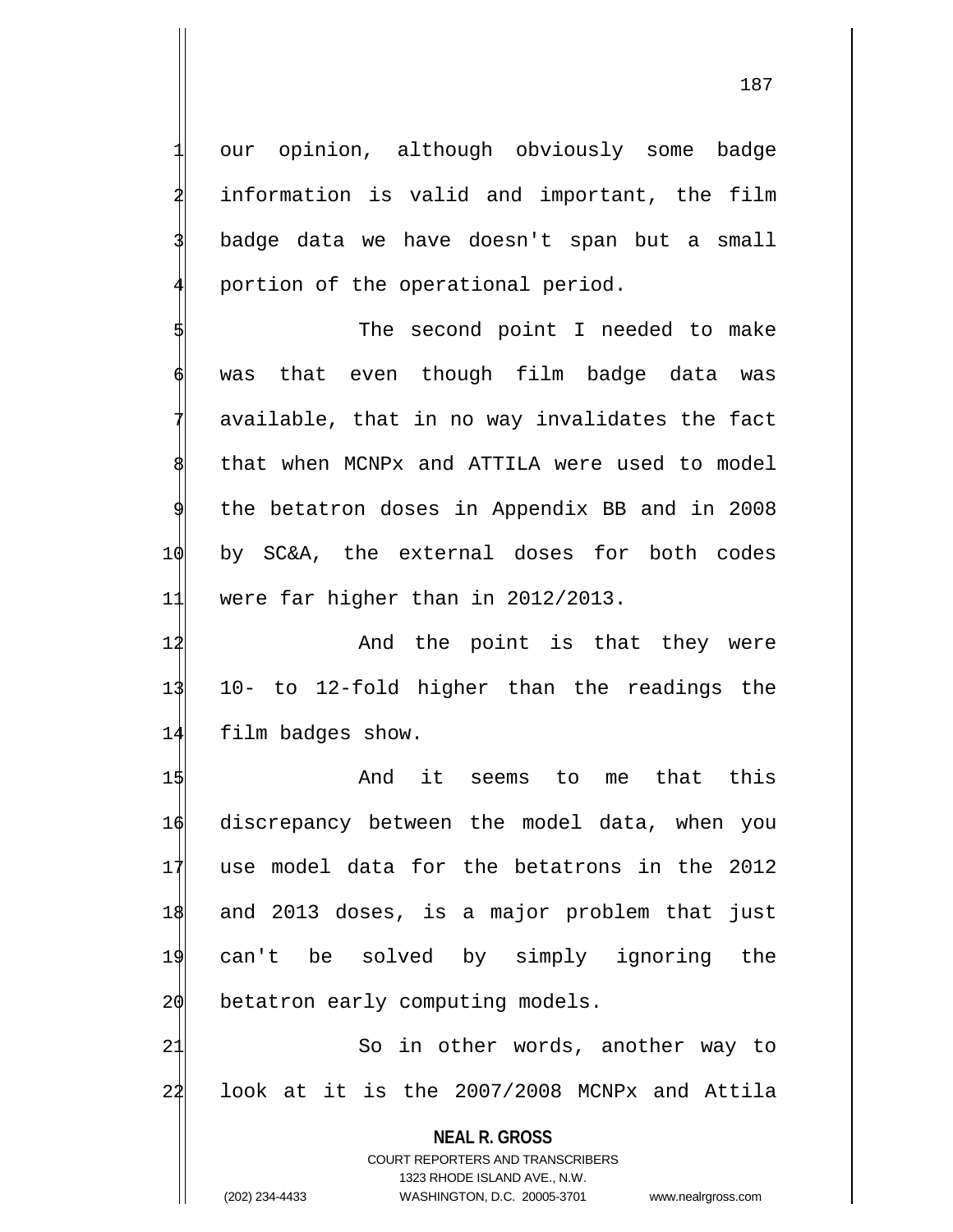codes, those doses that were calculated were not validated by the actual measured data from the film badges, and that's my comment. Thank you very much.

CHAIRMAN ZIEMER: Okay, thanks, Dan. Just before lunch we were talking about the assignment of doses to individuals who were other than radiographers and we had the discussion about whether or not one could 1 $\phi$  actually make that distinction.

11 11 Let me give a few more thoughts 12 and then ask for others to comment. One thing 13 that we have here that's a little different 14 from an SEC, in an SEC, Labor has to be able  $1\frac{1}{3}$  to put people in different places.

1 $\phi$  Here we're dealing with Appendix 17 BB, which will have set forth some principles 18 of how dose is to be calculated.

19 And although it's entirely possible that a given claim we wouldn't be able to distinguish what the work was, in which case that person would be assigned the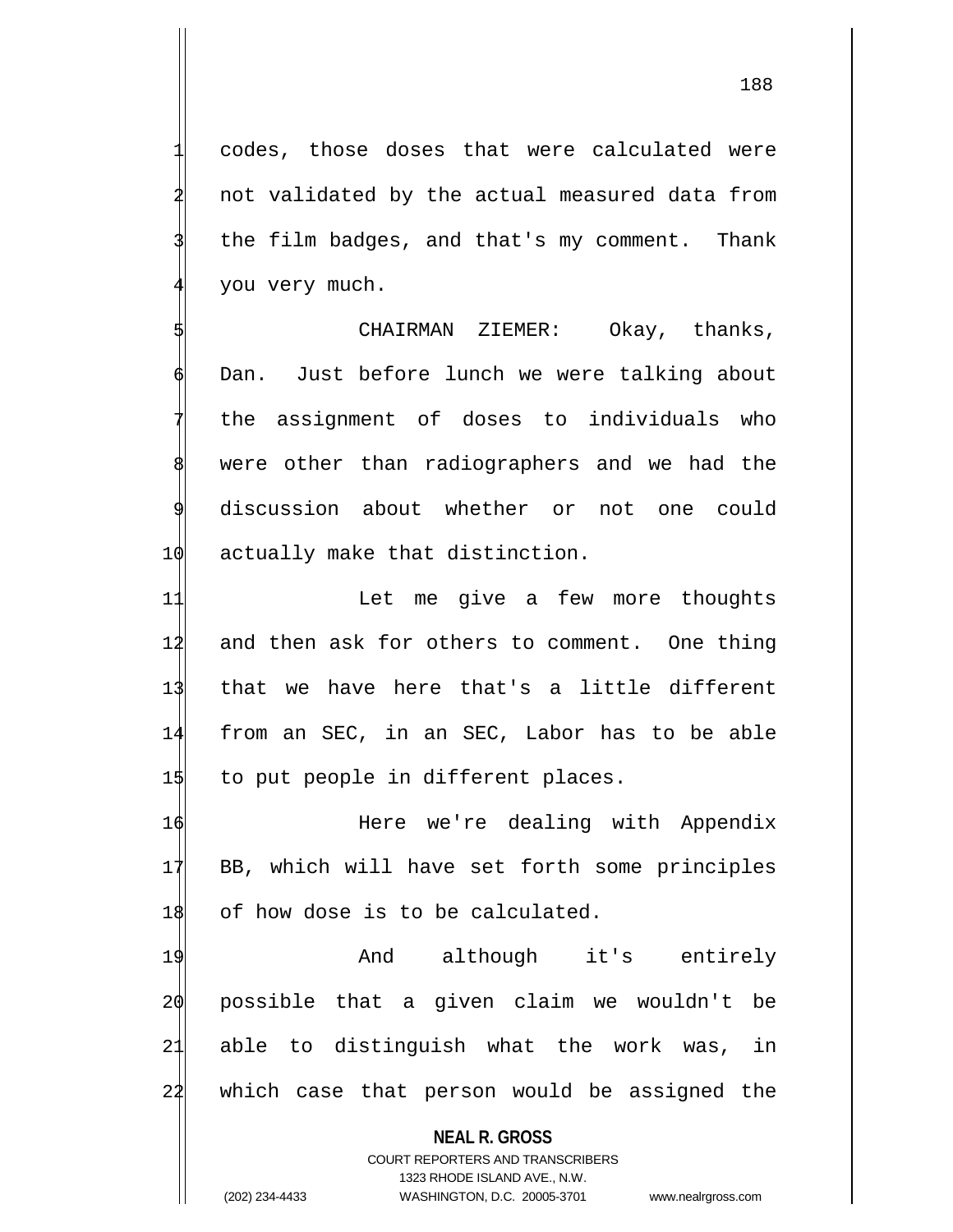maximum. I think it would be the radiography dose or the layout depending on the years, but if, in the claim itself it were established that this person were an administrator who was not a foreman or not working in the production area -- I'm talking sort of in general terms here, not specifically GSI -- but if it could be well established that it was, say, a secretary or a budget person or somebody who 10 would rarely frequent, I'm not saying would 11 never, but would rarely frequent the 12 production area, it seems to me that it would 13 still be appropriate to have in Appendix BB a 14 method that could be used in those cases, 15 again recognizing that if you could not 16 clearly establish that as a fact you would 17 default to the higher dose.

 I think we've done this in other cases. I've had a two, what did I call it, maybe a two-level sort of reconstruction where we had the sort of nuclear workers and then, say, the office workers, if I can make that

**NEAL R. GROSS**

COURT REPORTERS AND TRANSCRIBERS 1323 RHODE ISLAND AVE., N.W. (202) 234-4433 WASHINGTON, D.C. 20005-3701 www.nealrgross.com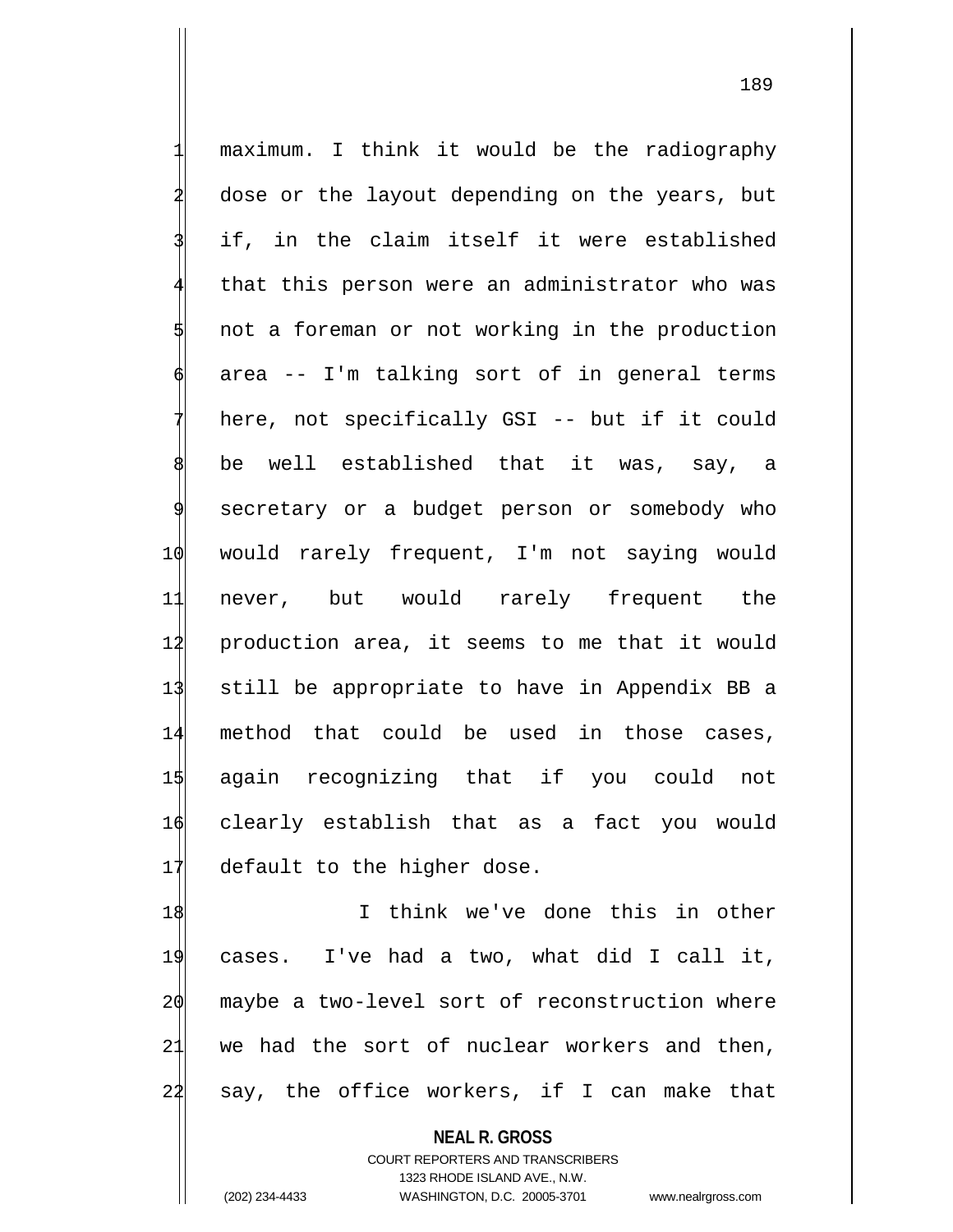kind of a distinction or that may not be a good description.

But my thinking now is, and I want 4 to hear from SC&A on this, John, I understand the argument for saying sort of let's handle everybody the same because we can't establish, you know, specific work locations.

But it seems to me that it might be possible in specific cases to establish 10 that they were not individuals who worked in 11 the area where the sources were.

 And I'd like to ask Jim Neton if he could sort of elaborate on what's been done in other situations and then get some feedback  $1\frac{1}{3}$  maybe from SC&A on this as well.

 DR. NETON: Well, yes. This is Jim. I can think of a few examples. The one that comes to mind first is our coworker model approach where we use the 50th or 95th 20 percentile doses to assign to workers who were not monitored based on the determination of 22 whether they were really production workers in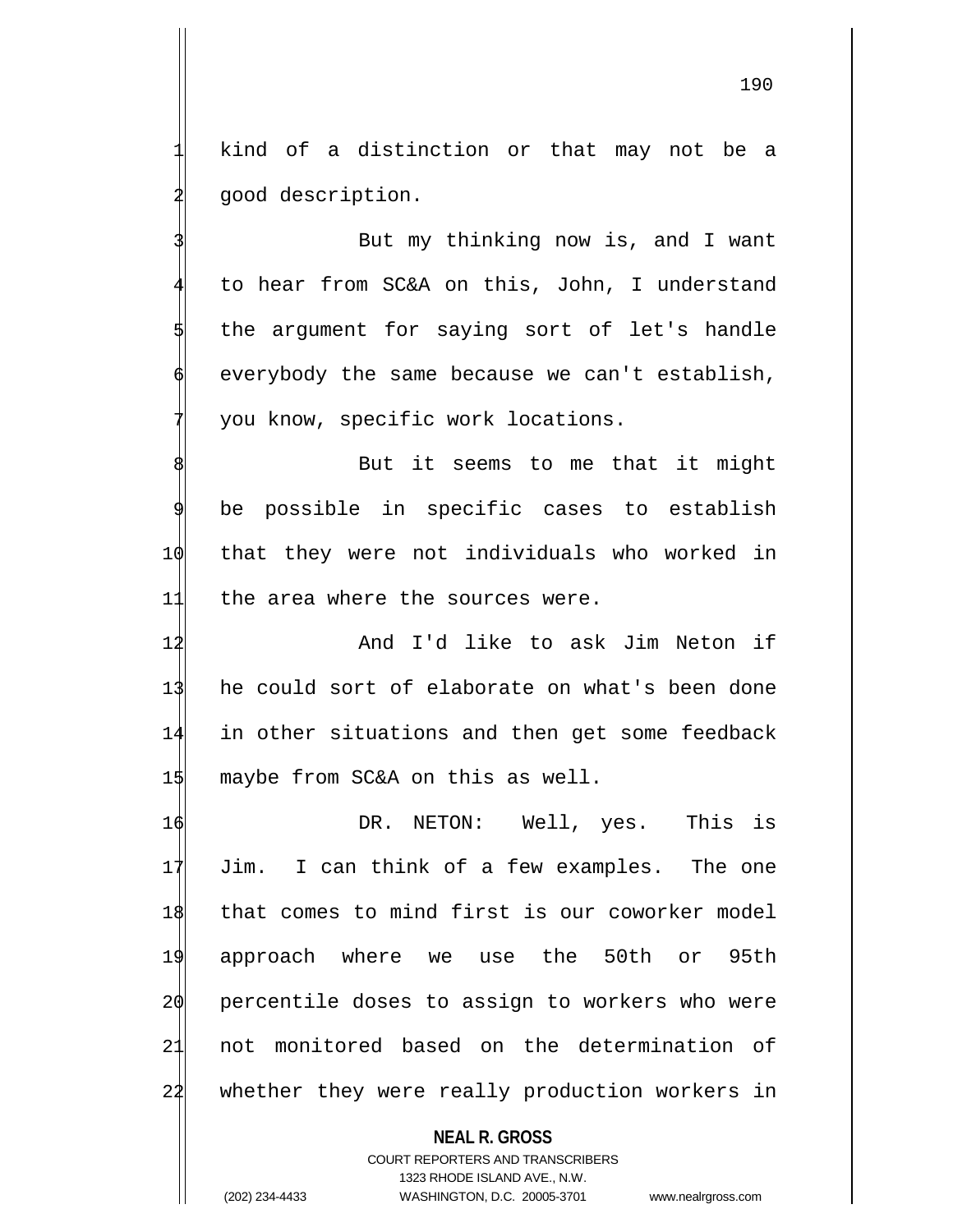there, chemical operators, or people who sort of infrequently went to the plant and security quards, that type of scenario.

The other one that comes to mind is the TBD-6000. I think we have several different job categories in there for  $-$ -

CHAIRMAN ZIEMER: Already.

DR. NETON: -- already for supervisors and main process workers, that 10 sort of thing, so the precedent is certainly 11 there so it's not something that we haven't 12 done in the past. This is frequently done.

13 I think the question here, though, and what I hear John say and maybe Bob too, that it'd be difficult to come up with an  $\phi$  alternative bounding scenario.

17 We are very comfortable, I think, with the bounding scenario that we've established now, maybe using a triangular distribution.

21 But then what's the second cut 22 point? And here we're only talking about two

**NEAL R. GROSS**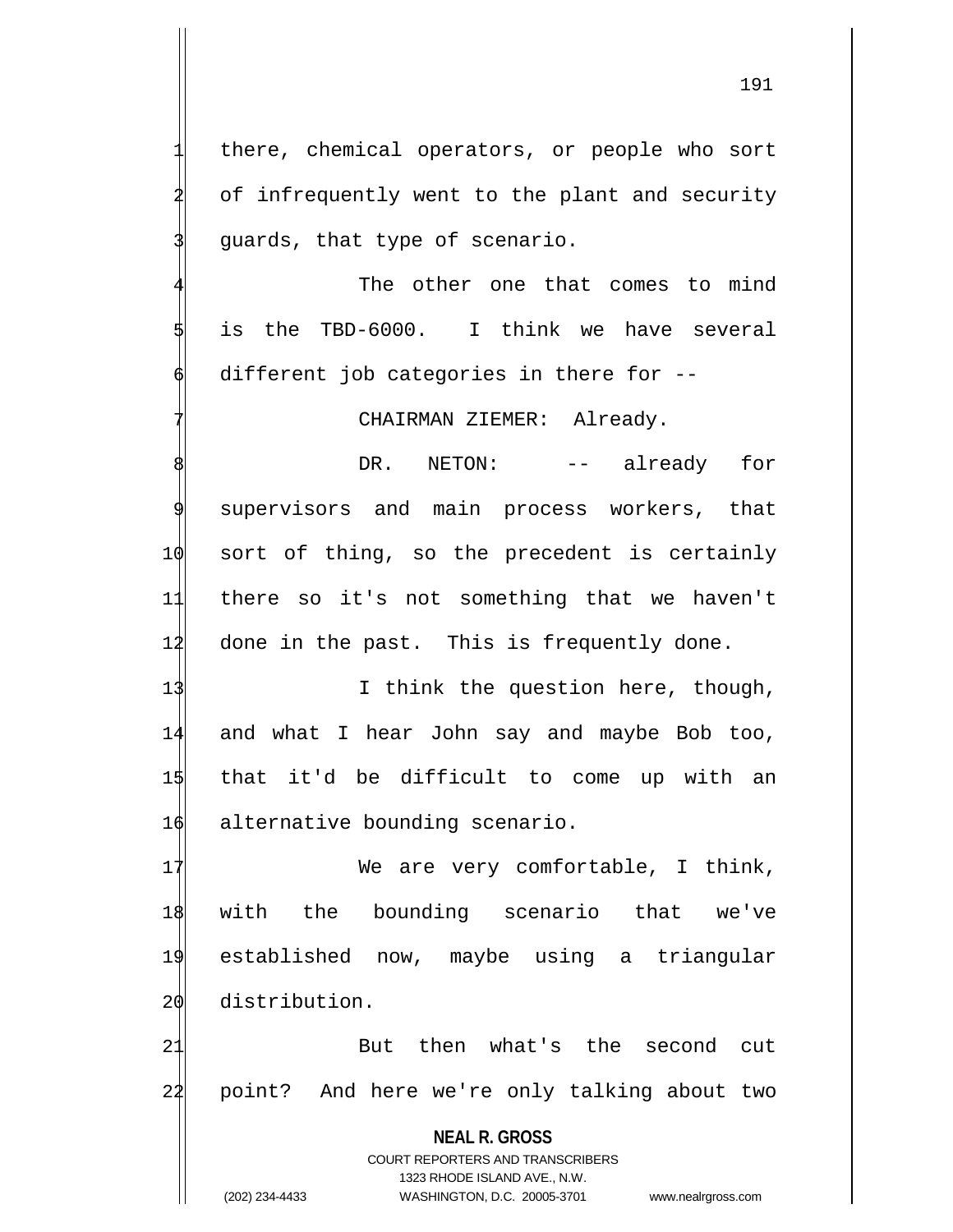different classes of workers, you know, the radiographers and then everyone else. We're not talking about teasing it out into four or five different categories.

So the question is, you know, we've done a lot of work on all the radiation sources and exposures at the plant and is there one that is less than a radiographer dose that we believe could cap doses to the 10 other workers that pretty clearly weren't 11 working with radiography or betatron?

12 CHAIRMAN ZIEMER: Or not in the 13 production area, yes.

14 DR. NETON: Or outside the 15 production area.

16 CHAIRMAN ZIEMER: Yes, outside of 17 these areas. John?

 DR. MAURO: Paul and Jim, I agree with what you just said. My trouble was that there will be workers who were in and around 21 the radiography area doing various jobs.

22 And maybe they're not actually

**NEAL R. GROSS**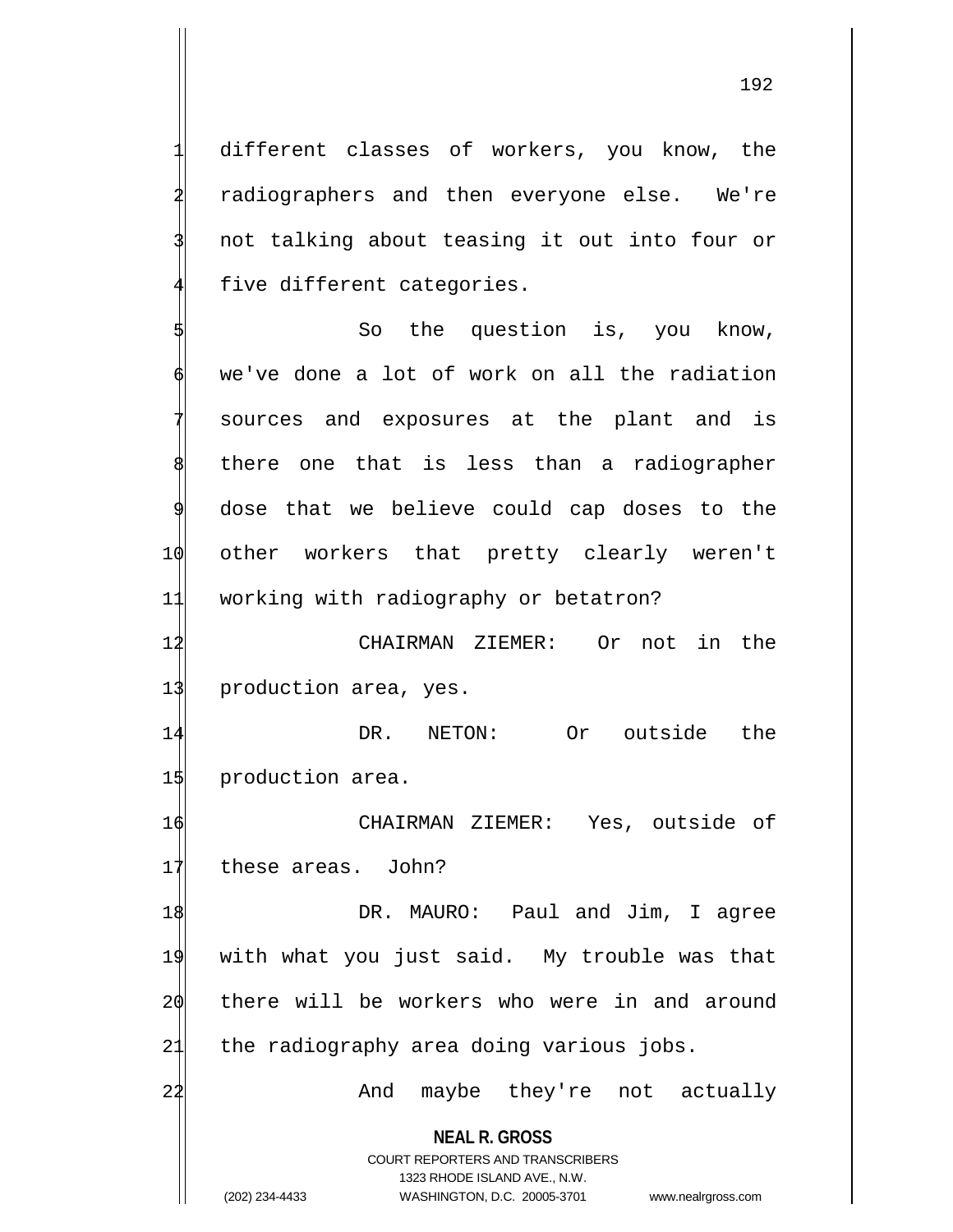1 formally designated as radiographers but they certainly were in locations where they had a 3 potential for significant exposure. That's where I was coming from.

Now, what you just described, Paul, is that what we have really is two categories of people, those people who had a potential for radiological exposures because the types of jobs they had, where they 10 physically were located throughout their work 11 history, and then these other people that were 14 more like, as you pointed out, office workers 13 that maybe on some rare occasion they may have 14 gone into a radiological situation. I'm okay 15 with that distinction.

 The problem I had was that it's very possible that there may have only been a limited number of people who were formally designated as radiographers but there may have been a large number of other people that worked in and around in various functions, whether it's maintenance or related

**NEAL R. GROSS** COURT REPORTERS AND TRANSCRIBERS 1323 RHODE ISLAND AVE., N.W. (202) 234-4433 WASHINGTON, D.C. 20005-3701 www.nealrgross.com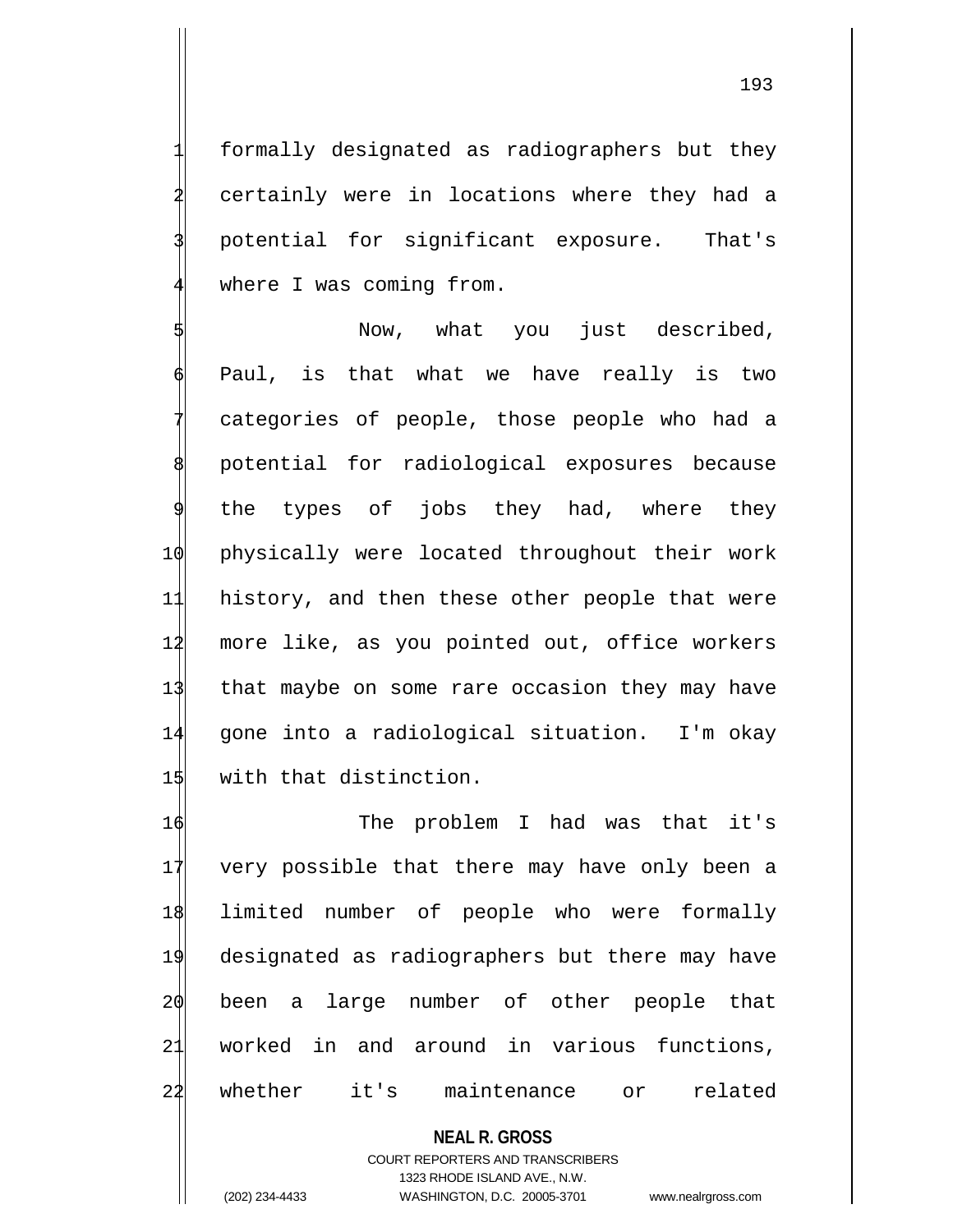activities, in and around the facility. I don't think you can make the departure there.

DR. ANIGSTEIN: John, may I interject?

DR. MAURO: Yes, please.

DR. ANIGSTEIN: We have literally one identified, literally one person out of 169 or 100 something -- Bob Barton, you can correct me on that information -- 100-odd workers who were there during the radium era who had dose reconstructions of less than 50 percent and only one is identified as a radiographer, so we're talking about a minuscule number of identified radiographers.

1\$ And the question, the issue that  $16$  John and I have, I suppose that we agree on, 17 is: how do you assign doses to those people? 18 How do you parse out all the situations?

19 We have only the analysis of the 20 dose standing one meter outside the door of 21 the radiographic facility, used for the 22 radium.

## **NEAL R. GROSS**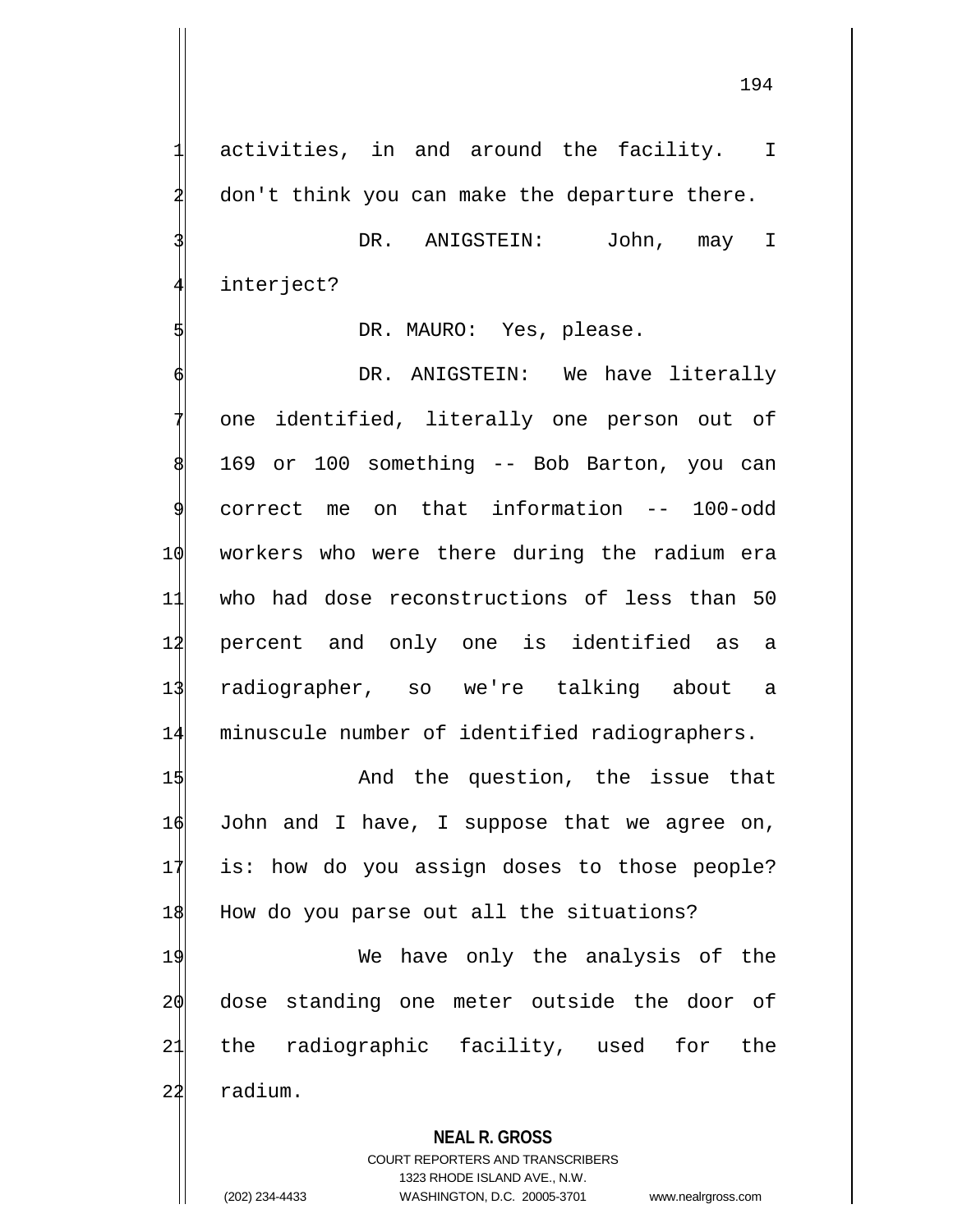It's only one scenario, the people who may have been in and out of the old betatron building -- new betatron didn't exist yet -- the people who may have been working on the roof servicing the fan. There are so many different possible scenarios. CHAIRMAN ZIEMER: Yes, let me make it clear, Bob, that I was not using 9 radiographer as a category.

## 1 $\phi$  DR. MAURO: Ah, okay.

 CHAIRMAN ZIEMER: I was using -- if I can call the plant where the work is done 13 the production area. In other words, yes, radiographers, layout men, all of those. I think we're including all of those in the first category. We're talking here about in 17 the admin building maybe.

18 MR. KATZ: Was there an admin 19 building? 20 DR. ANIGSTEIN: That's not the

21 impression I got from Jim and Dave in 22 discussing triangular.

**NEAL R. GROSS**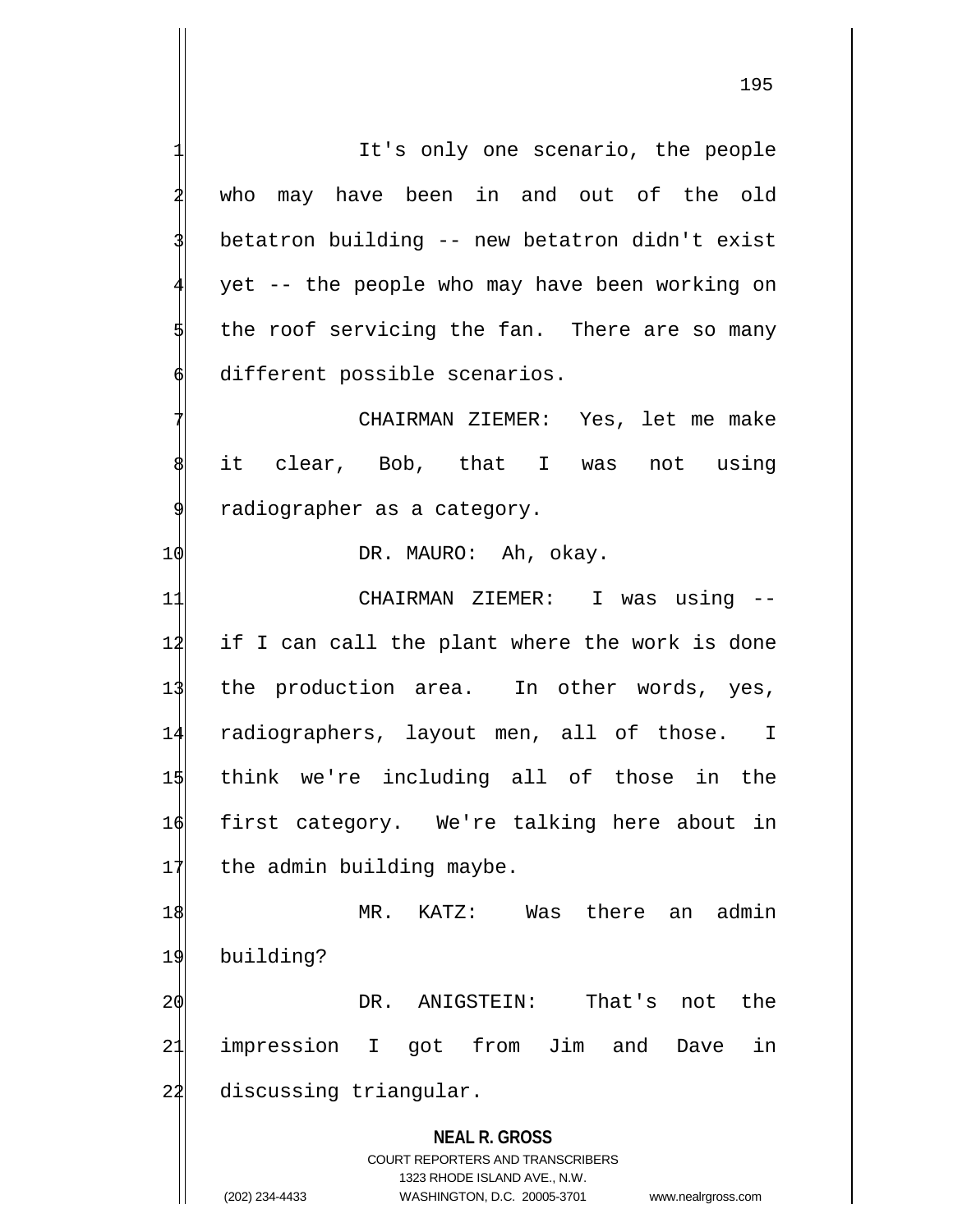They said the triangular distribution that we have consensus on applies only to known radiographers or to people who are not known not to be radiographers. That's what I understood from this morning. CHAIRMAN ZIEMER: Yes, if they're

known not to be is another question. I guess we may have morphed a little bit.

I think, in our early part of this discussion, some of us were thinking about others in the plant area who were not in the category of either radiographers, betatron operators or -- well, I guess we were calling everybody else layout men if we couldn't 15 distinguish otherwise, weren't we?

16 MR. ALLEN: In the later time 17 frame? 18 CHAIRMAN ZIEMER: In the later

19 category.

20 DR. ANIGSTEIN: Yes, but the 21 layout men only applied to '63, I thought.

2<sup>1</sup> CHAIRMAN ZIEMER: Right, but in

**NEAL R. GROSS**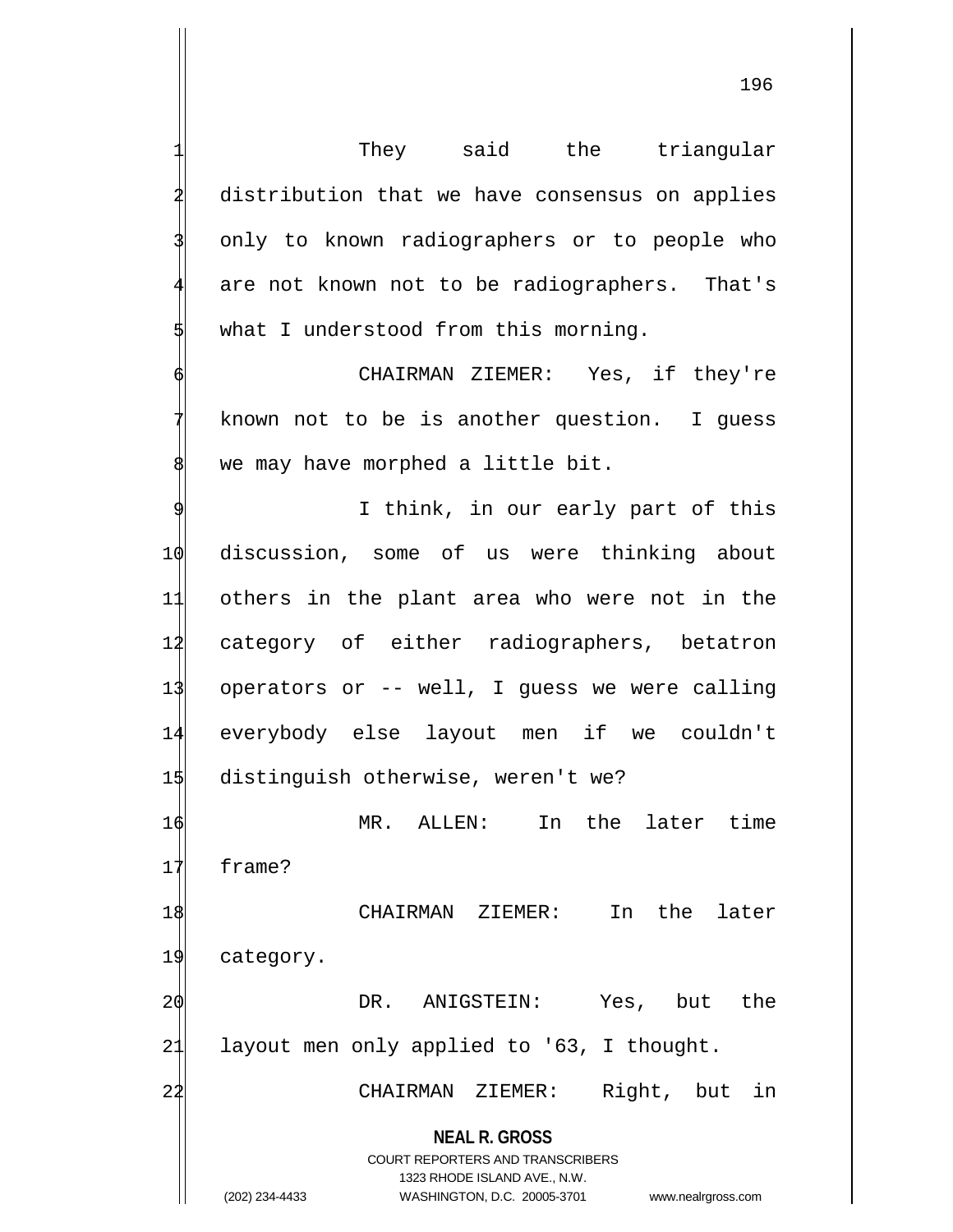**NEAL R. GROSS** COURT REPORTERS AND TRANSCRIBERS 1323 RHODE ISLAND AVE., N.W. the earlier era we were, I think, including betatron operators and radiographers together, isn't that correct, and then everybody else? DR. NETON: I've always considered betatron --DR. ANIGSTEIN: Can I just make an observation? MR. KATZ: Wait, before you do,  $Bob$   $--$ 10 DR. ANIGSTEIN: Can I be a 11 stickler for detail? Betatron operators were 12 radiographers, so what we mean is the 13 isotopes. They would have been called isotope 14 operators to distinguish them from the 15 betatron operators. 16 CHAIRMAN ZIEMER: Well, all right. 17 MR. KATZ: Bob, I don't think you 18 could hear Dave on the line because Wanda 19 coughed at the same moment Dave was speaking. 20 But Dave was saying the category 21 of people not known not to be radiographers is 24 the big category actually. There are a lot of

(202) 234-4433 WASHINGTON, D.C. 20005-3701 www.nealrgross.com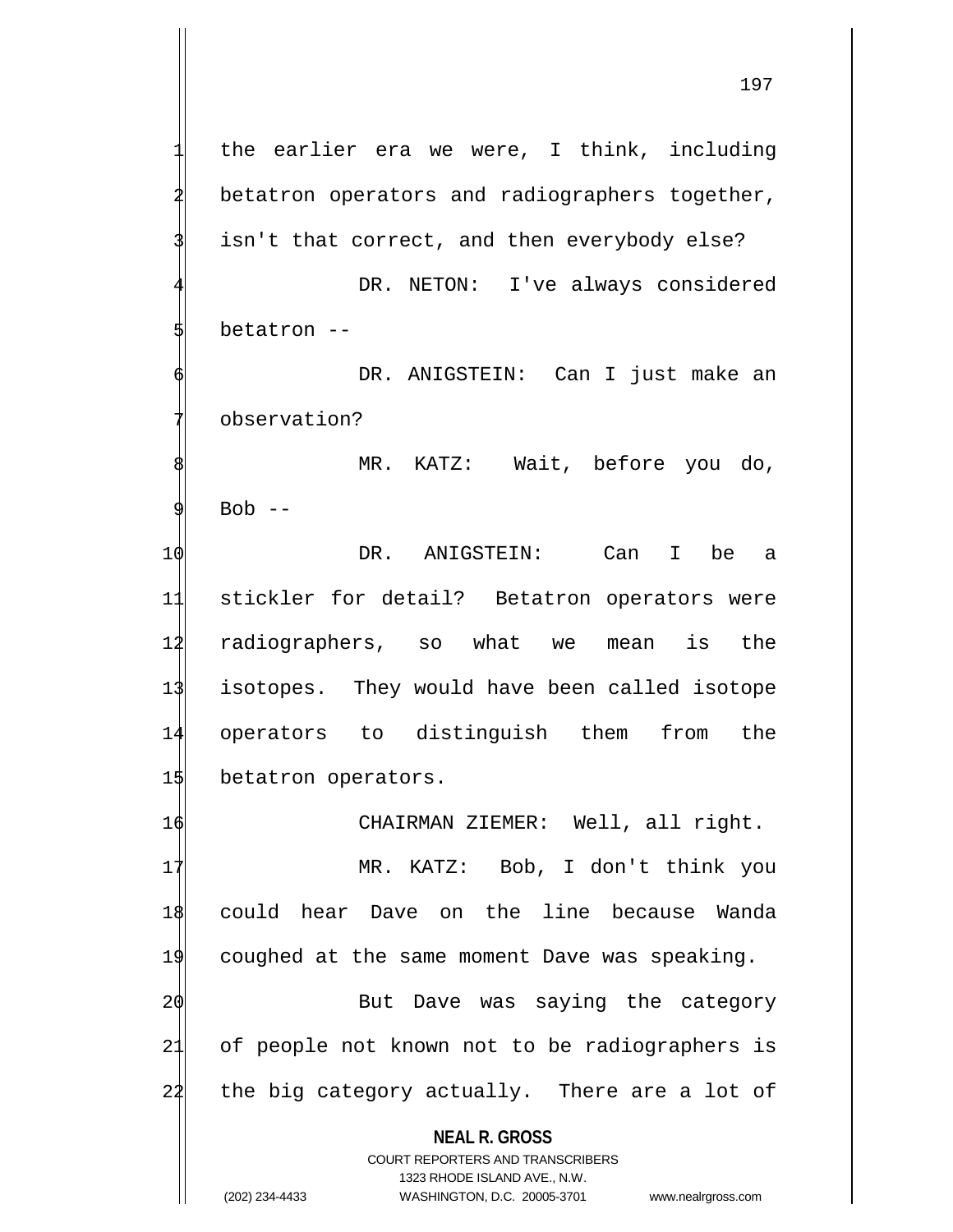**NEAL R. GROSS** COURT REPORTERS AND TRANSCRIBERS 1323 RHODE ISLAND AVE., N.W. (202) 234-4433 WASHINGTON, D.C. 20005-3701 www.nealrgross.com  $1 \qquad -$ CHAIRMAN ZIEMER: Known not to be. MR. KATZ: In other words there are probably a lot of people, claimants, this is what I understood they're saying, a lot of 6 claimants who may not be specified as radiographers but you can't rule them out as if they might have been radiographers because 9 you don't have that much information for a lot 10 of people. 11 CHAIRMAN ZIEMER: So you would put 12 them in that category. 13 MR. KATZ: So that you would put 14 them in the radiographer category. So despite 15 Bob Barton having looked and seen who is 16 actually specified as a radiographer, a lot of 17 other individuals may fall in that basket. 18 DR. ANIGSTEIN: Just for this 19 purpose, let me read to you. I have this list 20 right in front of me. Let me just go through 21 it very quickly. 2<sup>1</sup> Switchman fast conductor; laborer;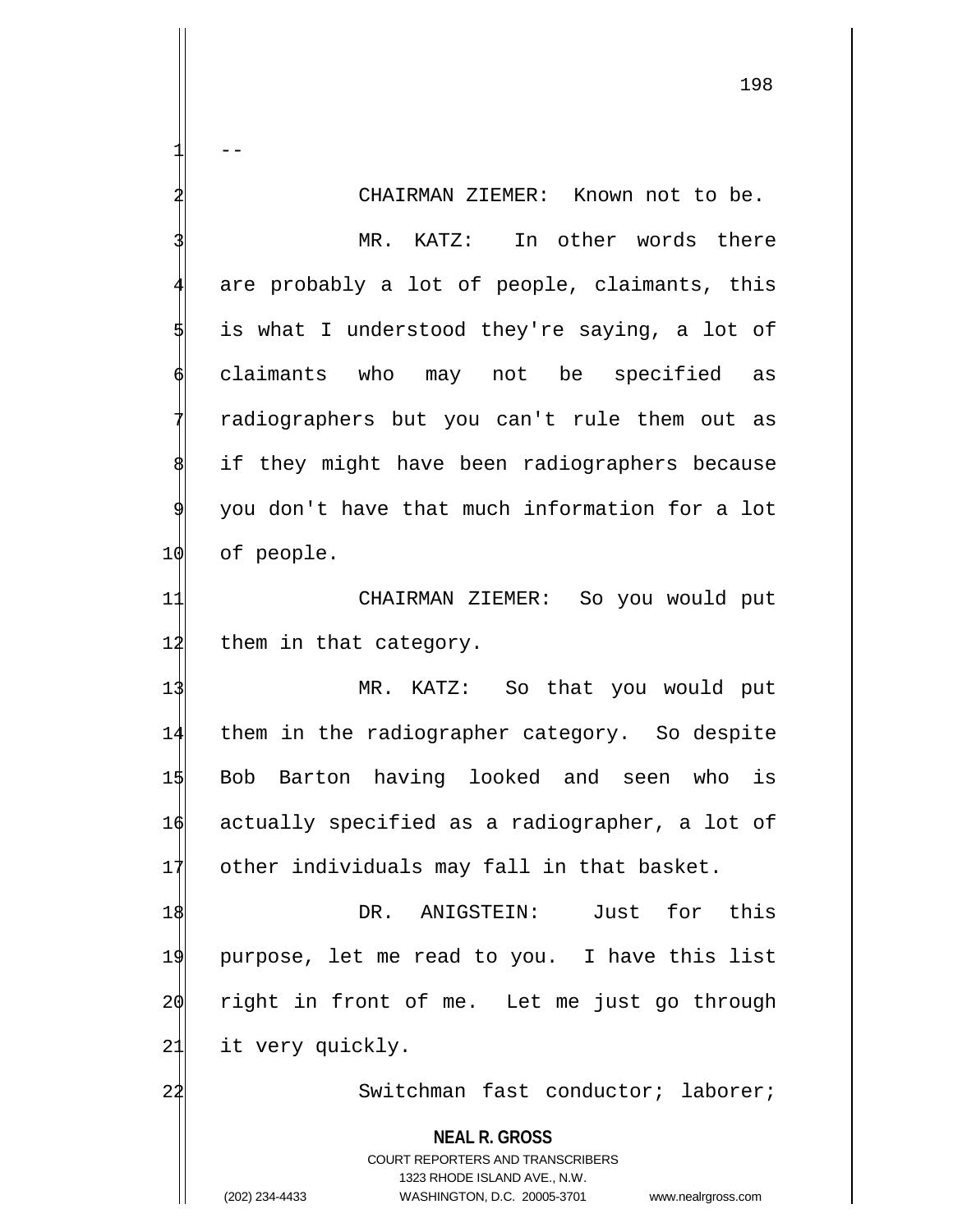mill laborer; pipefitter; grinder, inspector; office manager; maintenance welder; clerk; weigher and checker; crane operator; laborer, 4 millwright; laborer millwright helper millwright; laborer; unknown; maintenance welder; ironworker; timekeeper; core room hydraulic presses; industrial engineer/superintendent/accounting department; furnace worker, truck driver; laborer, roller; 10 control specialist -- I won't read every one. 11 This is just in random order, just giving a 12 sample. 13 I mean, I would not want to be in 14 the position of a dose reconstructor, 15 particularly a dose reconstructor who didn't 16 spend five years studying GSI as I have,

17 having to make that decision based on this 18 cursory description. How do you know what 19 this guy really did?

 $20$  The one worker for whom we have 21 this detailed information because he submitted 22 his AEC exposure record, he happens to be

> **NEAL R. GROSS** COURT REPORTERS AND TRANSCRIBERS 1323 RHODE ISLAND AVE., N.W.

(202) 234-4433 WASHINGTON, D.C. 20005-3701 www.nealrgross.com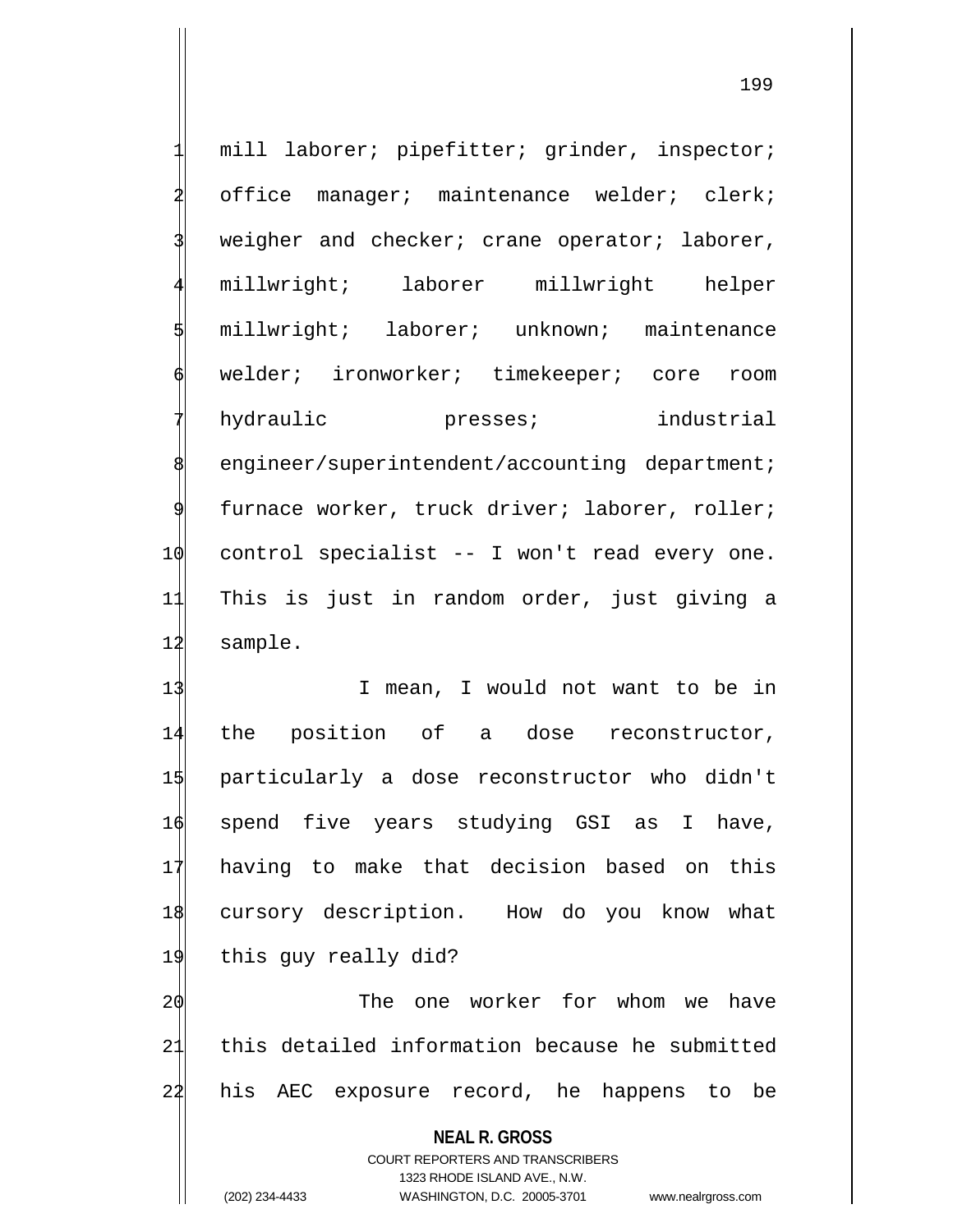alive and well and is not a claimant.

|    | But suppose this is somebody --                          |
|----|----------------------------------------------------------|
|    | you know, just find another person who had               |
|    | passed away and for whom his survivors are               |
|    | filing a claim. They would have said, well,              |
|    | what did your father or grandfather do?                  |
|    | Oh, he was a lab technician.                             |
|    | Well, that's not a radiographer, not knowing             |
| 9  | he did radiography on weekends. I mean,                  |
| 10 | that's a perfect example where the distinction           |
| 11 | is so blurred.                                           |
| 12 | CHAIRMAN ZIEMER:<br>Okay, I                              |
| 13 | understand the point. I think we need to ask             |
| 14 | NIOSH what they think is actually workable in            |
| 15 | these cases.                                             |
| 16 | DR. ANIGSTEIN: Even this one                             |
| 11 | category, which I just think is funny. This              |
| 18 | applies to one person, maybe from a different            |
| 19 | one of his survivors. Maybe he had children.             |
| 20 | That strikes me as odd.<br>Industrial                    |
| 21 | engineer/superintendent/accounting department.           |
| 22 | To my knowledge, industrial engineers don't              |
|    | <b>NEAL R. GROSS</b><br>COURT REPORTERS AND TRANSCRIBERS |

1323 RHODE ISLAND AVE., N.W.

 $\mathop{\parallel}$ 

(202) 234-4433 WASHINGTON, D.C. 20005-3701 www.nealrgross.com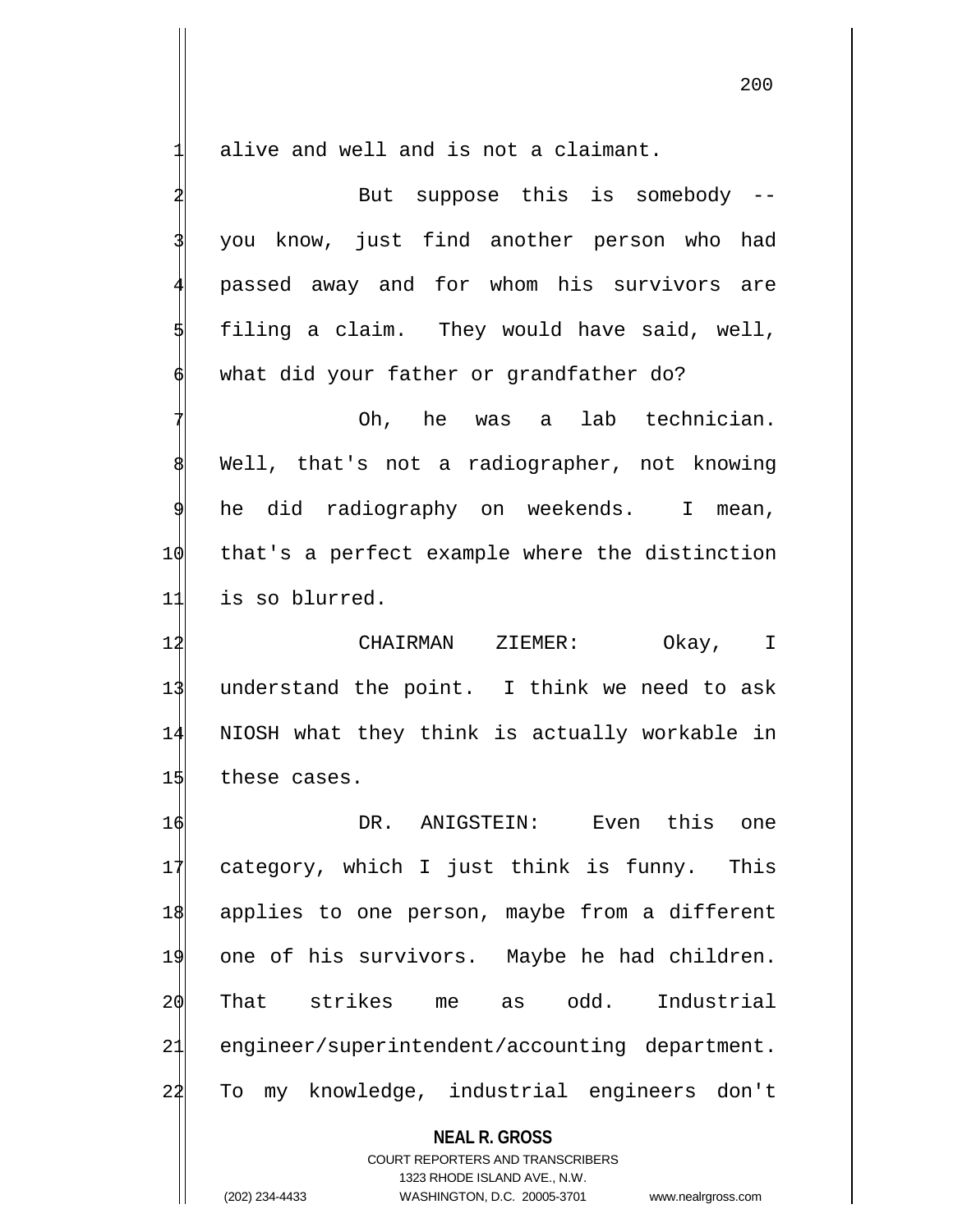work in accounting departments.

CHAIRMAN ZIEMER: My point was that if you could establish --

DR. ANIGSTEIN: Yes, but the point is "if." That's the biggest thing, if. Is 6 NIOSH going to, is Dave Allen's Appendix BB, whoever writes the workbooks for the dose reconstructors, are they going to be able, to use John Mauro's phrase, parse the category? 10 Are they going to be able to give unmistakable 11 instructions to --

12 CHAIRMAN ZIEMER: I don't know. I 13 think that's what I'm asking NIOSH, whether 14 they can do that or not, okay?

15 DR. ANIGSTEIN: Okay, sorry. I 16 misunderstood.

17 MR. ALLEN: All right, this is 18 something that I did want to have some 19 conversation about so might as well get it 20 going here. We're just talking about the 21 radium era here first of all, right?

22 DR. ANIGSTEIN: Yes, and years.

**NEAL R. GROSS** COURT REPORTERS AND TRANSCRIBERS

1323 RHODE ISLAND AVE., N.W.

(202) 234-4433 WASHINGTON, D.C. 20005-3701 www.nealrgross.com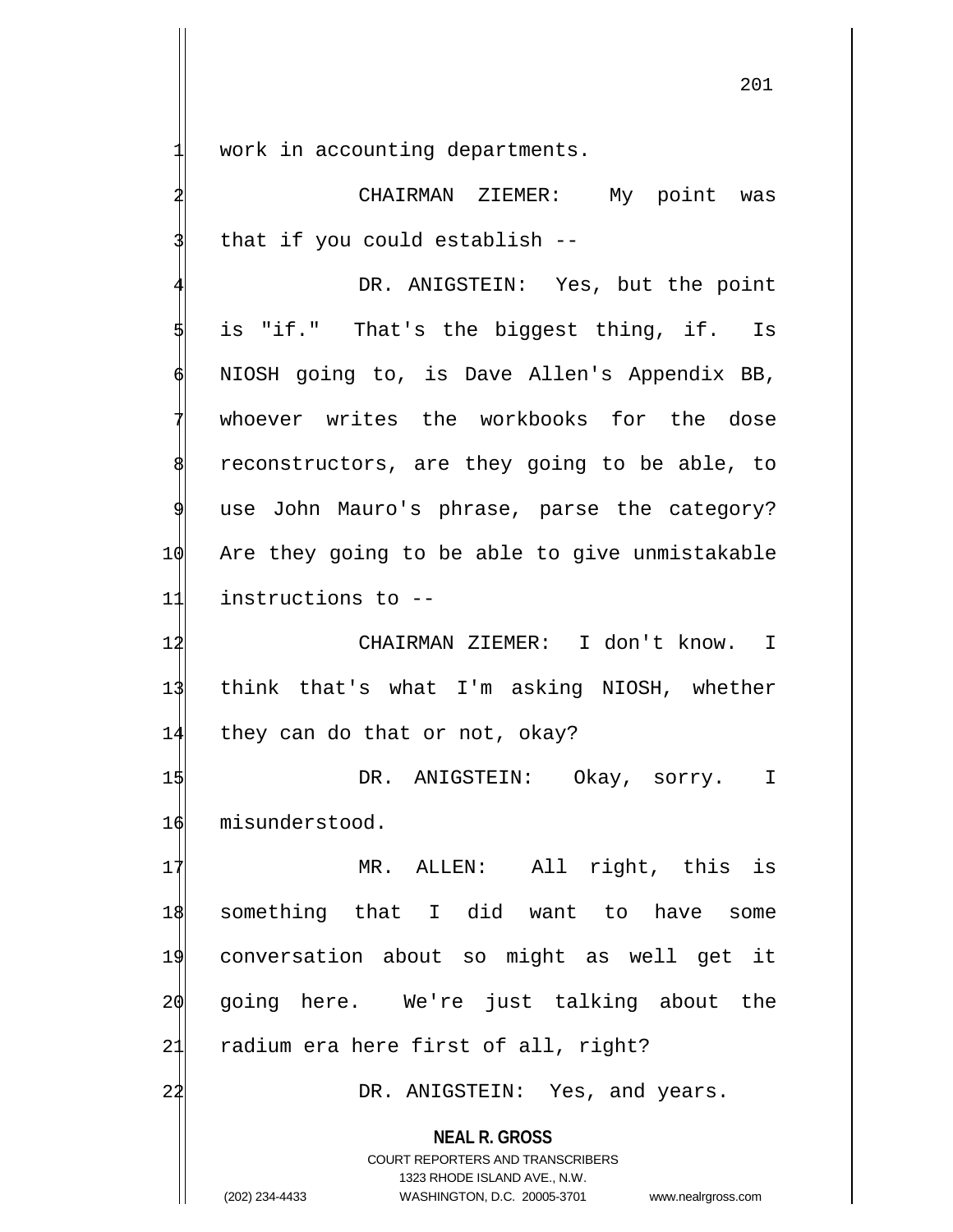202

MR. ALLEN: Those years. And the bulk of the dose for the radiographer himself from every model comes out to be from placing the source and pulling the source back out using the fishing pole technique. I drafted up over lunch here just

a paragraph or something for at least discussion.

Something along those lines is what I'd like to put in the Appendix as a guideline, not a prescriptive, you know, definitive thing for dose reconstructors, just some guidelines on who to assign radiographer versus non-radiographer and, at least like to 15 hear everybody's comments on it.

 So I'll just read it off here. It's about a paragraph and I was going to say something like, "In general, radiographer dose should be assigned to anyone who may have handled sources to initiate or end the radiographic examination.

22 TA complete list of radiographers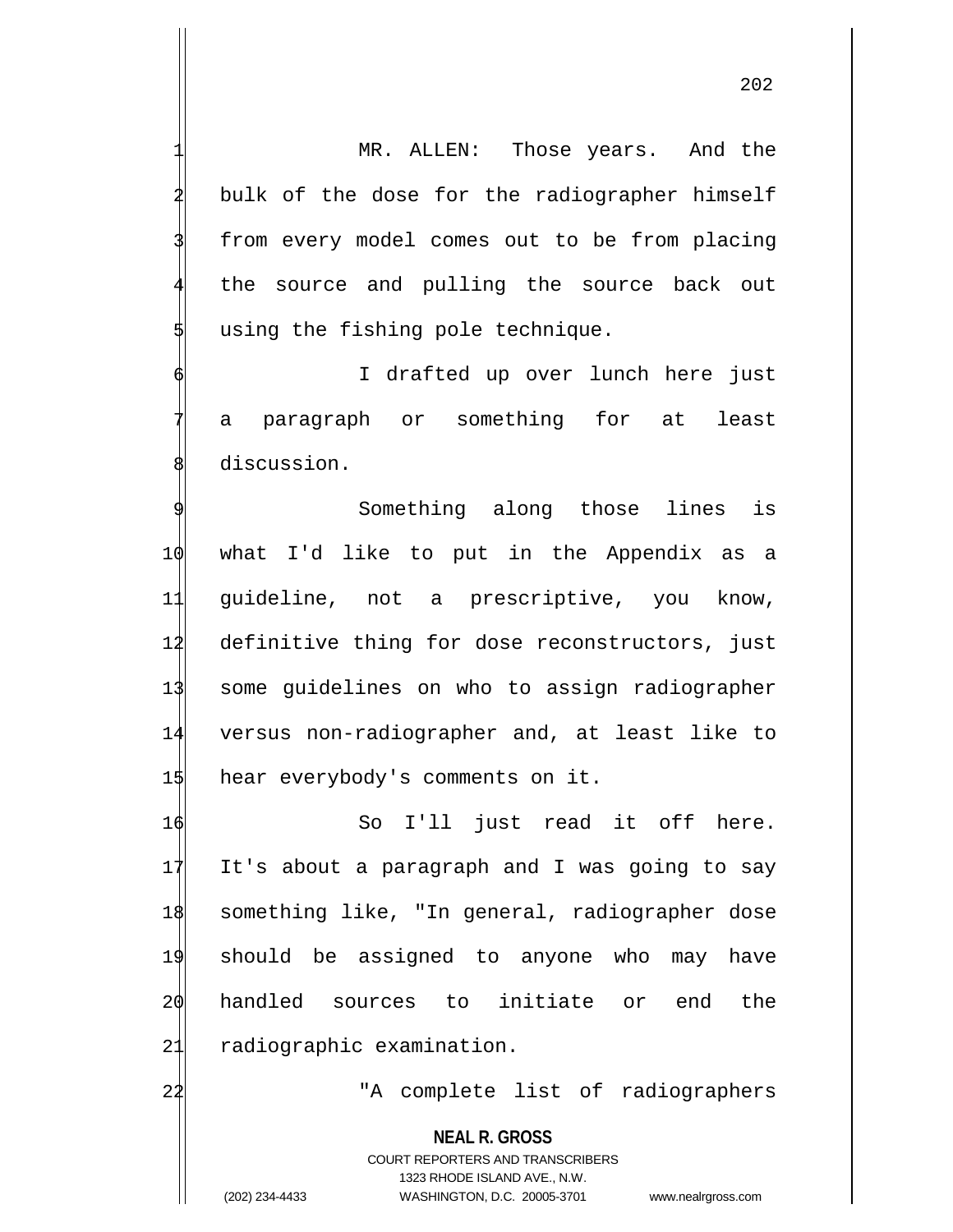in this time frame is not available so the dose reconstructor should consider anyone whose job includes inspections to have been a radiographer.

"This would include but is not limited to those known as radiographers, quality control, nondestructive testing or inspectors. It would not normally include those in administrative jobs.

 "Claims with other job titles should be reviewed carefully to attempt to determine if they may have been involved in radiography.

 "However, it should be noted that at least one individual working in a chemistry lab also performed radiography on the weekends, so dose reconstructors should review telephone interviews and any other available information to determine if the individual energy employee may have been involved with 21 radiography."

22 I also included after that, "Also,

**NEAL R. GROSS**

COURT REPORTERS AND TRANSCRIBERS 1323 RHODE ISLAND AVE., N.W. (202) 234-4433 WASHINGTON, D.C. 20005-3701 www.nealrgross.com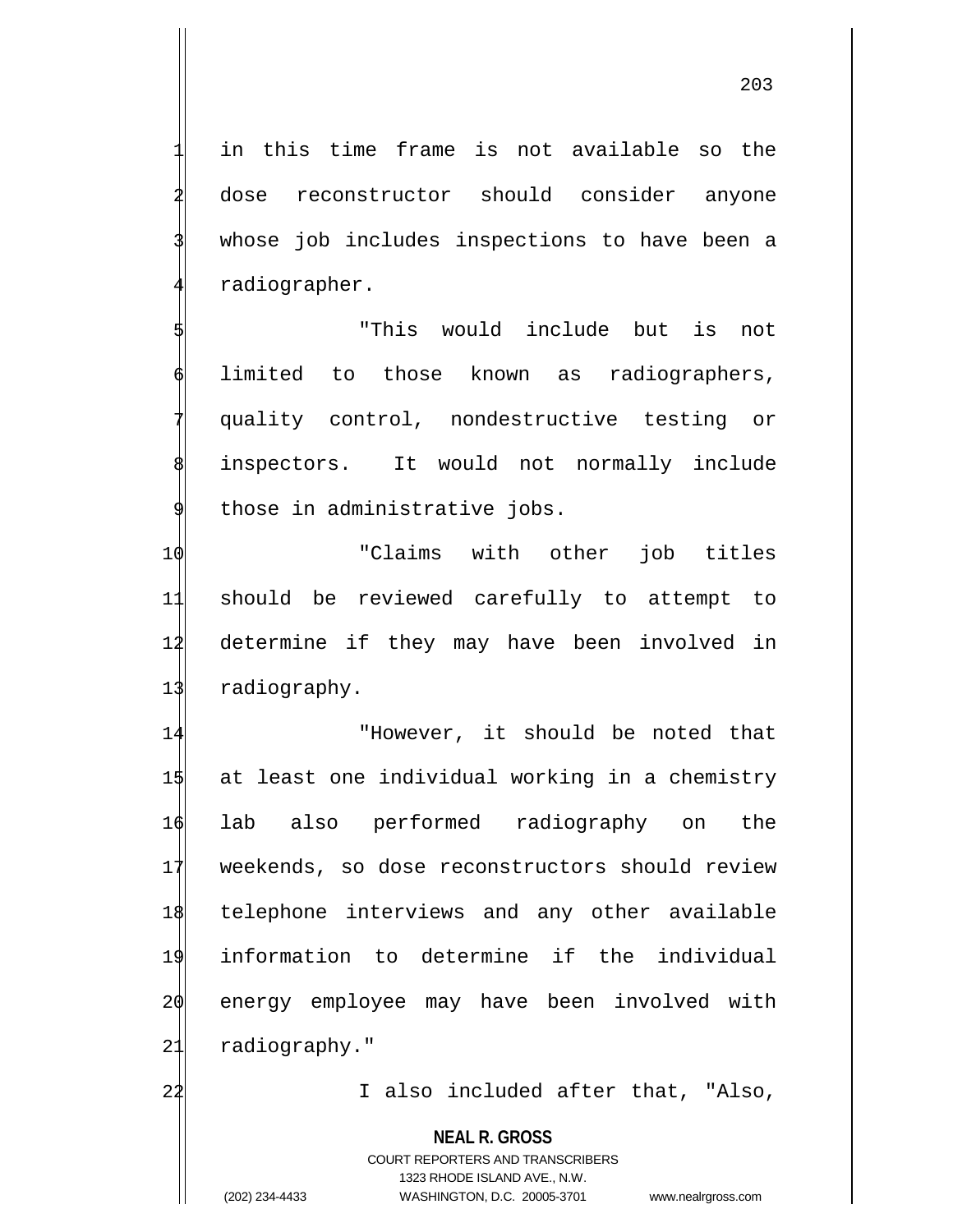the models do not include dose associated with incidents or unusual events.

"So if there is indication of such an event, such an event could have affected the energy employee's radiation dose. The dose reconstructor should account for that dose separately." That's kind of a separate issue.

CHAIRMAN ZIEMER: Okay. Now, if 10 you had something like that, if the dose 11 reconstructor can't establish specifically 12 that the person didn't fit in the category, 13 for example, maybe it's a claimant, the son or 14 daughter of a deceased claimant --

15 MR. KATZ: Right, a survivor.

16 CHAIRMAN ZIEMER: A survivor. In 17 the absence of specific knowledge, then you go 1\$ ahead and assume, right? Because if they say 19 "I don't know," then you assume.

20 MR. ALLEN: Well, I think one of 21 the job titles or whatever that Bob read off 22 there was "unknown."

**NEAL R. GROSS** COURT REPORTERS AND TRANSCRIBERS 1323 RHODE ISLAND AVE., N.W. (202) 234-4433 WASHINGTON, D.C. 20005-3701 www.nealrgross.com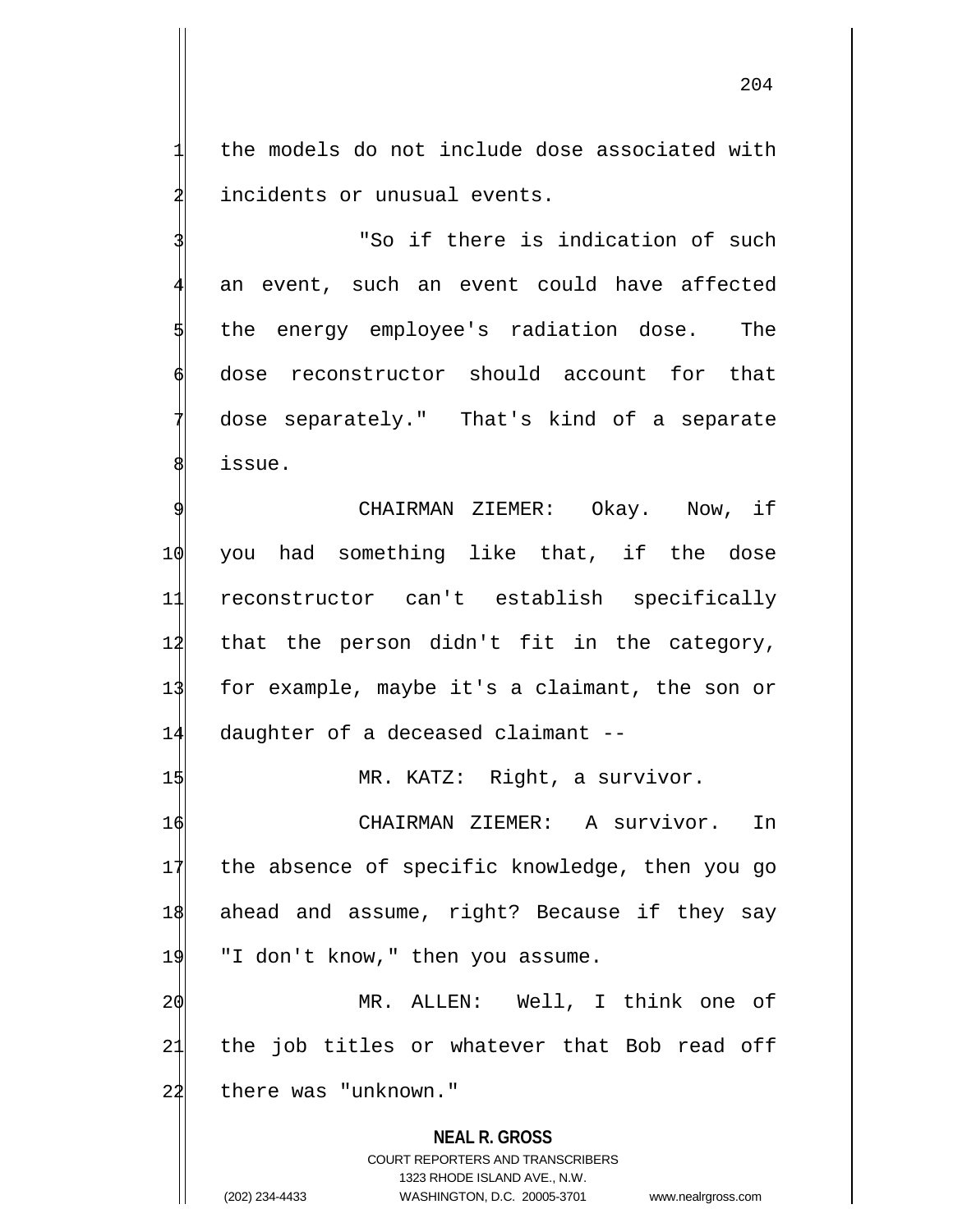**NEAL R. GROSS** COURT REPORTERS AND TRANSCRIBERS CHAIRMAN ZIEMER: Right, yes. MR. ALLEN: You're stuck. DR. ANIGSTEIN: There's only a few of those. MR. ALLEN: Yes, there's not a lot. Usually survivors know something. They know their husband was a welder or electrician or, you know, lawyer or something. DR. ANIGSTEIN: And a welder could 10 be someone repairing the castings right after 11 being radiographed and waiting for the next 12 radiograph. 13 MR. ALLEN: Right, but over the 14 radium era -- 15 DR. ANIGSTEIN: The real problem 16 that SC&A, John Mauro and I have with this is: 17 granted, there are some people who are 18 unlikely to have been radiographers. How do 19 you assign them a dose? 20 If you use this limiting approach 21 and say, well, no one is any worse than that, 22 we're on fairly firm ground. We have good

1323 RHODE ISLAND AVE., N.W.

(202) 234-4433 WASHINGTON, D.C. 20005-3701 www.nealrgross.com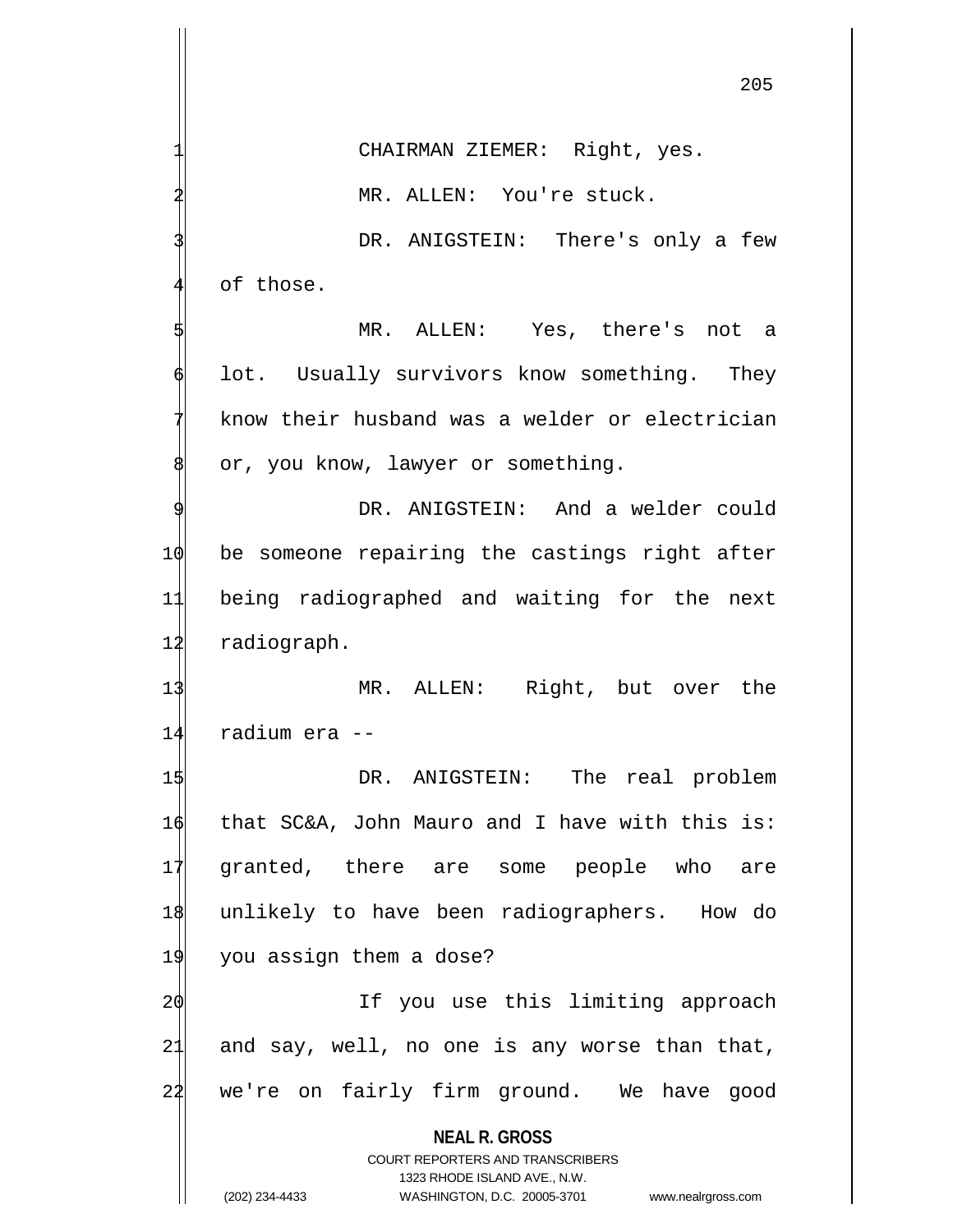iustification. We have models. We have the evidentiary, the testimony. We have this one film badge, one exposure record.

And otherwise you're on very unfirm ground. We don't know. Yes, okay, let's say we all agree that it's not likely this man was a radiographer. What do you give him?

Do you assume that he was outside the door? Somebody could say no, no. He wasn't outside that door. He was actually working on the roof of the old betatron building some of the time. He was outside the 14 door of the old betatron building.

 Question whether there would have really been very much exposure outside the old betatron building if they didn't do that 18 technique of shooting down the corridor.

19 On the other hand, they did have a sign that said, "Stay 100 feet," "Radiation danger," which I believe Mr. Ramspott or Dr. McKeel furnished a photograph saying,

**NEAL R. GROSS** COURT REPORTERS AND TRANSCRIBERS 1323 RHODE ISLAND AVE., N.W. (202) 234-4433 WASHINGTON, D.C. 20005-3701 www.nealrgross.com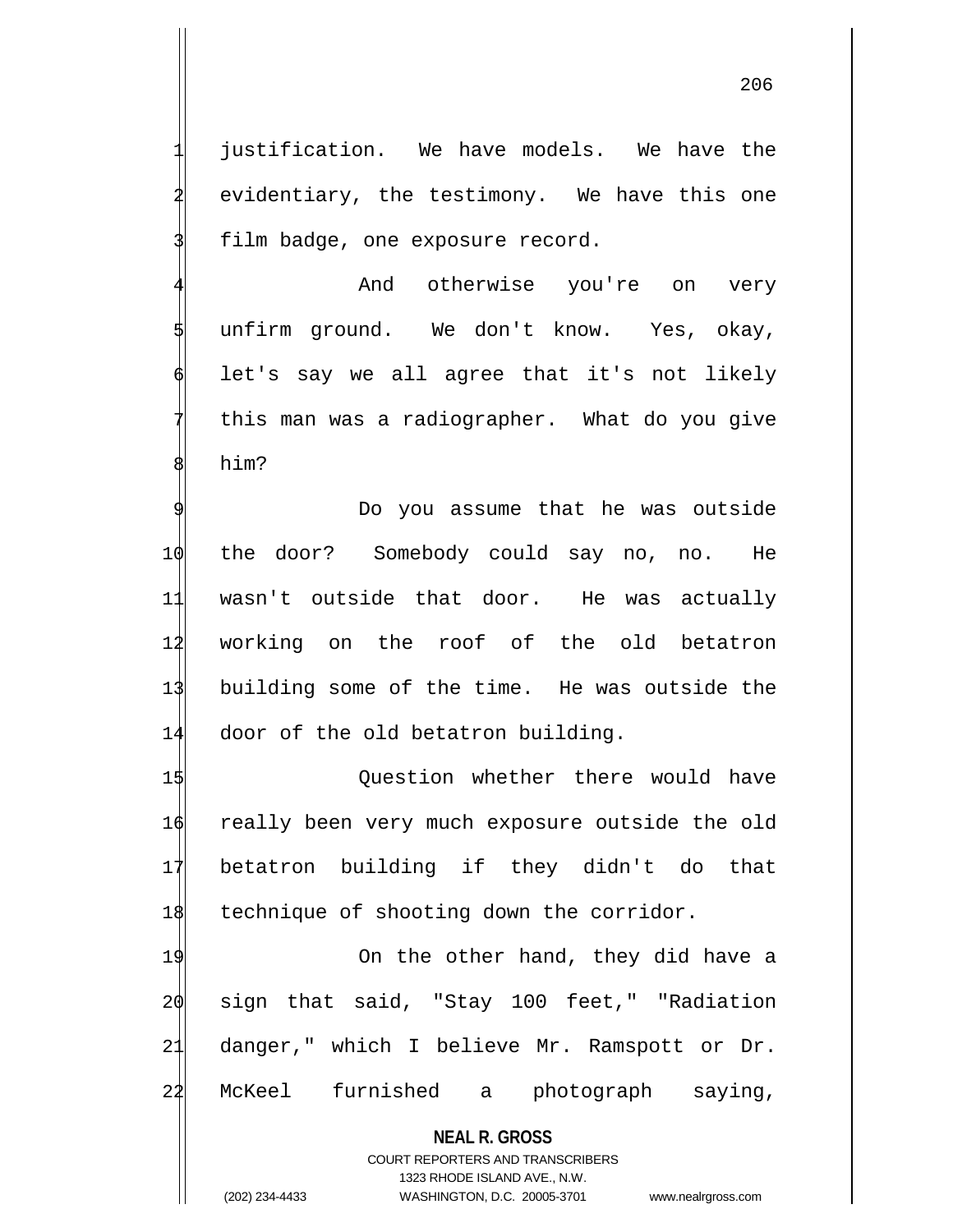**NEAL R. GROSS** COURT REPORTERS AND TRANSCRIBERS 1323 RHODE ISLAND AVE., N.W. "Radiation danger," "Stay away 100 feet." Now, that could have just been a  $-$ -CHAIRMAN ZIEMER: Well, your point is if we don't assign the triangular distribution, what do you use for the --DR. ANIGSTEIN: Exactly, exactly. CHAIRMAN ZIEMER: -- for the alternative. DR. ANIGSTEIN: Exactly. 10 CHAIRMAN ZIEMER: And NIOSH is --11 DR. ANIGSTEIN: We could spend the 12 next ten years working up those scenarios. 13 CHAIRMAN ZIEMER: I think NIOSH 14 was proposing using your value for the source 15 in the radiography room, but you indicated 16 that was only there as an example, not for a 17 specific recommendation. 18 DR. ANIGSTEIN: Yes. 19 CHAIRMAN ZIEMER: So we're sort of  $20$  back to what is it that's going to be used if 21 we use anything, you know? 22 MR. ALLEN: And I think that's

(202) 234-4433 WASHINGTON, D.C. 20005-3701 www.nealrgross.com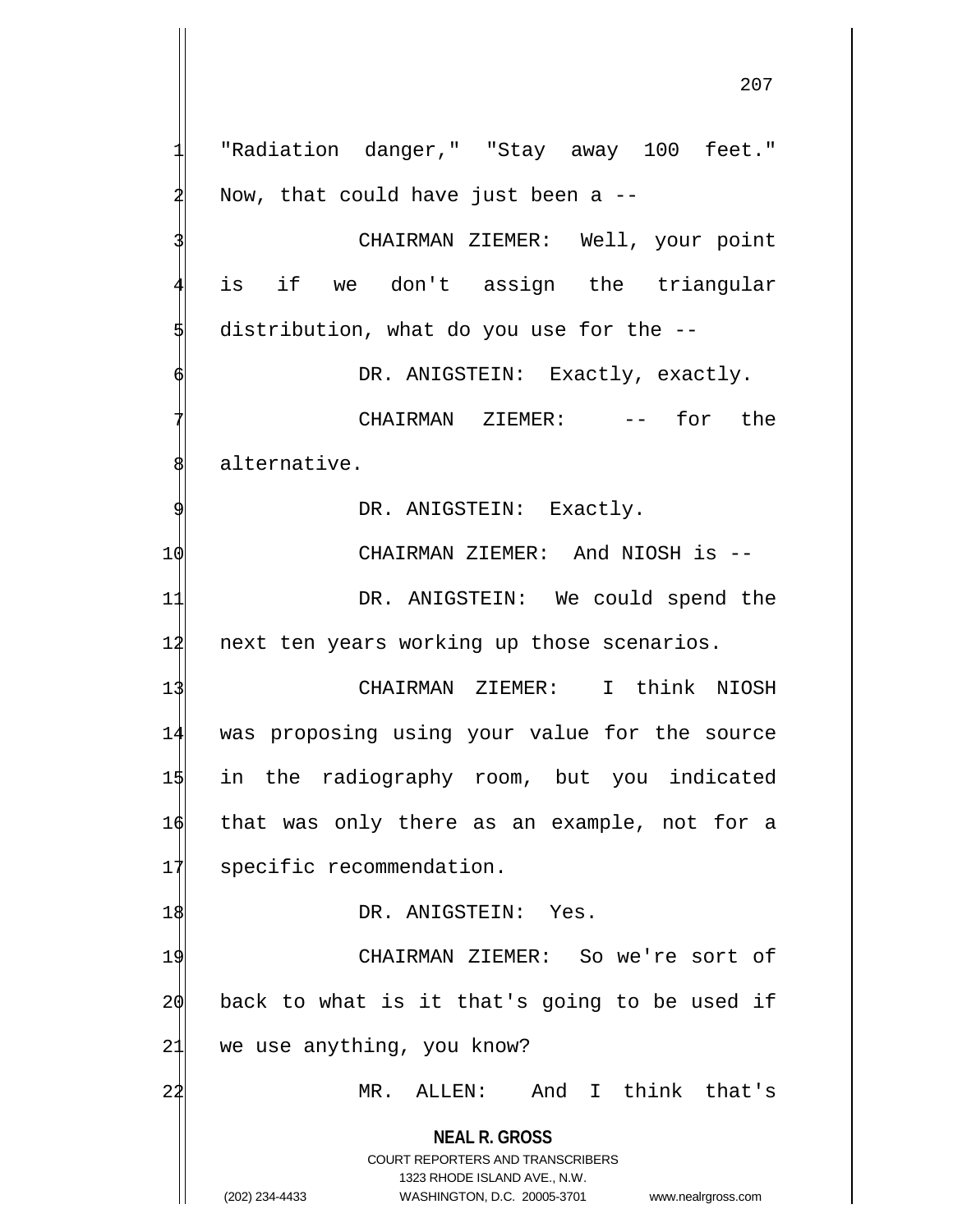1 going to affect how that decision's made from like that paragraph I just read.

If we come up with an estimate that's based on the worst, you know, what some 5 non-radiographer could have done, you know, such as standing outside the radiography room 100 percent of the time, you know, working right next to it or whatever, that should cover a large number of the people in the 10 plant.

11 11 If we come up with an estimate 12 that's the shine, you know, 100 feet away from the old betatron building, it's going to be a fairly low number and that estimate should not cover, you know, much more than administrative.

 CHAIRMAN ZIEMER: Yes, but if you go from the 25 percent occupancy to the 100, which in my mind is really not plausible, but if you do that, you go from 2 R per year basically to 8 and you're right back in the 22 other distribution anyway.

**NEAL R. GROSS** COURT REPORTERS AND TRANSCRIBERS 1323 RHODE ISLAND AVE., N.W. (202) 234-4433 WASHINGTON, D.C. 20005-3701 www.nealrgross.com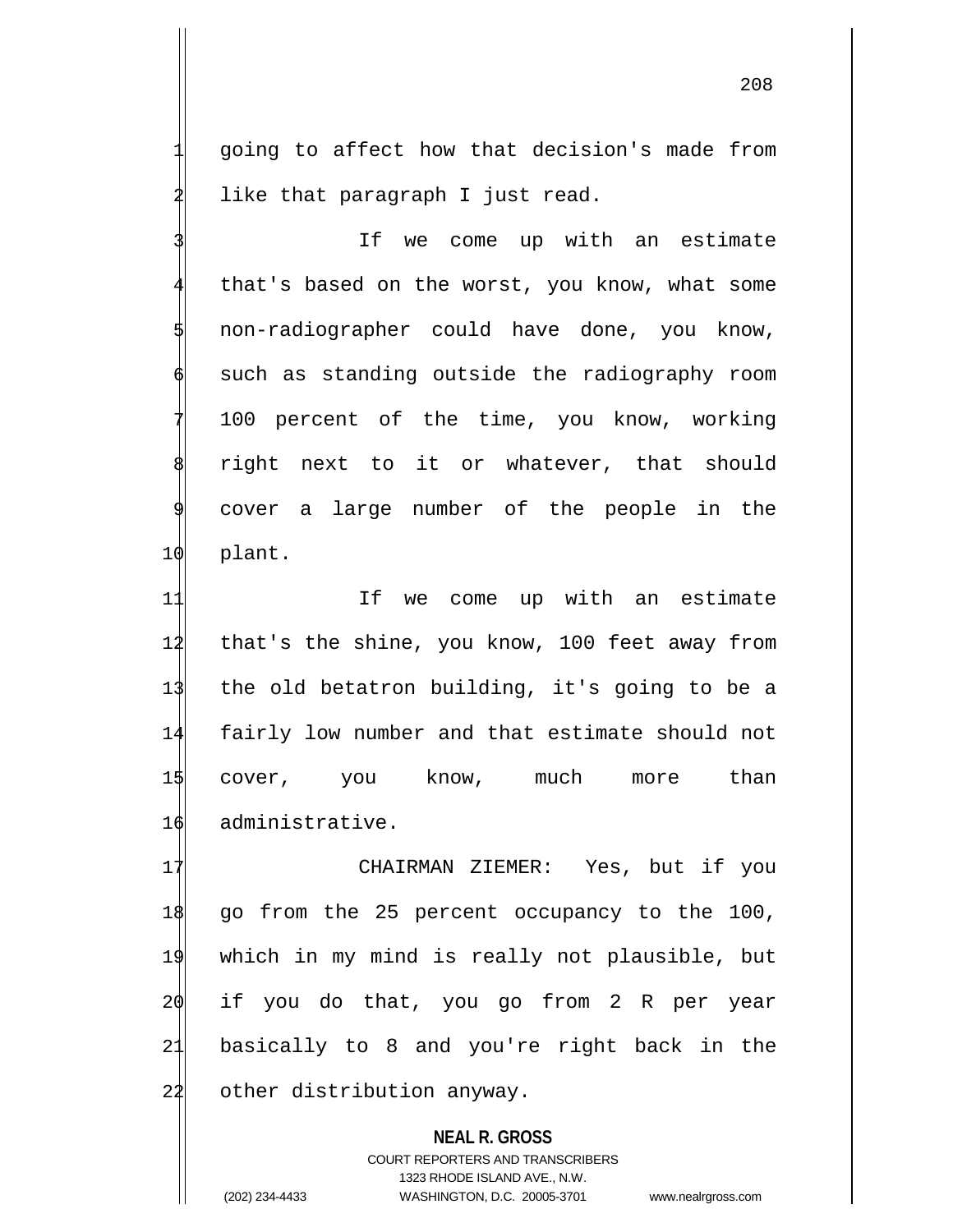DR. ANIGSTEIN: Exactly.

2 CHAIRMAN ZIEMER: Okay, other comments? Jim, give us some wisdom here. Got any left?

DR. NETON: I used up my wisdom.

6 CHAIRMAN ZIEMER: You used it up in the morning, yes.

(Laughter.)

DR. NETON: I don't know. I still feel that if there are people at a minimum that are clearly in administrative classes of work, I mean, to assign them 9 rem as a central estimate just seems to be not appropriate.

1\$ I think we've looked at all these potential sources of exposures that we could bound, at least in administrative Class work. That's just my opinion. I think most of those stand out pretty clearly. It's something that we do routinely at all the other sites.

22 I'm not sure why, in this

**NEAL R. GROSS**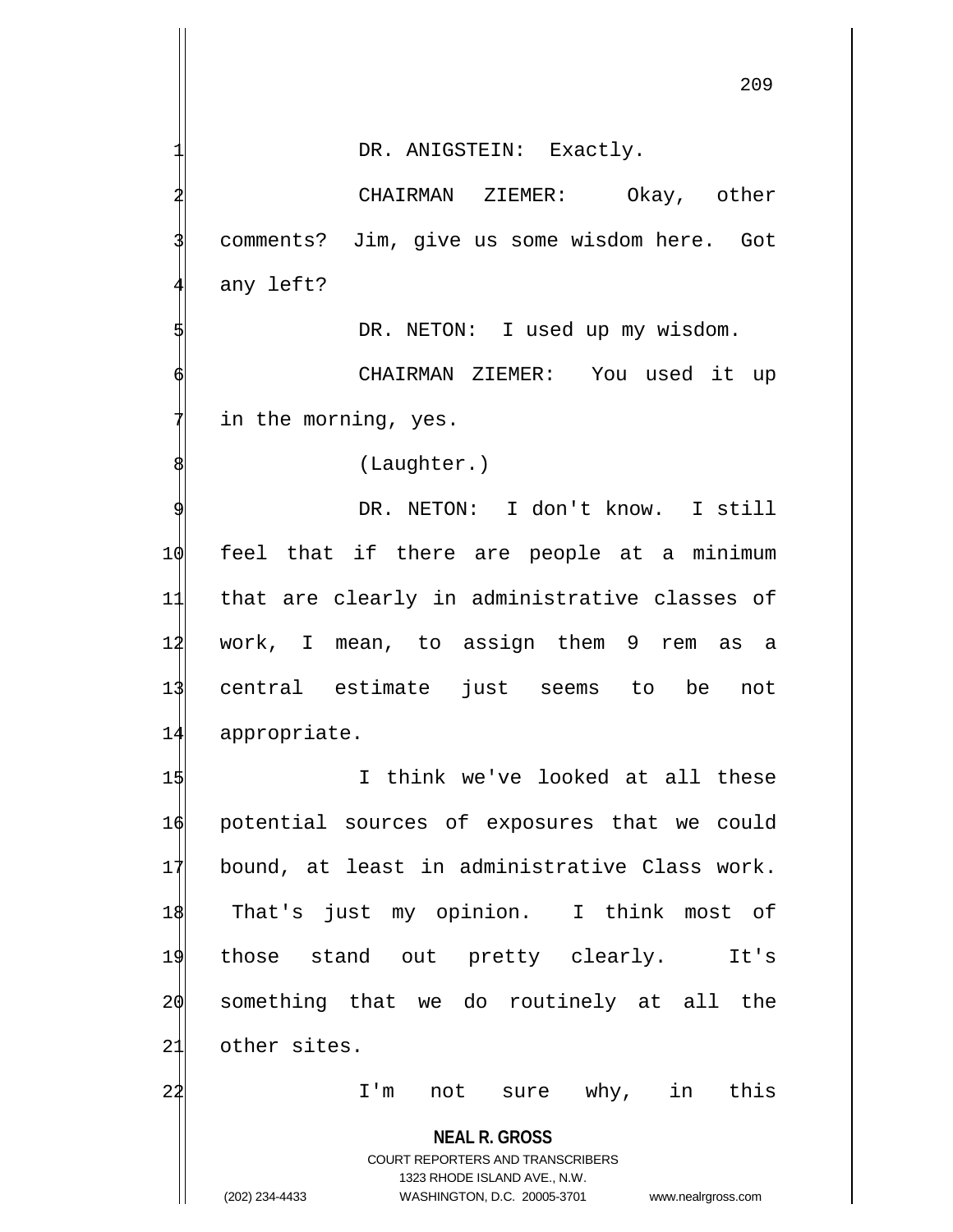1 particular instance, SC&A has decided to draw a line in the sand and say, well, you have no idea what these workers did.

We do this all the time. 5 Judgments have to be made at certain points. 6 Otherwise, why don't we have one model for everybody?

DR. MAURO: Jim, I would say, if you would apply that philosophy liberally,  $\phi$  what I mean by that, there's going to be this blurry line. We heard a whole list of names, of categories of workers, industrial hygienists.

 I think the instructions that go to your dose reconstructor are going to be, really, the burden of proof is going to be on them, that they're confident that this person did not work anywhere near a radiological area 19 most of the time.

2 $\phi$  20 And, you know, if that argument 21 can be made based on the person's records, 22 whatever you have, interviews --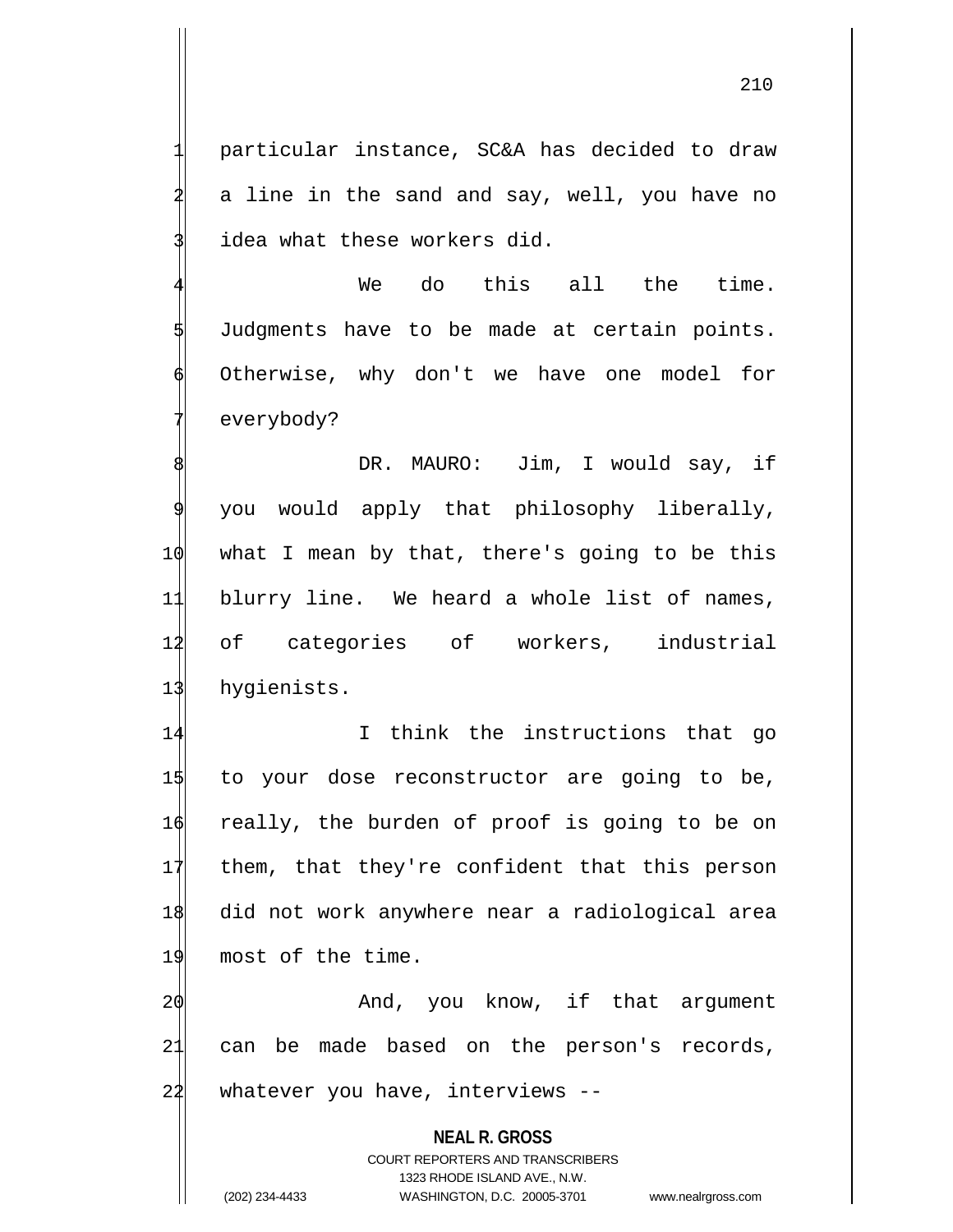DR. ANIGSTEIN: But there are none, John. There are no records.

DR. MAURO: Oh, well, I'm sorry.

DR. ANIGSTEIN: Interviews only.

DR. MAURO: Based on whatever information you have regarding a particular worker.

I think the burden of proof would be on NIOSH to say, listen, we could say with 10 confidence that there was little likelihood 11 that this guy spent a substantial amount of 12 time in what we would call this radiological 13 envelope, whatever that might be.

 MR. ALLEN: Well, again, that would depend on how we estimate that non- radiographer dose. If it's only going to apply to administrative workers, it shouldn't be the 25 percent of the time next to the radiography building. It should be something 20 considerably lower.

21 DR. ANIGSTEIN: How could you come 22 up with it? Do a dose estimate for the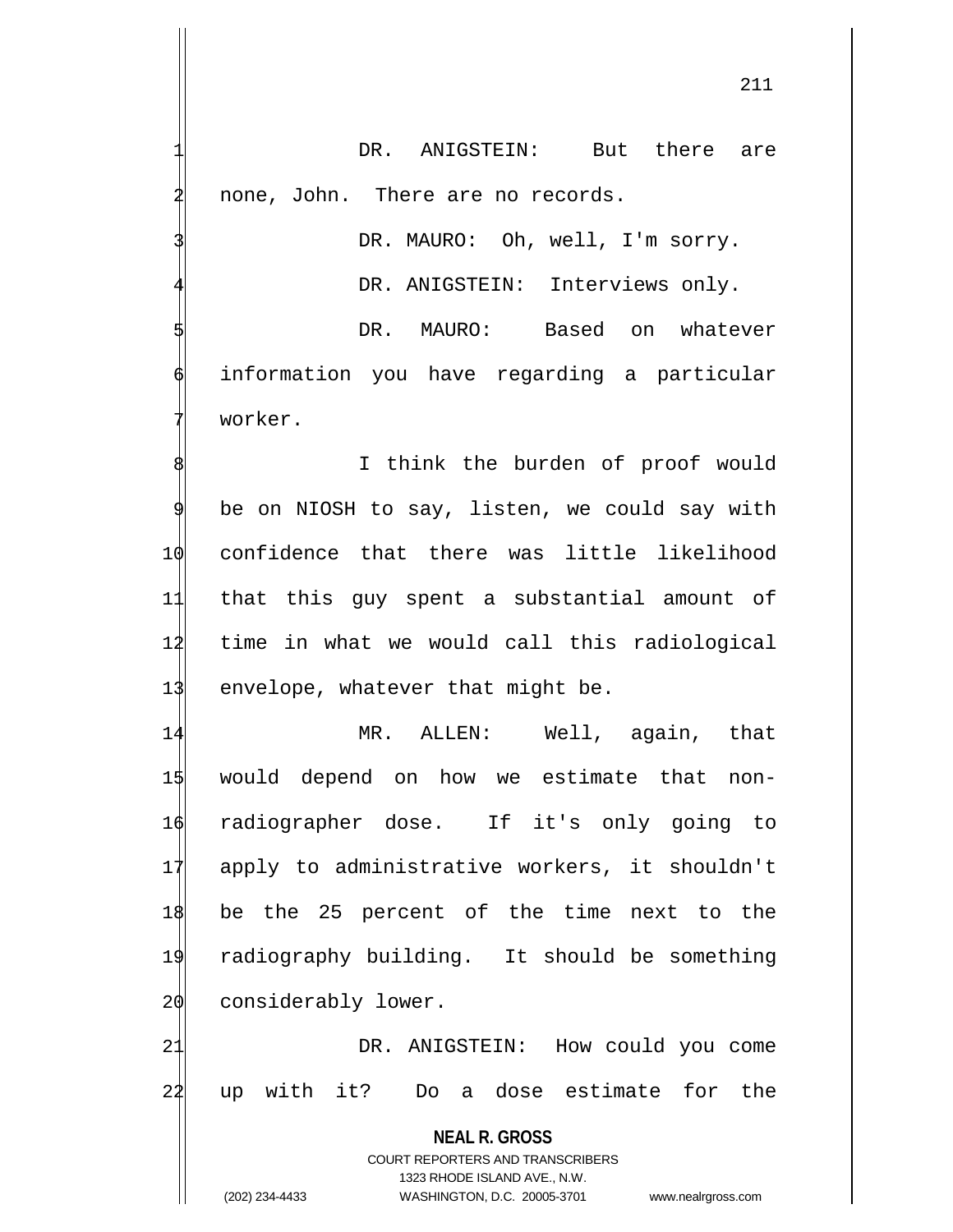office?

MR. ALLEN: If that's the only people it would apply to, I would think yes.

DR. ANIGSTEIN: Well, here's a category of "office manager," another one of "clerk."

My concern is that the outcome would be sort of a toss. The outcome will depend on which particular dose reconstructor 10 does it. They may have different approaches. 11 It's a very, very nebulous, vague standard.

12 CHAIRMAN ZIEMER: Well, wait. You're going to have that at every site. If the instructions are so vague that that makes a difference, then the instructions are not right, because, you know, to some extent one of the reasons we review dose reconstructions is for consistency in applying those things.

19 So, yes, you'd have to have a 20 fairly clear approach, and if the dose 21 reconstructor can't firmly establish that the 22 person was outside the radiological area, then

**NEAL R. GROSS**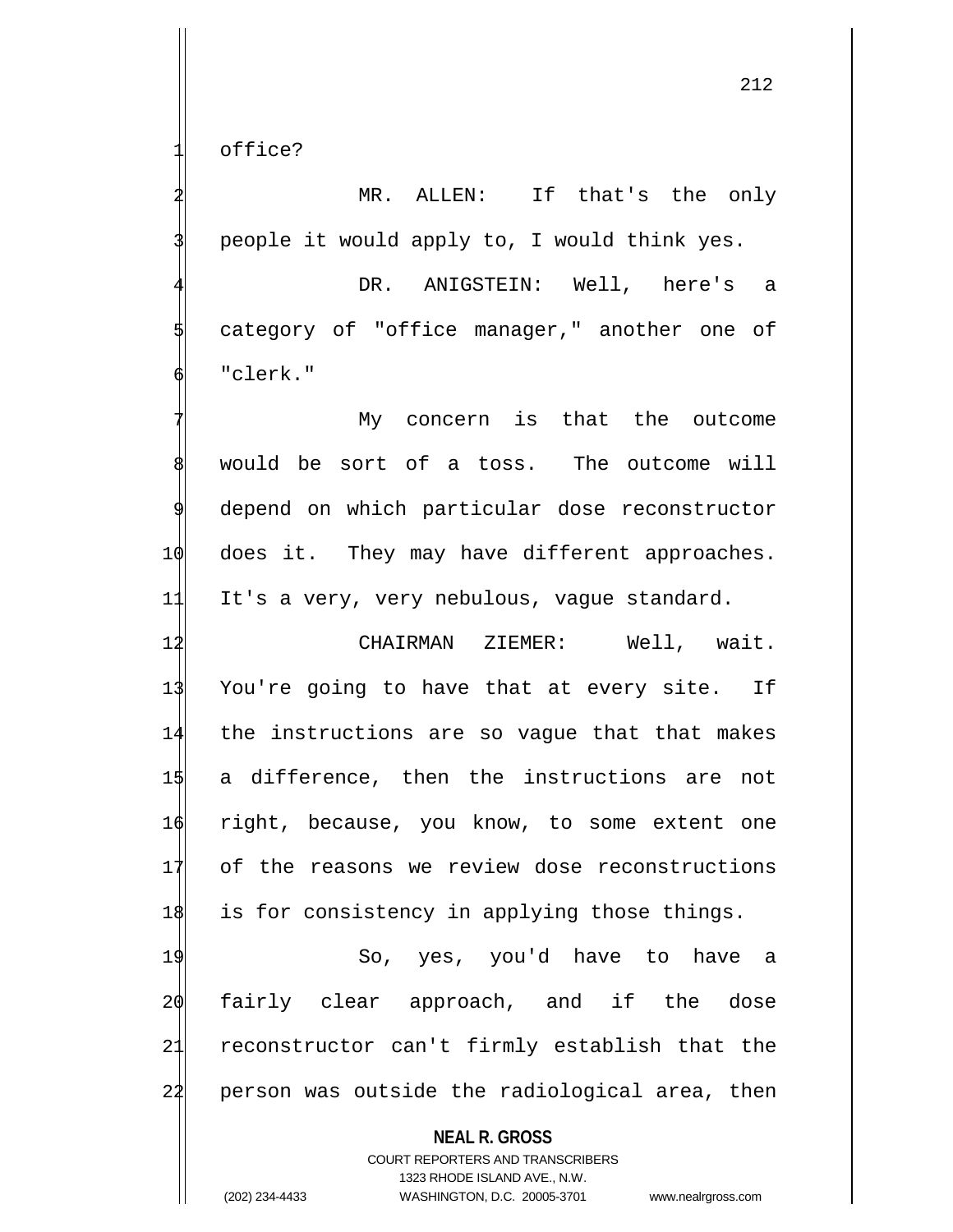he's got to give them the benefit of the doubt in the other area. Philosophically, I mean, I  $don't think we can use the argument --$ 

DR. ANIGSTEIN: I would assert that this is a very significant -- one dose reconstructor might be easily convinced and another one might be more skeptical. Then it becomes very subjective.

CHAIRMAN ZIEMER: Yes, but you 1 $\phi$  have that at every site. I don't think that - $11$ 12 DR. ANIGSTEIN: I guess I'm not

13 that familiar with the other sites.

 CHAIRMAN ZIEMER: Well, I mean, you know, no site has one dose reconstructor doing them all. They have many dose 17 reconstructors.

 DR. MAURO: This is John. I'm philosophically in agreement with what was just described, you know, and because in effect, as Jim pointed out, they do have 22 coworker models and they do parse.

> **NEAL R. GROSS** COURT REPORTERS AND TRANSCRIBERS 1323 RHODE ISLAND AVE., N.W.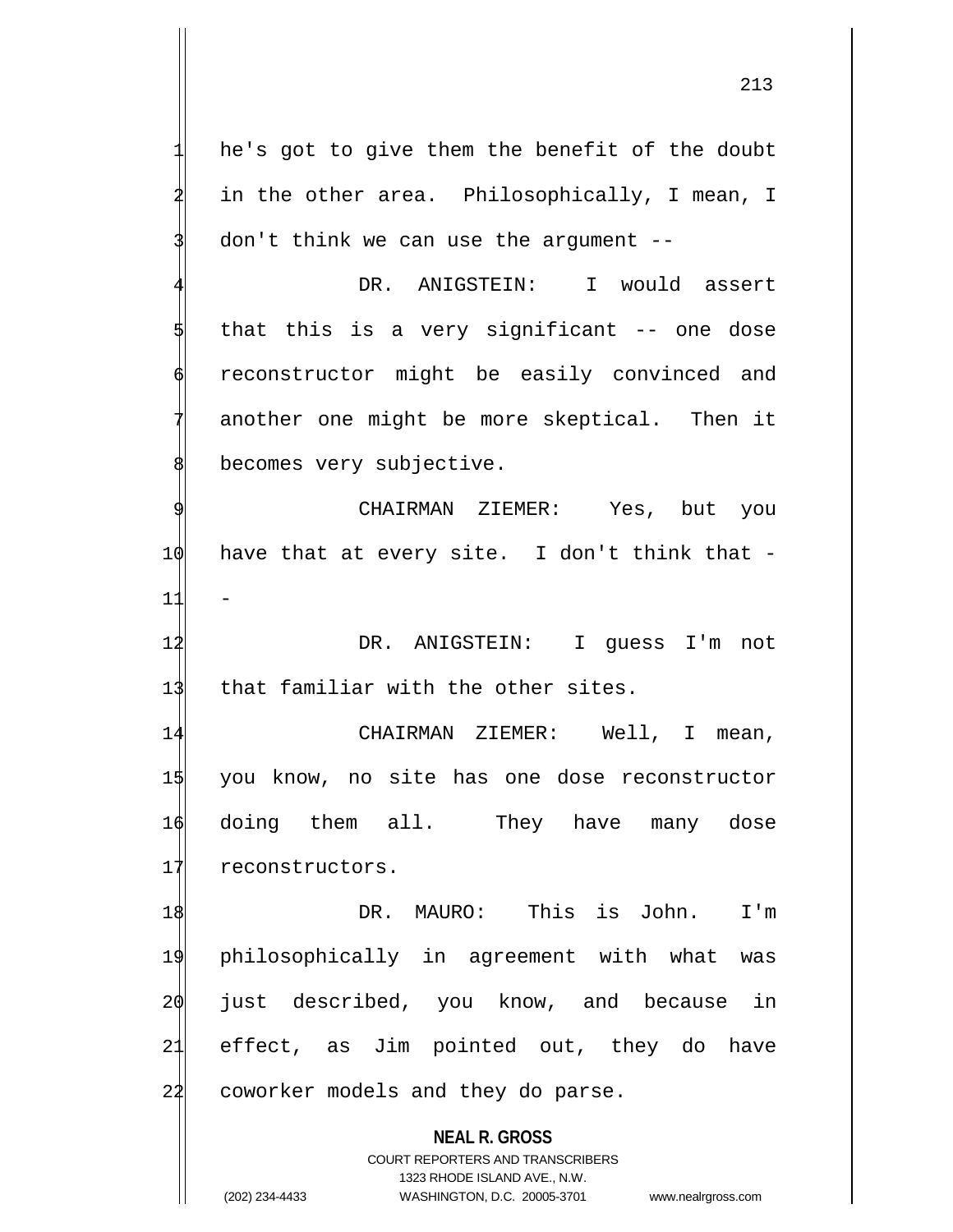**NEAL R. GROSS** COURT REPORTERS AND TRANSCRIBERS However, I would like to say, though, in those circumstances where very often that's at a DOE facility that has an established health physics oversight program, there's a lot more richness to the records and the information regarding the workers and what they did, where they were, that sort of thing. And so you could say with some degree of confidence whether we're going to 10 say this person, you know, whether he's going 11 to be at the 50th percentile, the 95th 12 percentile or at what they call the 13 environmental level. 14 You have enough information 15 regarding these people, when you look at 16 primarily DOE. That's where you find the 17 application of these coworker models. 18 This is not like the other sites. 19 This is a very unusual circumstance. It's 20 different than any of the AWE facilities I 21 worked on where it was always uranium that was 22 being milled or machined.

1323 RHODE ISLAND AVE., N.W.

(202) 234-4433 WASHINGTON, D.C. 20005-3701 www.nealrgross.com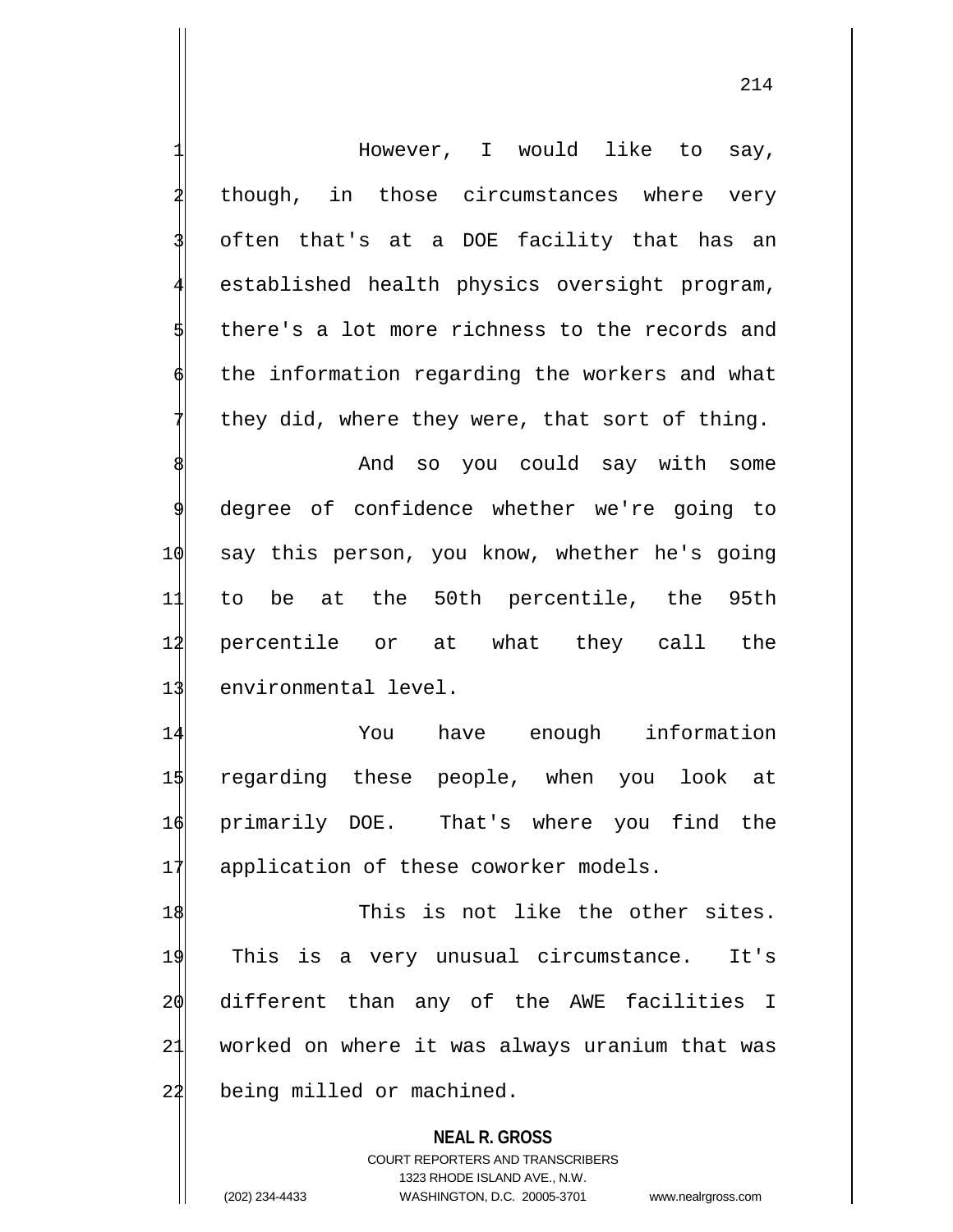This is a very different situation. We had this external exposure situation and depending on where you placed the person, when and for how long, you know, will affect what the doses are without film 6 badge data and this troubled me from the beginning.

 So, I mean, I would argue that philosophically I agree. If you can parse and say with confidence, I like to use the term "the radiological envelope," where people were really outside that envelope, that that 13 envelope could be defined, you know, great.

14 Then you have these two 15 categories. One category gets the full 16 distribution -- and this is only during what I 17 would call the radium era now. I understand 18 we're only talking about that right now.

19 So during the radium era, I think  $20$  that there should be a big tent, that is, most 21 of the people you're going to find, you're 22 going to have a hard time saying they're not

**NEAL R. GROSS** COURT REPORTERS AND TRANSCRIBERS 1323 RHODE ISLAND AVE., N.W. (202) 234-4433 WASHINGTON, D.C. 20005-3701 www.nealrgross.com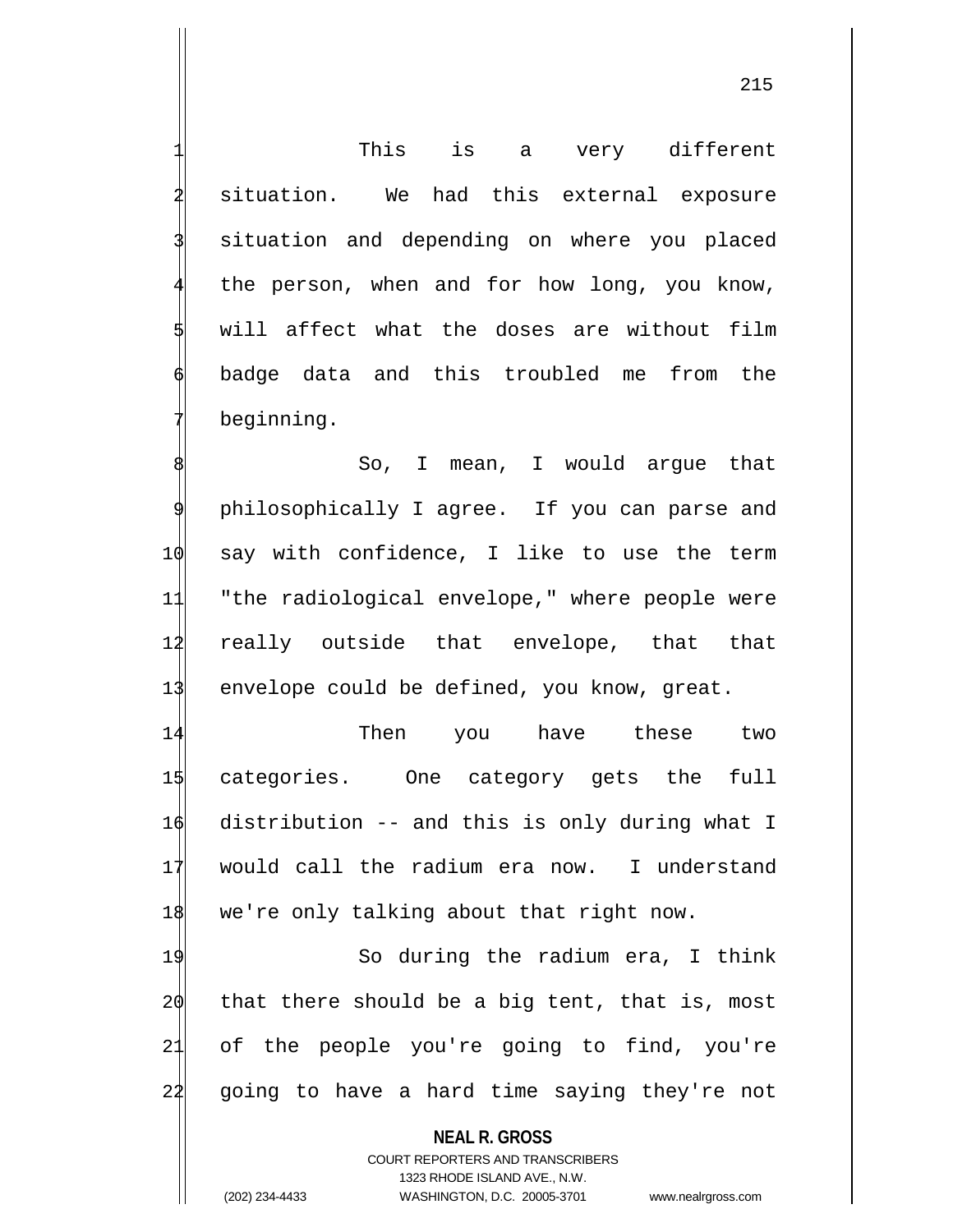in the envelope. But if you can say that, sure. Use the other approach. But right now it's not apparent to me, you know --

DR. ANIGSTEIN: But what is the other approach?

DR. MAURO: Right, we don't know that, no. But right now what I'm saying is that I am not averse to the philosophy that was just described.

1 $\phi$  I'm only concerned that it be 11 applied in a consistent way and one that does  $12$  give the benefit of the doubt to the claimant.

13 We haven't heard what that approach is, but what I was reacting to earlier was in effect parsing into three categories, you know, in the classic sense, you know, the high-exposed group and then there's this other group and then of course the people who really received very little or no exposure.

21 1 I think what we really have here 22 is two groups and I think that's where this

> **NEAL R. GROSS** COURT REPORTERS AND TRANSCRIBERS

> > 1323 RHODE ISLAND AVE., N.W.

(202) 234-4433 WASHINGTON, D.C. 20005-3701 www.nealrgross.com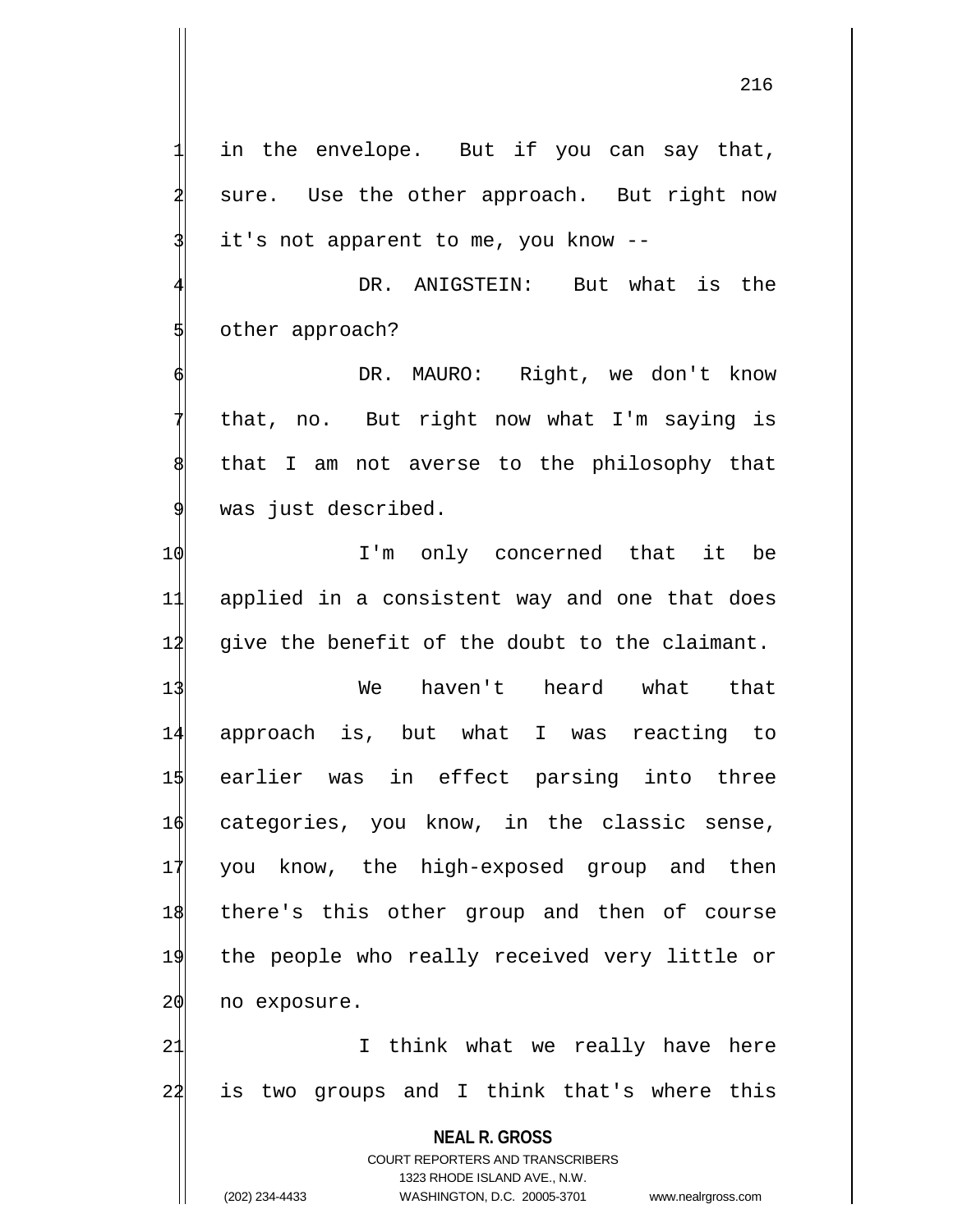site is different than other facilities, where we try to create these three categories where the coworker model would apply.

4 And so I think, Jim, I'm philosophically in agreement with you. However, I don't think right now we have a 7 good picture of how you're going to make that distinction and what you're going to assign to this other group that you're going to consider 10 to be virtually unexposed.

 CHAIRMAN ZIEMER: John, I think in 12 reality, in my mind, we actually do have three groups. We may not be able to distinguish between the two --

1\$ DR. MAURO: Yes, I agree with 16 that. I agree with that.

17 CHAIRMAN ZIEMER: -- but, 18 remember, this dose distribution that we're 19 talking about is really based on the fishpole 20 technique and that's a limited number of 21 people actually doing that.

22 The bystanders, which is what

**NEAL R. GROSS** COURT REPORTERS AND TRANSCRIBERS 1323 RHODE ISLAND AVE., N.W.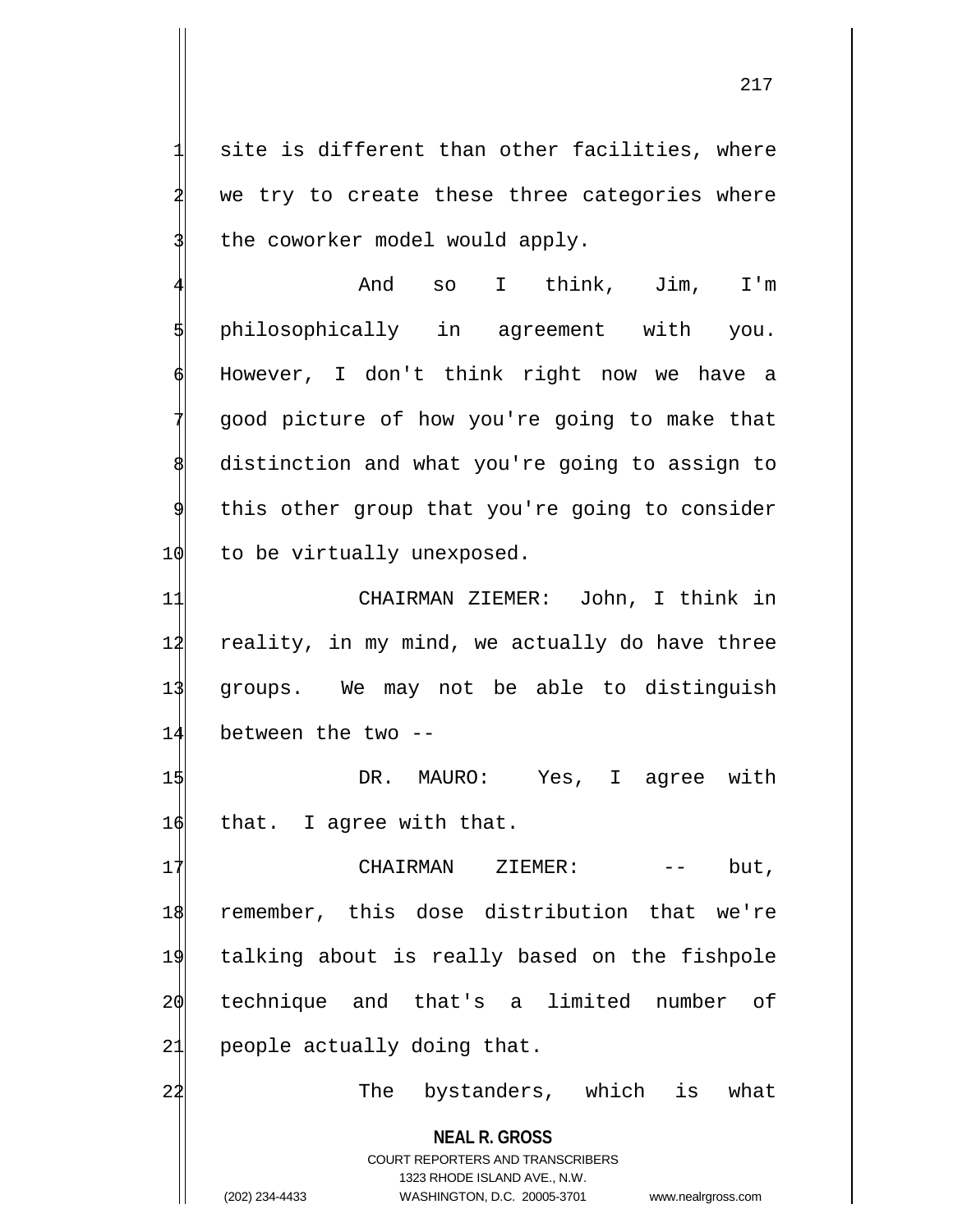we're sort of talking about here, yes, certainly the dose for the handlers, there's certainly an upper limit over others.

Excuse me, my phone's here ringing and I've got to turn it off.

In any event, that other group, we may not be able to distinguish who they are, so they get thrown in with the radiographers but  $--$ 

 $\phi$  DR. MAURO: Remember, though, also that the 15, which is where we came in at and the 12 number, the philosophy there was we could say with confidence that no individual got more than that in a given year.

1\$ The way we came out of this was: 1 $\phi$  that's what we could say with confidence and, 17 in fact, I believe that's the reason why the 18 SEC ended up being denied. That does 19 represent this roof.

20 CHAIRMAN ZIEMER: In the radium 21 era, all of that's still based on those people 22 using a fishpole technique. All I'm saying

**NEAL R. GROSS**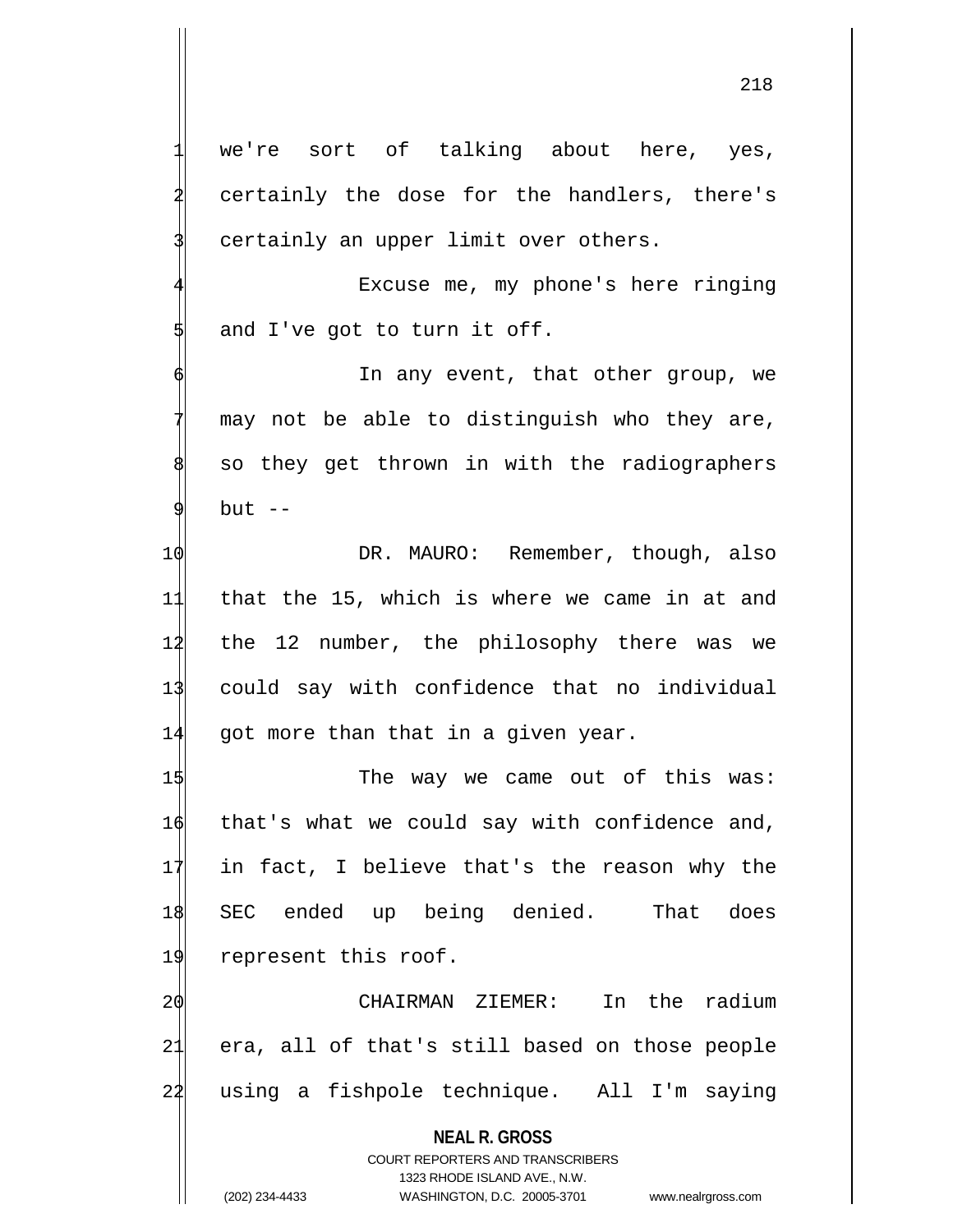is, philosophically, in my mind we have that group.

We have the others who are around there and we were trying to originally, I think, capture them with this standing outside the door, standing near the source and apply that.

And then you have the office 9 workers who I don't think we talked about 1 $\phi$  originally but are another group.

11 11 It's certainly true that the 12 bounding value for the radiographers bounds 13 everybody. The question is: is it appropriate 14 to bound the office workers with that?

 DR. NETON: Well, see, that's my problem, I think, is that the bounding dose that's been established was really for radiographers.

 I mean, that's what we talked about, that's what we decided was the highest exposed worker and now we're saying that, 22 well, everybody's a radiographer. We don't

> **NEAL R. GROSS** COURT REPORTERS AND TRANSCRIBERS 1323 RHODE ISLAND AVE., N.W.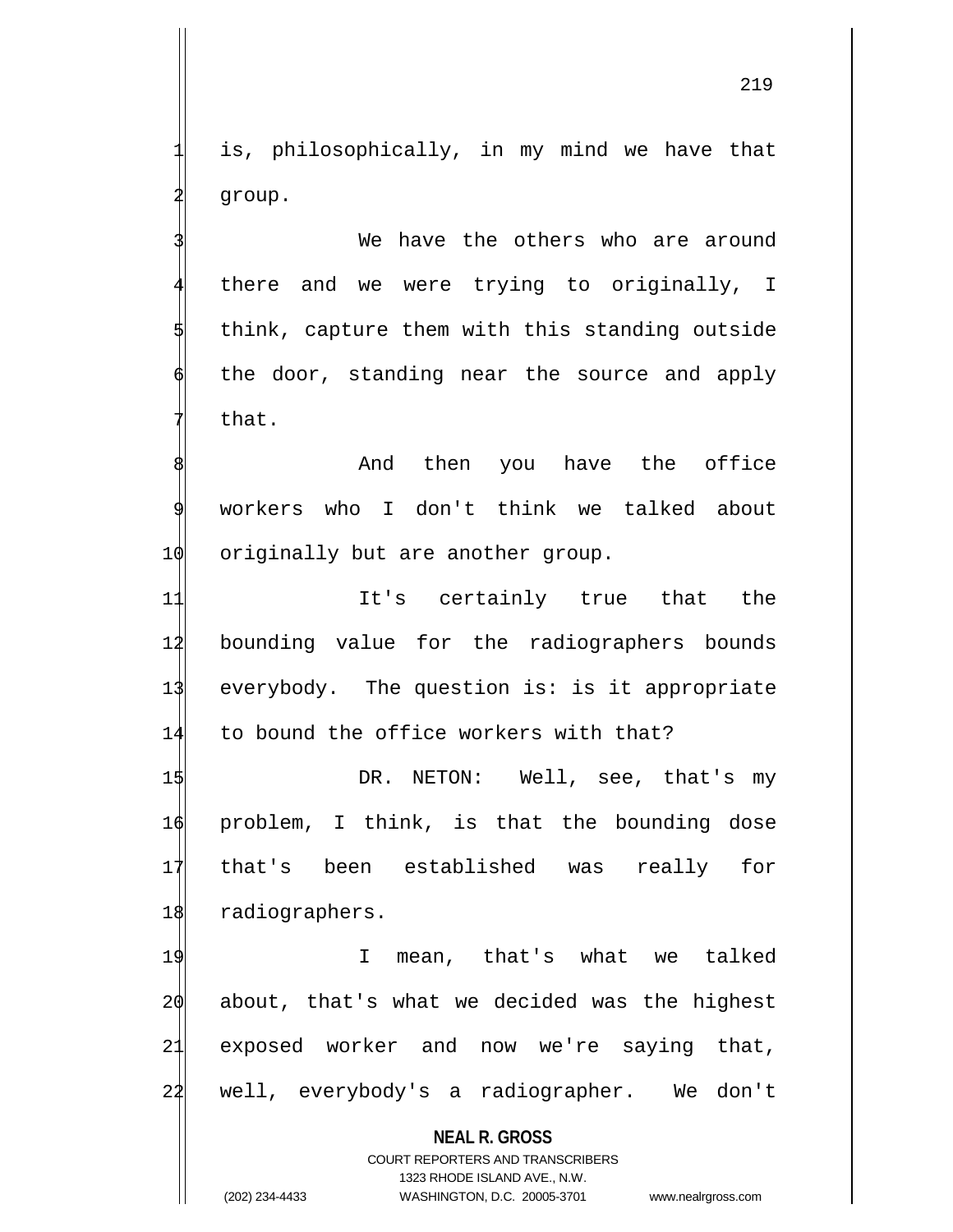know who wasn't a radiographer.

The fact is, we do know for the most part who was a radiographer -- or not who was a radiographer, but who potentially was doing radiography work.

DR. MAURO: Jim, the reason I came around to where I came in supporting the recommended denial of the SEC was: I've always been troubled by the fact that we're dealing 10 with sources.

11 And we all know if we go back to this using radioactive sources and nondestructive testing is notoriously problematic where there's a lot of mishandling going on.

 However, through a great deal of hard work by both Dave and Bob in modeling what I consider to be a relatively small source -- I think it's a 500-millicurie source of radium. DR. ANIGSTEIN: Right, two of

**NEAL R. GROSS** 22 them.

> COURT REPORTERS AND TRANSCRIBERS 1323 RHODE ISLAND AVE., N.W.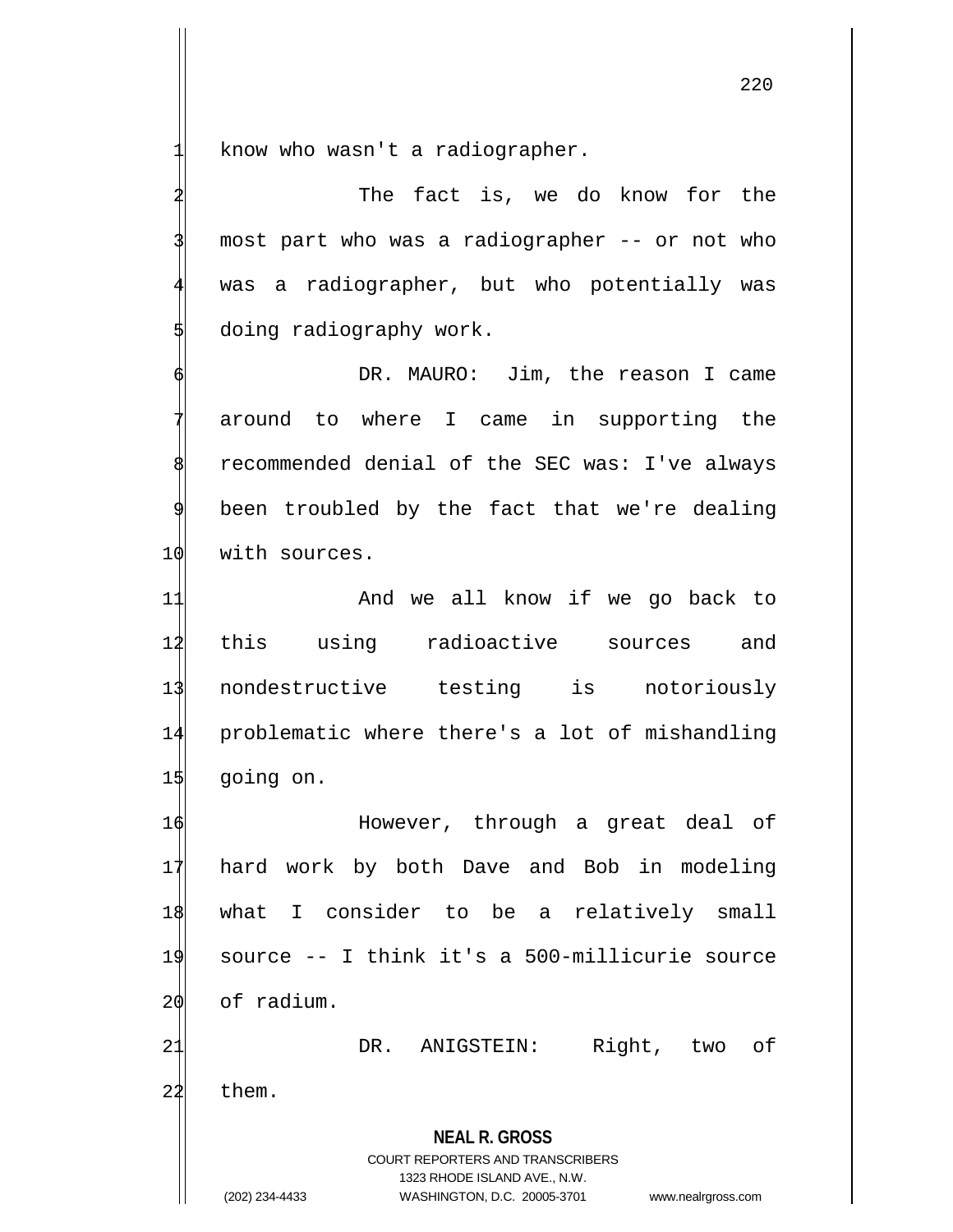DR. MAURO: There were two of them. I felt that I wasn't thinking in terms of radiographers.

I was thinking in terms of the 5 possible mishandling of sources, the lack of 6 controls -- on site, now, not someone taking it home, putting in their pocket -- but just the fact that we've got this situation.

 We've got these sources and there's some question regarding the degree to which we could understand and model what might 12 have happened to any given person who may have entered into these areas whatever his purpose, especially maintenance and that sort of thing, pipefitters, all these different types of 16 people.

17 So my degree of comfort came from the fact that, yes, I feel confident that the calculations that were done and the arguments that were made, which included the statement about "did not exceed the regulatory limits," 24 went a long way toward my, you know, coming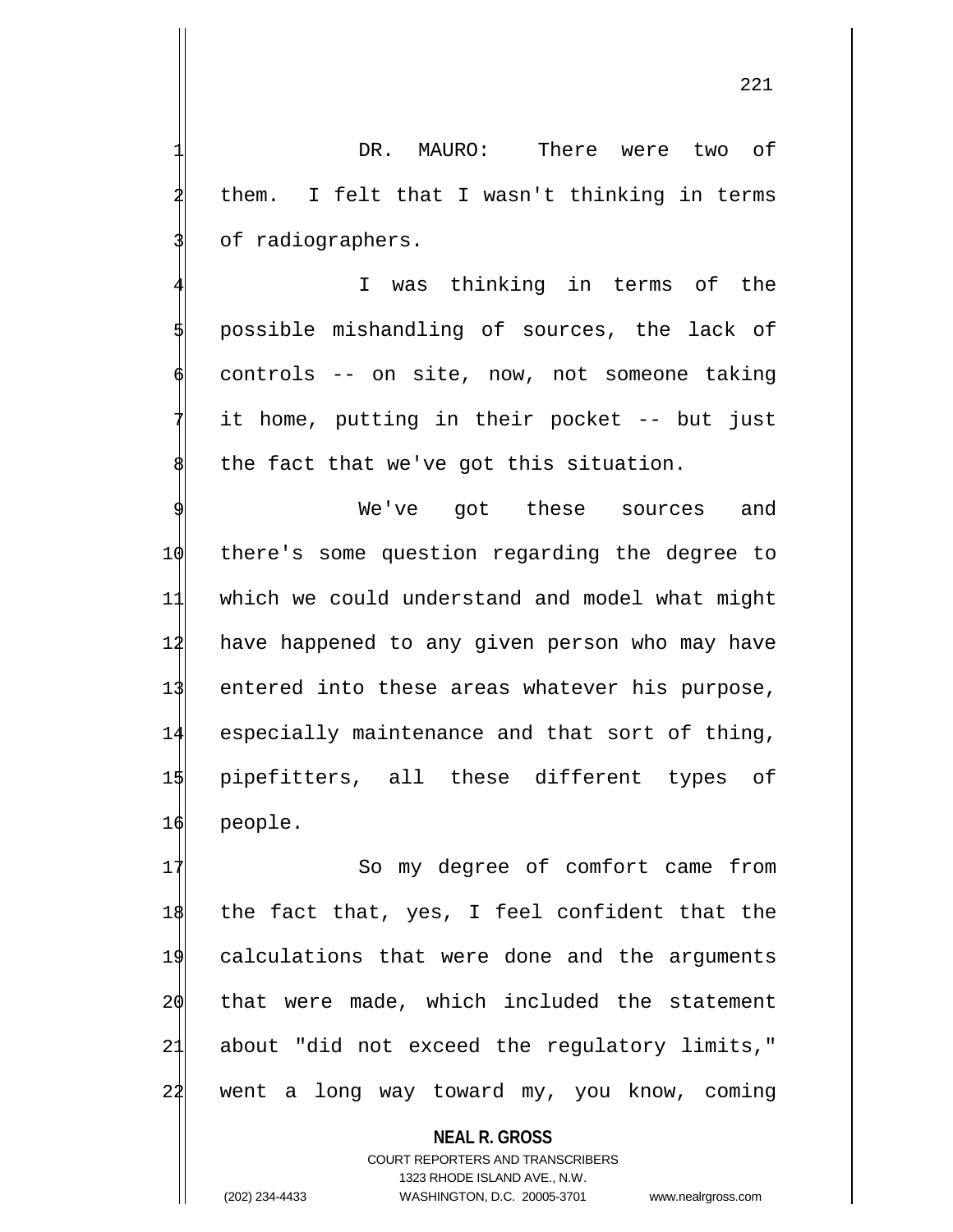out of this where I did and where SC&A came out on this.

DR. ANIGSTEIN: And we had this -if I could throw something in.

DR. MAURO: Sure, sure.

DR. ANIGSTEIN: There was this incident which now we've nailed down or limited that was not during the radium era, probably was with the cobalt sources, where the cobalt sources that should have been safer because they were inside a lead shield and they would be remotely extended outside the shield through a mechanical cable that pushed them out when the radiographer was safely behind the steel shield operating that, there was at least one instance when it got left out, either negligence or malfunction. The radiographer thought it had been pulled back into the shield and it wasn't.

20 And the interesting thing is: the 21 supervisor came in and said there's something 22 wrong with my meter. My meter is pegged.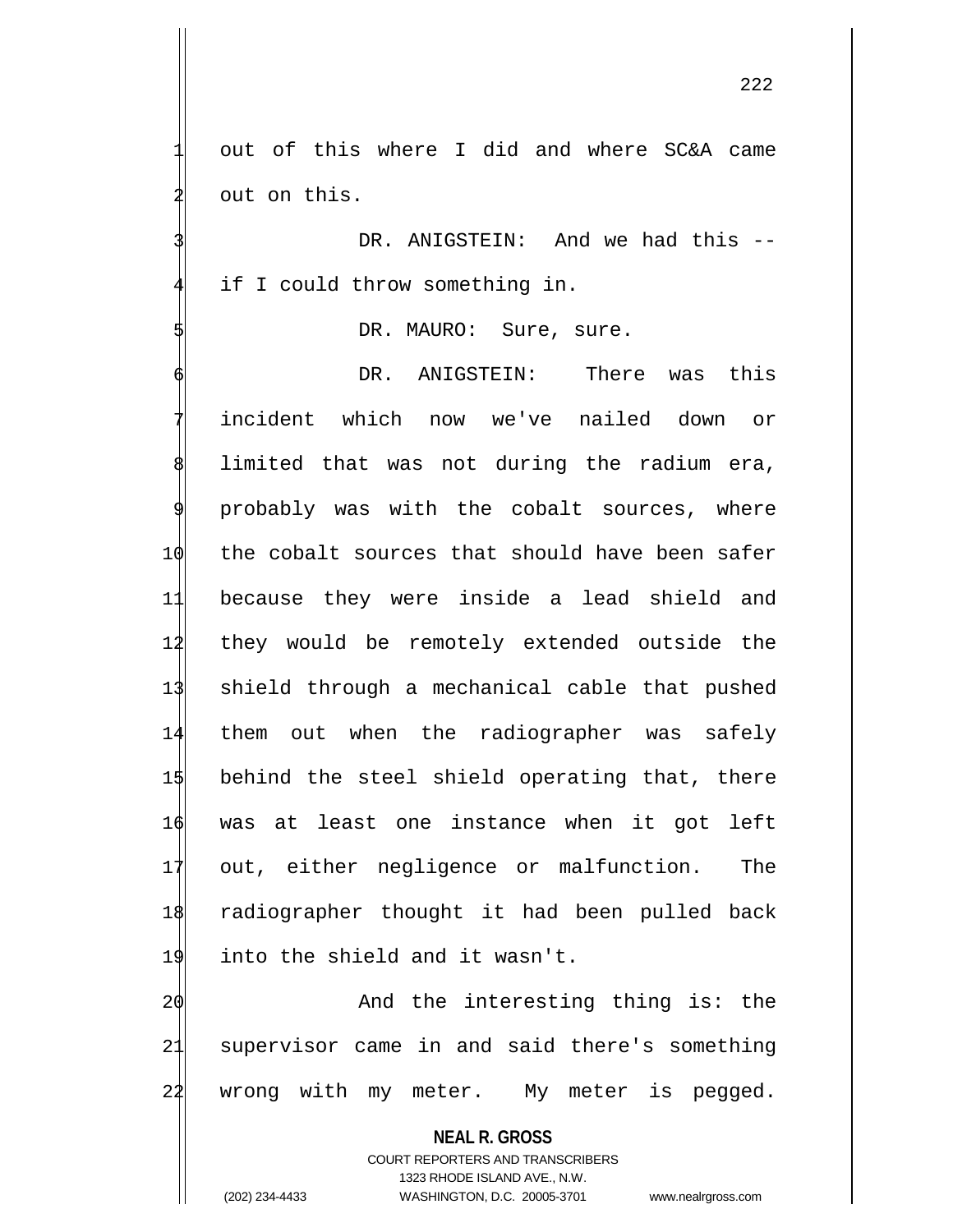There's something wrong with the reading.

4 And they called in the administrator from St. Louis Testing, not to check and see what's wrong with the source, but what's wrong with the meter?

And of course what he found was there was nothing wrong with the meter. The source had been left out.

DR. MAURO: Bob, that's one good 10 example. Jim, I think I've found the essence 11 of where I'm, you know, I'm trying to 12 crystalize my thinking.

13 I think the 15 and the 12 as the upper bound peg on this triangular captures my concern regarding mishandling and that applies to anyone who might have somehow got caught up in this situation where they were -- the type 18 you just heard from Bob is one example.

19 So I would think of it like this. The 15 places the bound to make sure that we don't miss anybody who may have come into contact or come close to a situation of some

**NEAL R. GROSS**

COURT REPORTERS AND TRANSCRIBERS 1323 RHODE ISLAND AVE., N.W. (202) 234-4433 WASHINGTON, D.C. 20005-3701 www.nealrgross.com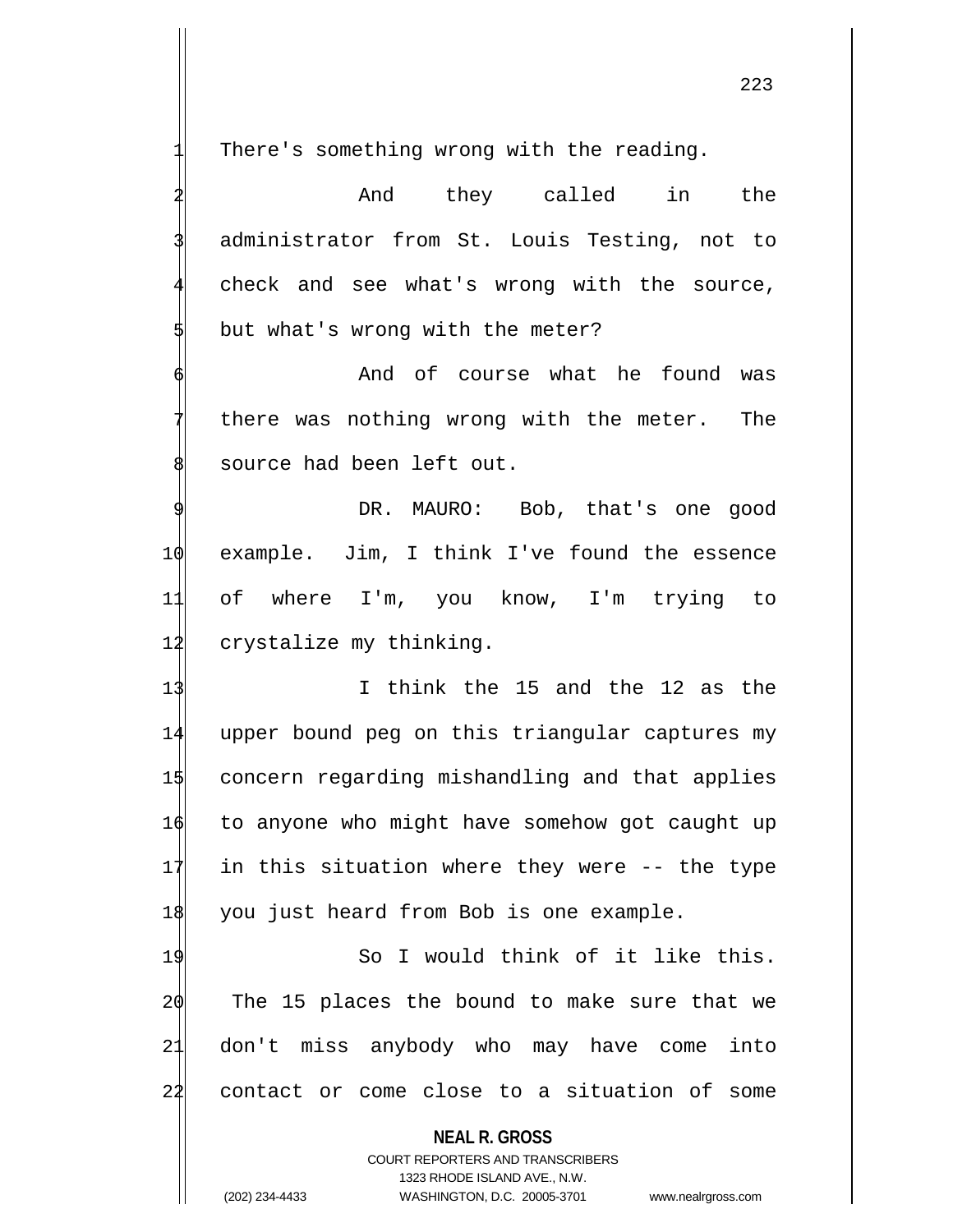kind of mishandling which is commonplace in these kind of facilities.

I think the mode is the number that is like what you would consider to be a reasonable upper bound for the radiographers and, you know, I think that's where we're coming in.

And then you got this other lowend number that was selected for the reasons 10 described earlier.

 So I would argue that the 15 is the one that establishes this assurance that we're not going to be missing some exposures that may have occurred due to -- I'm not going to call it accidents. It would be 16 inappropriate to call it that.

17 But the large number of mishandling things that often happened, especially in the early years when people were working with these sources.

21 MR. ALLEN: Hey, John, this is 22 Dave. What are you basing the idea that that

**NEAL R. GROSS** COURT REPORTERS AND TRANSCRIBERS 1323 RHODE ISLAND AVE., N.W. (202) 234-4433 WASHINGTON, D.C. 20005-3701 www.nealrgross.com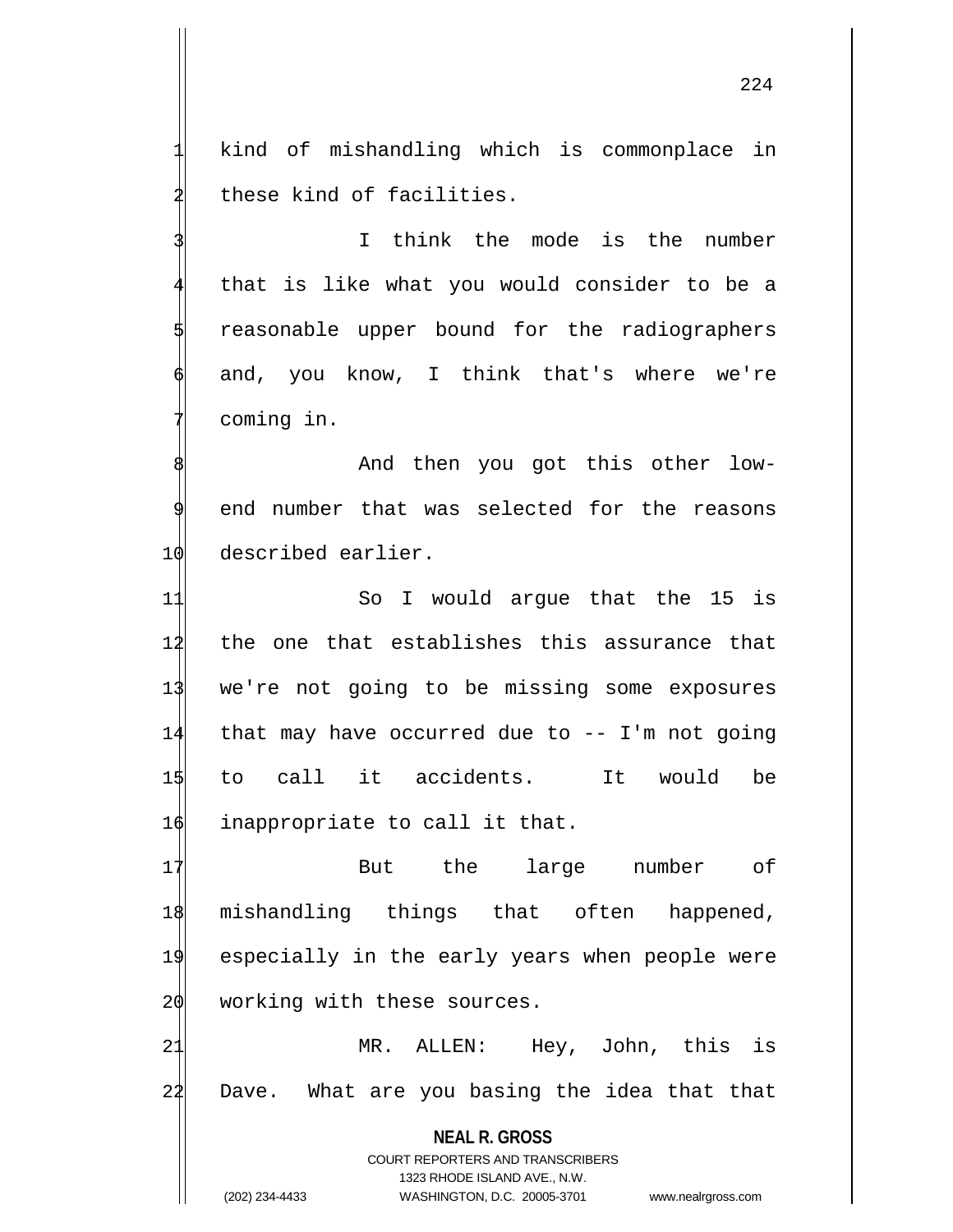**NEAL R. GROSS** number captures things you don't know about? DR. MAURO: Because of the statement made that no one ever got more than 15 rem in a year, you know, the limit that was in the application. That was --DR. ANIGSTEIN: Well, I have to  $say$  -- now I'm arguing against myself -- that, of course, only applies to badged workers. I mean, they cannot say that for an unbadged 10 worker. 11 So you cannot say that somebody 12 who was inadvertently exposed by a source 13 being left out or something would have been 14 covered by that. 1\$ CHAIRMAN ZIEMER: Well, we're kind  $16$  of  $-$ 17 DR. ANIGSTEIN: But then I would  $18$  go on to say  $-$ 19 CHAIRMAN ZIEMER: Bob, I'm going 20 to stop you. Bob, we're rehashing -- we've 21 agreed to the triangular distribution, okay? 22 DR. ANIGSTEIN: Yes.

> COURT REPORTERS AND TRANSCRIBERS 1323 RHODE ISLAND AVE., N.W.

(202) 234-4433 WASHINGTON, D.C. 20005-3701 www.nealrgross.com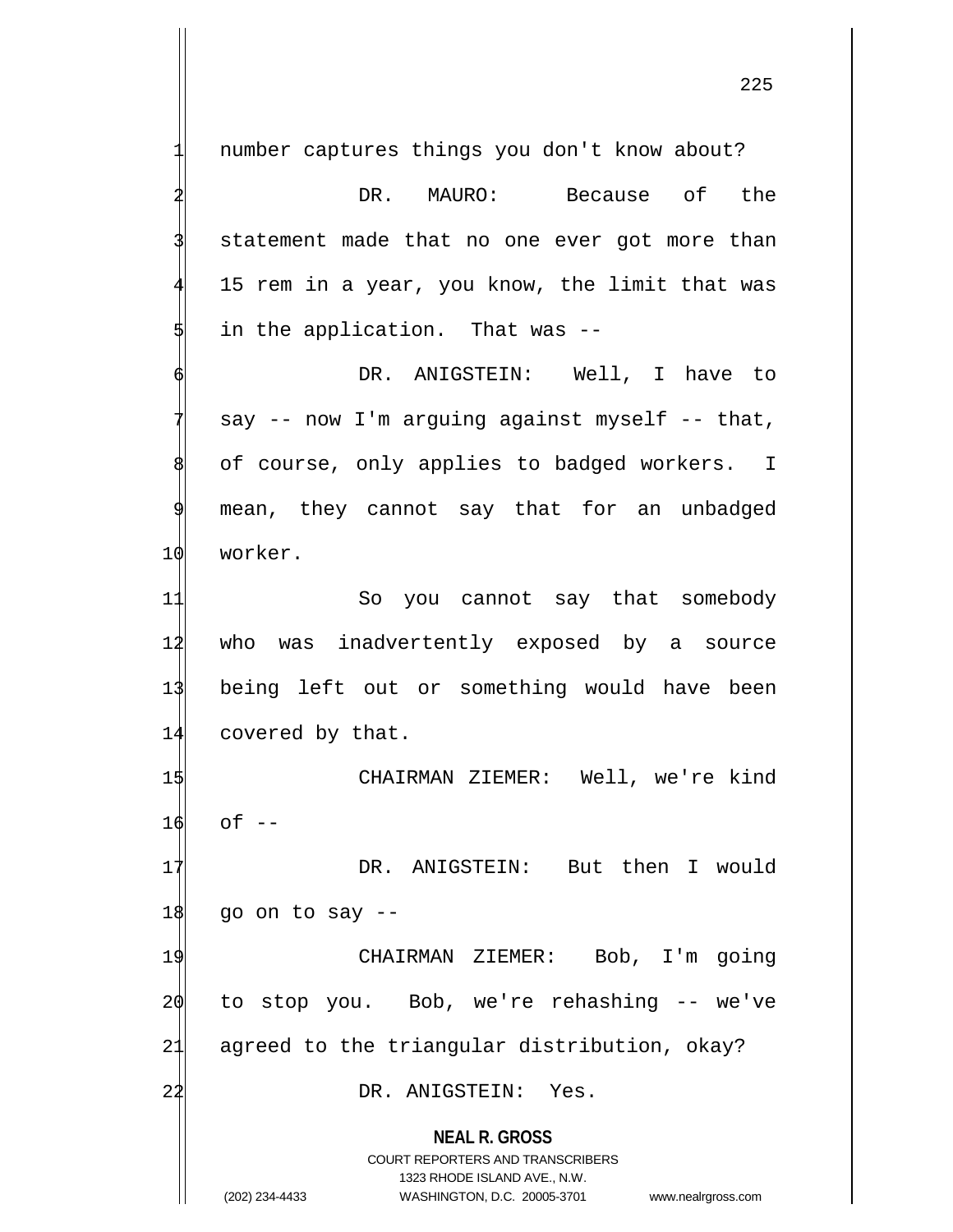CHAIRMAN ZIEMER: Let's not redebate it.

DR. ANIGSTEIN: Okay, fine.

CHAIRMAN ZIEMER: The question was 5| --DR. ANIGSTEIN: You misunderstood

me. I was not reopening that.

CHAIRMAN ZIEMER: Well, the question really is: is there another group? 10 I'll limit it to one. I'm thinking in my mind 11 there's two other groups.

1<sup>2</sup> I don't know if we can distinguish between that middle group that, during the radium period, that's not handling the sources but they are around, number one. I mean, it's clear that the bounding from the other group bounds them. It bounds all the workers.

1\$ The question in my mind is: is that plausible? Is that a plausible bound for those who are, say, office workers or is there another value?

22 If there's another value, we don't

**NEAL R. GROSS**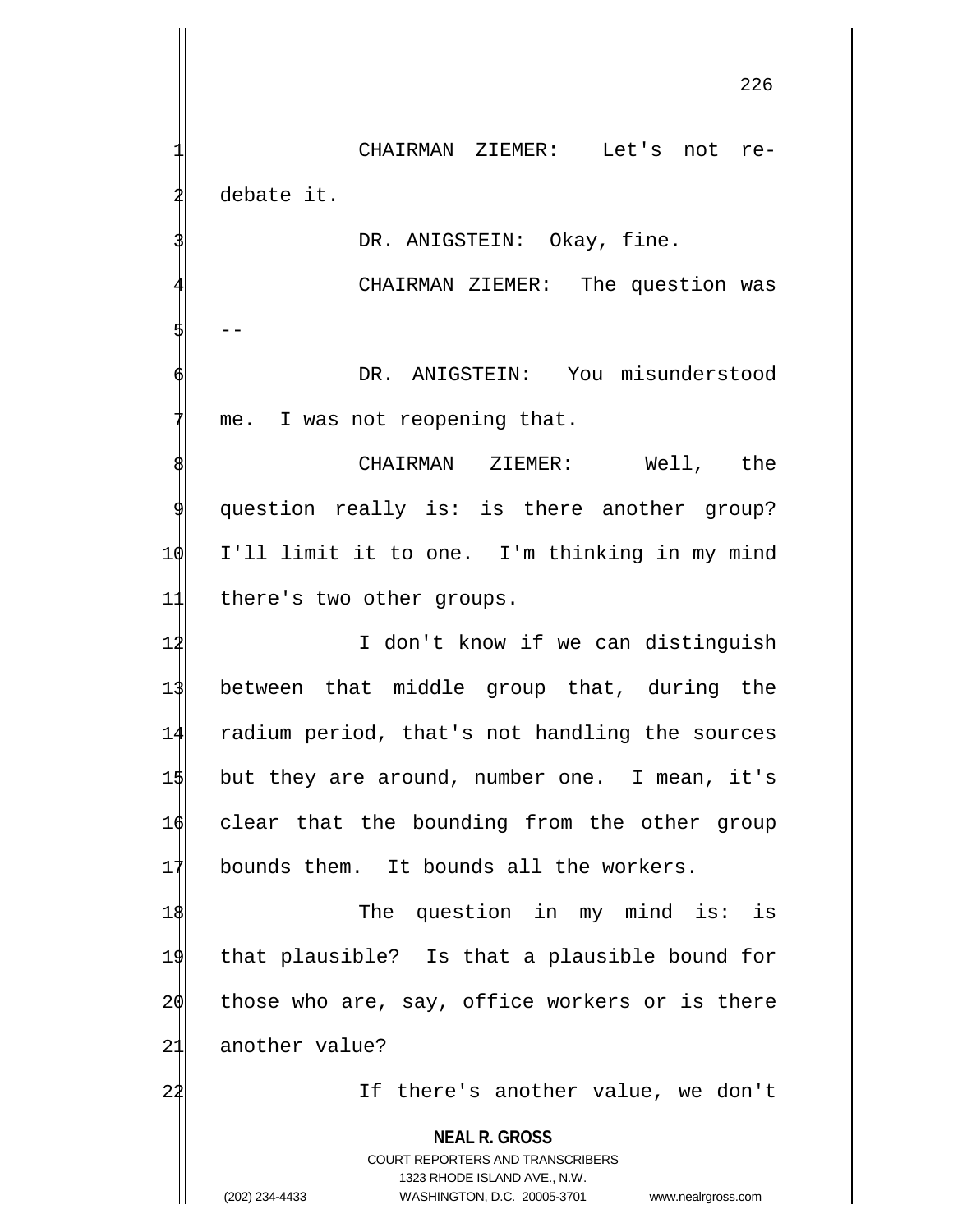know what it would be because we haven't had a separate calculation of that. We do have a proposed one for the middle group but we may not be able to distinguish them.

It seems to me that we're not going to be able to close that part of the loop right now.

I mean, we're talking about some ideas but I think I'm going to have to put the burden onto NIOSH to come back to us and say, do you propose a way to bound the -- I'll call them office workers right now -- separately and, if so, how will you do that?

14 And maybe you know the answer to 15 that right now because it is kind of like the 16 background exposure and maybe some skyshine 17 and some other stuff contributing so that's 18 one.

19 And then the other is: if or 20 should we even consider this other group? Is 21 there a way to truly distinguish them when you 22 do a dose reconstruction? And, if so, some

**NEAL R. GROSS**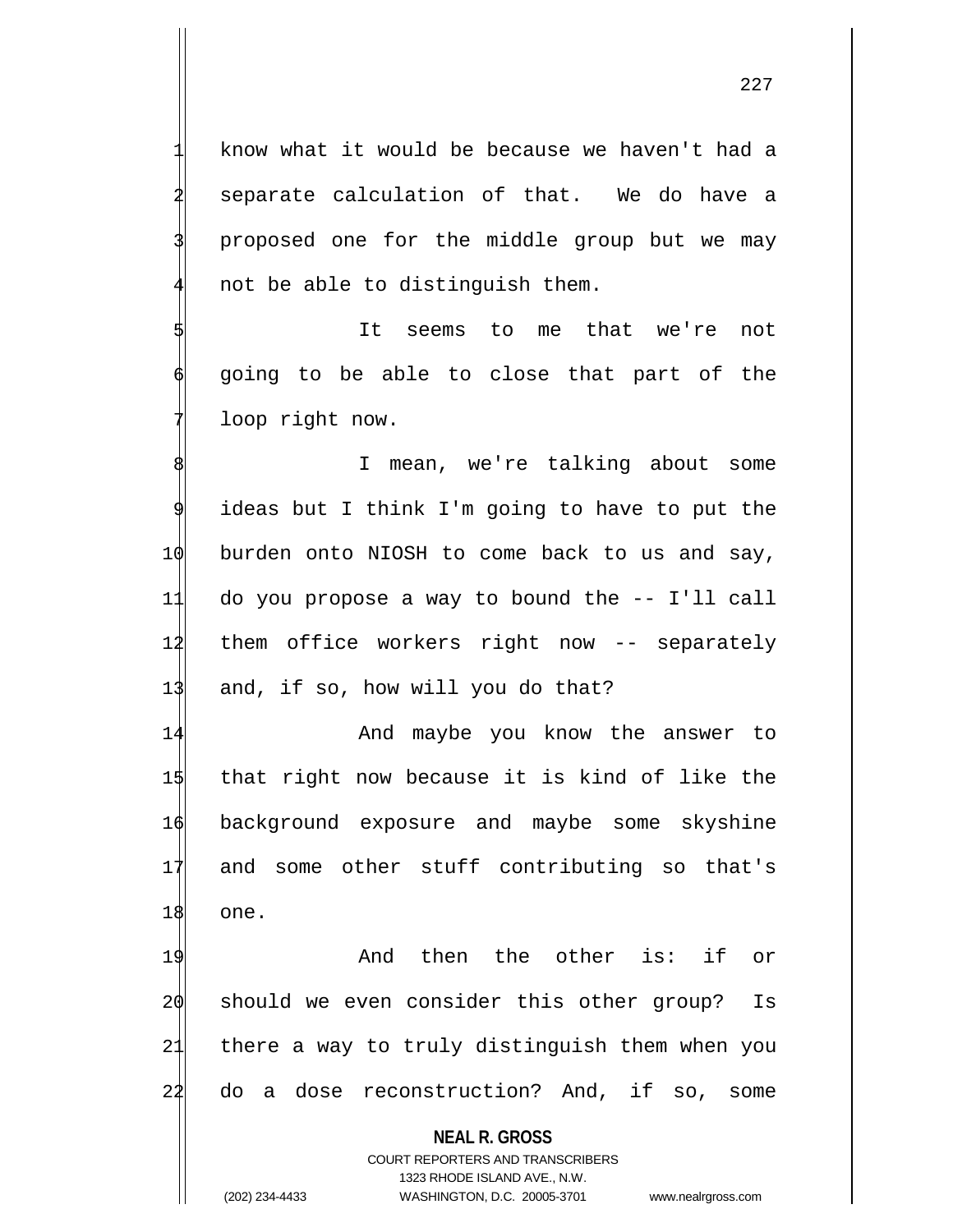modification of this thing that was originally given as an example might work.

But it seems to me that we're not at a point where we can address that. I mean, we could say, yes, the one bounding covers everybody and be done with it.

MR. ALLEN: Honestly that's where I'm at.

DR. NETON: My concern is if you  $10$  have a  $-$ 

11 CHAIRMAN ZIEMER: Well, NIOSH may  $12$  want to say that's what we want to do.

13 MR. ALLEN: The more you parse people, the more you're going to be wrong, you know, so parsing it into three groups is not, you know, too difficult, especially if one is an admin group or whatever. You can come up 18 with some sort of estimate.

19 But you always have someone that is an office worker that says and, you know, honestly says I was in there every day collecting time cards, delivering mail,

**NEAL R. GROSS**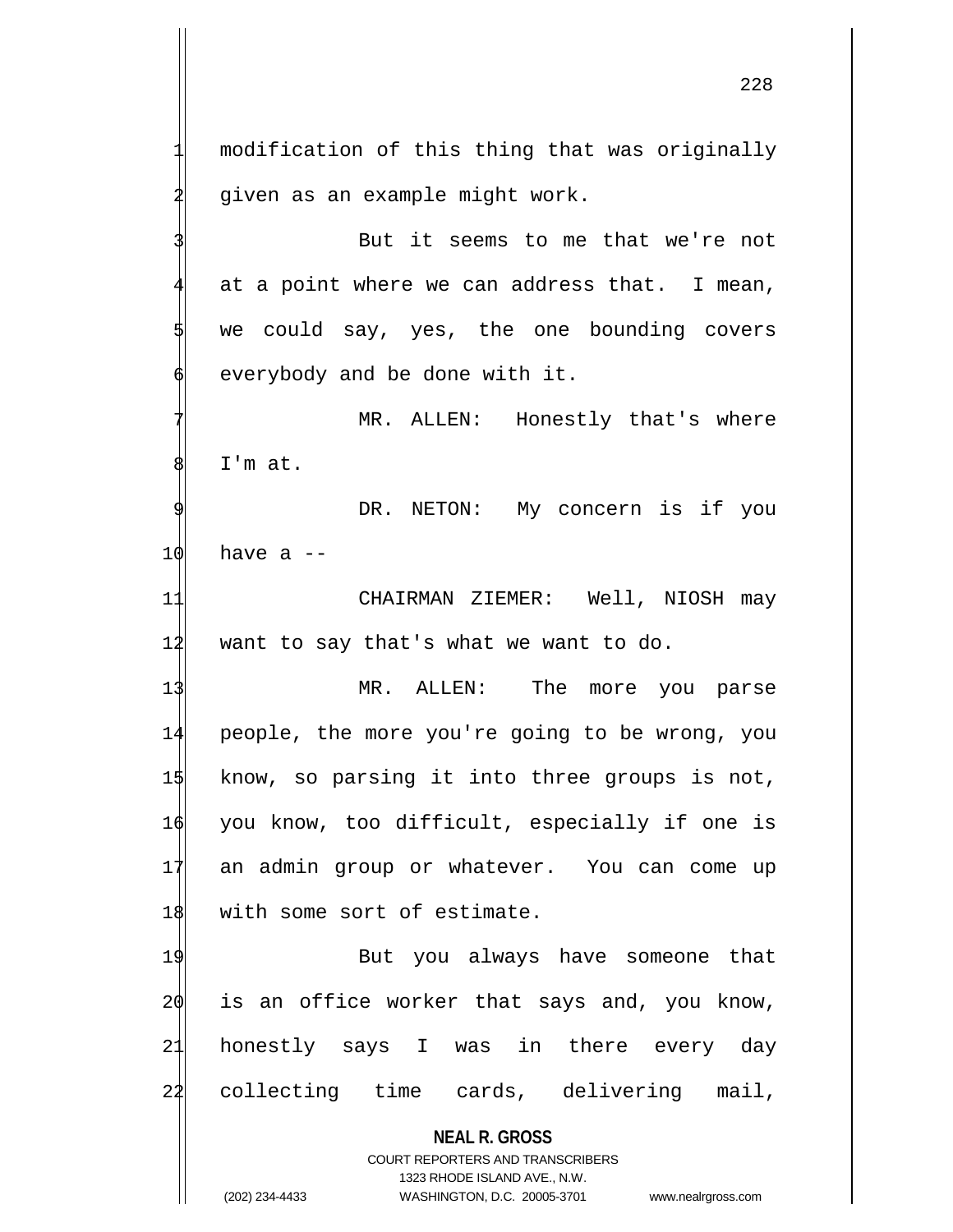routinely going --

2 CHAIRMAN ZIEMER: Yes, but if you get that information, then you put them in the other category. I mean, I don't know. I'm  $just$  --

DR. NETON: Or you establish a higher bound for office workers than you would think, based on the fact that they could have frequented the plant since access controls 10 were not met.

 MR. ALLEN: Yes, and this was the '50s, this radium era, primarily, and that kind of information is not something survivors often know as far as they worked in an office but they were routinely walking through the 16 plant.

17 MEMBER BEACH: But then if it's an 18 unknown, it goes up into a higher category 19 anyway.

20 CHAIRMAN ZIEMER: Right.

21 MR. ALLEN: If it's a complete 24 unknown, it goes even higher. Yes, that's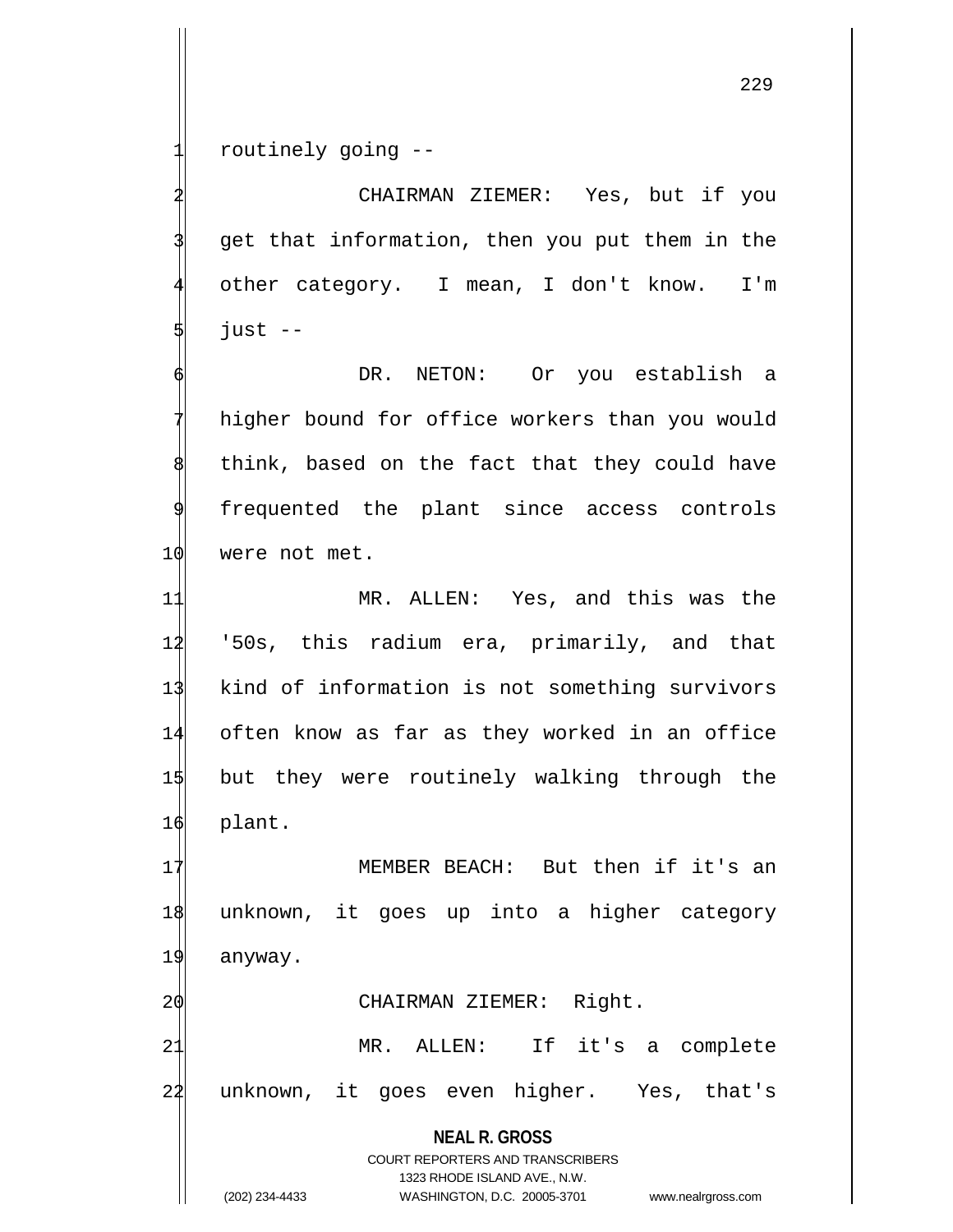right.

**NEAL R. GROSS** COURT REPORTERS AND TRANSCRIBERS 1323 RHODE ISLAND AVE., N.W. 2 CHAIRMAN ZIEMER: I guess the question is: does NIOSH wish to parse it more than the one bound? DR. ANIGSTEIN: There are some categories, again, I'm going over this list, that can be very confusing. CHAIRMAN ZIEMER: Well, we know that, Bob. You don't have to go through that. 1 $\phi$  DR. ANIGSTEIN: No, no, no. I 11 know, but I'm just saying -- 12 CHAIRMAN ZIEMER: I think NIOSH  $13$  has to decide  $-$ 14 DR. ANIGSTEIN: Okay. 1\$ CHAIRMAN ZIEMER: -- how they want  $16$  to approach it and if  $-$ 17 MR. ALLEN: My preference, and I 18 wanted to get the feel of the Work Group here, 19 but my preference would be this, what's turned 20 out now to be a triangular for the 21 radiographers, based primarily on placing the 24 source, which is not something done by most

<sup>(202) 234-4433</sup> WASHINGTON, D.C. 20005-3701 www.nealrgross.com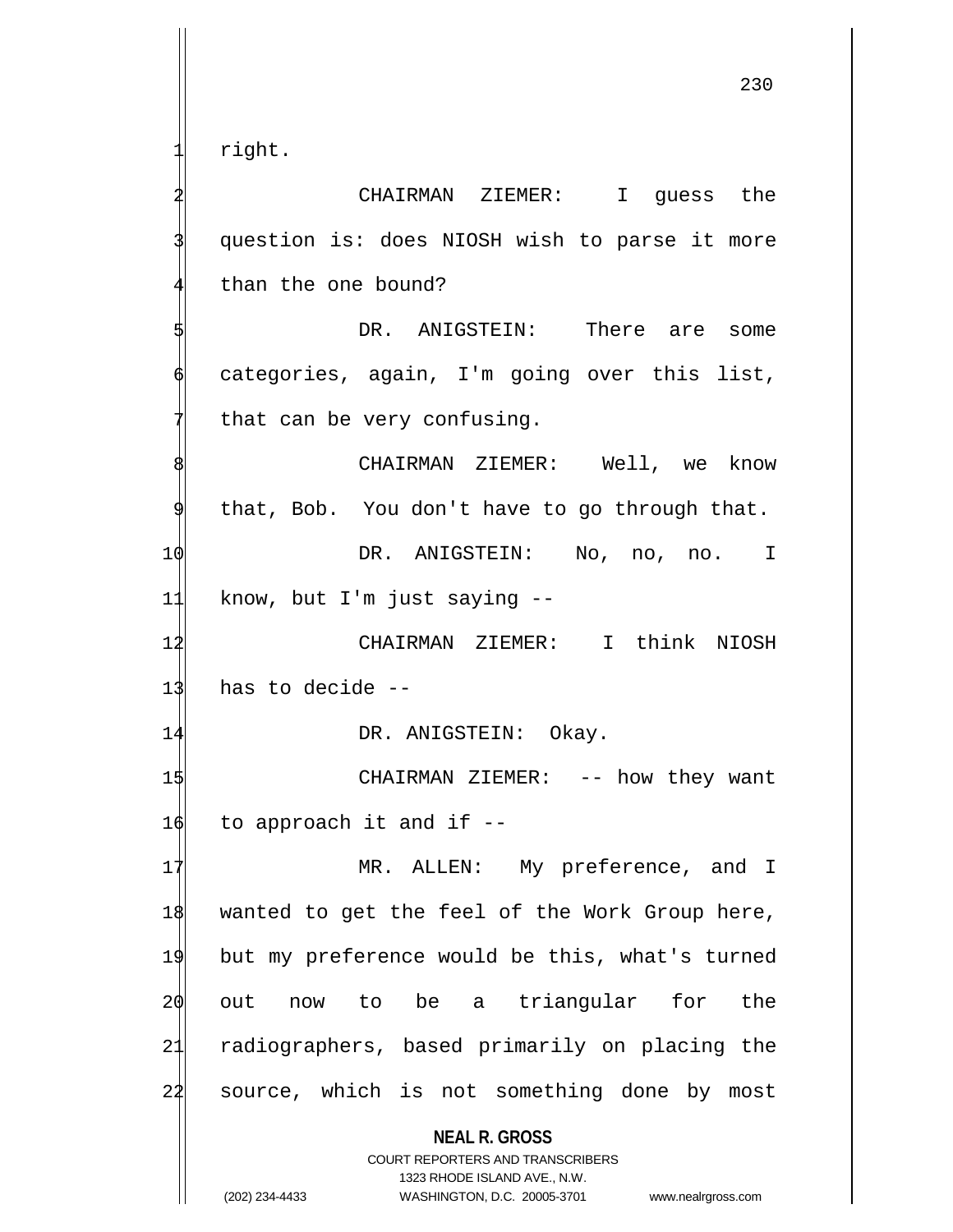people in the plant.

**NEAL R. GROSS** COURT REPORTERS AND TRANSCRIBERS 1323 RHODE ISLAND AVE., N.W. Then one other bounding dose estimate based on somebody routinely, you know, not 100 percent of the time but 5 routinely, working right next to that radiography room. That 25 percent seems like a reasonable professional judgment to me. DR. ANIGSTEIN: What about the betatron, the old betatron that was operating 10 at the same time? 11 MR. ALLEN: We've gone through a 12 lot of estimates, Bob, and I think we ended up 13 where this would still be a limiting factor. 14 DR. ANIGSTEIN: I don't know at 15 any time we actually compared the two, but 16 those are treated separately. It may be, but  $17$  I don't know what that exposure would be. 1\$ MR. ALLEN: Well, let's put it 19 this way. We got the radiographer film badges  $20$  in the later years from the higher  $-$ -21 DR. ANIGSTEIN: No, no. We have 22 to -- yes, we can assume, right. But I'm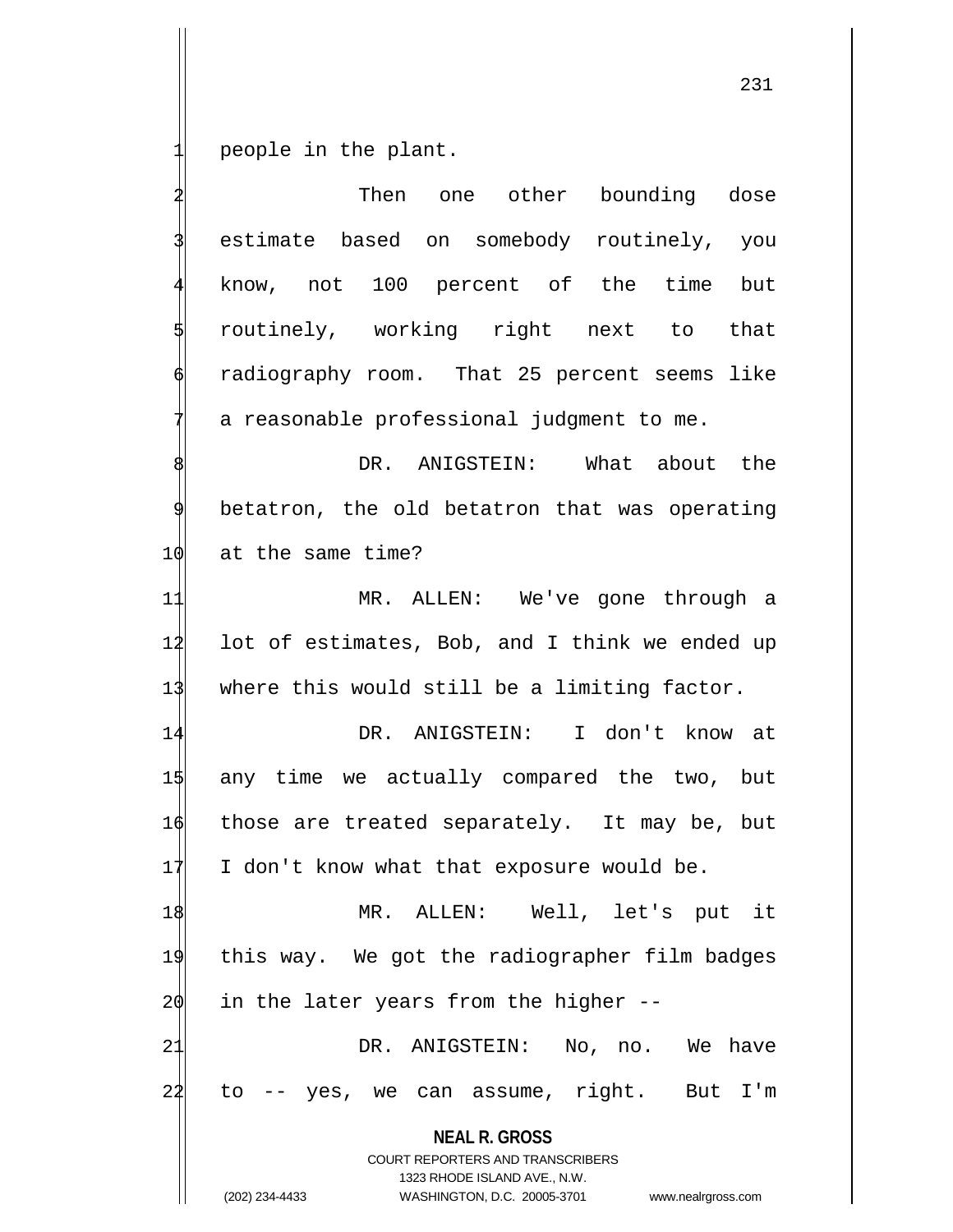saying we just don't know about the unbadged 2 non-radiographers who would have been in the vicinity, again, maintaining the fans on the 4 roof. We could probably do an exposure analysis of that.

MR. ALLEN: We did do that, Bob.

7 CHAIRMAN ZIEMER: NIOSH has a value for the betatron operators and --

DR. ANIGSTEIN: Yes, okay, that 10 one.

 MR. ALLEN: The estimates went 12 through somebody repairing the fans on top of the betatron building, somebody working on top of the Number 6 Building above the radiography room, the crane operator above the radiography  $16$  room  $-$ 

17 DR. ANIGSTEIN: Yes, I remember 18 that.

19 MR. ALLEN: -- walking through the 20 area outside, if there was radiography going 21 on outside the radiography room. We've gone 24 through about every scenario that anybody's

**NEAL R. GROSS**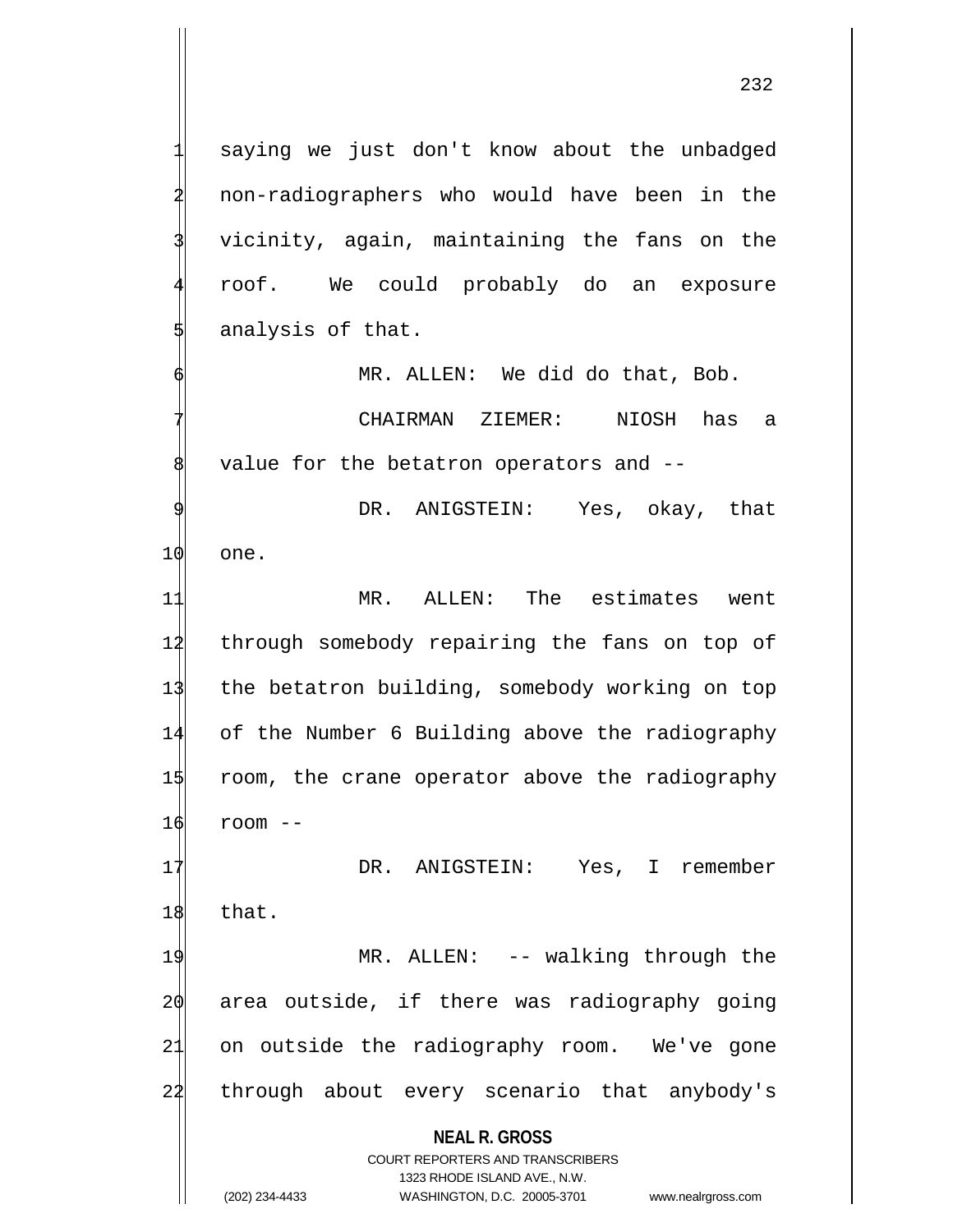233

come up with, and it's come down to these are the bounding scenarios here.

DR. ANIGSTEIN: Okay, I got it.

CHAIRMAN ZIEMER: Jim, you got any comments or --

DR. NETON: I feel at least one additional category needs to be there, and I'm open to the second one Dave talked about, but I think we need to go back and maybe look at 10 it and get a more firm proposal of how we 11 parse that.

12 CHAIRMAN ZIEMER: The second 13 category being the office workers?

14 DR. NETON: Well, office workers 15 and non-radiographers.

16 CHAIRMAN ZIEMER: Outside John 17 Mauro's envelope.

1\$ DR. NETON: Yes, yes. I know for 19 sure that I feel like we would need to have an 20 administrator category of some type, because 21 what bothers me with job titles is we often 22 have CATIs on these workers which go into a

> **NEAL R. GROSS** COURT REPORTERS AND TRANSCRIBERS

1323 RHODE ISLAND AVE., N.W. (202) 234-4433 WASHINGTON, D.C. 20005-3701 www.nealrgross.com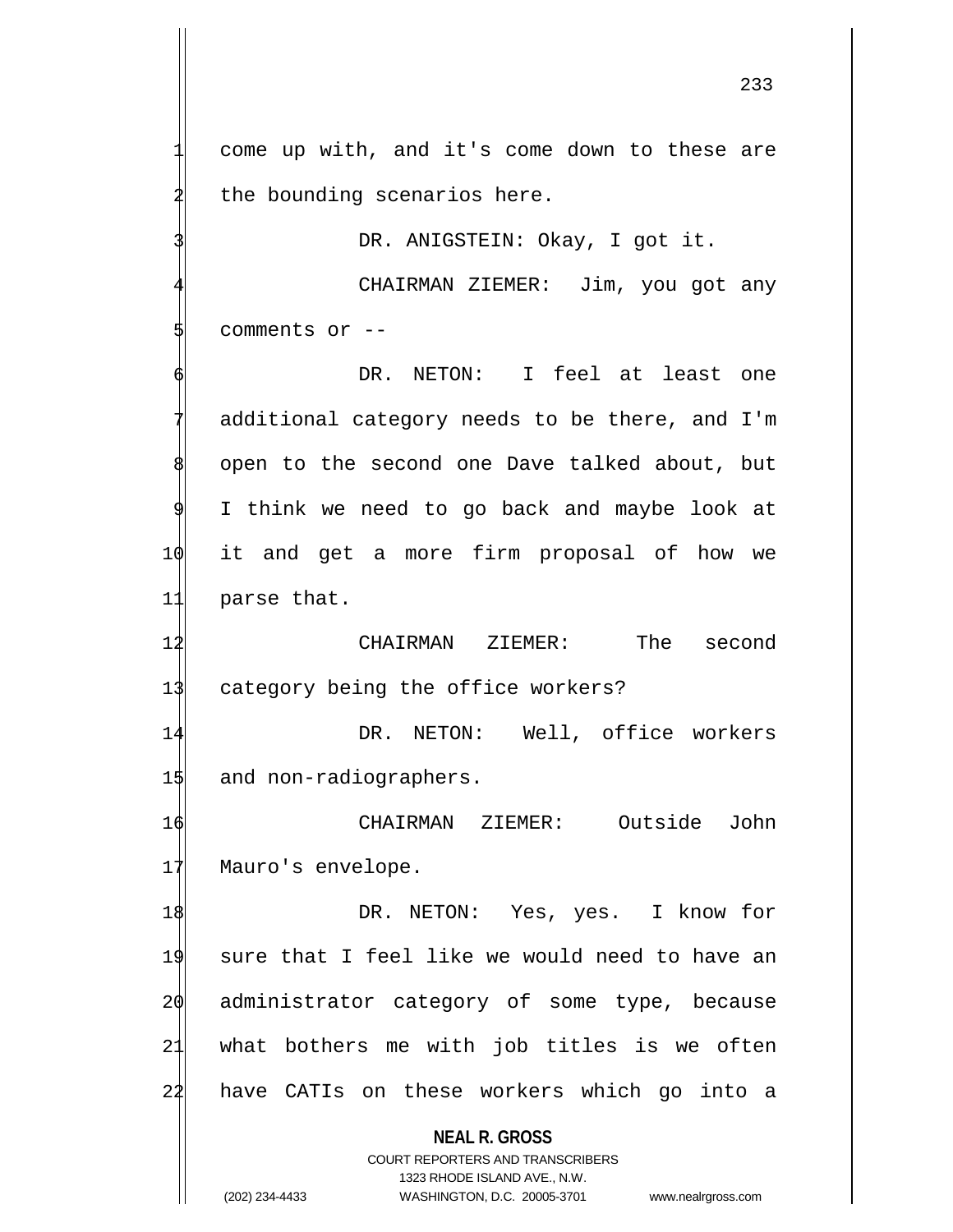lot more detail.

|    | And if you have a full CATI on a                                                                                                                                       |
|----|------------------------------------------------------------------------------------------------------------------------------------------------------------------------|
|    | person that says, I was a clerk and I only                                                                                                                             |
|    | went in the plant once or twice a year and I                                                                                                                           |
|    | walked through, I just don't feel right                                                                                                                                |
|    | providing that person with 9 rem exposure. I                                                                                                                           |
|    | mean, because clearly the record indicates it                                                                                                                          |
|    | wasn't there.                                                                                                                                                          |
|    | And by just this one-size-fits-all                                                                                                                                     |
| 10 | model, it leaves us no recourse and flies in                                                                                                                           |
| 11 | the face of logic, I mean, if I'm your dose                                                                                                                            |
| 12 | reconstructor.                                                                                                                                                         |
| 13 | MR. ALLEN: I agree it shouldn't                                                                                                                                        |
| 14 | be one. I was just saying two rather than                                                                                                                              |
| 15 | three, but --                                                                                                                                                          |
| 16 | DR. NETON: Okay, okay. Then I                                                                                                                                          |
| 17 | was vague, but one additional category beyond                                                                                                                          |
| 18 | the radiography, is that what you're saying?                                                                                                                           |
| 19 | MR. ALLEN: Yes.                                                                                                                                                        |
| 20 | MAURO: I'm very comfortable<br>DR.                                                                                                                                     |
| 21 | with the idea of two categories so, I mean, I                                                                                                                          |
| 22 | don't want to say that we're holding on to                                                                                                                             |
|    | <b>NEAL R. GROSS</b><br><b>COURT REPORTERS AND TRANSCRIBERS</b><br>1323 RHODE ISLAND AVE., N.W.<br>(202) 234-4433<br>WASHINGTON, D.C. 20005-3701<br>www.nealrgross.com |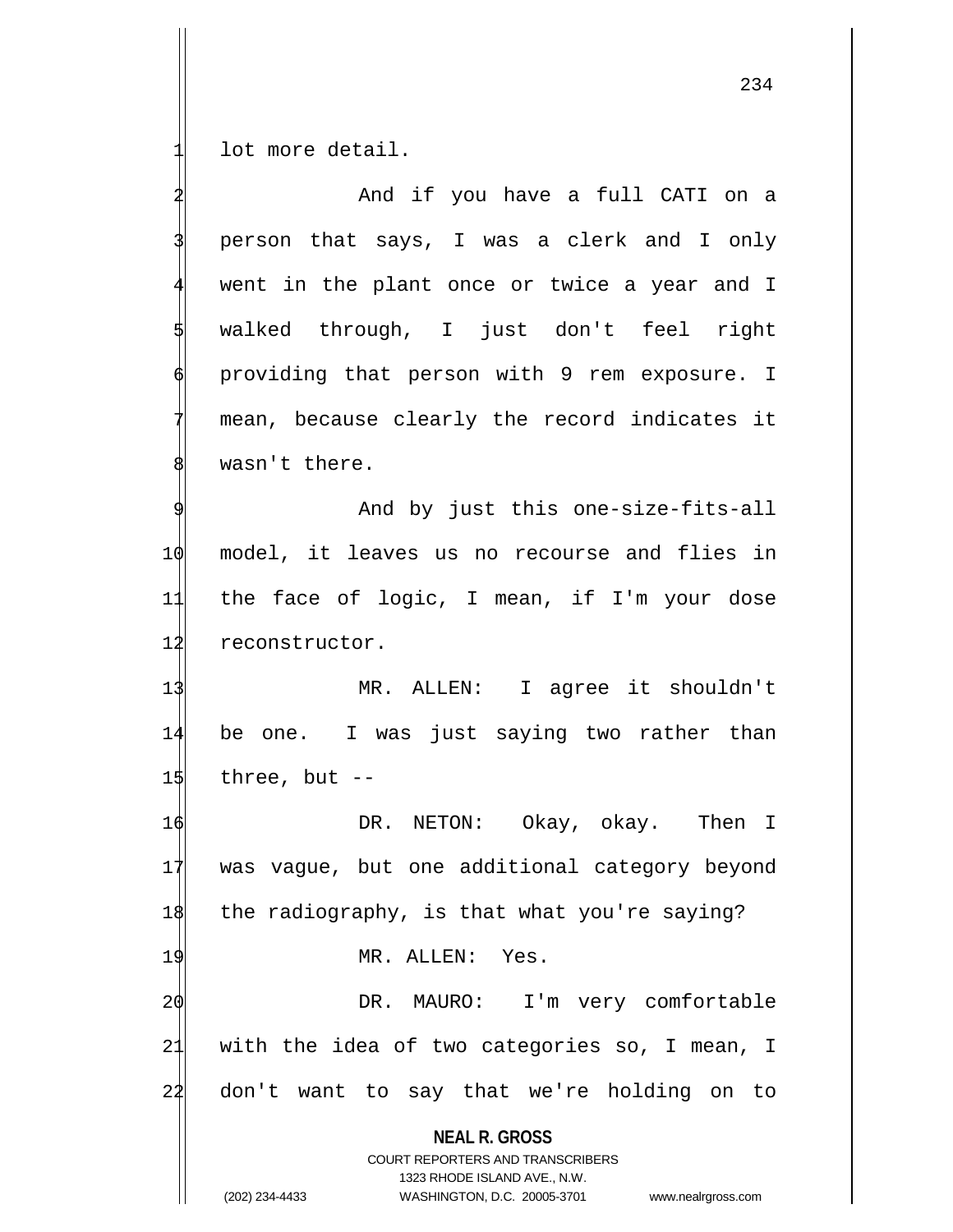this one category.

DR. ANIGSTEIN: But we just talked about three.

DR. MAURO: I'm hearing that there's  $a$  --

CHAIRMAN ZIEMER: We're changing it to two.

DR. MAURO: -- re-thinking, maybe only two categories or, Jim, are you still 10 thinking maybe you can do three?

 DR. NETON: No, no. I said I was comfortable with one more. I thought Dave had an idea that he might want to explore a second one or a third one and he's saying no, so I'm 15 okay with having two categories.

16 DR. MAURO: I think we have come 17 to agreement.

 CHAIRMAN ZIEMER: Is that agreeable with the Work Group? We would ask NIOSH to then tell us how they would bound  $21$  that  $-$ 

22 MR. ALLEN: Second category.

**NEAL R. GROSS** COURT REPORTERS AND TRANSCRIBERS

1323 RHODE ISLAND AVE., N.W.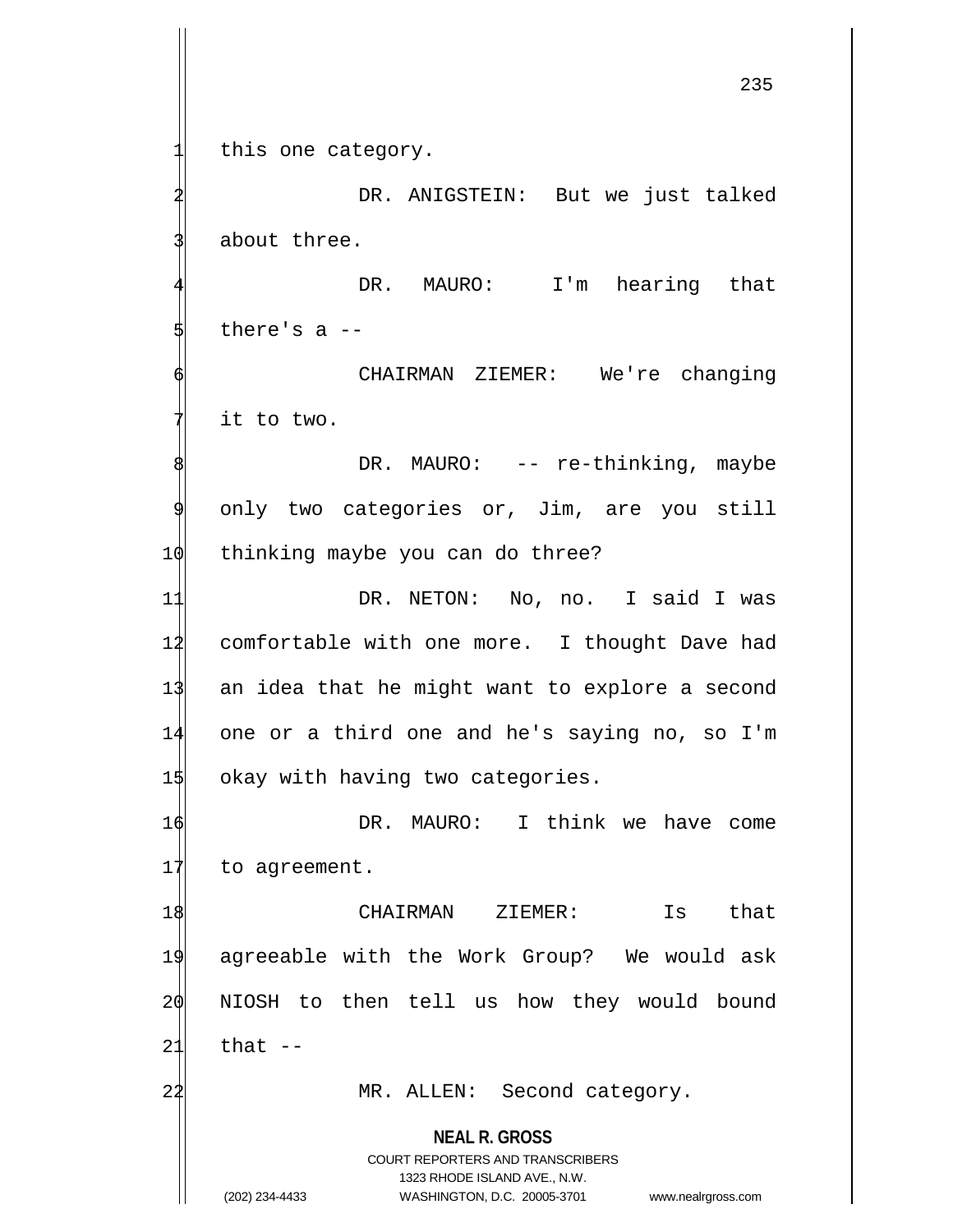CHAIRMAN ZIEMER: -- second category.

DR. NETON: And provide some examples of how that would play out, yes. This is something that happens a lot and, like I say, you want to have some options when you start doing dose reconstructions to use the facts that you have available to you, and when 9 you do this one-size-fits-all, then I don't 10 know why we bother doing CATIs and all that 11 sort of stuff.

12 CHAIRMAN ZIEMER: Right. Yes, you 13 don't need that information.

14 DR. NETON: You don't need any of that information. I think we should be able to use the information we have at hand, acknowledging, though, that we'll always err on the side of higher dose when it's uncertain when we look at it. That's the way we 20 operate.

21 CHAIRMAN ZIEMER: Yes. Now, I 22 think, Dave, you had one additional issue now.

> **NEAL R. GROSS** COURT REPORTERS AND TRANSCRIBERS 1323 RHODE ISLAND AVE., N.W.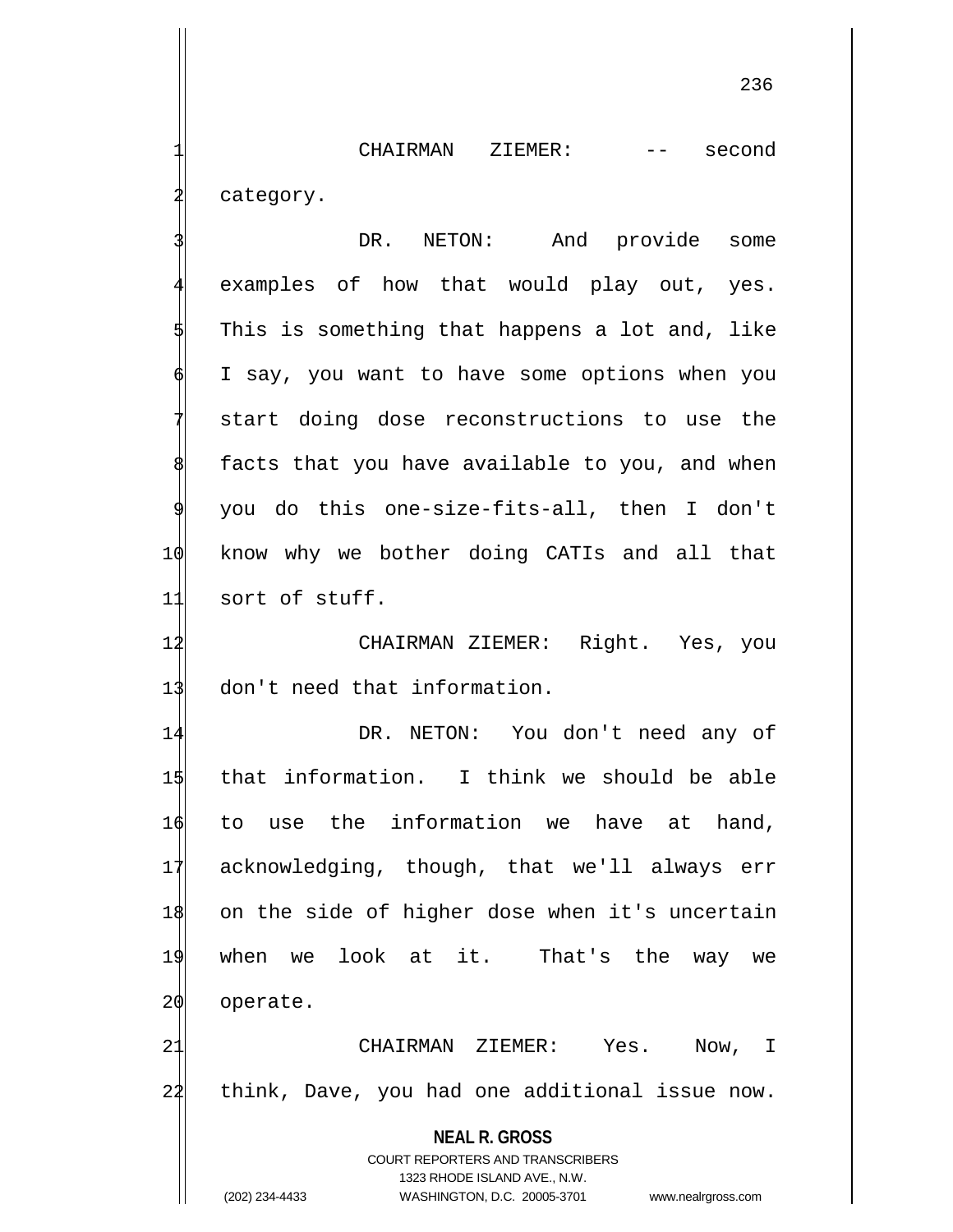**NEAL R. GROSS** COURT REPORTERS AND TRANSCRIBERS 1323 RHODE ISLAND AVE., N.W. We've covered the timeline issue. We've covered now the triangular distribution. We've covered the idea of having another category during the radium era for office workers. And now there was one other area that we needed to define. That was what? MR. ALLEN: The layout man dose estimate. SC&A's estimate is --CHAIRMAN ZIEMER: This is during 10 the cobalt era? 11 MR. ALLEN: Yes, this is the later 12 years. 13 MEMBER BEACH: SC&A's is 9.2? 14 MR. ALLEN: Yes, and ours is 4 --15 MEMBER BEACH: 4.483. 16 MR. ALLEN: Yes. And that's the 17 last thing is the assumptions that went into 18 those models and how we would, you know, 19 basically get a feel from the Work Group which  $20$  way we should go or if there's something in 21 between. 22 To summarize what it was, I think

(202) 234-4433 WASHINGTON, D.C. 20005-3701 www.nealrgross.com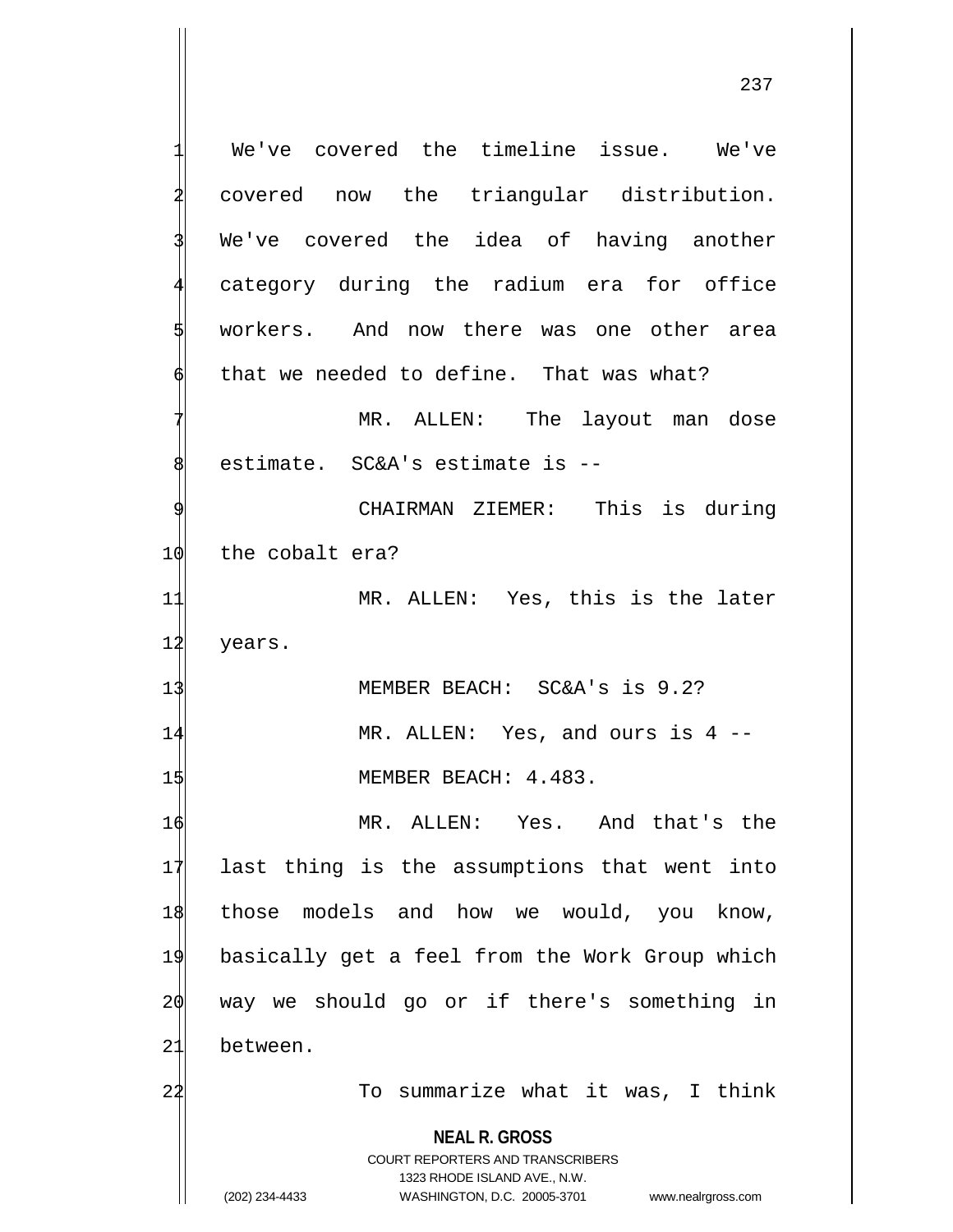1 I roughly, quickly did earlier, we estimated a number of shots, various angles, various locations in the betatron building and then used Excel Solver to come up with the dose or with the scenario that would give us 10 millirem per week in the control room and maximize the dose in the Number 10 Building.

 SC&A decided some of those exposure -- or shot scenarios were not realistic and they went back to just a few of those and the one that gave a highest dose in the Number 10 Building and in this latest reply from SC&A they said it was still less than 10 millirem in the control room.

15 DR. ANIGSTEIN: Excuse me, less 16 than 10 millirem to the worker, to the 17 betatron operator in the control room during 18 the shots.

 Dave's analysis, as I understand it, assumed that -- his limit is 10 millirem for 168 hours a week and we categorically 22 disagree with that.

## **NEAL R. GROSS**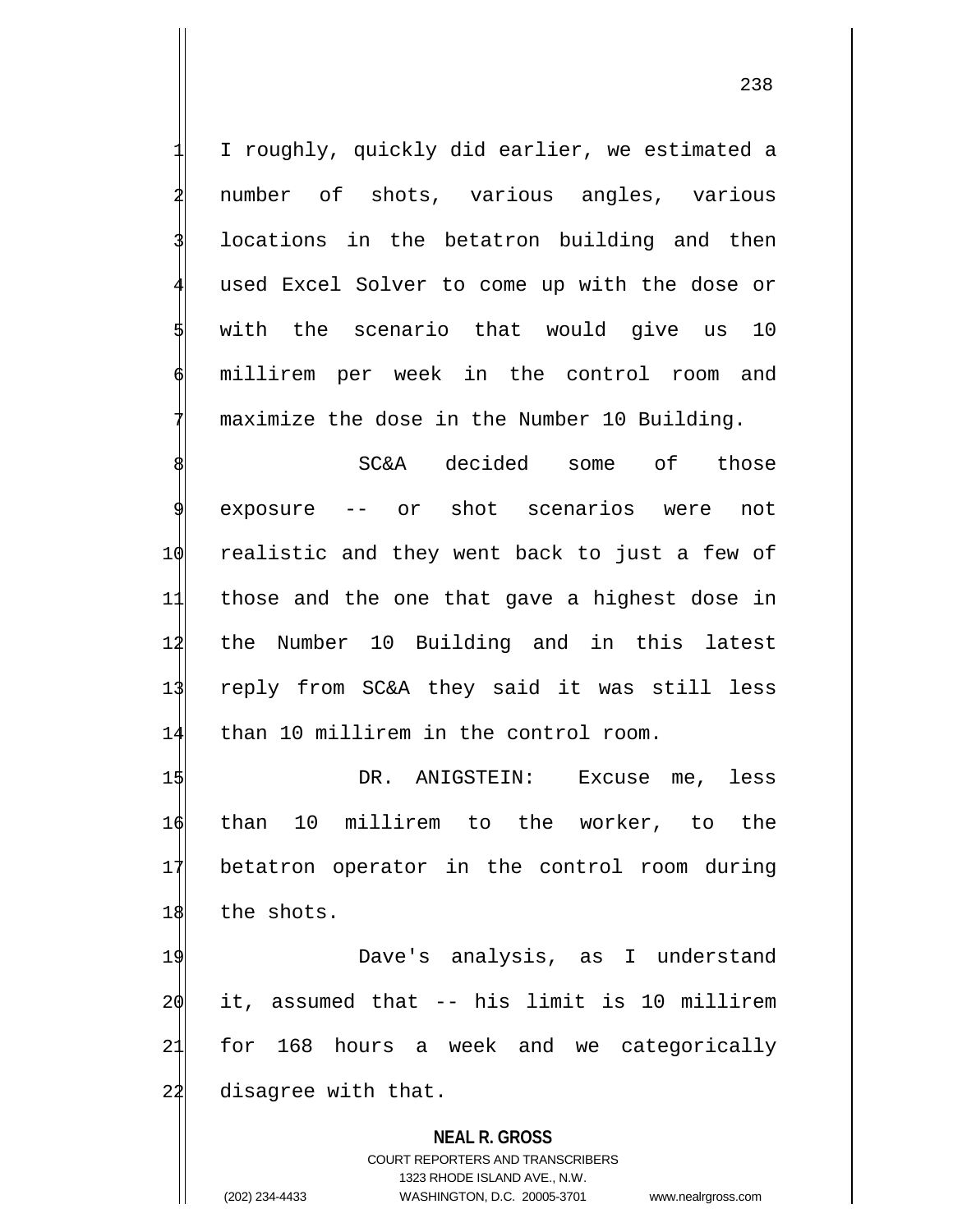**NEAL R. GROSS** COURT REPORTERS AND TRANSCRIBERS 1323 RHODE ISLAND AVE., N.W. (202) 234-4433 WASHINGTON, D.C. 20005-3701 www.nealrgross.com MR. ALLEN: Okay, and the reason stated in your paper that you disagree with that, if I can get it, the first was that there would be control badges where dose was subtracted from the  $-$ - doggone it  $-$ - from the film badges, therefore there may have been more reading on there. And my reply to that is, that's true. Landauer and most companies will have a 10 control badge that goes with the whole batch 11 of badges. That is developed along with the 12 other badges and any dose on that is 13 subtracted from the other badges. 14 But Landauer always included the 15 dose in the dose report from the control 16 badge. 17 OR. ANIGSTEIN: There is this 18 betatron control. 19 MR. ALLEN: I'm not talking about 20 the betatron control room. That's Badge 21 Number 1. Badge Number 0 is the control badge  $22$  and it's  $-$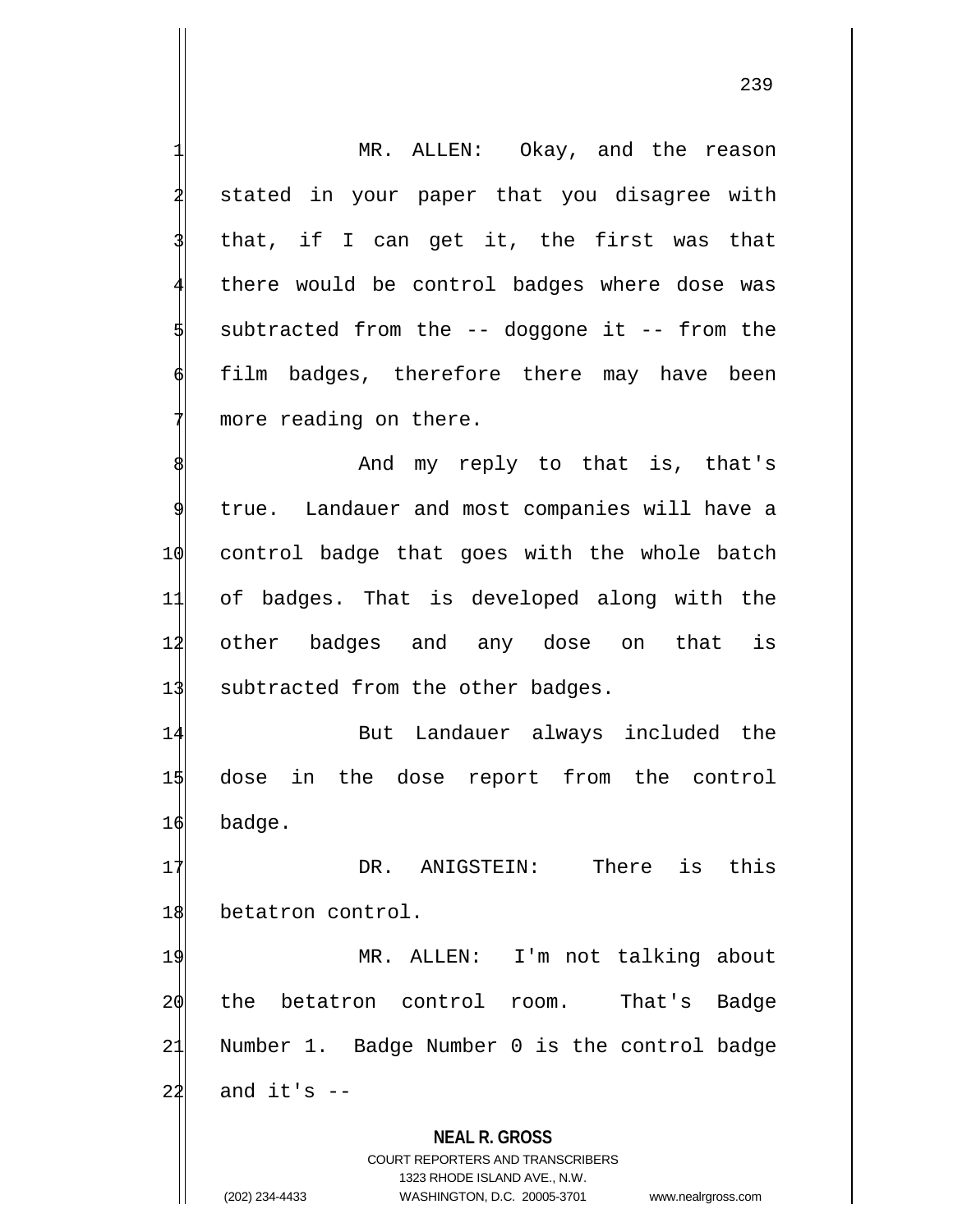**NEAL R. GROSS** COURT REPORTERS AND TRANSCRIBERS 1323 RHODE ISLAND AVE., N.W. (202) 234-4433 WASHINGTON, D.C. 20005-3701 www.nealrgross.com DR. ANIGSTEIN: That apparently must have been subtracted from itself because, according to Joseph Zlotnicki, former vice 4 president of Landauer, he said every dose report included with the densitometer readings were subtracted. The density was always a difference between the 0 badge, the unnumbered badge and the worker badge. MR. ALLEN: Yes, but it normally 10 wasn't the densitometer reading that was 11 subtracted. It was the dose. 12 DR. ANIGSTEIN: That is not the 13 information I have straight from the horse's 14 mouth. It was the densitometer reading that 15 was subtracted. 16 MR. ALLEN: Actually --17 DR. ANIGSTEIN: Oh, excuse me, the 18 dose that was reported was the difference 19 between the unnumbered control badge and the  $2\phi$  actual badge issued to the worker. 21 CHAIRMAN ZIEMER: On a dose basis. 22 DR. ANIGSTEIN: That is the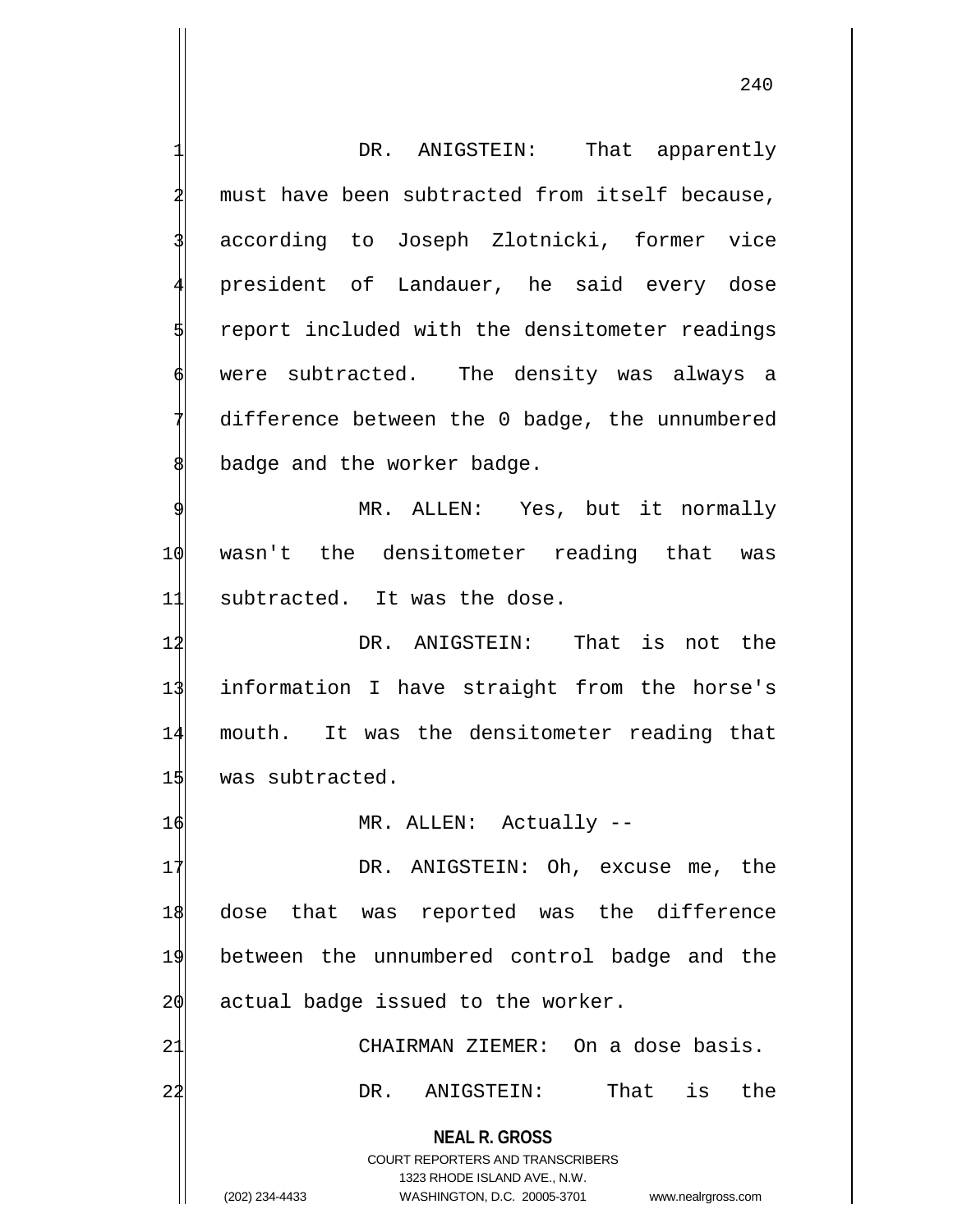report.

MR. ALLEN: On a dose basis.

DR. ANIGSTEIN: Pardon me?

MR. ALLEN: On a dose basis, the difference. I mean, what you wrote in one of your --

DR. ANIGSTEIN: Well, I mean --

MR. ALLEN: What you wrote in one of your reports was a number derived from the 10 density, which there's only one number derived 11 from the density and that's the dose.

12 DR. ANIGSTEIN: Well, let's see 13 now. I believe I quoted -- this was a direct 14 quote. I would have to --

1\$ MR. ALLEN: Yes, and the direct 16 quote said "derived."

17 DR. ANIGSTEIN: Derived, okay. 18 Then that's what it is.

19 MR. ALLEN: But in any case --2 $\phi$  DR. ANIGSTEIN: But at any rate, I 21 mean, I think we're quibbling about a 24 technicality. The idea that you can say the

**NEAL R. GROSS**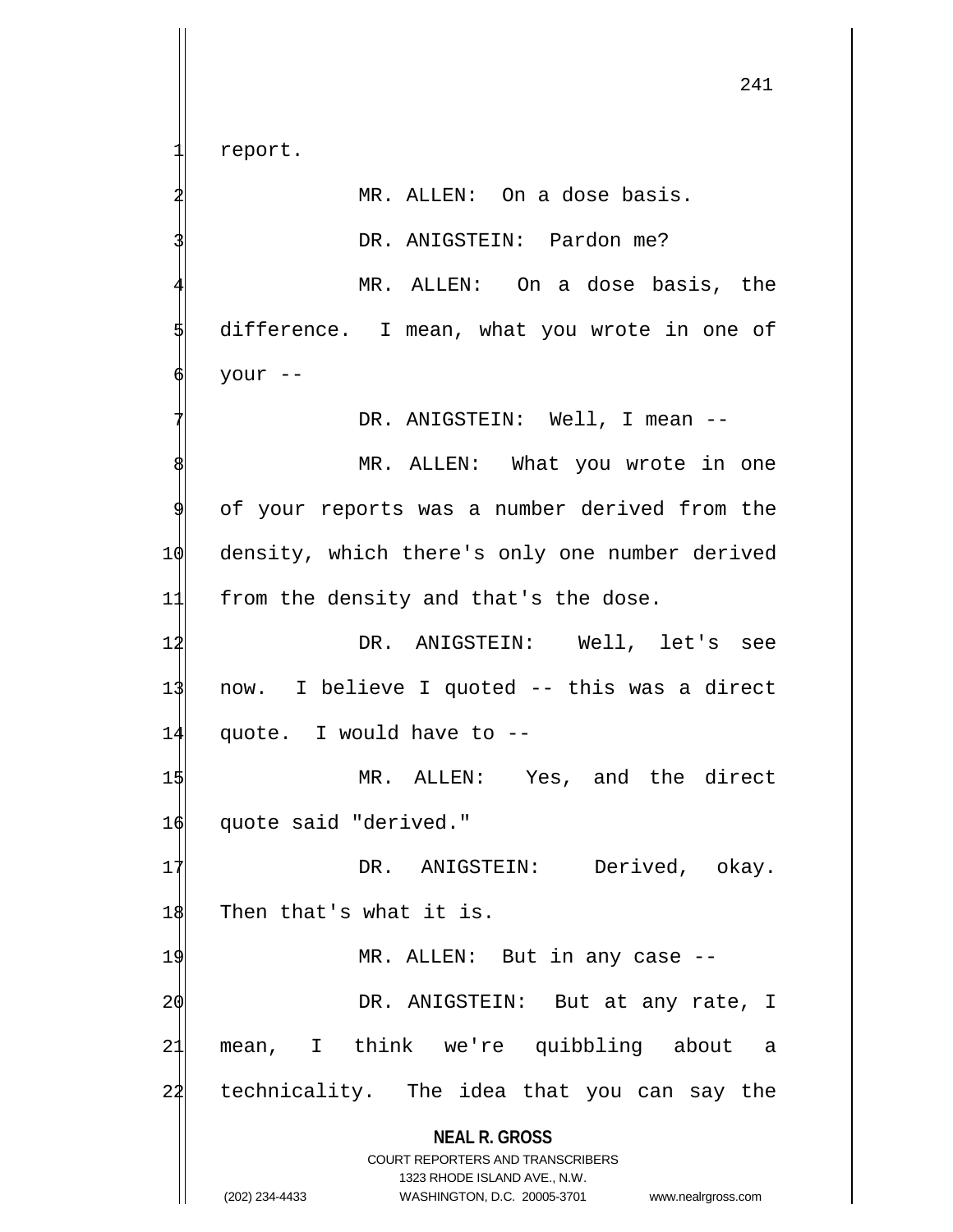control room, not the betatron operator in the control room, to say that the control room 3 never got more than 10 mR per week, I don't believe that's defensible.

MR. ALLEN: Well, I think it is, because the control badges are recorded on all of the badge reports. Every one of them in the covered period is zero. The only two that were not  $--$ 

 DR. ANIGSTEIN: Okay, now, there were two betatrons operating and there was only one control badge. How do we even know 13 which building it was in?

14 MR. ALLEN: These would be with  $1\frac{1}{3}$  the badges, wherever they are.

 DR. ANIGSTEIN: The one that said the Number 1 Badge, which said betatron control, we don't know where it was. To make a statement that we can base everything on that one badge, absent the specific information, specific documentation, I don't think we can do that.

## **NEAL R. GROSS**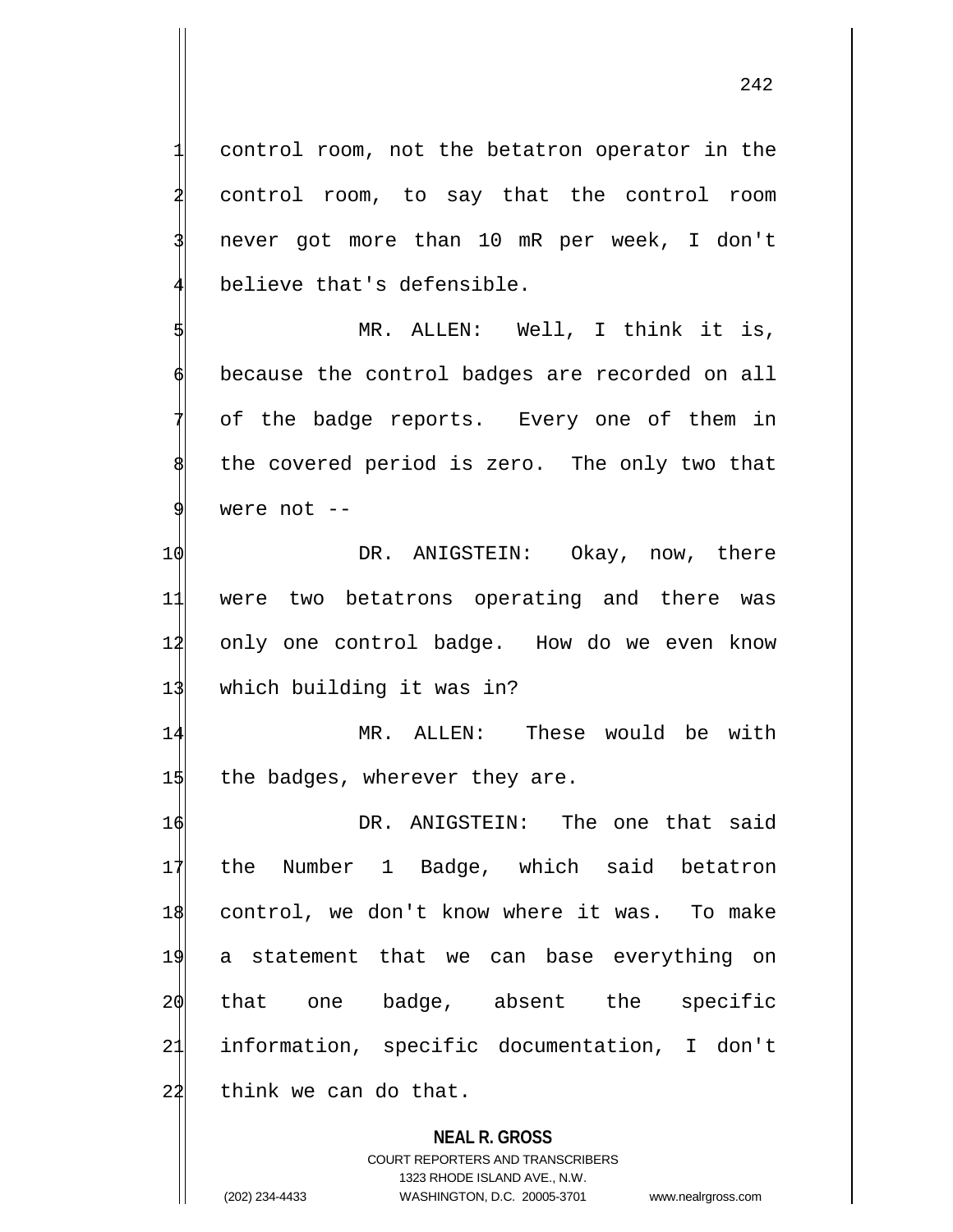**NEAL R. GROSS** COURT REPORTERS AND TRANSCRIBERS 1323 RHODE ISLAND AVE., N.W. MR. ALLEN: Actually, that's irrelevant for your argument because your argument was: there was something subtracted from these badges, and it wasn't, because we have the control badge and that's the dose that would be subtracted. DR. ANIGSTEIN: No, not the betatron control, the other one. MR. ALLEN: Exactly. We have them 10 both, Bob. 11 DR. ANIGSTEIN: No. The other -- 12 MR. ALLEN: Bob, Badge Number 0 is 13 control. Badge Number 1 is betatron control 14 room. 1\$ DR. ANIGSTEIN: Okay. 16 MR. ALLEN: Badge Number 0 -- 17 DR. ANIGSTEIN: Now, that was 18 subtracted. Okay, I have to say you have a 19 point. I cannot answer that at this moment.  $20$  I don't want to go past where I'm comfortable. 21 I can't answer that. That's a question that  $24$  I don't have the answer to. I would have to

(202) 234-4433 WASHINGTON, D.C. 20005-3701 www.nealrgross.com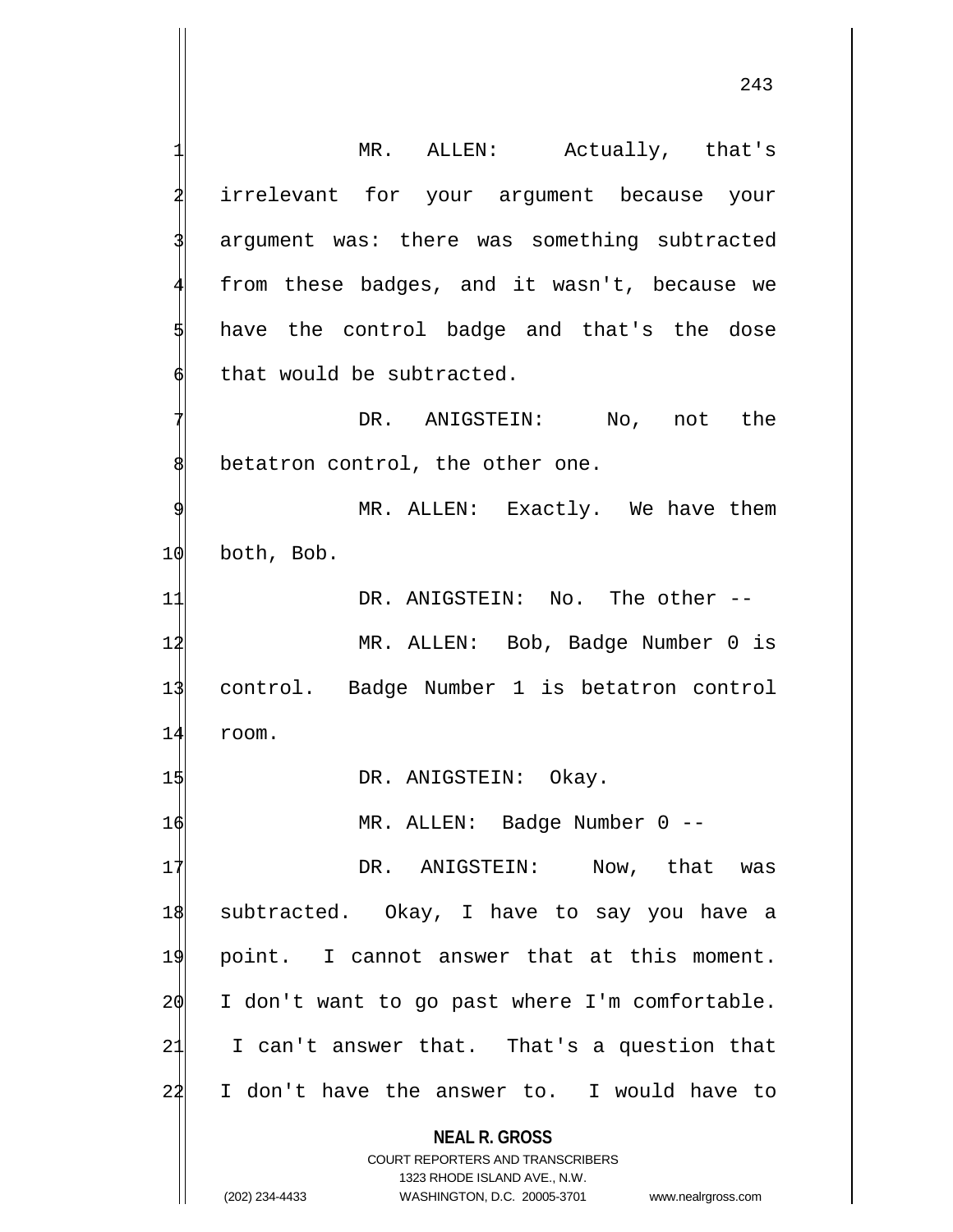find out, and I don't think I can do it right this instant.

MR. ALLEN: Okay, well, my take of the situation is the control badge was recorded in every report. It was zero every time except for two occasions, both in 1971, where there was a recorded dose on them. So there was nothing subtracted from the film badges --

 DR. ANIGSTEIN: Zero just means below the MDL. It does not mean there was no density. Everything has a density reading. 13 The densities were subtracted.

14 I would request that we defer this 15 until I can get more information. I'd like to  $16$  be able to address this.

17 CHAIRMAN ZIEMER: Let me ask, though, I'm trying to account for the difference between the two numbers, between the NIOSH number and the SC&A number.

**NEAL R. GROSS** COURT REPORTERS AND TRANSCRIBERS 21 DR. ANIGSTEIN: The NIOSH number - $22$ 

1323 RHODE ISLAND AVE., N.W.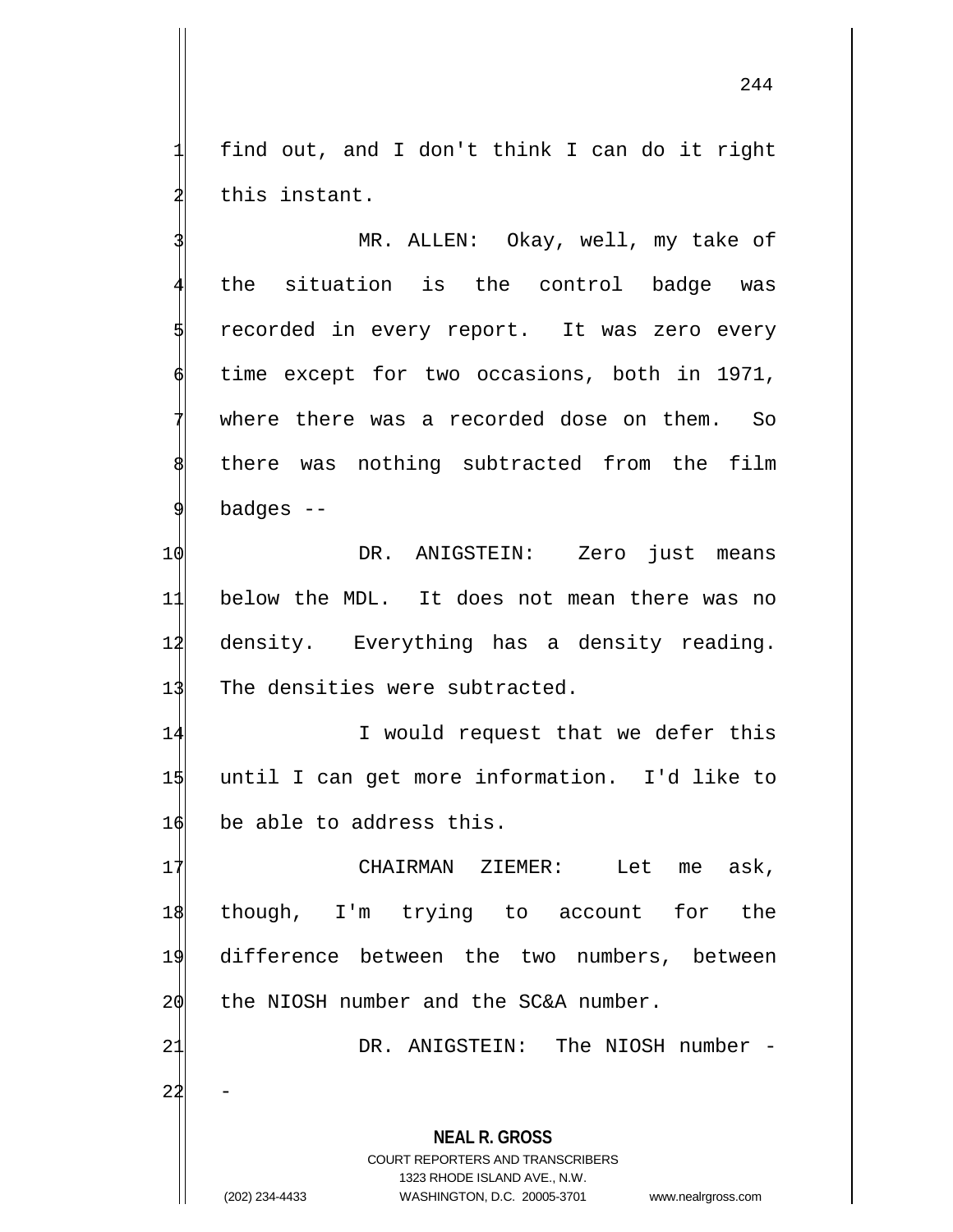CHAIRMAN ZIEMER: The NIOSH number is 4.483? MR. ALLEN: Yes.

4 CHAIRMAN ZIEMER: And the SC&A number is 9.2?

6 MR. ALLEN: Yes.

CHAIRMAN ZIEMER: So it's roughly double, and does this account for that?

DR. ANIGSTEIN: What accounts for the difference is using the Excel Solver to include shots done in the opposite direction, to include shots -- there were like 15 very arbitrarily chosen shooting geometries, and using Excel Solver to see which of the shooting geometries is consistent with this 10 mR per 168 hours in the control room, not to exceed that, and still maximize the dose to 18 the layout worker.

19 And our position -- my position is that this was not valid and, you know, I have to say I have to answer Jim's comment, but I can't do it this moment. I'll confer with my

**NEAL R. GROSS**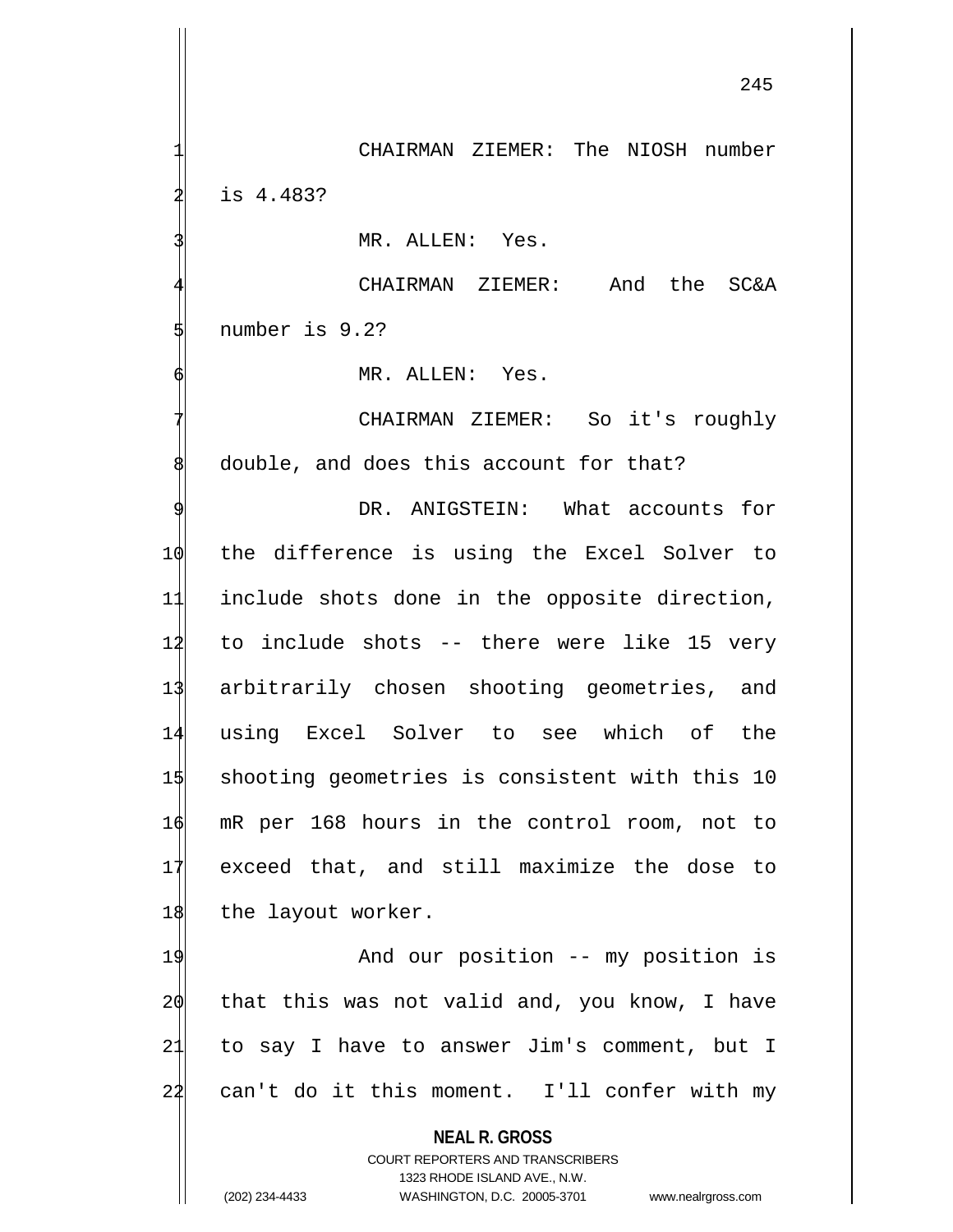source and will write a memo shortly after this meeting, but I can't answer that now.

MEMBER BEACH: Your dose, 4.483, except for half the value of 1966, how much 5 does that account for, that 1966, half that value?

MR. ALLEN: I'm not sure. The 1966, the contract period or whatever with the AEC ended in June, is twice -- half that value 10 for the annual dose.

11 MEMBER BEACH: Yes, so it's a 14 small percentage of -- it would be lower 13 because of the small percentage? I guess I 14 was trying to understand what you meant by 1\$ that comment earlier today.

 MR. ALLEN: We just meant that dose is an annual dose that's -- from what we decided today, would be 1/1/1963 through June  $19$  30  $\phi$  CHAIRMAN ZIEMER: So half a year.

21 MEMBER BEACH: So it's a small --

22 MR. ALLEN: It's a half a year.

**NEAL R. GROSS** COURT REPORTERS AND TRANSCRIBERS

1323 RHODE ISLAND AVE., N.W.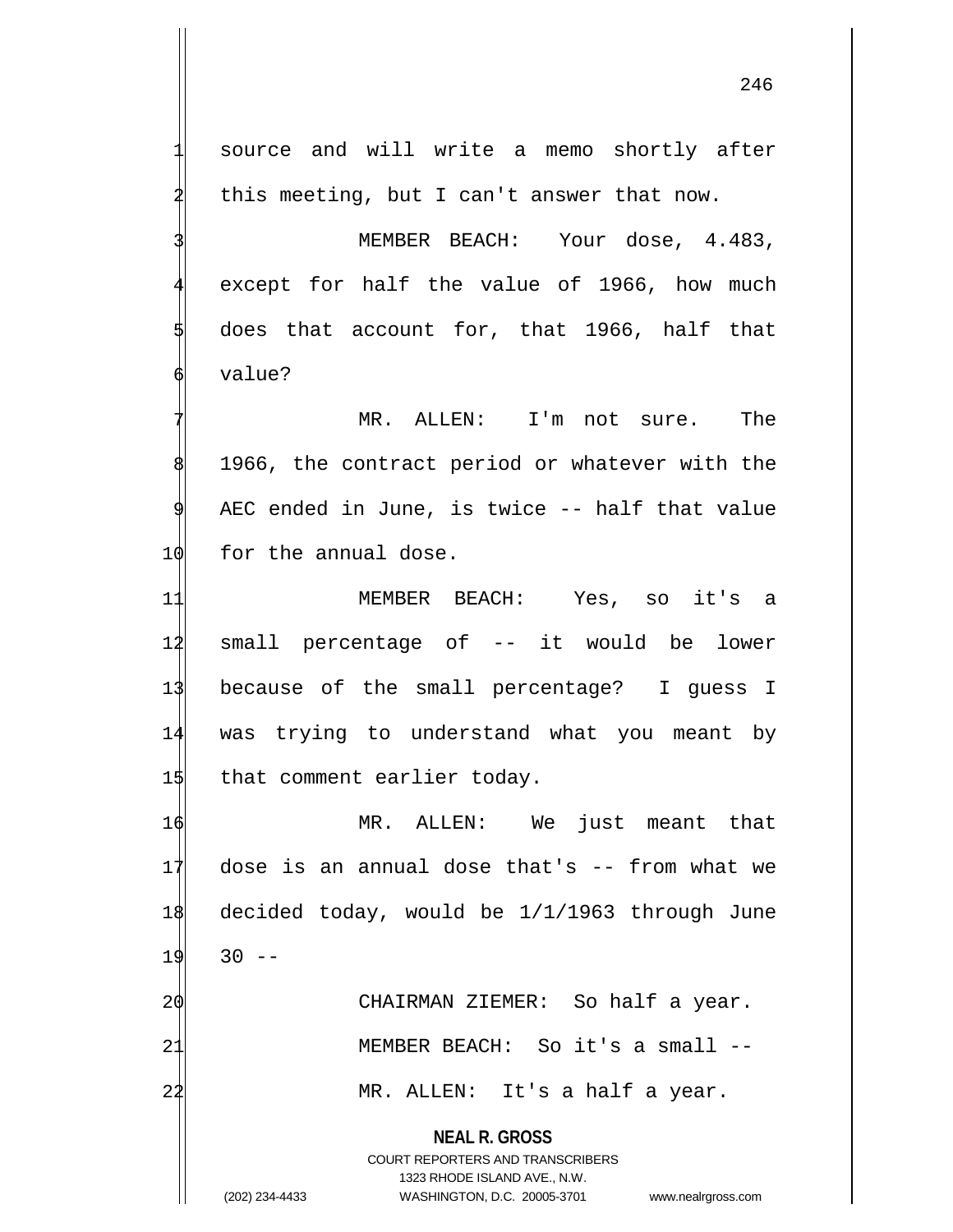CHAIRMAN ZIEMER: Yes, it's a half a year, yes. It's half of your value, but --MR. ALLEN: The difference essentially in --CHAIRMAN ZIEMER: The difference is really including some shots that were -- is

it a weighted average or just an average, that number?

MR. ALLEN: It ends up being two 10 shot scenarios in ours to get the utilization 11 time, et cetera. The difference is primarily 12 we normalize to 10 millirem per 168 hours in 13 the control room, and Bob didn't on his.

14 CHAIRMAN ZIEMER: Okay, but that 15 normalization factor is enough to account for 16 this difference? That's what I'm asking.

17 MR. ALLEN: Yes, because if you 18 take the shot that Bob used and you put a 19 badge in the control room for 168 hours, you 20 will get 20-some millirem on that badge.

21 CHAIRMAN ZIEMER: Okay, and that  $22$  basically doubles  $-$ 

> **NEAL R. GROSS** COURT REPORTERS AND TRANSCRIBERS 1323 RHODE ISLAND AVE., N.W. (202) 234-4433 WASHINGTON, D.C. 20005-3701 www.nealrgross.com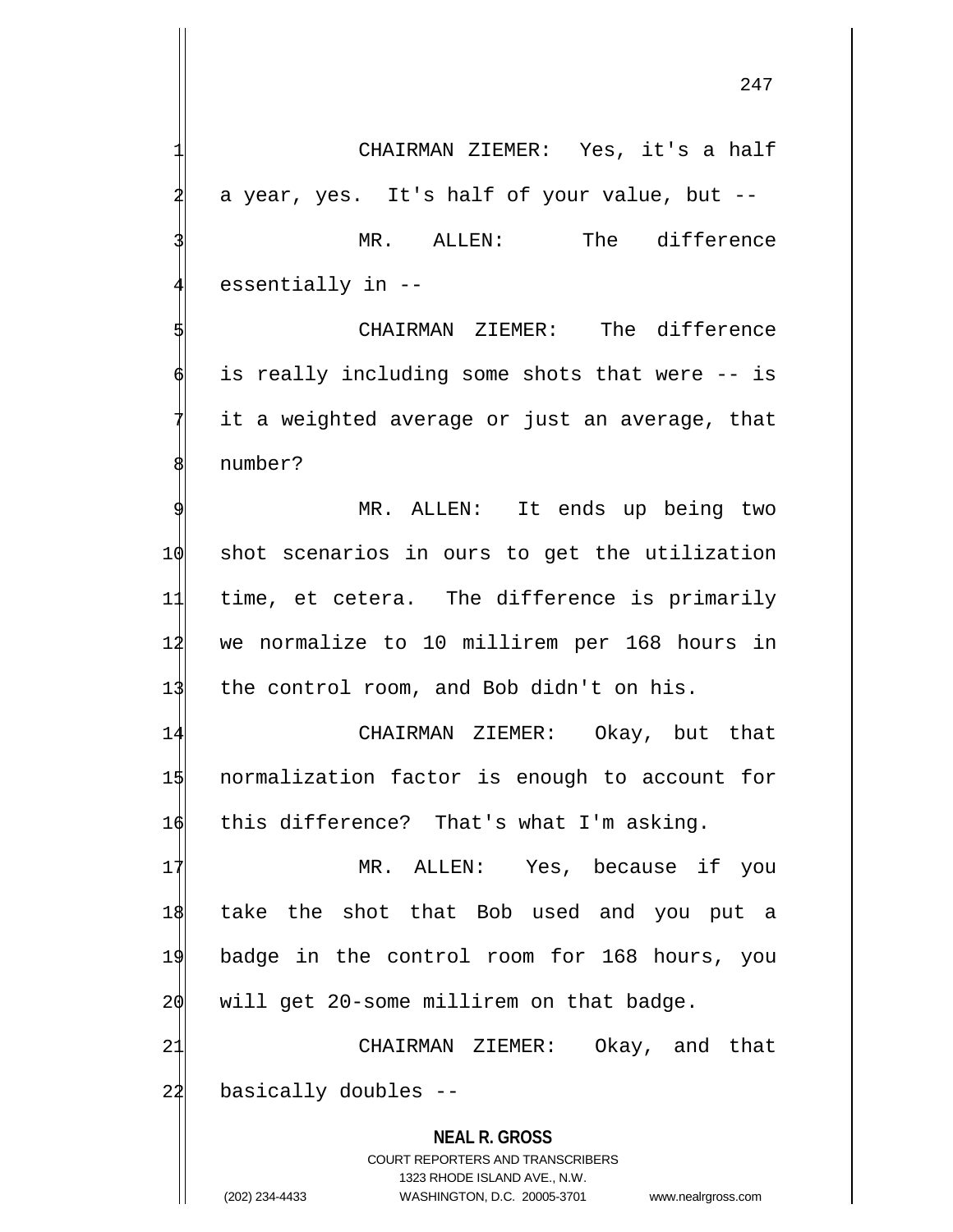MR. ALLEN: Right.

2 CHAIRMAN ZIEMER: -- what you calculate then. Yes, I see what you're saying. So what we need to do is have SC&A go back and either confirm their number or at least explain their number more definitively, and then, what do we need to do? I guess  $-$ -DR. ANIGSTEIN: I would just like 9 to get more information and submit a memo 1 $\phi$  explaining this normalization. 11 CHAIRMAN ZIEMER: Yes, right. I 12 guess you'll either end up saying, yes, we 13 stand by our number or, no, we think NIOSH is 14 okay, right? I guess that's the way it'll  $15$  come out. 16 DR. ANIGSTEIN: Something like  $17$  that. 1\$ CHAIRMAN ZIEMER: But either way, 19 if you're apart, we may have to have further 20 discussions on that issue. It looks like it 21 revolves around, in part, whether or not that  $24$  001 badge  $-$  is that the control room badge?

> **NEAL R. GROSS** COURT REPORTERS AND TRANSCRIBERS

> > 1323 RHODE ISLAND AVE., N.W.

(202) 234-4433 WASHINGTON, D.C. 20005-3701 www.nealrgross.com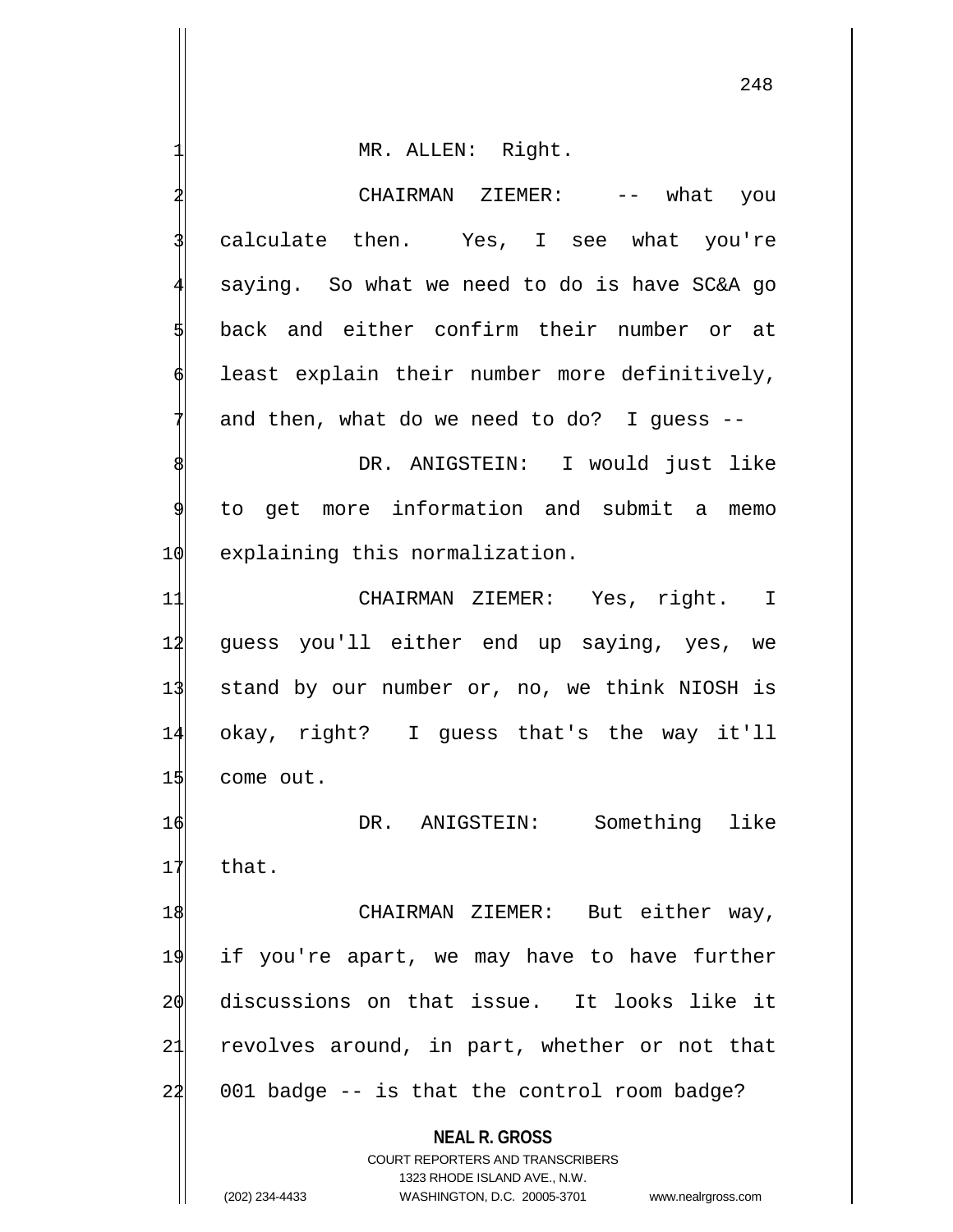**NEAL R. GROSS** COURT REPORTERS AND TRANSCRIBERS 1323 RHODE ISLAND AVE., N.W. (202) 234-4433 WASHINGTON, D.C. 20005-3701 www.nealrgross.com MR. ALLEN: Zero badge. 2 MEMBER BEACH: Zero. CHAIRMAN ZIEMER: The zero badge. Well, now, the one in the control room's 01, isn't it? MR. ALLEN: That's the control 7 room badge that was there for some of the time. CHAIRMAN ZIEMER: Right, right. 10 MR. ALLEN: But there was --11 CHAIRMAN ZIEMER: The others, the  $12$ 13 MR. ALLEN: Control badge itself. 14 CHAIRMAN ZIEMER: Control badge 15 itself, okay. So we'll have to close that one 16 then. Well, Bob, you'll let us know what -- 17 DR. ANIGSTEIN: Yes, I will. 18 CHAIRMAN ZIEMER: You can 19 distribute your findings on that so that we 20 can reach final agreement. Does that cover 21 all the open issues? 24 MR. ALLEN: That covers everything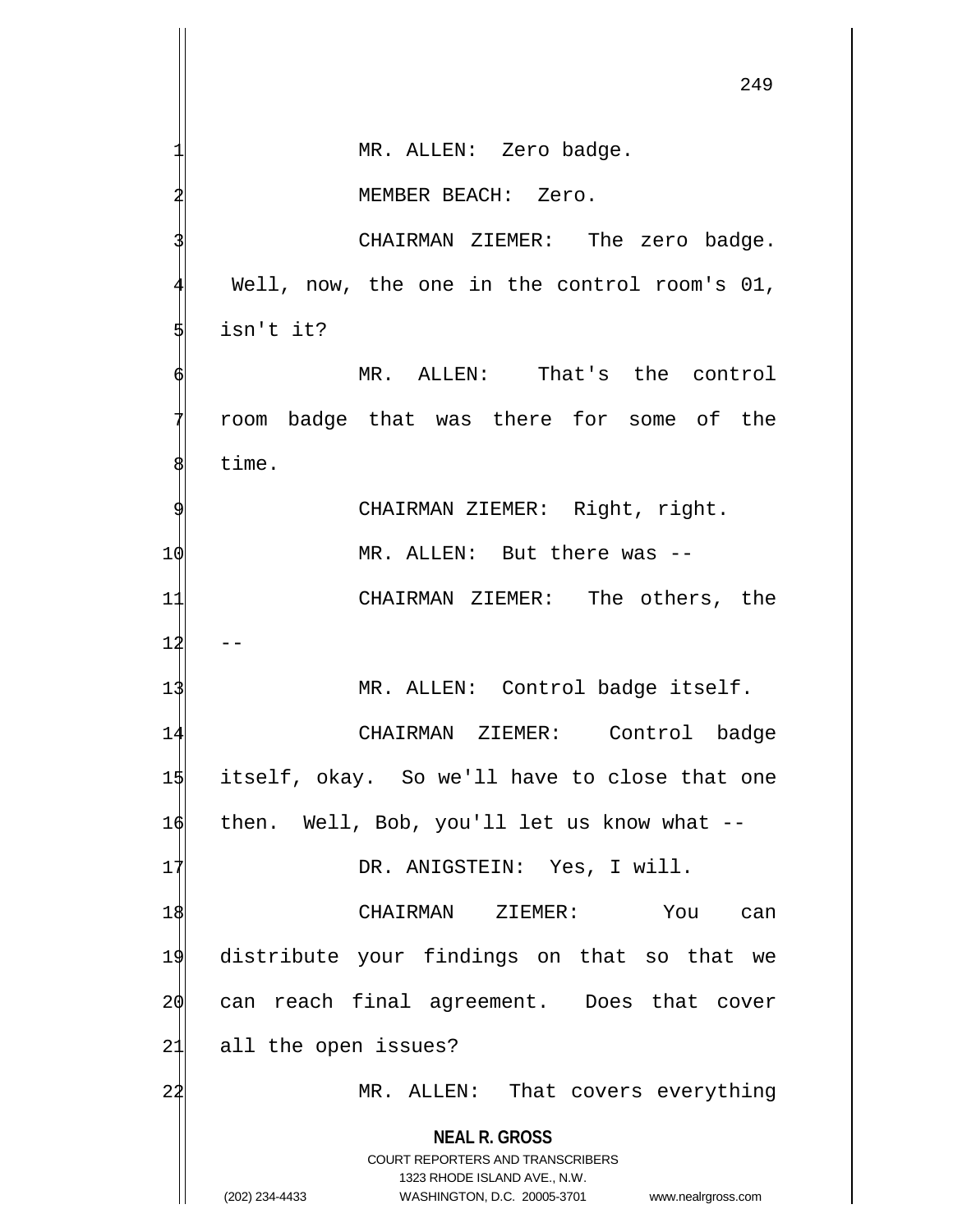that I think we need to reach some sort of agreement on in order to come up with the whole  $--$ 

## CHAIRMAN ZIEMER: Right.

MEMBER BEACH: One question I have, I know you've discussed it, but the triangle. The high number is going to start  $with$   $-$ 

CHAIRMAN ZIEMER: The high number  $10$  is still the limits, 12 and 15.

11 MEMBER BEACH: Well, okay, so -- 12 MR. ALLEN: It'll be slightly 13 different for different years.

14 MEMBER BEACH: It's not going to 15 be 9. Okay, perfect.

16 CHAIRMAN ZIEMER: Right. The 9, I  $1$ <sup> $\parallel$ </sup> think, is the median.

19 CHAIRMAN ZIEMER: The low was the  $20$  5 or something like that.

1\$ 18 MEMBER BEACH: And then the 5 --

21 DR. NETON: It's not really the 22 median. It's the central value.

> **NEAL R. GROSS** COURT REPORTERS AND TRANSCRIBERS

> > 1323 RHODE ISLAND AVE., N.W.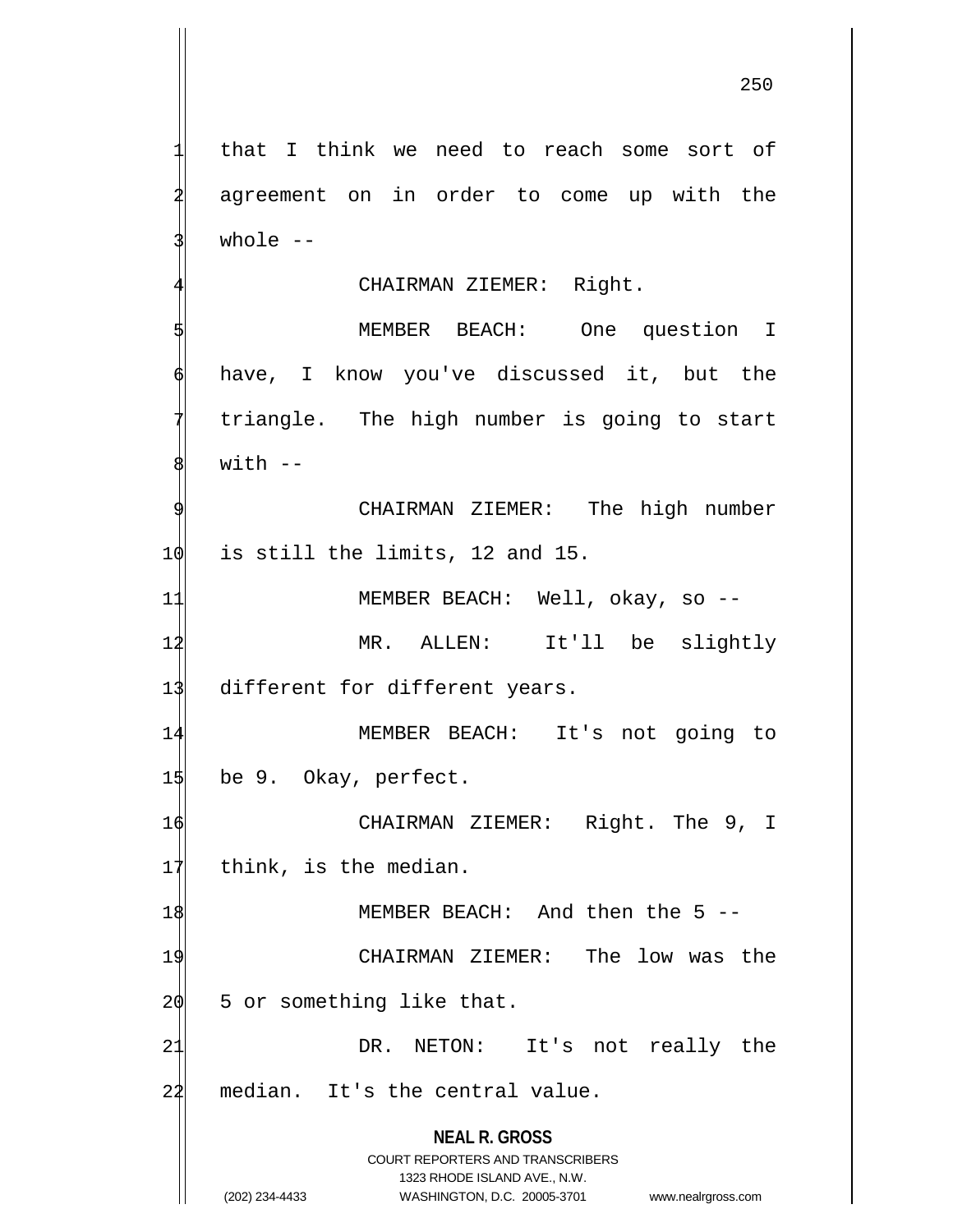|    | CHAIRMAN ZIEMER: The central                                                                                                                                           |
|----|------------------------------------------------------------------------------------------------------------------------------------------------------------------------|
|    | value, right, right. Well, once we<br>have                                                                                                                             |
|    | clarification on that and have an agreement on                                                                                                                         |
|    | what the approaches will be on bounding,                                                                                                                               |
|    | because you have the other question on the                                                                                                                             |
|    | second group as well, then we need to go back                                                                                                                          |
|    | specifically to the matrix and go through all                                                                                                                          |
|    | the matrix issues and see if there's -- I                                                                                                                              |
| 9  | mean, in principle, the matrix issues deal                                                                                                                             |
| 10 | with what we've been talking about.                                                                                                                                    |
| 11 | MEMBER BEACH: So do we need an                                                                                                                                         |
| 12 | update to the matrix? The last one we have                                                                                                                             |
| 13 | was in $--$                                                                                                                                                            |
| 14 | CHAIRMAN ZIEMER:<br>The<br>last                                                                                                                                        |
| 15 | distribution is the matrix.                                                                                                                                            |
| 16 | MEMBER BEACH: It's<br>the<br>most                                                                                                                                      |
| 17 | correct. November 26th.                                                                                                                                                |
| 18 | Right.<br>CHAIRMAN ZIEMER:<br>We                                                                                                                                       |
| 19 | haven't done any matrix issues since then,                                                                                                                             |
| 20 | because we focused on the SEC which was acted                                                                                                                          |
| 21 | on at the last meeting and now we're pretty                                                                                                                            |
| 22 | close to closing the issues on the approaches                                                                                                                          |
|    | <b>NEAL R. GROSS</b><br><b>COURT REPORTERS AND TRANSCRIBERS</b><br>1323 RHODE ISLAND AVE., N.W.<br>(202) 234-4433<br>WASHINGTON, D.C. 20005-3701<br>www.nealrgross.com |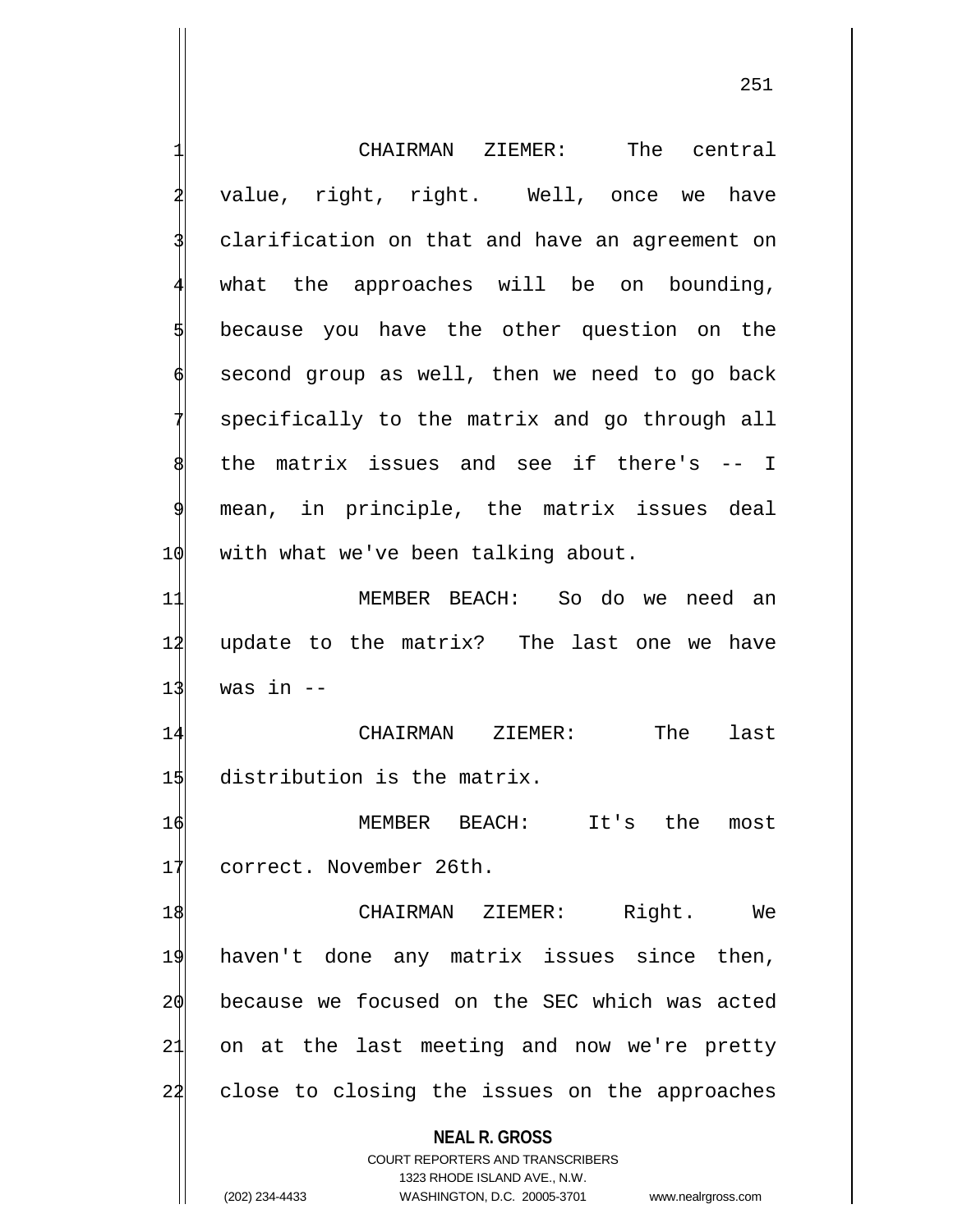here.

Well, we agreed on the timeline. We've agreed on the use of the triangular distribution. We need a little more from NIOSH on how they will do the second sort of - $\phi$  -

MR. KATZ: Category.

CHAIRMAN ZIEMER: The second category, the outside-the-envelope category. And then we need an update from SC&A on this issue of the layout man value, is what it 12 turned out to be for the cobalt era. And I think it was pointed out here in this, but was not discussed, was the handling of the uranium in the residual period, although you pretty well outlined that before, but we need --

17 DR. NETON: Well, I think there are still some differences of opinion between us and SC&A, though, on how that goes. I believe we agreed it wasn't an SEC issue but I think there were still some differences on -- CHAIRMAN ZIEMER: Right. I'd like

**NEAL R. GROSS** COURT REPORTERS AND TRANSCRIBERS 1323 RHODE ISLAND AVE., N.W. (202) 234-4433 WASHINGTON, D.C. 20005-3701 www.nealrgross.com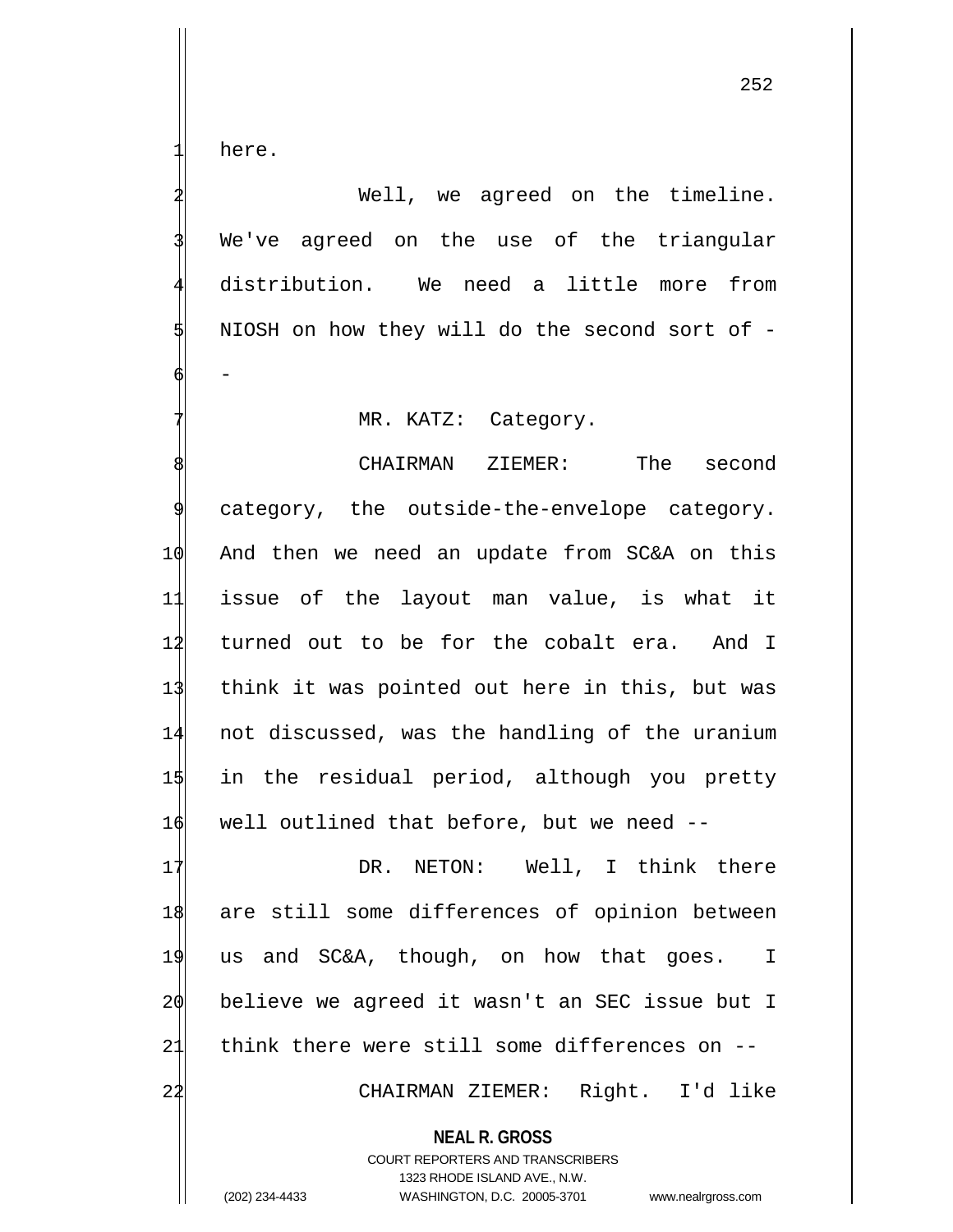**NEAL R. GROSS** COURT REPORTERS AND TRANSCRIBERS 1323 RHODE ISLAND AVE., N.W. to have you go back on that and make sure --MR. ALLEN: Open it up or whatever. CHAIRMAN ZIEMER: Go back and 5 check yours against the SC&A comments. We agreed that it could be done. Remember, we 7 eliminated the use of that vacuum cleaner value --DR. ANIGSTEIN: What issue are we 10 on? 11 CHAIRMAN ZIEMER: The inhalation 12 of the uranium during the residual period. 13 DR. ANIGSTEIN: Yes. 14 CHAIRMAN ZIEMER: It's a small 15 contribution as well to this period but it  $16$  also  $-$ 17 DR. ANIGSTEIN: Yes. We simply 18 agreed on the source term but we never agreed 19 on the model. 20 CHAIRMAN ZIEMER: Right, right. I 21 just want to get closure on that as well. 24 Now, thank you, everybody. We have a half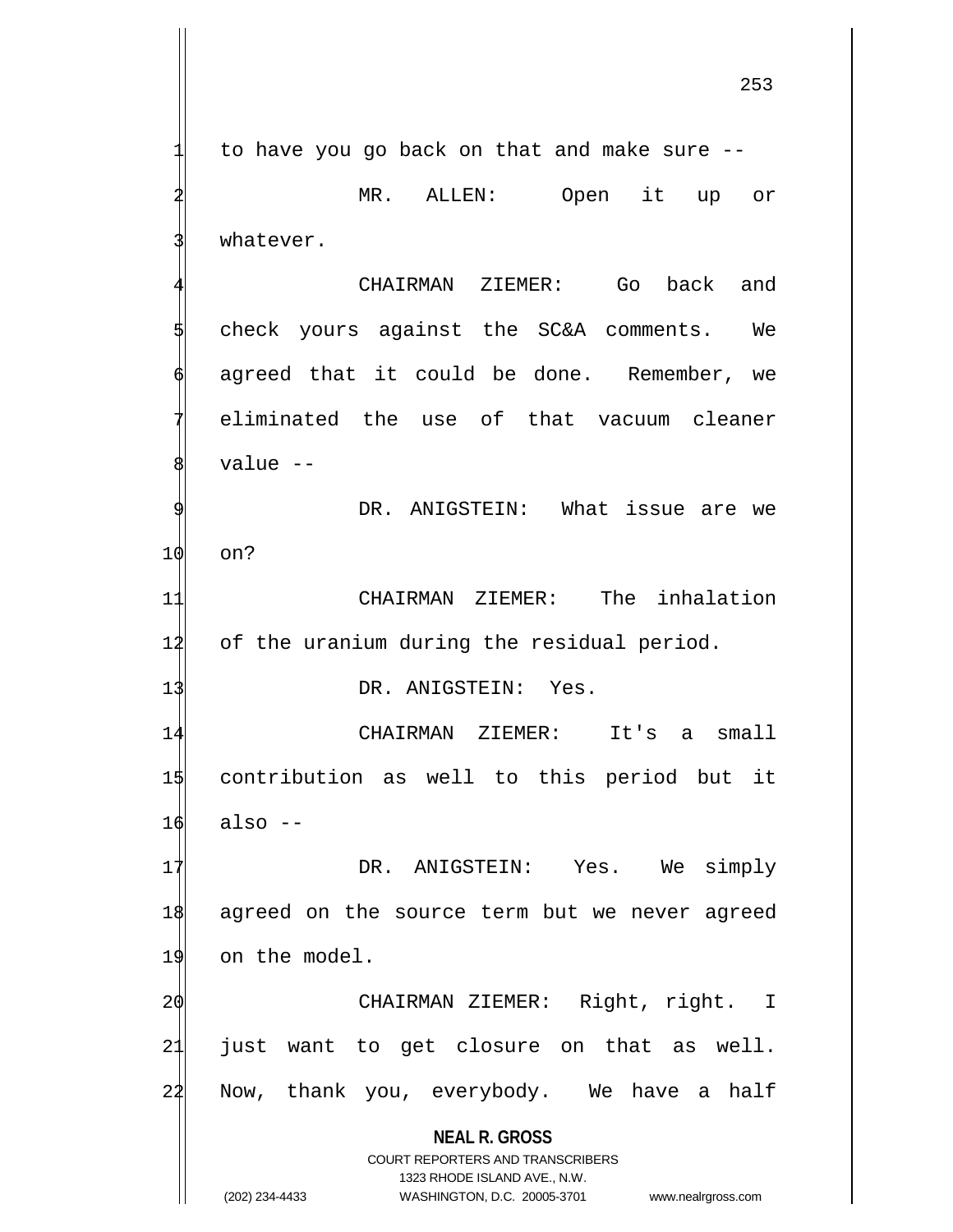**NEAL R. GROSS** COURT REPORTERS AND TRANSCRIBERS 1323 RHODE ISLAND AVE., N.W. hour left. We're not going to get through this full agenda. I do want to move into the Baker Brothers. Let's see --DR. MAURO: Paul? CHAIRMAN ZIEMER: Yes, hang on. DR. MAURO: If it helps any, I know we only have a half hour, we put together those talking points. There's a whole long list of them there. 10 CHAIRMAN ZIEMER: Yes, we have 11 your talking points. 12 DR. MAURO: Right, but what I was 13 going to say is there's only one that really 14 matters and the rest of them are just what we 15 would call standard Site Profile issues that 16 we will resolve those. 17 CHAIRMAN ZIEMER: Right. I want 18 19 DR. MAURO: The only one that  $20$  really is  $-$  the one that is Number 7. So 21 just to alert everyone there, the degree to 24 which you want to get into Baker Brothers, I

(202) 234-4433 WASHINGTON, D.C. 20005-3701 www.nealrgross.com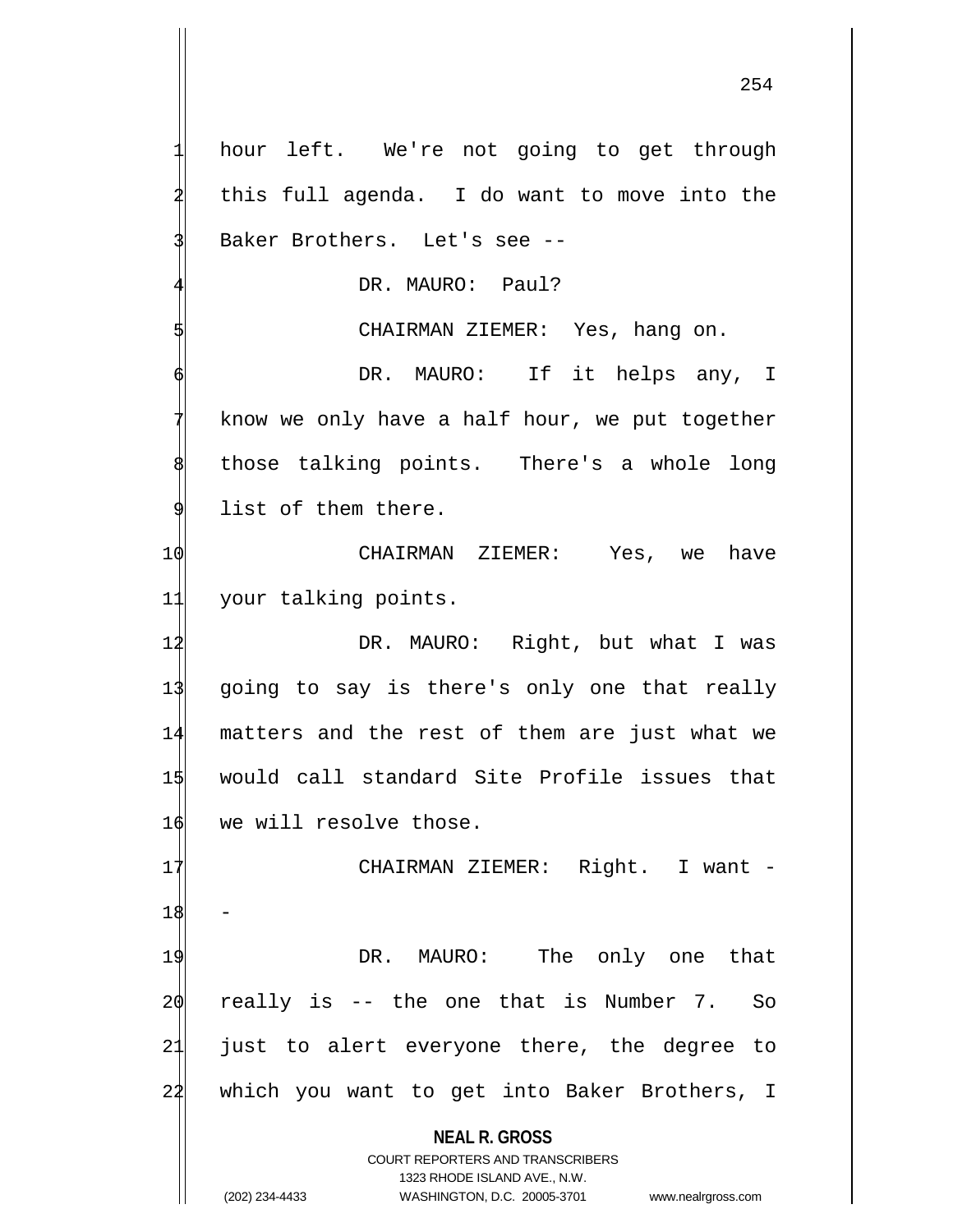**NEAL R. GROSS** COURT REPORTERS AND TRANSCRIBERS would recommend that the one that's by far the 2 dominant, most important issue is Number 7 because it has SEC implications in regard to where the boundaries were set for the SEC. The others are just Site Profile type issues which, of course, I think are certainly solvable and, you know, don't impact the SEC boundary. CHAIRMAN ZIEMER: Right. Well, 10 you remember that at the last meeting of the 11 Board, the Board took action on Baker Brothers  $12$  for the  $-$ 13 DR. MAURO: Yes. The only reason 14 I bring this up is that -- 15 CHAIRMAN ZIEMER: But not on the 16 residual period. 17 DR. MAURO: Right. The issue has 18 to do with the residual period and, you know, 19 the reality is the approach taken for the 20 residual period, there's a fundamental 21 assumption that was made. That is the rock 22 they stand on, and there are certain

1323 RHODE ISLAND AVE., N.W.

(202) 234-4433 WASHINGTON, D.C. 20005-3701 www.nealrgross.com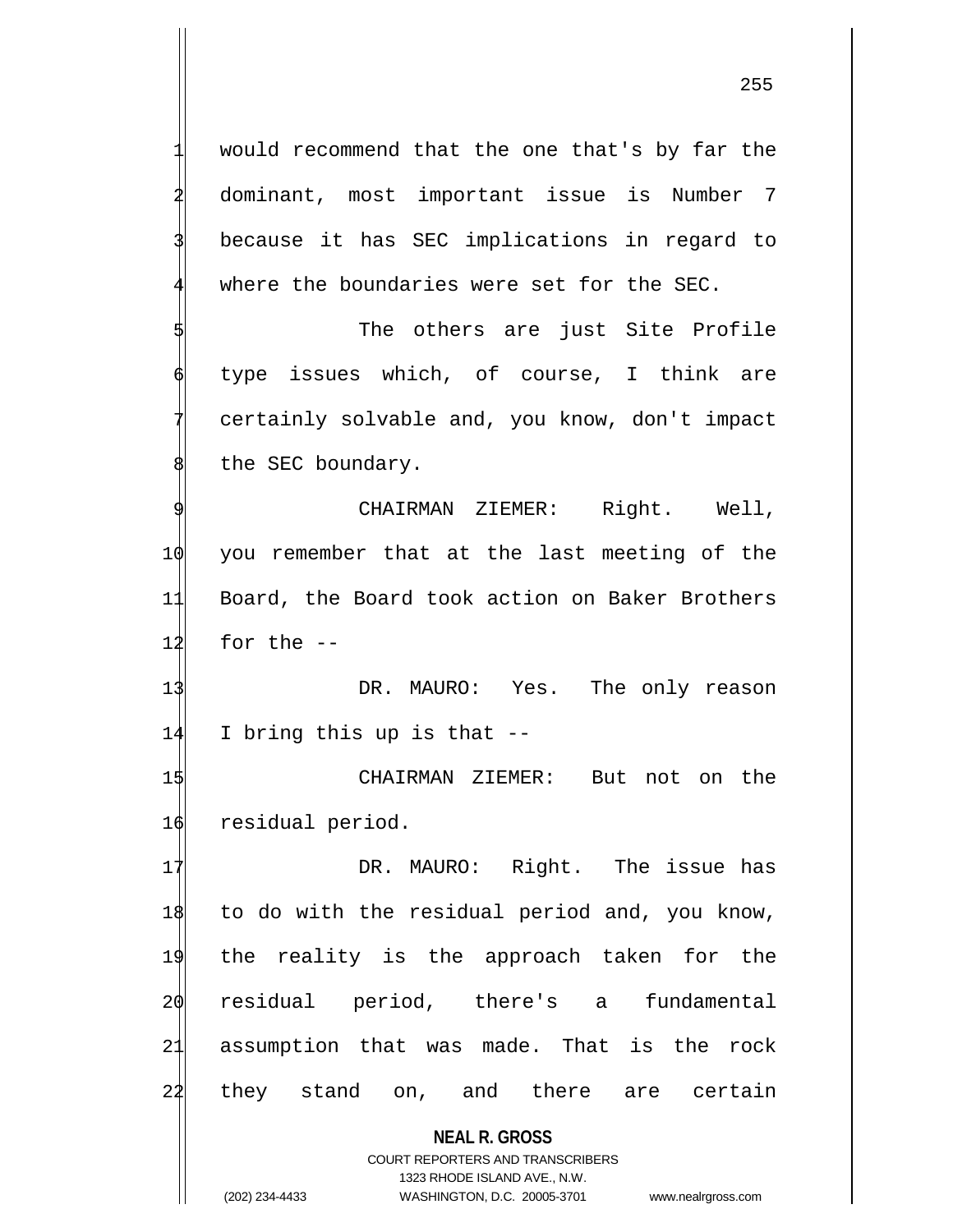weaknesses in it.

**NEAL R. GROSS** COURT REPORTERS AND TRANSCRIBERS 1323 RHODE ISLAND AVE., N.W. (202) 234-4433 WASHINGTON, D.C. 20005-3701 www.nealrgross.com And the reason I say it can be an SEC issue is that if you really can't assign a 4 bounding number for the beginning of the residual period, you've got a serious problem. And I'd raise the question -- and it may have an easy answer because, remember, we only looked at this for a day before yesterday and came up with this list. 10 And I realized we were going to 11 run out of time and I gave some thought, if 12 there's anything I wanted to point the Work 13 Group to, it's Issue Number 7 because it's the 14 rock upon which the whole residual period is 15 standing on. 16 CHAIRMAN ZIEMER: Okay. We all 17 got your comments. I don't know that NIOSH 18 has had a chance to even look at these because 19 2 $\phi$  DR. NETON: We've looked at it. 21 CHAIRMAN ZIEMER: -- they've only 24 been out a day or two, right?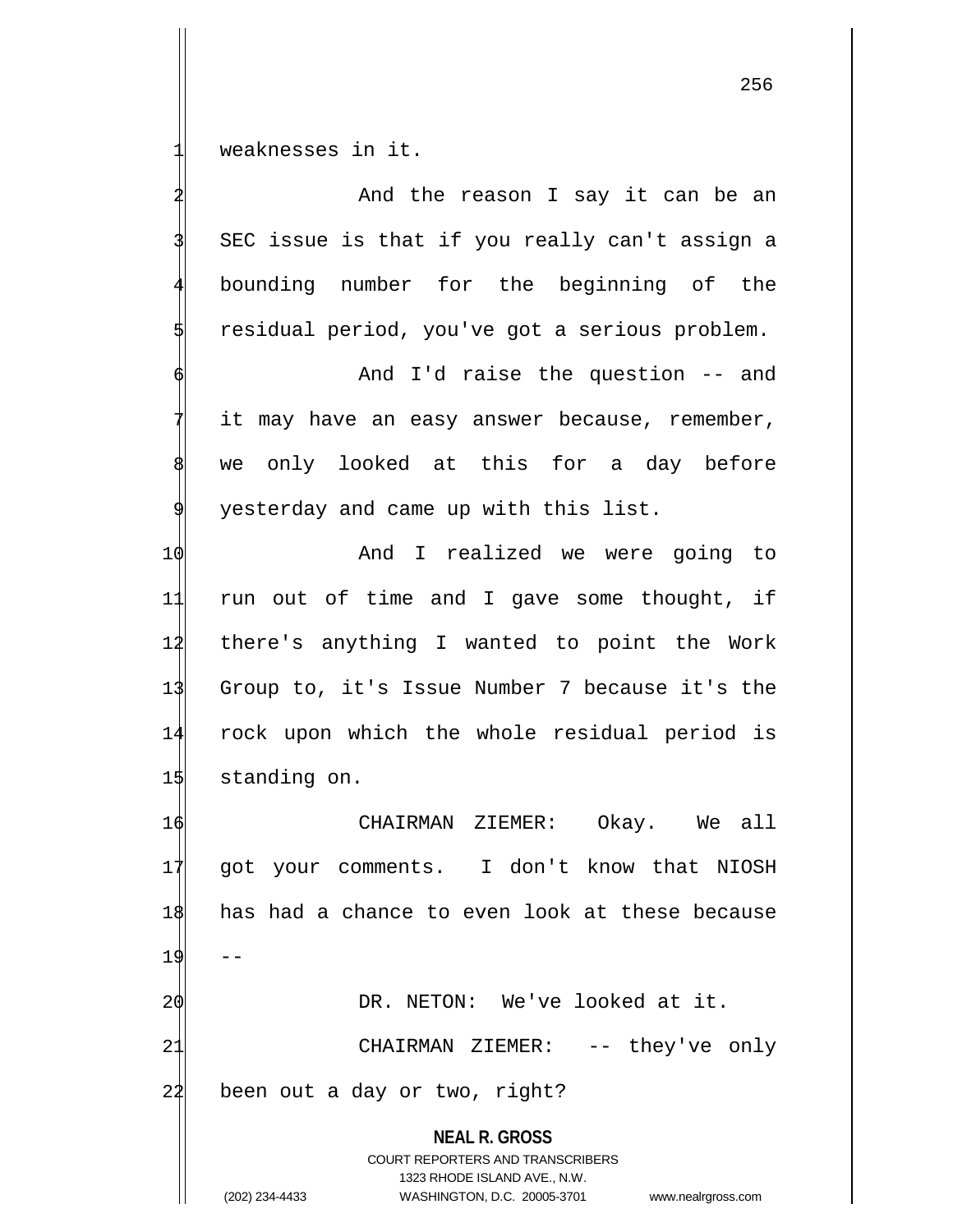**NEAL R. GROSS** COURT REPORTERS AND TRANSCRIBERS 1323 RHODE ISLAND AVE., N.W. (202) 234-4433 WASHINGTON, D.C. 20005-3701 www.nealrgross.com MEMBER BEACH: A day, yes. CHAIRMAN ZIEMER: Yes. DR. NETON: We've looked at them. I mean, and we understand --CHAIRMAN ZIEMER: The concern on this one. So are you comfortable that that's the main thing as well or did you --DR. NETON: Well, I'm having 10 trouble bringing up the report. What is Issue 11 Number 6 then? 1<sup>2</sup> DR. MAURO: Number 7 is --13 CHAIRMAN ZIEMER: I gave him my 14 copy here. Jim's looking at it. 15 DR. MAURO: It's a conceptually 16 easy one to -- you've picked an airborne dust 17 loading and we like that airborne dust loading 18 as being a plausible upper bound for the dust 19 loading that might have been experienced  $2\phi$  during the operations period. 21 And then you use that airborne 22 dust loading, which is 5480 dpm per cubic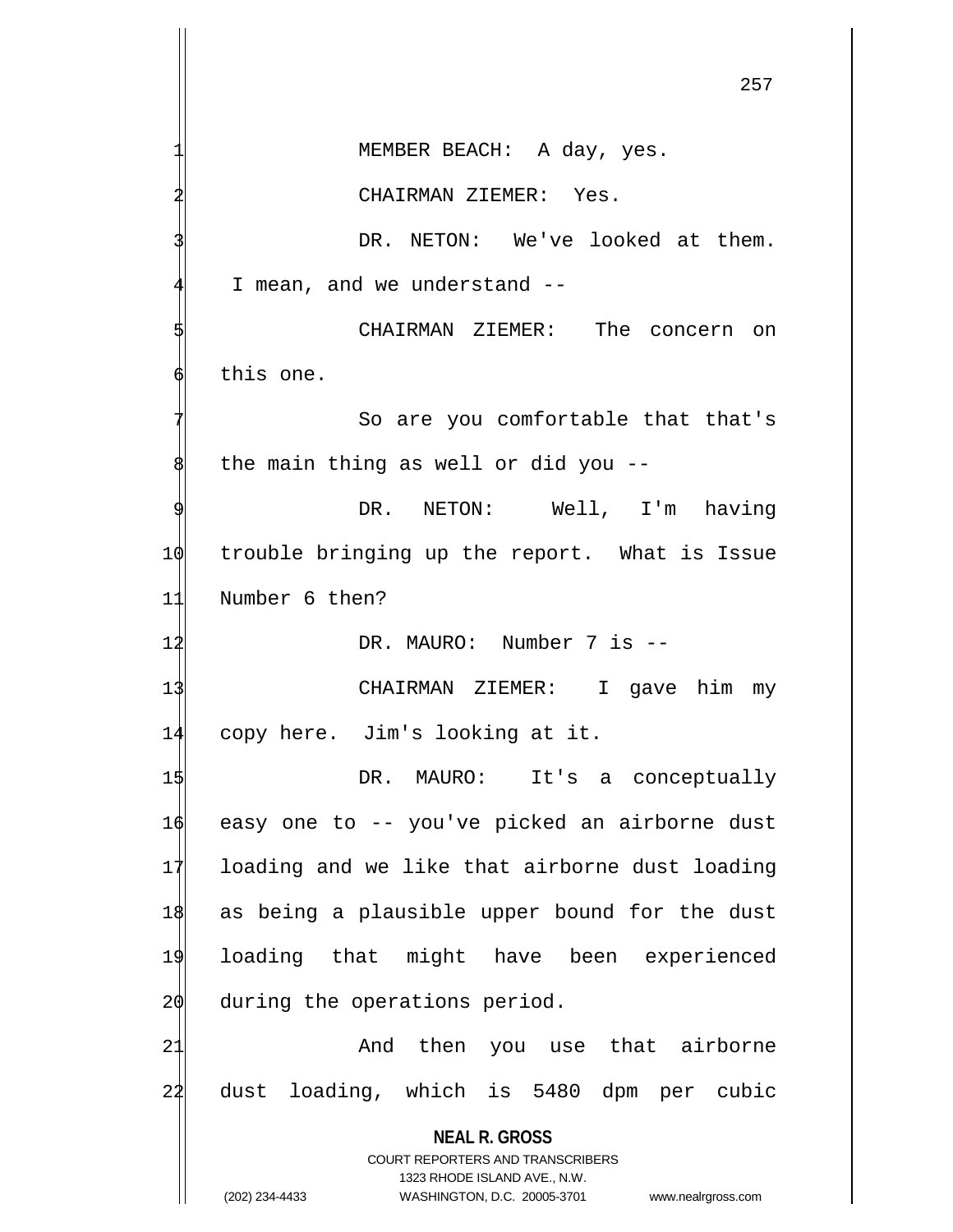meter, to calculate the amount that settled out onto a surface and that became the starting point, that dpm per square meter.

Turn outs to be about a million dpm per meter squared of gross alpha on the surface at the beginning of the residual 7 period which is January 1st, 1945.

Everything about that is fine, except there's one fly in the ointment. It 10 has to do with the fact that apparently there 11 were a large number of uranium fires that 12 occurred in the building in 1943/44 perhaps. 13 Not sure exactly. You know, there was a 14 number of them.

1\$ 15 And what that puts you in a situation is that if there wasn't cleanup after these fires, the residual activity that might be on surfaces might not be well represented by the model and assumptions you 20 made.

21 I would fully agree that the way 22 you approach the problem is perfectly fine if

**NEAL R. GROSS**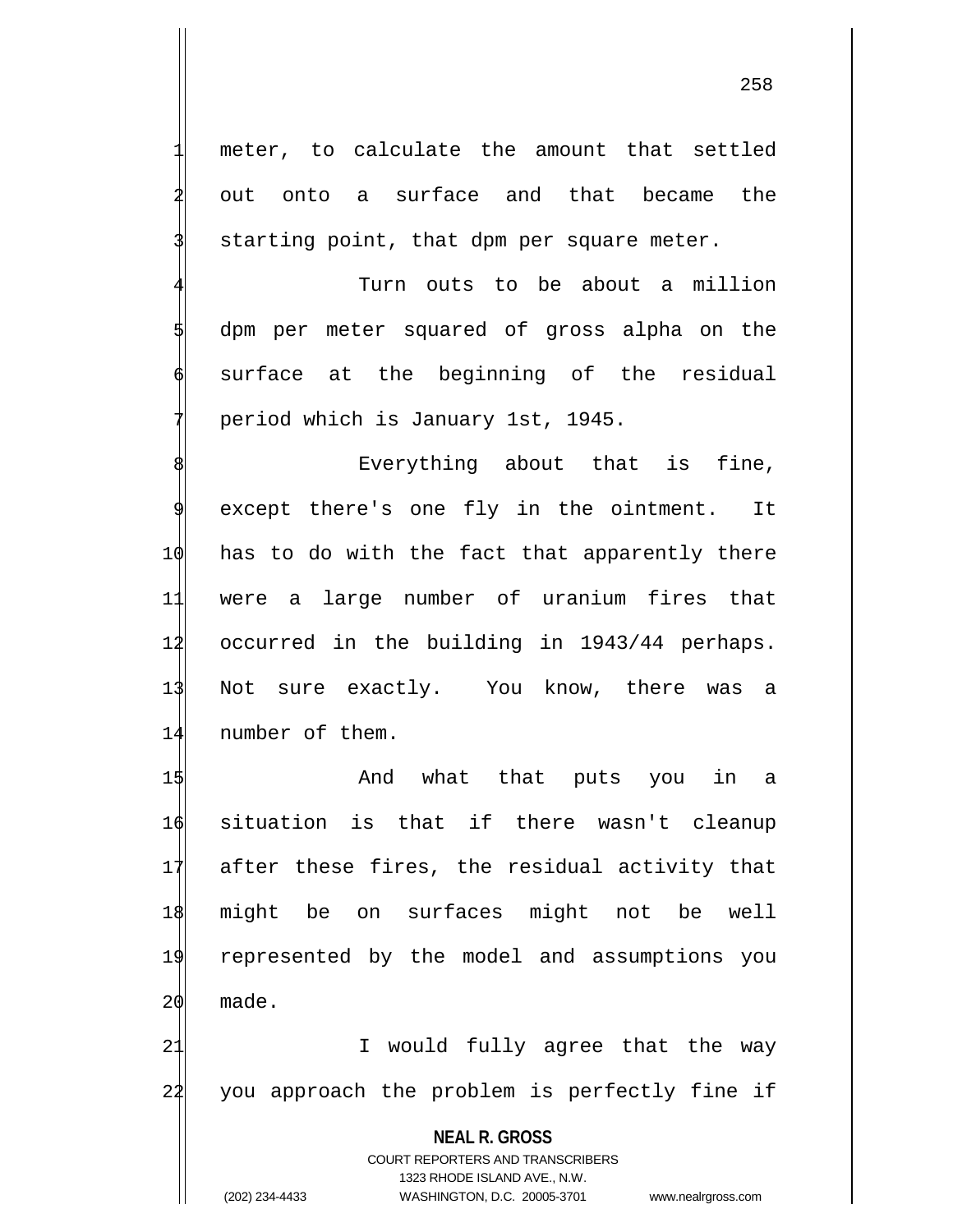we didn't have all these fires.

**NEAL R. GROSS** COURT REPORTERS AND TRANSCRIBERS 1323 RHODE ISLAND AVE., N.W. But with these fires, it left me in a place where I was not comfortable that the  $5480$  -- I'm sorry, that the activity on the surface that you derived, which is a large number, don't get me wrong, which is 1 million dpm per meter squared, that's based on the mechanics of assuming there was a certain dust loading during operation. 1 $\phi$  I would like to see some evidence 11 that there was some cleanup of the uranium 12 during operations. Otherwise, that leaves you 13 with a place where it's hard to defend the 14 number that you use as your starting point. 1\$ DR. NETON: Right. 16 DR. MAURO: That's it. I mean, 17 it's a simple concept and now I have to say we 18 did not go back to the SRDB and review. We 19 just didn't have the time. 2 $\phi$  20 There may be some information in 21 there that says when the fires occurred and 24 whether or not there was cleanup after the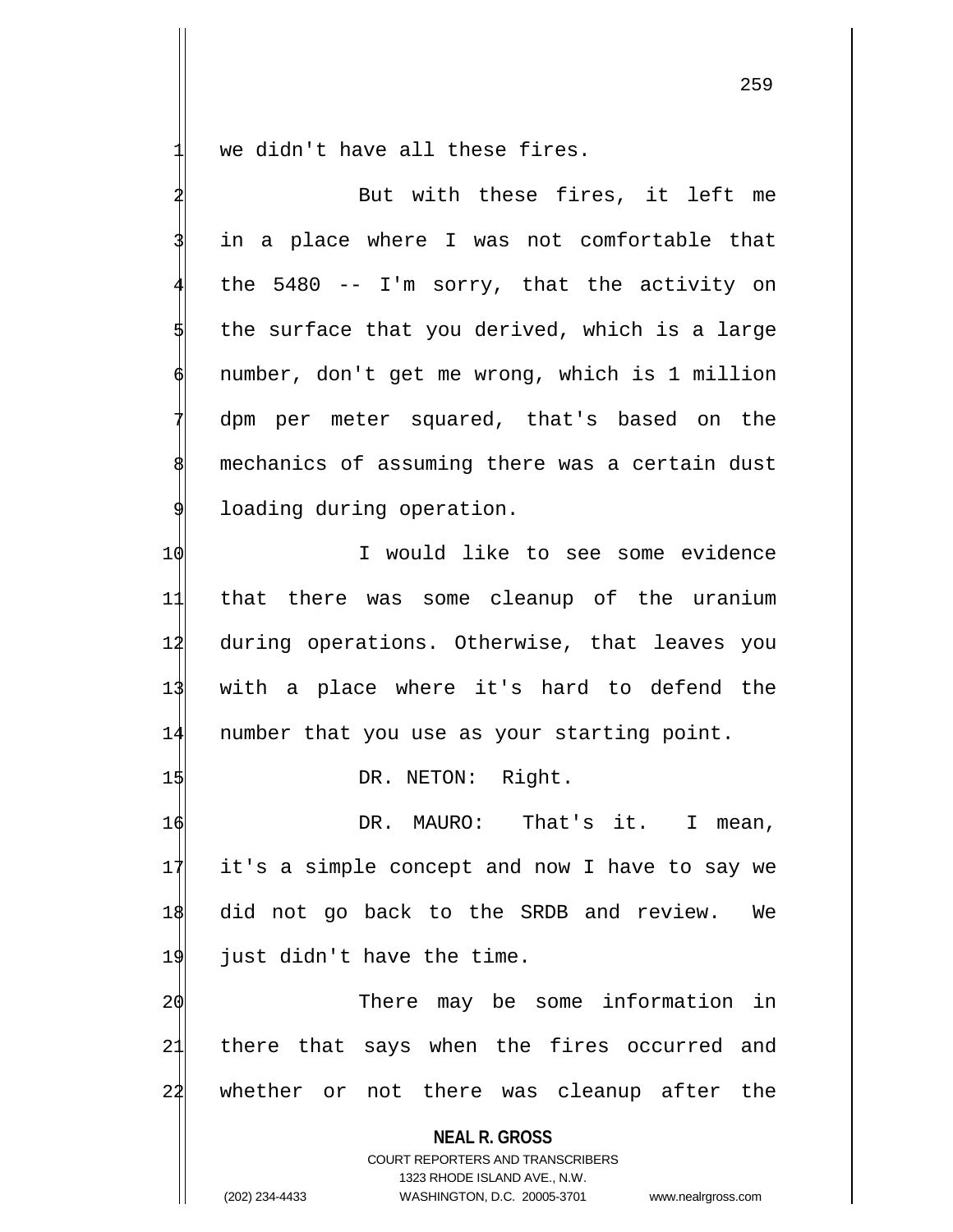fires.

|    | If that information is out there,                        |
|----|----------------------------------------------------------|
|    | this major issue, that I consider to be a                |
|    | major issue, goes away, because everything               |
|    | else about this, the rock you're standing on,            |
|    | as far as I'm concerned is solid.                        |
|    | DR. NETON: Yes. Well, Tom Tomes                          |
|    | is our lead on this and I think he's looked              |
| 9  | into this fire issue a little bit. Maybe,                |
| 10 | Tom, you can comment a bit?                              |
| 11 | MR. TOMES: I haven't had time to                         |
| 12 | go back and look at the specific issue since I           |
| 13 | got your talking points. But I have looked               |
| 14 | back at in general what their requirements               |
| 15 | were for closing out the contract and                    |
| 16 | returning all the materials to the government.           |
| 17 | They had a routine where they                            |
| 18 | collected all their turnings and all their               |
| 19 | solid metal scrap that they generated as well            |
| 20 | their fines and their sweeping.<br>They<br>as            |
| 21 | specifically had a label, material sweeping.             |
| 22 | they did have a program<br>of<br>So                      |
|    | <b>NEAL R. GROSS</b><br>COURT REPORTERS AND TRANSCRIBERS |

1323 RHODE ISLAND AVE., N.W.

 $\prod$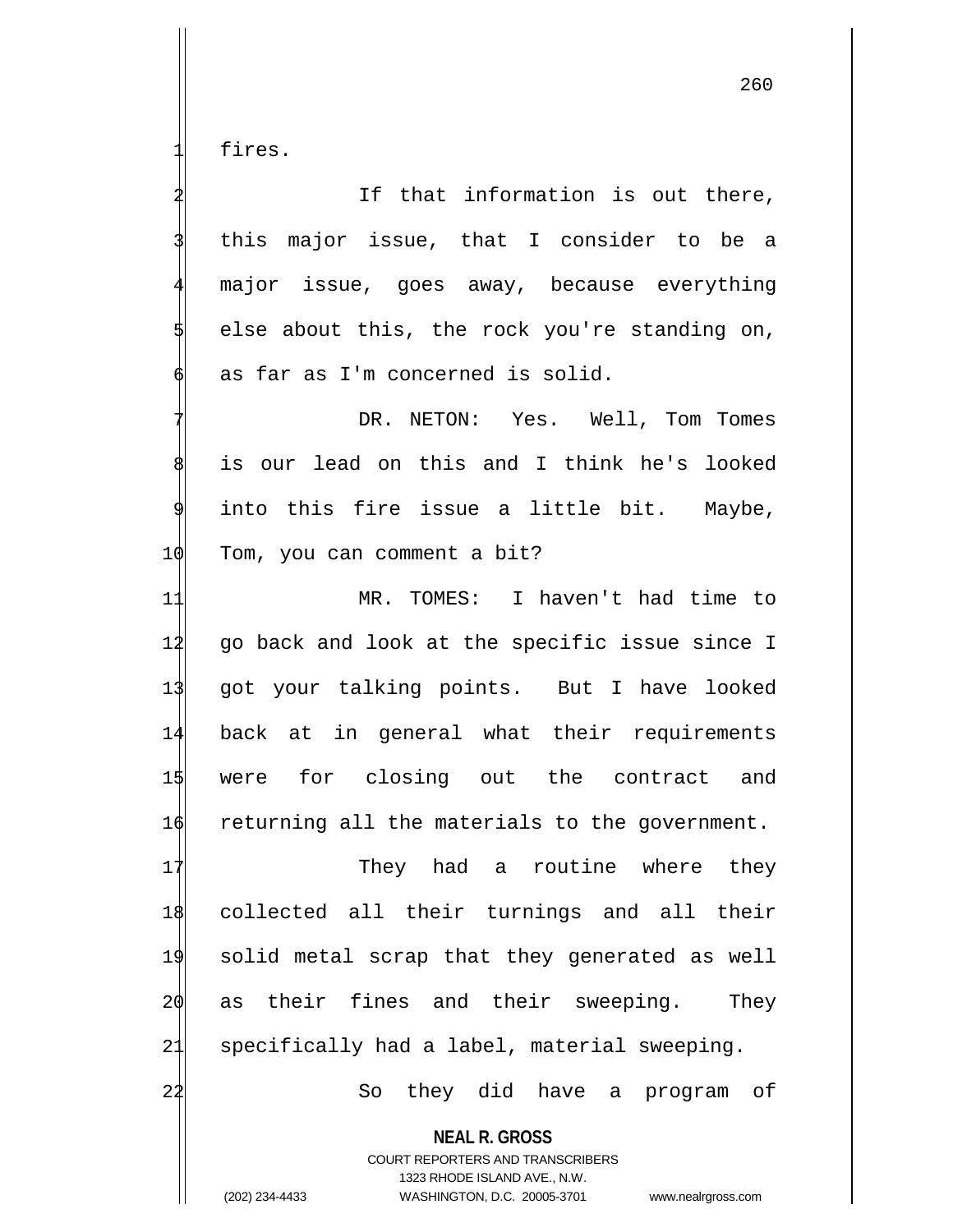removing all bulk materials, sweeping the area and segregating it and drumming it and returning it to the AEC. As a matter of fact  $4$  --

DR. MAURO: If those materials, though, on occasion that caught fire that they were collecting -- and the main thing I'd like to see is some discussion about what was done after those fires because I'm picturing this 10 smoke and fires and uranium becoming airborne 11 and then settling out, which is a scenario 12 that is not embraced anywhere in the Petition 13 Evaluation Report.

14 But there may be material in the 15 SRDB which says, yes, that's what they did. I 16 didn't look for that.

17 If we can find that, if it turns out a case can be made that either the amount of dust settling from the fires was minimal, compared to the settling from operations, or that when there was a fire there was something 22 done to clean it up, I think Number 7 goes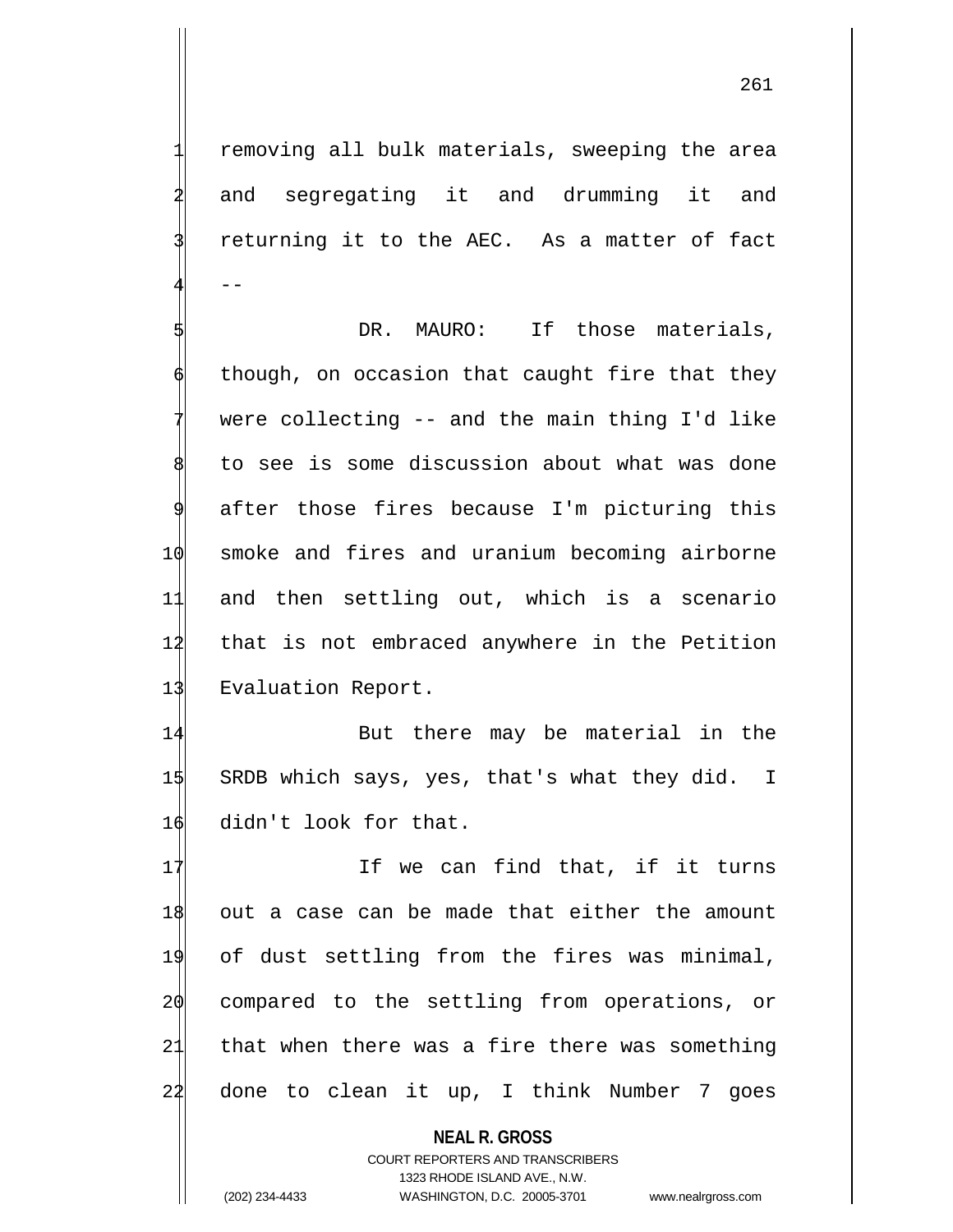away.

**NEAL R. GROSS** COURT REPORTERS AND TRANSCRIBERS MR. TOMES: There may be information to do that and posit one or more angles. We do have information that they had one large fire that consumed 100 pounds of uranium. Then there were several much smaller fires. So we do have an idea of what the maximum loss would have been at any one time and  $--$ 10 MEMBER BEACH: Well, this says 11 from several pounds to several hundred pounds, 12 in addition to the 100-pound one you were 13 talking about. 14 MR. TOMES: I don't recall a 15 several hundred. I recall the 100 but I have  $16$  to go back and check that. 17 CHAIRMAN ZIEMER: Well, I think it 18 would be appropriate to ask NIOSH to go back 19 and clarify that issue. 20 DR. NETON: Yes, we need to look 21 at it. I would still say 5400 dpm per cubic  $24$  meter is still a pretty high  $-$ 

1323 RHODE ISLAND AVE., N.W.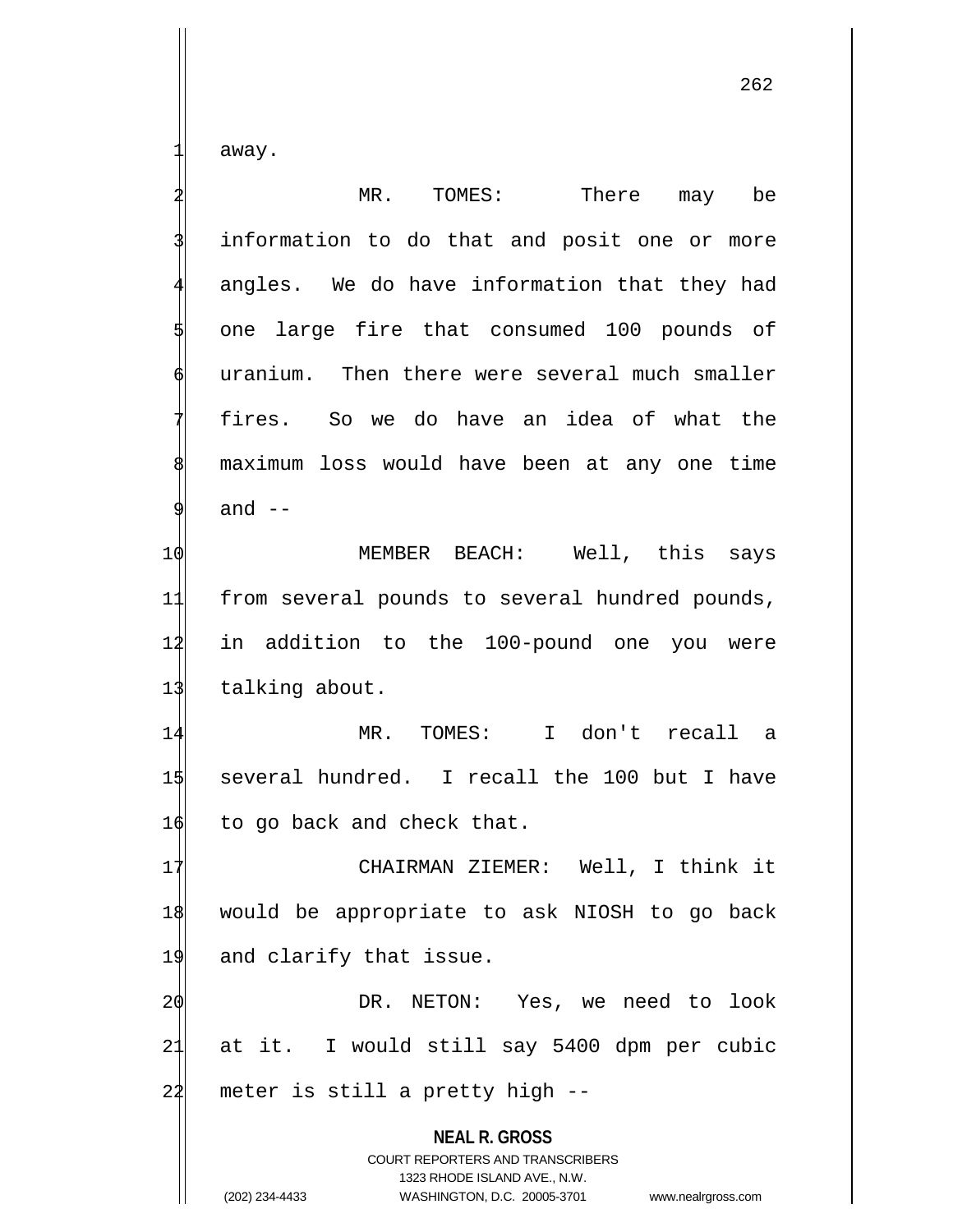**NEAL R. GROSS** COURT REPORTERS AND TRANSCRIBERS 1323 RHODE ISLAND AVE., N.W. DR. MAURO: Yes, I would say that, without the fires, the number that you use for the deposited activity, the 1 million dpm per square meter that's starting January 1st, 1945, that's probably conservative by at least a factor of 5 to 10. MEMBER MUNN: Yes, it's pretty high. DR. MAURO: I agree with that 10 completely. 11 MEMBER MUNN: Absolutely. 12 MEMBER BEACH: One of the 13 questions I had too in reading through this 14 is: what went on from '45 to '89 or when they 15 first started doing this survey? I think the 16 earliest one you have started in '81. But 17 there's nothing in the ER that says what 18 happened in those facilities -- 19 CHAIRMAN ZIEMER: In between. 20 MEMBER BEACH: -- in between. 21 There's nothing. Was the area, you know, 24 locked up and nobody was in it? Were there

(202) 234-4433 WASHINGTON, D.C. 20005-3701 www.nealrgross.com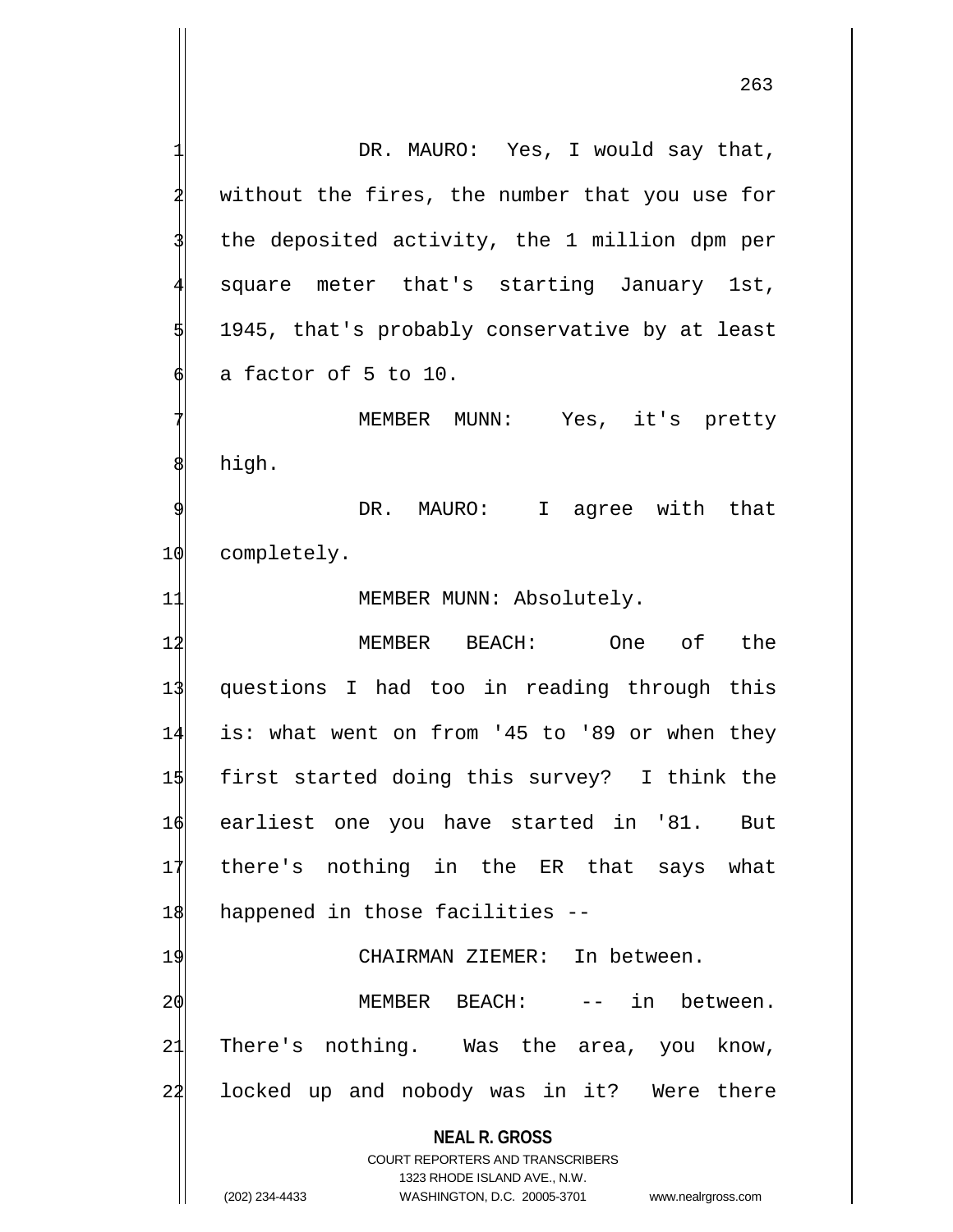people working another job? So that's something that I had a question on.

MR. TOMES: Well, Baker Brothers was dissolved and sold to another company. We don't really have details on what happened in this post-period.

7 MEMBER BEACH: So everybody from Baker was gone, because that's more information than I had earlier. That was this 10 question.

11 CHAIRMAN ZIEMER: So all you have 12 is who would be exposed during this cleanup 13 period then?

14 DR. NETON: Right. But on those fires, I don't recall. There weren't like dozens of fires, were there? I thought there 17 were some fires, several fires, but not -- and when you start talking about several spot fires in the context of higher period, acute little injections when you deposit 5480 dpm per cubic meter 24 hours a day, 7 days a week for 30 days  $-$ 

## **NEAL R. GROSS**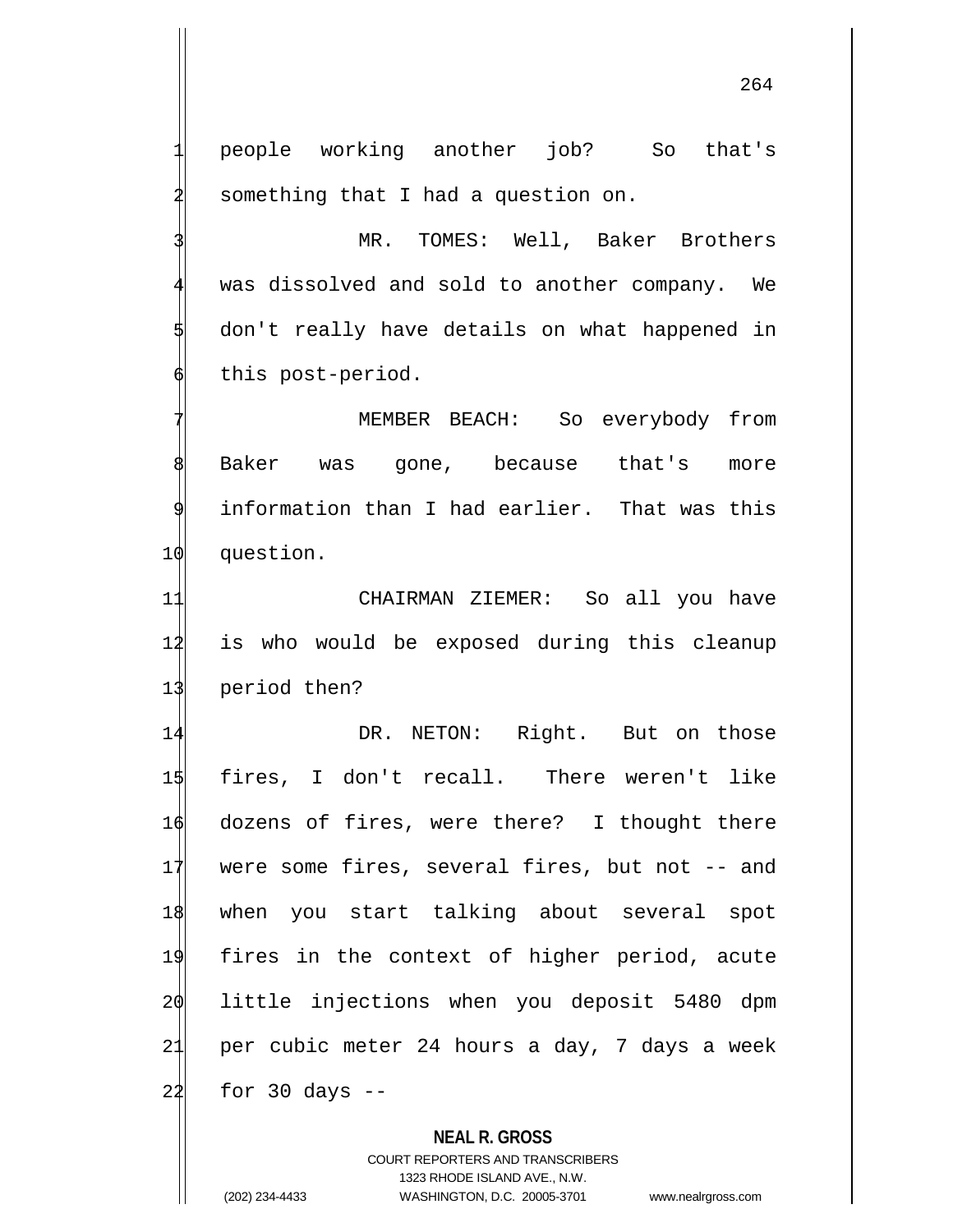265

MEMBER MUNN: That's a lot.

DR. MAURO: Jim, you show that and this problem goes away.

DR. NETON: We'll go back and look at it.

DR. MAURO: Yes, and you could see why once you have this number, this rock you're standing on, which is the dpm per meter squared on January 1st, 1945, if we agree with 10 that number, you know, everything else that we 11 talk about, well, just about everything else, 12 goes toward, you know, how you model the 13 resuspension factor and the rate at which it 14 deposited out.

 I mean, there's a whole bunch of 16 other things that are brought up here. I don't know how many comments we have. You know, these weren't in order. We have a total of, I don't know, 16.

20 But I'm trying to keep it brief. 21 You know, I know we have a little time. But I  $24$  think that all those others are tractable,

**NEAL R. GROSS**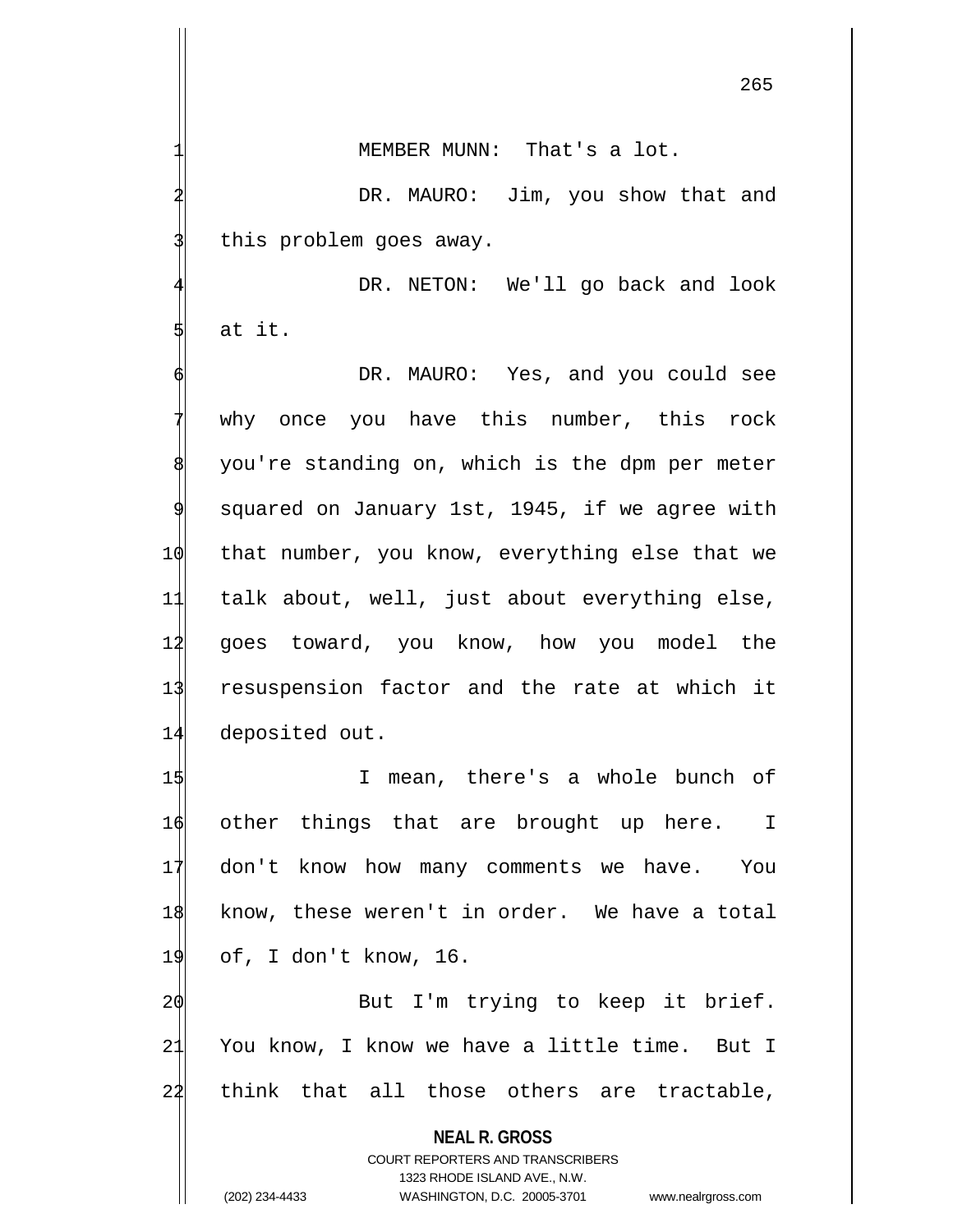okay? This one, though, is the one that everything hangs on.

DR. NETON: Well, I could tell 4 you, if it was 10 million dpm per square meter, I think you guys had a slight error in your calculation.

DR. MAURO: No, it's 1 million. It's your number. It's actually on Page 36 of the PER.

1 $\phi$  DR. NETON: It's 10 million, John. 11 Your calculations said a million but it's 10 12 million.

13 CHAIRMAN ZIEMER: Maybe you have 14 the wrong number in your report, John.

1\$ DR. NETON: Yes, I think you might  $16$  have made a  $-$ 

17 DR. MAURO: I may have made a mistake. I'm the first to admit. Notwithstanding what the number is -- DR. NETON: I know, but if you 21 look at that, you end up with about 6.7 grams per square meter of uranium, which is  $-$ 

**NEAL R. GROSS**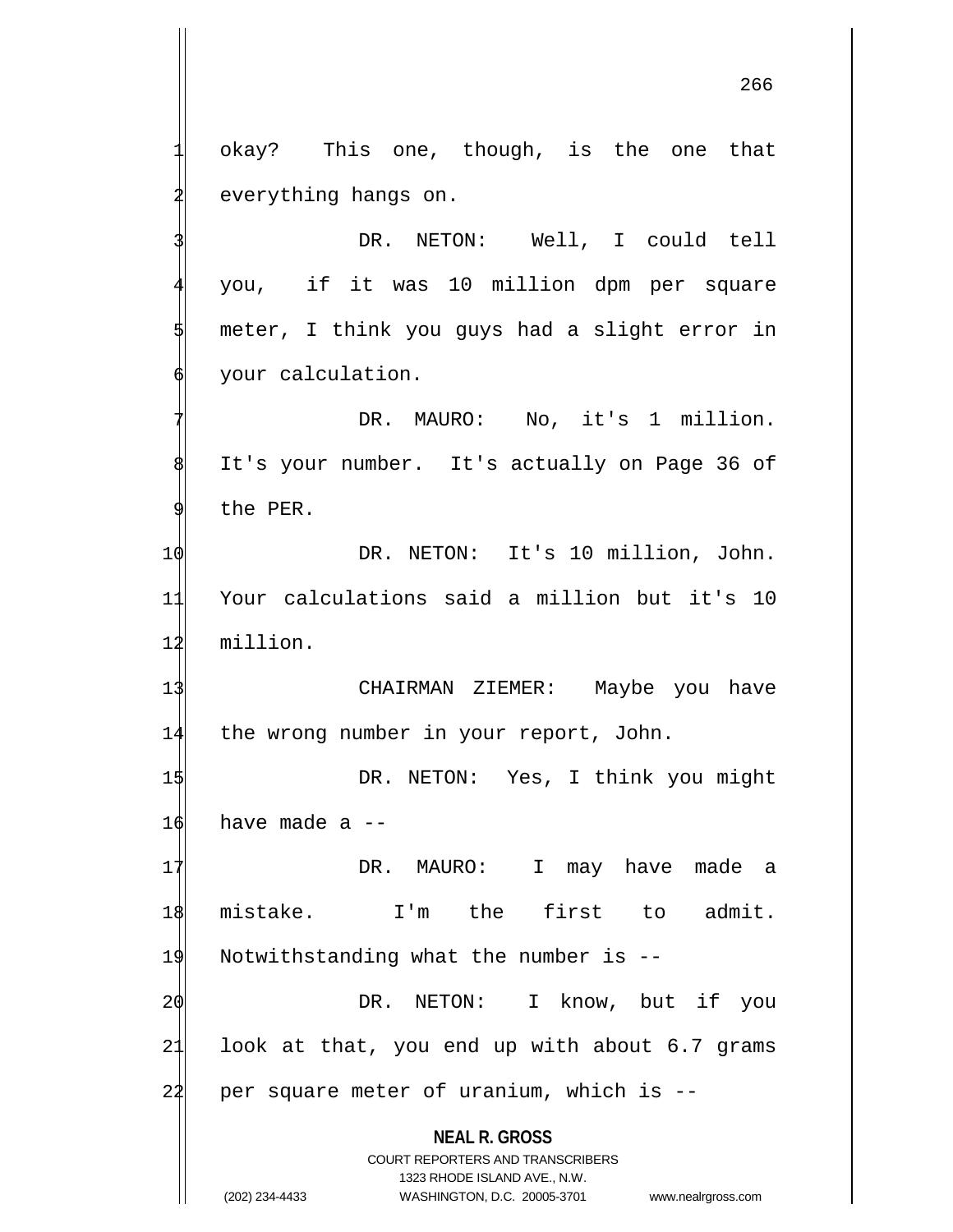DR. MAURO: Now you're saying that your number in the --DR. NETON: It's 10 million. DR. MAURO: My calculation is wrong here. DR. NETON: Yes. DR. MAURO: Okay, I believe you. DR. NETON: Yes, anyway, so it's 10 million dpm per square meter which ends up 10 being, I think, 6.7 grams of uranium per 11 square meter. That's a pretty high number. 12 CHAIRMAN ZIEMER: Pretty high 13 loading. Let me make a suggestion here. Keep 14 in mind that when the Board referred this 15 residual period back to the Work Group to look 16 at, they basically asked us to determine 17 whether we were ready to make a recommendation 18 on it or whether we wanted SC&A to further 19 review it.

20 So SC&A didn't really do an in-21 depth review. They weren't actually tasked to 24 do anything, but we did suggest they read

**NEAL R. GROSS**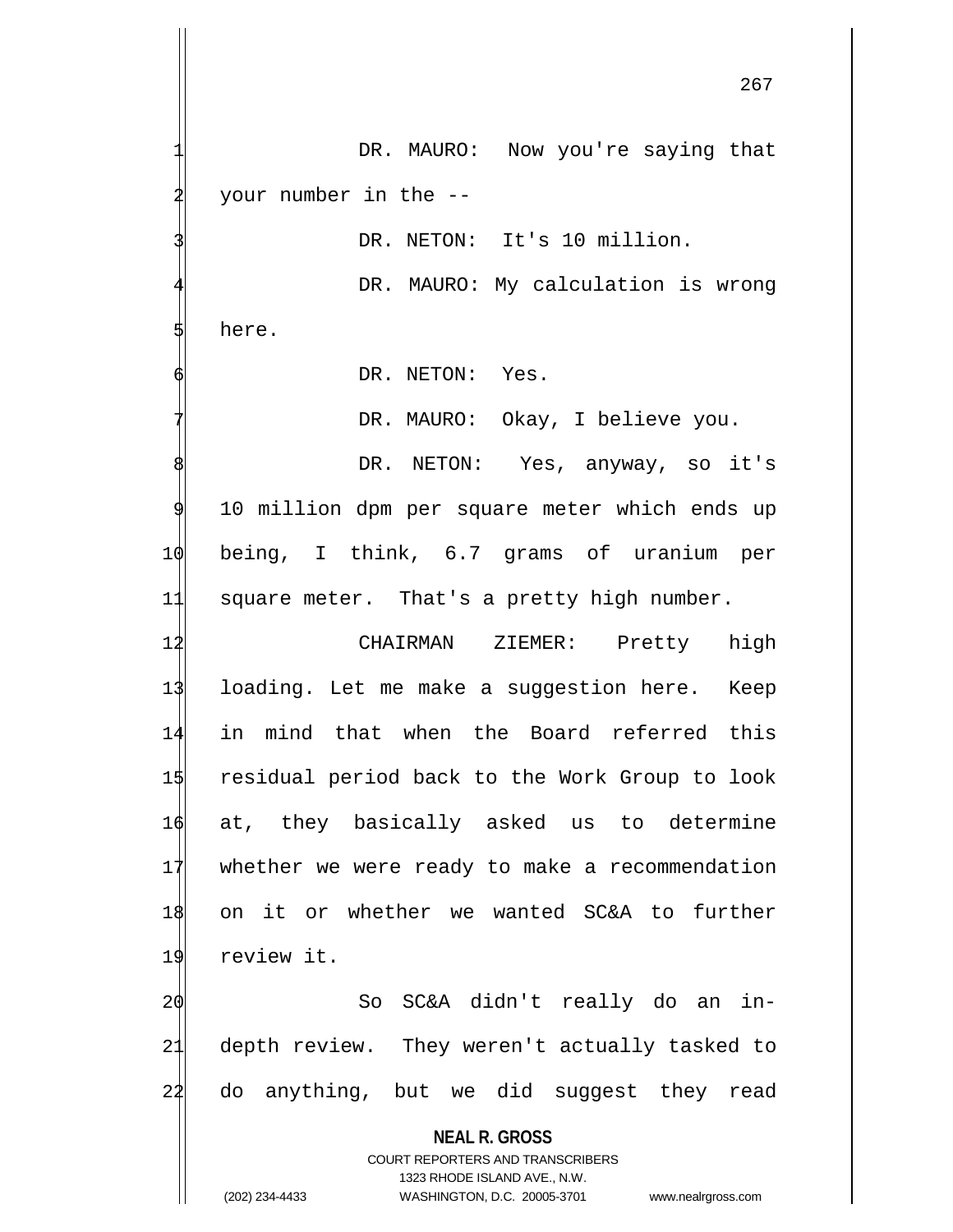through it and be prepared to discuss it, so this is based on a cursory read-through.

DR. NETON: I do agree that John's identified --

5 CHAIRMAN ZIEMER: And I think it's appropriate to ask NIOSH to go back and address this point. John, if you guys would 8 go back and double-check your calculation --

DR. MAURO: Sure.

10 CHAIRMAN ZIEMER: -- to make sure 11 you're okay there. You may say, you know, 12 this loading is so high, we withdraw it all  $13$  too.

14 Either way, yes, notwithstanding. And then I think at this point we would report to the Board that there's just one issue we're still looking at and we would not have a recommendation.

19 And I think we're all right on 20 that for now with the Board. I don't think 21 there's a demand that we come back this time 22 with the specific recommendation.

> **NEAL R. GROSS** COURT REPORTERS AND TRANSCRIBERS

1323 RHODE ISLAND AVE., N.W. (202) 234-4433 WASHINGTON, D.C. 20005-3701 www.nealrgross.com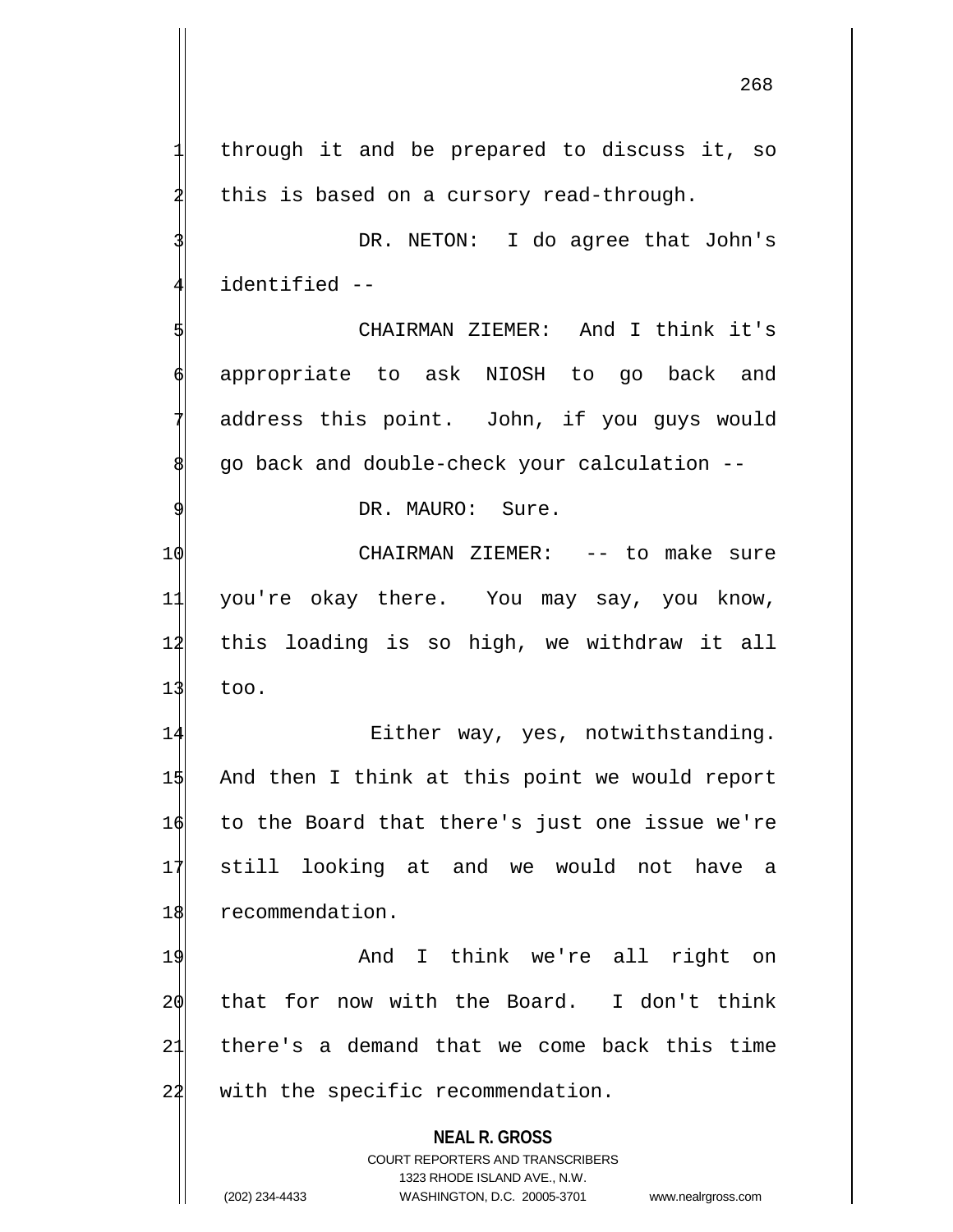**NEAL R. GROSS** COURT REPORTERS AND TRANSCRIBERS And the other part of it is: I 2 think, and let me ask Josie and Wanda and John if you're on the phone, do you wish, outside 4 of having John and the SC&A folks and Tom taking another look at that issue together with NIOSH, is there any need to ask SC&A to do any further in-depth work on this? MEMBER BEACH: Well, I still have a question because our time period is through 10 1996, so I guess I want it clear if anybody 11 was still working in those facilities or if, 12 at the end of the first period that we voted 13 in the SEC that everybody was out of there 14 until later on. 15 MR. TOMES: The facility was still 16 occupied. 17 MEMBER BEACH: Okay, so who 18 occupied it? Baker Brothers? 19 MR. TOMES: Baker Brothers  $20$  continued to operate. They eventually  $-1$ 21 can't recall a year, I don't know if I even 22 have information on the exact year, but it was

1323 RHODE ISLAND AVE., N.W.

(202) 234-4433 WASHINGTON, D.C. 20005-3701 www.nealrgross.com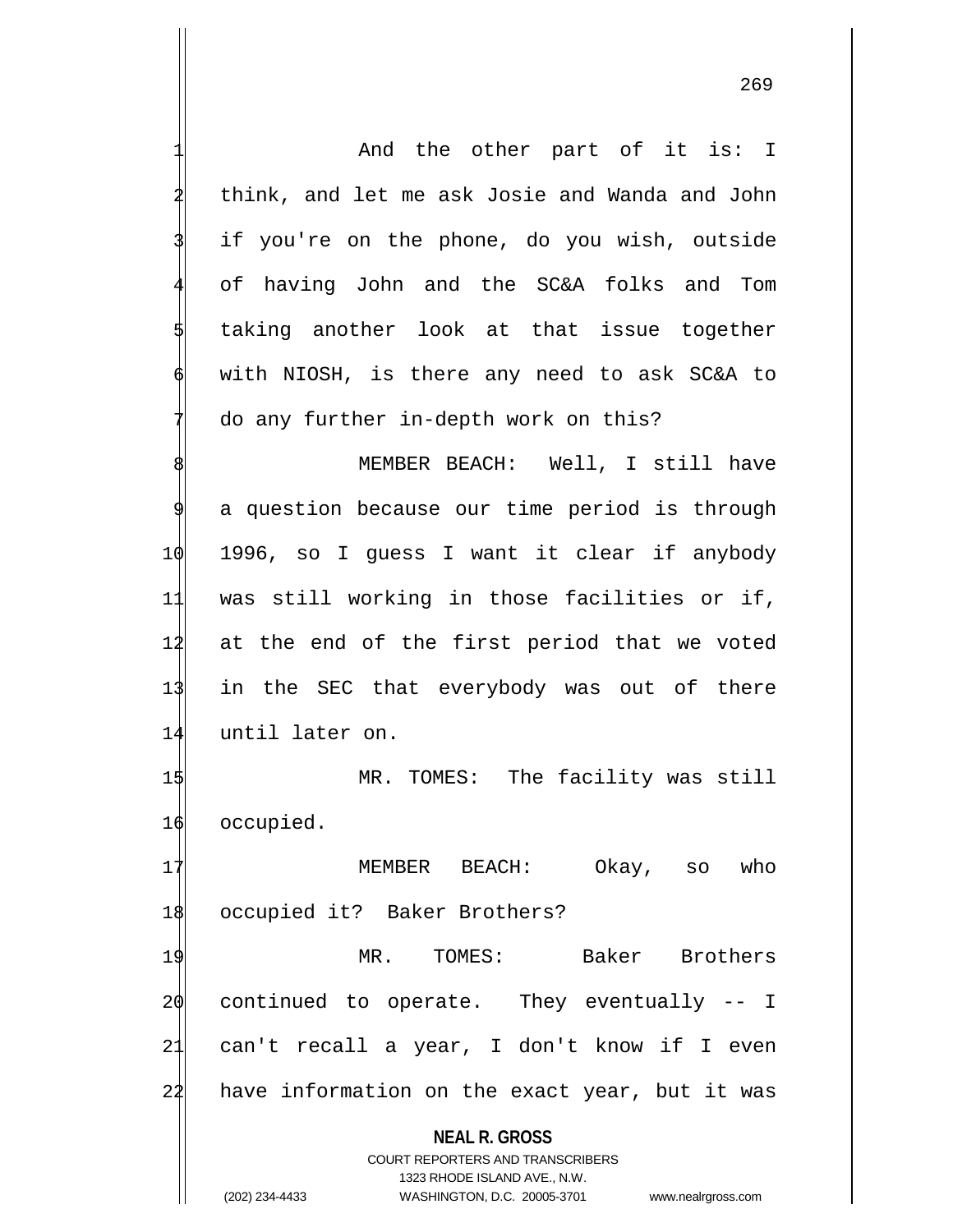eventually bought out by a property. It was actually bought by a different company. There were two companies who split the property.

CHAIRMAN ZIEMER: Okay, any presence of activity, though, during that period? Does it count or not?

> DR. NETON: Yes, it's covered. CHAIRMAN ZIEMER: Covered.

DR. NETON: It's a residual

10 period, so.

11 MEMBER BEACH: It's a covered time 12 period.

13 CHAIRMAN ZIEMER: Right.

14 MR. TOMES: I mean, again, there 15 was exposures during that period.

16 CHAIRMAN ZIEMER: If they're still 17 Baker Brothers?

1\$ MR. TOMES: No. They would have to 19 have covered employment.

20 CHAIRMAN ZIEMER: The contractor. 21 MR. ALLEN: The contractor or its 22 successors, I think, is how it's written in

> **NEAL R. GROSS** COURT REPORTERS AND TRANSCRIBERS

> > 1323 RHODE ISLAND AVE., N.W.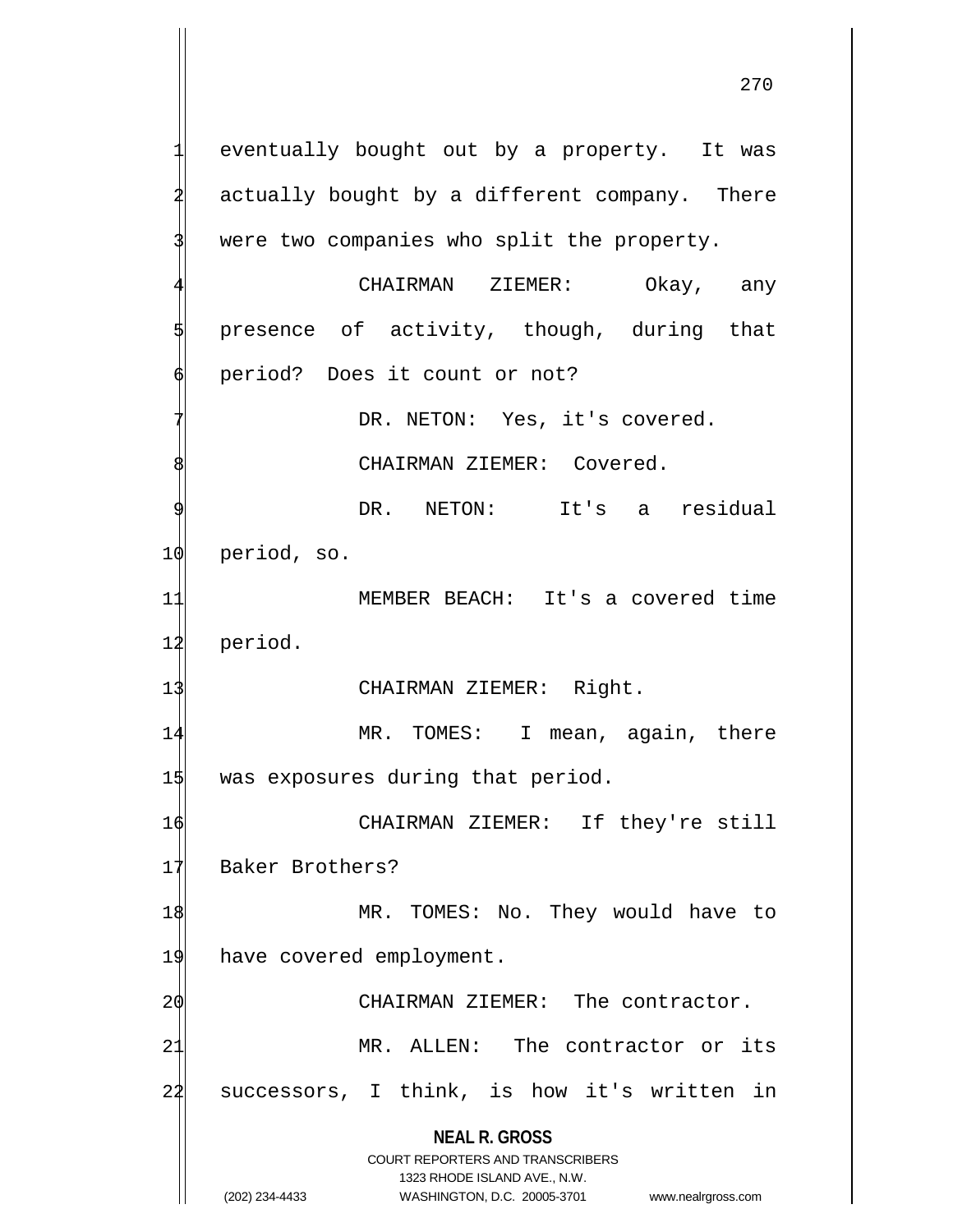the law or something. It's anybody that buys that property  $-$ 

DR. NETON: It's the facility.

CHAIRMAN ZIEMER: It's everybody who was there after  $-$ -

DR. NETON: It's the facility itself, not the owner of the facility.

CHAIRMAN ZIEMER: So I think the question is: can we get clarification on that? 10 Who can clarify that?

11 DR. NETON: I'm not sure what you  $12$ 

 MEMBER BEACH: Well, I guess I'm looking for what was happening in that facility during that. Were people working in there? Were they  $-$ 

17 DR. NETON: So once DOE leaves, we 18 don't really have much information.

19 MEMBER BEACH: But we're asked to  $2\phi$  look at those years, though.

21 MR. TOMES: We have a little bit 22 of information in here on that. We have the

**NEAL R. GROSS**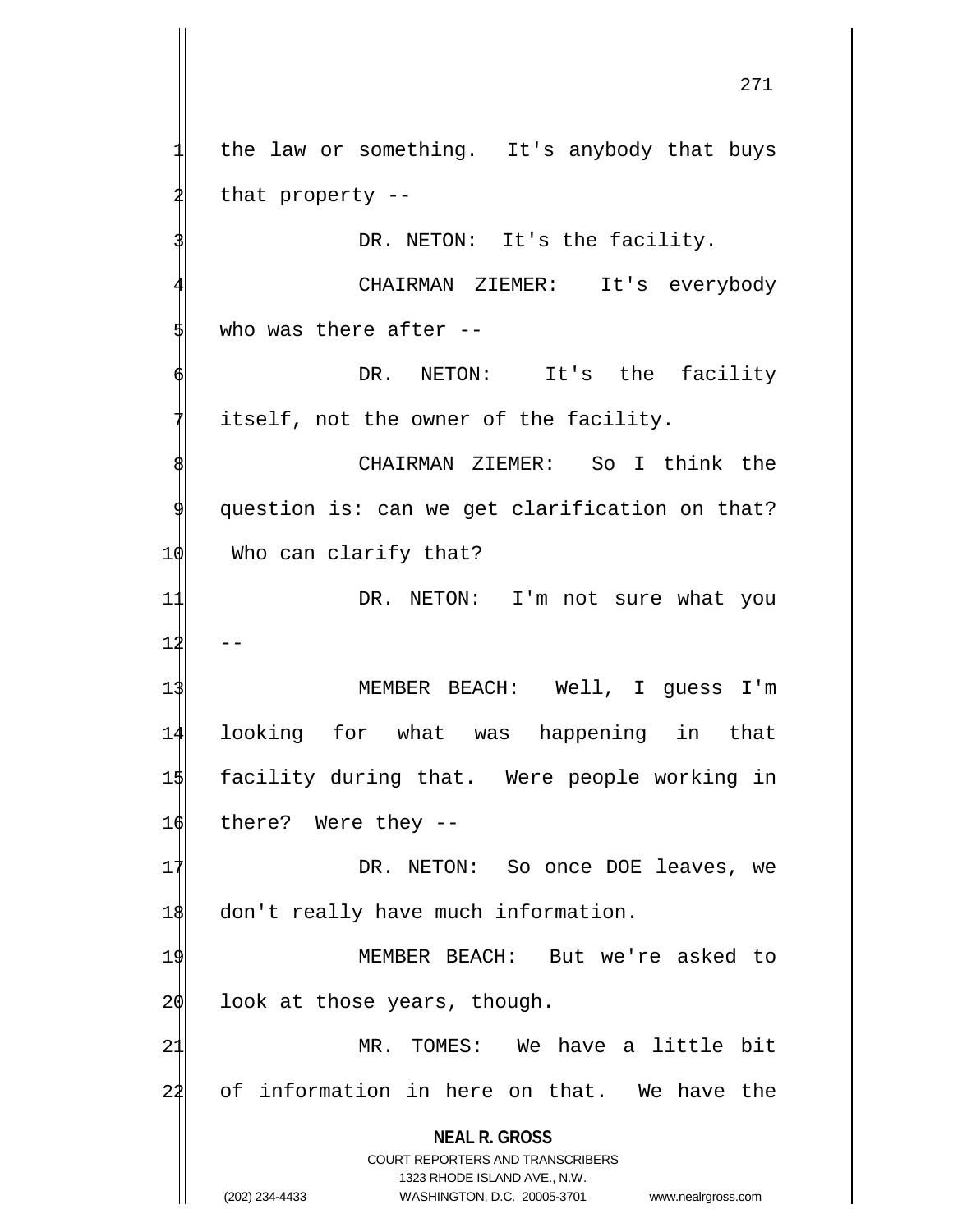**NEAL R. GROSS** COURT REPORTERS AND TRANSCRIBERS name of the company that operated it. Some of the areas were used for storing electrical equipment and motors, and I'd have to  $-$ -DR. NETON: We could flesh that out a little bit, I guess. I don't think they were doing any radiological work, if that's what you're asking, and it doesn't sound like they were doing any real  $-$ -CHAIRMAN ZIEMER: Basically, the  $10$  source terms are gone, is what  $-$ 11 DR. NETON: The source terms are 12 there. They're being depleted over time. 13 CHAIRMAN ZIEMER: No, no, no. I  $14$  mean  $-$ 15 DR. NETON: Oh, yes, the 16 production. 17 CHAIRMAN ZIEMER: The production 18 source terms, not the residual activity. 19 MEMBER BEACH: Right. 20 DR. NETON: So it's our standard 21 TIB-70 model that we've used a number of 22 different places.

1323 RHODE ISLAND AVE., N.W.

(202) 234-4433 WASHINGTON, D.C. 20005-3701 www.nealrgross.com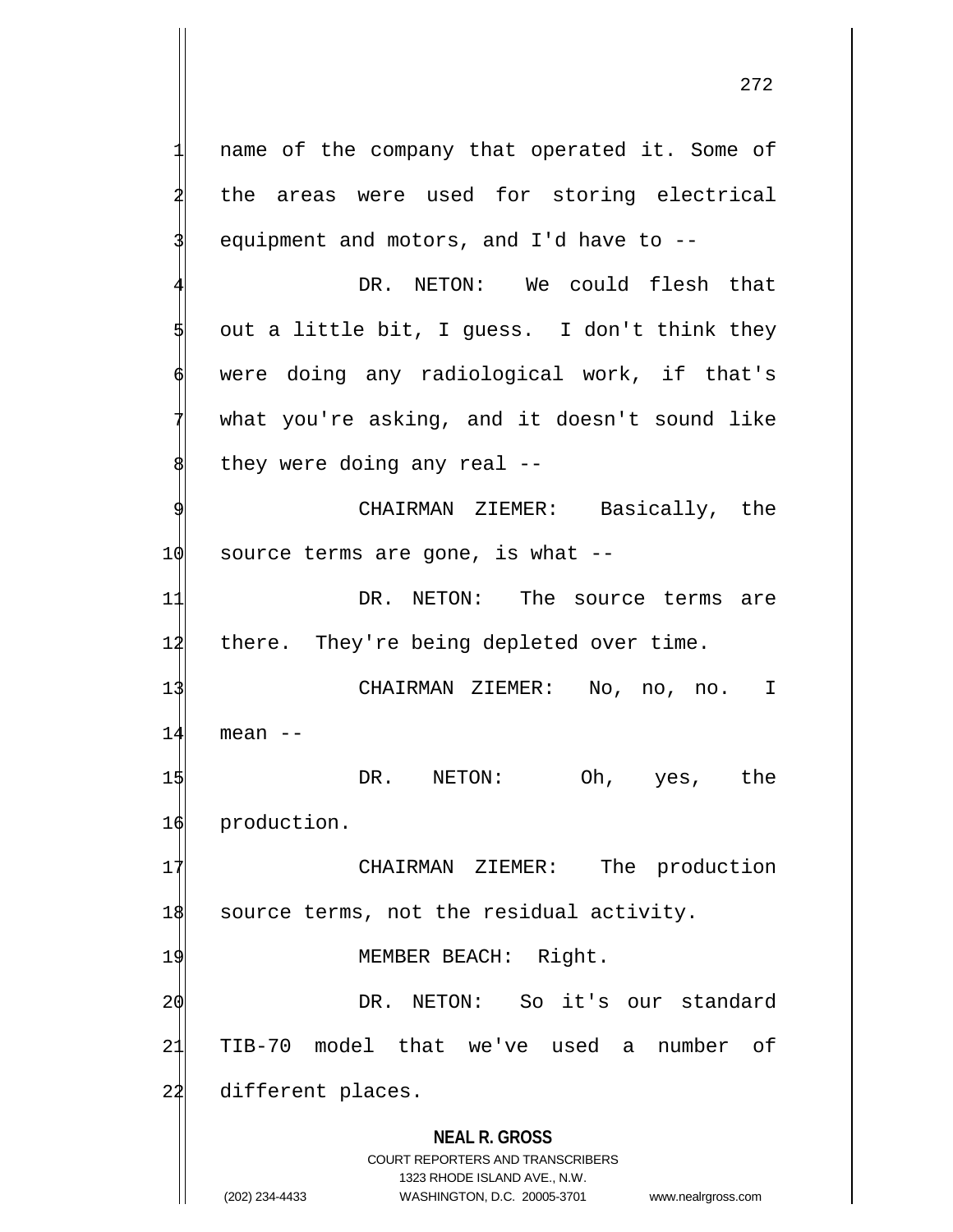MEMBER BEACH: Okay.

2 CHAIRMAN ZIEMER: Any further questions on that? Okay, let me just comment before we close on Simonds Saw and Steel. We 5 received NIOSH's draft responses a couple weeks ago on the matrix.

And then SC&A distributed, within the last couple days, what they called preliminary responses. I think I just got those yesterday, and I've not had a chance to look at them and I don't know that you folks have, but  $-$ 

13 DR. NETON: I have not.

**NEAL R. GROSS** COURT REPORTERS AND TRANSCRIBERS 1323 RHODE ISLAND AVE., N.W. 14 CHAIRMAN ZIEMER: But I think 15 we'll defer Simonds Steel and Saw until our 16 next meeting and give us a chance to digest 17 the materials, both the NIOSH responses and 18 the preliminary responses. Let me ask who's 19 SC&A's -- Bob Barton, are you? 20 MR. BARTON: Yes. 21 CHAIRMAN ZIEMER: These 24 preliminary responses, are they pretty close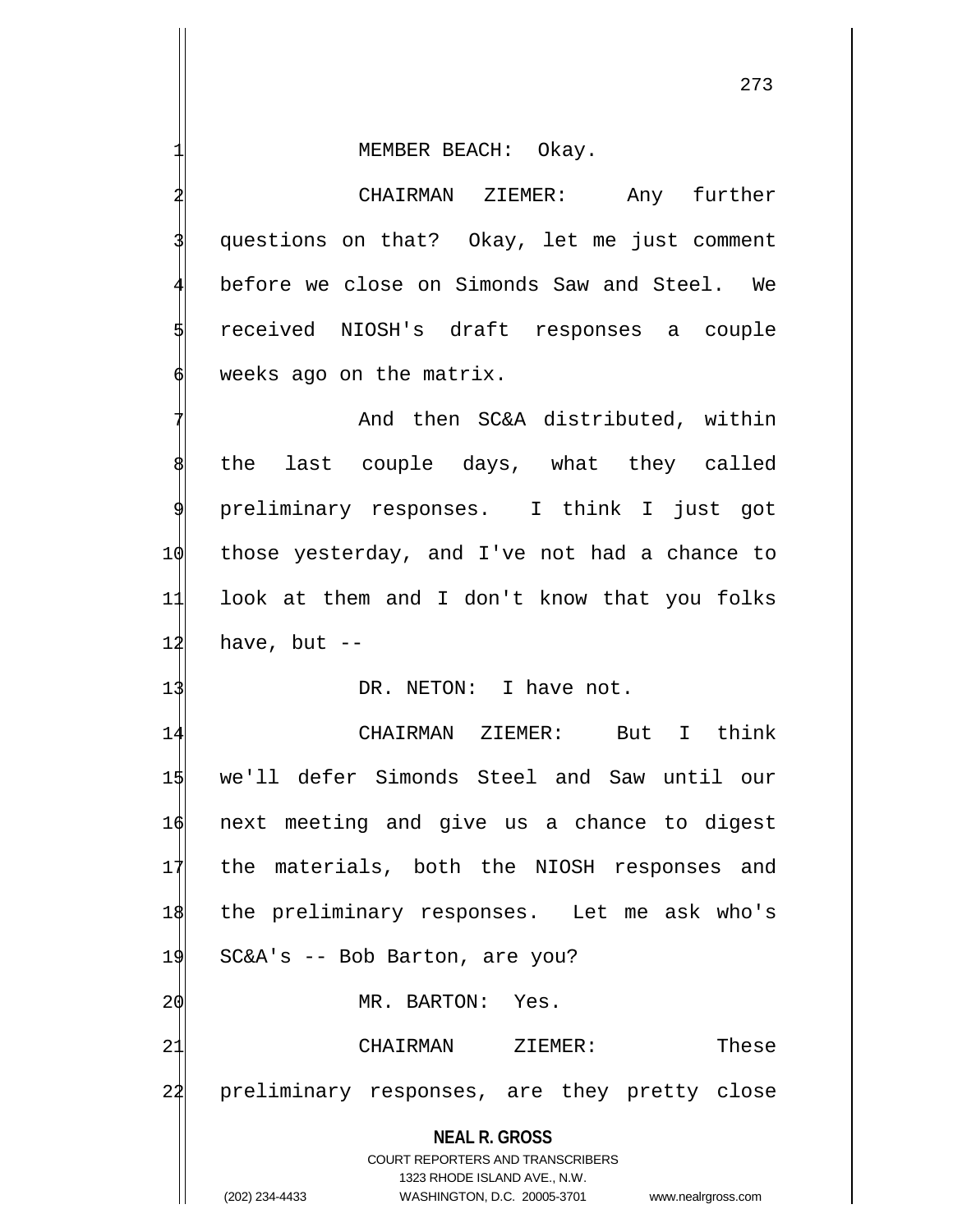**NEAL R. GROSS** COURT REPORTERS AND TRANSCRIBERS 1323 RHODE ISLAND AVE., N.W. 1 to the finals or are you guys still developing  $-$ MR. BARTON: I think basically why we put those in there was to kind of 5 facilitate discussion today if we could get 6 into it. CHAIRMAN ZIEMER: Right, if we got into it. But you will have a more formalized, 9 polished -- 1 $\phi$  MR. BARTON: Most of them pretty 11 much state what our original finding was, so I  $12$  think we're in a position  $-$ 13 CHAIRMAN ZIEMER: Well, if there 14 are any changes -- 15 MR. BARTON: Yes, I'll update it 16 today. 17 CHAIRMAN ZIEMER: Just distribute 18 them, once you have those changes, so that we 19 have the latest thing. 2 $\phi$  MR. BARTON: Sure. 21 CHAIRMAN ZIEMER: Certainly before 22 our next meeting.

(202) 234-4433 WASHINGTON, D.C. 20005-3701 www.nealrgross.com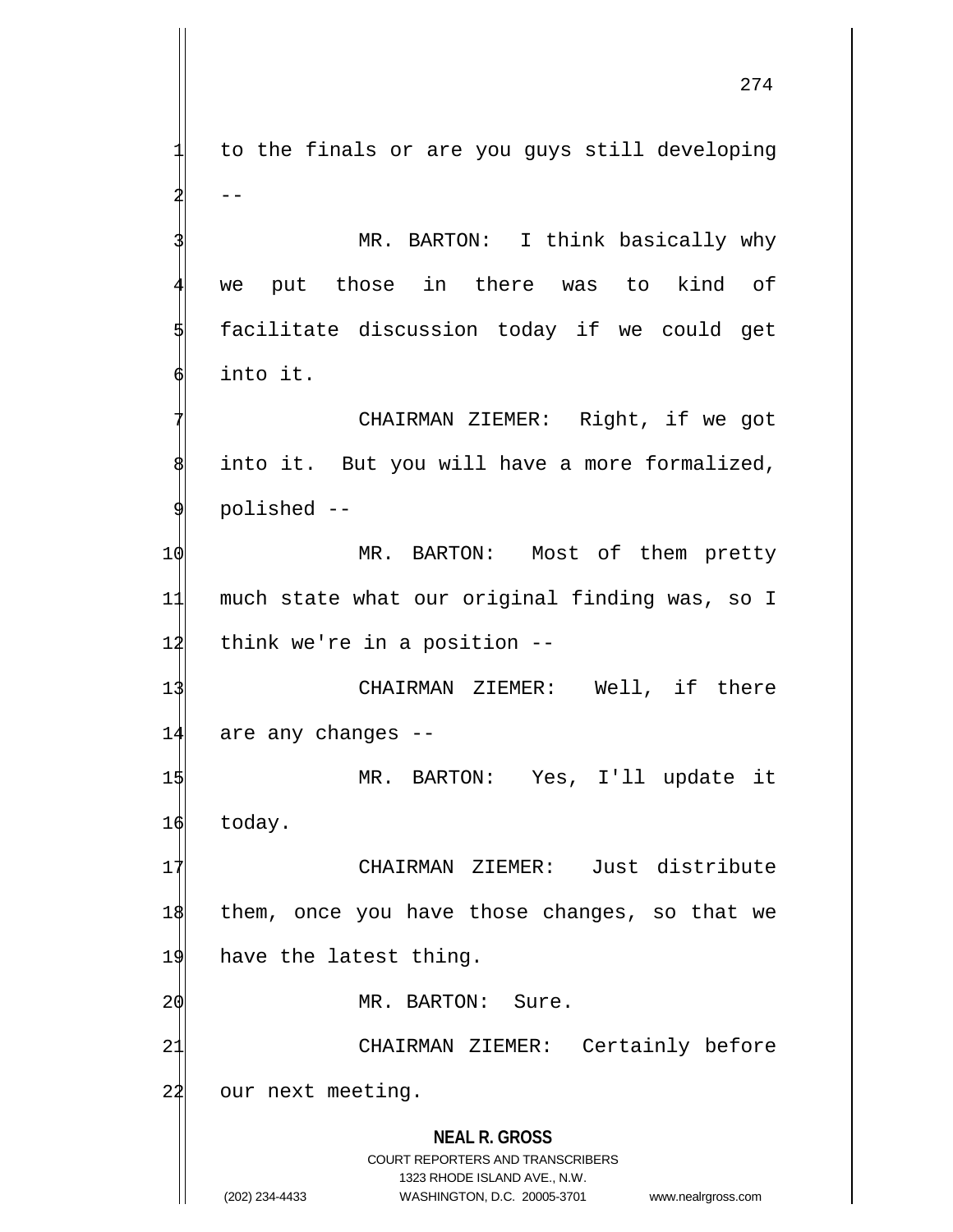275

when I read through them they were waiting for NIOSH's response or --CHAIRMAN ZIEMER: No, they have NIOSH's response and then they have -- do you have the latest one? MEMBER BEACH: Yes, and the preliminary -- most of those were waiting for 9 more responses from NIOSH, or that's what I 10 thought. 11 MR. BARTON: Well, many NIOSH 12 responses were that they were going to 13 continue to look at the bioassays to look at 14 the issue if it was bounding. 15 CHAIRMAN ZIEMER: Right. 16 MR. BARTON: So essentially a lot 17 of the preliminary responses are: we agree  $18$  that  $-$  you know. 19 MEMBER BEACH: They need more

MEMBER BEACH: Okay. I thought

20 work.

21 MEMBER MUNN: Just keep looking.

22 DR. NETON: We'll keep working on

**NEAL R. GROSS** COURT REPORTERS AND TRANSCRIBERS

1323 RHODE ISLAND AVE., N.W.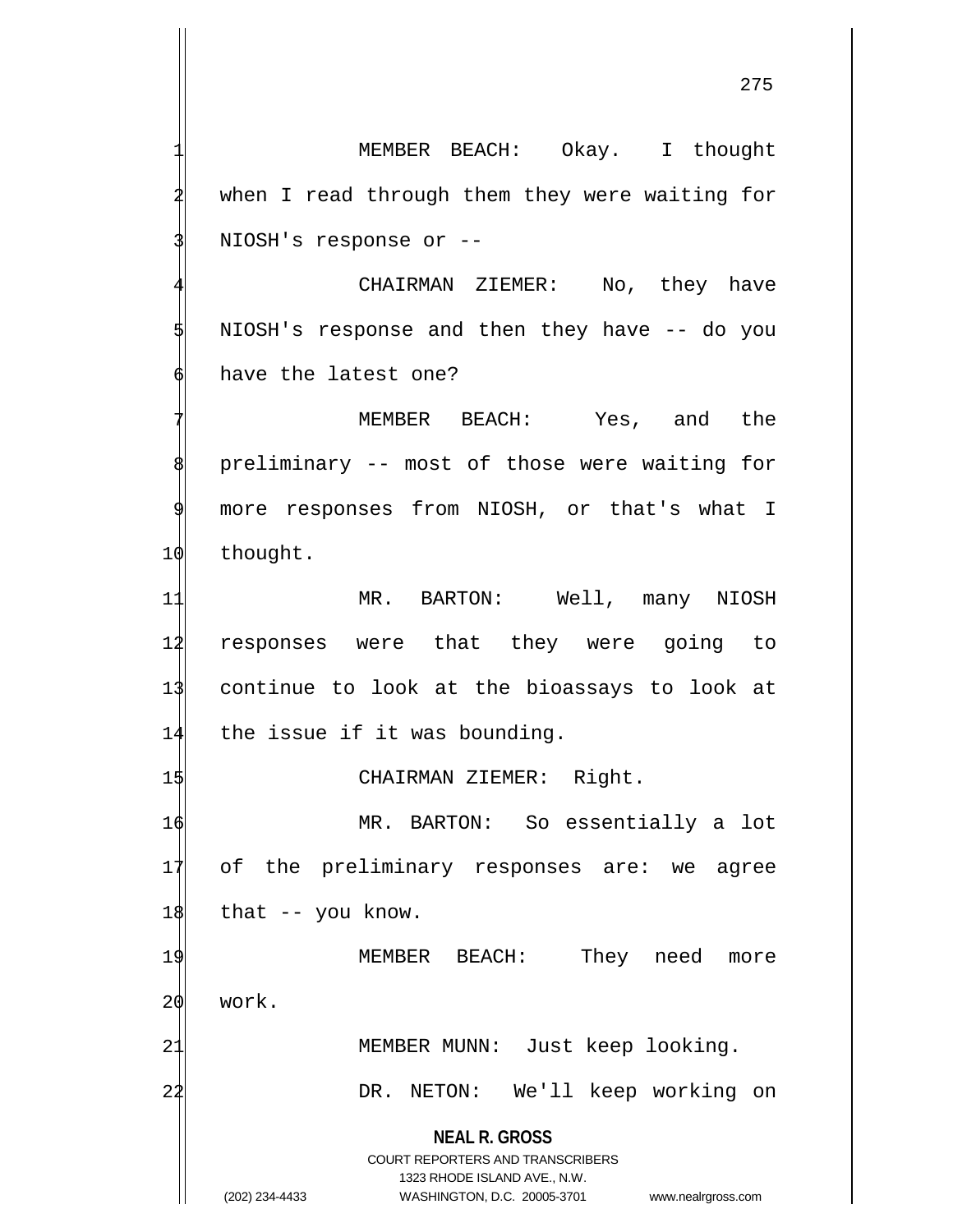our response.

**NEAL R. GROSS** COURT REPORTERS AND TRANSCRIBERS 1323 RHODE ISLAND AVE., N.W. (202) 234-4433 WASHINGTON, D.C. 20005-3701 www.nealrgross.com CHAIRMAN ZIEMER: Okay. DR. MAURO: Paul, this is John. CHAIRMAN ZIEMER: Yes, John. DR. MAURO: I made a mistake. That is not 1 million. It is 10 million in Number 7. The question still remains, but of course, this places the number a lot higher. CHAIRMAN ZIEMER: Right. 1 $\phi$  DR. MAURO: But I just wanted to 11 confirm for the record, yes, we made a mistake 12 in that and the correct number is 10 million, 13 not 1 million, dpm per square meter. 14 MEMBER MUNN: The big question 15 still is what happens with and after the 16 fires? 17 DR. MAURO: Yes but, you know, I 18 think that the key point would be to 19 demonstrate that the fires really were not 20 that important in terms of, given the size of 21 this number. 22 Perhaps that could be demonstrated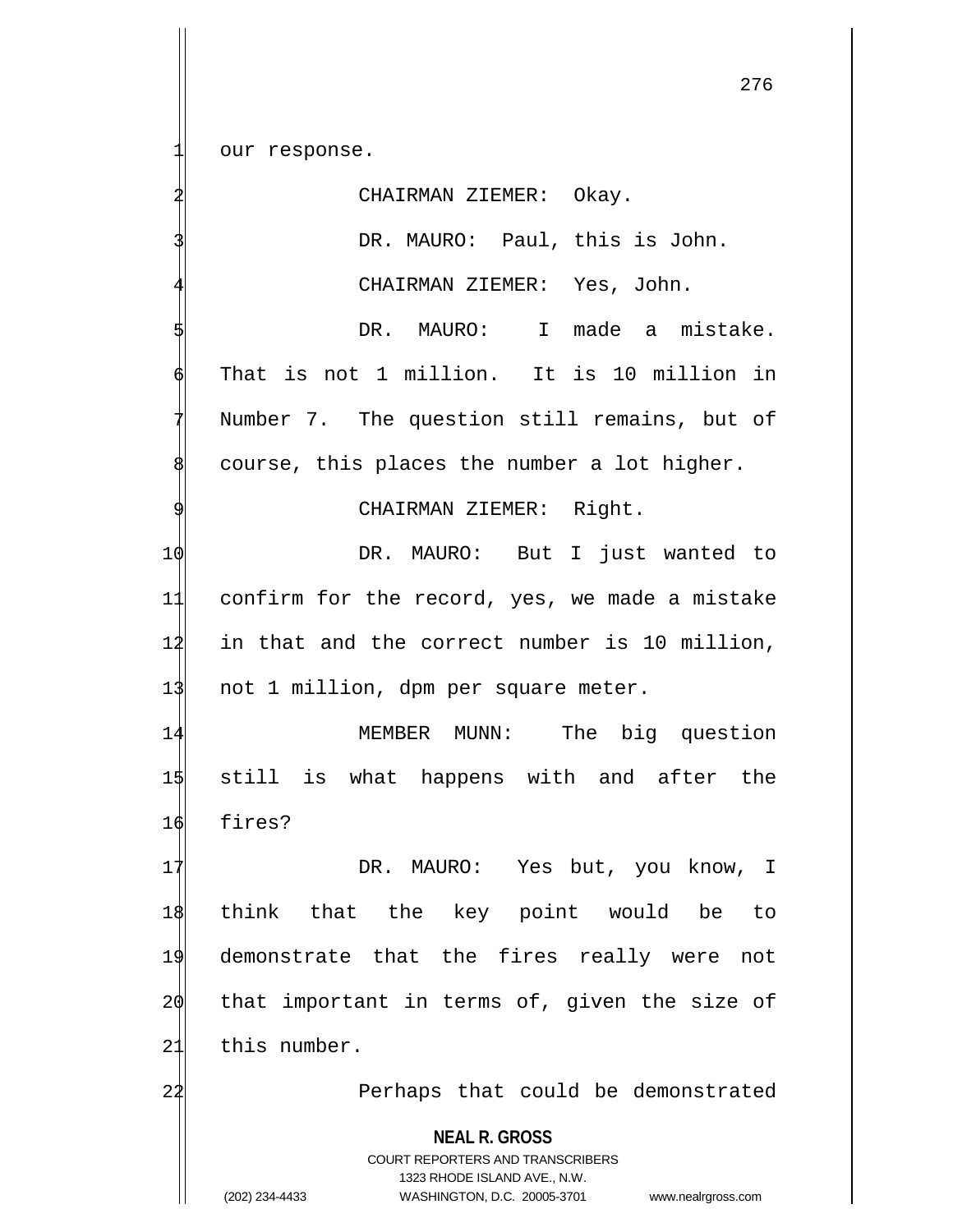in terms of contributing to deposited activity or they may have cleaned up after each fire or the big fires. So, I mean, if that case could be made, then this what I would call a fundamental issue goes away.

6 MR. KATZ: Thanks, John.

CHAIRMAN ZIEMER: Thank you very much. Let me ask Ted, in terms of the 9 upcoming Board meeting, do you just want to  $10$  report on where we stand on these three  $-$ -

11 MR. KATZ: Yes, updates. We have 12 a session set aside for this, thinking that we  $13$  might have had  $-$ 

14 CHAIRMAN ZIEMER: For what? 15 MR. KATZ: For Baker Brothers. 16 CHAIRMAN ZIEMER: Baker Brothers.

17 MR. KATZ: That we might have had

18 a report out, but at this point it's just an 19 update.

20 CHAIRMAN ZIEMER: Right. Well, I 21 think at this point, we can update all three 24 as part of the Work Group reports, I suppose.

**NEAL R. GROSS**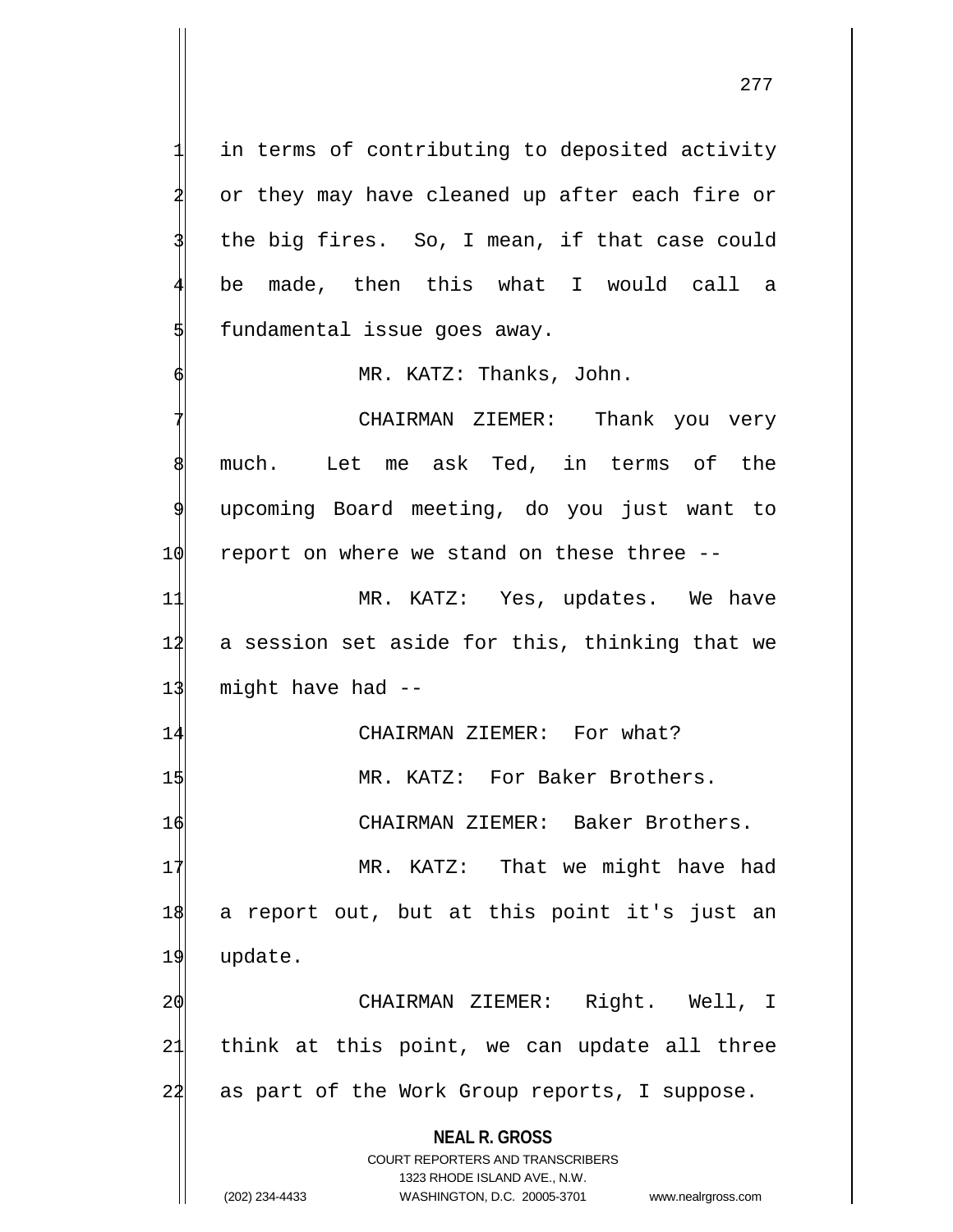**NEAL R. GROSS** COURT REPORTERS AND TRANSCRIBERS 1323 RHODE ISLAND AVE., N.W. (202) 234-4433 WASHINGTON, D.C. 20005-3701 www.nealrgross.com MR. KATZ: Yes, right. 2 CHAIRMAN ZIEMER: And don't set aside a session for Baker Brothers yet. MR. KATZ: Yes, there's no reason to set aside a special session for Baker Brothers --CHAIRMAN ZIEMER: And with this report, there's one issue we're still looking at. 10 MR. KATZ: -- because there's not 11 enough to say. 12 CHAIRMAN ZIEMER: Right, right. 13 MR. KATZ: You don't have 30 14 minutes to talk. 15 CHAIRMAN ZIEMER: I can talk slow, 16 right? Okay. 17 MR. KATZ: So the agenda will be 18 revised accordingly. 19 CHAIRMAN ZIEMER: Okay. Do you  $20$  want to look at dates for next Work Group? 21 MR. KATZ: Yes, I think that's a 24 good idea. We need a sense of what is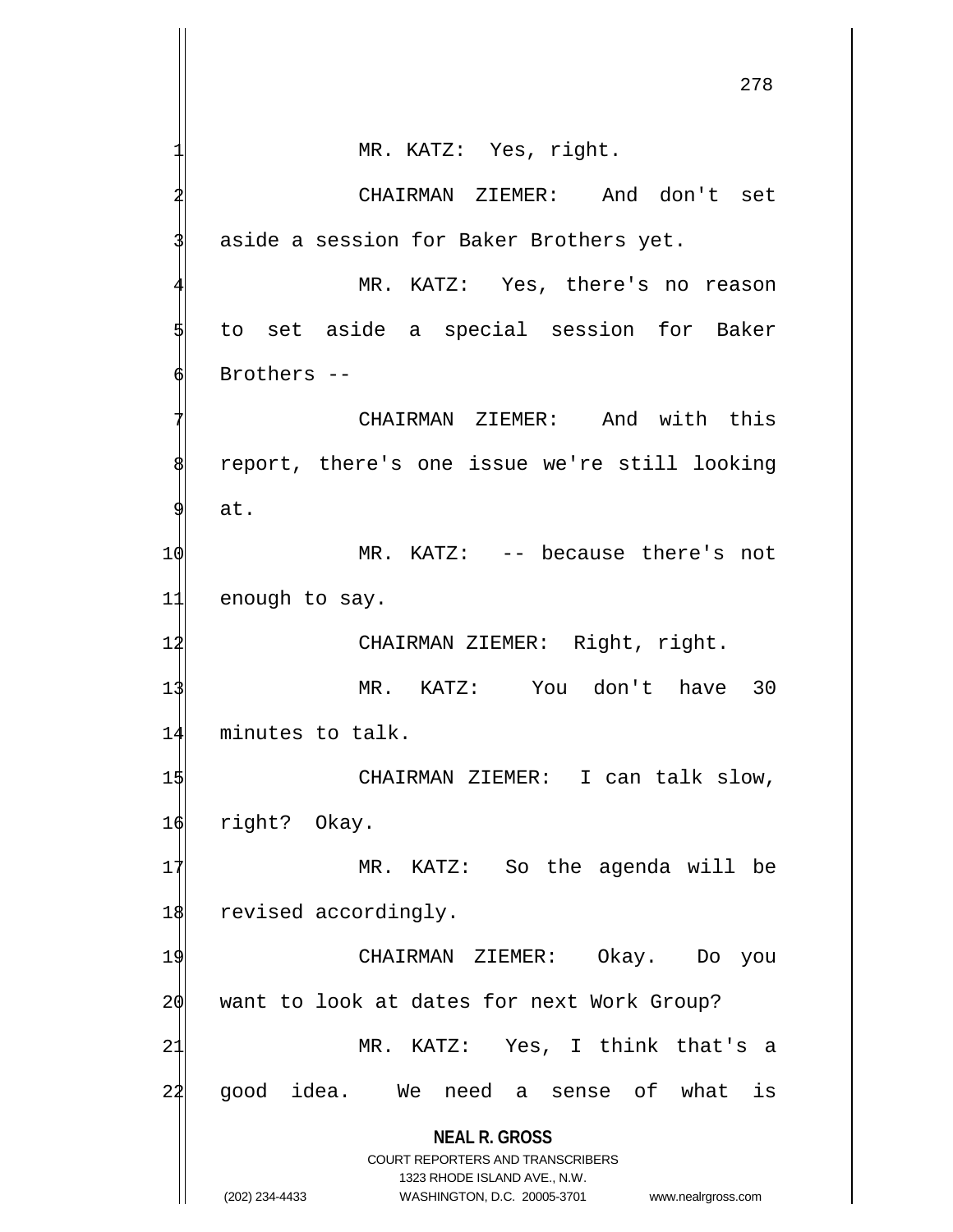adequate time to circle the wagons.

CHAIRMAN ZIEMER: Well, again, 3 probably -- I'm going to guess the Baker Brothers thing's not going to be a big time and effort thing.

MR. TOMES: I wouldn't expect it to be.

CHAIRMAN ZIEMER: And probably Simonds Saw and Steel's not going to be --10 well, you got some ongoing work there and I 11 guess, Bob, you'll still work on that.

12 And so I think for GSI, we need to 13 focus on getting closure on those models so 14 that'll be our priority items for our next 1\$ meeting. It'll still be GSI.

 MR. BARTON: Dr. Ziemer, just a point of clarification. I think where we are with Simonds is that, you know, SC&A is kind of laying out their position. NIOSH has responded to that and I don't think that more work from our end necessarily would benefit at 22 this point. I think we're in a position where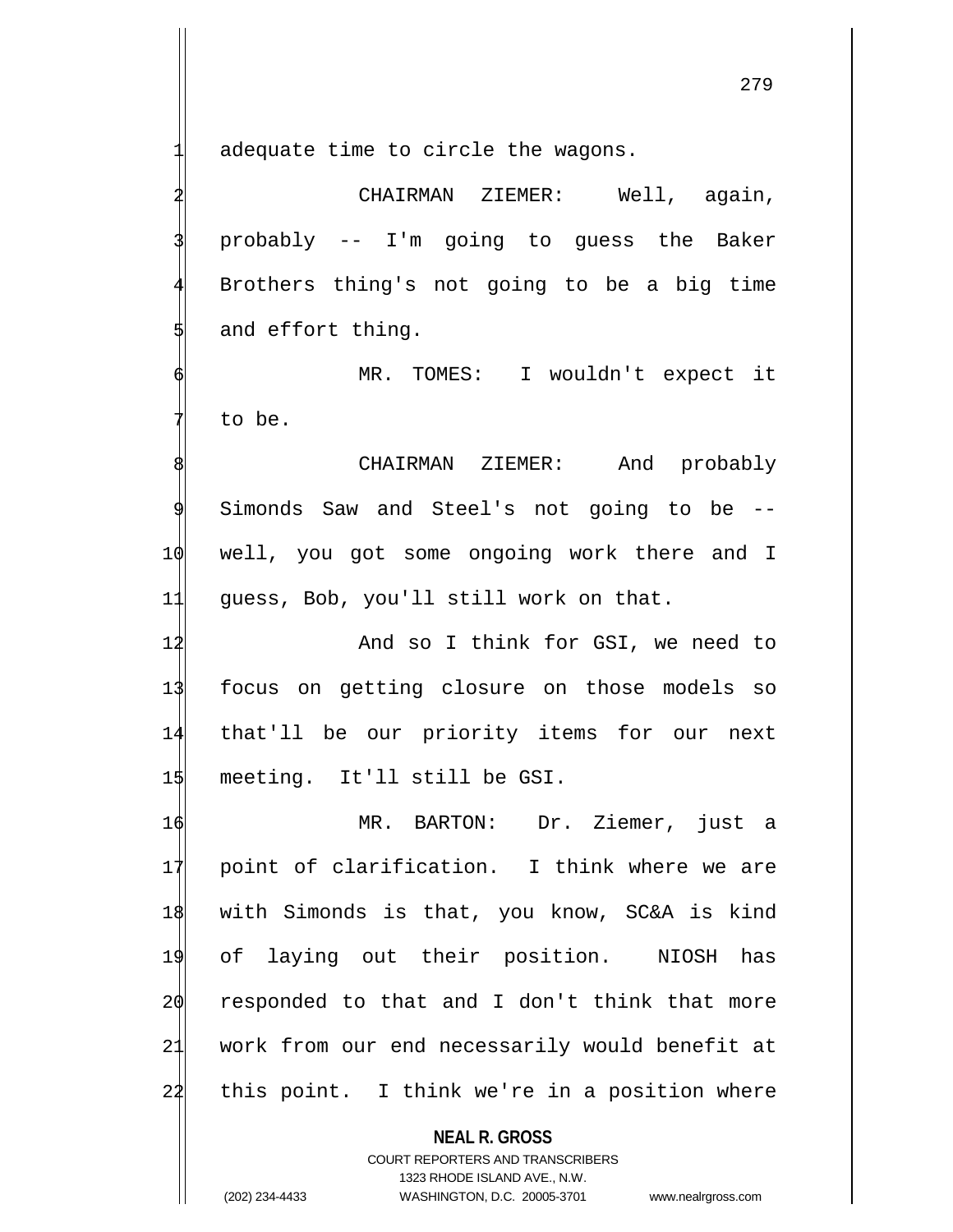we just need to discuss the issues and come to some conclusions.

CHAIRMAN ZIEMER: Right, okay. Okay, okay, that's good.

MR. KATZ: That's what I meant. You're off the hook.

CHAIRMAN ZIEMER: Yes, the only thing was: since this was sort of preliminary I thought maybe they had some final wording or 1 $\phi$  something but the issues are scattered out.

11 That's fine, okay. So let's look 12 at dates and let's see.

 MR. KATZ: Let's get a sense of how much time we need, because the sooner the better, but that just depends on what's practical.

17 DR. NETON: Dave's schedule is 18 sort of a limiting factor for us.

 MR. ALLEN: Yes, I'm sitting here trying to think. This is something we would want to get out at least a few weeks before the meeting, wouldn't we?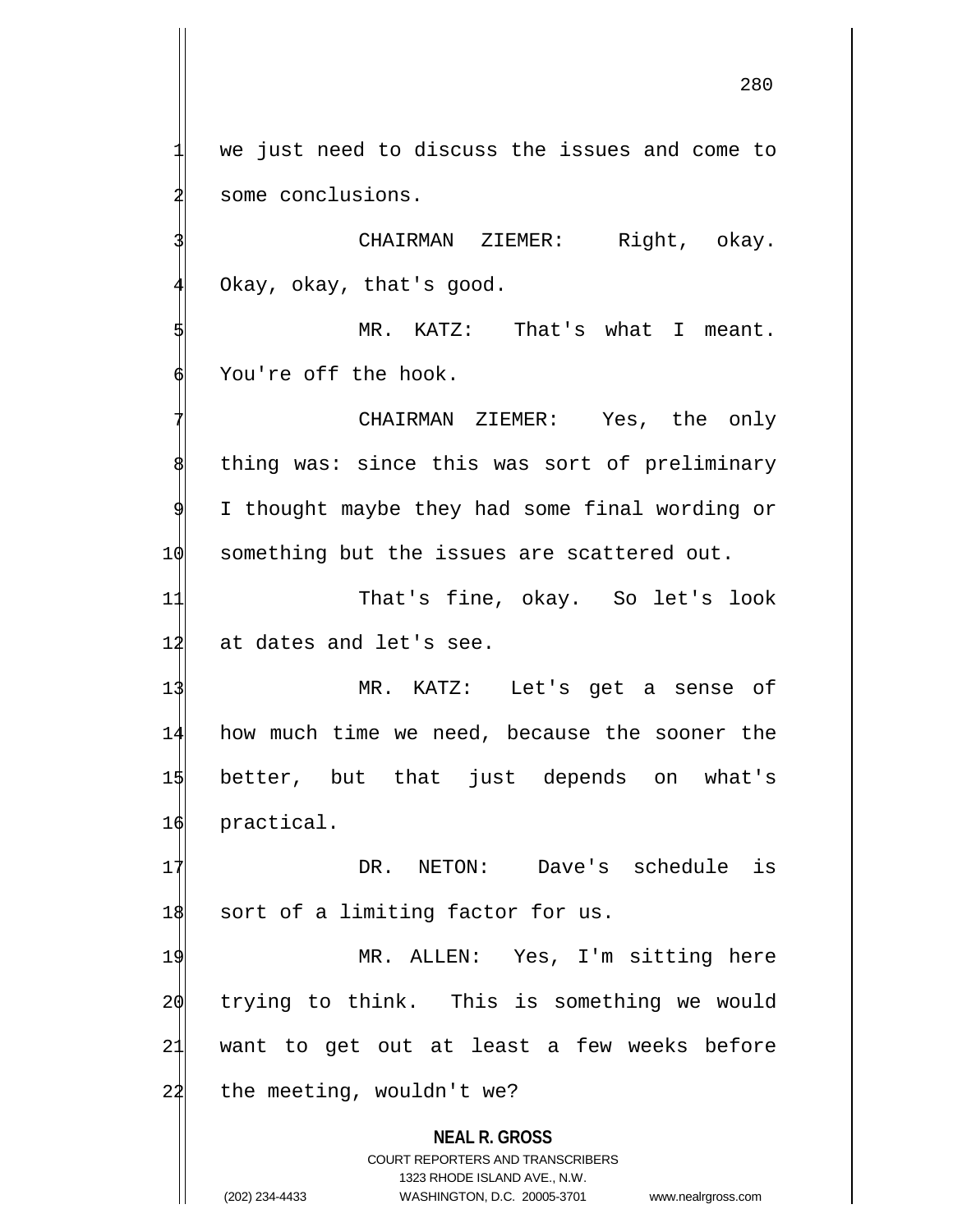DR. NETON: Oh, yes.

MR. ALLEN: We're going to need at least a couple weeks.

CHAIRMAN ZIEMER: Give us a window at least.

MR. ALLEN: Well, yes, at least a couple weeks. Let's say a month to do this and at least a couple weeks for somebody to see it after that or look at it, if not a  $10$  month or a couple months.

11 CHAIRMAN ZIEMER: So you're 12 talking about April? Let's see, we have a 13 Board teleconference.

14 MEMBER MUNN: Not in April.

15 CHAIRMAN ZIEMER: Well, I don't 16 think that's so critical. We'll meet when we 17 meet.

18 MR. KATZ: Yes, yes. I think we 19 just do it when it's --

20 MEMBER BEACH: So we have a 21 Procedures meeting on the 25th. Since all  $24$  three of us are on that group, I don't know if

**NEAL R. GROSS**

COURT REPORTERS AND TRANSCRIBERS 1323 RHODE ISLAND AVE., N.W. (202) 234-4433 WASHINGTON, D.C. 20005-3701 www.nealrgross.com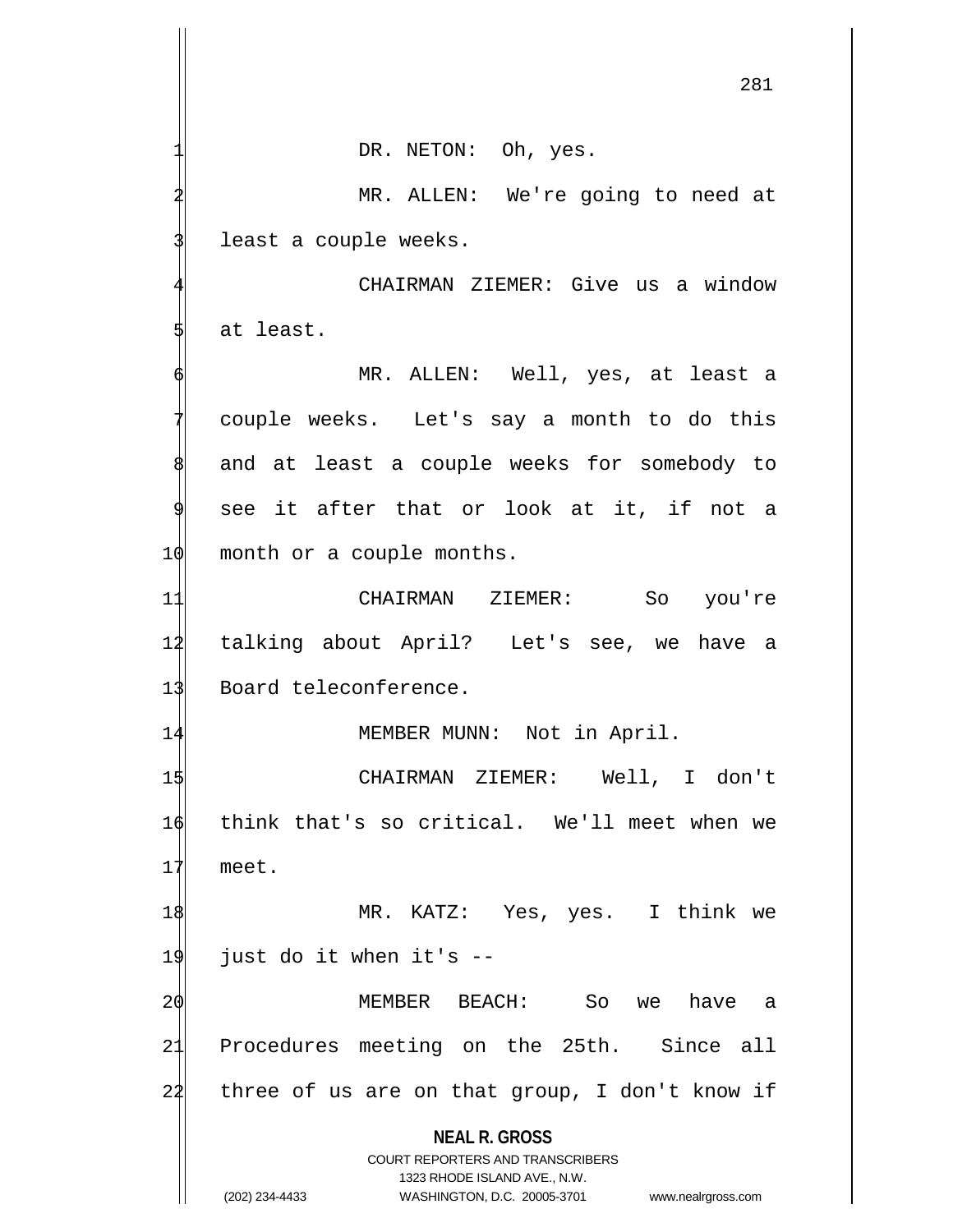that helps.

## 2 CHAIRMAN ZIEMER: 25th of? MR. KATZ: That's actually a terrible week because I have a NIOSH lead team meeting two days that week too in another location, so it would kill me to have another meeting. MEMBER BEACH: I'm not available the  $15^{th}$ , that whole week of the 15th. 1 $\phi$  MEMBER MUNN: What about the first 11 week in April? 1 $\sharp$  MR. KATZ: Well, the week of the 13 8th, you mean? 14 MEMBER MUNN: No, right after 15 Easter. 1 $\phi$  MR. TOMES: We're not leaving much 17 time. 1\$ MEMBER MUNN: Well, that's a month 19 and a week, five weeks, six weeks. 2 $\phi$  MR. TOMES: Yes, well, those first 21 two weeks of April are both fine on my  $24$  schedule. Again, it's what  $-$

**NEAL R. GROSS** COURT REPORTERS AND TRANSCRIBERS

1323 RHODE ISLAND AVE., N.W.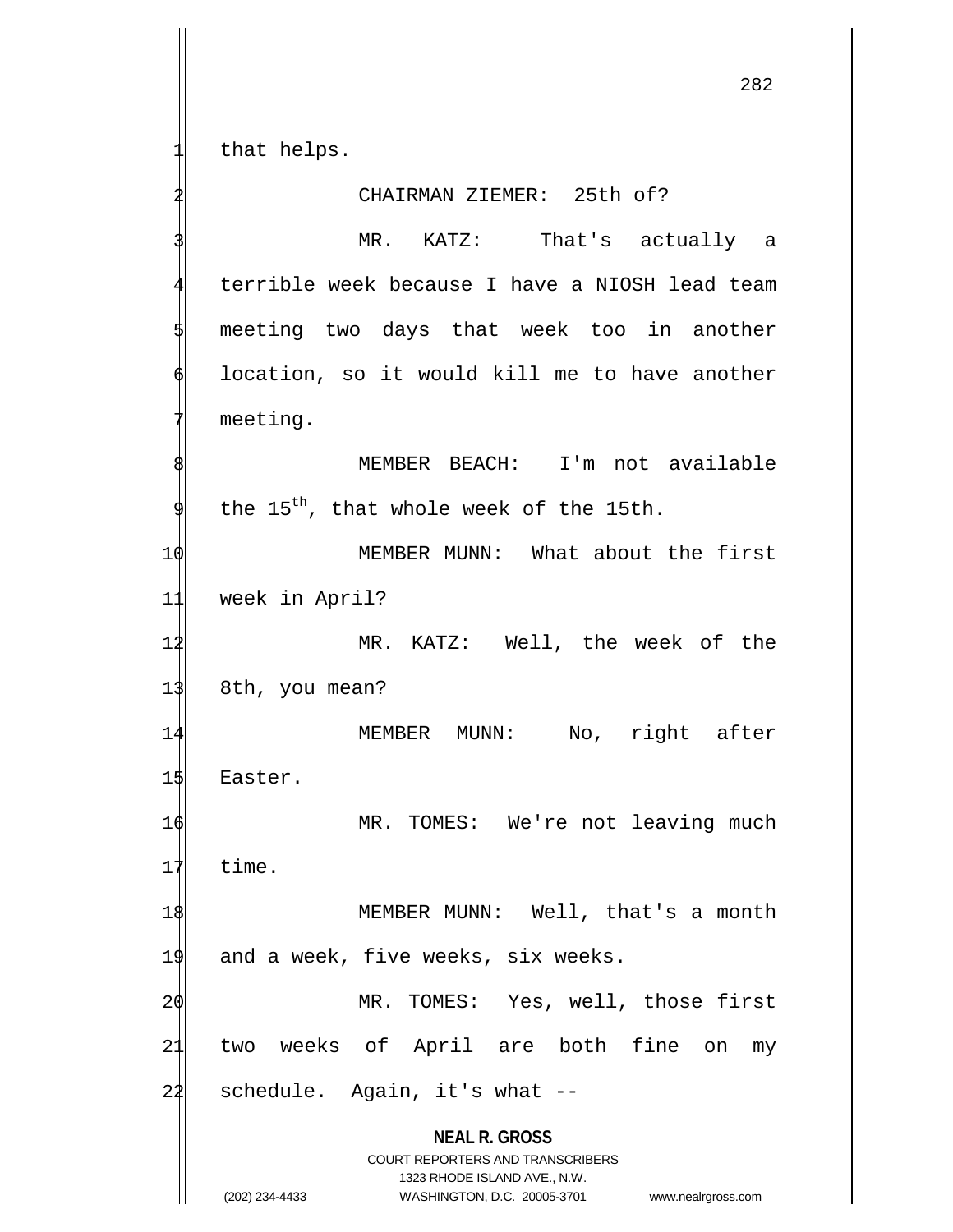**NEAL R. GROSS** COURT REPORTERS AND TRANSCRIBERS 1323 RHODE ISLAND AVE., N.W. (202) 234-4433 WASHINGTON, D.C. 20005-3701 www.nealrgross.com MEMBER MUNN: Yes, that would be six weeks out. Thursday the 4th would be six weeks. MR. KATZ: How is everyone on --MEMBER BEACH: I can do the 4th. MR. KATZ: The 4th of April? MEMBER BEACH: Yes. MR. KATZ: Does that work for you, Dave? 1 $\phi$  MR. ALLEN: The fourth of April? 11 MEMBER BEACH: Too soon? 12 MR. KATZ: Is that too soon? 13 MEMBER BEACH: That's six weeks 14 from now. 1\$ CHAIRMAN ZIEMER: That's six weeks 16 from now. 17 MR. ALLEN: I don't know if I can 18 guarantee you you'd get it two weeks before 19 then. We can try. 20 MEMBER BEACH: How about the first 21 couple days in the next week, 8, 9, 10? 22 MEMBER MUNN: No, no. That's a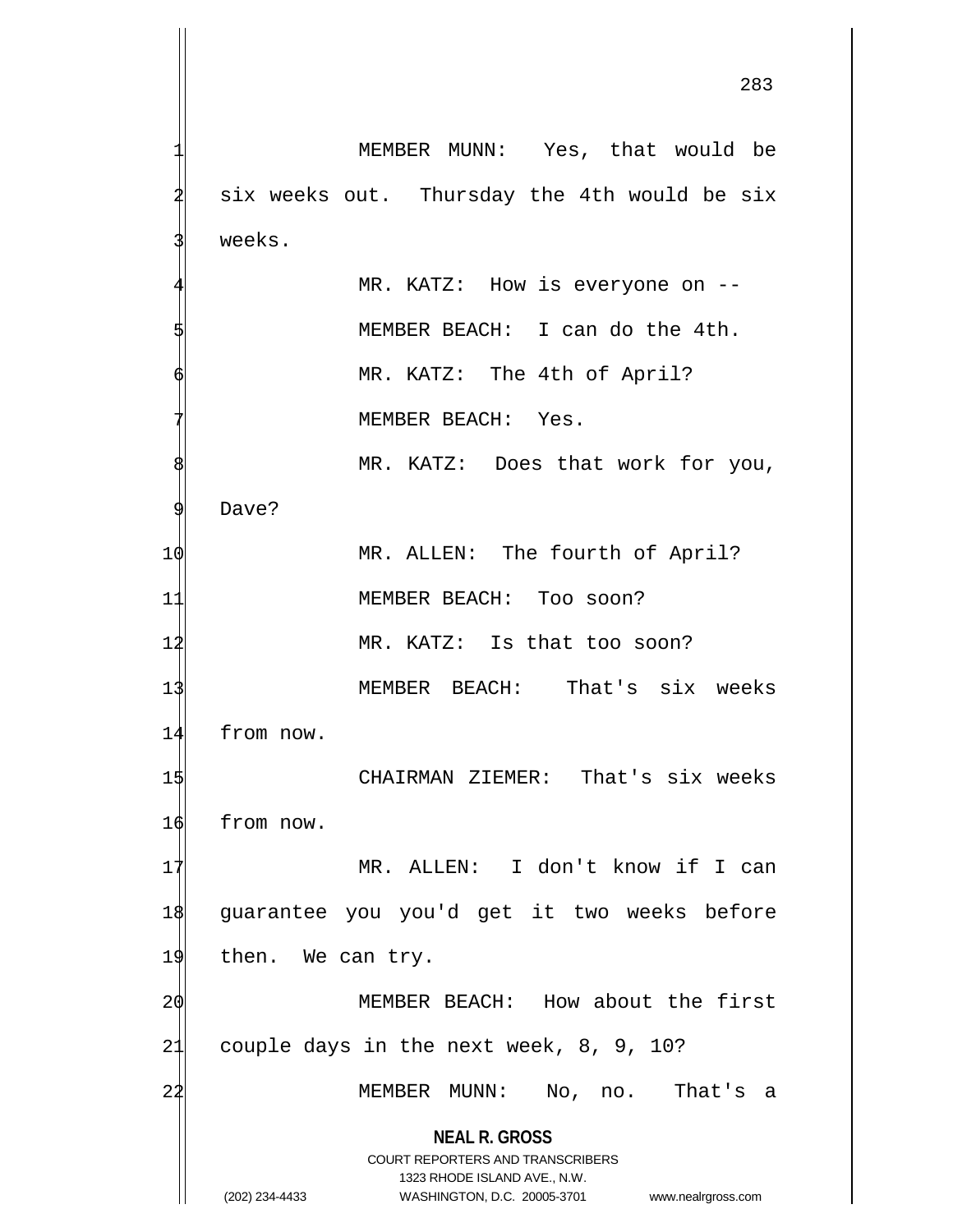**NEAL R. GROSS** COURT REPORTERS AND TRANSCRIBERS 1323 RHODE ISLAND AVE., N.W. (202) 234-4433 WASHINGTON, D.C. 20005-3701 www.nealrgross.com rough one. 2 CHAIRMAN ZIEMER: How about week of the 15th? MEMBER MUNN: Oh, yes. MEMBER BEACH: I'm gone on that 6 one week. CHAIRMAN ZIEMER: You're gone. MEMBER MUNN: The whole week? MEMBER BEACH: Yes. 1 $\phi$  CHAIRMAN ZIEMER: And the week of 11 the 22nd is bad for you, Ted? 12 MR. KATZ: It's terrible for me, 13 but, well, I'm going to just destroy my life. 14 The 26th I could do it. It's just a bad week. 15 CHAIRMAN ZIEMER: Who's out the 16 week of the 29th? 17 MR. KATZ: The 29th is fine. 18 CHAIRMAN ZIEMER: 29th, 30th? 19 MR. KATZ: The week of the 29th is  $20$  fine for me. 21 CHAIRMAN ZIEMER: 30th? 22 MEMBER BEACH: I'm tied up the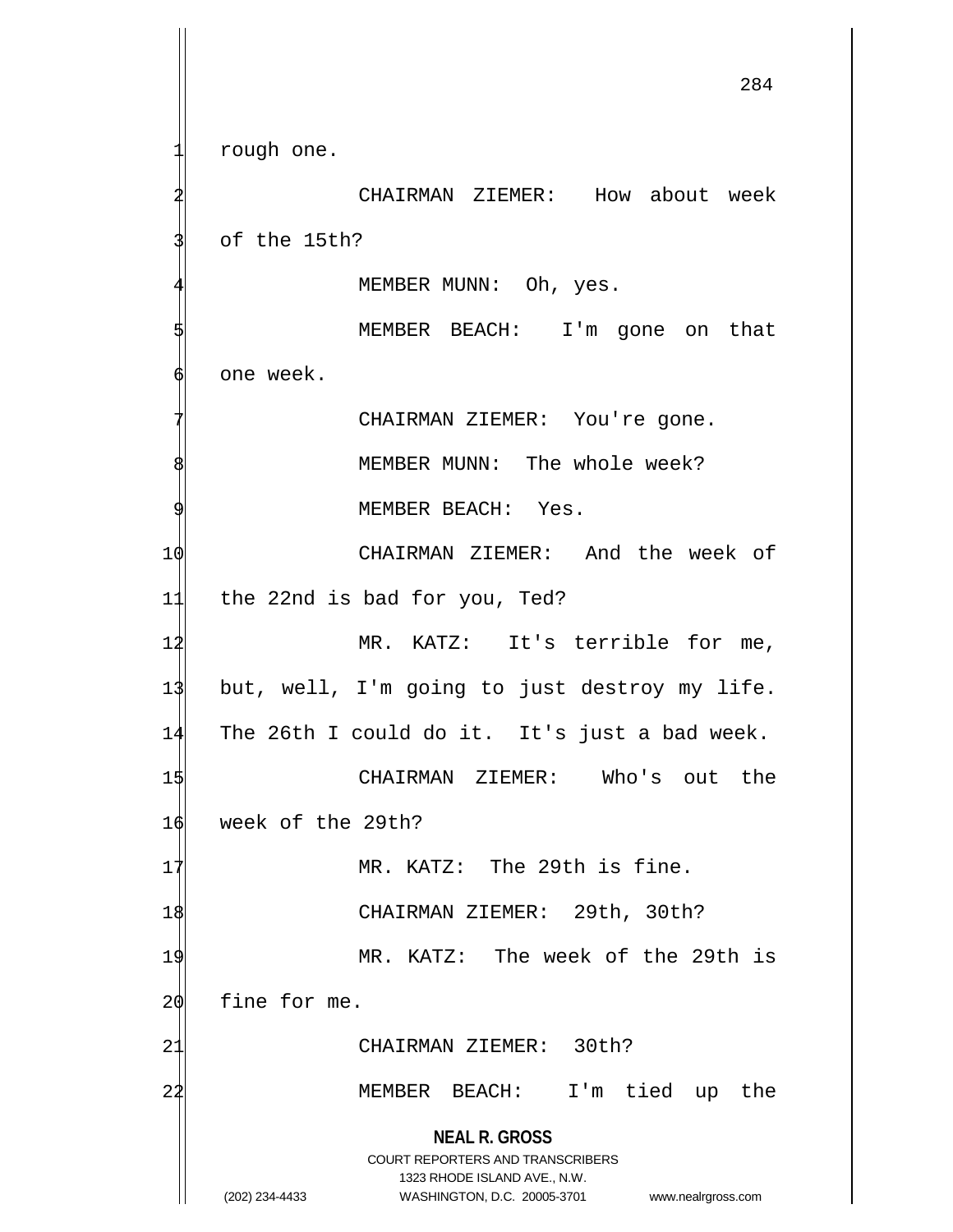**NEAL R. GROSS** COURT REPORTERS AND TRANSCRIBERS 1323 RHODE ISLAND AVE., N.W. 29th and 30th, but we have a work call on the 2nd. CHAIRMAN ZIEMER: What about the 1st? MEMBER MUNN: If we go on the 1st, then those of us who travel have a problem with the teleconference on this day. CHAIRMAN ZIEMER: Yes, with the phone call, yes. 1 $\phi$  MR. KATZ: Well, what about the 11 3rd? 12 MEMBER MUNN: The week of the 6th. 13 MEMBER BEACH: The 3rd's good. 14 MR. KATZ: How about the 3rd? 15 It's a Friday. 16 CHAIRMAN ZIEMER: Third of what? 17 MR. KATZ: Of May. 1\$ MEMBER BEACH: Well, except for 19 travel after the call. 2 $\phi$  MR. KATZ: Oh, does that not work? 21 CHAIRMAN ZIEMER: I'm out that 22 whole week.

(202) 234-4433 WASHINGTON, D.C. 20005-3701 www.nealrgross.com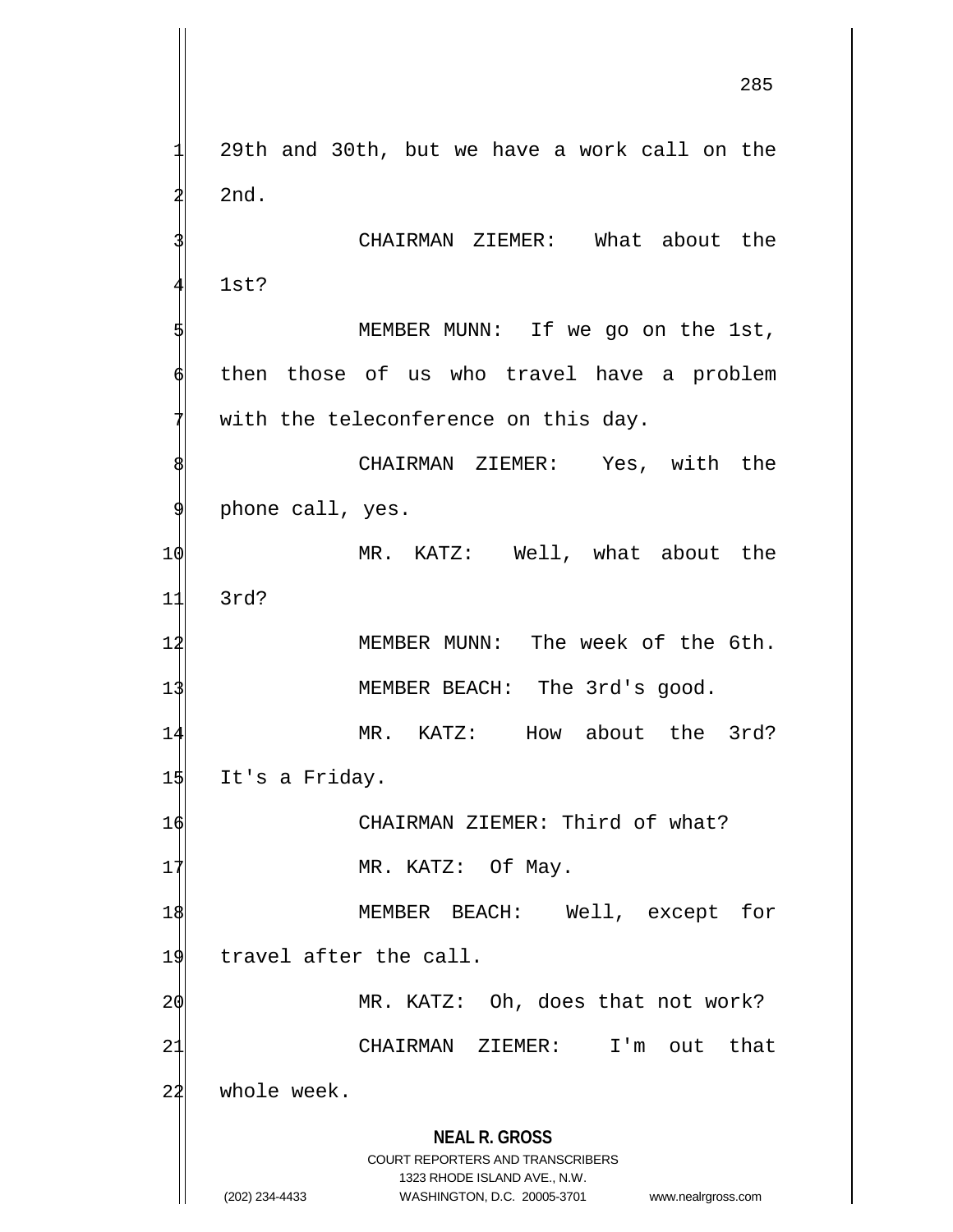**NEAL R. GROSS** COURT REPORTERS AND TRANSCRIBERS 1323 RHODE ISLAND AVE., N.W. MEMBER BEACH: How about the week of the 6th? CHAIRMAN ZIEMER: Of May? MEMBER BEACH: Yes. MEMBER MUNN: That's way out there, though. MR. KATZ: That's fine. I can deal with my misery on April 26, if that works for you guys. 10 MEMBER BEACH: That works for me. 11 CHAIRMAN ZIEMER: We got the 12 Procedures Review the day before. 13 MR. KATZ: So, I mean, at least 14 it's efficient in terms of your travel, Paul  $15$  and Wanda and  $-$ 16 MEMBER MUNN: Sure is. 17 MEMBER BEACH: Yes, absolutely. 1\$ MEMBER POSTON: Ted, you're 19 talking about April 26th? 2 $\phi$  MR. KATZ: And you, Josie, too. 21 CHAIRMAN ZIEMER: Yes. 22 MR. KATZ: April 26.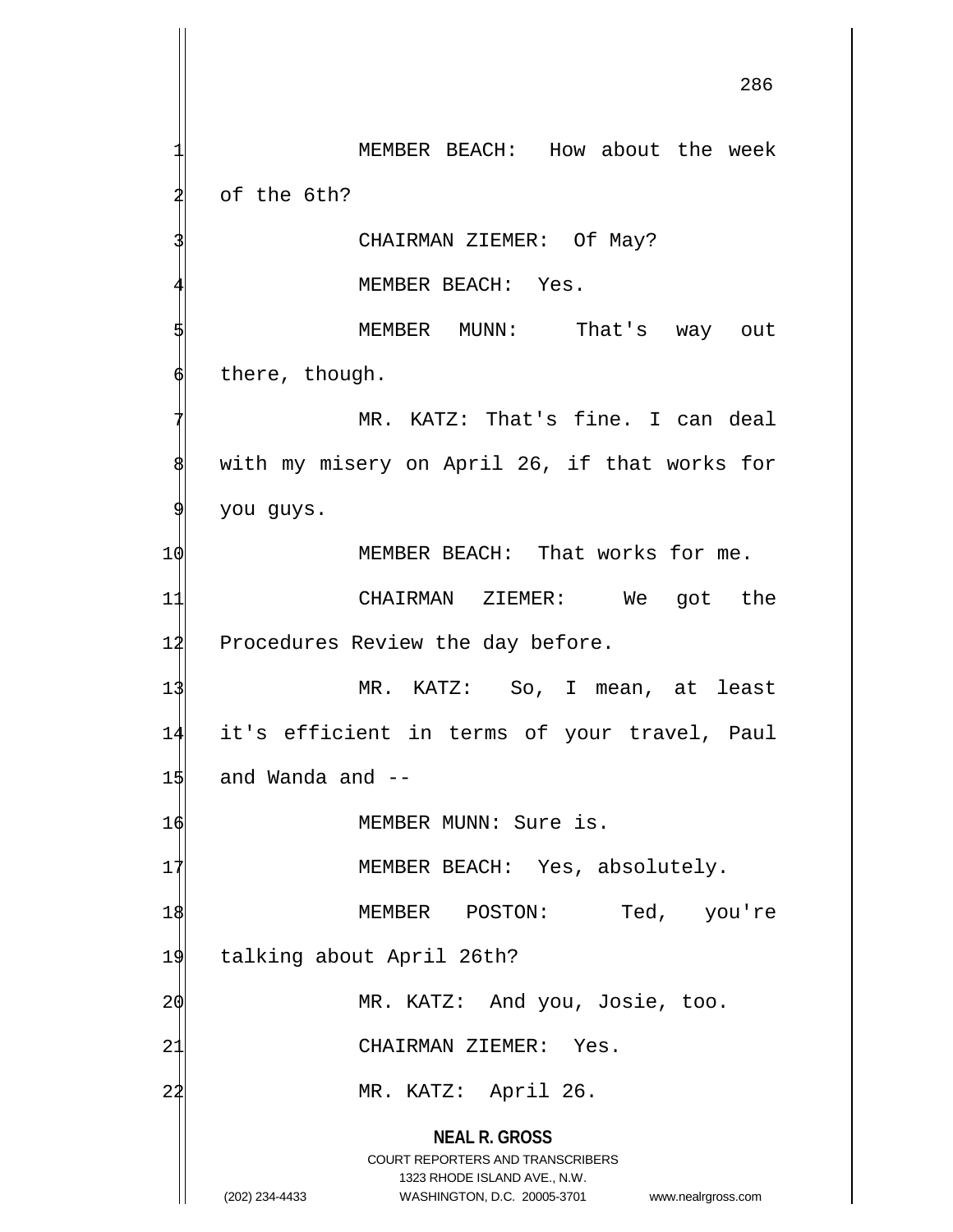**NEAL R. GROSS** COURT REPORTERS AND TRANSCRIBERS 1323 RHODE ISLAND AVE., N.W. (202) 234-4433 WASHINGTON, D.C. 20005-3701 www.nealrgross.com 1 MEMBER POSTON: Yes, I can do that. MR. KATZ: Okay, it's a done deal, April 26. MEMBER MUNN: Great. CHAIRMAN ZIEMER: Okay, thank you. DR. MAURO: Paul, this is John. Does SC&A have any action items in regard to Baker Brothers? 10 CHAIRMAN ZIEMER: No. 11 MR. KATZ: No. 12 DR. MAURO: Okay. 13 CHAIRMAN ZIEMER: Well, only in  $14$  the idea that if that number  $-$ 1\$ DR. MAURO: Yes, it's wrong and 16 Jim is correct. 17 CHAIRMAN ZIEMER: No. If you go 18 back and look at what that means dust loading-19 wise, and you decide that it's so great anyway  $20$  it's  $-$ 21 DR. MAURO: Okay, no, no. That's  $24$  a good idea. We'll just focus in on that.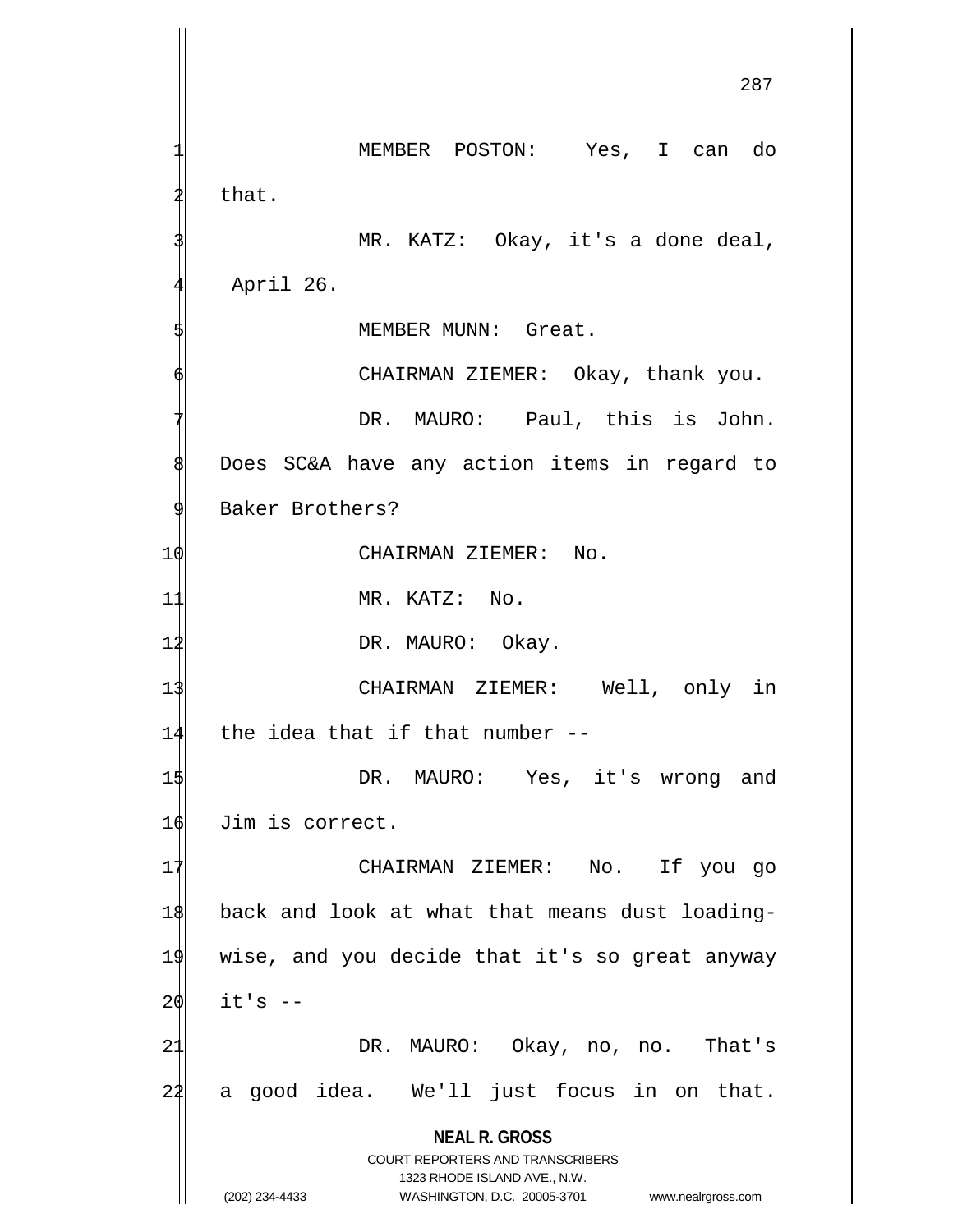**NEAL R. GROSS** COURT REPORTERS AND TRANSCRIBERS The other findings are what they are. Certainly NIOSH could look at them. What we'll do is our own homework. We'll do the same thing NIOSH is doing, taking a look to see if there could be a situation where this number may have been underestimated. CHAIRMAN ZIEMER: Okay, thank you. DR. MAURO: Very good. 10 CHAIRMAN ZIEMER: Any other 11 comments? 12 MR. KATZ: Right, and just to be 13 clear, John, I guess NIOSH will be looking at 14 the question of what was done after fires and 15 so on, so you don't need to go digging on that 16 necessarily, right? 17 DR. MAURO: Oh, I misunderstood. 18 I thought that's what we were going to do so  $19$  that we may come to the same place.  $2\phi$  MR. KATZ: No, no. 21 CHAIRMAN ZIEMER: No. Well, I was 24 just saying if you look at, you know, you had

1323 RHODE ISLAND AVE., N.W.

(202) 234-4433 WASHINGTON, D.C. 20005-3701 www.nealrgross.com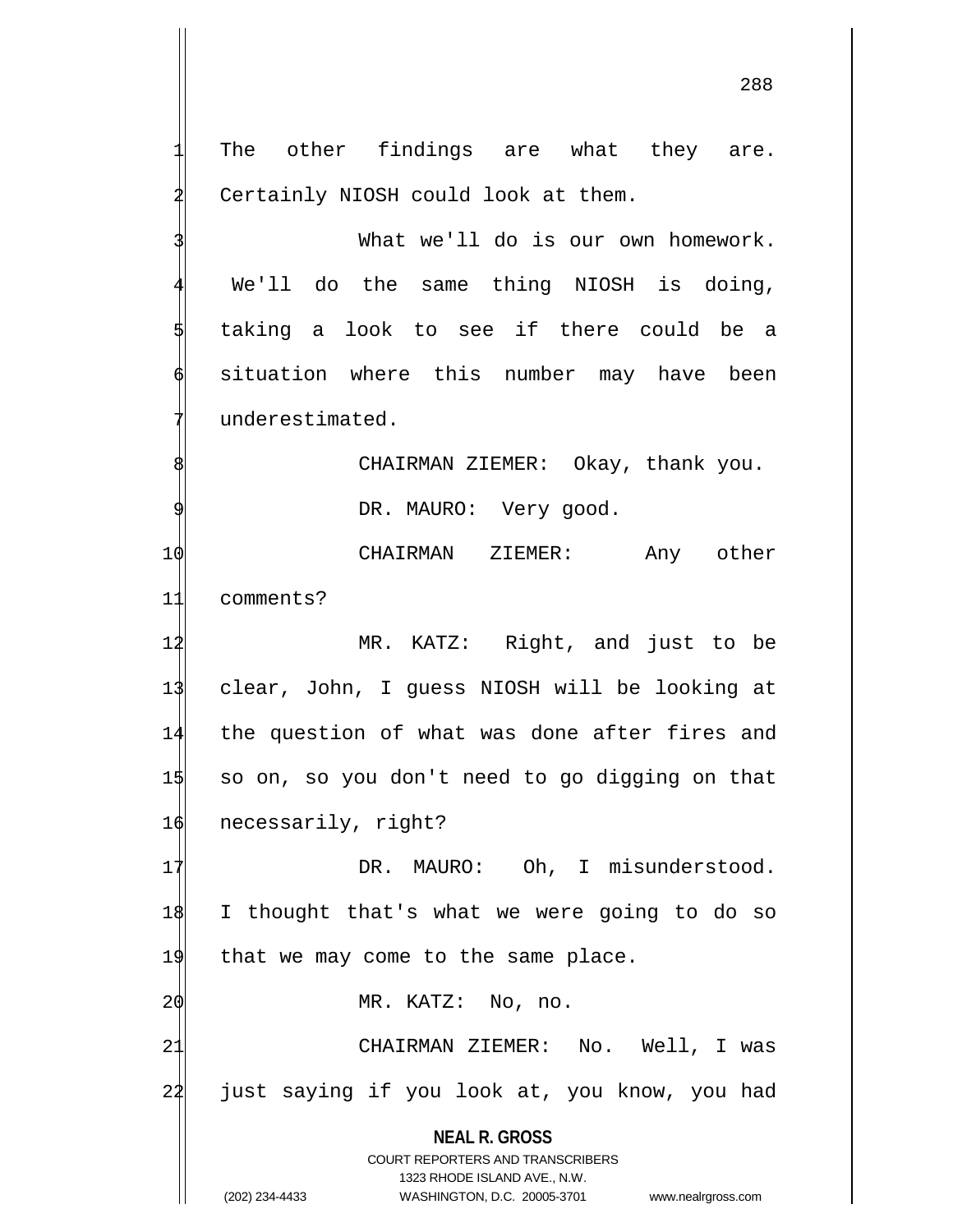miscalculated that one number.

DR. MAURO: I did miscalculate it. CHAIRMAN ZIEMER: So your air loading is ten times what you thought it was. You might --

DR. MAURO: Not the air loading. Just my arithmetic was wrong.

CHAIRMAN ZIEMER: Oh, okay.

DR. MAURO: No, the air loading is 10 fine. It's whether the fires somehow 11 undermine the ability to use this approach.

12 CHAIRMAN ZIEMER: Yes, got you.

13 DR. MAURO: Now, if you'd like us 14 to look at it or not, let us know.

1\$ CHAIRMAN ZIEMER: I think the 16 ball's in NIOSH's court on that.

17 DR. MAURO: That's fine.

 CHAIRMAN ZIEMER: Yes, okay, thank you. Okay, everyone. Thank you very much. Thanks, folks on the phone. We're adjourned 21 for the day.

24 (Whereupon, the meeting in the above-

**NEAL R. GROSS** COURT REPORTERS AND TRANSCRIBERS

1323 RHODE ISLAND AVE., N.W.

(202) 234-4433 WASHINGTON, D.C. 20005-3701 www.nealrgross.com